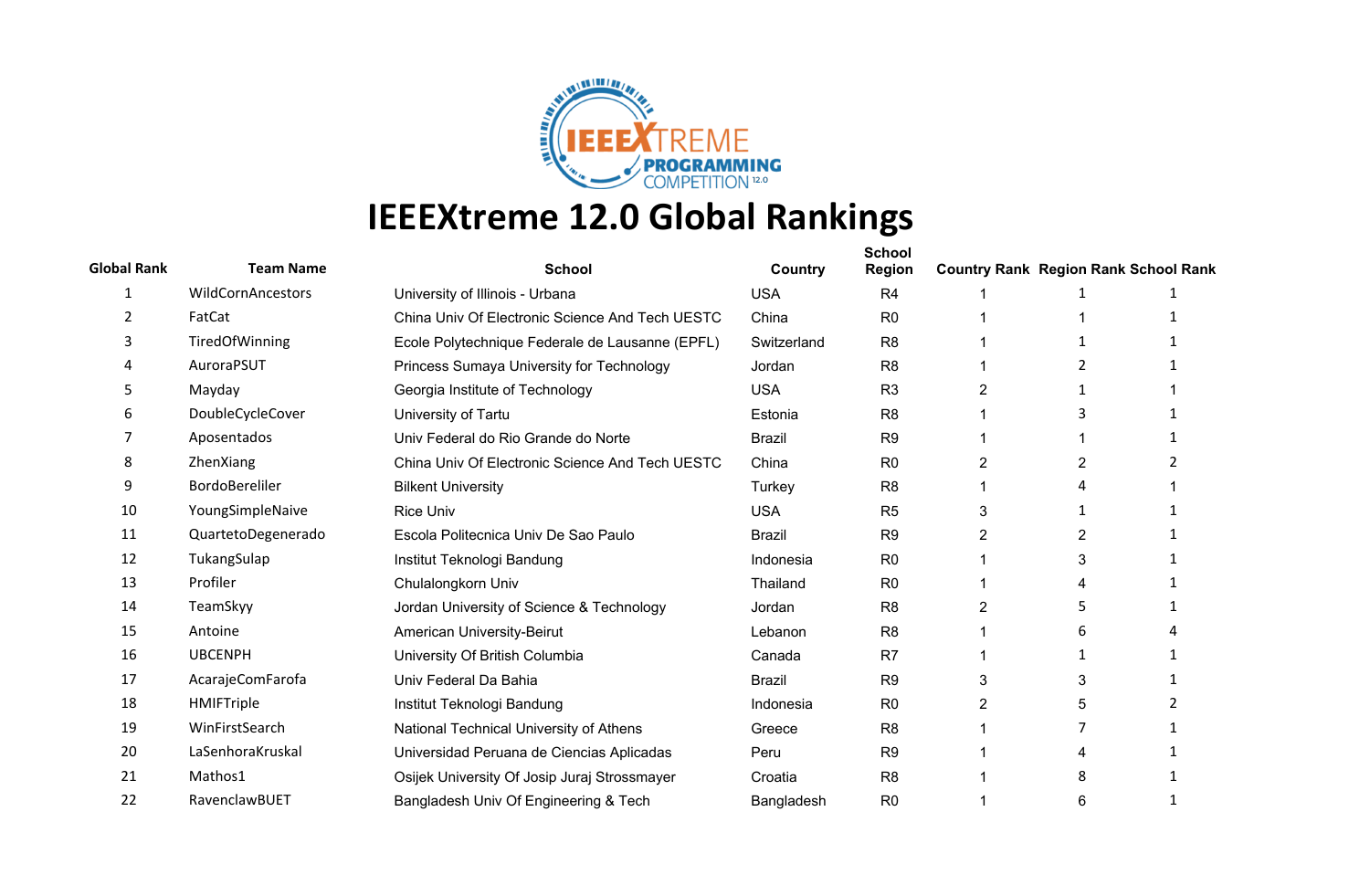

| <b>Global Rank</b> | <b>Team Name</b>     | <b>School</b>                                    | Country        | <b>School</b><br><b>Region</b> | <b>Country Rank Region Rank School Rank</b> |    |                |
|--------------------|----------------------|--------------------------------------------------|----------------|--------------------------------|---------------------------------------------|----|----------------|
| 23                 | AzharPlusPlus        | Al-Azhar Univ                                    | Egypt          | R <sub>8</sub>                 |                                             |    |                |
| 24                 | ILoveJianbeiAn       | University of Auckland                           | New Zealand    | R <sub>0</sub>                 |                                             | 7  | $\mathbf 1$    |
| 25                 | zoids                | Universidad Nacional de Ingenieria - Lima        | Peru           | R <sub>9</sub>                 | 2                                           | 5  |                |
| 26                 | <b>BJUBRUINSA</b>    | <b>Bob Jones University</b>                      | <b>USA</b>     | R <sub>3</sub>                 | 4                                           | 2  |                |
| 27                 | Squanchers           | K N Toosi Univ Of Tech                           | Iran           | R <sub>8</sub>                 |                                             | 10 |                |
| 28                 | signedBoolean        | Guru Gobind Singh Indraprastha Univ              | India          | R <sub>0</sub>                 |                                             | 8  |                |
| 29                 | LosTigresDuros       | Universidad de Chile                             | Chile          | R <sub>9</sub>                 |                                             | 6  |                |
| 30                 | eitaquerocajuinaeita | Universidade de Brasilia                         | <b>Brazil</b>  | R <sub>9</sub>                 | 4                                           |    |                |
| 31                 | NumBolleACHobeNa     | North South University                           | Bangladesh     | R <sub>0</sub>                 | $\overline{2}$                              | 9  |                |
| 32                 | ObrigadoMaduro       | Universidad Nacional de Ingenieria - Lima        | Peru           | R <sub>9</sub>                 | 3                                           | 8  | 2              |
| 33                 | CoreMasters          | Universidad Nacional de Ingenieria - Lima        | Peru           | R <sub>9</sub>                 | 4                                           | 9  |                |
| 34                 | returntosleep        | Sri Sivasubramaniya Nadar College of Engineering | India          | R <sub>0</sub>                 | $\overline{2}$                              | 10 |                |
| 35                 | TheDollarIsExpensive | Univ Federal Da Bahia                            | <b>Brazil</b>  | R <sub>9</sub>                 | 5                                           | 10 | $\overline{2}$ |
| 36                 | ForTheDamagedCode    | National Institute Of Technology-Karnataka       | India          | R <sub>0</sub>                 | 3                                           | 11 |                |
| 37                 | WhateverItTakes      | Jordan University of Science & Technology        | Jordan         | R <sub>8</sub>                 | 3                                           | 11 | 2              |
| 38                 | QuePerdio            | Universidad Mayor de San Simon                   | <b>Bolivia</b> | R <sub>9</sub>                 |                                             | 11 | $\mathbf{1}$   |
| 39                 | ACDream              | China Univ Of Electronic Science And Tech UESTC  | China          | R <sub>0</sub>                 | 3                                           | 12 | 3              |
| 40                 | Patzers              | <b>Cyril And Methodius Univ</b>                  | Macedonia      | R <sub>8</sub>                 |                                             | 12 |                |
| 41                 | TnTWizard            | North Carolina State Univ                        | <b>USA</b>     | R <sub>3</sub>                 | 5                                           | 3  |                |
| 42                 | <b>UPsolving</b>     | Universidad Panamericana                         | Mexico         | R <sub>9</sub>                 |                                             | 12 |                |
| 43                 | <b>BlackLotus</b>    | American University-Beirut                       | Lebanon        | R <sub>8</sub>                 | 2                                           | 13 |                |
| 44                 | 5offech              | H I Applied Biological Sciences Tunis (ISSBAT)   | Tunisia        | R <sub>8</sub>                 |                                             | 14 | 1              |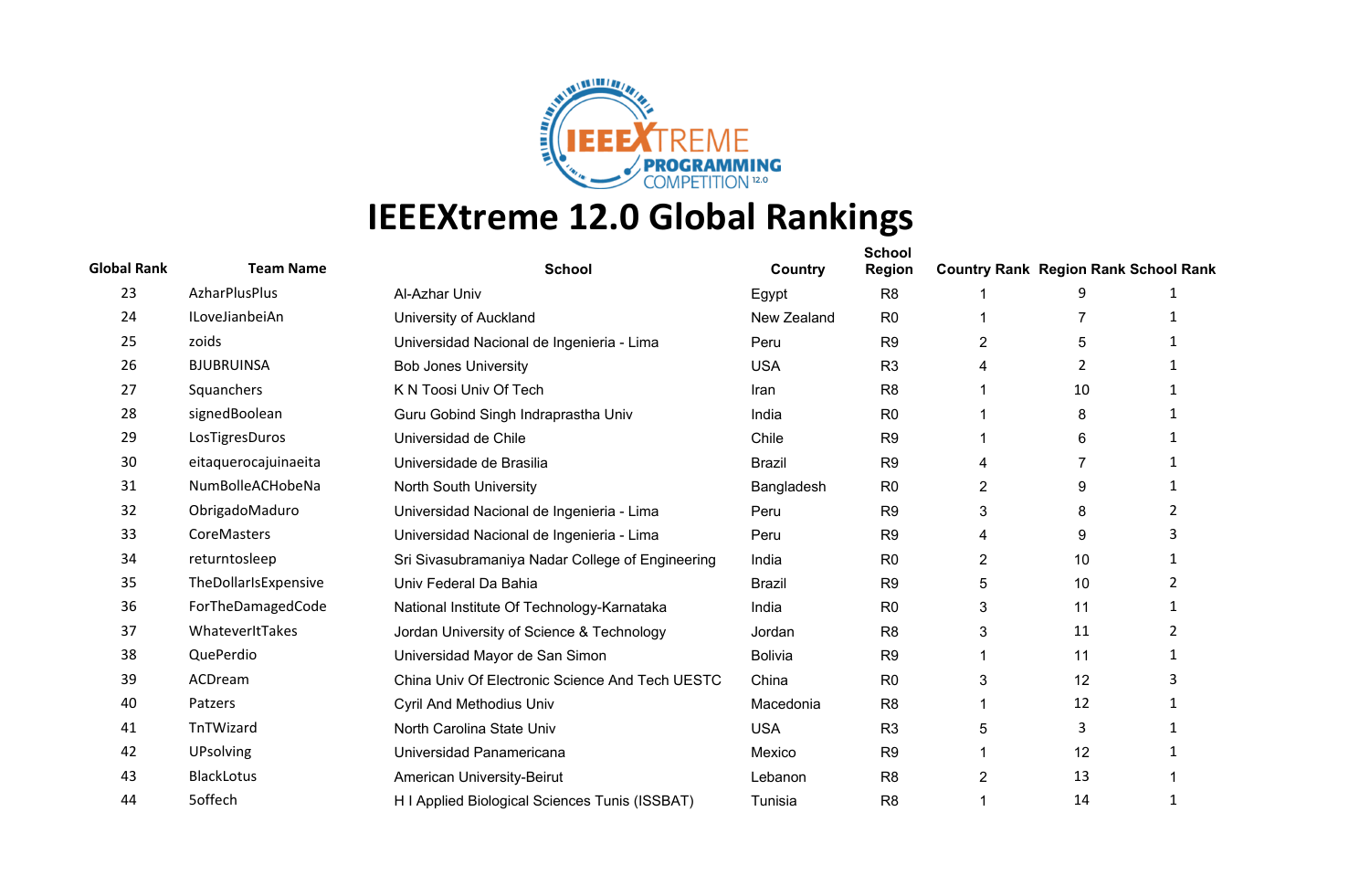

| <b>Global Rank</b> | <b>Team Name</b>        | <b>School</b>                                       | Country     | <b>School</b><br><b>Region</b> | <b>Country Rank Region Rank School Rank</b> |    |                |
|--------------------|-------------------------|-----------------------------------------------------|-------------|--------------------------------|---------------------------------------------|----|----------------|
| 45                 | <b>MPGA</b>             | Univ Nacional De Colombia Sede Bogota               | Colombia    | R <sub>9</sub>                 |                                             | 13 |                |
| 46                 | Sugar                   | China Univ Of Electronic Science And Tech UESTC     | China       | R <sub>0</sub>                 | 4                                           | 13 | 4              |
| 47                 | Incorrect               | Chulalongkorn Univ                                  | Thailand    | R <sub>0</sub>                 | 2                                           | 14 | 2              |
| 48                 | BebArmy                 | Universidad Nacional de Ingenieria - Lima           | Peru        | R <sub>9</sub>                 | 5                                           | 14 |                |
| 49                 | <b>BJUTQAQ</b>          | <b>Beijing University of Technology</b>             | China       | R <sub>0</sub>                 | 5                                           | 15 | 1              |
| 50                 | InvisibleMan            | China Univ Of Electronic Science & Tech-UESTC       | China       | R <sub>0</sub>                 | 6                                           | 16 |                |
| 51                 | Sheep                   | Univ of California-Irvine                           | <b>USA</b>  | R <sub>6</sub>                 | 6                                           | 1  | $\mathbf{1}$   |
| 52                 | UNmindlab               | Univ Nacional De Colombia Sede Bogota               | Colombia    | R <sub>9</sub>                 | $\overline{c}$                              | 15 | $\overline{2}$ |
| 53                 | <b>BJUTGoodConstant</b> | Beijing University of Technology                    | China       | R <sub>0</sub>                 | 7                                           | 17 | $\overline{2}$ |
| 54                 | VictoriousSecret        | National Institute Of Technology-Karnataka          | India       | R <sub>0</sub>                 | 4                                           | 18 | 2              |
| 55                 | WallahBidha             | University of Jordan                                | Jordan      | R <sub>8</sub>                 | 4                                           | 15 | -1             |
| 56                 | Codigu                  | Instituto TecnolA <sup>3</sup> gico de Buenos Aires | Argentina   | R <sub>9</sub>                 |                                             | 16 |                |
| 57                 | TotallyNotRobots        | University of Canterbury                            | New Zealand | R <sub>0</sub>                 | $\overline{2}$                              | 19 | 1              |
| 58                 | EnsiasXtremeCm          | University Mohammed V Souissi - ENSIAS              | Morocco     | R <sub>8</sub>                 |                                             | 16 |                |
| 59                 | SeAmortizaSolo          | Pontifica Universidad Catolica del Peru             | Peru        | R <sub>9</sub>                 | 6                                           | 17 | $\mathbf{1}$   |
| 60                 | NoNameYet               | University of Moratuwa-Sri Lanka                    | Sri Lanka   | R <sub>0</sub>                 |                                             | 20 | -1             |
| 61                 | <b>ThreePointers</b>    | Universidad Nacional de Ingenieria - Lima           | Peru        | R <sub>9</sub>                 | 7                                           | 18 | 5              |
| 62                 | ArurangeCodeParty       | Institut Teknologi Bandung                          | Indonesia   | R <sub>0</sub>                 | 3                                           | 21 |                |
| 63                 | FirewallEnVrienden      | <b>Ghent Univ</b>                                   | Belgium     | R <sub>8</sub>                 |                                             | 17 |                |
| 64                 | <b>SilverBullets</b>    | <b>Applied Science University</b>                   | Jordan      | R <sub>8</sub>                 | 5                                           | 18 | 1              |
| 65                 | PointBlank              | University of Tehran                                | Iran        | R <sub>8</sub>                 | 2                                           | 19 |                |
| 66                 | Meme                    | University Of Skopje (Ciryl & Methodius)            | Macedonia   | R <sub>8</sub>                 | $\overline{2}$                              | 20 | 1              |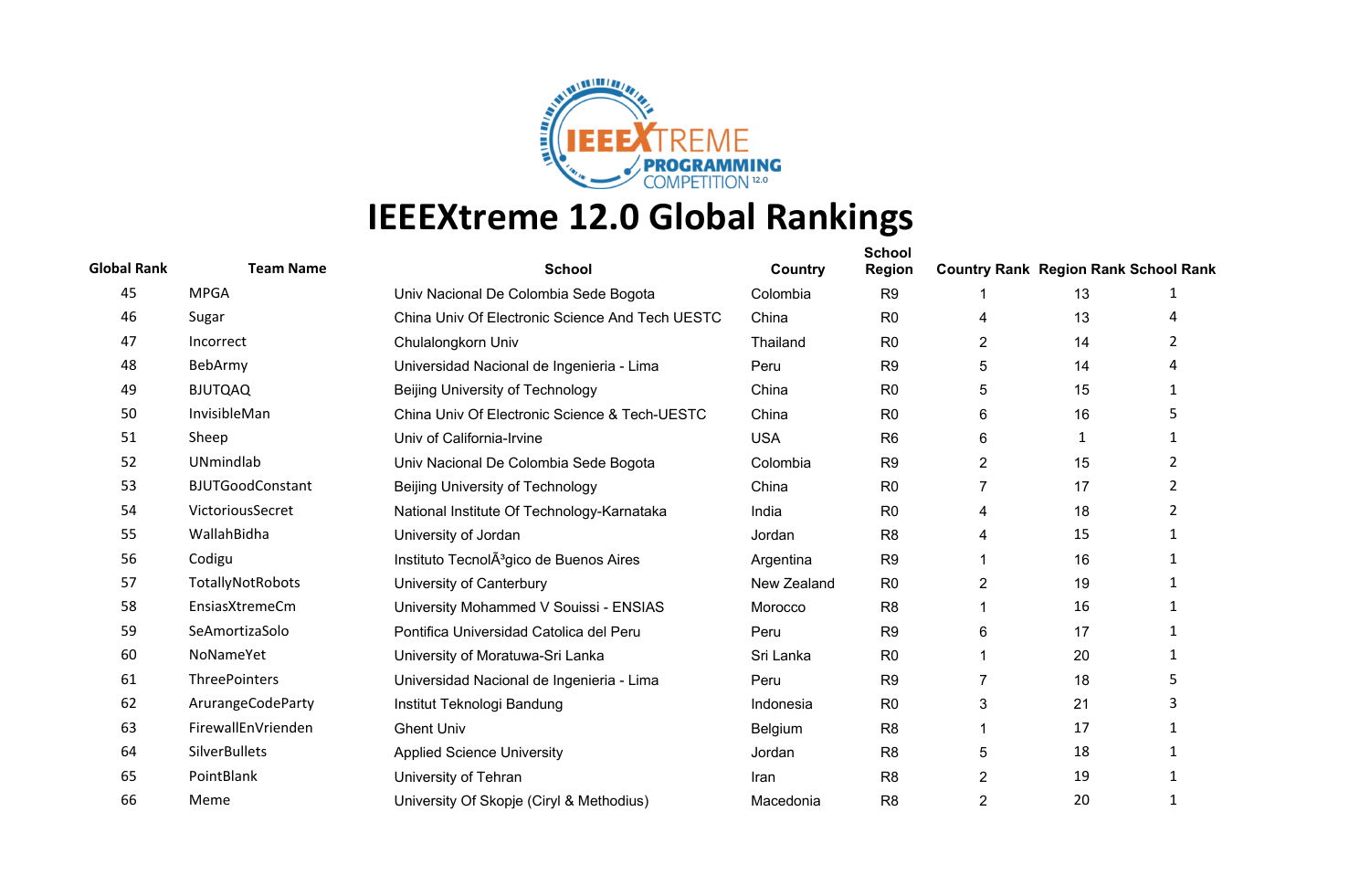

| <b>Global Rank</b> | <b>Team Name</b>    | <b>School</b>                                    | Country      | <b>School</b><br><b>Region</b> | <b>Country Rank Region Rank School Rank</b> |    |                |
|--------------------|---------------------|--------------------------------------------------|--------------|--------------------------------|---------------------------------------------|----|----------------|
| 67                 | <b>BJUTASSERT</b>   | Beijing University of Technology                 | China        | R <sub>0</sub>                 | 8                                           | 22 | 3              |
| 68                 | overcoded           | China Univ Of Electronic Science And Tech UESTC  | China        | R <sub>0</sub>                 | 9                                           | 23 | 6              |
| 69                 | automata            | China Univ Of Electronic Science And Tech UESTC  | China        | R <sub>0</sub>                 | 10                                          | 24 | 7              |
| 70                 | SleepIsForTheWeek   | University of Canterbury                         | New Zealand  | R <sub>0</sub>                 | 3                                           | 25 | $\overline{2}$ |
| 71                 | LeftAsAnExercise    | King Abdullah University of Science & Technology | Saudi Arabia | R <sub>8</sub>                 |                                             | 21 | $\mathbf{1}$   |
| 72                 | DirtyBit            | Lebanese American Univ/Beirut Campus             | Lebanon      | R <sub>8</sub>                 | 3                                           | 22 | -1             |
| 73                 | PodiDosai           | Sri Sivasubramaniya Nadar College of Engineering | India        | R <sub>0</sub>                 | 5                                           | 26 | $\overline{2}$ |
| 74                 | sleep24hrs          | Univ of California-Irvine                        | <b>USA</b>   | R <sub>6</sub>                 | 7                                           | 2  | $\overline{2}$ |
| 75                 | Semicolon           | Wollongong Univ Of                               | Australia    | R <sub>0</sub>                 |                                             | 27 |                |
| 76                 | nullSpace           | Del Sur Univ De                                  | Argentina    | R <sub>9</sub>                 | $\overline{2}$                              | 19 | $\mathbf{1}$   |
| 77                 | <b>McBOOleans</b>   | <b>McGill Univ</b>                               | Canada       | R <sub>7</sub>                 | $\overline{2}$                              | 2  | $\mathbf{1}$   |
| 78                 | ObrigadoTupia       | Pontifica Universidad Catolica del Peru          | Peru         | R <sub>9</sub>                 | 8                                           | 20 | 2              |
| 79                 | biteCode            | University of Peradeniya                         | Sri Lanka    | R <sub>0</sub>                 | 2                                           | 28 | $\mathbf{1}$   |
| 80                 | Here4BeerTheLegacy  | Universidad de los Andes                         | Colombia     | R <sub>9</sub>                 | 3                                           | 21 |                |
| 81                 | Ica <sub>2</sub>    | Ecole Polytechnique Federale de Lausanne (EPFL)  | Switzerland  | R <sub>8</sub>                 | $\overline{2}$                              | 23 | $\overline{2}$ |
| 82                 | WeWereOnABreakPSUT  | Princess Sumaya University for Technology        | Jordan       | R <sub>8</sub>                 | 6                                           | 24 | $\overline{2}$ |
| 83                 | CodeBreakers97      | University of Moratuwa-Sri Lanka                 | Sri Lanka    | R <sub>0</sub>                 | 3                                           | 29 | $\overline{2}$ |
| 84                 | CoffeeTransistors   | National Technical University of Athens          | Greece       | R <sub>8</sub>                 | $\overline{2}$                              | 25 | $\overline{2}$ |
| 85                 | Nakama              | Jordan University of Science & Technology        | Jordan       | R <sub>8</sub>                 | 7                                           | 26 | 3              |
| 86                 | SPTBKM              | University of Tehran                             | Iran         | R <sub>8</sub>                 | 3                                           | 27 | 2              |
| 87                 | <b>BJUTReminder</b> | Beijing University of Technology                 | China        | R <sub>0</sub>                 | 11                                          | 30 | 4              |
| 88                 | MindSweeper         | National Institute Of Technology-Karnataka       | India        | R <sub>0</sub>                 | 6                                           | 31 | 3              |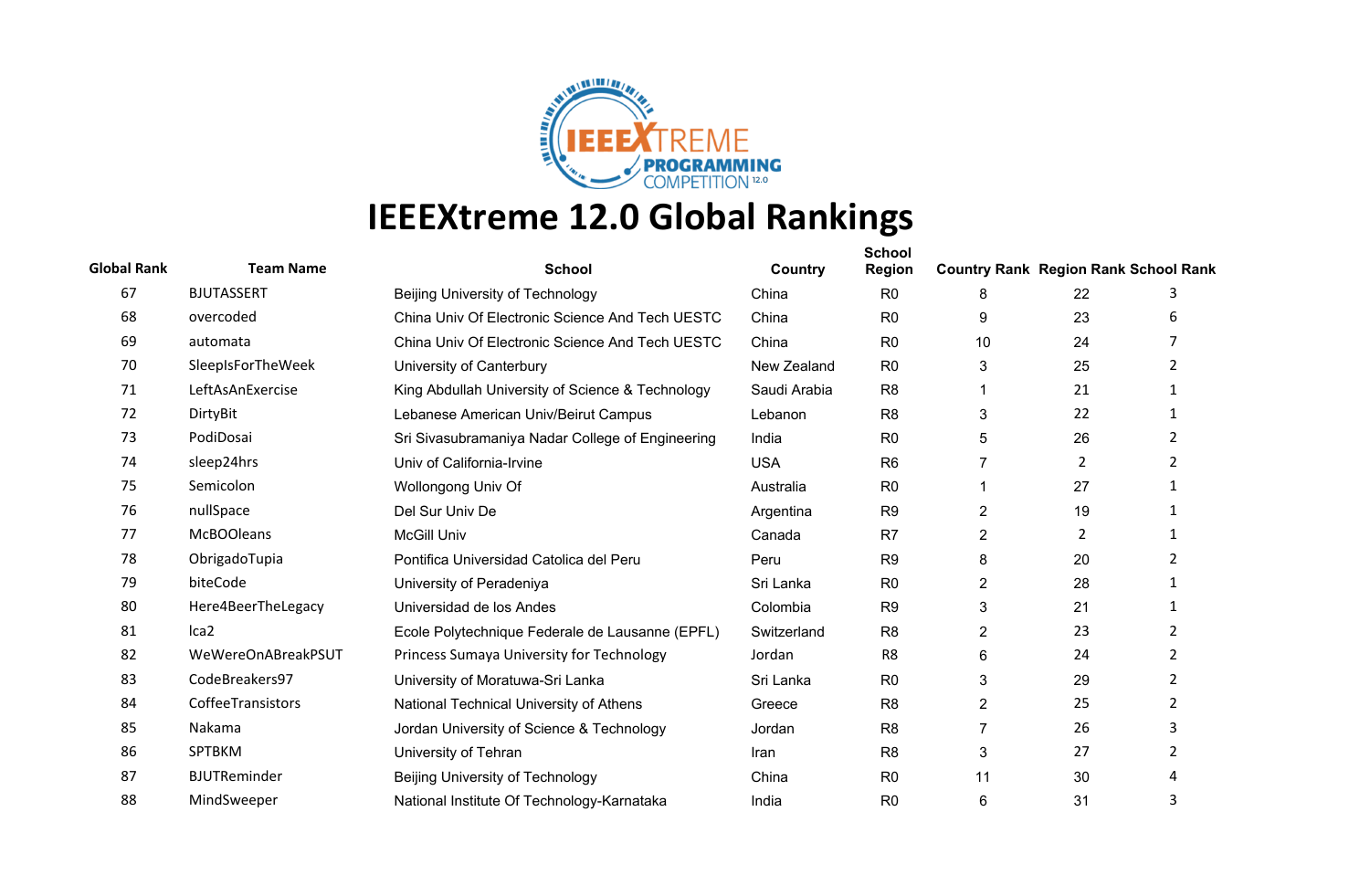

| <b>Global Rank</b> | <b>Team Name</b>       | <b>School</b>                                       | Country    | <b>School</b><br><b>Region</b> | <b>Country Rank Region Rank School Rank</b> |    |                |
|--------------------|------------------------|-----------------------------------------------------|------------|--------------------------------|---------------------------------------------|----|----------------|
| 89                 | unundefined            | University of Jordan                                | Jordan     | R <sub>8</sub>                 | 8                                           | 28 | 2              |
| 90                 | OverExpectation        | Al-Azhar Univ                                       | Egypt      | R <sub>8</sub>                 | 2                                           | 29 | 2              |
| 91                 | TeamName               | University of Moratuwa-Sri Lanka                    | Sri Lanka  | R <sub>0</sub>                 | 4                                           | 32 |                |
| 92                 | GhostCoders            | University of Moratuwa-Sri Lanka                    | Sri Lanka  | R <sub>0</sub>                 | 5                                           | 33 |                |
| 93                 | DaalChawal             | Amity School Of Engineering & Technology            | India      | R <sub>0</sub>                 | $\overline{7}$                              | 34 |                |
| 94                 | XidianCC1WEI           | <b>Xidian University</b>                            | China      | R <sub>0</sub>                 | 12                                          | 35 |                |
| 95                 | BarrysBest             | Northwest Nazarene University                       | <b>USA</b> | R <sub>6</sub>                 | 8                                           | 3  |                |
| 96                 | noSpecialCharacters    | National University of Ireland Maynooth             | Ireland    | R <sub>8</sub>                 |                                             | 30 | -1             |
| 97                 | LosAnalesDeGenerales   | Pontifica Universidad Catolica del Peru             | Peru       | R <sub>9</sub>                 | 9                                           | 22 |                |
| 98                 | bomberucci             | Politecnico Di Milano                               | Italy      | R <sub>8</sub>                 |                                             | 31 |                |
| 99                 | <b>BZU</b>             | <b>Birzeit University</b>                           | Palestine  | R <sub>8</sub>                 |                                             | 32 |                |
| 100                | KeyBoardCrusher        | Holon Institute of Technology                       | Israel     | R <sub>8</sub>                 |                                             | 33 |                |
| 101                | <b>BBM</b>             | <b>Yazd Univ</b>                                    | Iran       | R <sub>8</sub>                 | 4                                           | 34 | $\mathbf{1}$   |
| 102                | <b>RNG</b>             | <b>Cyril And Methodius Univ</b>                     | Macedonia  | R <sub>8</sub>                 | 3                                           | 35 | 2              |
| 103                | SeasPhoenix            | <b>Ahmedabad University</b>                         | India      | R <sub>0</sub>                 | 8                                           | 36 | 1              |
| 104                | HowDoYouCodeThisOn     | Instituto TecnolA <sup>3</sup> gico de Buenos Aires | Argentina  | R <sub>9</sub>                 | 3                                           | 23 | $\overline{2}$ |
| 105                | <b>BJUBitwiseBlitz</b> | <b>Bob Jones University</b>                         | <b>USA</b> | R <sub>3</sub>                 | 9                                           | 4  | 2              |
| 106                | <b>STRIVE</b>          | China Univ Of Electronic Science And Tech UESTC     | China      | R <sub>0</sub>                 | 13                                          | 37 | 8              |
| 107                | <b>DaTAck</b>          | Ecole Nat Sup Techniques Avancees                   | France     | R <sub>8</sub>                 |                                             | 36 |                |
| 108                | ConcordiaTeamThree     | Concordia Univ                                      | Canada     | R <sub>7</sub>                 | 3                                           | 3  |                |
| 109                | KingsInTheNorth        | Guanajuato Univ De                                  | Mexico     | R <sub>9</sub>                 | 2                                           | 24 |                |
| 110                | KalaKhatta             | <b>Ahmedabad University</b>                         | India      | R <sub>0</sub>                 | 9                                           | 38 | $\overline{2}$ |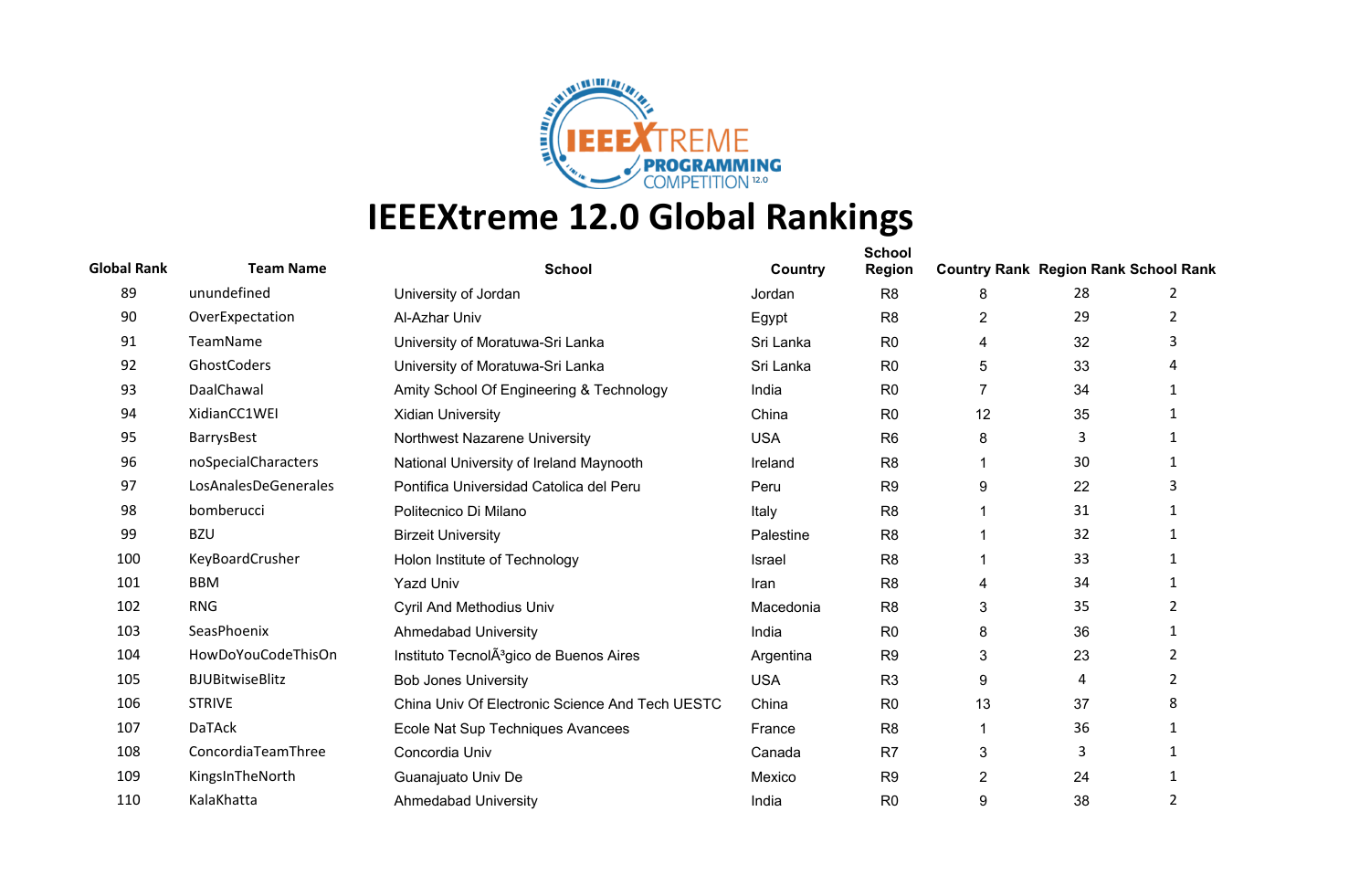

| <b>Global Rank</b> | <b>Team Name</b>    | <b>School</b>                                     | Country       | <b>School</b><br><b>Region</b> | <b>Country Rank Region Rank School Rank</b> |    |                |
|--------------------|---------------------|---------------------------------------------------|---------------|--------------------------------|---------------------------------------------|----|----------------|
| 111                | TitanicSyncing      | <b>Ghent Univ</b>                                 | Belgium       | R <sub>8</sub>                 | 2                                           | 37 | 2              |
| 112                | 17maiorq13          | Univ Federal Da Bahia                             | <b>Brazil</b> | R <sub>9</sub>                 | 6                                           | 25 | 3              |
| 113                | WeHaveNoldea        | Jordan University of Science & Technology         | Jordan        | R <sub>8</sub>                 | 9                                           | 38 | 4              |
| 114                | Witteman            | Eindhoven Univ Of Tech                            | Netherlands   | R <sub>8</sub>                 |                                             | 39 | 1              |
| 115                | GPower              | Jordan University of Science & Technology         | Jordan        | R <sub>8</sub>                 | 10                                          | 40 | 5              |
| 116                | FantasticBugs       | <b>Ghent Univ</b>                                 | Belgium       | R <sub>8</sub>                 | 3                                           | 41 | 3              |
| 117                | machan              | University of Moratuwa-Sri Lanka                  | Sri Lanka     | R <sub>0</sub>                 | 6                                           | 39 | 5              |
| 118                | <b>BSS</b>          | University of Moratuwa-Sri Lanka                  | Sri Lanka     | R <sub>0</sub>                 | $\overline{7}$                              | 40 | 6              |
| 119                | I42ProcioniQuantici | University of Brescia                             | Italy         | R <sub>8</sub>                 | $\overline{\mathbf{c}}$                     | 42 | $\mathbf{1}$   |
| 120                | TechSPawn           | Sardar Patel Institute of Technology              | India         | R <sub>0</sub>                 | 10                                          | 41 | 1              |
| 121                | <b>UHackers</b>     | University of Houston                             | <b>USA</b>    | R <sub>5</sub>                 | 10                                          | 2  | $\mathbf{1}$   |
| 122                | NeedForSleep        | Nat Sch Sciences & Advanced Tech (ENSTAB)         | Tunisia       | R <sub>8</sub>                 | $\overline{c}$                              | 43 | 1              |
| 123                | Mathos2             | Osijek University Of Josip Juraj Strossmayer      | Croatia       | R <sub>8</sub>                 | $\overline{2}$                              | 44 | $\overline{2}$ |
| 124                | TheWalrus           | <b>Ryerson Univ</b>                               | Canada        | R <sub>7</sub>                 | 4                                           | 4  | 1              |
| 125                | <b>BuradBTA</b>     | Chulalongkorn Univ                                | Thailand      | R <sub>0</sub>                 | 3                                           | 42 | 3              |
| 126                | TreamDeam           | Tallinn University of Technology                  | Estonia       | R <sub>8</sub>                 | $\overline{c}$                              | 45 | $\mathbf{1}$   |
| 127                | BZUY2EZ             | <b>Birzeit University</b>                         | Palestine     | R <sub>8</sub>                 | $\overline{c}$                              | 46 | 2              |
| 128                | <b>SUPGIRLS</b>     | Higher School of Communication of Tunis (Sup'Com) | Tunisia       | R <sub>8</sub>                 | 3                                           | 47 | $\mathbf{1}$   |
| 129                | xtremeNoobs         | Higher School of Communication of Tunis (Sup'Com) | Tunisia       | R <sub>8</sub>                 | 4                                           | 48 | 2              |
| 130                | Phonix              | Higher School of Communication of Tunis (Sup'Com) | Tunisia       | R <sub>8</sub>                 | 5                                           | 49 | 3              |
| 131                | centralperk         | Higher School of Communication of Tunis (Sup'Com) | Tunisia       | R <sub>8</sub>                 | 6                                           | 50 | 4              |
| 132                | <b>SupCoders</b>    | Higher School of Communication of Tunis (Sup'Com) | Tunisia       | R <sub>8</sub>                 | $\overline{7}$                              | 51 | 5              |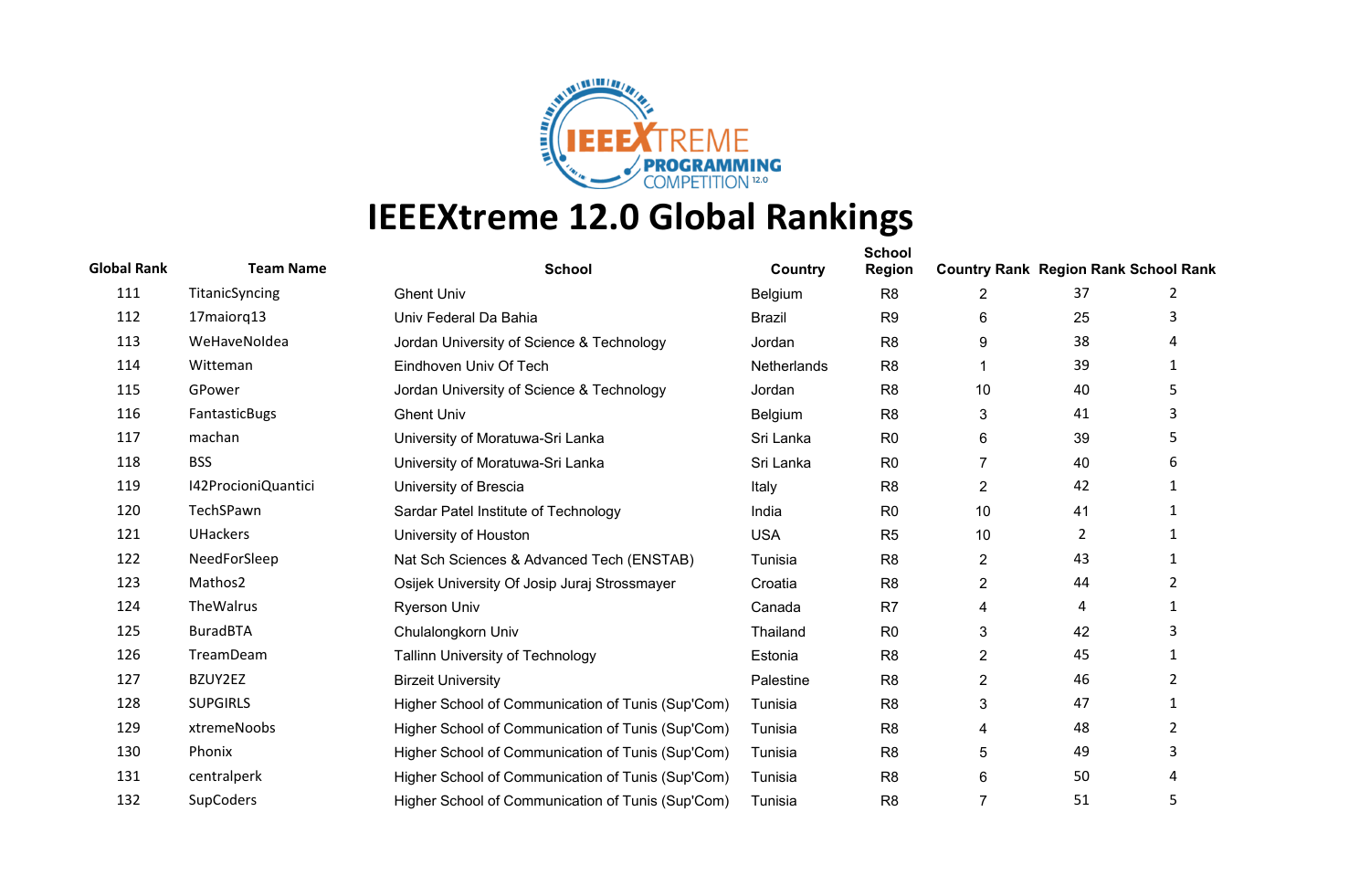

| <b>Global Rank</b> | <b>Team Name</b>       | <b>School</b>                                    | Country      | <b>School</b><br><b>Region</b> | <b>Country Rank Region Rank School Rank</b> |    |                |
|--------------------|------------------------|--------------------------------------------------|--------------|--------------------------------|---------------------------------------------|----|----------------|
| 133                | <b>SmoothOperators</b> | King Abdullah University of Science & Technology | Saudi Arabia | R <sub>8</sub>                 | 2                                           | 52 | 2              |
| 134                | <b>ULFGFRANCE</b>      | Ecole Nat Sup Des Telecommunications             | France       | R <sub>8</sub>                 | $\overline{c}$                              | 53 | 1              |
| 135                | ReturnX                | University of Colombo                            | Sri Lanka    | R <sub>0</sub>                 | 8                                           | 43 | 1              |
| 136                | JudgeDredd             | National University of Ireland Maynooth          | Ireland      | R <sub>8</sub>                 | $\overline{2}$                              | 54 | 2              |
| 137                | 404NOTFOUND            | Nat'l School of Engineering of Sousse (ENISo)    | Tunisia      | R <sub>8</sub>                 | 8                                           | 55 | 1              |
| 138                | 11CodErs               | Bipin Tripathi Kumaon Institute of Technology    | India        | R <sub>0</sub>                 | 11                                          | 44 | 1              |
| 139                | ThatTeam               | China Univ Of Electronic Science And Tech UESTC  | China        | R <sub>0</sub>                 | 14                                          | 45 | 9              |
| 140                | ConcordiaTeamOne       | Concordia Univ                                   | Canada       | R <sub>7</sub>                 | 5                                           | 5  | 2              |
| 141                | <b>HLC</b>             | University of California-Berkeley                | <b>USA</b>   | R <sub>6</sub>                 | 11                                          | 4  | 1              |
| 142                | HardShoft              | Nat'l School of Engineering of Sousse (ENISo)    | Tunisia      | R <sub>8</sub>                 | 9                                           | 56 | 2              |
| 143                | 2729729                | University of Colombo                            | Sri Lanka    | R <sub>0</sub>                 | 9                                           | 46 | 2              |
| 144                | Singularity            | University of Peradeniya                         | Sri Lanka    | R <sub>0</sub>                 | 10                                          | 47 | 2              |
| 145                | Think                  | University of Moratuwa-Sri Lanka                 | Sri Lanka    | R <sub>0</sub>                 | 11                                          | 48 | 7              |
| 146                | ElGunners              | <b>Benha University</b>                          | Egypt        | R <sub>8</sub>                 | 3                                           | 57 | 1              |
| 147                | NoRSVPRequired         | University of California                         | <b>USA</b>   | R <sub>6</sub>                 | 12                                          | 5  | $\mathbf{1}$   |
| 148                | Root                   | Thiagarajar College of Eng-Madurai               | India        | R <sub>0</sub>                 | 12                                          | 49 | 1              |
| 149                | DarkMasters            | Al-Azhar Univ                                    | Egypt        | R <sub>8</sub>                 | 4                                           | 58 | 3              |
| 150                | SirimathAndSons        | University of Colombo                            | Sri Lanka    | R <sub>0</sub>                 | 12                                          | 50 | 3              |
| 151                | HayDay                 | Guru Gobind Singh Indraprastha Univ              | India        | R <sub>0</sub>                 | 13                                          | 51 | 2              |
| 152                | Tufaan                 | Bipin Tripathi Kumaon Institute of Technology    | India        | R <sub>0</sub>                 | 14                                          | 52 | $\overline{2}$ |
| 153                | ScientificRailgun      | North Carolina State Univ                        | <b>USA</b>   | R <sub>3</sub>                 | 13                                          | 5  | 2              |
| 154                | TeslaPSUT              | Princess Sumaya University for Technology        | Jordan       | R <sub>8</sub>                 | 11                                          | 59 | 3              |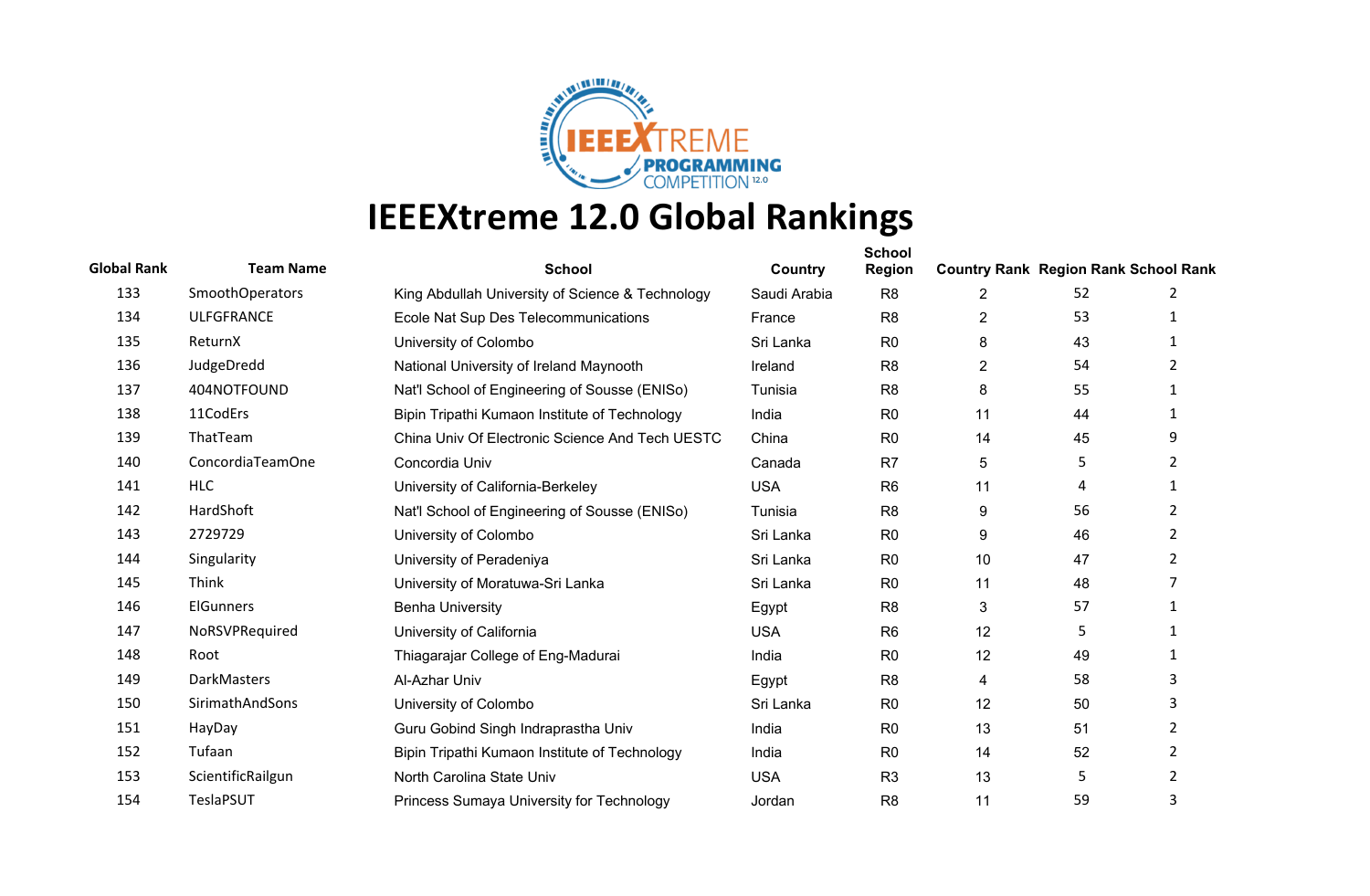

| <b>Global Rank</b> | <b>Team Name</b>        | <b>School</b>                                     | <b>Country</b> | <b>School</b><br><b>Region</b> | <b>Country Rank Region Rank School Rank</b> |    |              |
|--------------------|-------------------------|---------------------------------------------------|----------------|--------------------------------|---------------------------------------------|----|--------------|
| 155                | rand                    | American University-Beirut                        | Lebanon        | R <sub>8</sub>                 | 4                                           | 60 | 2            |
| 156                | Alatz                   | <b>Bar-Ilan University</b>                        | Israel         | R <sub>8</sub>                 | $\overline{2}$                              | 61 | $\mathbf{1}$ |
| 157                | TwentyCharactersLong    | Milwaukee School Of Engineering                   | <b>USA</b>     | R <sub>4</sub>                 | 14                                          | 2  |              |
| 158                | KauwaChlaHansKIChaal    | Amity School of Engineering & Technology - Noida  | India          | R <sub>0</sub>                 | 15                                          | 53 |              |
| 159                | HotFood                 | Higher School of Communication of Tunis (Sup'Com) | Tunisia        | R <sub>8</sub>                 | 10                                          | 62 | 6            |
| 160                | JiaoXiangJunlin         | Univ of California-Irvine                         | <b>USA</b>     | R <sub>6</sub>                 | 15                                          | 6  | 3            |
| 161                | ManGo                   | China Univ Of Electronic Science And Tech UESTC   | China          | R <sub>0</sub>                 | 15                                          | 54 | 10           |
| 162                | <b>BZUBytesWatch</b>    | <b>Birzeit University</b>                         | Palestine      | R <sub>8</sub>                 | 3                                           | 63 | 3            |
| 163                | ZERIEUNI                | Univ Of Pavia                                     | Italy          | R <sub>8</sub>                 | 3                                           | 64 |              |
| 164                | Technomancers           | Louisiana Tech Univ                               | <b>USA</b>     | R <sub>5</sub>                 | 16                                          | 3  | $\mathbf{1}$ |
| 165                | BJUTAllofyourscouldb    | Beijing University of Technology                  | China          | R <sub>0</sub>                 | 16                                          | 55 | 5.           |
| 166                | AXL                     | Monash University - Clayton                       | Australia      | R <sub>0</sub>                 | $\mathbf{2}$                                | 56 |              |
| 167                | <b>BZULimitlessCode</b> | <b>Birzeit University</b>                         | Palestine      | R <sub>8</sub>                 | 4                                           | 65 | 4            |
| 168                | TheLastOfUs             | An-Najah National University                      | Palestine      | R <sub>8</sub>                 | 5                                           | 66 |              |
| 169                | Chelbys                 | Higher Institute of Computer Science (ISI)        | Tunisia        | R <sub>8</sub>                 | 11                                          | 67 |              |
| 170                | XDtreme                 | National School of Computer Science ENSI          | Tunisia        | R <sub>8</sub>                 | 12                                          | 68 | -1           |
| 171                | phi                     | Univ of Passau                                    | Germany        | R <sub>8</sub>                 | 1                                           | 69 |              |
| 172                | Coinquilini             | Ecole Polytechnique Federale de Lausanne (EPFL)   | Switzerland    | R <sub>8</sub>                 | 3                                           | 70 |              |
| 173                | Phishing4Doggos         | Okanagan College                                  | Canada         | R7                             | 6                                           | 6  |              |
| 174                | PureDePayaso            | Pontifica Universidad Catolica del Peru           | Peru           | R <sub>9</sub>                 | 10                                          | 26 |              |
| 175                | Melkeor                 | Higher School of Communication of Tunis (Sup'Com) | Tunisia        | R <sub>8</sub>                 | 13                                          | 71 |              |
| 176                | OzUxTeam                | Ozyegin University                                | Turkey         | R <sub>8</sub>                 | $\overline{2}$                              | 72 | 1            |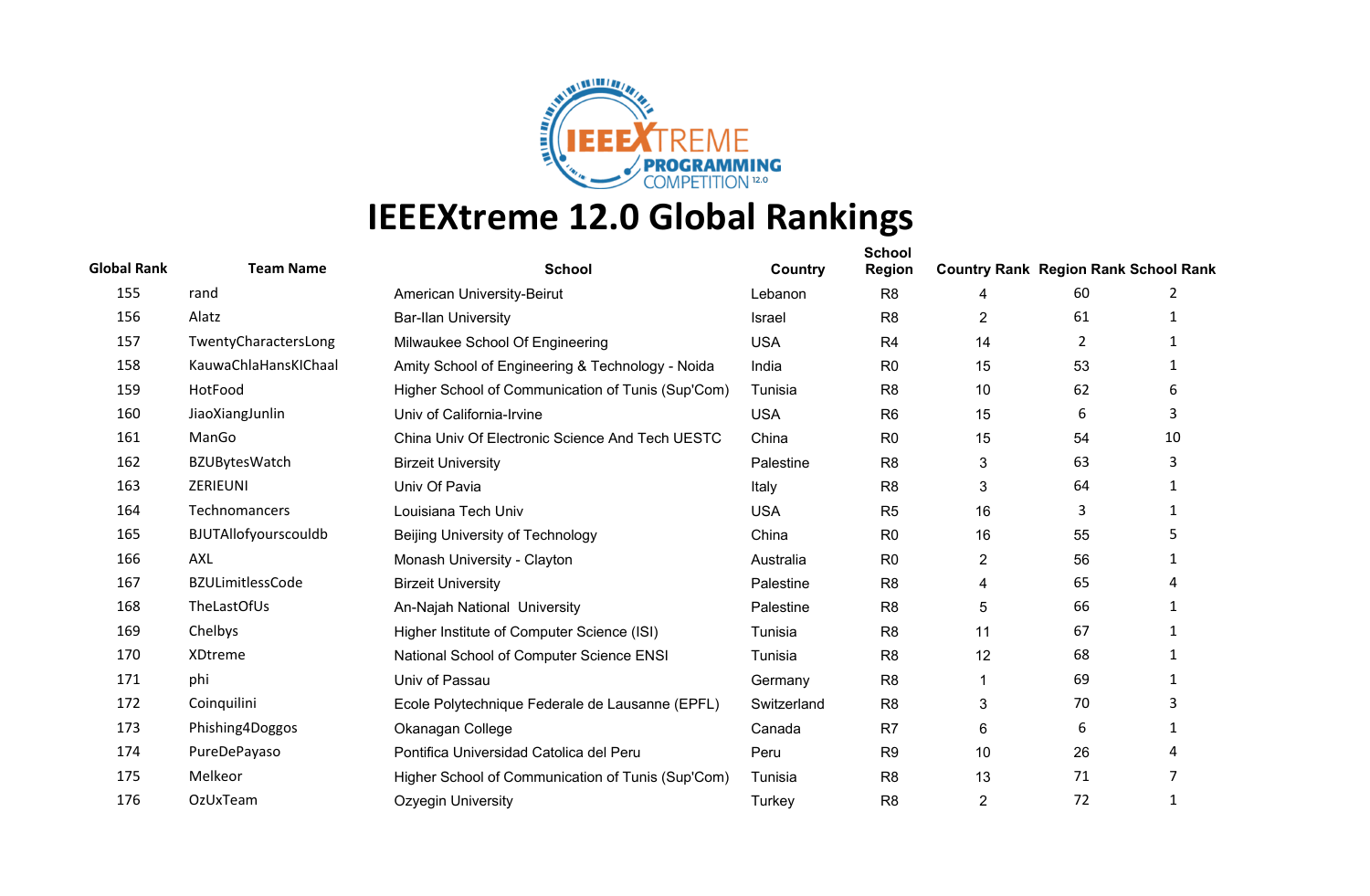

| <b>Global Rank</b> | <b>Team Name</b>    | <b>School</b>                                 | Country       | <b>School</b><br><b>Region</b> | <b>Country Rank Region Rank School Rank</b> |    |                |
|--------------------|---------------------|-----------------------------------------------|---------------|--------------------------------|---------------------------------------------|----|----------------|
| 177                | BJUTYingYingYing    | Beijing University of Technology              | China         | R <sub>0</sub>                 | 17                                          | 57 | 6              |
| 178                | DeltaEpsilonMu      | Pontificia Univ Javeriana Sede Bogota         | Colombia      | R <sub>9</sub>                 | 4                                           | 27 | $\mathbf 1$    |
| 179                | SeneCracks          | Universidad de los Andes                      | Colombia      | R <sub>9</sub>                 | 5                                           | 28 | 2              |
| 180                | MoraWhales          | University of Moratuwa-Sri Lanka              | Sri Lanka     | R <sub>0</sub>                 | 13                                          | 58 | 8              |
| 181                | ATM                 | K N Toosi Univ Of Tech                        | Iran          | R <sub>8</sub>                 | 5                                           | 73 | $\overline{2}$ |
| 182                | <b>AoiTRIPLOI</b>   | National Technical University of Athens       | Greece        | R <sub>8</sub>                 | 3                                           | 74 | 3              |
| 183                | Twenex              | Bipin Tripathi Kumaon Institute of Technology | India         | R <sub>0</sub>                 | 16                                          | 59 | 3              |
| 184                | YoungDumbBroke      | Bipin Tripathi Kumaon Institute of Technology | India         | R <sub>0</sub>                 | 17                                          | 60 |                |
| 185                | HackFromTheGarage1  | Institut Sup Electronique De Paris            | France        | R <sub>8</sub>                 | 3                                           | 75 | 1              |
| 186                | Laniarri            | University Of Skopje (Ciryl & Methodius)      | Macedonia     | R <sub>8</sub>                 | 4                                           | 76 | 2              |
| 187                | <b>HAK</b>          | Monash University - Clayton                   | Australia     | R <sub>0</sub>                 | 3                                           | 61 | 2              |
| 188                | RoaringRebels       | Bipin Tripathi Kumaon Institute of Technology | India         | R <sub>0</sub>                 | 18                                          | 62 | 5              |
| 189                | AaDiTeam            | Bipin Tripathi Kumaon Institute of Technology | India         | R <sub>0</sub>                 | 19                                          | 63 | 6              |
| 190                | <b>TWJ</b>          | Bipin Tripathi Kumaon Institute of Technology | India         | R <sub>0</sub>                 | 20                                          | 64 | 7              |
| 191                | <b>TheCrusaders</b> | Bipin Tripathi Kumaon Institute of Technology | India         | R <sub>0</sub>                 | 21                                          | 65 | 8              |
| 192                | MiBigoteChuscaSolo  | Universidad Politecnica de Madrid             | Spain         | R <sub>8</sub>                 | 1                                           | 77 | $\mathbf{1}$   |
| 193                | HalfTeam            | University of Jordan                          | Jordan        | R <sub>8</sub>                 | 12                                          | 78 | 3              |
| 194                | 2TonsDeCinza        | Univ Federal Da Bahia                         | <b>Brazil</b> | R <sub>9</sub>                 | $\overline{7}$                              | 29 | 4              |
| 195                | GOGOGO              | China Univ Of Electronic Science & Tech-UESTC | China         | R <sub>0</sub>                 | 18                                          | 66 | 11             |
| 196                | <b>BitsPIs</b>      | Tallinn University of Technology              | Estonia       | R <sub>8</sub>                 | 3                                           | 79 | $\overline{2}$ |
| 197                | Pythons             | National Technical University of Athens       | Greece        | R <sub>8</sub>                 | 4                                           | 80 | 4              |
| 198                | MyPack              | North Carolina State Univ                     | <b>USA</b>    | R <sub>3</sub>                 | 17                                          | 6  | 3              |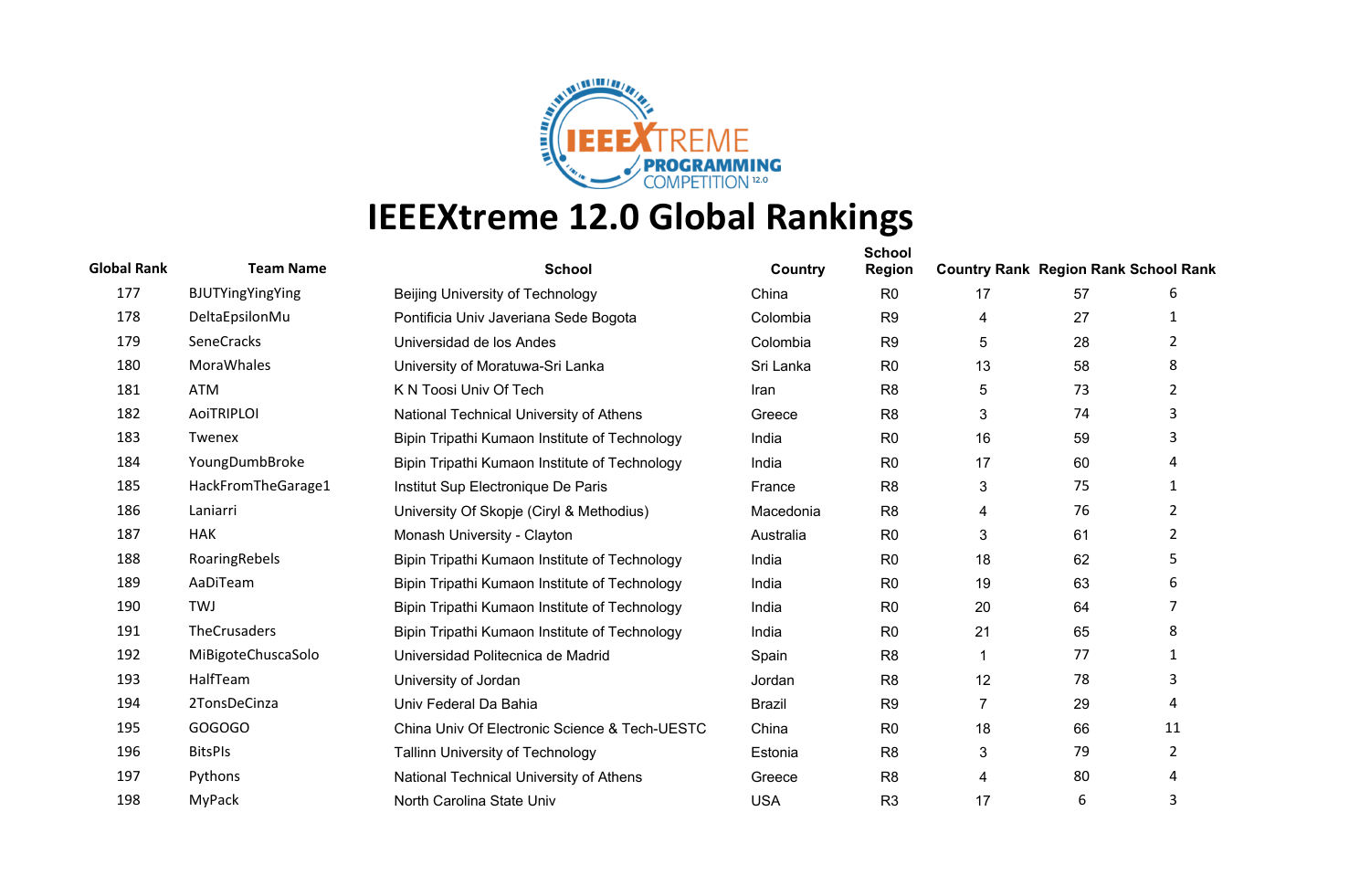

| <b>Global Rank</b> | <b>Team Name</b>      | <b>School</b>                                     | Country       | <b>School</b><br><b>Region</b> | <b>Country Rank Region Rank School Rank</b> |    |                |
|--------------------|-----------------------|---------------------------------------------------|---------------|--------------------------------|---------------------------------------------|----|----------------|
| 199                | InNeedOfSleep         | Lebanese University Faculty of Engineering-Hadath | Lebanon       | R <sub>8</sub>                 | 5                                           | 81 | 1              |
| 200                | CaffeineOverflow      | Lebanese University Faculty of Engineering-Hadath | Lebanon       | R <sub>8</sub>                 | 6                                           | 82 | 2              |
| 201                | <b>BZUETC</b>         | <b>Birzeit University</b>                         | Palestine     | R <sub>8</sub>                 | 6                                           | 83 | 5              |
| 202                | Polymaths             | North Carolina State Univ                         | <b>USA</b>    | R <sub>3</sub>                 | 18                                          | 7  |                |
| 203                | <b>CLEOPATRA</b>      | Arab Acad for Sci Tech & Maritime Trans - Aswan   | Egypt         | R <sub>8</sub>                 | 5                                           | 84 | 1              |
| 204                | InfTel                | Ecole Nationale D'Ingenieurs De Tunis             | Tunisia       | R <sub>8</sub>                 | 14                                          | 85 | 1              |
| 205                | Hello                 | China Univ Of Electronic Science And Tech UESTC   | China         | R <sub>0</sub>                 | 19                                          | 67 | 12             |
| 206                | world                 | China Univ Of Electronic Science And Tech UESTC   | China         | R <sub>0</sub>                 | 20                                          | 68 | 13             |
| 207                | Crew360               | Sri Lanka Institute of Information Technology     | Sri Lanka     | R <sub>0</sub>                 | 14                                          | 69 | 1              |
| 208                | K1ngsOFpochinki       | Al-Balga Applied University - Center              | Jordan        | R <sub>8</sub>                 | 13                                          | 86 |                |
| 209                | Krismaiork            | Chulalongkorn Univ                                | Thailand      | R <sub>0</sub>                 | 4                                           | 70 | 4              |
| 210                | 202418                | China Univ Of Electronic Science & Tech-UESTC     | China         | R <sub>0</sub>                 | 21                                          | 71 | 14             |
| 211                | fighting              | China Univ Of Electronic Science And Tech UESTC   | China         | R <sub>0</sub>                 | 22                                          | 72 | 15             |
| 212                | SLIIT1                | Sri Lanka Institute of Information Technology     | Sri Lanka     | R <sub>0</sub>                 | 15                                          | 73 | $\overline{2}$ |
| 213                | sleep404pizza200      | Universidade de Brasilia                          | <b>Brazil</b> | R <sub>9</sub>                 | 8                                           | 30 | $\overline{2}$ |
| 214                | BJUTBestHelloWorld    | Beijing University of Technology                  | China         | R <sub>0</sub>                 | 23                                          | 74 | 7              |
| 215                | TheMast3rs            | Ecole Polytechnique-Univ Of Montreal              | Canada        | R7                             | $\overline{7}$                              | 7  | 1              |
| 216                | Cyberpunks47          | Higher School of Communication of Tunis (Sup'Com) | Tunisia       | R <sub>8</sub>                 | 15                                          | 87 | 8              |
| 217                | <b>PowerPuffGirls</b> | National Institute Of Technology-Karnataka        | India         | R <sub>0</sub>                 | 22                                          | 75 |                |
| 218                | EvenFusion            | University Of Khartoum                            | Sudan         | R <sub>8</sub>                 |                                             | 88 | 1              |
| 219                | sudokan               | Universidade do Porto                             | Portugal      | R <sub>8</sub>                 |                                             | 89 | 1              |
| 220                | HCFGppLigmaDotPyO3    | Cefet/Rj-Centro Federal De Educ Tec Csf           | <b>Brazil</b> | R <sub>9</sub>                 | 9                                           | 31 | 1              |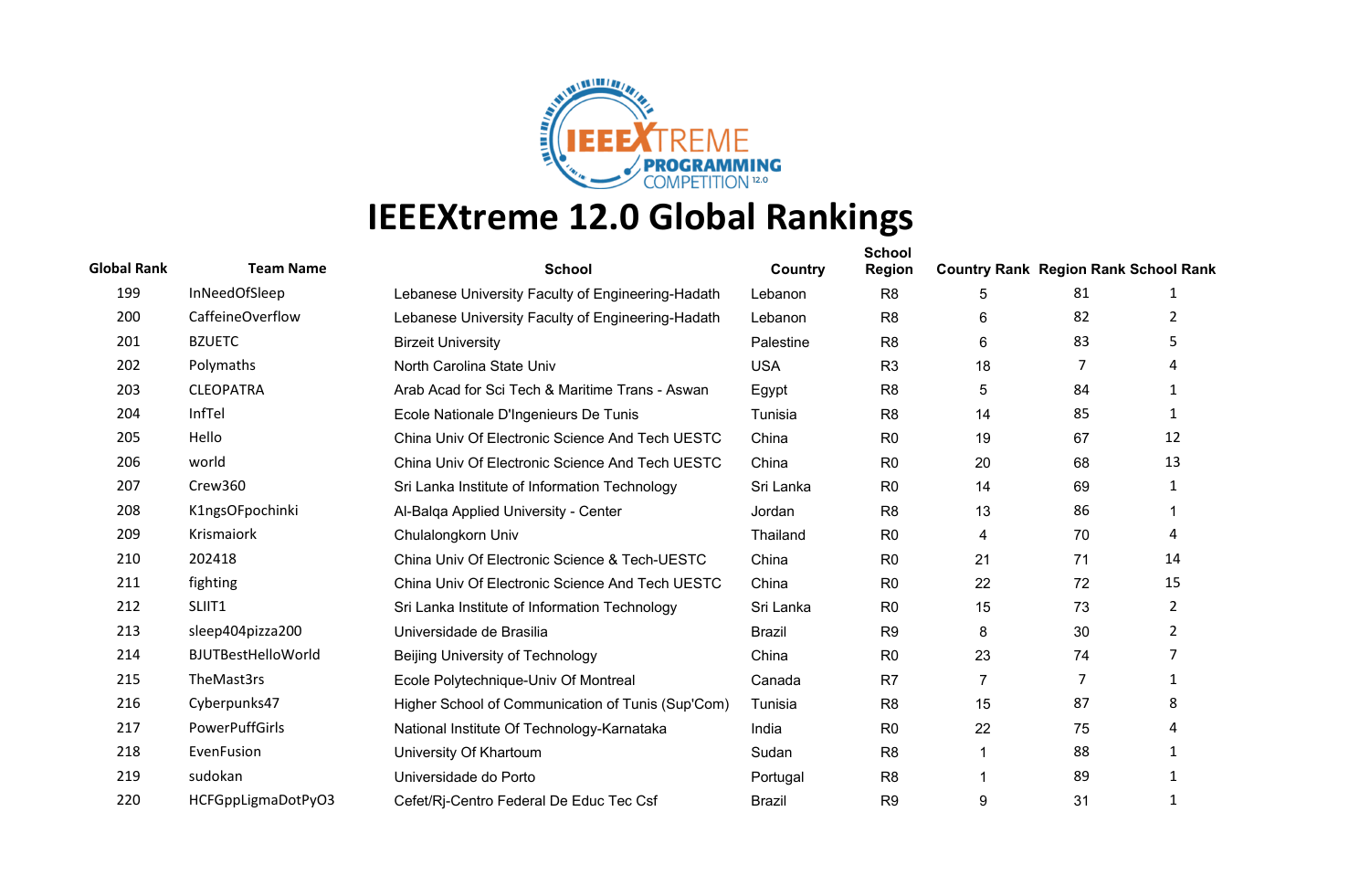

| <b>Global Rank</b> | <b>Team Name</b>    | <b>School</b>                                       | Country     | <b>School</b><br><b>Region</b> | <b>Country Rank Region Rank School Rank</b> |     |                |
|--------------------|---------------------|-----------------------------------------------------|-------------|--------------------------------|---------------------------------------------|-----|----------------|
| 221                | PBCTeam             | Aristotle Univ Of Thessaloniki                      | Greece      | R <sub>8</sub>                 | 5                                           | 90  | 1              |
| 222                | Whoushhhh           | Lebanese American Univ/Beirut Campus                | Lebanon     | R <sub>8</sub>                 |                                             | 91  | 2              |
| 223                | nosemicolon         | University of Moratuwa-Sri Lanka                    | Sri Lanka   | R <sub>0</sub>                 | 16                                          | 76  | 9              |
| 224                | AlphaOmega          | University Of Khartoum                              | Sudan       | R <sub>8</sub>                 | $\overline{c}$                              | 92  | 2              |
| 225                | KARKARAv2           | Nat'l Inst of Applied Sci & Tech (INSAT)            | Tunisia     | R <sub>8</sub>                 | 16                                          | 93  | 1              |
| 226                | altoBug             | Instituto TecnolA <sup>3</sup> gico de Buenos Aires | Argentina   | R <sub>9</sub>                 | 4                                           | 32  | 3              |
| 227                | XNX3XTREME          | Ben Gurion University of the Negev                  | Israel      | R <sub>8</sub>                 | 3                                           | 94  |                |
| 228                | FluffyTailBuckTeeth | University of Brescia                               | Italy       | R <sub>8</sub>                 | 4                                           | 95  | $\overline{2}$ |
| 229                | NewStar             | China Univ Of Electronic Science And Tech UESTC     | China       | R <sub>0</sub>                 | 24                                          | 77  | 16             |
| 230                | MavericsDTU         | Delhi Technological University                      | India       | R <sub>0</sub>                 | 23                                          | 78  | $\mathbf{1}$   |
| 231                | Pyrates             | University of Brescia                               | Italy       | R <sub>8</sub>                 | 5                                           | 96  | 3              |
| 232                | TwistedTransistor   | University of Moratuwa-Sri Lanka                    | Sri Lanka   | R <sub>0</sub>                 | 17                                          | 79  | 10             |
| 233                | TeamSurvivors       | University of Khartoum                              | Sudan       | R <sub>8</sub>                 | 3                                           | 97  | 3              |
| 234                | RewrittenInRust     | University of Canterbury                            | New Zealand | R <sub>0</sub>                 | 4                                           | 80  | 3              |
| 235                | Trojan              | Bipin Tripathi Kumaon Institute of Technology       | India       | R <sub>0</sub>                 | 24                                          | 81  | 9              |
| 236                | <b>ANG</b>          | China Univ Of Electronic Science & Tech-UESTC       | China       | R <sub>0</sub>                 | 25                                          | 82  | 17             |
| 237                | Axolotl             | Universidad Autonoma de Nuevo Leon                  | Mexico      | R <sub>9</sub>                 | 3                                           | 33  | 1              |
| 238                | <b>IEEEUPCT</b>     | Universidad Politecnica de Cartagena                | Spain       | R <sub>8</sub>                 | 2                                           | 98  | 1              |
| 239                | <b>BasterMano</b>   | American University-Beirut                          | Lebanon     | R <sub>8</sub>                 | 8                                           | 99  | 3              |
| 240                | DevilCat            | China Univ Of Electronic Science And Tech UESTC     | China       | R <sub>0</sub>                 | 26                                          | 83  | 18             |
| 241                | Slytherin           | Bipin Tripathi Kumaon Institute of Technology       | India       | R <sub>0</sub>                 | 25                                          | 84  | 10             |
| 242                | Paradox             | University of Jordan                                | Jordan      | R <sub>8</sub>                 | 14                                          | 100 | 4              |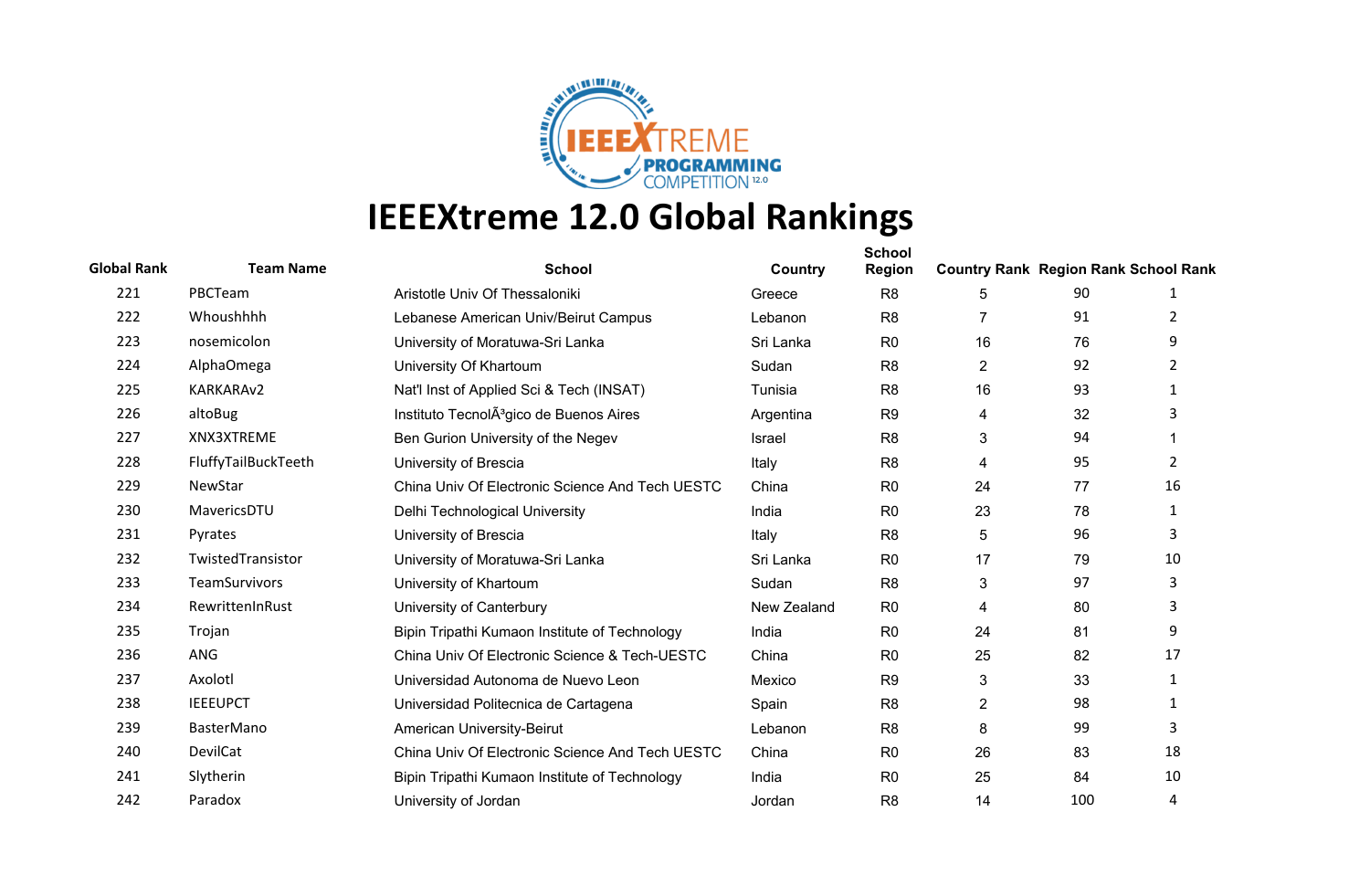

| <b>Global Rank</b> | <b>Team Name</b>    | <b>School</b>                                   | Country    | <b>School</b><br><b>Region</b> | <b>Country Rank Region Rank School Rank</b> |     |                |
|--------------------|---------------------|-------------------------------------------------|------------|--------------------------------|---------------------------------------------|-----|----------------|
| 243                | ErrorNotFoundPart2  | <b>Zhejiang University</b>                      | China      | R <sub>0</sub>                 | 27                                          | 85  | 1              |
| 244                | LazyCoders          | University of Dhaka                             | Bangladesh | R <sub>0</sub>                 | 3                                           | 86  | 1              |
| 245                | MonashLlamas        | Monash University - Clayton                     | Australia  | R <sub>0</sub>                 | 4                                           | 87  | 3              |
| 246                | <b>NNUGeeks</b>     | An-Najah National University                    | Palestine  | R <sub>8</sub>                 | $\overline{7}$                              | 101 | $\overline{2}$ |
| 247                | TheMafiaCODEBUSTERS | Bipin Tripathi Kumaon Institute of Technology   | India      | R <sub>0</sub>                 | 26                                          | 88  | 11             |
| 248                | HereForPizza        | Univ of California-Irvine                       | <b>USA</b> | R <sub>6</sub>                 | 19                                          | 7   | 4              |
| 249                | LastPlace           | University of Moratuwa-Sri Lanka                | Sri Lanka  | R <sub>0</sub>                 | 18                                          | 89  | 11             |
| 250                | MumpungHariMinggu   | Institut Teknologi Bandung                      | Indonesia  | R <sub>0</sub>                 | 4                                           | 90  | 4              |
| 251                | Barfi               | <b>Ahmedabad University</b>                     | India      | R <sub>0</sub>                 | 27                                          | 91  | 3              |
| 252                | OzUY                | Ozyegin University                              | Turkey     | R <sub>8</sub>                 | 3                                           | 102 | $\overline{2}$ |
| 253                | BoomBaYa            | China Univ Of Electronic Science & Tech-UESTC   | China      | R <sub>0</sub>                 | 28                                          | 92  | 19             |
| 254                | YTCodex             | School Unknown                                  | Ecuador    | R <sub>9</sub>                 |                                             | 34  |                |
| 255                | Feeders             | China Univ Of Electronic Science And Tech UESTC | China      | R <sub>0</sub>                 | 29                                          | 93  | 20             |
| 256                | SomeTeam            | China Univ Of Electronic Science And Tech UESTC | China      | R <sub>0</sub>                 | 30                                          | 94  | 21             |
| 257                | alphagogogo         | China Univ Of Electronic Science And Tech UESTC | China      | R <sub>0</sub>                 | 31                                          | 95  | 22             |
| 258                | Miaow               | China Univ Of Electronic Science & Tech-UESTC   | China      | R <sub>0</sub>                 | 32                                          | 96  | 23             |
| 259                | oiTimwroi           | National Technical University of Athens         | Greece     | R <sub>8</sub>                 | 6                                           | 103 | 5              |
| 260                | xtremer             | China Univ Of Electronic Science And Tech UESTC | China      | R <sub>0</sub>                 | 33                                          | 97  | 24             |
| 261                | BZU3                | <b>Birzeit University</b>                       | Palestine  | R <sub>8</sub>                 | 8                                           | 104 | 6              |
| 262                | BZU4                | <b>Birzeit University</b>                       | Palestine  | R <sub>8</sub>                 | 9                                           | 105 | 7              |
| 263                | StackOverflow       | American University-Beirut                      | Lebanon    | R <sub>8</sub>                 | 9                                           | 106 | 4              |
| 264                | Cryptocrackers      | University of Moratuwa-Sri Lanka                | Sri Lanka  | R <sub>0</sub>                 | 19                                          | 98  | 12             |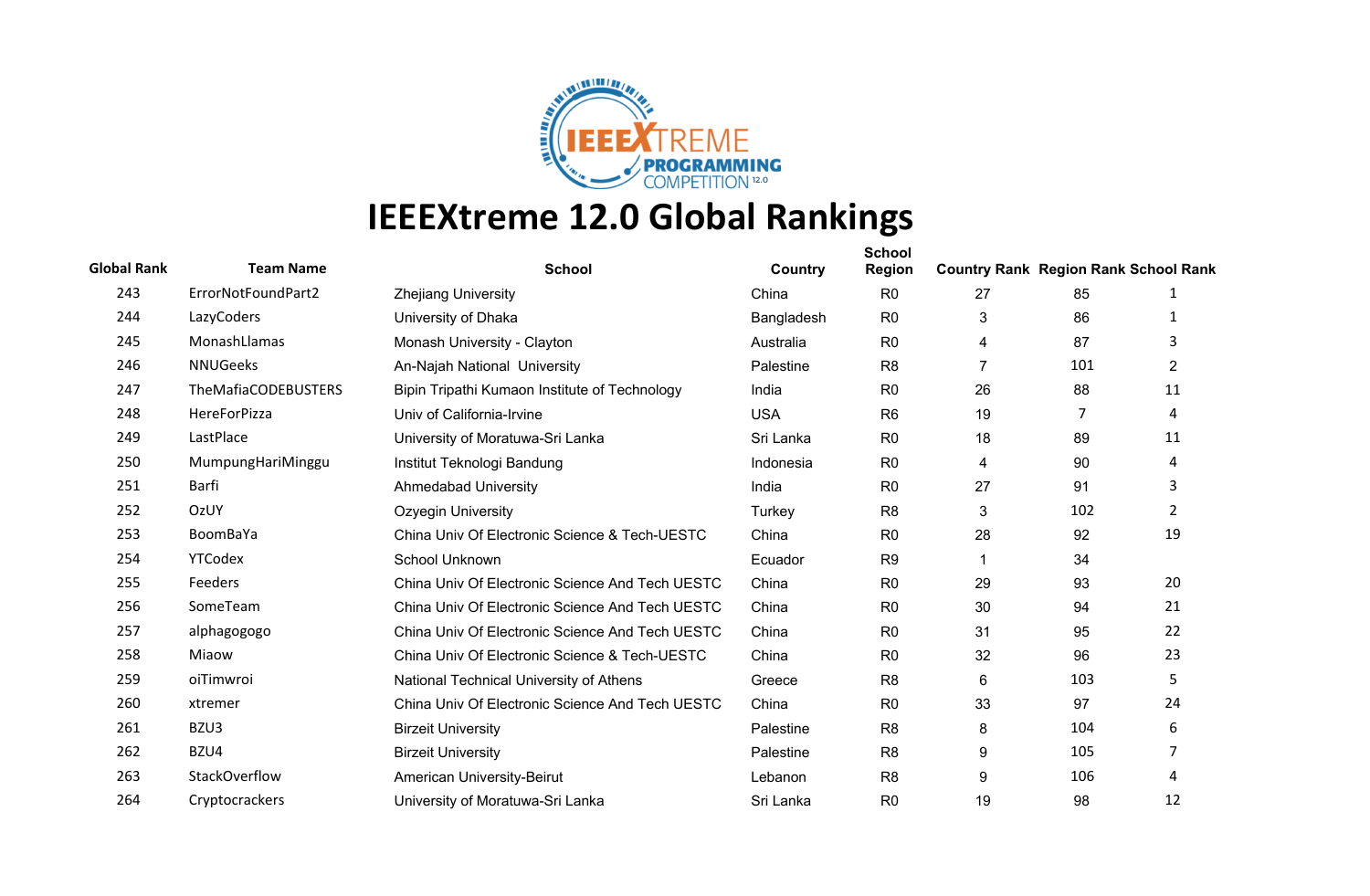

| <b>Global Rank</b> | <b>Team Name</b>          | <b>School</b>                                       | Country       | <b>School</b><br><b>Region</b> | <b>Country Rank Region Rank School Rank</b> |     |                |
|--------------------|---------------------------|-----------------------------------------------------|---------------|--------------------------------|---------------------------------------------|-----|----------------|
| 265                | MascapoEsMiPastor         | Pontifica Universidad Catolica del Peru             | Peru          | R <sub>9</sub>                 | 11                                          | 35  | 5              |
| 266                | BonseAbaMuPokelel         | <b>Simon Fraser University</b>                      | Canada        | R <sub>7</sub>                 | 8                                           | 8   | 1              |
| 267                | <b>Diver</b>              | China Univ Of Electronic Science & Tech-UESTC       | China         | R <sub>0</sub>                 | 34                                          | 99  | 25             |
| 268                | <b>NNUBeasts</b>          | An-Najah National University                        | Palestine     | R <sub>8</sub>                 | 10                                          | 107 | 3              |
| 269                | TnP                       | Netaji Subhas Institute of Technology               | India         | R <sub>0</sub>                 | 28                                          | 100 | $\mathbf{1}$   |
| 270                | RobSquared                | National University of Ireland Maynooth             | Ireland       | R <sub>8</sub>                 | 3                                           | 108 | 3              |
| 271                | littlesun                 | China Univ Of Electronic Science And Tech UESTC     | China         | R <sub>0</sub>                 | 35                                          | 101 | 26             |
| 272                | MemoryLeak                | Sri Sivasubramaniya Nadar College of Engineering    | India         | R <sub>0</sub>                 | 29                                          | 102 | 3              |
| 273                | RagnaThor                 | Universidad Politecnica de Madrid                   | Spain         | R <sub>8</sub>                 | 3                                           | 109 | $\overline{2}$ |
| 274                | AQU8086                   | Al-Quds University                                  | Palestine     | R <sub>8</sub>                 | 11                                          | 110 | 1              |
| 275                | StackTensorflow           | Louisiana Tech Univ                                 | <b>USA</b>    | R <sub>5</sub>                 | 20                                          | 4   | $\overline{2}$ |
| 276                | Cmen                      | Univ of New Brunswick                               | Canada        | R7                             | 9                                           | 9   |                |
| 277                | ConcordiaTeamTwo          | Concordia Univ                                      | Canada        | R <sub>7</sub>                 | 10 <sup>°</sup>                             | 10  | 3              |
| 278                | <b>JustEAT</b>            | University of Brescia                               | Italy         | R <sub>8</sub>                 | 6                                           | 111 |                |
| 279                | Top                       | Universidade Estadual de Feira de Santana           | <b>Brazil</b> | R <sub>9</sub>                 | 10                                          | 36  | 1              |
| 280                | NoSleepFor32Bucks         | Milwaukee School of Engineering                     | <b>USA</b>    | R <sub>4</sub>                 | 21                                          | 3   | $\overline{2}$ |
| 281                | spinlockWizards           | Universidade do Porto                               | Portugal      | R <sub>8</sub>                 | $\overline{2}$                              | 112 | $\overline{2}$ |
| 282                | Ansaal                    | Costa Rica Instituto Tecnologico De                 | Costa Rica    | R <sub>9</sub>                 |                                             | 37  | $\mathbf{1}$   |
| 283                | <b>BUETTooHardToSolve</b> | Bangladesh Univ Of Engineering & Tech               | Bangladesh    | R <sub>0</sub>                 | 4                                           | 103 | 2              |
| 284                | InspectorDeBilletera      | Instituto TecnolA <sup>3</sup> gico de Buenos Aires | Argentina     | R <sub>9</sub>                 | 5                                           | 38  | Δ              |
| 285                | PROgramadores             | Universidad Peruana de Ciencias Aplicadas           | Peru          | R <sub>9</sub>                 | 12                                          | 39  | $\overline{2}$ |
| 286                | Trekkerz                  | China Univ Of Electronic Science And Tech UESTC     | China         | R <sub>0</sub>                 | 36                                          | 104 | 27             |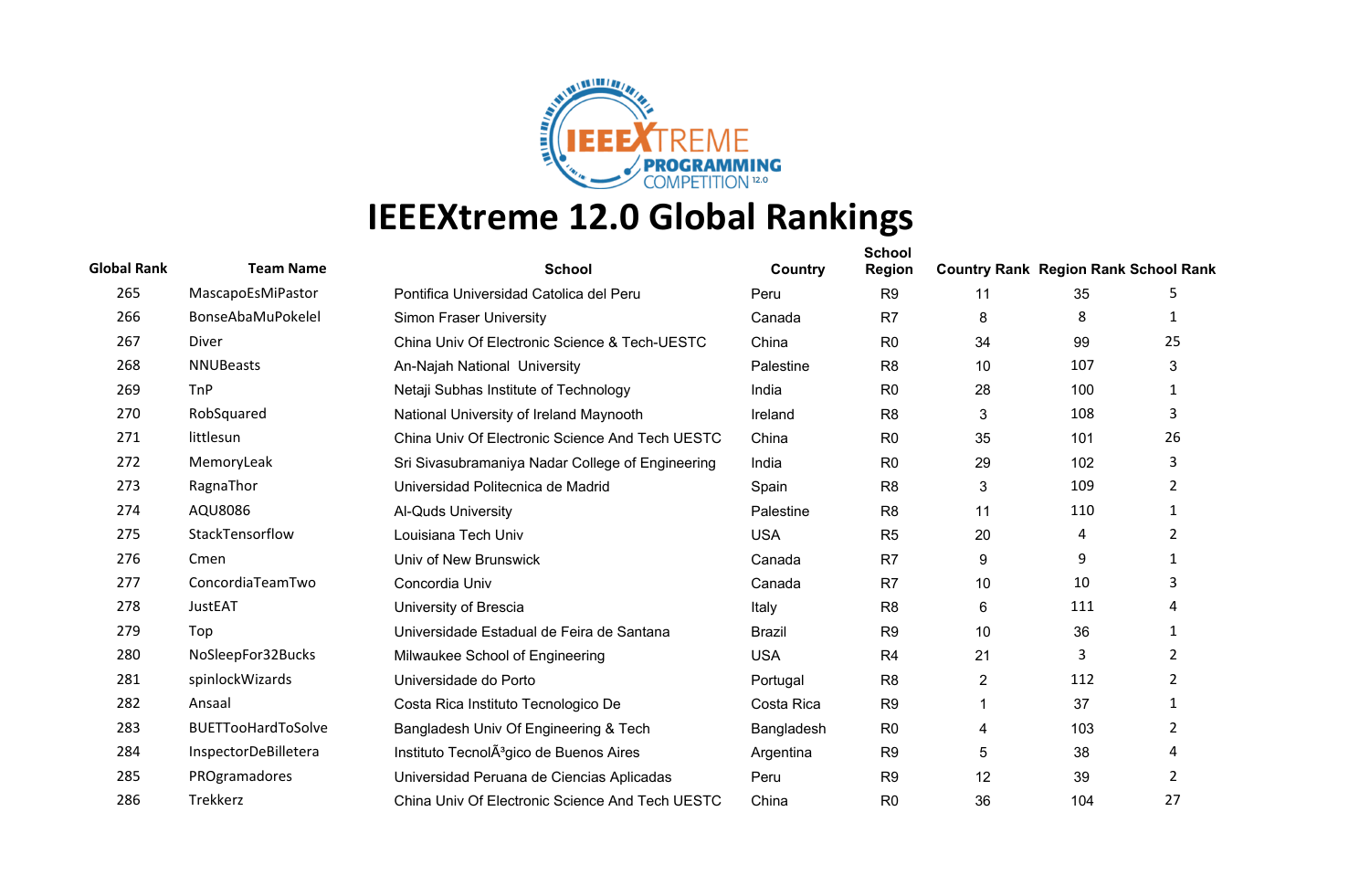

| <b>Global Rank</b> | <b>Team Name</b>         | <b>School</b>                                   | Country    | <b>School</b><br><b>Region</b> | <b>Country Rank Region Rank School Rank</b> |     |                |
|--------------------|--------------------------|-------------------------------------------------|------------|--------------------------------|---------------------------------------------|-----|----------------|
| 287                | HackFromTheGarage2       | Institut Sup Electronique de Paris              | France     | R <sub>8</sub>                 | 4                                           | 113 | 2              |
| 288                | <b>TheCodeMusketeers</b> | Monash University - Clayton                     | Australia  | R <sub>0</sub>                 | 5                                           | 105 | 4              |
| 289                | Dreamer                  | China Univ Of Electronic Science And Tech UESTC | China      | R <sub>0</sub>                 | 37                                          | 106 | 28             |
| 290                | sTUCkOverflow            | <b>Technical University of Crete</b>            | Greece     | R <sub>8</sub>                 | 7                                           | 114 | 1              |
| 291                | Sleepy                   | Milwaukee School Of Engineering                 | <b>USA</b> | R <sub>4</sub>                 | 22                                          | 4   | 3              |
| 292                | JavasCrypt               | Aristotle Univ Of Thessaloniki                  | Greece     | R <sub>8</sub>                 | 8                                           | 115 | 2              |
| 293                | <b>BJUTMirac1e</b>       | Beijing University of Technology                | China      | R <sub>0</sub>                 | 38                                          | 107 | 8              |
| 294                | BabataNamak              | University of Moratuwa-Sri Lanka                | Sri Lanka  | R <sub>0</sub>                 | 20                                          | 108 | 13             |
| 295                | SaintEEE                 | National Technical University of Athens         | Greece     | R <sub>8</sub>                 | 9                                           | 116 | 6              |
| 296                | blank                    | National Institute Of Technology-Karnataka      | India      | R <sub>0</sub>                 | 30                                          | 109 | 5              |
| 297                | patiencefromZhou         | China Univ Of Electronic Science & Tech-UESTC   | China      | R <sub>0</sub>                 | 39                                          | 110 | 29             |
| 298                | PretentiousTeamName      | University of Turkish Aeronautical Association  | Turkey     | R <sub>8</sub>                 | 4                                           | 117 | $\mathbf{1}$   |
| 299                | Infiniteminds            | B. M. Sreenivasalah College of Engineering      | India      | R <sub>0</sub>                 | 31                                          | 111 | 1              |
| 300                | TheCutters               | Al-Balga Applied University - Center            | Jordan     | R <sub>8</sub>                 | 15                                          | 118 | $\overline{2}$ |
| 301                | ByeUCuenca               | Universidad de Cuenca                           | Ecuador    | R <sub>9</sub>                 | $\overline{2}$                              | 40  | $\mathbf{1}$   |
| 302                | 2guys1shell              | <b>Ghent Univ</b>                               | Belgium    | R <sub>8</sub>                 | 4                                           | 119 | 4              |
| 303                | IPA                      | <b>Cyril And Methodius Univ</b>                 | Macedonia  | R <sub>8</sub>                 | 5                                           | 120 | 3              |
| 304                | <b>EMBSCU</b>            | <b>Cairo University</b>                         | Egypt      | R <sub>8</sub>                 | 6                                           | 121 | 1              |
| 305                | ForkKnifeBurgerRoyal     | Monash University - Clayton                     | Australia  | R <sub>0</sub>                 | 6                                           | 112 | 5              |
| 306                | <b>DCIEEEts</b>          | Ecole De Technologie Superieure                 | Canada     | R <sub>7</sub>                 | 11                                          | 11  | 1              |
| 307                | TeamHistel               | <b>Ghent Univ</b>                               | Belgium    | R <sub>8</sub>                 | 5                                           | 122 | 5              |
| 308                | <b>IEEEzPz</b>           | <b>Charles Sturt Univ</b>                       | Australia  | R <sub>0</sub>                 | $\overline{7}$                              | 113 | $\mathbf{1}$   |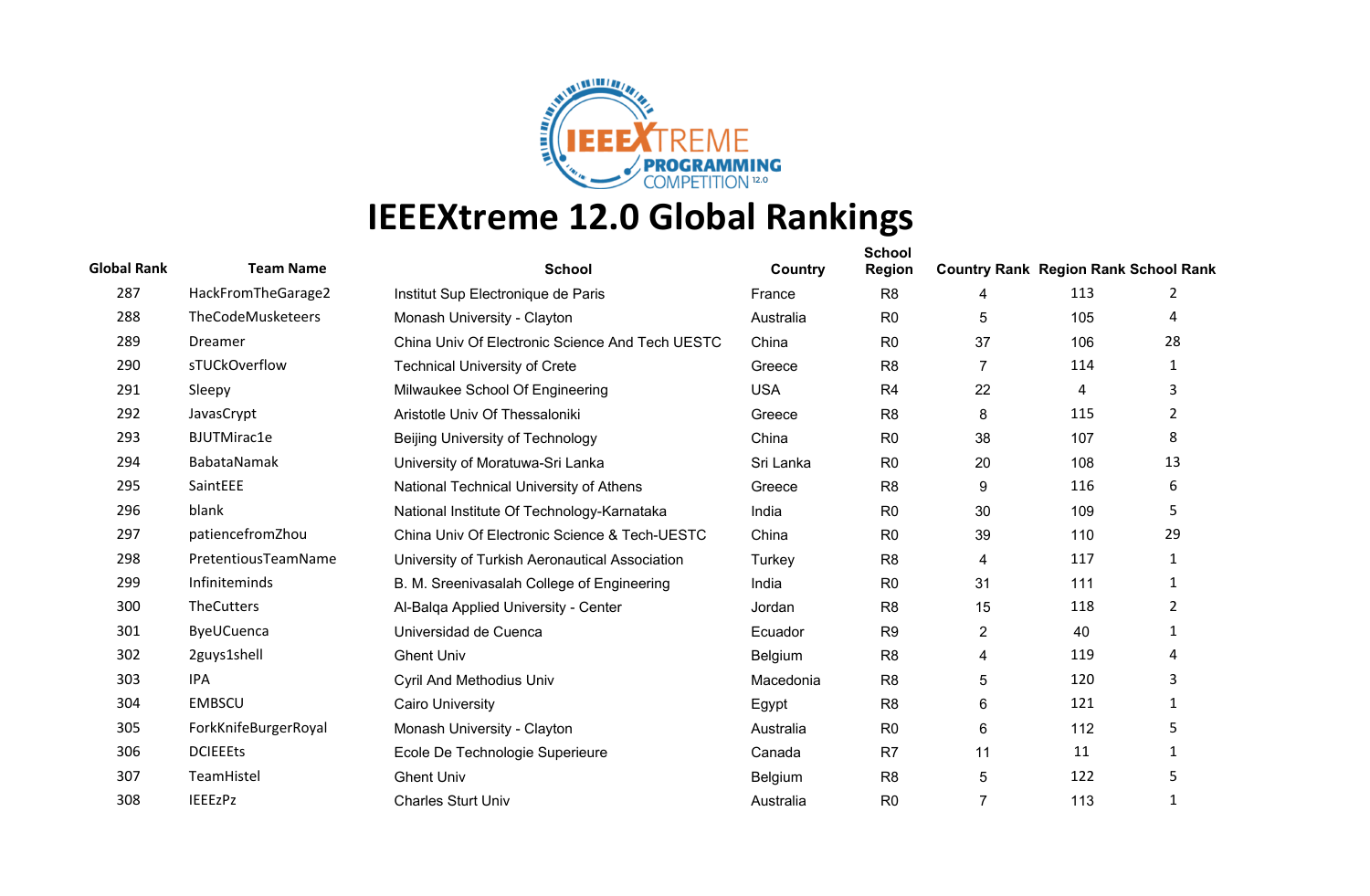

| <b>Global Rank</b> | <b>Team Name</b>     | <b>School</b>                                     | Country       | <b>School</b><br><b>Region</b> | <b>Country Rank Region Rank School Rank</b> |     |              |
|--------------------|----------------------|---------------------------------------------------|---------------|--------------------------------|---------------------------------------------|-----|--------------|
| 309                | TRUNCATETABLEteams   | University of Auckland                            | New Zealand   | R <sub>0</sub>                 | 5                                           | 114 | 2            |
| 310                | <b>InVinoVeritas</b> | Universidade de Aveiro                            | Portugal      | R <sub>8</sub>                 | 3                                           | 123 | 1            |
| 311                | Migi                 | Higher School of Communication of Tunis (Sup'Com) | Tunisia       | R <sub>8</sub>                 | 17                                          | 124 | 9            |
| 312                | Runyang              | China Univ Of Electronic Science And Tech UESTC   | China         | R <sub>0</sub>                 | 40                                          | 115 | 30           |
| 313                | odd                  | China Univ Of Electronic Science & Tech-UESTC     | China         | R <sub>0</sub>                 | 41                                          | 116 | 31           |
| 314                | ptukDebuggers        | Palestine Technical University (Kadoorie)         | Palestine     | R <sub>8</sub>                 | 12                                          | 125 | 1            |
| 315                | Coders2030           | King Abdulaziz Univ                               | Saudi Arabia  | R <sub>8</sub>                 | 3                                           | 126 | $\mathbf{1}$ |
| 316                | MeiaLuaPraFrenteSoco | Univ Federal Da Bahia                             | <b>Brazil</b> | R <sub>9</sub>                 | 11                                          | 41  | 5            |
| 317                | Lamp                 | University of Manitoba                            | Canada        | R <sub>7</sub>                 | 12                                          | 12  | 1            |
| 318                | SuperYangGo          | China Univ Of Electronic Science & Tech-UESTC     | China         | R <sub>0</sub>                 | 42                                          | 117 | 32           |
| 319                | GandW                | China Univ Of Electronic Science & Tech-UESTC     | China         | R <sub>0</sub>                 | 43                                          | 118 | 33           |
| 320                | notFalse             | Letourneau Univ                                   | <b>USA</b>    | R <sub>5</sub>                 | 23                                          | 5   | 1            |
| 321                | <b>BBeit</b>         | Galileo Univ                                      | Guatemala     | R <sub>9</sub>                 | 1                                           | 42  | 1            |
| 322                | MaaktMijEigNieUit    | <b>Ghent Univ</b>                                 | Belgium       | R <sub>8</sub>                 | 6                                           | 127 | 6            |
| 323                | KalmanCoffeeFilter   | National University of Ireland Maynooth           | Ireland       | R <sub>8</sub>                 | 4                                           | 128 | 4            |
| 324                | <b>IDERSHIP</b>      | H.S. Technologies & Engineering TEK-UP            | Tunisia       | R <sub>8</sub>                 | 18                                          | 129 | $\mathbf{1}$ |
| 325                | <b>BJUTLyingWin</b>  | Beijing University of Technology                  | China         | R <sub>0</sub>                 | 44                                          | 119 | 9            |
| 326                | LANXtreme            | <b>Cyril And Methodius Univ</b>                   | Macedonia     | R <sub>8</sub>                 | 6                                           | 130 | 4            |
| 327                | Osprey5              | University of North Florida                       | <b>USA</b>    | R <sub>3</sub>                 | 24                                          | 8   |              |
| 328                | kilink               | <b>Bilkent University</b>                         | Turkey        | R <sub>8</sub>                 | 5                                           | 131 | 2            |
| 329                | AIETInXtreme         | Alexandria Higher Inst of Engineering and Tech    | Egypt         | R <sub>8</sub>                 | 7                                           | 132 | 1            |
| 330                | MoonLight            | University of Jordan                              | Jordan        | R <sub>8</sub>                 | 16                                          | 133 | 5            |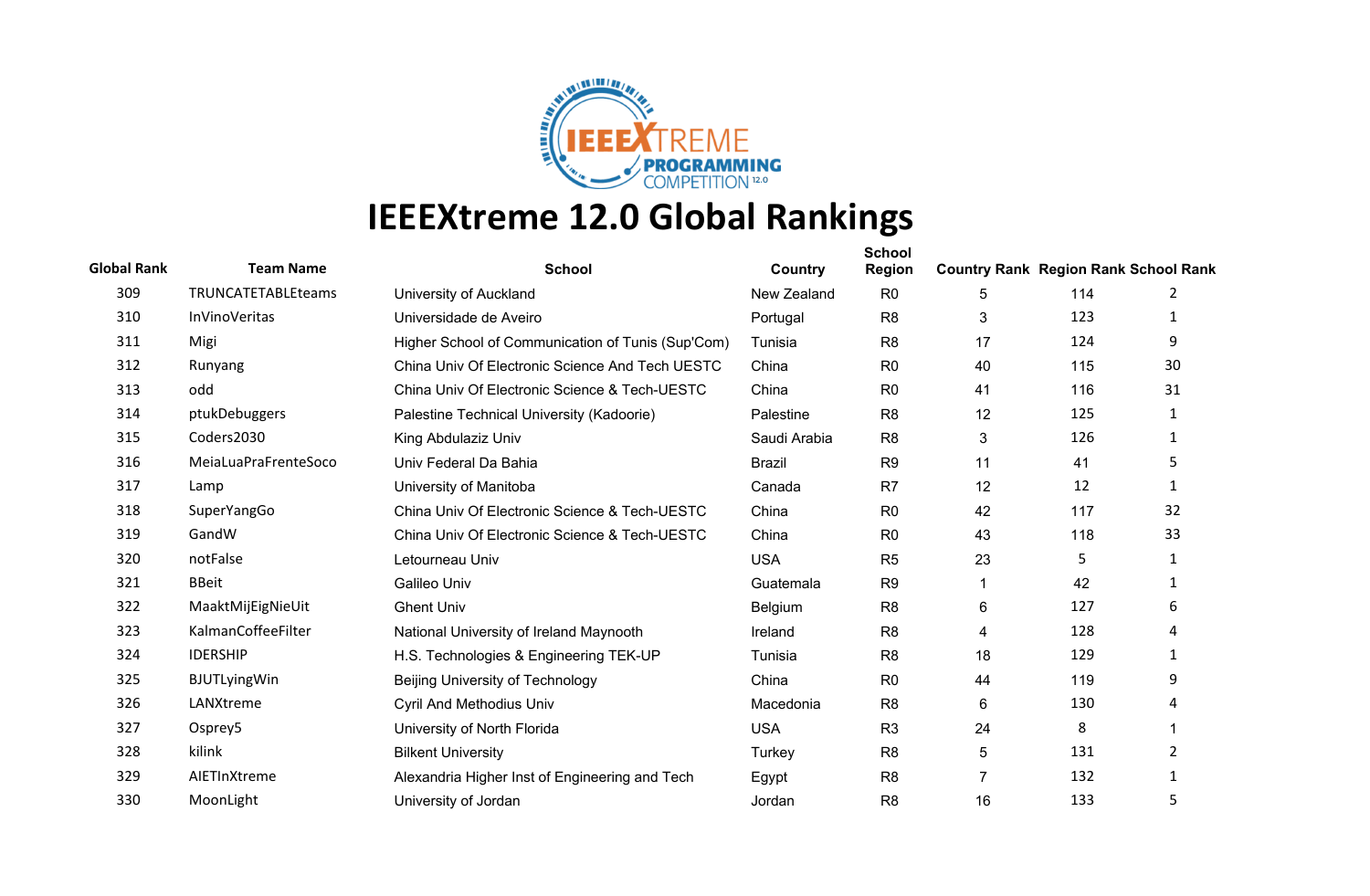

| <b>Global Rank</b> | <b>Team Name</b>    | <b>School</b>                                       | Country       | <b>School</b><br><b>Region</b> | <b>Country Rank Region Rank School Rank</b> |     |                |
|--------------------|---------------------|-----------------------------------------------------|---------------|--------------------------------|---------------------------------------------|-----|----------------|
| 331                | <b>ALGUMRITMO</b>   | Universidade do Estado do Rio de Janeiro - Ueri     | <b>Brazil</b> | R <sub>9</sub>                 | 12                                          | 43  | 1              |
| 332                | FromAToZ            | Politecnico di Milano                               | Italy         | R <sub>8</sub>                 | 7                                           | 134 | 2              |
| 333                | O8kUSDpers          | Universidad de Ingenieria y Tecnologia - UTEC       | Peru          | R <sub>9</sub>                 | 13                                          | 44  | 1              |
| 334                | JuanLamb            | Instituto TecnolA <sup>3</sup> gico de Buenos Aires | Argentina     | R <sub>9</sub>                 | 6                                           | 45  | 5.             |
| 335                | CIndian             | China Univ Of Electronic Science And Tech UESTC     | China         | R <sub>0</sub>                 | 45                                          | 120 | 34             |
| 336                | <b>UCNetworkers</b> | Universidad de Cuenca                               | Ecuador       | R <sub>9</sub>                 | 3                                           | 46  | $\overline{2}$ |
| 337                | AllAmericanRegex    | University of Calgary                               | Canada        | R <sub>7</sub>                 | 13                                          | 13  | $\mathbf{1}$   |
| 338                | <b>FortBuilders</b> | Ecole Polytechnique Federale de Lausanne (EPFL)     | Switzerland   | R <sub>8</sub>                 | 4                                           | 135 | 4              |
| 339                | ZentiNext           | University of Colombo                               | Sri Lanka     | R <sub>0</sub>                 | 21                                          | 121 | 4              |
| 340                | Undefined           | Universidad Peruana de Ciencias Aplicadas           | Peru          | R <sub>9</sub>                 | 14                                          | 47  | 3              |
| 341                | Jian2workspace      | China Univ Of Electronic Science And Tech UESTC     | China         | R <sub>0</sub>                 | 46                                          | 122 | 35             |
| 342                | LosBitosLocos       | Guanajuato Univ De                                  | Mexico        | R <sub>9</sub>                 | 4                                           | 48  | $\overline{2}$ |
| 343                | ObamasInPajamas     | An-Najah National University                        | Palestine     | R <sub>8</sub>                 | 13                                          | 136 | 4              |
| 344                | <b>RCC</b>          | Instituto TecnolA <sup>3</sup> gico de Buenos Aires | Argentina     | R <sub>9</sub>                 | $\overline{7}$                              | 49  | 6              |
| 345                | VEM                 | Escuela Superior Politecnica Del Litoral            | Ecuador       | R <sub>9</sub>                 | 4                                           | 50  | 1              |
| 346                | <b>MEE</b>          | China Univ Of Electronic Science And Tech UESTC     | China         | R <sub>0</sub>                 | 47                                          | 123 | 36             |
| 347                | dayafterday         | China Univ Of Electronic Science And Tech UESTC     | China         | R <sub>0</sub>                 | 48                                          | 124 | 37             |
| 348                | Temtys              | Univ of Patras                                      | Greece        | R <sub>8</sub>                 | 10                                          | 137 | 1              |
| 349                | <b>Jesuites</b>     | American University-Beirut                          | Lebanon       | R <sub>8</sub>                 | 10                                          | 138 | 5              |
| 350                | Jeetengeee          | Amity School Of Engineering & Technology            | India         | R <sub>0</sub>                 | 32                                          | 125 | $\overline{2}$ |
| 351                | Amaders             | National Institute Of Technology-Karnataka          | India         | R <sub>0</sub>                 | 33                                          | 126 | 6              |
| 352                | NotASSneKKS         | Delhi Technological University                      | India         | R <sub>0</sub>                 | 34                                          | 127 | 2              |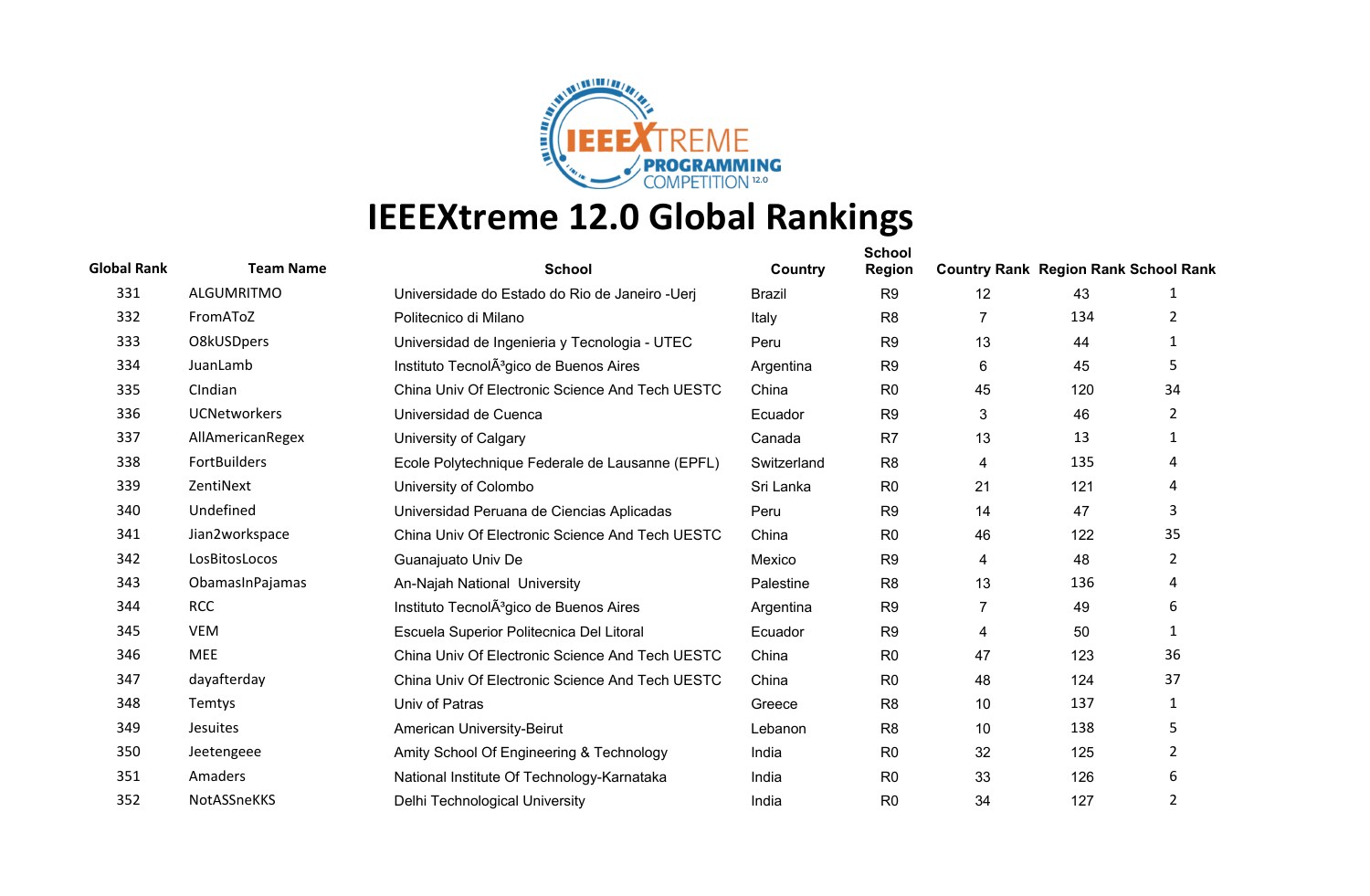

| <b>Global Rank</b> | <b>Team Name</b>    | <b>School</b>                                     | Country      | <b>School</b><br><b>Region</b> | <b>Country Rank Region Rank School Rank</b> |     |                |
|--------------------|---------------------|---------------------------------------------------|--------------|--------------------------------|---------------------------------------------|-----|----------------|
| 353                | TheRoboMermBot      | Univ of New Brunswick                             | Canada       | R7                             | 14                                          | 14  | 2              |
| 354                | includeUOM          | University of Moratuwa-Sri Lanka                  | Sri Lanka    | R <sub>0</sub>                 | 22                                          | 128 | 14             |
| 355                | Keanbry             | Univ of California-Irvine                         | <b>USA</b>   | R <sub>6</sub>                 | 25                                          | 8   | 5              |
| 356                | Venom               | University of Moratuwa-Sri Lanka                  | Sri Lanka    | R <sub>0</sub>                 | 23                                          | 129 | 15             |
| 357                | XidianCC5XIAO       | <b>Xidian University</b>                          | China        | R <sub>0</sub>                 | 49                                          | 130 | 2              |
| 358                | DummyVariablz       | Lake Superior State University                    | <b>USA</b>   | R4                             | 26                                          | 5   | 1              |
| 359                | WWinerChickenDinner | Zagazig Univ                                      | Egypt        | R <sub>8</sub>                 | 8                                           | 139 | 1              |
| 360                | CTMS4               | San Carlos Univ De Guatemala                      | Guatemala    | R <sub>9</sub>                 | $\overline{2}$                              | 51  | 1              |
| 361                | TeamPack3tA         | Ben Gurion University of the Negev                | Israel       | R <sub>8</sub>                 | 4                                           | 140 | $\overline{2}$ |
| 362                | Namee37             | Nat'l School of Engineering of Sousse (ENISo)     | Tunisia      | R <sub>8</sub>                 | 19                                          | 141 | 3              |
| 363                | GreenAndGold        | Univ Of Alberta                                   | Canada       | R <sub>7</sub>                 | 15                                          | 15  | 1              |
| 364                | smartRB             | Zagazig Univ                                      | Egypt        | R <sub>8</sub>                 | 9                                           | 142 | 2              |
| 365                | DaVinci             | Al-Balga Applied University - Center              | Jordan       | R <sub>8</sub>                 | 17                                          | 143 | 3              |
| 366                | SuicideHippo        | Lebanese University Faculty of Engineering-Hadath | Lebanon      | R <sub>8</sub>                 | 11                                          | 144 | 3              |
| 367                | UBTChampions2       | University of Business & Technology               | Saudi Arabia | R <sub>8</sub>                 | 4                                           | 145 | 1              |
| 368                | UBTChampions1       | University of Business & Technology               | Saudi Arabia | R <sub>8</sub>                 | 5                                           | 146 | $\overline{2}$ |
| 369                | UBTChampions3       | University of Business & Technology               | Saudi Arabia | R <sub>8</sub>                 | 6                                           | 147 | 3              |
| 370                | def                 | Costa Rica Instituto TecnolÂ <sup>3</sup> gico De | Costa Rica   | R <sub>9</sub>                 | $\overline{2}$                              | 52  | 1              |
| 371                | UBTChampions4       | University of Business & Technology               | Saudi Arabia | R <sub>8</sub>                 | $\overline{7}$                              | 148 | 4              |
| 372                | returnTeamName      | Cordoba Univ Tecnologica Facultad Regional        | Argentina    | R <sub>9</sub>                 | 8                                           | 53  | 1              |
| 373                | <b>QIANYE</b>       | China Univ Of Electronic Science & Tech-UESTC     | China        | R <sub>0</sub>                 | 50                                          | 131 | 38             |
| 374                | Wildcards           | University of Moratuwa-Sri Lanka                  | Sri Lanka    | R <sub>0</sub>                 | 24                                          | 132 | 16             |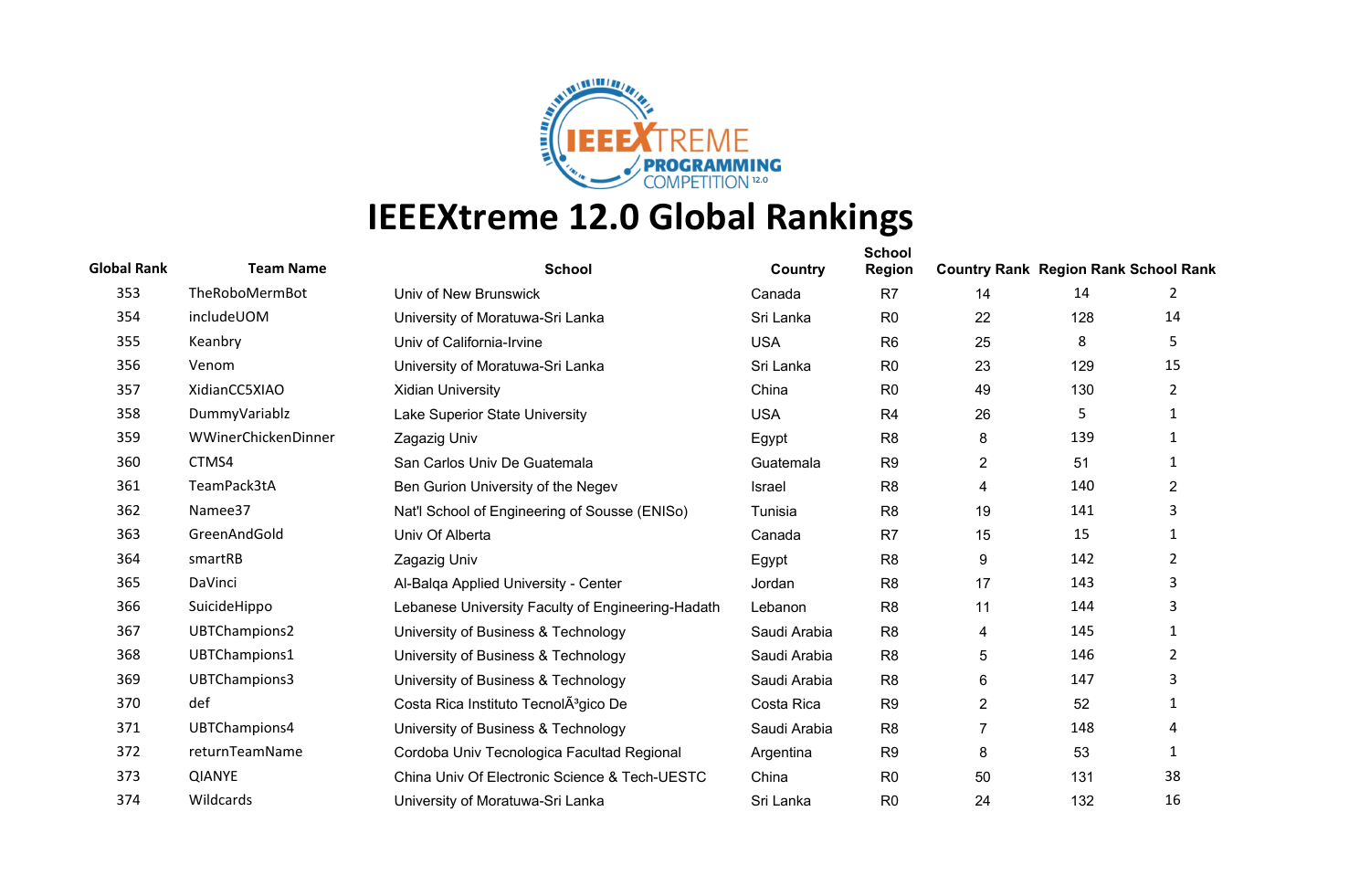

| <b>Global Rank</b> | <b>Team Name</b>   | <b>School</b>                                      | Country         | <b>School</b><br><b>Region</b> | <b>Country Rank Region Rank School Rank</b> |     |                |
|--------------------|--------------------|----------------------------------------------------|-----------------|--------------------------------|---------------------------------------------|-----|----------------|
| 375                | noComment          | Wollongong Univ Of                                 | Australia       | R <sub>0</sub>                 | 8                                           | 133 | 2              |
| 376                | YuWenKai           | <b>McGill Univ</b>                                 | Canada          | R <sub>7</sub>                 | 16                                          | 16  | 2              |
| 377                | <b>Bee666</b>      | China Univ Of Electronic Science And Tech UESTC    | China           | R <sub>0</sub>                 | 51                                          | 134 | 39             |
| 378                | <b>Blasting</b>    | China Univ Of Electronic Science And Tech UESTC    | China           | R <sub>0</sub>                 | 52                                          | 135 | 40             |
| 379                | Eskrimist          | <b>Bilkent University</b>                          | Turkey          | R <sub>8</sub>                 | 6                                           | 149 | 3              |
| 380                | AsynchronousCoderz | University of Colombo                              | Sri Lanka       | R <sub>0</sub>                 | 25                                          | 136 | 5              |
| 381                | whois              | Wollongong Univ Of                                 | Australia       | R <sub>0</sub>                 | 9                                           | 137 | 3              |
| 382                | <b>SBCECTL</b>     | College of Engineering, Cherthala                  | India           | R <sub>0</sub>                 | 35                                          | 138 | $\mathbf{1}$   |
| 383                | AGFESquad          | <b>Koc Universitesi</b>                            | Turkey          | R <sub>8</sub>                 | $\overline{7}$                              | 150 | 1              |
| 384                | ShawarmaExtraToom  | Lebanese Univ Faculty of Engineering-North Lebanon | Lebanon         | R <sub>8</sub>                 | 12                                          | 151 | 1              |
| 385                | SIGSEGV            | Purdue University-West Lafayette                   | <b>USA</b>      | R4                             | 27                                          | 6   | 1              |
| 386                | XidianCC4WANG      | <b>Xidian University</b>                           | China           | R <sub>0</sub>                 | 53                                          | 139 | 3              |
| 387                | skidaddleSkidoodle | <b>Ghent Univ</b>                                  | Belgium         | R <sub>8</sub>                 | $\overline{7}$                              | 152 | 7              |
| 388                | <b>BugSlayers</b>  | University Of Khartoum                             | Sudan           | R <sub>8</sub>                 | 4                                           | 153 | 4              |
| 389                | <b>ETFIS</b>       | Univ Of East Sarajevo                              | Bosnia and Her. | R <sub>8</sub>                 |                                             | 154 | 1              |
| 390                | Power              | Ecole Nationale D'Ingenieurs De Tunis              | Tunisia         | R <sub>8</sub>                 | 20                                          | 155 | $\overline{2}$ |
| 391                | ictlab             | Eindhoven Univ Of Tech                             | Netherlands     | R <sub>8</sub>                 | $\overline{2}$                              | 156 | $\overline{2}$ |
| 392                | Wildcats3          | Kentucky Univ Of                                   | <b>USA</b>      | R <sub>3</sub>                 | 28                                          | 9   | 1              |
| 393                | LambdaNu           | Univ Of Peloponnese                                | Greece          | R <sub>8</sub>                 | 11                                          | 157 | 1              |
| 394                | ZeroToOne          | China Univ Of Electronic Science And Tech UESTC    | China           | R <sub>0</sub>                 | 54                                          | 140 | 41             |
| 395                | CUCBatKnights      | Concordia University Chicago                       | <b>USA</b>      | R4                             | 29                                          | 7   | 1              |
| 396                | CoffeeOverflow     | Univ Of Malaya                                     | Malaysia        | R <sub>0</sub>                 |                                             | 141 | $\mathbf{1}$   |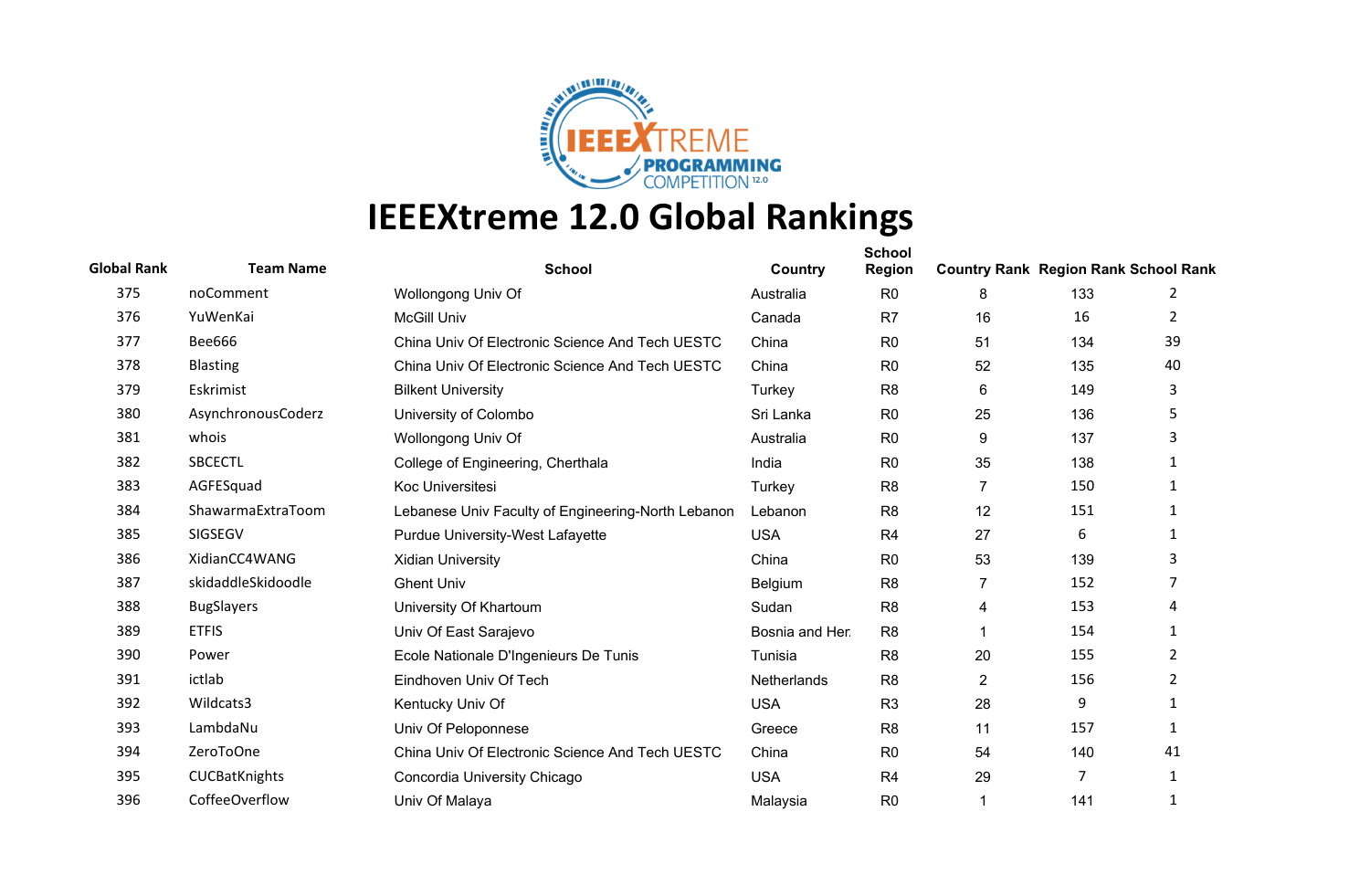

| <b>Global Rank</b> | <b>Team Name</b> | <b>School</b>                                      | Country         | <b>School</b><br><b>Region</b> | <b>Country Rank Region Rank School Rank</b> |     |                |
|--------------------|------------------|----------------------------------------------------|-----------------|--------------------------------|---------------------------------------------|-----|----------------|
| 397                | PTUKTheLastOfUs  | Palestine Technical University (Kadoorie)          | Palestine       | R <sub>8</sub>                 | 14                                          | 158 | 2              |
| 398                | ZRIGUIDIGUIDOM   | Nat'l Inst of Applied Sci & Tech (INSAT)           | Tunisia         | R <sub>8</sub>                 | 21                                          | 159 | 2              |
| 399                | KlapsAufDenCode  | Otto Von Guericke Univ                             | Germany         | R <sub>8</sub>                 | 2                                           | 160 | $\mathbf{1}$   |
| 400                | UrbanCrew        | National Engineering School of Sfax (ENIS)         | Tunisia         | R <sub>8</sub>                 | 22                                          | 161 | $\mathbf{1}$   |
| 401                | fightingGLL      | China Univ Of Electronic Science And Tech UESTC    | China           | R <sub>0</sub>                 | 55                                          | 142 | 42             |
| 402                | CurlyBraces      | B. M. Sreenivasalah College of Engineering         | India           | R <sub>0</sub>                 | 36                                          | 143 | $\overline{2}$ |
| 403                | <b>ETFUIS</b>    | Univ Of East Sarajevo                              | Bosnia and Her. | R <sub>8</sub>                 | $\overline{2}$                              | 162 | $\overline{2}$ |
| 404                | Hextag           | Malta Univ Of                                      | Malta           | R <sub>8</sub>                 |                                             | 163 | 1              |
| 405                | Osprey3          | University of North Florida                        | <b>USA</b>      | R <sub>3</sub>                 | 30                                          | 10  | $\overline{2}$ |
| 406                | COMSATSWah14     | <b>COMSATS Inst of Information Tech Wah Campus</b> | Pakistan        | R <sub>0</sub>                 |                                             | 144 | 1              |
| 407                | Fibonacchos      | National Technical University of Athens            | Greece          | R <sub>8</sub>                 | 12                                          | 164 | 7              |
| 408                | Osprey4          | University of North Florida                        | <b>USA</b>      | R <sub>3</sub>                 | 31                                          | 11  | 3              |
| 409                | FireStarter      | China Univ Of Electronic Science And Tech UESTC    | China           | R <sub>0</sub>                 | 56                                          | 145 | 43             |
| 410                | TheAnyKeys       | Okanagan College                                   | Canada          | R <sub>7</sub>                 | 17                                          | 17  | $\overline{2}$ |
| 411                | Wildcat4         | Kentucky Univ Of                                   | <b>USA</b>      | R <sub>3</sub>                 | 32                                          | 12  | $\overline{2}$ |
| 412                | forHonor         | <b>Hashemite University</b>                        | Jordan          | R <sub>8</sub>                 | 18                                          | 165 | 1              |
| 413                | YLoveY           | China Univ Of Electronic Science And Tech UESTC    | China           | R <sub>0</sub>                 | 57                                          | 146 | 44             |
| 414                | Anon             | Zagazig Univ                                       | Egypt           | R <sub>8</sub>                 | 10                                          | 166 | 3              |
| 415                | CsEnitSb         | Ecole Nationale D'Ingenieurs De Tunis              | Tunisia         | R <sub>8</sub>                 | 23                                          | 167 | 3              |
| 416                | <b>ALA</b>       | University of Moratuwa-Sri Lanka                   | Sri Lanka       | R <sub>0</sub>                 | 26                                          | 147 | 17             |
| 417                | <b>SWAT</b>      | Escuela Superior Politecnica Del Litoral           | Ecuador         | R <sub>9</sub>                 | $\overline{5}$                              | 54  | 2              |
| 418                | TechNinjas       | B. M. Sreenivasalah College of Engineering         | India           | R <sub>0</sub>                 | 37                                          | 148 | 3              |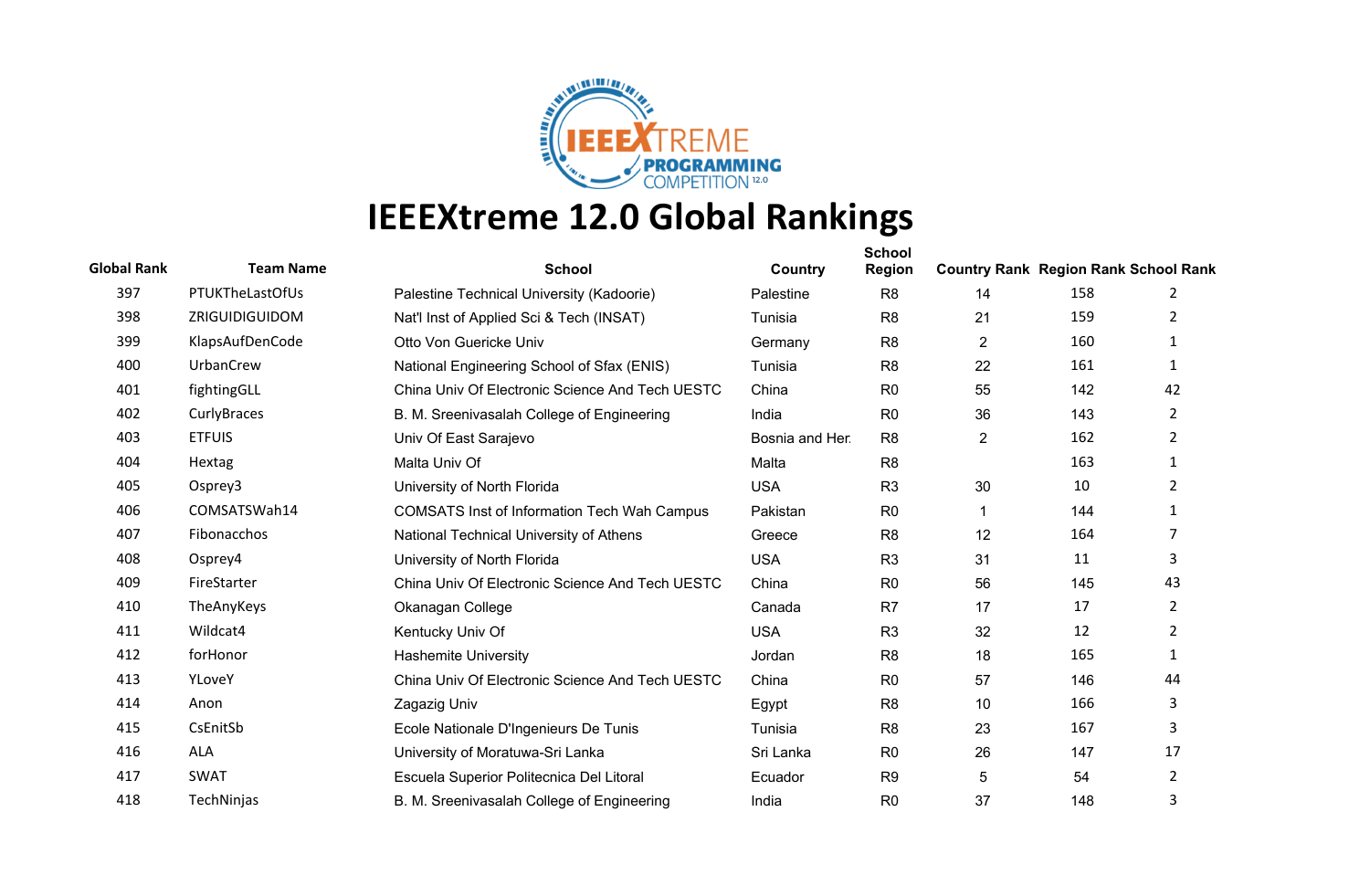

| <b>Global Rank</b> | <b>Team Name</b>    | <b>School</b>                                   | Country       | <b>School</b><br><b>Region</b> | <b>Country Rank Region Rank School Rank</b> |     |                |
|--------------------|---------------------|-------------------------------------------------|---------------|--------------------------------|---------------------------------------------|-----|----------------|
| 419                | StillThinking       | Nat'l Inst of Applied Sci & Tech (INSAT)        | Tunisia       | R <sub>8</sub>                 | 24                                          | 168 | 3              |
| 420                | currymvp            | China Univ Of Electronic Science And Tech UESTC | China         | R <sub>0</sub>                 | 58                                          | 149 | 45             |
| 421                | TheHood             | Ben Gurion University of the Negev              | <b>Israel</b> | R <sub>8</sub>                 | 5                                           | 169 | 3              |
| 422                | WildDonkeyCommando  | China Univ Of Electronic Science And Tech UESTC | China         | R <sub>0</sub>                 | 59                                          | 150 | 46             |
| 423                | <b>CUCImmortals</b> | Concordia University Chicago                    | <b>USA</b>    | R <sub>4</sub>                 | 33                                          | 8   | $\overline{2}$ |
| 424                | polynux             | Ecole Polytechnique-Univ Of Montreal            | Canada        | R7                             | 18                                          | 18  | 2              |
| 425                | Kodiax              | University of Ruhuna                            | Sri Lanka     | R <sub>0</sub>                 | 27                                          | 151 | 1              |
| 426                | PequenoBrains       | University Of British Columbia                  | Canada        | R <sub>7</sub>                 | 19                                          | 19  | $\overline{2}$ |
| 427                | OptimizePrime       | University of Moratuwa-Sri Lanka                | Sri Lanka     | R <sub>0</sub>                 | 28                                          | 152 | 18             |
| 428                | WeIndexFrom1        | University of Canterbury                        | New Zealand   | R <sub>0</sub>                 | 6                                           | 153 | 4              |
| 429                | XidianCC3WU         | <b>Xidian University</b>                        | China         | R <sub>0</sub>                 | 60                                          | 154 | 4              |
| 430                | AngryGeeks          | University of Balamand                          | Lebanon       | R <sub>8</sub>                 | 13                                          | 170 | 1              |
| 431                | OzuXtreme           | Ozyegin University                              | Turkey        | R <sub>8</sub>                 | 8                                           | 171 | 3              |
| 432                | pycode              | Ecole Nationale D'Ingenieurs De Tunis           | Tunisia       | R <sub>8</sub>                 | 25                                          | 172 | 4              |
| 433                | <b>ButterNut</b>    | Quebec Univ Of At Montreal                      | Canada        | R <sub>7</sub>                 | 20                                          | 20  | $\mathbf{1}$   |
| 434                | <b>TAG</b>          | Maharaja Agrasen Inst Of Tech                   | India         | R <sub>0</sub>                 | 38                                          | 155 | 1              |
| 435                | HustleFluff         | Maharaja Surajmal Inst Of Tech                  | India         | R <sub>0</sub>                 | 39                                          | 156 | 13             |
| 436                | MerryChristmas      | China Univ Of Electronic Science And Tech UESTC | China         | R <sub>0</sub>                 | 61                                          | 157 | 47             |
| 437                | MilwaukeeWisconsin  | Milwaukee School Of Engineering                 | <b>USA</b>    | R <sub>4</sub>                 | 34                                          | 9   | 4              |
| 438                | MUJian              | <b>Manipal University Jaipur</b>                | India         | R <sub>0</sub>                 | 40                                          | 158 | 1              |
| 439                | zxzt                | China Univ Of Electronic Science & Tech-UESTC   | China         | R <sub>0</sub>                 | 62                                          | 159 | 48             |
| 440                | <b>BJUCoders</b>    | <b>Bob Jones University</b>                     | <b>USA</b>    | R <sub>3</sub>                 | 35                                          | 13  | 3              |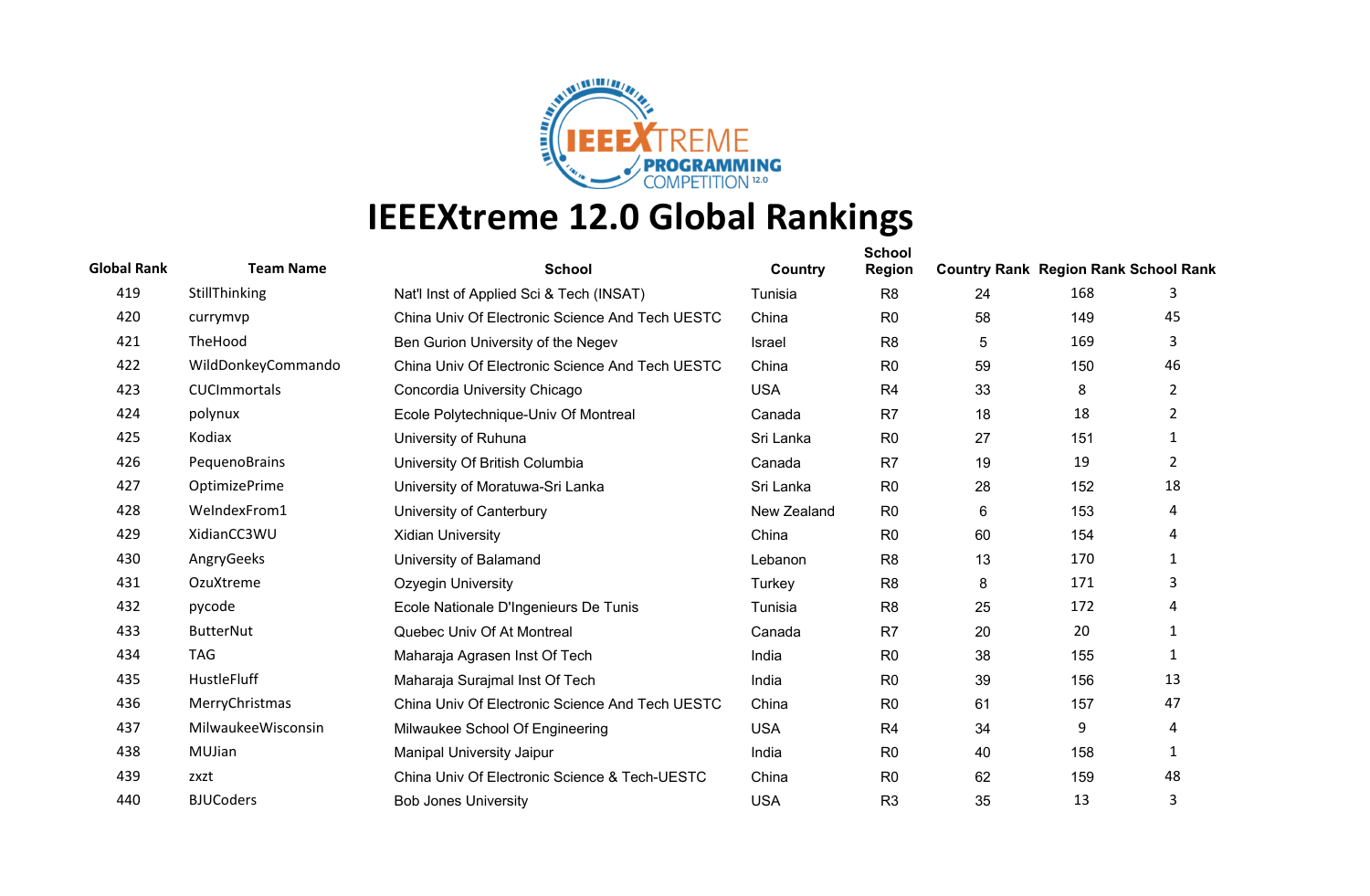

| <b>Global Rank</b> | <b>Team Name</b>     | <b>School</b>                                      | Country        | <b>School</b><br><b>Region</b> | <b>Country Rank Region Rank School Rank</b> |     |                |
|--------------------|----------------------|----------------------------------------------------|----------------|--------------------------------|---------------------------------------------|-----|----------------|
| 441                | Exceptia             | <b>Technical University of Crete</b>               | Greece         | R <sub>8</sub>                 | 13                                          | 173 | 2              |
| 442                | TheLightIsComing     | Lebanese Univ Faculty of Engineering-North Lebanon | Lebanon        | R <sub>8</sub>                 | 14                                          | 174 | $\overline{2}$ |
| 443                | Tabcoders            | University of Moratuwa-Sri Lanka                   | Sri Lanka      | R <sub>0</sub>                 | 29                                          | 160 | 19             |
| 444                | ChairsPower          | Democritus Univ Of Thrace                          | Greece         | R <sub>8</sub>                 | 14                                          | 175 | 1              |
| 445                | Sheild               | <b>Birzeit University</b>                          | Palestine      | R <sub>8</sub>                 | 15                                          | 176 | 8              |
| 446                | SaPumaRe             | Universidade de Brasilia                           | <b>Brazil</b>  | R <sub>9</sub>                 | 13                                          | 55  | 3              |
| 447                | WoodenCNC            | Univ de Zaragoza                                   | Spain          | R <sub>8</sub>                 | 4                                           | 177 | $\mathbf{1}$   |
| 448                | Mentalists           | National School of Computer Science ENSI           | Tunisia        | R <sub>8</sub>                 | 26                                          | 178 | $\overline{2}$ |
| 449                | <b>HIT</b>           | Holon Institute of Technology                      | Israel         | R <sub>8</sub>                 | 6                                           | 179 | $\overline{2}$ |
| 450                | PolarBears           | St Petersburg National University of ITMO          | Russia         | R <sub>8</sub>                 |                                             | 180 | 1              |
| 451                | CodeMeThisOne        | Universidad Privada Boliviana La Paz               | <b>Bolivia</b> | R <sub>9</sub>                 | $\overline{c}$                              | 56  | $\mathbf{1}$   |
| 452                | Baymax               | University of Moratuwa-Sri Lanka                   | Sri Lanka      | R <sub>0</sub>                 | 30                                          | 161 | 20             |
| 453                | TeamGIN              | Holy Spirit University of Kaslik, (USEK)           | Lebanon        | R <sub>8</sub>                 | 15                                          | 181 | 1              |
| 454                | uesctEIP             | China Univ Of Electronic Science And Tech UESTC    | China          | R <sub>0</sub>                 | 63                                          | 162 | 49             |
| 455                | Vijaya               | University Of British Columbia                     | Canada         | R7                             | 21                                          | 21  | 3              |
| 456                | ChimameChronicle     | China Univ Of Electronic Science & Tech-UESTC      | China          | R <sub>0</sub>                 | 64                                          | 163 | 50             |
| 457                | Unit                 | <b>Yazd Univ</b>                                   | Iran           | R <sub>8</sub>                 | 6                                           | 182 | $\overline{2}$ |
| 458                | 3                    | Ben Gurion University of the Negev                 | <b>Israel</b>  | R <sub>8</sub>                 | $\overline{7}$                              | 183 | 4              |
| 459                | ByteSquad7           | <b>Tallinn University of Technology</b>            | Estonia        | R <sub>8</sub>                 | 4                                           | 184 | 3              |
| 460                | MoroWhiteErway       | <b>Boise State Univ</b>                            | <b>USA</b>     | R <sub>6</sub>                 | 36                                          | 9   | $\mathbf{1}$   |
| 461                | alwaysSegmentationEr | University of Manitoba                             | Canada         | R7                             | 22                                          | 22  | $\overline{2}$ |
| 462                | <b>KratosOAU</b>     | Obafemi Awolowo Univ Ile Ife                       | Nigeria        | R <sub>8</sub>                 |                                             | 185 | 1              |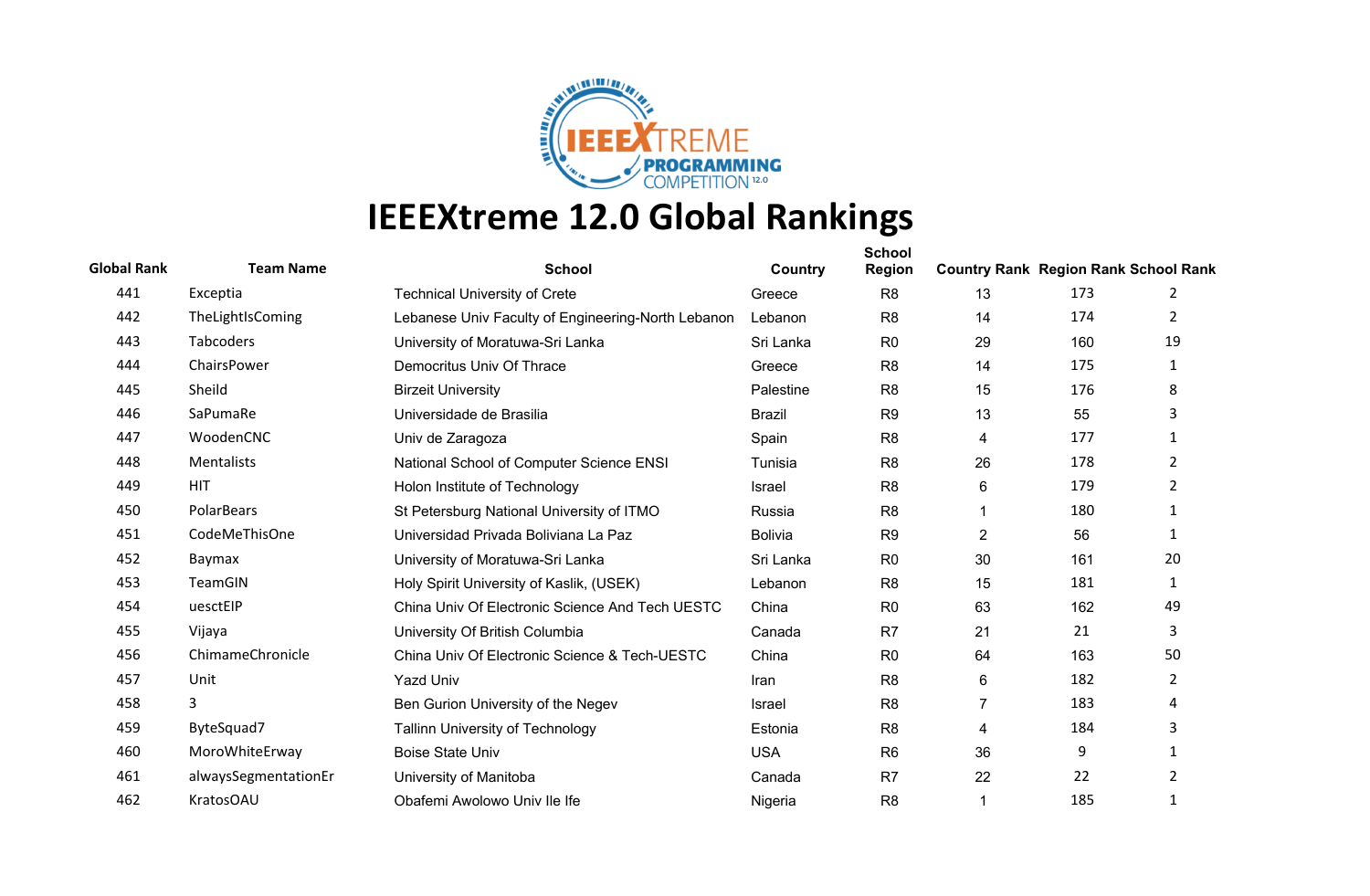

| <b>Global Rank</b> | <b>Team Name</b>     | <b>School</b>                                   | Country    | <b>School</b><br><b>Region</b> | <b>Country Rank Region Rank School Rank</b> |     |                |
|--------------------|----------------------|-------------------------------------------------|------------|--------------------------------|---------------------------------------------|-----|----------------|
| 463                | HelloWorld           | National Engineering School of Carthage         | Tunisia    | R <sub>8</sub>                 | 27                                          | 186 | 1              |
| 464                | SKTT1                | Cordoba Univ Tecnologica Facultad Regional      | Argentina  | R <sub>9</sub>                 | 9                                           | 57  | 2              |
| 465                | CodeRobbers          | University of Jordan                            | Jordan     | R <sub>8</sub>                 | 19                                          | 187 | 6              |
| 466                | RandomTeam           | Universidad de Cuenca                           | Ecuador    | R <sub>9</sub>                 | 6                                           | 58  | 3              |
| 467                | Kualalumbur          | National Engineering School of Sfax (ENIS)      | Tunisia    | R <sub>8</sub>                 | 28                                          | 188 | $\overline{2}$ |
| 468                | OneLastTime          | University of Ruhuna                            | Sri Lanka  | R <sub>0</sub>                 | 31                                          | 164 | $\overline{2}$ |
| 469                | PortoCampeao         | Universidade do Porto                           | Portugal   | R <sub>8</sub>                 | 4                                           | 189 | 3              |
| 470                | thePowerpuffBoiz     | Swinburne University of Technology-Kuching      | Malaysia   | R <sub>0</sub>                 | $\overline{2}$                              | 165 | 1              |
| 471                | kubernetes           | University of Colombo                           | Sri Lanka  | R <sub>0</sub>                 | 32                                          | 166 | 6              |
| 472                | PsychoCode           | University of Balamand                          | Lebanon    | R <sub>8</sub>                 | 16                                          | 190 | $\overline{2}$ |
| 473                | <b>BrainBusters</b>  | Goa College Of Engineering                      | India      | R <sub>0</sub>                 | 41                                          | 167 | 1              |
| 474                | TheTourist           | Univ Of Pavia                                   | Italy      | R <sub>8</sub>                 | 8                                           | 191 | $\overline{2}$ |
| 475                | <b>ROM</b>           | An-Najah National University                    | Palestine  | R <sub>8</sub>                 | 16                                          | 192 | 5              |
| 476                | Osprey7              | University of North Florida                     | <b>USA</b> | R <sub>3</sub>                 | 37                                          | 14  | 4              |
| 477                | JustDolt             | China Univ Of Electronic Science And Tech UESTC | China      | R <sub>0</sub>                 | 65                                          | 168 | 51             |
| 478                | <b>VHSCrassettes</b> | Univ De Moncton                                 | Canada     | R <sub>7</sub>                 | 23                                          | 23  | 1              |
| 479                | NoProbllama          | Ecole Nationale D'Ingenieurs De Tunis           | Tunisia    | R <sub>8</sub>                 | 29                                          | 193 | 5              |
| 480                | GenIEEETS            | Ecole De Technologie Superieure                 | Canada     | R <sub>7</sub>                 | 24                                          | 24  | $\overline{2}$ |
| 481                | KnightKings          | University of Moratuwa-Sri Lanka                | Sri Lanka  | R <sub>0</sub>                 | 33                                          | 169 | 21             |
| 482                | ACM1PT               | San Carlos Univ De Guatemala                    | Guatemala  | R <sub>9</sub>                 | 3                                           | 59  | $\overline{2}$ |
| 483                | Armorum              | Escuela Politecnica Nacional                    | Ecuador    | R <sub>9</sub>                 | $\overline{7}$                              | 60  | $\mathbf{1}$   |
| 484                | NetHeroes            | <b>Tallinn University of Technology</b>         | Estonia    | R <sub>8</sub>                 | 5                                           | 194 | 4              |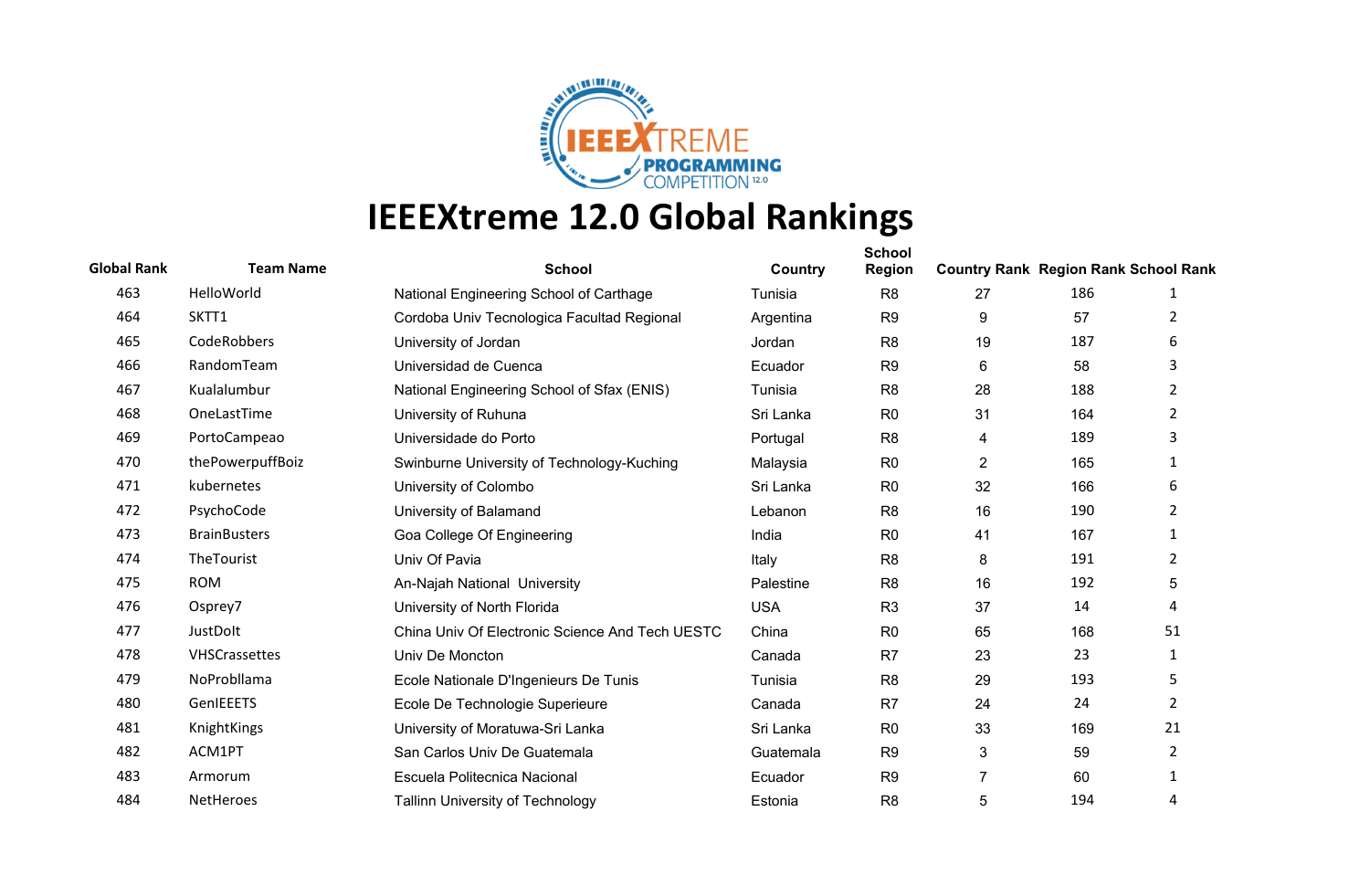

| <b>Global Rank</b> | <b>Team Name</b>    | <b>School</b>                                   | Country    | <b>School</b><br><b>Region</b> | <b>Country Rank Region Rank School Rank</b> |     |                |
|--------------------|---------------------|-------------------------------------------------|------------|--------------------------------|---------------------------------------------|-----|----------------|
| 485                | ULFGFRANCE1         | Ecole Nat Sup Des Telecommunications            | France     | R <sub>8</sub>                 | 5                                           | 195 | 2              |
| 486                | Cupkx               | University of Moratuwa-Sri Lanka                | Sri Lanka  | R <sub>0</sub>                 | 34                                          | 170 | 22             |
| 487                | Asgardians          | University of Sri Jayawardenepura               | Sri Lanka  | R <sub>0</sub>                 | 35                                          | 171 | 1              |
| 488                | Isimsizler          | An-Najah National University                    | Palestine  | R <sub>8</sub>                 | 17                                          | 196 | 6              |
| 489                | EX7R4B17            | University of Brescia                           | Italy      | R <sub>8</sub>                 | 9                                           | 197 | 5              |
| 490                | jEfEgE              | Costa Rica Instituto Tecnologico De             | Costa Rica | R <sub>9</sub>                 | 3                                           | 61  | $\overline{2}$ |
| 491                | <b>PSUTFeeders</b>  | Princess Sumaya University for Technology       | Jordan     | R <sub>8</sub>                 | 20                                          | 198 | 4              |
| 492                | <b>WHATEVERPIG</b>  | China Univ Of Electronic Science And Tech UESTC | China      | R <sub>0</sub>                 | 66                                          | 172 | 52             |
| 493                | <b>MemeOverflow</b> | Universidad Politecnica de Madrid               | Spain      | R <sub>8</sub>                 | 5                                           | 199 | 3              |
| 494                | Assembler           | <b>Cyril And Methodius Univ</b>                 | Macedonia  | R <sub>8</sub>                 | 7                                           | 200 | 5              |
| 495                | <b>BlinkOnce</b>    | University of Moratuwa-Sri Lanka                | Sri Lanka  | R <sub>0</sub>                 | 36                                          | 173 | 23             |
| 496                | Deuterium           | Dokuz Eylul Univ                                | Turkey     | R <sub>8</sub>                 | 9                                           | 201 | $\mathbf{1}$   |
| 497                | SuroveSurjekcije    | Osijek University Of Josip Juraj Strossmayer    | Croatia    | R <sub>8</sub>                 | 3                                           | 202 | 3              |
| 498                | TeamLavaM16         | University of Moratuwa-Sri Lanka                | Sri Lanka  | R <sub>0</sub>                 | 37                                          | 174 | 24             |
| 499                | inCognito           | University of Peradeniya                        | Sri Lanka  | R <sub>0</sub>                 | 38                                          | 175 | 3              |
| 500                | <b>PDR</b>          | Univ De Moncton                                 | Canada     | R <sub>7</sub>                 | 25                                          | 25  | $\overline{2}$ |
| 501                | Wildcats7           | Kentucky Univ Of                                | <b>USA</b> | R <sub>3</sub>                 | 38                                          | 15  | 3              |
| 502                | <b>ARMA</b>         | National School of Computer Science ENSI        | Tunisia    | R <sub>8</sub>                 | 30                                          | 203 | 3              |
| 503                | LilTay              | An-Najah National University                    | Palestine  | R <sub>8</sub>                 | 18                                          | 204 | 7              |
| 504                | UnionPolitecnica    | Universidad Politecnica de Madrid - Campus Sur  | Spain      | R <sub>8</sub>                 | 6                                           | 205 | 1              |
| 505                | code97              | Palestine Technical University (Kadoorie)       | Palestine  | R <sub>8</sub>                 | 19                                          | 206 | 3              |
| 506                | Exponential         | Nat'l Inst of Applied Sci & Tech (INSAT)        | Tunisia    | R <sub>8</sub>                 | 31                                          | 207 | 4              |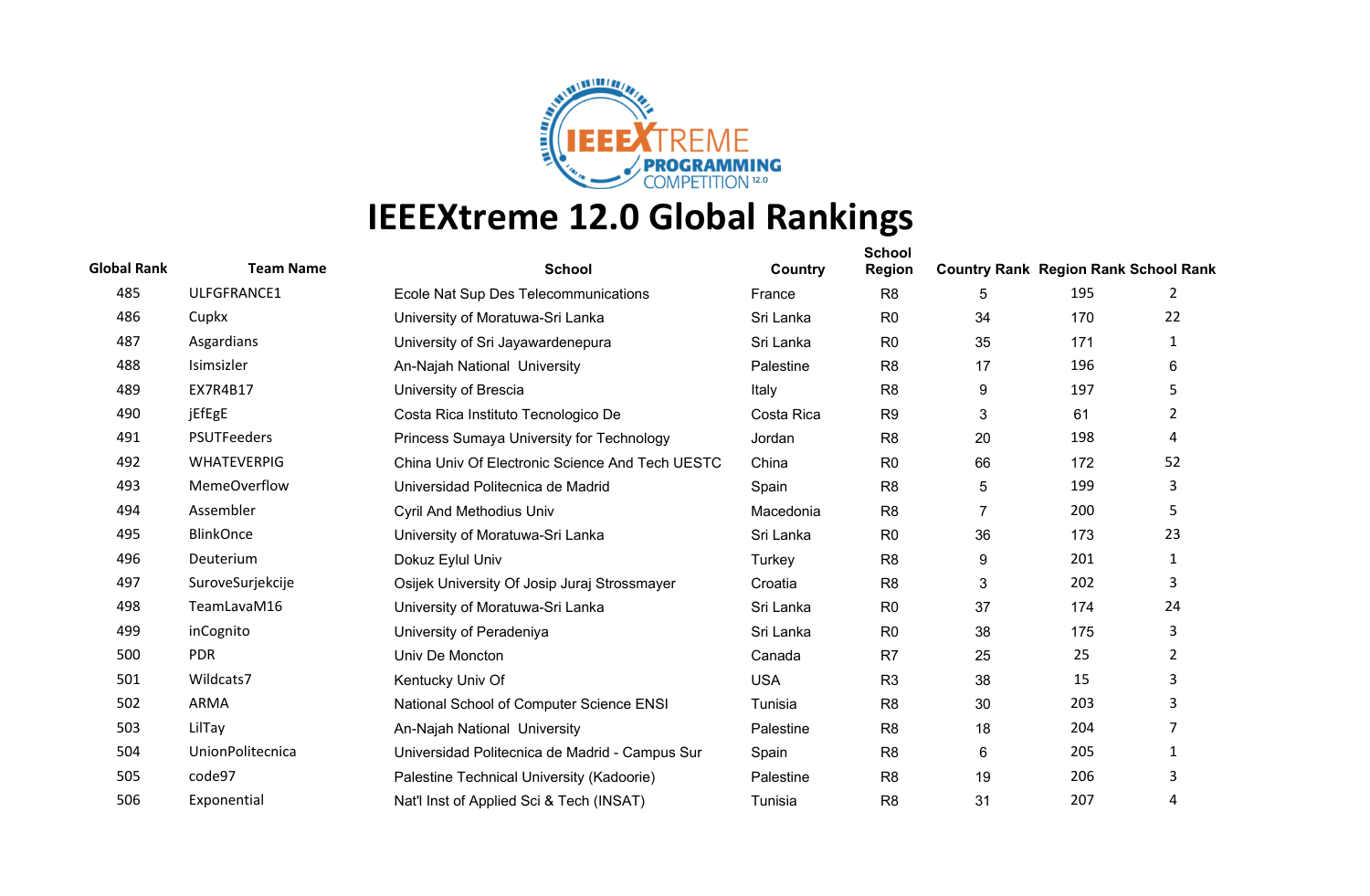

| <b>Global Rank</b> | <b>Team Name</b>     | <b>School</b>                                      | Country       | <b>School</b><br><b>Region</b> | <b>Country Rank Region Rank School Rank</b> |     |                |
|--------------------|----------------------|----------------------------------------------------|---------------|--------------------------------|---------------------------------------------|-----|----------------|
| 507                | <b>LOTUS</b>         | Purdue Univ-Indianapolis                           | <b>USA</b>    | R <sub>4</sub>                 | 39                                          | 10  | 1              |
| 508                | 90s                  | An-Najah National University                       | Palestine     | R <sub>8</sub>                 | 20                                          | 208 | 8              |
| 509                | Meeseeks             | Northern India Engineering College                 | India         | R <sub>0</sub>                 | 42                                          | 176 | 1              |
| 510                | ThreadPool           | Univ Of Pavia                                      | Italy         | R <sub>8</sub>                 | 10                                          | 209 | 3              |
| 511                | UESTC18teamname      | China Univ Of Electronic Science And Tech UESTC    | China         | R <sub>0</sub>                 | 67                                          | 177 | 53             |
| 512                | SleepingBarbers      | Univ of Patras                                     | Greece        | R <sub>8</sub>                 | 15                                          | 210 | $\overline{2}$ |
| 513                | InvalidNameException | Universidade do Porto                              | Portugal      | R <sub>8</sub>                 | 5                                           | 211 | 4              |
| 514                | <b>XPredators</b>    | An-Najah National University                       | Palestine     | R <sub>8</sub>                 | 21                                          | 212 | 9              |
| 515                | lessupcomiennes      | Higher School of Communication of Tunis (Sup'Com)  | Tunisia       | R <sub>8</sub>                 | 32                                          | 213 | 10             |
| 516                | SeeSeeKada           | University of Moratuwa-Sri Lanka                   | Sri Lanka     | R <sub>0</sub>                 | 39                                          | 178 | 25             |
| 517                | <b>BlackCoder</b>    | Maharaja Agrasen Inst Of Tech                      | India         | R <sub>0</sub>                 | 43                                          | 179 | $\mathbf{2}$   |
| 518                | <b>FDS</b>           | University Of British Columbia                     | Canada        | R <sub>7</sub>                 | 26                                          | 26  | 4              |
| 519                | C0deMak3rs           | Universidad de Cuenca                              | Ecuador       | R <sub>9</sub>                 | 8                                           | 62  | 4              |
| 520                | CodeRunners          | Indira Gandhi Delhi Technical University for Women | India         | R <sub>0</sub>                 | 44                                          | 180 | 1              |
| 521                | <b>PSUTNoobs</b>     | Princess Sumaya University for Technology          | Jordan        | R <sub>8</sub>                 | 21                                          | 214 | 5              |
| 522                | Rookies              | University of Colombo                              | Sri Lanka     | R <sub>0</sub>                 | 40                                          | 181 | 7              |
| 523                | PraiseTheSun         | <b>Ghent Univ</b>                                  | Belgium       | R <sub>8</sub>                 | 8                                           | 215 | 8              |
| 524                | MRaaa                | Palestine Technical University (Kadoorie)          | Palestine     | R <sub>8</sub>                 | 22                                          | 216 | 4              |
| 525                | BarrilDobrado        | Universidade Estadual de Feira de Santana          | <b>Brazil</b> | R <sub>9</sub>                 | 14                                          | 63  | 2              |
| 526                | RTURobo              | <b>Riga Technical University</b>                   | Latvia        | R <sub>8</sub>                 |                                             | 217 | 1              |
| 527                | TheCodingCrewToo     | La Trobe Univ                                      | Australia     | R <sub>0</sub>                 | 10                                          | 182 | 1              |
| 528                | <b>JPAC</b>          | University of Peradeniya                           | Sri Lanka     | R <sub>0</sub>                 | 41                                          | 183 | 4              |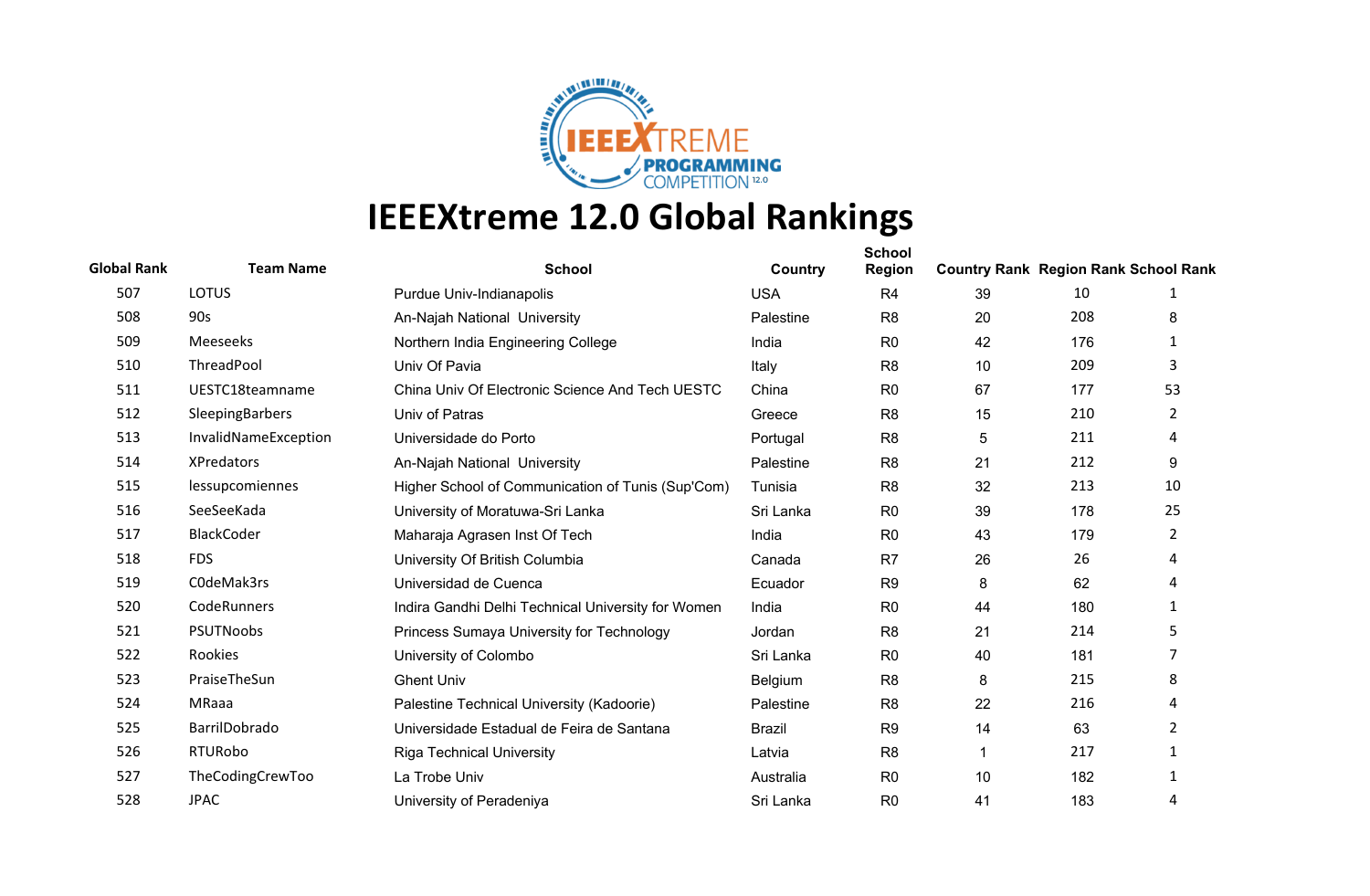

| <b>Global Rank</b> | <b>Team Name</b> | <b>School</b>                                       | Country    | <b>School</b><br>Region | <b>Country Rank Region Rank School Rank</b> |     |                |
|--------------------|------------------|-----------------------------------------------------|------------|-------------------------|---------------------------------------------|-----|----------------|
| 529                | WillCodeForFood  | An-Najah National University                        | Palestine  | R <sub>8</sub>          | 23                                          | 218 | 10             |
| 530                | LUCHOalpha       | Escuela Politecnica Nacional                        | Ecuador    | R <sub>9</sub>          | 9                                           | 64  | $\overline{2}$ |
| 531                | Calpine          | <b>Model Engineering College</b>                    | India      | R <sub>0</sub>          | 45                                          | 184 | $\mathbf{1}$   |
| 532                | Inceptor         | University Mohammed V Souissi - ENSIAS              | Morocco    | R <sub>8</sub>          | $\overline{2}$                              | 219 | $\overline{2}$ |
| 533                | ValarMorghulis   | University of Manitoba                              | Canada     | R <sub>7</sub>          | 27                                          | 27  | 3              |
| 534                | lostream         | <b>Favaloro Univ</b>                                | Argentina  | R <sub>9</sub>          | 10                                          | 65  | 1              |
| 535                | pseudoTeam       | Univ Of Malaya                                      | Malaysia   | R <sub>0</sub>          | 3                                           | 185 | $\overline{2}$ |
| 536                | Suprem           | Swinburne University of Technology-Kuching          | Malaysia   | R <sub>0</sub>          | 4                                           | 186 | $\overline{2}$ |
| 537                | Rawand           | Lebanese Univ Faculty of Engineering-North Lebanon  | Lebanon    | R <sub>8</sub>          | 17                                          | 220 | 3              |
| 538                | GeeknFreak       | Lakehead Univ                                       | Canada     | R7                      | 28                                          | 28  | 1              |
| 539                | <b>Drifters</b>  | An-Najah National University                        | Palestine  | R <sub>8</sub>          | 24                                          | 221 | 11             |
| 540                | Gladiators       | Higher I A Sciences & Technologies (ISSAT Sousse)   | Tunisia    | R <sub>8</sub>          | 33                                          | 222 | 1              |
| 541                | GHRCE02          | GH Raisoni College of Engineering-Nagpur            | India      | R <sub>0</sub>          | 46                                          | 187 | 1              |
| 542                | GHRCE118         | GH Raisoni College of Engineering-Nagpur            | India      | R <sub>0</sub>          | 47                                          | 188 | $\overline{2}$ |
| 543                | GHRCE120         | GH Raisoni College of Engineering-Nagpur            | India      | R <sub>0</sub>          | 48                                          | 189 | 3              |
| 544                | AriesOAU         | Obafemi Awolowo Univ Ile Ife                        | Nigeria    | R <sub>8</sub>          | $\overline{2}$                              | 223 | $\overline{2}$ |
| 545                | Grendizer        | Lebanese Univ Faculty of Engineering-North Lebanon  | Lebanon    | R <sub>8</sub>          | 18                                          | 224 | 4              |
| 546                | Maniacs          | University of Moratuwa-Sri Lanka                    | Sri Lanka  | R <sub>0</sub>          | 42                                          | 190 | 26             |
| 547                | GHRCE21          | GH Raisoni College of Engineering-Nagpur            | India      | R <sub>0</sub>          | 49                                          | 191 | 4              |
| 548                | OnwardSoar       | John Brown Univ                                     | <b>USA</b> | R <sub>5</sub>          | 40                                          | 6   | 1              |
| 549                | <b>BigBits</b>   | University of Houston                               | <b>USA</b> | R <sub>5</sub>          | 41                                          | 7   | 2              |
| 550                | laicachampion    | Instituto TecnolA <sup>3</sup> gico de Buenos Aires | Argentina  | R <sub>9</sub>          | 11                                          | 66  | 7              |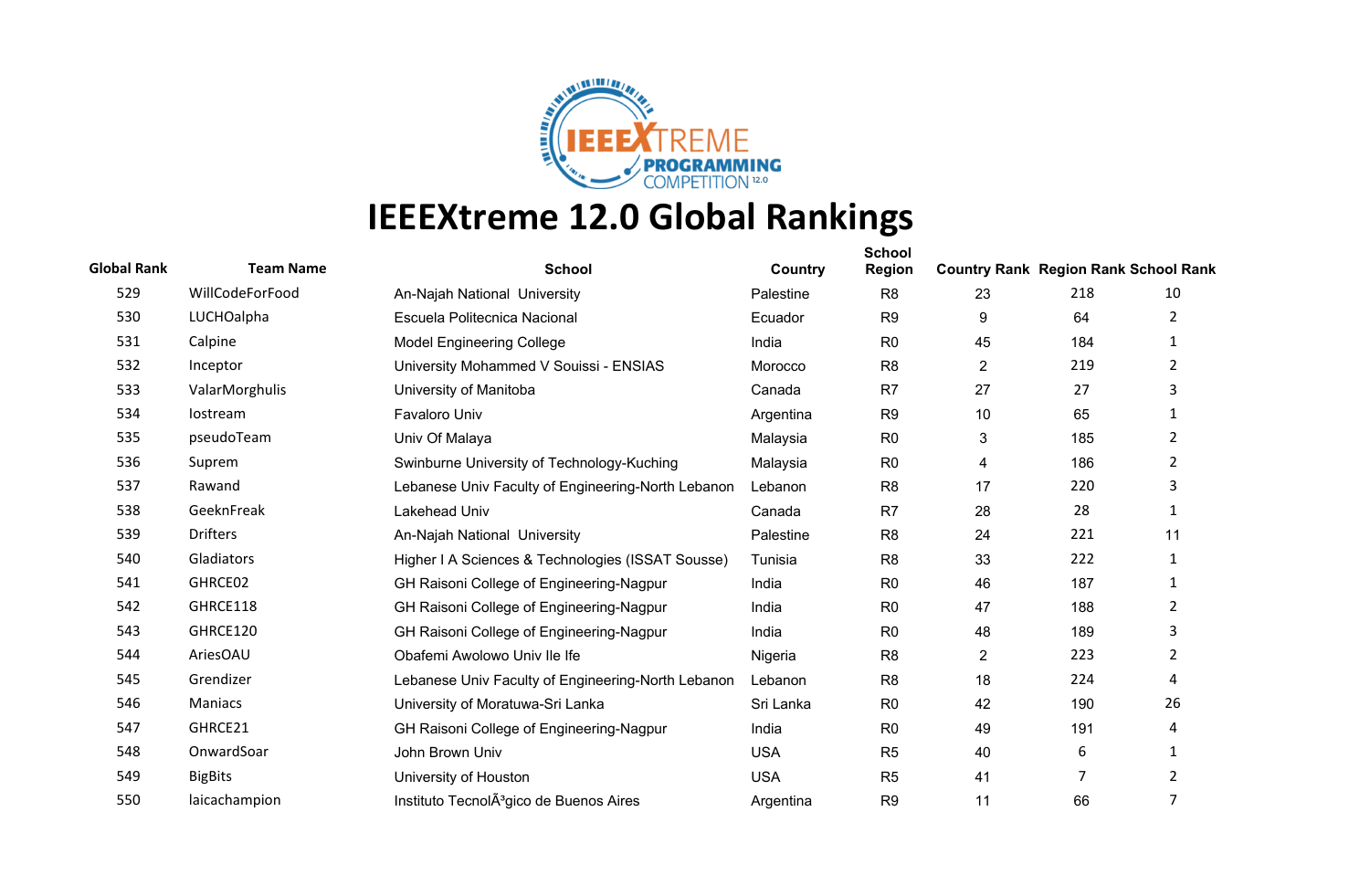

| <b>Global Rank</b> | <b>Team Name</b>     | <b>School</b>                              | Country    | <b>School</b><br><b>Region</b> | <b>Country Rank Region Rank School Rank</b> |     |                |
|--------------------|----------------------|--------------------------------------------|------------|--------------------------------|---------------------------------------------|-----|----------------|
| 551                | GHRCE124             | GH Raisoni College of Engineering-Nagpur   | India      | R <sub>0</sub>                 | 50                                          | 192 | 5              |
| 552                | PurdueJr             | Purdue Univ-Indianapolis                   | <b>USA</b> | R <sub>4</sub>                 | 42                                          | 11  | 2              |
| 553                | Asynchronicity       | Dayalbagh Educational Inst                 | India      | R <sub>0</sub>                 | 51                                          | 193 | 1              |
| 554                | OzU333               | Ozyegin University                         | Turkey     | R <sub>8</sub>                 | 10                                          | 225 | 4              |
| 555                | DumbbellsnDonutsPSUT | Princess Sumaya University for Technology  | Jordan     | R <sub>8</sub>                 | 22                                          | 226 | 6              |
| 556                | CUCPythons           | Concordia University Chicago               | <b>USA</b> | R <sub>4</sub>                 | 43                                          | 12  | 3              |
| 557                | CUCBrogrammers       | Concordia University Chicago               | <b>USA</b> | R <sub>4</sub>                 | 44                                          | 13  | 4              |
| 558                | <b>NSN</b>           | University of Moratuwa-Sri Lanka           | Sri Lanka  | R <sub>0</sub>                 | 43                                          | 194 | 27             |
| 559                | Agk                  | B. M. Sreenivasalah College of Engineering | India      | R <sub>0</sub>                 | 52                                          | 195 | 4              |
| 560                | HakunaMatata         | An-Najah National University               | Palestine  | R <sub>8</sub>                 | 25                                          | 227 | 12             |
| 561                | <b>XCOders</b>       | University of Colombo                      | Sri Lanka  | R <sub>0</sub>                 | 44                                          | 196 | 8              |
| 562                | 404                  | Chengannur College Of Engineering          | India      | R <sub>0</sub>                 | 53                                          | 197 | $\mathbf{1}$   |
| 563                | <b>KOBehT</b>        | Middle East Tech Univ                      | Turkey     | R <sub>8</sub>                 | 11                                          | 228 | 1              |
| 564                | GHRCE17              | GH Raisoni College of Engineering-Nagpur   | India      | R <sub>0</sub>                 | 54                                          | 198 | 6              |
| 565                | 3Extremists          | Adi Shankara Inst Of Engineering & Tech    | India      | R <sub>0</sub>                 | 55                                          | 199 | $\mathbf{1}$   |
| 566                | GitToTheTOP          | University of Ruhuna                       | Sri Lanka  | R <sub>0</sub>                 | 45                                          | 200 | 3              |
| 567                | EliteCoders          | Univ Of Jaffna                             | Sri Lanka  | R <sub>0</sub>                 | 46                                          | 201 | $\mathbf 1$    |
| 568                | cudoviste            | University of Rijeka                       | Croatia    | R <sub>8</sub>                 | 4                                           | 229 | 1              |
| 569                | xplus1               | National Institute Of Technology-Karnataka | India      | R <sub>0</sub>                 | 56                                          | 202 | 7              |
| 570                | <b>STARS</b>         | <b>Bilkent University</b>                  | Turkey     | R <sub>8</sub>                 | 12                                          | 230 | 4              |
| 571                | <b>Barbosa</b>       | Pamukkale Univ                             | Turkey     | R <sub>8</sub>                 | 13                                          | 231 | 1              |
| 572                | UnitedByFreeCoffee   | Universidade de Aveiro                     | Portugal   | R <sub>8</sub>                 | 6                                           | 232 | $\overline{2}$ |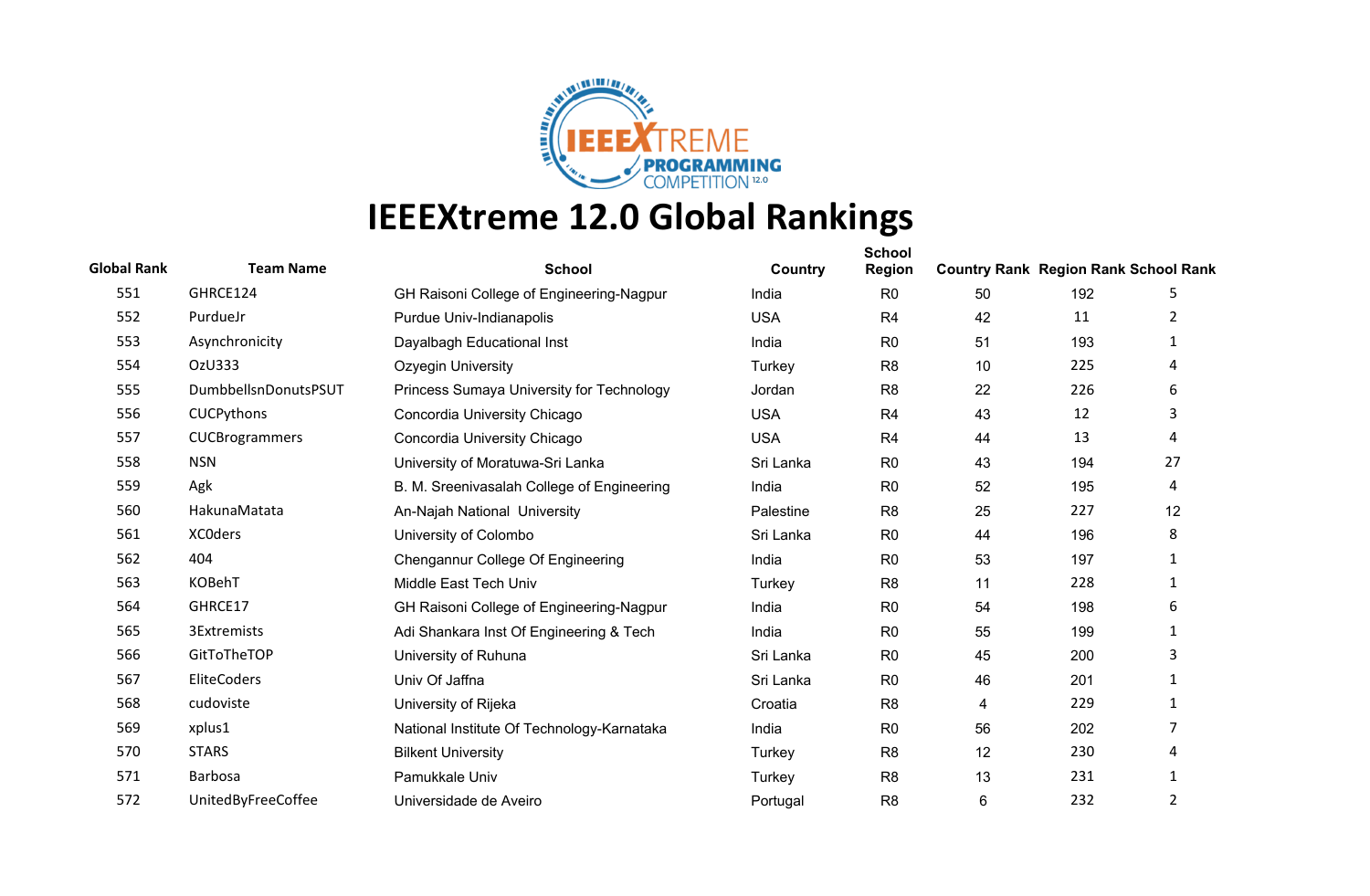

| <b>Global Rank</b> | <b>Team Name</b> | <b>School</b>                                   | Country   | <b>School</b><br><b>Region</b> | <b>Country Rank Region Rank School Rank</b> |     |                |
|--------------------|------------------|-------------------------------------------------|-----------|--------------------------------|---------------------------------------------|-----|----------------|
| 573                | Team3            | University of Moratuwa-Sri Lanka                | Sri Lanka | R <sub>0</sub>                 | 47                                          | 203 | 28             |
| 574                | ASP              | St Kiril & Metodij Univ                         | Macedonia | R <sub>8</sub>                 | 8                                           | 233 | 1              |
| 575                | Kamarhoe         | University of Brescia                           | Italy     | R <sub>8</sub>                 | 11                                          | 234 | 6              |
| 576                | rWederyt         | University Mohammed V Souissi - ENSIAS          | Morocco   | R <sub>8</sub>                 | 3                                           | 235 | 3              |
| 577                | SD               | <b>Cyril And Methodius Univ</b>                 | Macedonia | R <sub>8</sub>                 | 9                                           | 236 | 6              |
| 578                | Noldea           | Universidade do Porto                           | Portugal  | R <sub>8</sub>                 | $\overline{7}$                              | 237 | 5              |
| 579                | CaffeineMonks    | <b>Ahmedabad University</b>                     | India     | R <sub>0</sub>                 | 57                                          | 204 | 4              |
| 580                | Raumn            | Universidad Diego Portales                      | Chile     | R <sub>9</sub>                 | $\overline{2}$                              | 67  | 1              |
| 581                | proRam           | Maharaja Agrasen Inst Of Tech                   | India     | R <sub>0</sub>                 | 58                                          | 205 | 3              |
| 582                | IvoryCodes       | Ibadan Univ Of                                  | Nigeria   | R <sub>8</sub>                 | 3                                           | 238 | 1              |
| 583                | <b>Bullfrogs</b> | University of Calgary                           | Canada    | R <sub>7</sub>                 | 29                                          | 29  | $\overline{2}$ |
| 584                | FreeCode         | China Univ Of Electronic Science And Tech UESTC | China     | R <sub>0</sub>                 | 68                                          | 206 | 54             |
| 585                | Xception         | University of Colombo                           | Sri Lanka | R <sub>0</sub>                 | 48                                          | 207 | 9              |
| 586                | LobosBalancos    | University Of Khartoum                          | Sudan     | R <sub>8</sub>                 | 5                                           | 239 | 5              |
| 587                | 1Veg2NonVeg      | University of Moratuwa-Sri Lanka                | Sri Lanka | R <sub>0</sub>                 | 49                                          | 208 | 29             |
| 588                | CodingVetarans   | Geethanjali College of Engineering & Technology | India     | R <sub>0</sub>                 | 59                                          | 209 | $\mathbf{1}$   |
| 589                | Procrastinator   | China Univ Of Electronic Science & Tech-UESTC   | China     | R <sub>0</sub>                 | 69                                          | 210 | 55             |
| 590                | XORdinary        | Lakehead Univ                                   | Canada    | R <sub>7</sub>                 | 30                                          | 30  | 2              |
| 591                | RyersonML        | <b>Ryerson Univ</b>                             | Canada    | R <sub>7</sub>                 | 31                                          | 31  | $\overline{2}$ |
| 592                | DpHard           | National Technical University of Athens         | Greece    | R <sub>8</sub>                 | 16                                          | 240 | 8              |
| 593                | GetCreativeBro   | National Institute Of Technology-Karnataka      | India     | R <sub>0</sub>                 | 60                                          | 211 | 8              |
| 594                | Return2Sleep     | Guanajuato Univ De                              | Mexico    | R <sub>9</sub>                 | 5                                           | 68  | 3              |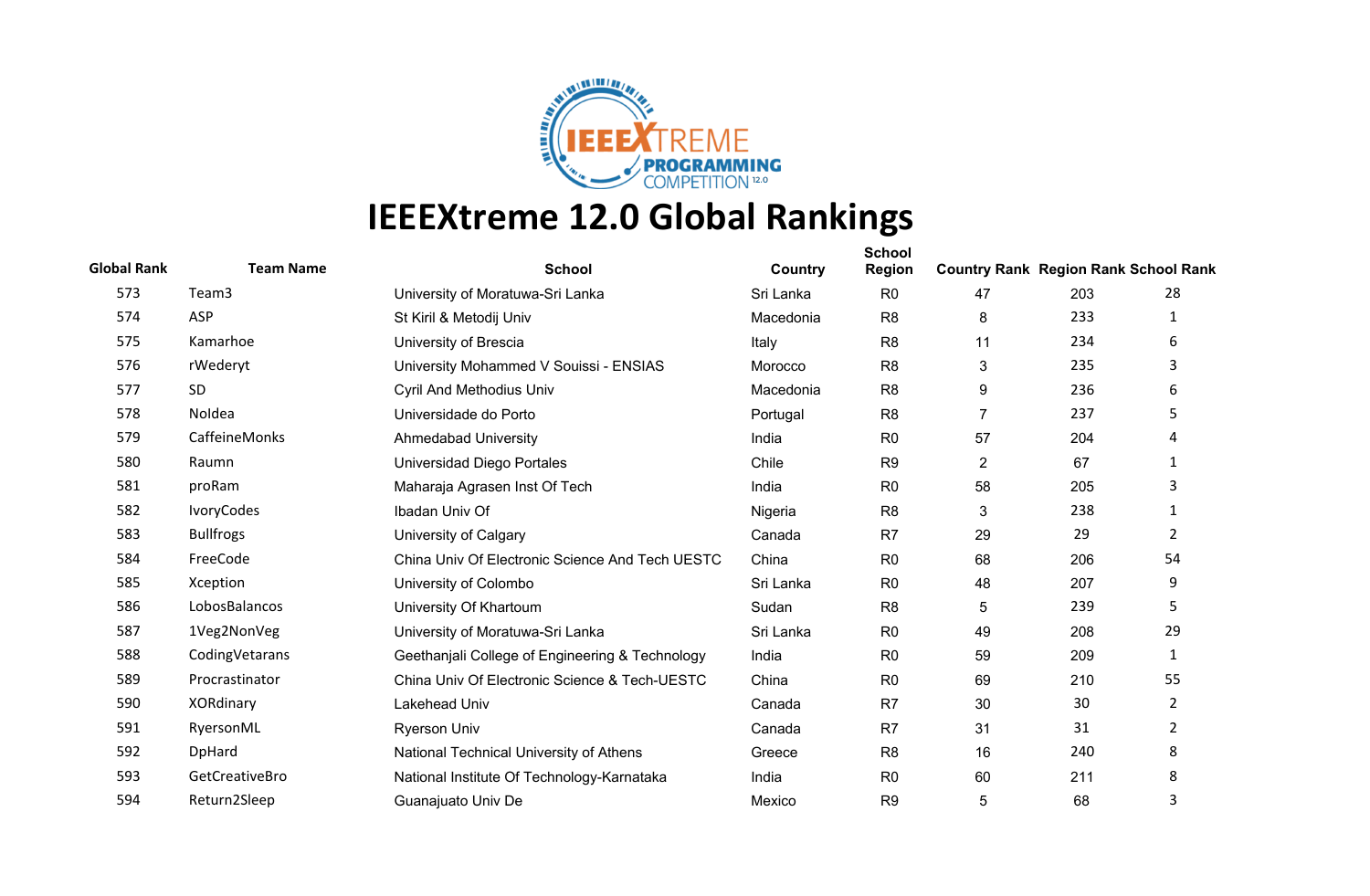

| <b>Global Rank</b> | <b>Team Name</b>    | <b>School</b>                                     | Country       | <b>School</b><br><b>Region</b> | <b>Country Rank Region Rank School Rank</b> |     |                |
|--------------------|---------------------|---------------------------------------------------|---------------|--------------------------------|---------------------------------------------|-----|----------------|
| 595                | TheTortoise         | Guanajuato Univ De                                | Mexico        | R <sub>9</sub>                 | 6                                           | 69  | 4              |
| 596                | Willuckoen          | China Univ Of Electronic Science And Tech UESTC   | China         | R <sub>0</sub>                 | 70                                          | 212 | 56             |
| 597                | DoisHomensNumaMota  | Univ Federal Da Bahia                             | <b>Brazil</b> | R <sub>9</sub>                 | 15                                          | 70  | 6              |
| 598                | GearsOfCode         | Universidad de Cuenca                             | Ecuador       | R <sub>9</sub>                 | 10                                          | 71  | 5              |
| 599                | Plebs               | <b>Cairo University</b>                           | Egypt         | R <sub>8</sub>                 | 11                                          | 241 | 2              |
| 600                | <b>IEEEXtremist</b> | University of Nottingham - Malaysia Campus        | Malaysia      | R <sub>0</sub>                 | 5                                           | 213 | 1              |
| 601                | Ubaloro             | <b>Favaloro Univ</b>                              | Argentina     | R <sub>9</sub>                 | 12                                          | 72  | $\overline{2}$ |
| 602                | CodefightersBUP     | <b>Bangladesh University of Professionals</b>     | Bangladesh    | R <sub>0</sub>                 | 5                                           | 214 | 1              |
| 603                | PseudoCode          | North South University                            | Bangladesh    | R <sub>0</sub>                 | 6                                           | 215 | $\overline{2}$ |
| 604                | Meep                | Indianapolis Univ Purdue Univ                     | <b>USA</b>    | R <sub>4</sub>                 | 45                                          | 14  | 1              |
| 605                | TeamSaFaRi          | Jahangirnagar University                          | Bangladesh    | R <sub>0</sub>                 | 7                                           | 216 | 1              |
| 606                | ZMS3                | China Univ Of Electronic Science And Tech UESTC   | China         | R <sub>0</sub>                 | 71                                          | 217 | 57             |
| 607                | biubiubiu           | China Univ Of Electronic Science And Tech UESTC   | China         | R <sub>0</sub>                 | 72                                          | 218 | 58             |
| 608                | Turingsters         | Universidade Federal do ABC                       | <b>Brazil</b> | R <sub>9</sub>                 | 16                                          | 73  | 1              |
| 609                | lemjartel           | National School of Elect & Telecom (ENET'Com)     | Tunisia       | R <sub>8</sub>                 | 34                                          | 242 | 1              |
| 610                | SpaceJam            | Univ Of Pavia                                     | Italy         | R <sub>8</sub>                 | 12                                          | 243 | 4              |
| 611                | Mcflurry            | Swinburne University of Technology-Kuching        | Malaysia      | R <sub>0</sub>                 | 6                                           | 219 | 3              |
| 612                | HU3BR               | Univ Federal De Juiz De Fora                      | <b>Brazil</b> | R <sub>9</sub>                 | 17                                          | 74  | 1              |
| 613                | ThreeEmperors       | National Engineering School of Sfax (ENIS)        | Tunisia       | R <sub>8</sub>                 | 35                                          | 244 | 3              |
| 614                | rst                 | Higher School of Communication of Tunis (Sup'Com) | Tunisia       | R <sub>8</sub>                 | 36                                          | 245 | 11             |
| 615                | Patrick             | University of Jordan                              | Jordan        | R <sub>8</sub>                 | 23                                          | 246 | 7              |
| 616                | Team431             | Ben Gurion University of the Negev                | <b>Israel</b> | R <sub>8</sub>                 | 8                                           | 247 | 5              |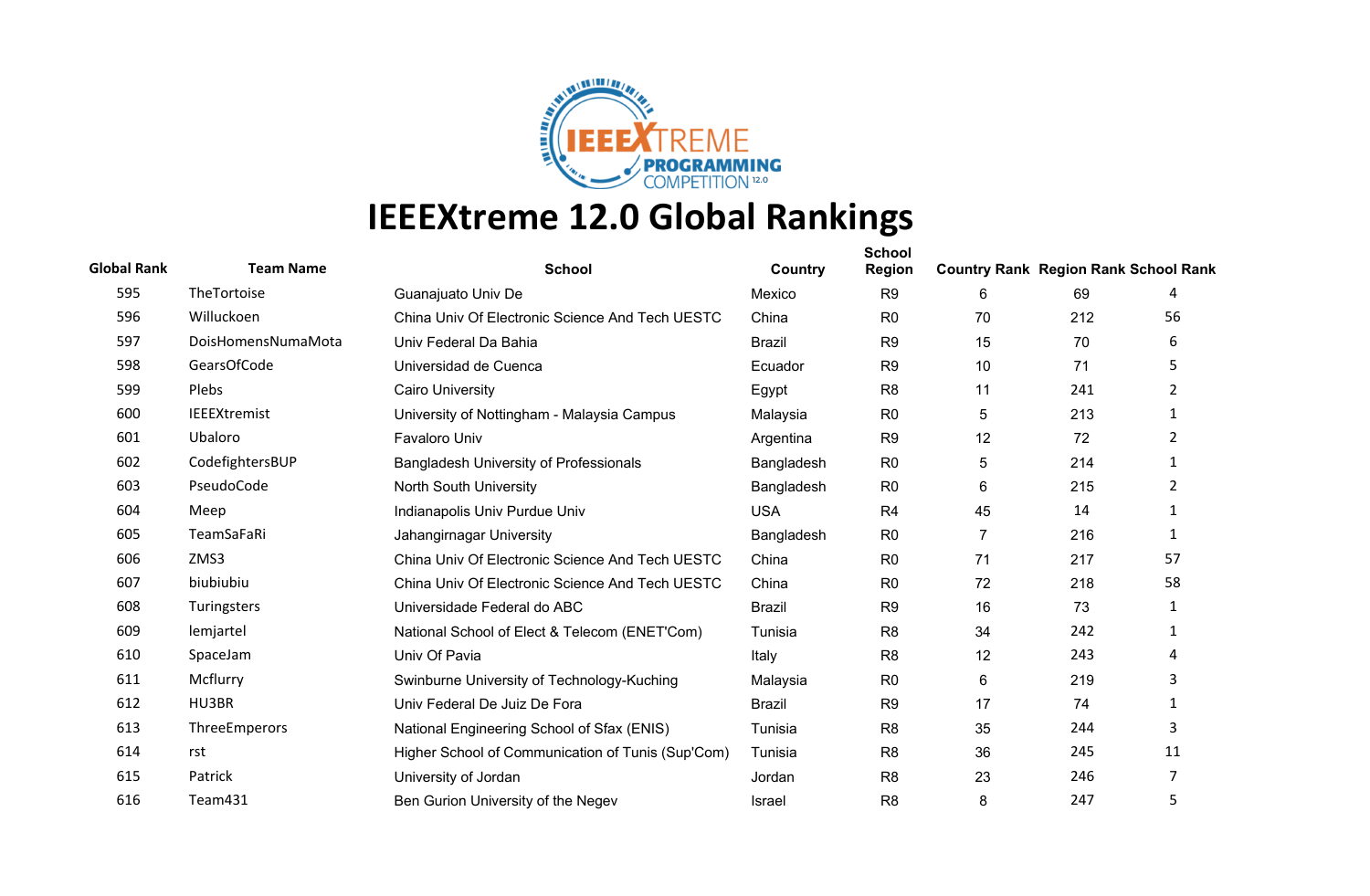

| <b>Global Rank</b> | <b>Team Name</b>      | <b>School</b>                                      | Country    | <b>School</b><br><b>Region</b> | <b>Country Rank Region Rank School Rank</b> |     |                |
|--------------------|-----------------------|----------------------------------------------------|------------|--------------------------------|---------------------------------------------|-----|----------------|
| 617                | Magicarpe             | Ecole Polytechnique-Univ Of Montreal               | Canada     | R <sub>7</sub>                 | 32                                          | 32  | 3              |
| 618                | HelloWorld24          | Ramaiah Institute of Technology                    | India      | R <sub>0</sub>                 | 61                                          | 220 | 1              |
| 619                | CCJ                   | American University-Beirut                         | Lebanon    | R <sub>8</sub>                 | 19                                          | 248 | 6              |
| 620                | sistemos              | Guanajuato Univ De                                 | Mexico     | R <sub>9</sub>                 | $\overline{7}$                              | 75  | 5.             |
| 621                | MaquinadeArturing     | Universidad Autonoma de Nuevo Leon                 | Mexico     | R <sub>9</sub>                 | 8                                           | 76  | $\overline{2}$ |
| 622                | TeamNukaCola          | National Technical University of Athens            | Greece     | R <sub>8</sub>                 | 17                                          | 249 | 9              |
| 623                | EnsamblerX            | Universidad Mesoamericana                          | Guatemala  | R <sub>9</sub>                 | 4                                           | 77  | $\mathbf{1}$   |
| 624                | CopperCanyon          | Memorial Univ Of Newfoundland                      | Canada     | R <sub>7</sub>                 | 33                                          | 33  | 1              |
| 625                | droidMakers           | PANIMALAR ENGINEERING COLLEGE - CHENNAI            | India      | R <sub>0</sub>                 | 62                                          | 221 | $\mathbf{1}$   |
| 626                | HxH                   | Nat'l Inst of Applied Sci & Tech (INSAT)           | Tunisia    | R <sub>8</sub>                 | 37                                          | 250 | 5              |
| 627                | intEligentes          | Inst Tec Estudios Sup Monterrey - Puebla Campus    | Mexico     | R <sub>9</sub>                 | 9                                           | 78  | $\mathbf{1}$   |
| 628                | HardCoding            | <b>Harding University</b>                          | <b>USA</b> | R <sub>5</sub>                 | 46                                          | 8   | 1              |
| 629                | Team003               | University of Moratuwa-Sri Lanka                   | Sri Lanka  | R <sub>0</sub>                 | 50                                          | 222 | 30             |
| 630                | Hallelujah            | Jomo Kenyatta Univ Of Agriculture & Tech           | Kenya      | R <sub>8</sub>                 | 1                                           | 251 | 1              |
| 631                | megalovania           | Universidade do Porto                              | Portugal   | R <sub>8</sub>                 | 8                                           | 252 | 6              |
| 632                | 33JumpStreet          | Nat Sch Sciences & Advanced Tech (ENSTAB)          | Tunisia    | R <sub>8</sub>                 | 38                                          | 253 | $\overline{2}$ |
| 633                | <b>BlueBarracudas</b> | New York Inst Of Tech-Old Westbury                 | <b>USA</b> | R <sub>1</sub>                 | 47                                          | 1   |                |
| 634                | <b>NCCGardas</b>      | Middle East Technical University - Northern Cyprus | Turkey     | R <sub>8</sub>                 | 14                                          | 254 | $\mathbf{1}$   |
| 635                | Astra                 | California State University-East Bay               | <b>USA</b> | R <sub>6</sub>                 | 48                                          | 10  | $\mathbf{1}$   |
| 636                | IdiotSandwich         | National University of Ireland Maynooth            | Ireland    | R <sub>8</sub>                 | 5                                           | 255 | 5              |
| 637                | Mazerunner            | East West Univ                                     | Bangladesh | R <sub>0</sub>                 | 8                                           | 223 | 1              |
| 638                | GHRCE99               | GH Raisoni College of Engineering-Nagpur           | India      | R <sub>0</sub>                 | 63                                          | 224 | 7              |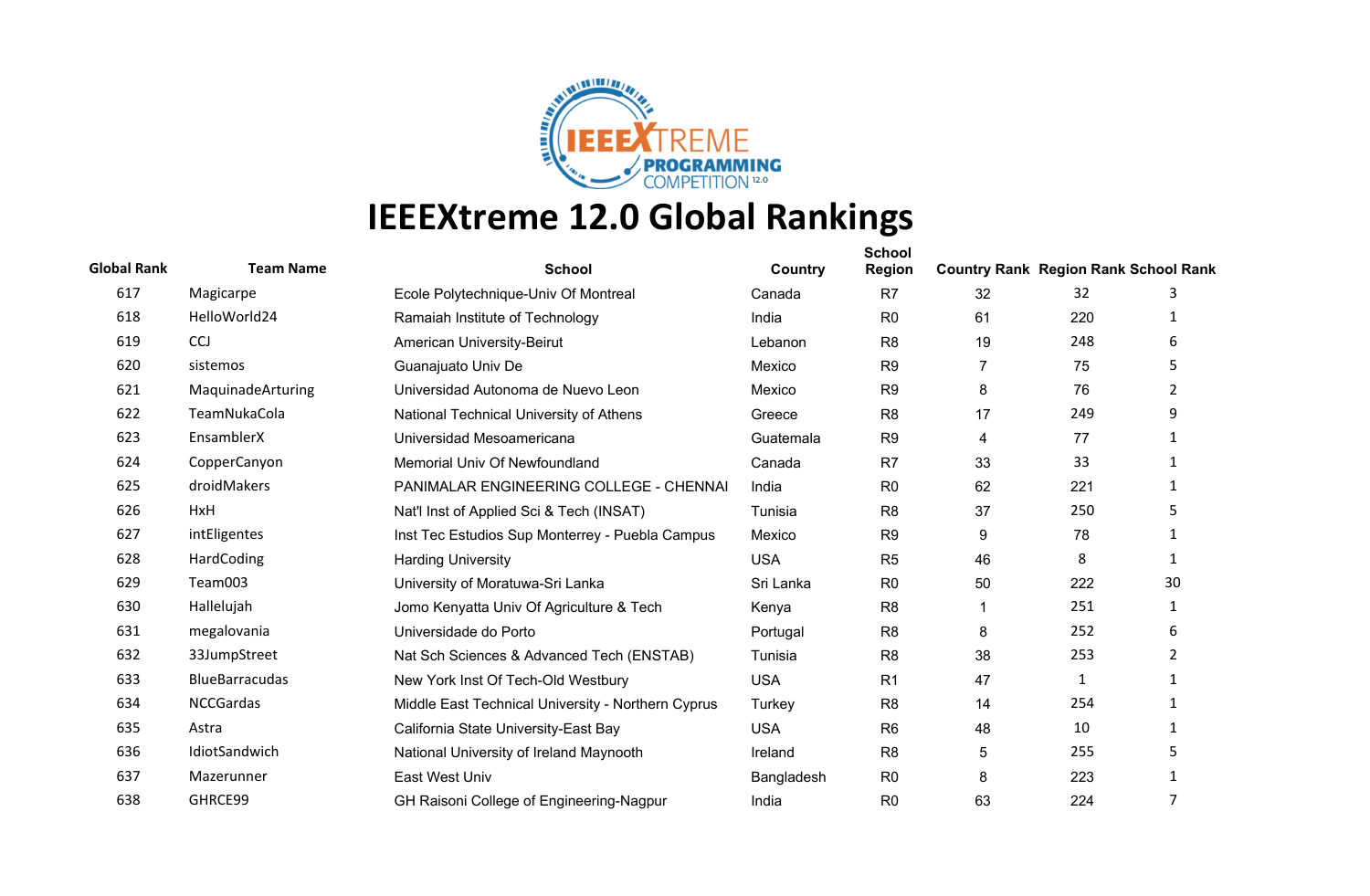

| <b>Global Rank</b> | <b>Team Name</b> | <b>School</b>                                      | Country    | <b>School</b><br><b>Region</b> | <b>Country Rank Region Rank School Rank</b> |     |                |
|--------------------|------------------|----------------------------------------------------|------------|--------------------------------|---------------------------------------------|-----|----------------|
| 639                | Monkey           | Dharmsinh Desai University - Nadiad                | India      | R <sub>0</sub>                 | 64                                          | 225 | 1              |
| 640                | Mischosen        | <b>Yazd Univ</b>                                   | Iran       | R <sub>8</sub>                 | 7                                           | 256 | 3              |
| 641                | COMSATSWah1      | <b>COMSATS Inst of Information Tech Wah Campus</b> | Pakistan   | R <sub>0</sub>                 | $\overline{2}$                              | 226 | 2              |
| 642                | Theta            | Nat'l Inst of Applied Sci & Tech (INSAT)           | Tunisia    | R <sub>8</sub>                 | 39                                          | 257 | 6              |
| 643                | <b>RR99</b>      | <b>American University-Beirut</b>                  | Lebanon    | R <sub>8</sub>                 | 20                                          | 258 | $\overline{7}$ |
| 644                | <b>BadCoders</b> | University of Moratuwa-Sri Lanka                   | Sri Lanka  | R <sub>0</sub>                 | 51                                          | 227 | 31             |
| 645                | Teamprintx       | University of Colombo                              | Sri Lanka  | R <sub>0</sub>                 | 52                                          | 228 | 75             |
| 646                | Trytry           | China Univ Of Electronic Science And Tech UESTC    | China      | R <sub>0</sub>                 | 73                                          | 229 | 59             |
| 647                | AguilasAztecas   | Guanajuato Univ De                                 | Mexico     | R <sub>9</sub>                 | 10                                          | 79  | 6              |
| 648                | FF3              | <b>Arkansas State University</b>                   | <b>USA</b> | R <sub>3</sub>                 | 49                                          | 16  | 1              |
| 649                | <b>CUCCobras</b> | Concordia University Chicago                       | <b>USA</b> | R <sub>4</sub>                 | 50                                          | 15  | 5              |
| 650                | CodeWill         | California State University-East Bay               | <b>USA</b> | R <sub>6</sub>                 | 51                                          | 11  | $\overline{2}$ |
| 651                | killera666666    | China Univ Of Electronic Science & Tech-UESTC      | China      | R <sub>0</sub>                 | 74                                          | 230 | 60             |
| 652                | SmolDKBois       | University of Houston                              | <b>USA</b> | R <sub>5</sub>                 | 52                                          | 9   | 3              |
| 653                | DivideandRunPSUT | Princess Sumaya University for Technology          | Jordan     | R <sub>8</sub>                 | 24                                          | 259 | $\overline{7}$ |
| 654                | <b>WWW</b>       | <b>Arkansas State University</b>                   | <b>USA</b> | R <sub>3</sub>                 | 53                                          | 17  | $\overline{2}$ |
| 655                | <b>ASUCS</b>     | <b>Arkansas State University</b>                   | <b>USA</b> | R <sub>3</sub>                 | 54                                          | 18  | 3              |
| 656                | <b>LUKRIO</b>    | Costa Rica Instituto Tecnologico De                | Costa Rica | R <sub>9</sub>                 | 4                                           | 80  | 3              |
| 657                | PhoenixOAU       | Obafemi Awolowo Univ Ile Ife                       | Nigeria    | R <sub>8</sub>                 | 4                                           | 260 | 3              |
| 658                | CodeBossesx64    | Universidad de Cuenca                              | Ecuador    | R <sub>9</sub>                 | 11                                          | 81  | 6              |
| 659                | Brogrammers1742  | National Technical University of Athens            | Greece     | R <sub>8</sub>                 | 18                                          | 261 | 10             |
| 660                | PSUTShouldBE     | Princess Sumaya University for Technology          | Jordan     | R <sub>8</sub>                 | 25                                          | 262 | 8              |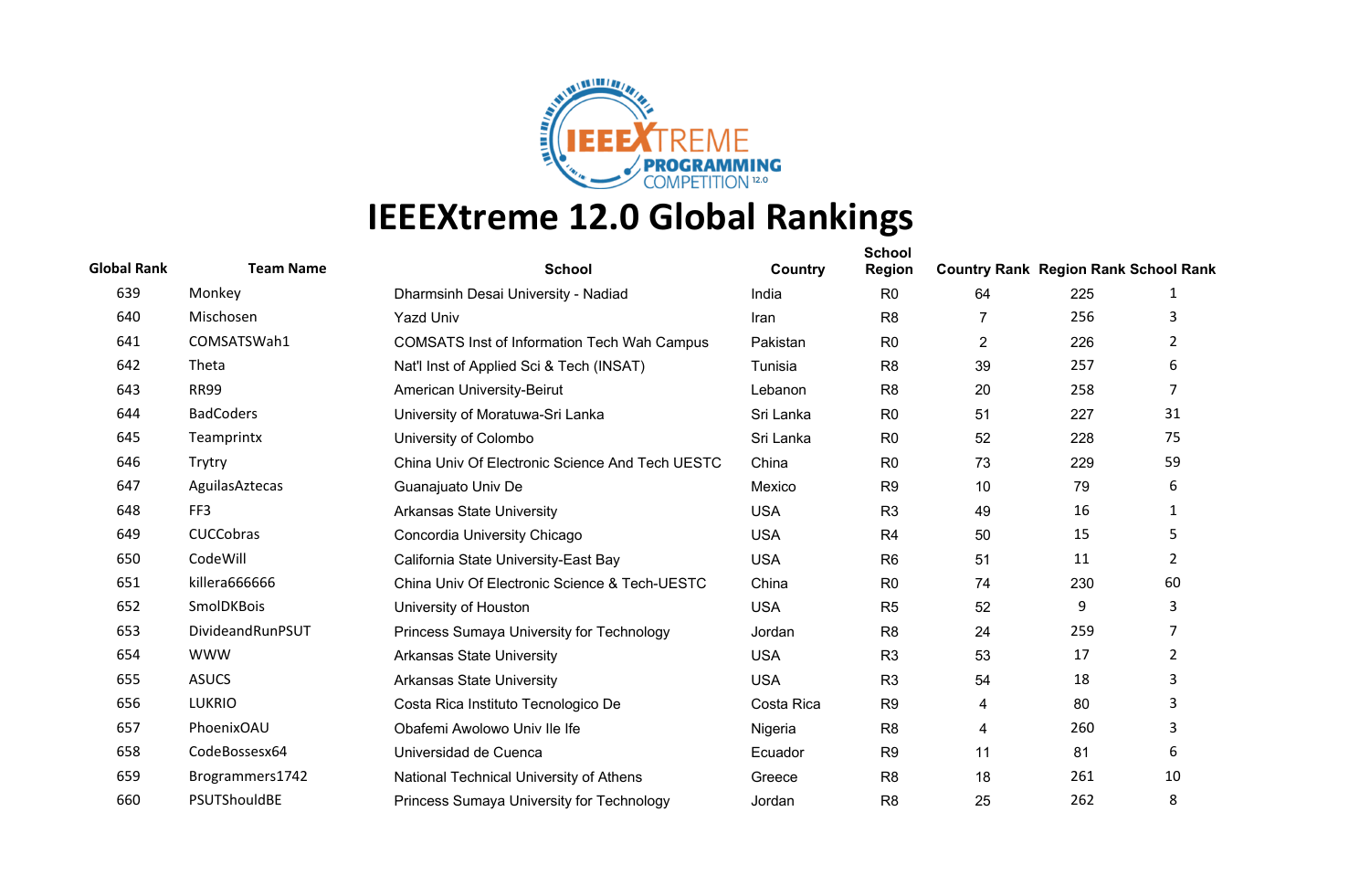

| <b>Global Rank</b> | <b>Team Name</b>   | <b>School</b>                                 | Country        | <b>School</b><br><b>Region</b> | <b>Country Rank Region Rank School Rank</b> |     |              |
|--------------------|--------------------|-----------------------------------------------|----------------|--------------------------------|---------------------------------------------|-----|--------------|
| 661                | AtapiVatapi        | <b>Ahmedabad University</b>                   | India          | R <sub>0</sub>                 | 65                                          | 231 | 5            |
| 662                | PajaroDeAcero      | Escuela Politecnica Nacional                  | Ecuador        | R <sub>9</sub>                 | 12                                          | 82  | 3            |
| 663                | DePapel404         | <b>Al-Neelain University</b>                  | Sudan          | R <sub>8</sub>                 | 6                                           | 263 | 1            |
| 664                | MysteriousNetGang  | National University of Ireland Maynooth       | Ireland        | R <sub>8</sub>                 | 6                                           | 264 | 6            |
| 665                | TeamJune           | Univ of California-Irvine                     | <b>USA</b>     | R <sub>6</sub>                 | 55                                          | 12  | 6            |
| 666                | GnarlyNarwhals     | Wollongong Univ Of                            | Australia      | R <sub>0</sub>                 | 11                                          | 232 | 4            |
| 667                | Sprite             | University of Colombo                         | Sri Lanka      | R <sub>0</sub>                 | 53                                          | 233 | 10           |
| 668                | NeXTCoDeJAA        | Universidad Del Azuay                         | Ecuador        | R <sub>9</sub>                 | 13                                          | 83  | 1            |
| 669                | MaquinadelMal      | Boliviana Catolica Univ - Cochabamba          | <b>Bolivia</b> | R <sub>9</sub>                 | 3                                           | 84  | 1            |
| 670                | Jordanian2         | Jordanian Sudanese College for Sci & Tech     | Sudan          | R <sub>8</sub>                 | $\overline{7}$                              | 265 | 1            |
| 671                | AndYetItCompiles   | University of Manitoba                        | Canada         | R <sub>7</sub>                 | 34                                          | 34  | 4            |
| 672                | tAbSnOtSpAcEs      | University of Manitoba                        | Canada         | R7                             | 35                                          | 35  | 5            |
| 673                | TripleWin          | China Univ Of Electronic Science & Tech-UESTC | China          | R <sub>0</sub>                 | 75                                          | 234 | 61           |
| 674                | <b>SKKAV</b>       | <b>Cyril And Methodius Univ</b>               | Macedonia      | R <sub>8</sub>                 | 10                                          | 266 | 7            |
| 675                | Poshinki           | Palestine Technical University (Kadoorie)     | Palestine      | R <sub>8</sub>                 | 26                                          | 267 | 5            |
| 676                | HARDCODED          | School Unknown                                | Ecuador        | R <sub>9</sub>                 | 14                                          | 85  |              |
| 677                | Rage               | <b>Hashemite University</b>                   | Jordan         | R <sub>8</sub>                 | 26                                          | 268 | 2            |
| 678                | <b>Breakpoints</b> | Jamia Millia Islamia-Faculty of Engrg         | India          | R <sub>0</sub>                 | 66                                          | 235 | $\mathbf{1}$ |
| 679                | Codtronix          | Jomo Kenyatta Univ Of Agriculture & Tech      | Kenya          | R <sub>8</sub>                 | $\overline{2}$                              | 269 | 2            |
| 680                | TeamC00l           | Okanagan College                              | Canada         | R <sub>7</sub>                 | 36                                          | 36  | 3            |
| 681                | 62                 | Eindhoven Univ Of Tech                        | Netherlands    | R <sub>8</sub>                 | 3                                           | 270 | 3            |
| 682                | G33ks              | Faculty of Science of Tunis - FST             | Tunisia        | R <sub>8</sub>                 | 40                                          | 271 | 1            |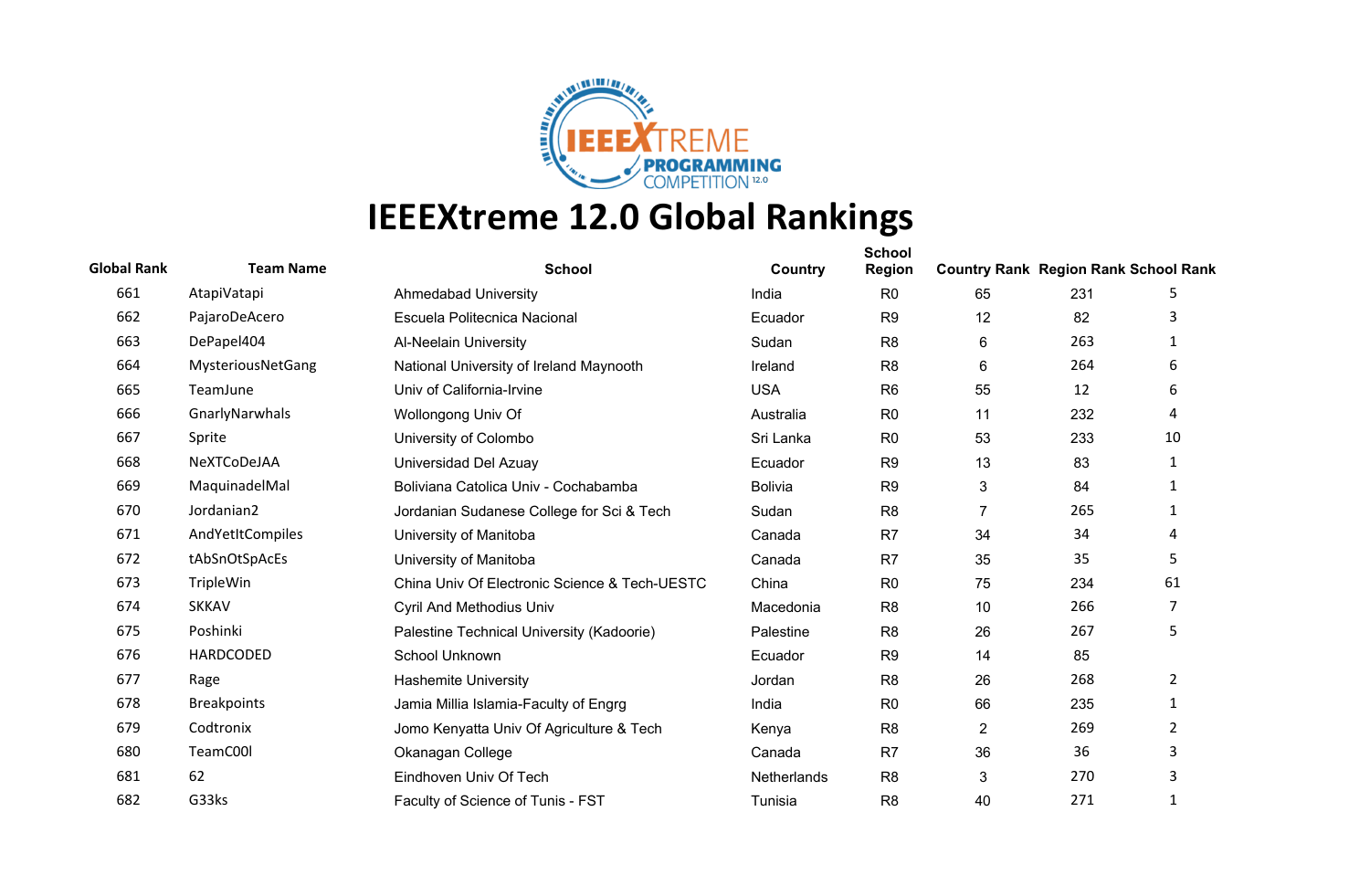

| <b>Global Rank</b> | <b>Team Name</b>    | <b>School</b>                                   | Country    | <b>School</b><br><b>Region</b> | <b>Country Rank Region Rank School Rank</b> |     |                |
|--------------------|---------------------|-------------------------------------------------|------------|--------------------------------|---------------------------------------------|-----|----------------|
| 683                | HanEmpire           | China Univ Of Electronic Science And Tech UESTC | China      | R <sub>0</sub>                 | 76                                          | 236 | 62             |
| 684                | <b>MEAT</b>         | Princess Sumaya University for Technology       | Jordan     | R <sub>8</sub>                 | 27                                          | 272 | 9              |
| 685                | Seabiscuit          | Univ Of Jaffna                                  | Sri Lanka  | R <sub>0</sub>                 | 54                                          | 237 | 2              |
| 686                | HairPP              | China Univ Of Electronic Science And Tech UESTC | China      | R <sub>0</sub>                 | 77                                          | 238 | 63             |
| 687                | Titan <sub>5</sub>  | California State Univ-Fullerton                 | <b>USA</b> | R <sub>6</sub>                 | 56                                          | 13  | 1              |
| 688                | CoolTeam            | <b>Christian Brothers Univ</b>                  | <b>USA</b> | R <sub>3</sub>                 | 57                                          | 19  | 1              |
| 689                | <b>NAP</b>          | Universidad Del Azuay                           | Ecuador    | R <sub>9</sub>                 | 15                                          | 86  | $\overline{2}$ |
| 690                | Metallica           | Nat Sch Sciences & Advanced Tech (ENSTAB)       | Tunisia    | R <sub>8</sub>                 | 41                                          | 273 | 3              |
| 691                | CrazyPupils         | New Mexico Univ Of                              | <b>USA</b> | R <sub>6</sub>                 | 58                                          | 14  | 1              |
| 692                | ASK                 | Costa Rica Instituto Tecnologico De             | Costa Rica | R <sub>9</sub>                 | 5                                           | 87  | 4              |
| 693                | <b>TeamGeeks</b>    | University of Ruhuna                            | Sri Lanka  | R <sub>0</sub>                 | 55                                          | 239 | 4              |
| 694                | <b>IndieWolves</b>  | <b>Arkansas State University</b>                | <b>USA</b> | R <sub>3</sub>                 | 59                                          | 20  | 4              |
| 695                | HurtsMyBoiseFrankie | New Mexico Univ Of                              | <b>USA</b> | R <sub>6</sub>                 | 60                                          | 15  | $\overline{2}$ |
| 696                | ASA                 | Al-Azhar Univ                                   | Egypt      | R <sub>8</sub>                 | 12                                          | 274 | 4              |
| 697                | includePSUT         | Princess Sumaya University for Technology       | Jordan     | R <sub>8</sub>                 | 28                                          | 275 | 10             |
| 698                | <b>Bitconnect</b>   | Osijek University Of Josip Juraj Strossmayer    | Croatia    | R <sub>8</sub>                 | 5                                           | 276 | 4              |
| 699                | CodeSetters         | University of Moratuwa-Sri Lanka                | Sri Lanka  | R <sub>0</sub>                 | 56                                          | 240 | 32             |
| 700                | CUCInvincible       | Concordia University Chicago                    | <b>USA</b> | R <sub>4</sub>                 | 61                                          | 16  | 6              |
| 701                | ERAU3               | Embry Riddle Aeronautical Univ-Az               | <b>USA</b> | R <sub>6</sub>                 | 62                                          | 16  | 1              |
| 702                | <b>OrionOAU</b>     | Obafemi Awolowo Univ Ile Ife                    | Nigeria    | R <sub>8</sub>                 | 5                                           | 277 | 4              |
| 703                | HardForACCEPTED     | National School of Computer Science ENSI        | Tunisia    | R <sub>8</sub>                 | 42                                          | 278 | 4              |
| 704                | TechnicalDifficulty | Louisiana Tech Univ                             | <b>USA</b> | R <sub>5</sub>                 | 63                                          | 10  | 3              |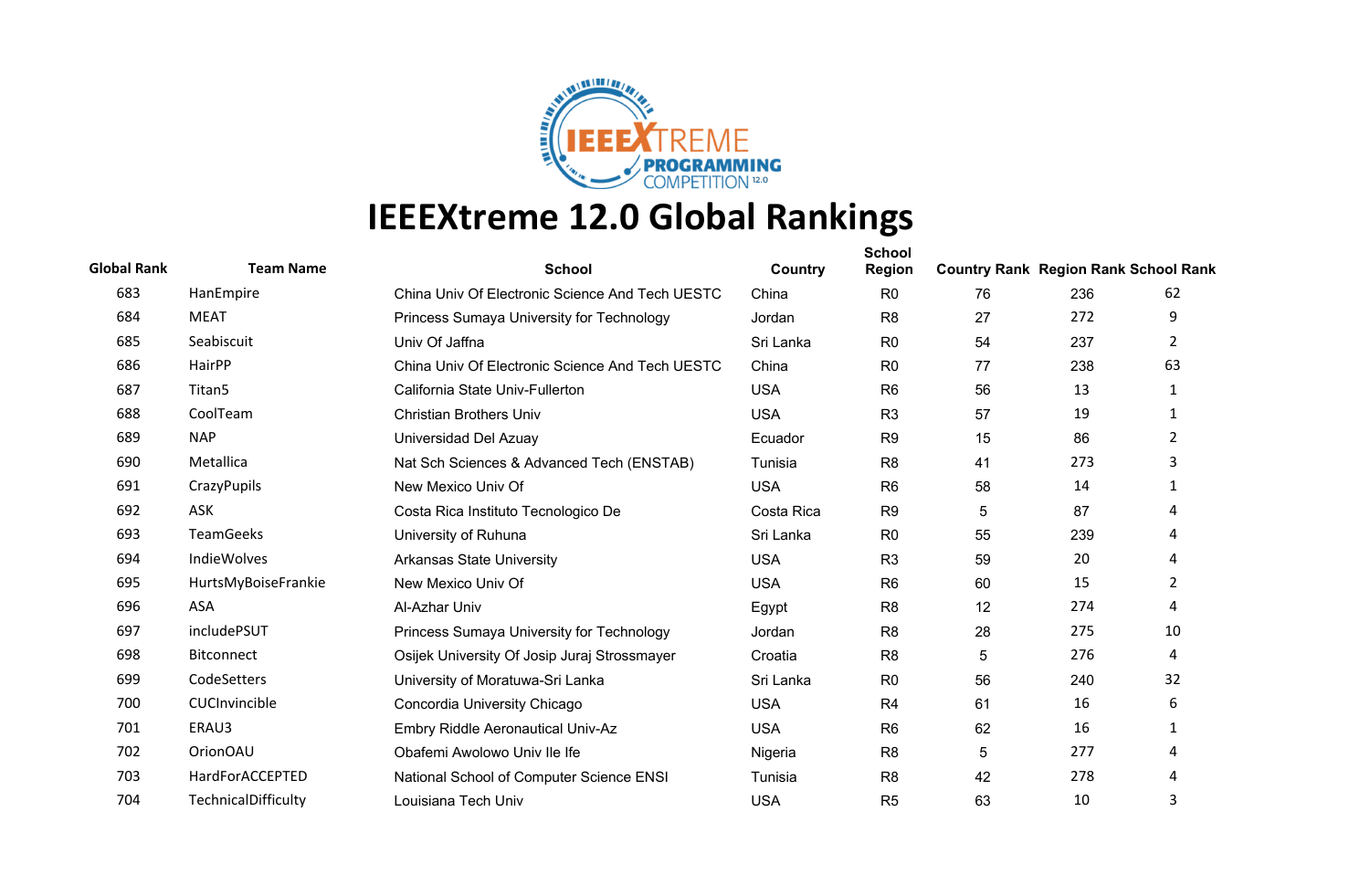

| <b>Global Rank</b> | <b>Team Name</b>         | <b>School</b>                                       | Country      | <b>School</b><br><b>Region</b> | <b>Country Rank Region Rank School Rank</b> |     |                |
|--------------------|--------------------------|-----------------------------------------------------|--------------|--------------------------------|---------------------------------------------|-----|----------------|
| 705                | HardCodeCafe             | Instituto TecnolA <sup>3</sup> gico de Buenos Aires | Argentina    | R <sub>9</sub>                 | 13                                          | 88  | 8              |
| 706                | CoCode                   | Faculty of Science of Tunis - FST                   | Tunisia      | R <sub>8</sub>                 | 43                                          | 279 | 2              |
| 707                | Amateur                  | Monash University - Clayton                         | Australia    | R <sub>0</sub>                 | 12                                          | 241 | 6              |
| 708                | <b>Sins</b>              | THDC Institute of Hydropower Engineering & Tech     | India        | R <sub>0</sub>                 | 67                                          | 242 | 1              |
| 709                | Vampires                 | PANIMALAR ENGINEERING COLLEGE - CHENNAI             | India        | R <sub>0</sub>                 | 68                                          | 243 | $\overline{2}$ |
| 710                | CECAI010000011001001     | <b>Canara Engineering College</b>                   | India        | R <sub>0</sub>                 | 69                                          | 244 | 1              |
| 711                | Nameless                 | University of Moratuwa-Sri Lanka                    | Sri Lanka    | R <sub>0</sub>                 | 57                                          | 245 | 33             |
| 712                | COMSATSWah18             | <b>COMSATS Inst of Information Tech Wah Campus</b>  | Pakistan     | R <sub>0</sub>                 | 3                                           | 246 | 3              |
| 713                | COMSATSWah5              | <b>COMSATS Inst of Information Tech Wah Campus</b>  | Pakistan     | R <sub>0</sub>                 | 4                                           | 247 | 4              |
| 714                | Codeminers               | Costa Rica Instituto Tecnologico De                 | Costa Rica   | R <sub>9</sub>                 | 6                                           | 89  | 5              |
| 715                | <b>IlSuffitDintegrer</b> | Nat'l Inst of Applied Sci & Tech (INSAT)            | Tunisia      | R <sub>8</sub>                 | 44                                          | 280 |                |
| 716                | Abracadabra              | <b>Prince Sultan University</b>                     | Saudi Arabia | R <sub>8</sub>                 | 8                                           | 281 | 1              |
| 717                | <b>BrotatoChips</b>      | Louisiana Tech Univ                                 | <b>USA</b>   | R <sub>5</sub>                 | 64                                          | 11  | 4              |
| 718                | DotPhoenix               | Mar Athanasius College Of Engrg                     | India        | R <sub>0</sub>                 | 70                                          | 248 | 1              |
| 719                | TheFinalSolution         | University of Petra                                 | Jordan       | R <sub>8</sub>                 | 29                                          | 282 | $\mathbf{1}$   |
| 720                | bracutbt                 | <b>BRAC University</b>                              | Bangladesh   | R <sub>0</sub>                 | 9                                           | 249 | 1              |
| 721                | <b>DoubleClick</b>       | Universidad Del Azuay                               | Ecuador      | R <sub>9</sub>                 | 16                                          | 90  | 3              |
| 722                | den                      | Jomo Kenyatta Univ Of Agriculture & Tech            | Kenya        | R <sub>8</sub>                 | 3                                           | 283 | 3              |
| 723                | Sakuya                   | University of Pittsburgh                            | <b>USA</b>   | R <sub>2</sub>                 | 65                                          | -1  |                |
| 724                | yunfanzhilu92            | China Univ Of Electronic Science And Tech UESTC     | China        | R <sub>0</sub>                 | 78                                          | 250 | 64             |
| 725                | LesCopains               | Ecole Polytechnique-Univ Of Montreal                | Canada       | R <sub>7</sub>                 | 37                                          | 37  | 4              |
| 726                | WeHitThose               | <b>Yarmouk Univ</b>                                 | Jordan       | R <sub>8</sub>                 | 30                                          | 284 | 1              |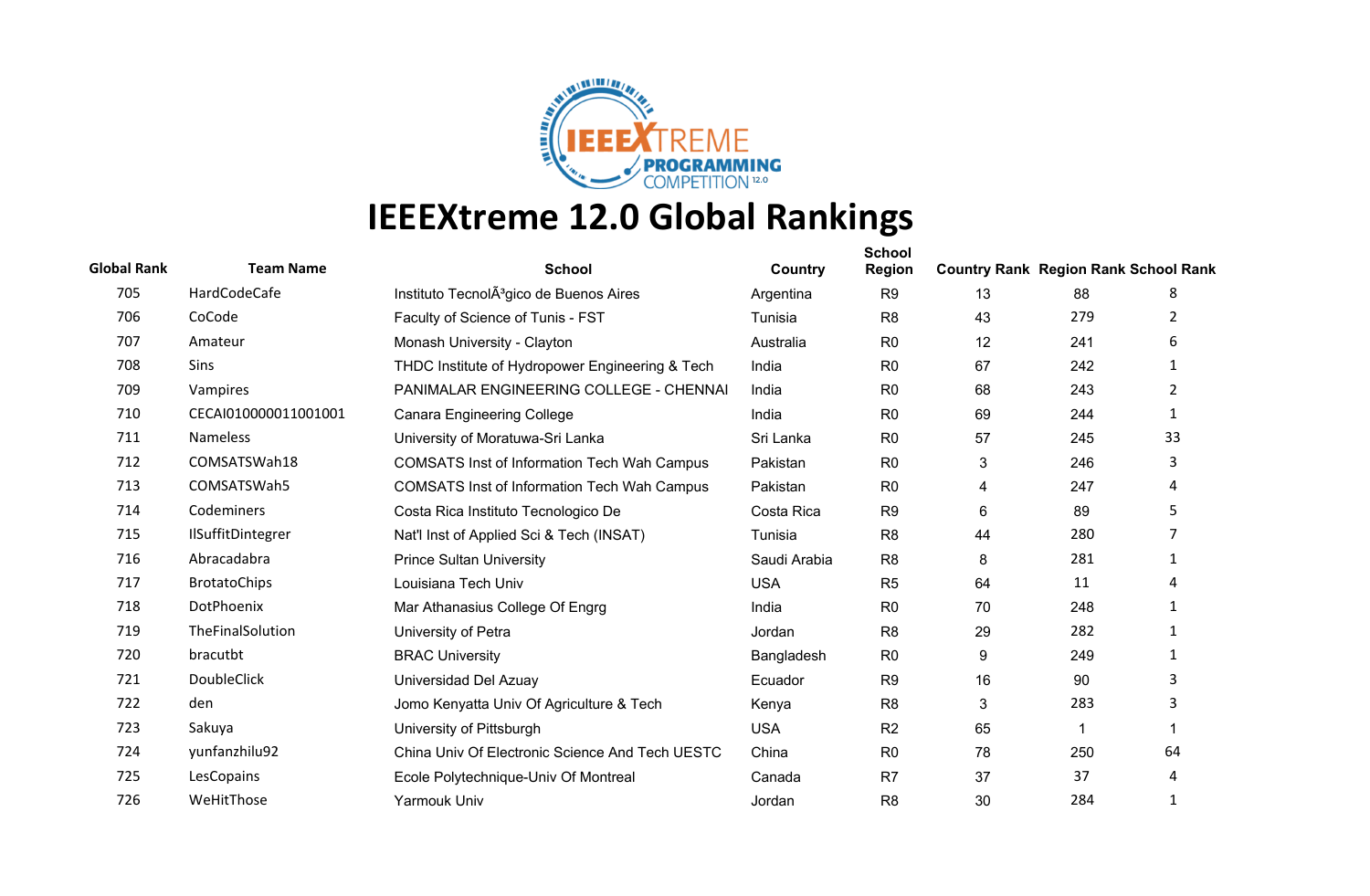

| <b>Global Rank</b> | <b>Team Name</b>   | <b>School</b>                                   | Country        | <b>School</b><br><b>Region</b> | <b>Country Rank Region Rank School Rank</b> |     |                |
|--------------------|--------------------|-------------------------------------------------|----------------|--------------------------------|---------------------------------------------|-----|----------------|
| 727                | CodeDiggers        | Quebec Univ Of-Trois Rivieres                   | Canada         | R <sub>7</sub>                 | 38                                          | 38  | 1              |
| 728                | Wildcats5          | Kentucky Univ Of                                | <b>USA</b>     | R <sub>3</sub>                 | 66                                          | 21  | 4              |
| 729                | Decoding           | Universidad del Azuay                           | Ecuador        | R <sub>9</sub>                 | 17                                          | 91  | 4              |
| 730                | CodeBAE            | Goa College Of Engineering                      | India          | R <sub>0</sub>                 | 71                                          | 251 | $\overline{2}$ |
| 731                | c0mm3nt1           | Politecnico Di Milano                           | Italy          | R <sub>8</sub>                 | 13                                          | 285 | 3              |
| 732                | BauerTeam          | Ecole Polytechnique-Univ Of Montreal            | Canada         | R7                             | 39                                          | 39  | 5              |
| 733                | SAVOJI             | University of Tehran                            | Iran           | R <sub>8</sub>                 | 8                                           | 286 | 3              |
| 734                | Inexperienced      | Univ De Moncton                                 | Canada         | R <sub>7</sub>                 | 40                                          | 40  | 3              |
| 735                | TeamMarvel         | Thiagarajar College of Eng-Madurai              | India          | R <sub>0</sub>                 | 72                                          | 252 | 2              |
| 736                | amethyst           | Ibadan Univ Of                                  | Nigeria        | R <sub>8</sub>                 | 6                                           | 287 | $\overline{2}$ |
| 737                | Pepsi              | <b>Ghent Univ</b>                               | Belgium        | R <sub>8</sub>                 | 9                                           | 288 | 9              |
| 738                | indevteam          | Universidad Tecnica Particular de Loja          | Ecuador        | R <sub>9</sub>                 | 18                                          | 92  | 1              |
| 739                | invincibles        | Geethanjali College of Engineering & Technology | India          | R <sub>0</sub>                 | 73                                          | 253 | $\overline{2}$ |
| 740                | <b>TheGlorious</b> | Ecole Nationale D'Ingenieurs De Tunis           | Tunisia        | R <sub>8</sub>                 | 45                                          | 289 | 6              |
| 741                | TrioDeDangers      | PEC University of Technology - Chandigarh       | India          | R <sub>0</sub>                 | 74                                          | 254 | 1              |
| 742                | QuantumPs          | Ecole Polytechnique-Univ Of Montreal            | Canada         | R7                             | 41                                          | 41  | 6              |
| 743                | absoluteUnitTests  | Memorial Univ Of Newfoundland                   | Canada         | R <sub>7</sub>                 | 42                                          | 42  | 2              |
| 744                | Wobbles            | <b>Bournemouth University</b>                   | United Kingdom | R <sub>8</sub>                 |                                             | 290 | 1              |
| 745                | PNW <sub>2</sub>   | <b>Purdue University Northwest</b>              | <b>USA</b>     | R <sub>4</sub>                 | 67                                          | 17  | $\mathbf{1}$   |
| 746                | <b>BZU0100</b>     | <b>Birzeit University</b>                       | Palestine      | R <sub>8</sub>                 | 27                                          | 291 | 9              |
| 747                | <b>BAK</b>         | National Engineering School of Sfax (ENIS)      | Tunisia        | R <sub>8</sub>                 | 46                                          | 292 | 4              |
| 748                | MemeTeam3          | University of Rijeka                            | Croatia        | R <sub>8</sub>                 | 6                                           | 293 | $\overline{2}$ |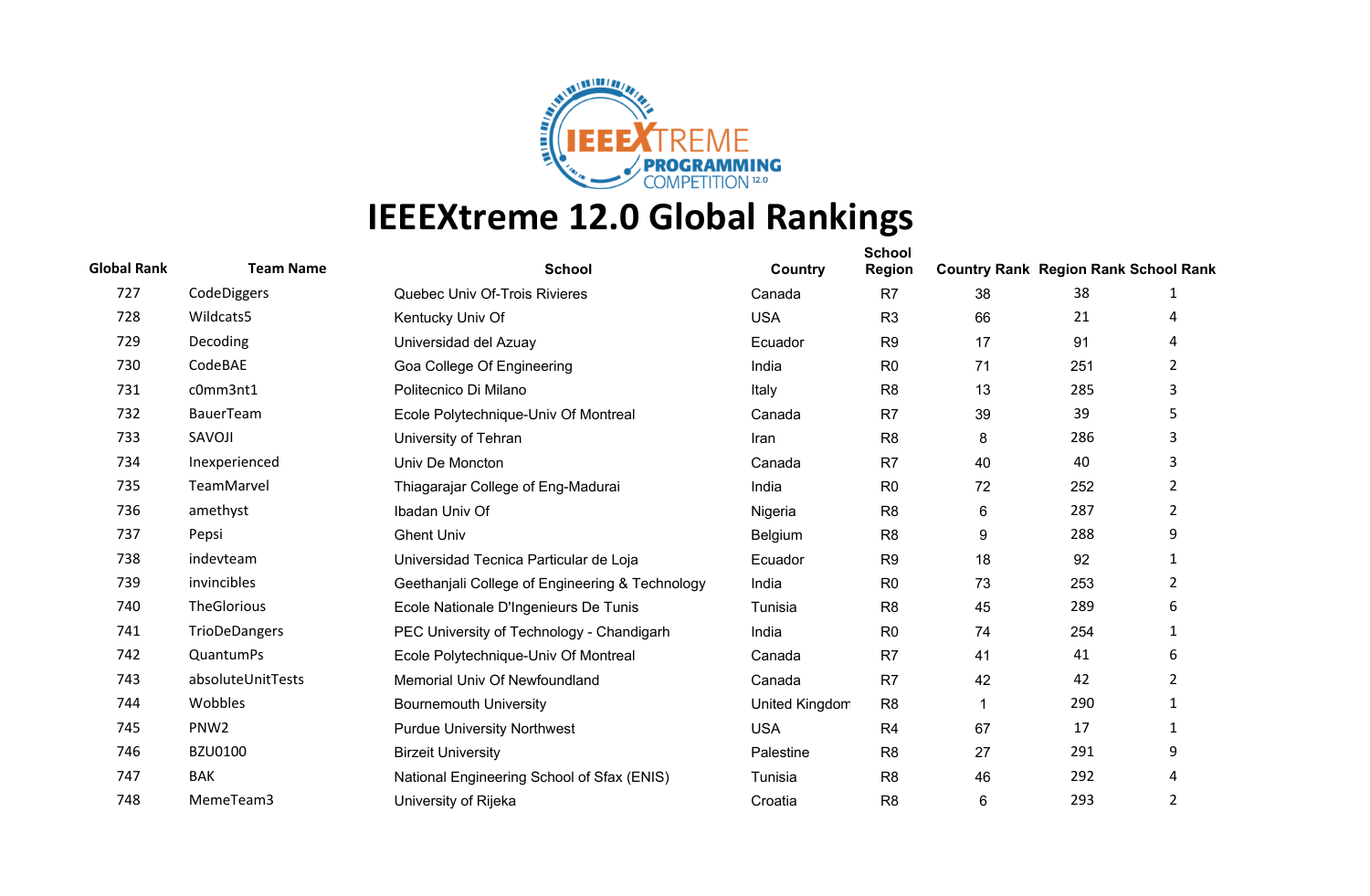

| <b>Global Rank</b> | <b>Team Name</b>      | <b>School</b>                                     | Country    | <b>School</b><br><b>Region</b> | <b>Country Rank Region Rank School Rank</b> |     |                |
|--------------------|-----------------------|---------------------------------------------------|------------|--------------------------------|---------------------------------------------|-----|----------------|
| 749                | xtremenators          | Saint Joseph Engineering College-Mangalore        | India      | R <sub>0</sub>                 | 75                                          | 255 | 1              |
| 750                | CodeChiefs            | Palestine Technical University (Kadoorie)         | Palestine  | R <sub>8</sub>                 | 28                                          | 294 | 6              |
| 751                | class3e               | California State University-East Bay              | <b>USA</b> | R <sub>6</sub>                 | 68                                          | 17  | 3              |
| 752                | HanthanaCODEX         | University of Peradeniya                          | Sri Lanka  | R <sub>0</sub>                 | 58                                          | 256 | 5              |
| 753                | Amino                 | <b>Cairo University</b>                           | Egypt      | R <sub>8</sub>                 | 13                                          | 295 | 3              |
| 754                | <b>BITCODERS</b>      | Escuela Superior Politecnica Del Litoral          | Ecuador    | R <sub>9</sub>                 | 19                                          | 93  | 3              |
| 755                | PythonBoys            | North China Electric Power Univ-Beijing Campus    | China      | R <sub>0</sub>                 | 79                                          | 257 | 1              |
| 756                | <b>StarWingCoders</b> | B. M. Sreenivasalah College of Engineering        | India      | R <sub>0</sub>                 | 76                                          | 258 | 5              |
| 757                | ERAU1                 | Embry Riddle Aeronautical Univ-Az                 | <b>USA</b> | R <sub>6</sub>                 | 69                                          | 18  | $\overline{2}$ |
| 758                | Arkham                | China Univ Of Electronic Science And Tech UESTC   | China      | R <sub>0</sub>                 | 80                                          | 259 | 65             |
| 759                | <b>FSW</b>            | School Unknown                                    | Ecuador    | R <sub>9</sub>                 | 20                                          | 94  |                |
| 760                | <b>CPFIUNA</b>        | <b>Asuncion Univ Nacional De</b>                  | Paraguay   | R <sub>9</sub>                 | 1                                           | 95  | $\mathbf{1}$   |
| 761                | TeamRocket            | Goa College Of Engineering                        | India      | R <sub>0</sub>                 | 77                                          | 260 | 3              |
| 762                | Invaders              | Northern India Engineering College                | India      | R <sub>0</sub>                 | 78                                          | 261 | $\overline{2}$ |
| 763                | <b>IRA</b>            | Higher School of Communication of Tunis (Sup'Com) | Tunisia    | R <sub>8</sub>                 | 47                                          | 296 | 12             |
| 764                | FranceVsQuebec        | Univ Du Quebec                                    | Canada     | R <sub>7</sub>                 | 43                                          | 43  | $\mathbf{1}$   |
| 765                | <b>MineralOil</b>     | University of Rijeka                              | Croatia    | R <sub>8</sub>                 | $\overline{7}$                              | 297 | 3              |
| 766                | Polymorphism          | Wollongong Univ Of                                | Australia  | R <sub>0</sub>                 | 13                                          | 262 | 5              |
| 767                | <b>IEEEXcellent</b>   | Curtin University - Sarawak                       | Malaysia   | R <sub>0</sub>                 | $\overline{7}$                              | 263 | $\mathbf{1}$   |
| 768                | GodSent               | Geethanjali College of Engineering & Technology   | India      | R <sub>0</sub>                 | 79                                          | 264 | 3              |
| 769                | Default               | Geethanjali College of Engineering & Technology   | India      | R <sub>0</sub>                 | 80                                          | 265 | 4              |
| 770                | Unexpected            | Geethanjali College of Engineering & Technology   | India      | R <sub>0</sub>                 | 81                                          | 266 | 5              |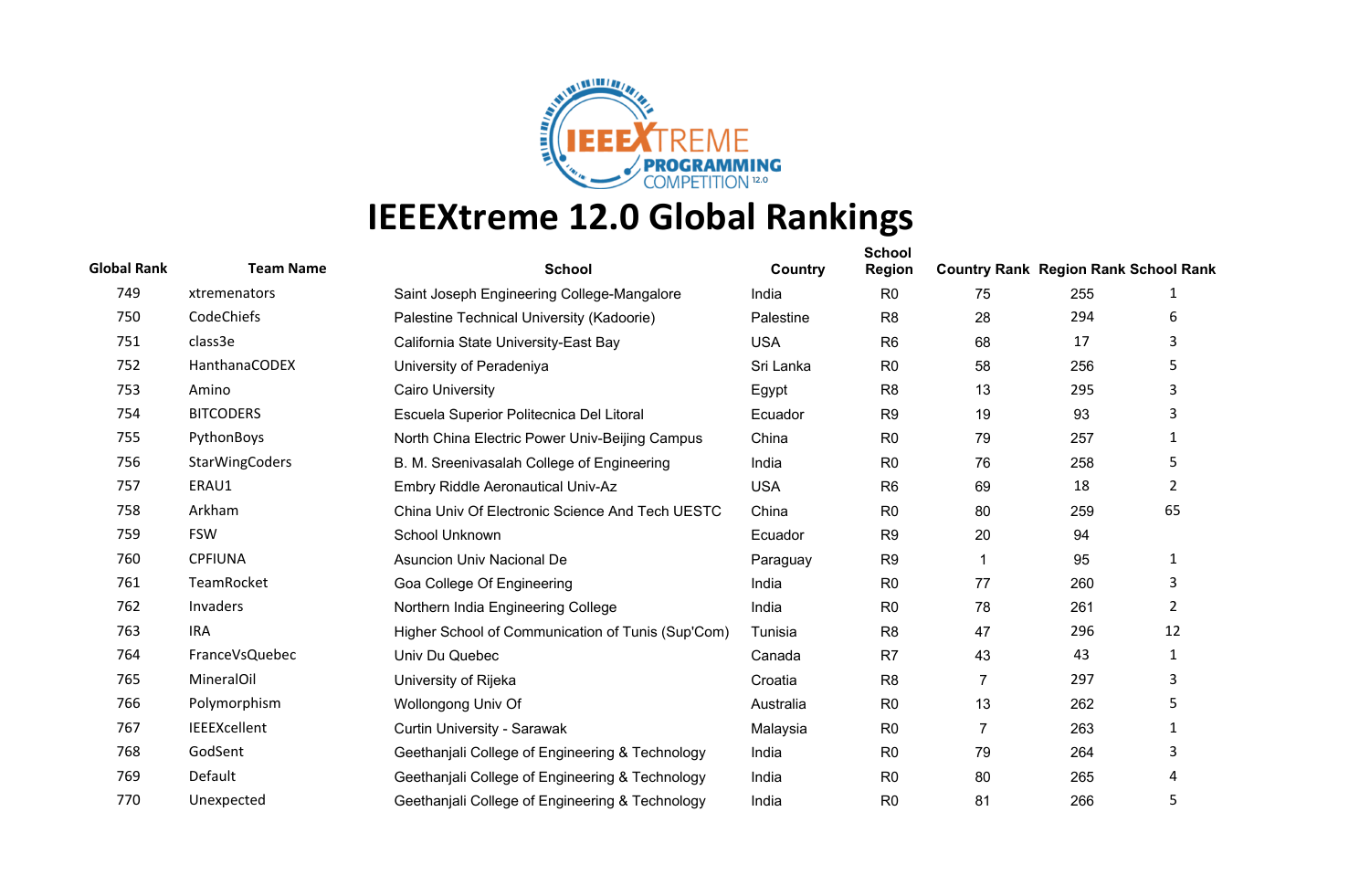

| <b>Global Rank</b> | <b>Team Name</b>    | <b>School</b>                                   | Country     | <b>School</b><br><b>Region</b> | <b>Country Rank Region Rank School Rank</b> |     |                |
|--------------------|---------------------|-------------------------------------------------|-------------|--------------------------------|---------------------------------------------|-----|----------------|
| 771                | StackDeTortillas    | Galileo Univ                                    | Guatemala   | R <sub>9</sub>                 | 5                                           | 96  | 2              |
| 772                | <b>DEADCODE</b>     | Milwaukee School Of Engineering                 | <b>USA</b>  | R <sub>4</sub>                 | 70                                          | 18  | 5              |
| 773                | esketitSquad        | North Carolina State Univ                       | <b>USA</b>  | R <sub>3</sub>                 | 71                                          | 22  | 5              |
| 774                | BashScriptCrazy     | Amarillo College                                | <b>USA</b>  | R <sub>5</sub>                 | 72                                          | 12  | 1              |
| 775                | <b>Xtreminators</b> | University of Moratuwa-Sri Lanka                | Sri Lanka   | R <sub>0</sub>                 | 59                                          | 267 | 34             |
| 776                | Ruoji               | China Univ Of Electronic Science And Tech UESTC | China       | R <sub>0</sub>                 | 81                                          | 268 | 66             |
| 777                | lettuce             | Maharaja Surajmal Inst Of Tech                  | India       | R <sub>0</sub>                 | 82                                          | 269 | 14             |
| 778                | <b>PZP</b>          | California State University-East Bay            | <b>USA</b>  | R <sub>6</sub>                 | 73                                          | 19  | 4              |
| 779                | Hackerfall          | Otto Von Guericke Univ                          | Germany     | R <sub>8</sub>                 | 3                                           | 298 | $\overline{2}$ |
| 780                | TeamHK              | University of Colombo                           | Sri Lanka   | R <sub>0</sub>                 | 60                                          | 270 | 11             |
| 781                | Jupiter             | North Carolina Univ Of-Charlotte                | <b>USA</b>  | R <sub>3</sub>                 | 74                                          | 23  | $\mathbf 1$    |
| 782                | cocotree            | China Univ Of Electronic Science And Tech UESTC | China       | R <sub>0</sub>                 | 82                                          | 271 | 67             |
| 783                | Denim               | Memorial Univ Of Newfoundland                   | Canada      | R <sub>7</sub>                 | 44                                          | 44  | 3              |
| 784                | GamingPro           | Universidad Don Bosco                           | El Salvador | R <sub>9</sub>                 |                                             | 97  | 1              |
| 785                | EasyCheesy          | Nat Sch Sciences & Advanced Tech (ENSTAB)       | Tunisia     | R <sub>8</sub>                 | 48                                          | 299 | $\overline{4}$ |
| 786                | <b>BitsPlz</b>      | Universidad de las Fuerzas Armadas - ESPE       | Ecuador     | R <sub>9</sub>                 | 21                                          | 98  | 1              |
| 787                | cectrojanhex        | <b>Canara Engineering College</b>               | India       | R <sub>0</sub>                 | 83                                          | 272 | 2              |
| 788                | cectechnia          | <b>Canara Engineering College</b>               | India       | R <sub>0</sub>                 | 84                                          | 273 | 3              |
| 789                | Codegrounds         | Pontifica Universidad Catolica del Peru         | Peru        | R <sub>9</sub>                 | 15                                          | 99  | 6              |
| 790                | DragonStone         | Alzaiem Alazhari University                     | Sudan       | R <sub>8</sub>                 | 8                                           | 300 | 1              |
| 791                | ForFun              | Lake Superior State University                  | <b>USA</b>  | R <sub>4</sub>                 | 75                                          | 19  | $\overline{2}$ |
| 792                | <b>KBRaptors</b>    | Guanajuato Univ De                              | Mexico      | R <sub>9</sub>                 | 11                                          | 100 | 7              |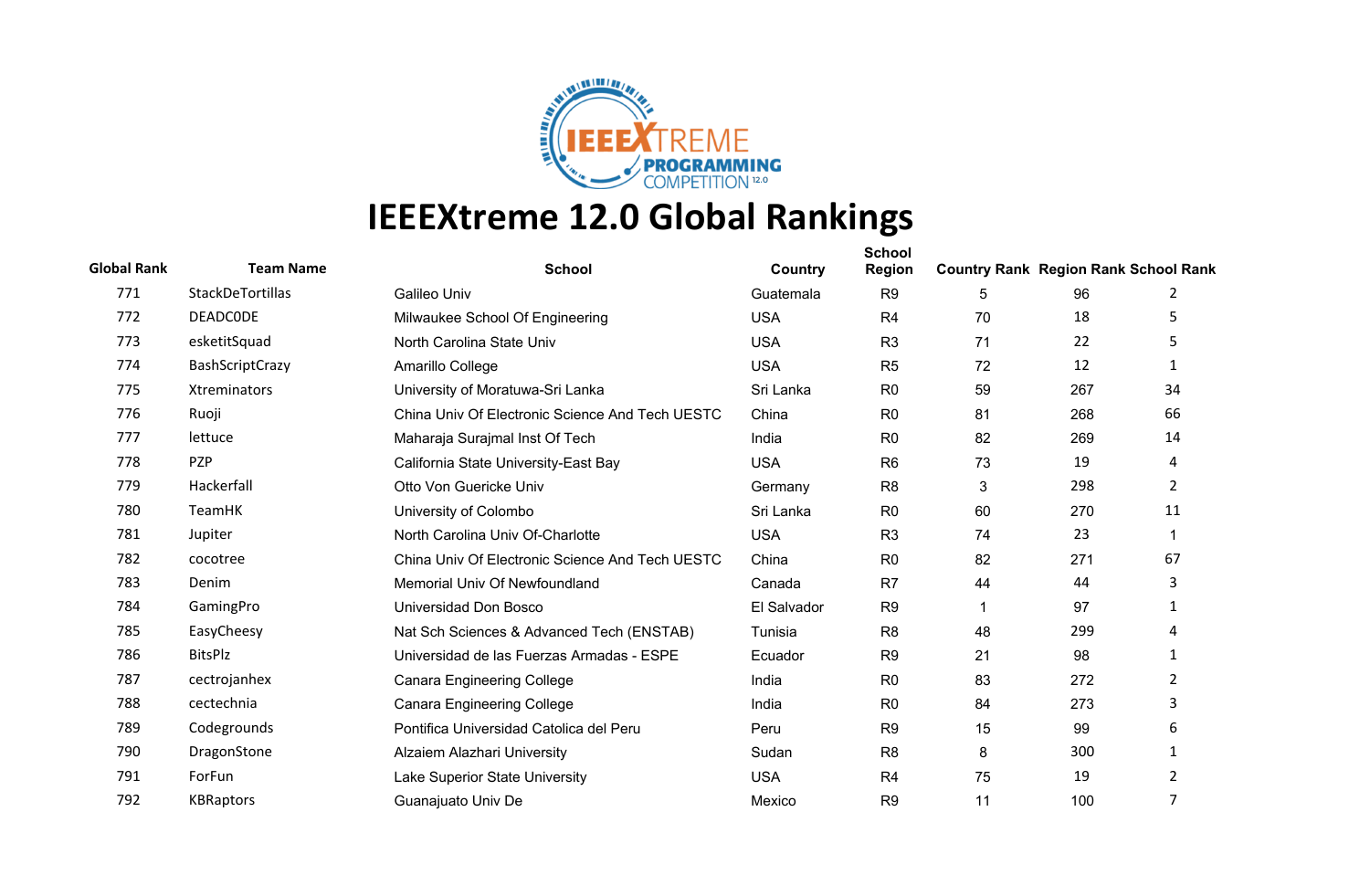

| <b>Global Rank</b> | <b>Team Name</b>      | <b>School</b>                              | Country     | <b>School</b><br><b>Region</b> | <b>Country Rank Region Rank School Rank</b> |     |                |
|--------------------|-----------------------|--------------------------------------------|-------------|--------------------------------|---------------------------------------------|-----|----------------|
| 793                | Prototype             | B. M. Sreenivasalah College of Engineering | India       | R <sub>0</sub>                 | 85                                          | 274 | 6              |
| 794                | <b>TacOS</b>          | Instituto Tecnologico De Morelia           | Mexico      | R <sub>9</sub>                 | 12                                          | 101 | 1              |
| 795                | Goosebots             | University of Houston                      | <b>USA</b>  | R <sub>5</sub>                 | 76                                          | 13  | 4              |
| 796                | 4Dpolytopes           | California State University-East Bay       | <b>USA</b>  | R <sub>6</sub>                 | 77                                          | 20  | 5              |
| 797                | SprintX               | University of Moratuwa-Sri Lanka           | Sri Lanka   | R <sub>0</sub>                 | 61                                          | 275 | 35             |
| 798                | MoraCoders            | University of Moratuwa-Sri Lanka           | Sri Lanka   | R <sub>0</sub>                 | 62                                          | 276 | 36             |
| 799                | <b>BufferOverflow</b> | University Of Skopje (Ciryl & Methodius)   | Macedonia   | R <sub>8</sub>                 | 11                                          | 301 | 3              |
| 800                | Kandidaatsbestuur     | Eindhoven Univ Of Tech                     | Netherlands | R <sub>8</sub>                 | 4                                           | 302 | 4              |
| 801                | <b>USODev</b>         | Universidad de Sonsonate                   | El Salvador | R <sub>9</sub>                 | $\overline{2}$                              | 102 | 1              |
| 802                | Warrior               | Mody Inst Of Tech & Science                | India       | R <sub>0</sub>                 | 86                                          | 277 | 1              |
| 803                | MegaPl                | St. Joseph's Institute of Technology       | India       | R <sub>0</sub>                 | 87                                          | 278 | 1              |
| 804                | UTACM1                | Toledo Univ Of                             | <b>USA</b>  | R <sub>4</sub>                 | 78                                          | 20  | $\mathbf{1}$   |
| 805                | Teamdtd               | University of Colombo                      | Sri Lanka   | R <sub>0</sub>                 | 63                                          | 279 | 12             |
| 806                | sisarp                | Pamukkale Univ                             | Turkey      | R <sub>8</sub>                 | 15                                          | 303 | $\overline{2}$ |
| 807                | FusionPower           | Univ of New Brunswick                      | Canada      | R <sub>7</sub>                 | 45                                          | 45  | 3              |
| 808                | Programerz1286        | Purdue Univ-Indianapolis                   | <b>USA</b>  | R <sub>4</sub>                 | 79                                          | 21  | 3              |
| 809                | cecrsa                | <b>Canara Engineering College</b>          | India       | R <sub>0</sub>                 | 88                                          | 280 | 4              |
| 810                | Xorke                 | Alzaiem Alazhari University                | Sudan       | R <sub>8</sub>                 | 9                                           | 304 | $\overline{2}$ |
| 811                | netbit                | University of Colombo                      | Sri Lanka   | R <sub>0</sub>                 | 64                                          | 281 | 13             |
| 812                | 3Foxes                | An-Najah National University               | Palestine   | R <sub>8</sub>                 | 29                                          | 305 | 13             |
| 813                | GrayWarden            | Yarmouk Univ                               | Jordan      | R <sub>8</sub>                 | 31                                          | 306 | $\overline{2}$ |
| 814                | SuperCoder93          | Universidad Del Azuay                      | Ecuador     | R <sub>9</sub>                 | 22                                          | 103 | 5              |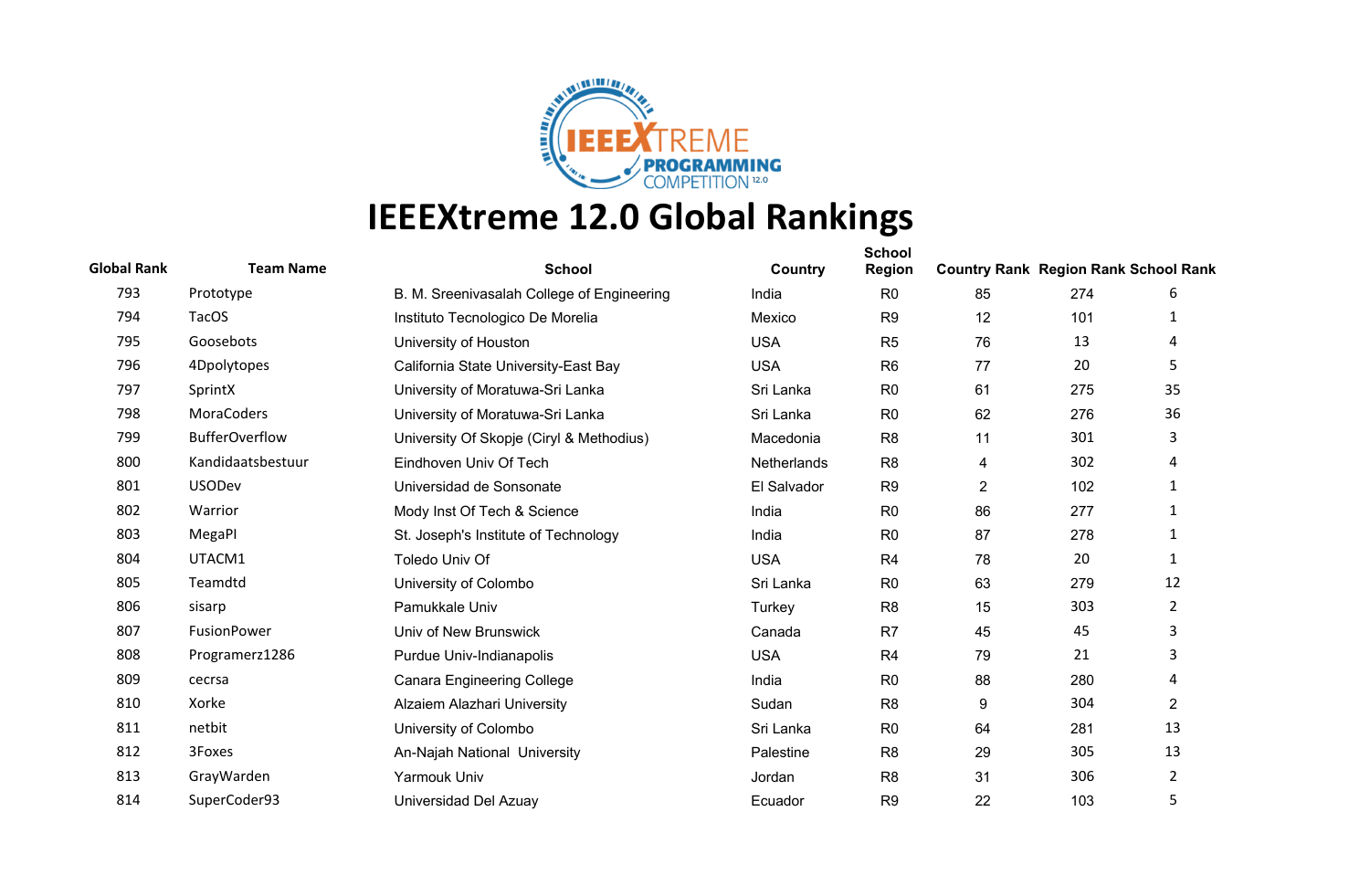

| <b>Global Rank</b> | <b>Team Name</b>    | <b>School</b>                                   | Country    | <b>School</b><br>Region | <b>Country Rank Region Rank School Rank</b> |     |                |
|--------------------|---------------------|-------------------------------------------------|------------|-------------------------|---------------------------------------------|-----|----------------|
| 815                | <b>BanglaCoders</b> | North South University                          | Bangladesh | R <sub>0</sub>          | 10                                          | 282 | 14             |
| 816                | Codebreakers003     | Geethanjali College of Engineering & Technology | India      | R <sub>0</sub>          | 89                                          | 283 | 6              |
| 817                | Osprey1             | University of North Florida                     | <b>USA</b> | R <sub>3</sub>          | 80                                          | 24  | 5              |
| 818                | TriStateBuffer      | University of Jordan                            | Jordan     | R <sub>8</sub>          | 32                                          | 307 | 8              |
| 819                | Neuron              | University of Colombo                           | Sri Lanka  | R <sub>0</sub>          | 65                                          | 284 | 14             |
| 820                | codeknow            | Nat Sch Sciences & Advanced Tech (ENSTAB)       | Tunisia    | R <sub>8</sub>          | 49                                          | 308 | 5              |
| 821                | zombie              | China Univ Of Electronic Science And Tech UESTC | China      | R <sub>0</sub>          | 83                                          | 285 | 68             |
| 822                | WarriorsOAU         | Obafemi Awolowo Univ Ile Ife                    | Nigeria    | R <sub>8</sub>          | $\overline{7}$                              | 309 | 5              |
| 823                | newDirections       | University of Colombo                           | Sri Lanka  | R <sub>0</sub>          | 66                                          | 286 | 15             |
| 824                | 2Sistemas1DeCloset  | Galileo Univ                                    | Guatemala  | R <sub>9</sub>          | 6                                           | 104 | 3              |
| 825                | ceccodeguy          | <b>Canara Engineering College</b>               | India      | R <sub>0</sub>          | 90                                          | 287 | 5              |
| 826                | Pythones            | National Technical University of Athens         | Greece     | R <sub>8</sub>          | 19                                          | 310 | 11             |
| 827                | CodingAvengers      | B. M. Sreenivasalah College of Engineering      | India      | R <sub>0</sub>          | 91                                          | 288 | $\overline{7}$ |
| 828                | ConcordiaTeamSeven  | Concordia Univ                                  | Canada     | R <sub>7</sub>          | 46                                          | 46  | 4              |
| 829                | <b>USMTeamX</b>     | Universiti Sains Malaysia                       | Malaysia   | R <sub>0</sub>          | 8                                           | 289 | 1              |
| 830                | Jurassic            | China Univ Of Electronic Science And Tech UESTC | China      | R <sub>0</sub>          | 84                                          | 290 | 69             |
| 831                | TripleCrown         | Univ Of Jaffna                                  | Sri Lanka  | R <sub>0</sub>          | 67                                          | 291 | 3              |
| 832                | OdinSons            | Ecole Nationale D'Ingenieurs De Tunis           | Tunisia    | R <sub>8</sub>          | 50                                          | 311 | 7              |
| 833                | Tyre03              | Dehradun Institute Of Technology                | India      | R <sub>0</sub>          | 92                                          | 292 | $\mathbf{1}$   |
| 834                | <b>CRUX</b>         | Int'L Inst Of Information Tech - Pune           | India      | R <sub>0</sub>          | 93                                          | 293 | 1              |
| 835                | CodeWreck           | Vignan's Institute Of Information Technology    | India      | R <sub>0</sub>          | 94                                          | 294 | $\mathbf{1}$   |
| 836                | TheAllNighters      | Univ Tecnologica Nacional-Frba                  | Argentina  | R <sub>9</sub>          | 14                                          | 105 | 1              |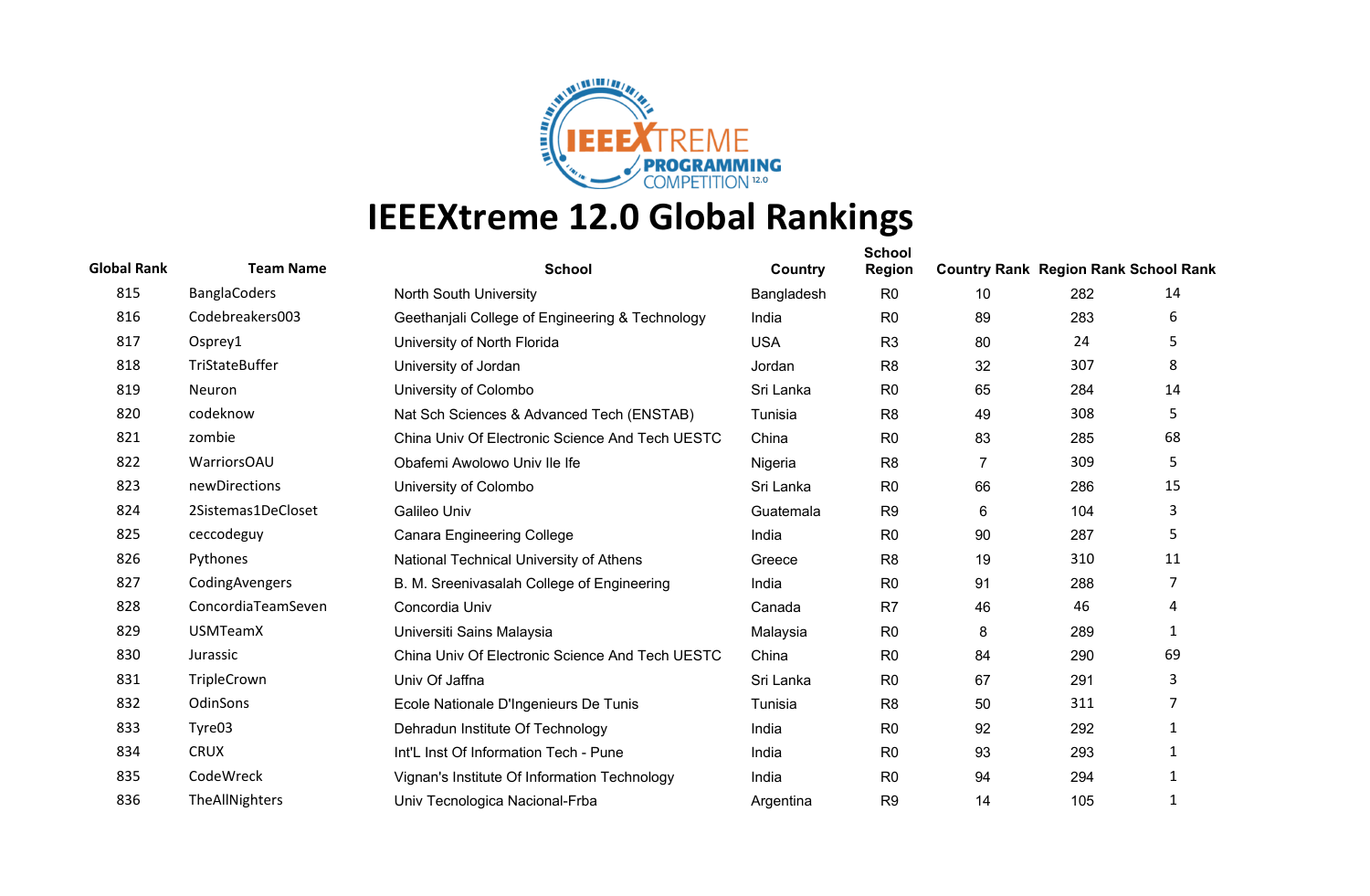

| <b>Global Rank</b> | <b>Team Name</b>    | <b>School</b>                                       | Country    | <b>School</b><br><b>Region</b> | <b>Country Rank Region Rank School Rank</b> |     |                |
|--------------------|---------------------|-----------------------------------------------------|------------|--------------------------------|---------------------------------------------|-----|----------------|
| 837                | V4CCodeTrain        | Instituto TecnolA <sup>3</sup> gico de Buenos Aires | Argentina  | R <sub>9</sub>                 | 15                                          | 106 | 9              |
| 838                | win365              | Nat'l School of Engineering of Sousse (ENISo)       | Tunisia    | R <sub>8</sub>                 | 51                                          | 312 | 4              |
| 839                | Brain404            | University Of Khartoum                              | Sudan      | R <sub>8</sub>                 | 10                                          | 313 | 6              |
| 840                | CompostelaDeveloper | Universidad Del Azuay                               | Ecuador    | R <sub>9</sub>                 | 23                                          | 107 | 6              |
| 841                | FussyPart           | <b>Birzeit University</b>                           | Palestine  | R <sub>8</sub>                 | 30                                          | 314 | 10             |
| 842                | CupOfJava           | National University of Ireland Maynooth             | Ireland    | R <sub>8</sub>                 | $\overline{7}$                              | 315 | 7              |
| 843                | CLIC1SOLO           | University of Moratuwa-Sri Lanka                    | Sri Lanka  | R <sub>0</sub>                 | 68                                          | 295 | 37             |
| 844                | MonkeyDevelopers    | Universidad Del Azuay                               | Ecuador    | R <sub>9</sub>                 | 24                                          | 108 | 7              |
| 845                | <b>ERROR</b>        | Nat'l Inst of Applied Sci & Tech (INSAT)            | Tunisia    | R <sub>8</sub>                 | 52                                          | 316 | 8              |
| 846                | CrazyCode           | Palestine Technical University (Kadoorie)           | Palestine  | R <sub>8</sub>                 | 31                                          | 317 | $\overline{7}$ |
| 847                | 161males            | Nat'l Inst of Applied Sci & Tech (INSAT)            | Tunisia    | R <sub>8</sub>                 | 53                                          | 318 | 9              |
| 848                | CodesBeforeHoes     | National Technical University of Athens             | Greece     | R <sub>8</sub>                 | 20                                          | 319 | 12             |
| 849                | TheyCmeRollin       | University of Thessaly, Lamia                       | Greece     | R <sub>8</sub>                 | 21                                          | 320 | $\mathbf{1}$   |
| 850                | cecanha             | <b>Canara Engineering College</b>                   | India      | R <sub>0</sub>                 | 95                                          | 296 | 6              |
| 851                | XtremeSolvers       | Menoufia Univ                                       | Egypt      | R <sub>8</sub>                 | 14                                          | 321 | 1              |
| 852                | ARSxtreme           | Al-Balga Applied University - Center                | Jordan     | R <sub>8</sub>                 | 33                                          | 322 | 4              |
| 853                | <b>YTUCS5</b>       | <b>Yildiz Technical Univ</b>                        | Turkey     | R <sub>8</sub>                 | 16                                          | 323 | 1              |
| 854                | YTUCS1              | <b>Yildiz Technical Univ</b>                        | Turkey     | R <sub>8</sub>                 | 17                                          | 324 | $\overline{2}$ |
| 855                | 101010              | National University of Ireland Maynooth             | Ireland    | R <sub>8</sub>                 | 8                                           | 325 | 8              |
| 856                | <b>CUCDIVAS</b>     | Concordia University Chicago                        | <b>USA</b> | R <sub>4</sub>                 | 81                                          | 22  | 7              |
| 857                | SOFI                | Nat'l School of Engineering of Sousse (ENISo)       | Tunisia    | R <sub>8</sub>                 | 54                                          | 326 | 5              |
| 858                | NOCOD3RS            | Escuela Politecnica Nacional                        | Ecuador    | R <sub>9</sub>                 | 25                                          | 109 | 4              |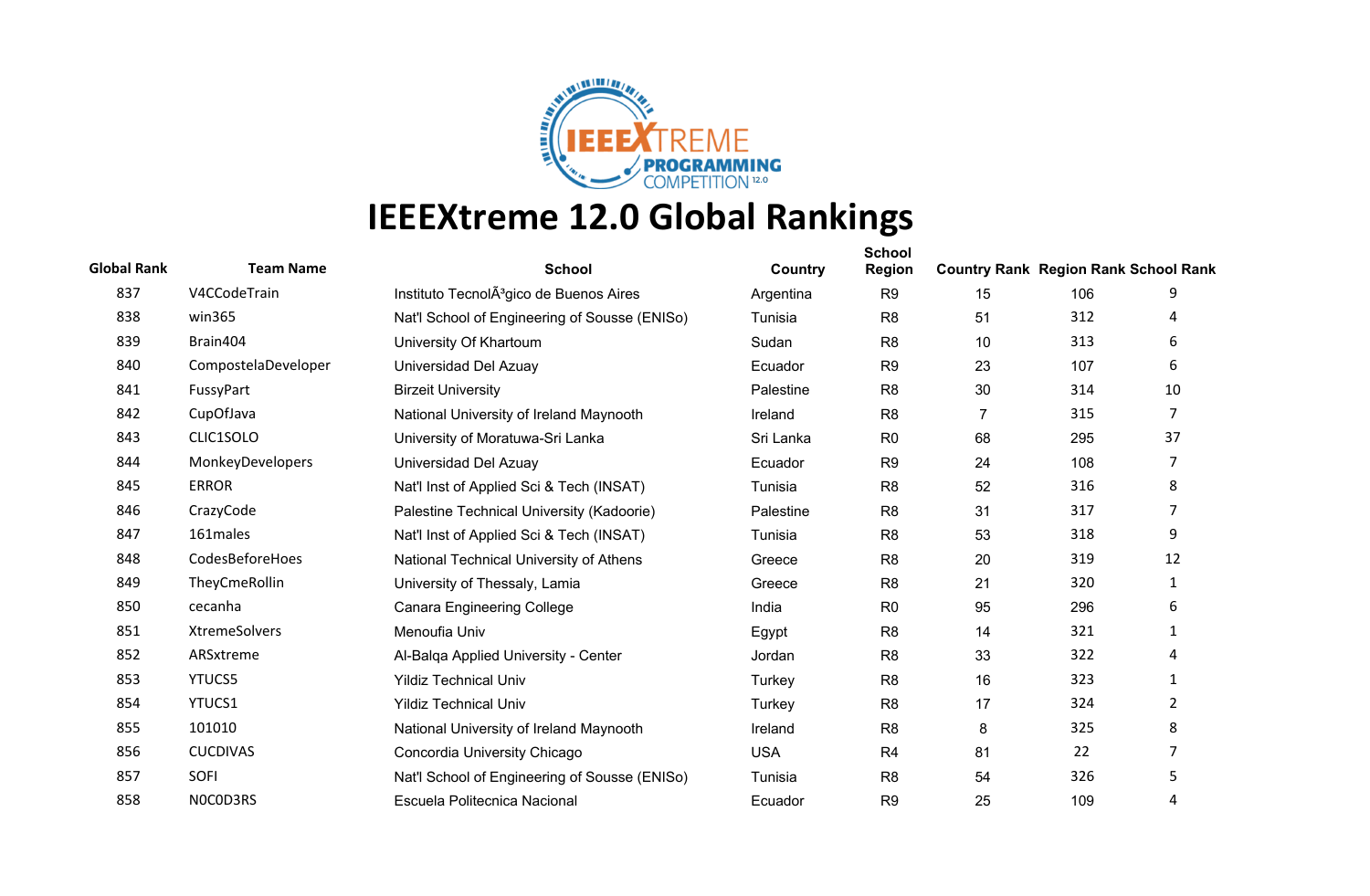

| <b>Global Rank</b> | <b>Team Name</b>       | <b>School</b>                                      | Country       | <b>School</b><br><b>Region</b> | <b>Country Rank Region Rank School Rank</b> |     |                |
|--------------------|------------------------|----------------------------------------------------|---------------|--------------------------------|---------------------------------------------|-----|----------------|
| 859                | AutomatedSquad         | University of Colombo                              | Sri Lanka     | R <sub>0</sub>                 | 69                                          | 297 | 16             |
| 860                | Wanderers              | University of Colombo                              | Sri Lanka     | R <sub>0</sub>                 | 70                                          | 298 | 17             |
| 861                | JairProgramando        | Universidade do Estado de Mato Grosso UNEMAT       | <b>Brazil</b> | R <sub>9</sub>                 | 18                                          | 110 | 1              |
| 862                | <b>XtremeCapivaras</b> | Universidade do Estado de Mato Grosso UNEMAT       | <b>Brazil</b> | R <sub>9</sub>                 | 19                                          | 111 | $\overline{2}$ |
| 863                | SBCECTL2               | College of Engineering, Cherthala                  | India         | R <sub>0</sub>                 | 96                                          | 299 | $\overline{2}$ |
| 864                | <b>UWUcodeOrDie</b>    | Uva Wellassa University                            | Sri Lanka     | R <sub>0</sub>                 | 71                                          | 300 | $\mathbf{1}$   |
| 865                | rushTime               | China Univ Of Electronic Science & Tech-UESTC      | China         | R <sub>0</sub>                 | 85                                          | 301 | 70             |
| 866                | <b>EmPeeS</b>          | University of Sri Jayawardenepura                  | Sri Lanka     | R <sub>0</sub>                 | 72                                          | 302 | $\overline{2}$ |
| 867                | BourgeoisBooleanBois   | East Tennessee State Univ                          | <b>USA</b>    | R <sub>3</sub>                 | 82                                          | 25  | 1              |
| 868                | NameError              | <b>Technical University of Crete</b>               | Greece        | R <sub>8</sub>                 | 22                                          | 327 | 3              |
| 869                | Halazoon               | National Engineering School of Sfax (ENIS)         | Tunisia       | R <sub>8</sub>                 | 55                                          | 328 | 5              |
| 870                | <b>CSSensie</b>        | St Joseph College Of Engineering                   | India         | R <sub>0</sub>                 | 97                                          | 303 | 1              |
| 871                | Wildcats6              | Kentucky Univ Of                                   | <b>USA</b>    | R <sub>3</sub>                 | 83                                          | 26  | 5              |
| 872                | HazardX                | <b>American University-Beirut</b>                  | Lebanon       | R <sub>8</sub>                 | 21                                          | 329 | 8              |
| 873                | Azul                   | Rio De Janeiro Pontificia Catholic Univ            | <b>Brazil</b> | R <sub>9</sub>                 | 20                                          | 112 | 1              |
| 874                | SkillsOutOfBound       | <b>Ahmedabad University</b>                        | India         | R <sub>0</sub>                 | 98                                          | 304 | 6              |
| 875                | <b>HRR</b>             | Palestine Technical University (Kadoorie)          | Palestine     | R <sub>8</sub>                 | 32                                          | 330 | 8              |
| 876                | <b>BIPS</b>            | Aristotle Univ Of Thessaloniki                     | Greece        | R <sub>8</sub>                 | 23                                          | 331 | 3              |
| 877                | Ghosts1                | Nat'l School of Engineering of Sousse (ENISo)      | Tunisia       | R <sub>8</sub>                 | 56                                          | 332 | 6              |
| 878                | COMSATSWah3            | <b>COMSATS Inst of Information Tech Wah Campus</b> | Pakistan      | R <sub>0</sub>                 | 5                                           | 305 | 5              |
| 879                | barefootboiis          | <b>Clemson Univ</b>                                | <b>USA</b>    | R <sub>3</sub>                 | 84                                          | 27  | 1              |
| 880                | <b>KiND</b>            | <b>Model Engineering College</b>                   | India         | R <sub>0</sub>                 | 99                                          | 306 | 2              |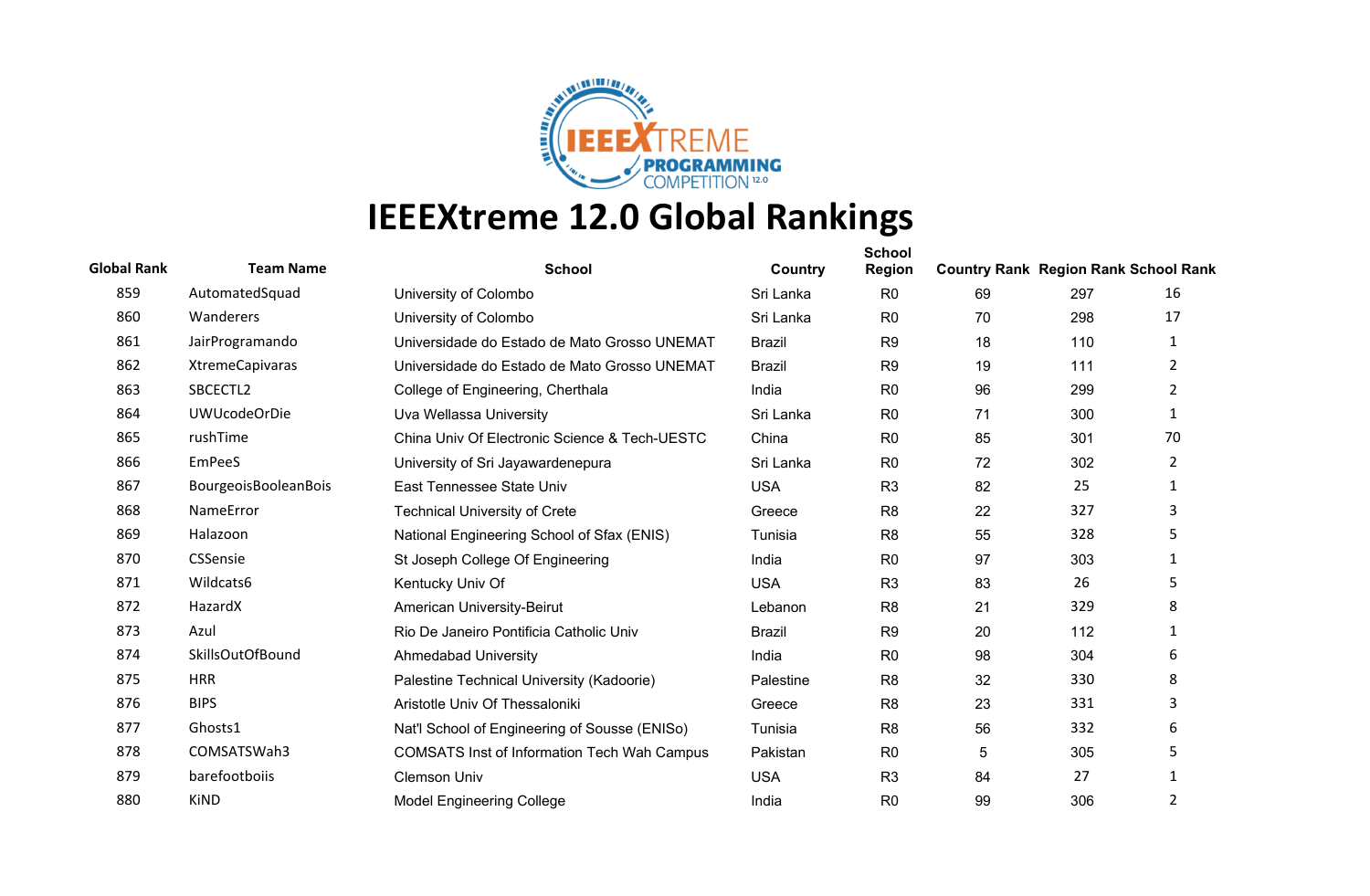

| <b>Global Rank</b> | <b>Team Name</b>   | <b>School</b>                                      | Country        | <b>School</b><br>Region | <b>Country Rank Region Rank School Rank</b> |     |                |
|--------------------|--------------------|----------------------------------------------------|----------------|-------------------------|---------------------------------------------|-----|----------------|
| 881                | <b>NVM</b>         | <b>Model Engineering College</b>                   | India          | R <sub>0</sub>          | 100                                         | 307 | 3              |
| 882                | Chicken            | Lebanese Univ Faculty of Engineering-North Lebanon | Lebanon        | R <sub>8</sub>          | 22                                          | 333 | 5              |
| 883                | IcoNoEsIngenieria  | Universidad Catolica de Bolivia La Paz             | <b>Bolivia</b> | R <sub>9</sub>          | 4                                           | 113 | 1              |
| 884                | DefinitelyNotATeam | Politecnico Di Milano                              | Italy          | R <sub>8</sub>          | 14                                          | 334 | 4              |
| 885                | <b>DreamMakers</b> | Nat Sch Sciences & Advanced Tech (ENSTAB)          | Tunisia        | R <sub>8</sub>          | 57                                          | 335 | 6              |
| 886                | ERE                | Guanajuato Univ De                                 | Mexico         | R <sub>9</sub>          | 13                                          | 114 | 8              |
| 887                | DVG18              | University of Moratuwa-Sri Lanka                   | Sri Lanka      | R <sub>0</sub>          | 73                                          | 308 | 38             |
| 888                | PTUKSmartCode      | Palestine Technical University (Kadoorie)          | Palestine      | R <sub>8</sub>          | 33                                          | 336 | 9              |
| 889                | TripleACE          | PANIMALAR ENGINEERING COLLEGE - CHENNAI            | India          | R <sub>0</sub>          | 101                                         | 309 | 3              |
| 890                | Assemble           | PANIMALAR ENGINEERING COLLEGE - CHENNAI            | India          | R <sub>0</sub>          | 102                                         | 310 | 4              |
| 891                | <b>KAR009</b>      | PANIMALAR ENGINEERING COLLEGE - CHENNAI            | India          | R <sub>0</sub>          | 103                                         | 311 | 5              |
| 892                | HighZ              | Koc Universitesi                                   | Turkey         | R <sub>8</sub>          | 18                                          | 337 | $\overline{2}$ |
| 893                | DjangoBoys         | Trivandrum College Of Engrg                        | India          | R <sub>0</sub>          | 104                                         | 312 | 1              |
| 894                | Dunder109          | Ramaiah Institute of Technology                    | India          | R <sub>0</sub>          | 105                                         | 313 | 2              |
| 895                | Speed              | Louisville Univ Of                                 | <b>USA</b>     | R <sub>3</sub>          | 85                                          | 28  |                |
| 896                | Yannisvl           | National Technical University of Athens            | Greece         | R <sub>8</sub>          | 24                                          | 338 | 13             |
| 897                | Codeio             | B. M. Sreenivasalah College of Engineering         | India          | R <sub>0</sub>          | 106                                         | 314 | 8              |
| 898                | <b>TECHTRIO</b>    | Int'L Inst Of Information Tech - Pune              | India          | R <sub>0</sub>          | 107                                         | 315 | $\overline{2}$ |
| 899                | teamOne            | <b>Manhattan College</b>                           | <b>USA</b>     | R <sub>1</sub>          | 86                                          | 2   | $\mathbf{1}$   |
| 900                | <b>VOID</b>        | Sardar Patel Institute of Technology               | India          | R <sub>0</sub>          | 108                                         | 316 | $\overline{2}$ |
| 901                | LetUsCode          | Al-Azhar Univ                                      | Egypt          | R <sub>8</sub>          | 15                                          | 339 | 5              |
| 902                | NoldeaWhatsGoingOn | <b>Harding University</b>                          | <b>USA</b>     | R <sub>5</sub>          | 87                                          | 14  | 2              |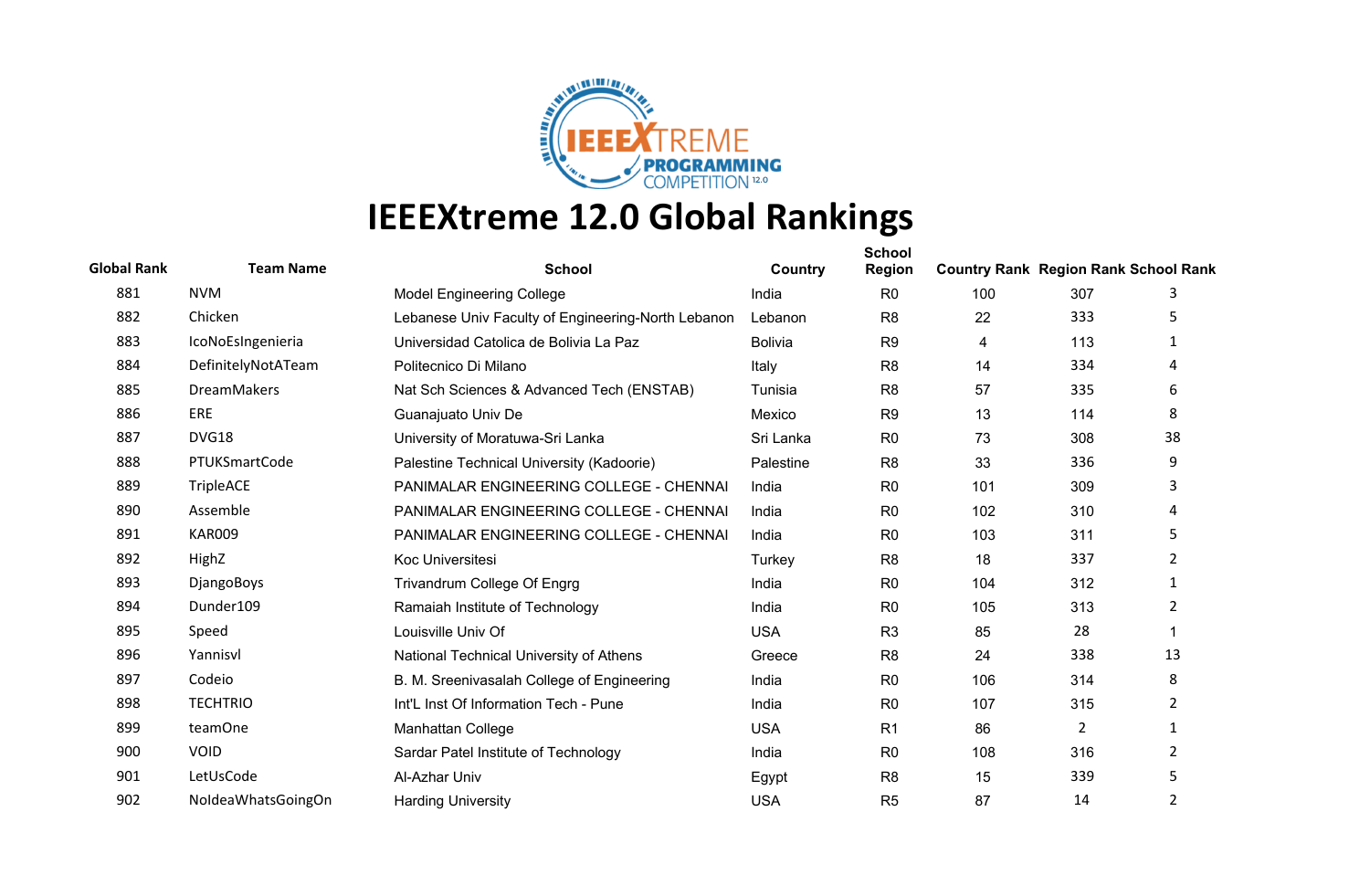

| <b>Global Rank</b> | <b>Team Name</b>   | <b>School</b>                                       | Country      | <b>School</b><br><b>Region</b> | <b>Country Rank Region Rank School Rank</b> |     |                |
|--------------------|--------------------|-----------------------------------------------------|--------------|--------------------------------|---------------------------------------------|-----|----------------|
| 903                | DropTableTeams     | East Tennessee State Univ                           | <b>USA</b>   | R <sub>3</sub>                 | 88                                          | 29  | 2              |
| 904                | Injekt             | PANIMALAR ENGINEERING COLLEGE - CHENNAI             | India        | R <sub>0</sub>                 | 109                                         | 317 | 6              |
| 905                | <b>TRIFLES</b>     | PANIMALAR ENGINEERING COLLEGE - CHENNAI             | India        | R <sub>0</sub>                 | 110                                         | 318 | 7              |
| 906                | TechCoder          | PANIMALAR ENGINEERING COLLEGE - CHENNAI             | India        | R <sub>0</sub>                 | 111                                         | 319 | 8              |
| 907                | Phoenix            | PANIMALAR ENGINEERING COLLEGE - CHENNAI             | India        | R <sub>0</sub>                 | 112                                         | 320 | 9              |
| 908                | <b>CYBERPUNK</b>   | PANIMALAR ENGINEERING COLLEGE - CHENNAI             | India        | R <sub>0</sub>                 | 113                                         | 321 | 10             |
| 909                | <b>SALVATORES</b>  | PANIMALAR ENGINEERING COLLEGE - CHENNAI             | India        | R <sub>0</sub>                 | 114                                         | 322 | 11             |
| 910                | Infomaniacs        | PANIMALAR ENGINEERING COLLEGE - CHENNAI             | India        | R <sub>0</sub>                 | 115                                         | 323 | 12             |
| 911                | dazzlinggirls      | PANIMALAR ENGINEERING COLLEGE - CHENNAI             | India        | R <sub>0</sub>                 | 116                                         | 324 | 13             |
| 912                | <b>INFOTECHIES</b> | PANIMALAR ENGINEERING COLLEGE - CHENNAI             | India        | R <sub>0</sub>                 | 117                                         | 325 | 14             |
| 913                | ceccodebusters     | <b>Canara Engineering College</b>                   | India        | R <sub>0</sub>                 | 118                                         | 326 | $\overline{7}$ |
| 914                | <b>CODEERA</b>     | PANIMALAR ENGINEERING COLLEGE - CHENNAI             | India        | R <sub>0</sub>                 | 119                                         | 327 | 15             |
| 915                | Codejungle         | PANIMALAR ENGINEERING COLLEGE - CHENNAI             | India        | R <sub>0</sub>                 | 120                                         | 328 | 16             |
| 916                | TheMiracleKAU      | King Abdulaziz University-FCIT                      | Saudi Arabia | R <sub>8</sub>                 | 9                                           | 340 | 1              |
| 917                | PNW1               | <b>Purdue University Northwest</b>                  | <b>USA</b>   | R4                             | 89                                          | 23  | $\overline{2}$ |
| 918                | TheSafetySquinters | University of Manitoba                              | Canada       | R <sub>7</sub>                 | 47                                          | 47  | 6              |
| 919                | vikings11          | Nat'l School of Engineering of Sousse (ENISo)       | Tunisia      | R <sub>8</sub>                 | 58                                          | 341 | 7              |
| 920                | <b>TERRANOVA</b>   | <b>TEI of Central Macedonia</b>                     | Greece       | R <sub>8</sub>                 | 25                                          | 342 | 1              |
| 921                | NRScoder           | King Abdulaziz University-FCIT                      | Saudi Arabia | R <sub>8</sub>                 | 10                                          | 343 | 2              |
| 922                | Titan3             | California State Univ-Fullerton                     | <b>USA</b>   | R <sub>6</sub>                 | 90                                          | 21  | $\overline{2}$ |
| 923                | JustMe             | <b>Christian Brothers Univ</b>                      | <b>USA</b>   | R <sub>3</sub>                 | 91                                          | 30  | $\overline{2}$ |
| 924                | RealLifeTensor     | Instituto TecnolA <sup>3</sup> gico de Buenos Aires | Argentina    | R <sub>9</sub>                 | 16                                          | 115 | 10             |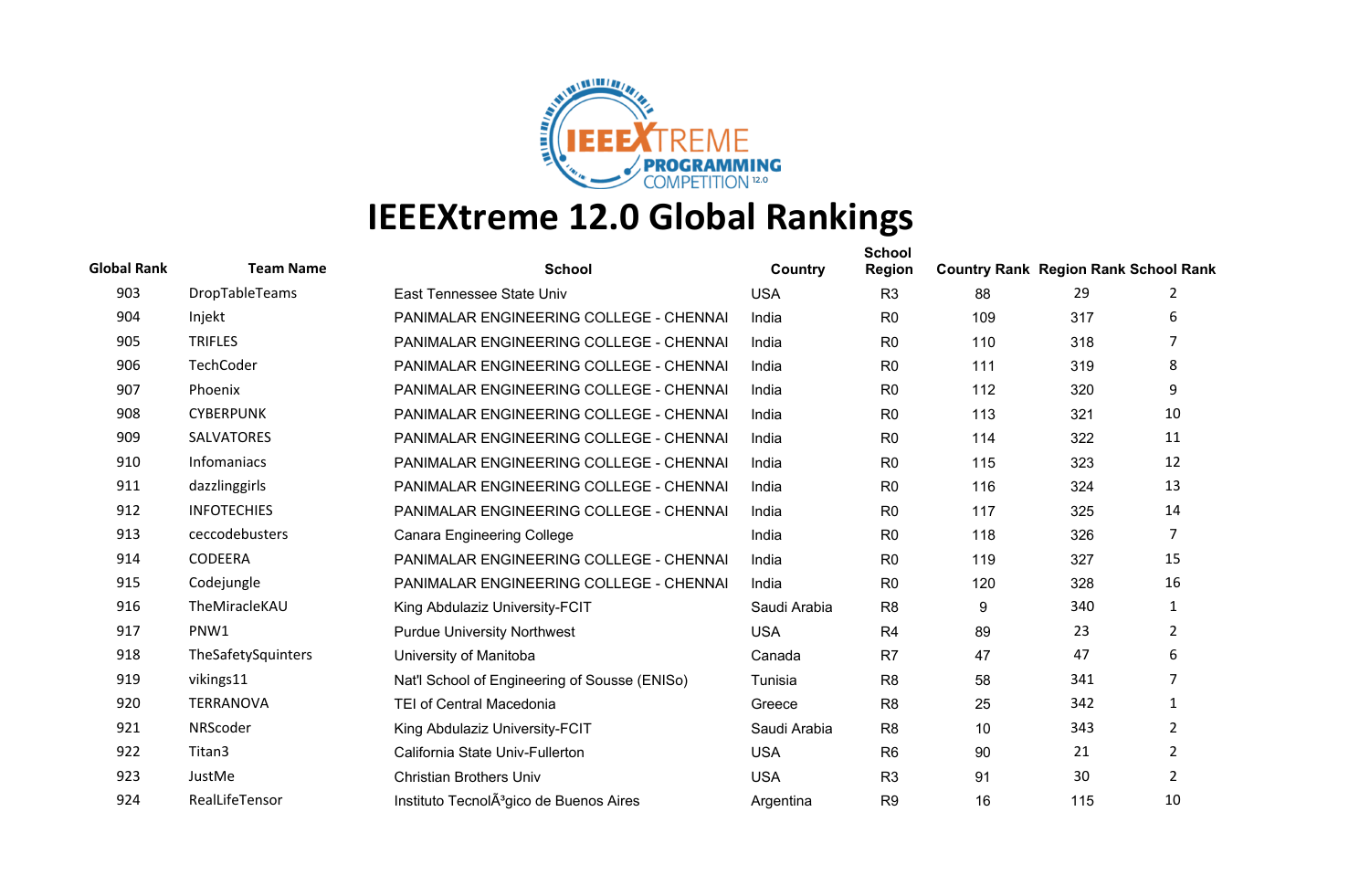

| <b>Global Rank</b> | <b>Team Name</b> | <b>School</b>                                   | Country        | <b>School</b><br><b>Region</b> | <b>Country Rank Region Rank School Rank</b> |     |                |
|--------------------|------------------|-------------------------------------------------|----------------|--------------------------------|---------------------------------------------|-----|----------------|
| 925                | Hunt4BootsXD     | Nat'l Inst of Applied Sci & Tech (INSAT)        | Tunisia        | R <sub>8</sub>                 | 59                                          | 344 | 10             |
| 926                | Loner            | <b>Cairo University</b>                         | Egypt          | R <sub>8</sub>                 | 16                                          | 345 | 4              |
| 927                | Kauders          | King Abdulaziz University-FCIT                  | Saudi Arabia   | R <sub>8</sub>                 | 11                                          | 346 | 3              |
| 928                | AlcoolVoltaicos  | Univ Federal De Juiz De Fora                    | <b>Brazil</b>  | R <sub>9</sub>                 | 21                                          | 116 | $\overline{2}$ |
| 929                | Humber1          | Humber College Inst of Tech & Advanced Learning | Canada         | R <sub>7</sub>                 | 48                                          | 48  | $\mathbf{1}$   |
| 930                | <b>CODEBOTS</b>  | Int'L Inst Of Information Tech - Pune           | India          | R <sub>0</sub>                 | 121                                         | 329 | 3              |
| 931                | First            | Islamic Azad Univ Of Tehran-Central             | Iran           | R <sub>8</sub>                 | 9                                           | 347 | 1              |
| 932                | <b>RKNGIV</b>    | University of Manitoba                          | Canada         | R <sub>7</sub>                 | 49                                          | 49  | 7              |
| 933                | <b>FSS</b>       | Faculty of Sciences of Sfax (FSS)               | Tunisia        | R <sub>8</sub>                 | 60                                          | 348 | 1              |
| 934                | <b>ALLCAPONE</b> | Escuela Superior Politecnica Del Litoral        | Ecuador        | R <sub>9</sub>                 | 26                                          | 117 | 4              |
| 935                | CryptoKnights    | Rajiv Gandhi Inst Of Tech                       | India          | R <sub>0</sub>                 | 122                                         | 330 | 1              |
| 936                | HowlMetYourCode  | Univ Estadual Paulista - Guaratingueta          | <b>Brazil</b>  | R <sub>9</sub>                 | 22                                          | 118 | 1              |
| 937                | WereltSoEasy     | Kingston Univ (Fmly Polytech)                   | United Kingdom | R <sub>8</sub>                 | $\overline{2}$                              | 349 | 1              |
| 938                | Mas0que          | Universidade Estadual de Feira de Santana       | <b>Brazil</b>  | R <sub>9</sub>                 | 23                                          | 119 | 3              |
| 939                | hadfieldUns      | Del Sur Univ De                                 | Argentina      | R <sub>9</sub>                 | 17                                          | 120 | $\overline{2}$ |
| 940                | CodeShiftKeying  | University of Jordan                            | Jordan         | R <sub>8</sub>                 | 34                                          | 350 | 9              |
| 941                | <b>HUNTER</b>    | University of Jordan                            | Jordan         | R <sub>8</sub>                 | 35                                          | 351 | 10             |
| 942                | AKİMU            | Okanagan College                                | Canada         | R <sub>7</sub>                 | 50                                          | 50  | 4              |
| 943                | CodeSharks       | Univ Of Technology, Jamaica                     | Jamaica        | R <sub>3</sub>                 | 1                                           | 31  |                |
| 944                | 3DNerds          | King Abdulaziz University-FCIT                  | Saudi Arabia   | R <sub>8</sub>                 | 12                                          | 352 | 4              |
| 945                | LazyMakers       | California State Univ-Fullerton                 | <b>USA</b>     | R <sub>6</sub>                 | 92                                          | 22  | 3              |
| 946                | HackNomaly       | B. M. Sreenivasalah College of Engineering      | India          | R <sub>0</sub>                 | 123                                         | 331 | 9              |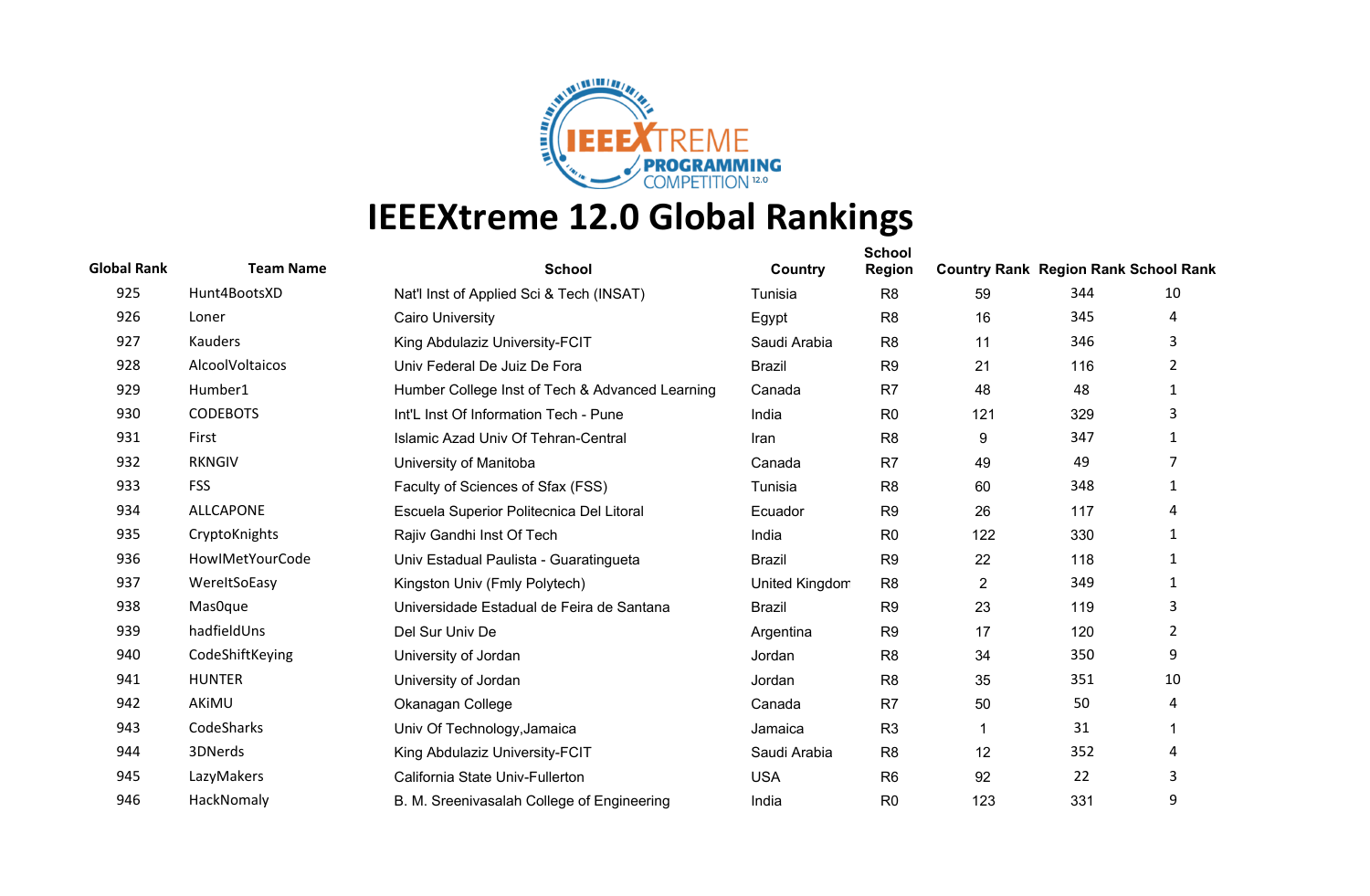

| <b>Global Rank</b> | <b>Team Name</b>    | <b>School</b>                              | Country      | <b>School</b><br><b>Region</b> | <b>Country Rank Region Rank School Rank</b> |     |                |
|--------------------|---------------------|--------------------------------------------|--------------|--------------------------------|---------------------------------------------|-----|----------------|
| 947                | Coderaptors         | B. M. Sreenivasalah College of Engineering | India        | R <sub>0</sub>                 | 124                                         | 332 | 10             |
| 948                | <b>Bamsvine</b>     | Nat'l Inst of Applied Sci & Tech (INSAT)   | Tunisia      | R <sub>8</sub>                 | 61                                          | 353 | 11             |
| 949                | <b>HEALERS</b>      | PANIMALAR ENGINEERING COLLEGE - CHENNAI    | India        | R <sub>0</sub>                 | 125                                         | 333 | 17             |
| 950                | <b>EXPLORERS</b>    | PANIMALAR ENGINEERING COLLEGE - CHENNAI    | India        | R <sub>0</sub>                 | 126                                         | 334 | 18             |
| 951                | <b>BINARY</b>       | PANIMALAR ENGINEERING COLLEGE - CHENNAI    | India        | R <sub>0</sub>                 | 127                                         | 335 | 19             |
| 952                | NotgonnamakeitPSUT  | Princess Sumaya University for Technology  | Jordan       | R <sub>8</sub>                 | 36                                          | 354 | 11             |
| 953                | ceccodefusion       | <b>Canara Engineering College</b>          | India        | R <sub>0</sub>                 | 128                                         | 336 | 8              |
| 954                | cecisguy            | <b>Canara Engineering College</b>          | India        | R <sub>0</sub>                 | 129                                         | 337 | 9              |
| 955                | ceczombies          | <b>Canara Engineering College</b>          | India        | R <sub>0</sub>                 | 130                                         | 338 | 10             |
| 956                | Eclat               | PANIMALAR ENGINEERING COLLEGE - CHENNAI    | India        | R <sub>0</sub>                 | 131                                         | 339 | 20             |
| 957                | FourBytes           | <b>Simon Fraser University</b>             | Canada       | R <sub>7</sub>                 | 51                                          | 51  | $\overline{2}$ |
| 958                | 3Geeker             | King Abdulaziz University-FCIT             | Saudi Arabia | R <sub>8</sub>                 | 13                                          | 355 | 5              |
| 959                | <b>STARBOYS</b>     | Int'L Inst Of Information Tech - Pune      | India        | R <sub>0</sub>                 | 132                                         | 340 | 4              |
| 960                | <b>CODEGEEK</b>     | Int'L Inst Of Information Tech - Pune      | India        | R <sub>0</sub>                 | 133                                         | 341 | 5              |
| 961                | <b>BROGRAMMERSS</b> | Int'L Inst Of Information Tech - Pune      | India        | R <sub>0</sub>                 | 134                                         | 342 | 6              |
| 962                | CACHEFOUND          | Int'L Inst Of Information Tech - Pune      | India        | R <sub>0</sub>                 | 135                                         | 343 | $\overline{7}$ |
| 963                | marsupilami         | Ecole Nationale D'Ingenieurs De Tunis      | Tunisia      | R <sub>8</sub>                 | 62                                          | 356 | 8              |
| 964                | bitshift            | University of Peradeniya                   | Sri Lanka    | R <sub>0</sub>                 | 74                                          | 344 | 6              |
| 965                | <b>DSA</b>          | University of Colombo                      | Sri Lanka    | R <sub>0</sub>                 | 75                                          | 345 | 18             |
| 966                | JCode               | Universidad de Sonsonate                   | El Salvador  | R <sub>9</sub>                 | 3                                           | 121 | $\overline{2}$ |
| 967                | LosTlatoanis        | Guanajuato Univ De                         | Mexico       | R <sub>9</sub>                 | 14                                          | 122 | 9              |
| 968                | ThePioneersUG       | Guanajuato Univ De                         | Mexico       | R <sub>9</sub>                 | 15                                          | 123 | 10             |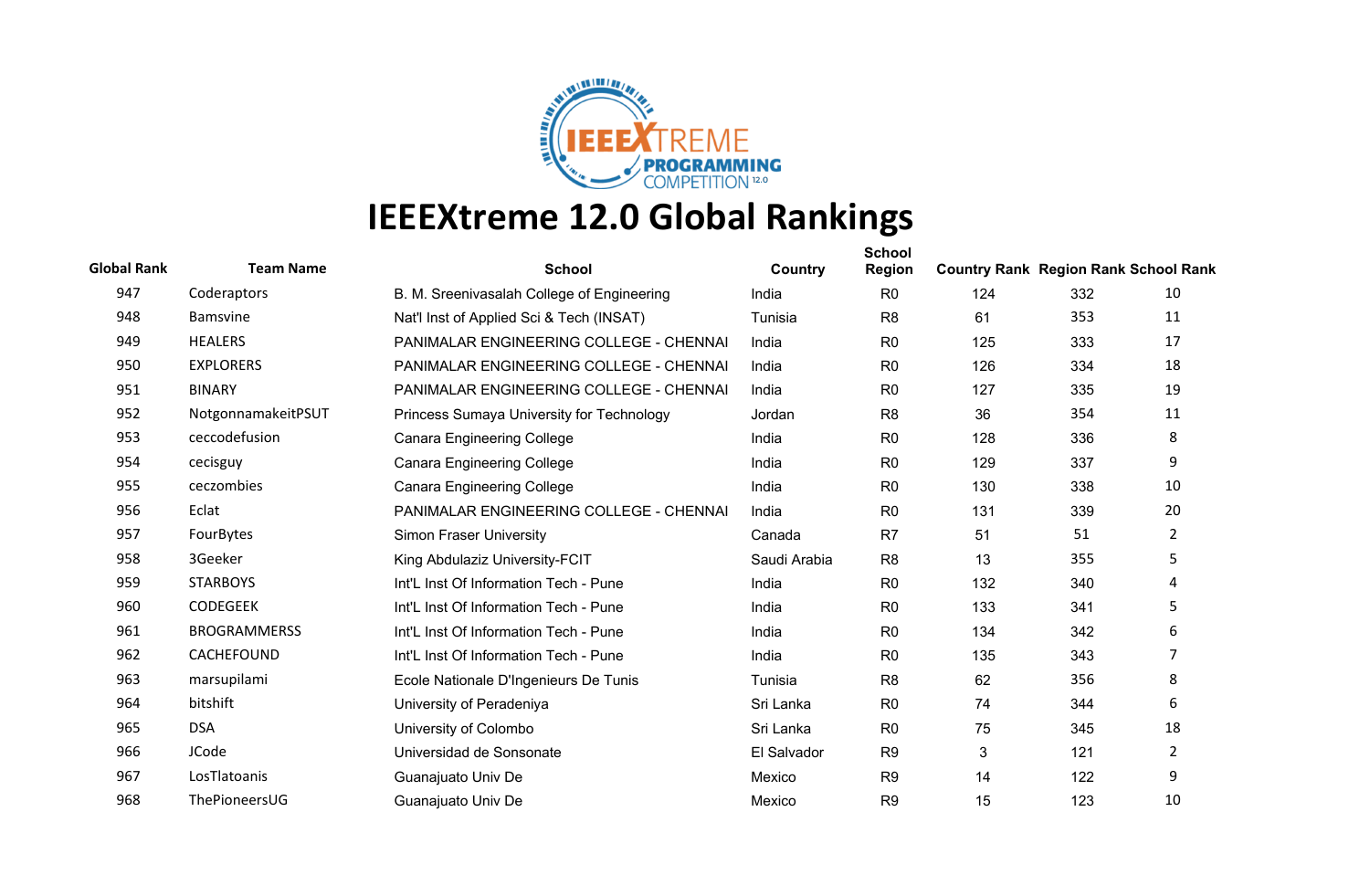

| <b>Global Rank</b> | <b>Team Name</b>    | <b>School</b>                                   | Country      | <b>School</b><br>Region | <b>Country Rank Region Rank School Rank</b> |     |                |
|--------------------|---------------------|-------------------------------------------------|--------------|-------------------------|---------------------------------------------|-----|----------------|
| 969                | Uvuwevwevwe         | Curtin University - Sarawak                     | Malaysia     | R <sub>0</sub>          | 9                                           | 346 | 2              |
| 970                | NextYear            | University of Sri Jayawardenepura               | Sri Lanka    | R <sub>0</sub>          | 76                                          | 347 | 3              |
| 971                | CelestialxD         | Manipal Institute of Technology                 | India        | R <sub>0</sub>          | 136                                         | 348 | $\mathbf{1}$   |
| 972                | Jobless             | <b>Bilkent University</b>                       | Turkey       | R <sub>8</sub>          | 19                                          | 357 | 5              |
| 973                | TheWinners          | Ben Gurion University of the Negev              | Israel       | R <sub>8</sub>          | 9                                           | 358 | 6              |
| 974                | GreenAlphas24       | Moi Univ                                        | Kenya        | R <sub>8</sub>          | 4                                           | 359 | 1              |
| 975                | HJ                  | B. M. Sreenivasalah College of Engineering      | India        | R <sub>0</sub>          | 137                                         | 349 | 11             |
| 976                | <b>SEA</b>          | Universidad de las Fuerzas Armadas - ESPE       | Ecuador      | R <sub>9</sub>          | 27                                          | 124 | $\overline{2}$ |
| 977                | <b>INRSstudents</b> | Institut Natl de la Recherche Scientifique INRS | Canada       | R <sub>7</sub>          | 52                                          | 52  | 1              |
| 978                | Krazycoders         | <b>Arkansas State University</b>                | <b>USA</b>   | R <sub>3</sub>          | 93                                          | 32  | 5              |
| 979                | KAUfl               | King Abdulaziz University-FCIT                  | Saudi Arabia | R <sub>8</sub>          | 14                                          | 360 | 6              |
| 980                | DynamicDuo          | University of Rijeka                            | Croatia      | R <sub>8</sub>          | 8                                           | 361 | 4              |
| 981                | <b>XtremeCoder</b>  | Guru Gobind Singh Indraprastha Univ             | India        | R <sub>0</sub>          | 138                                         | 350 | 3              |
| 982                | FSSA0               | Ferris State Univ                               | <b>USA</b>   | R <sub>4</sub>          | 94                                          | 24  | 1              |
| 983                | Yo                  | University of Alicante                          | Spain        | R <sub>8</sub>          | 7                                           | 362 | 1              |
| 984                | UniqueSmashers      | B. M. Sreenivasalah College of Engineering      | India        | R <sub>0</sub>          | 139                                         | 351 | 12             |
| 985                | GreenAlphas4        | Moi Univ                                        | Kenya        | R <sub>8</sub>          | 5                                           | 363 | $\overline{2}$ |
| 986                | GreenAlphas1        | Moi Univ                                        | Kenya        | R <sub>8</sub>          | 6                                           | 364 | 3              |
| 987                | <b>ASRammers</b>    | King Abdulaziz University-FCIT                  | Saudi Arabia | R <sub>8</sub>          | 15                                          | 365 | 7              |
| 988                | 3musketeers         | Univ of Texas-El Paso                           | <b>USA</b>   | R <sub>5</sub>          | 95                                          | 15  | 1              |
| 989                | OnlookerWithMelon   | China Univ Of Electronic Science And Tech UESTC | China        | R <sub>0</sub>          | 86                                          | 352 | 71             |
| 990                | TryAgain            | Escuela Colombiana De Ingenieria Julio Garavito | Colombia     | R <sub>9</sub>          | 6                                           | 125 | 1              |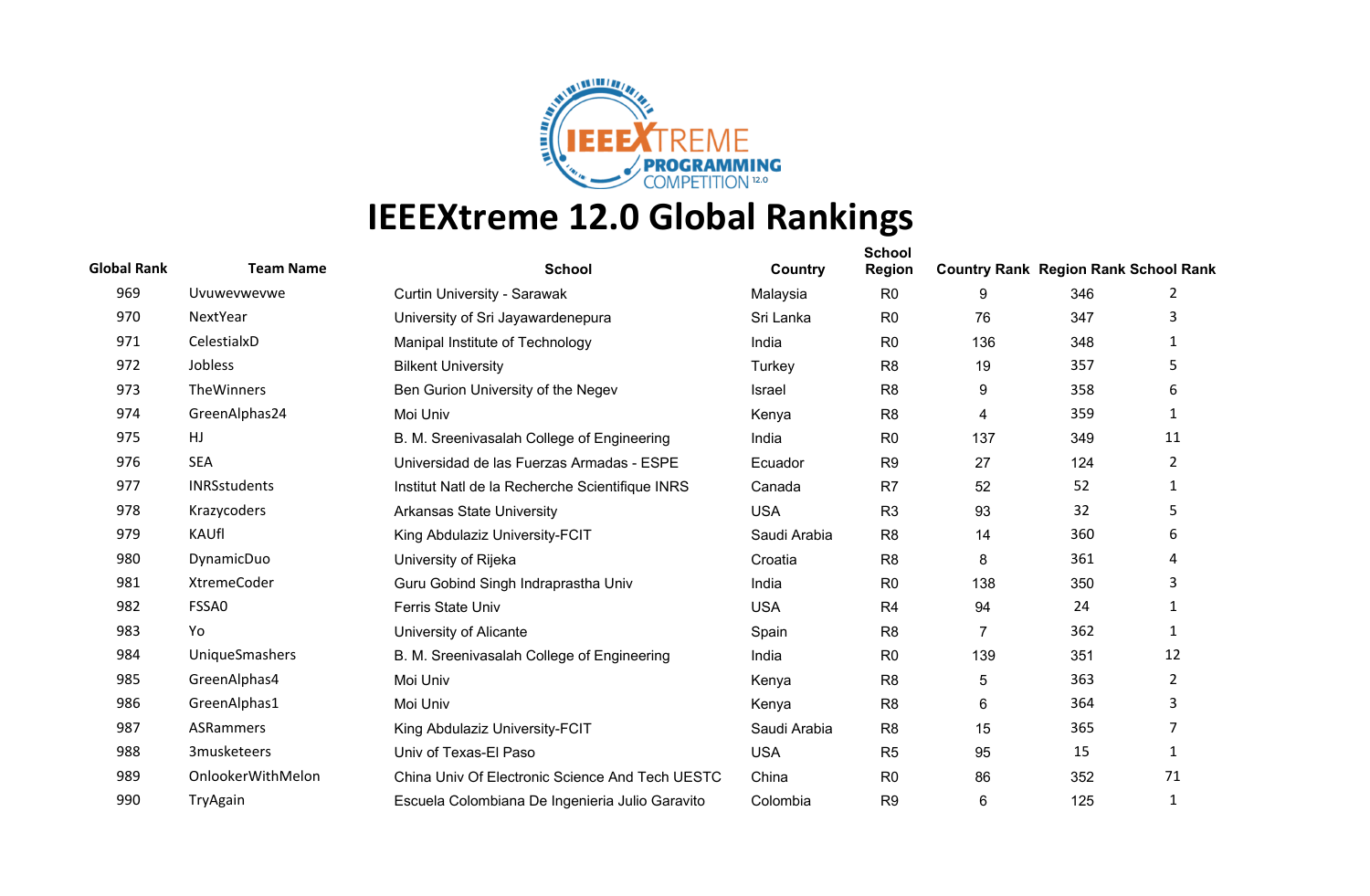

| <b>Global Rank</b> | <b>Team Name</b>   | <b>School</b>                              | Country        | <b>School</b><br><b>Region</b> | <b>Country Rank Region Rank School Rank</b> |     |                |
|--------------------|--------------------|--------------------------------------------|----------------|--------------------------------|---------------------------------------------|-----|----------------|
| 991                | KryptoPy           | Univ Of Technology, Jamaica                | Jamaica        | R <sub>3</sub>                 | 2                                           | 33  | 2              |
| 992                | Ode2Code           | Manipal University - Dubai Campus          | United Arab Em | R <sub>8</sub>                 |                                             | 366 | 1              |
| 993                | Cyborgs            | MEA Engineering College - Perinthalmanna   | India          | R <sub>0</sub>                 | 140                                         | 353 | 1              |
| 994                | TheMemeTeam        | Saint Joseph Engineering College-Mangalore | India          | R <sub>0</sub>                 | 141                                         | 354 | $\overline{2}$ |
| 995                | GreenAlphas23      | Moi Univ                                   | Kenya          | R <sub>8</sub>                 | $\overline{7}$                              | 367 | 4              |
| 996                | The3musketeers     | Nat Higher Sch. Engineers Tunis (ENSIT)    | Tunisia        | R <sub>8</sub>                 | 63                                          | 368 | 1              |
| 997                | Ranger             | National School of Computer Science ENSI   | Tunisia        | R <sub>8</sub>                 | 64                                          | 369 | 5              |
| 998                | cecchimuwaku       | <b>Canara Engineering College</b>          | India          | R <sub>0</sub>                 | 142                                         | 355 | 11             |
| 999                | ceccodeterra       | <b>Canara Engineering College</b>          | India          | R <sub>0</sub>                 | 143                                         | 356 | 12             |
| 1000               | cecodetocode       | <b>Canara Engineering College</b>          | India          | R <sub>0</sub>                 | 144                                         | 357 | 13             |
| 1001               | CodeKillers        | Ecole Nationale D'Ingenieurs De Tunis      | Tonga          | R <sub>0</sub>                 |                                             | 358 | 9              |
| 1002               | PiedPiper          | Univ Tecnologica Nacional-Tucuman-FRT      | Argentina      | R <sub>9</sub>                 | 18                                          | 126 | 1              |
| 1003               | XtremeCoad         | Aristotle Univ Of Thessaloniki             | Greece         | R <sub>8</sub>                 | 26                                          | 370 | 4              |
| 1004               | <b>TeamBayes</b>   | University of Rijeka                       | Croatia        | R <sub>8</sub>                 | 9                                           | 371 | 5              |
| 1005               | <b>BobbyTables</b> | John Brown Univ                            | <b>USA</b>     | R <sub>5</sub>                 | 96                                          | 16  | $\overline{2}$ |
| 1006               | GreenAlphas2       | Moi Univ                                   | Kenya          | R <sub>8</sub>                 | 8                                           | 372 | 5              |
| 1007               | TheLoneWolf        | Ecole Nationale D'Ingenieurs De Tunis      | Tunisia        | R <sub>8</sub>                 | 65                                          | 373 | 9              |
| 1008               | <b>STCoders</b>    | Sardar Patel Institute of Technology       | India          | R <sub>0</sub>                 | 145                                         | 359 | 3              |
| 1009               | TechMasters        | King Abdulaziz University-FCIT             | Saudi Arabia   | R <sub>8</sub>                 | 16                                          | 374 | 8              |
| 1010               | Aetas              | Ajman Univ College Of Science And Tech     | United Arab Em | R <sub>8</sub>                 | $\overline{2}$                              | 375 | $\mathbf{1}$   |
| 1011               | Team <sub>2</sub>  | North Carolina State Univ                  | <b>USA</b>     | R <sub>3</sub>                 | 97                                          | 34  | 6              |
| 1012               | <b>ByteCode</b>    | Uva Wellassa University                    | Sri Lanka      | R <sub>0</sub>                 | 77                                          | 360 | $\overline{2}$ |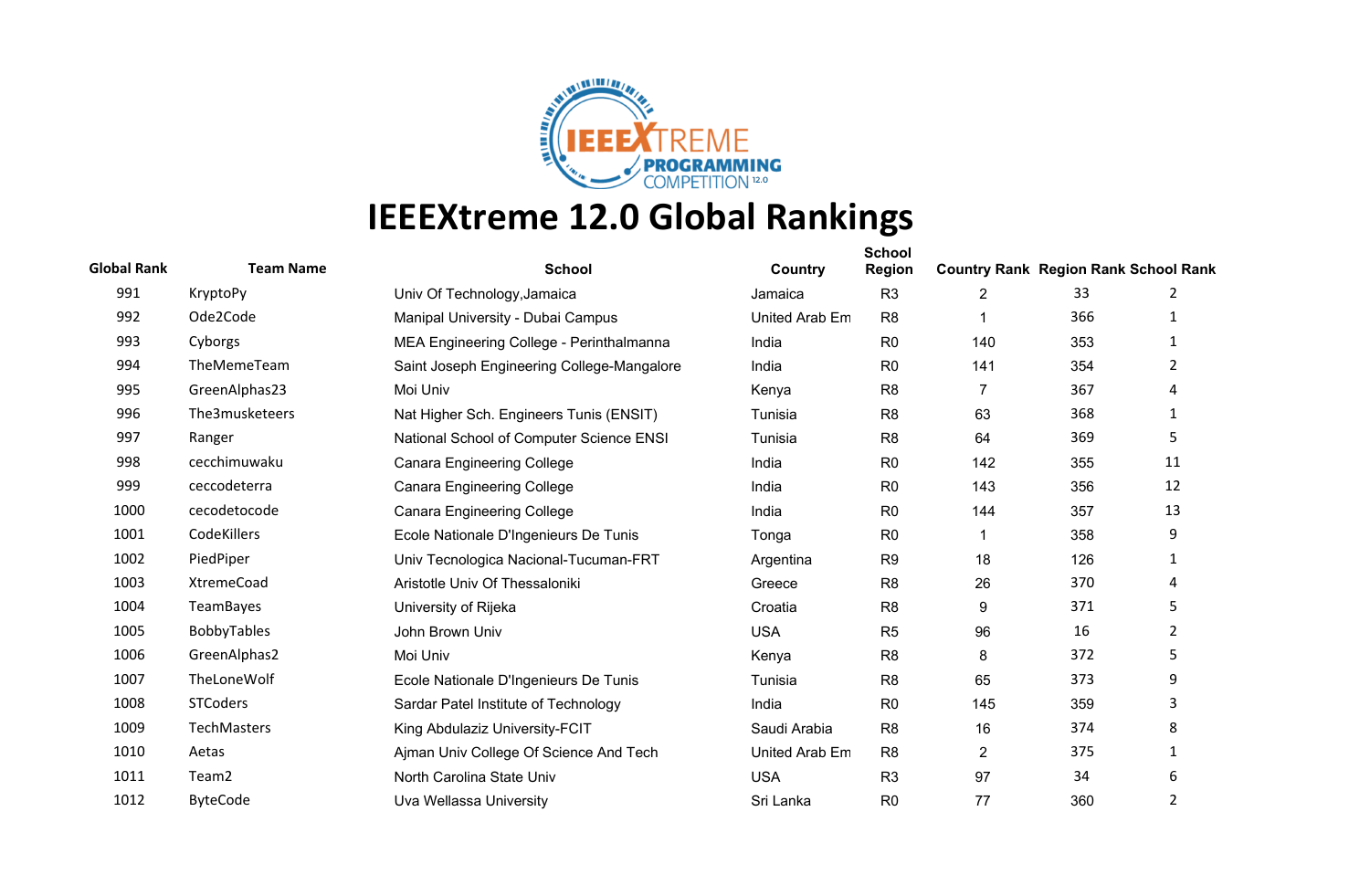

| <b>Global Rank</b> | <b>Team Name</b>         | <b>School</b>                                   | Country       | <b>School</b><br><b>Region</b> | <b>Country Rank Region Rank School Rank</b> |     |                |
|--------------------|--------------------------|-------------------------------------------------|---------------|--------------------------------|---------------------------------------------|-----|----------------|
| 1013               | <b>TeamExxO</b>          | University of Colombo                           | Sri Lanka     | R <sub>0</sub>                 | 78                                          | 361 | 19             |
| 1014               | ERROR404Notfound         | Sardar Patel Institute of Technology            | India         | R <sub>0</sub>                 | 146                                         | 362 | 4              |
| 1015               | <b>BadGuys</b>           | Sardar Patel Institute of Technology            | India         | R <sub>0</sub>                 | 147                                         | 363 | 5.             |
| 1016               | <b>BruteForce</b>        | H Institute of Informatics (ISI)                | Tunisia       | R <sub>8</sub>                 | 66                                          | 376 | 1              |
| 1017               | <b>OutOfBounds</b>       | Quebec Univ Of At Montreal                      | Canada        | R <sub>7</sub>                 | 53                                          | 53  | $\overline{2}$ |
| 1018               | XForce                   | Universidad Del Azuay                           | Ecuador       | R <sub>9</sub>                 | 28                                          | 127 | 8              |
| 1019               | RogueOne                 | College of Engineering, Cherthala               | India         | R <sub>0</sub>                 | 148                                         | 364 | 3              |
| 1020               | cechackoholicks          | <b>Canara Engineering College</b>               | India         | R <sub>0</sub>                 | 149                                         | 365 | 14             |
| 1021               | UniNa3                   | Universita Degli Studi Di Napoli Federico li    | Italy         | R <sub>8</sub>                 | 15                                          | 377 | 1              |
| 1022               | EsTurkWolves             | Anadolu University                              | Turkey        | R <sub>8</sub>                 | 20                                          | 378 | $\mathbf{1}$   |
| 1023               | Anonymous                | Dadi Inst of Eng and Tech                       | India         | R <sub>0</sub>                 | 150                                         | 366 | 1              |
| 1024               | <b>KINGSMEN</b>          | Dadi Inst of Eng and Tech                       | India         | R <sub>0</sub>                 | 151                                         | 367 | $\overline{2}$ |
| 1025               | <b>XTREMERS</b>          | Dadi Inst of Eng and Tech                       | India         | R <sub>0</sub>                 | 152                                         | 368 | 3              |
| 1026               | WELOVECODING             | Dadi Inst of Eng and Tech                       | India         | R <sub>0</sub>                 | 153                                         | 369 | 4              |
| 1027               | <b>DECODER</b>           | Dadi Inst of Eng and Tech                       | India         | R <sub>0</sub>                 | 154                                         | 370 | 5              |
| 1028               | <b>CIA</b>               | Humber College Inst of Tech & Advanced Learning | Canada        | R <sub>7</sub>                 | 54                                          | 54  | $\overline{2}$ |
| 1029               | <b>TheGeneralOysters</b> | Milwaukee School of Engineering                 | <b>USA</b>    | R <sub>4</sub>                 | 98                                          | 25  | 6              |
| 1030               | TeamCatbug               | Universidad Mesoamericana                       | Guatemala     | R <sub>9</sub>                 | $\overline{7}$                              | 128 | $\overline{2}$ |
| 1031               | TheCapivaras             | Instituto Federal de Brasilia - IFB             | <b>Brazil</b> | R <sub>9</sub>                 | 24                                          | 129 | $\mathbf{1}$   |
| 1032               | <b>lamNotYourToy</b>     | Jyvaskyla Univ Of                               | Finland       | R <sub>8</sub>                 |                                             | 379 | 1              |
| 1033               | <b>INT3LLIGENCE</b>      | University of Colombo                           | Sri Lanka     | R <sub>0</sub>                 | 79                                          | 371 | 20             |
| 1034               | <b>FUNKYGRAVES</b>       | Dadi Inst of Eng and Tech                       | India         | R <sub>0</sub>                 | 155                                         | 372 | 6              |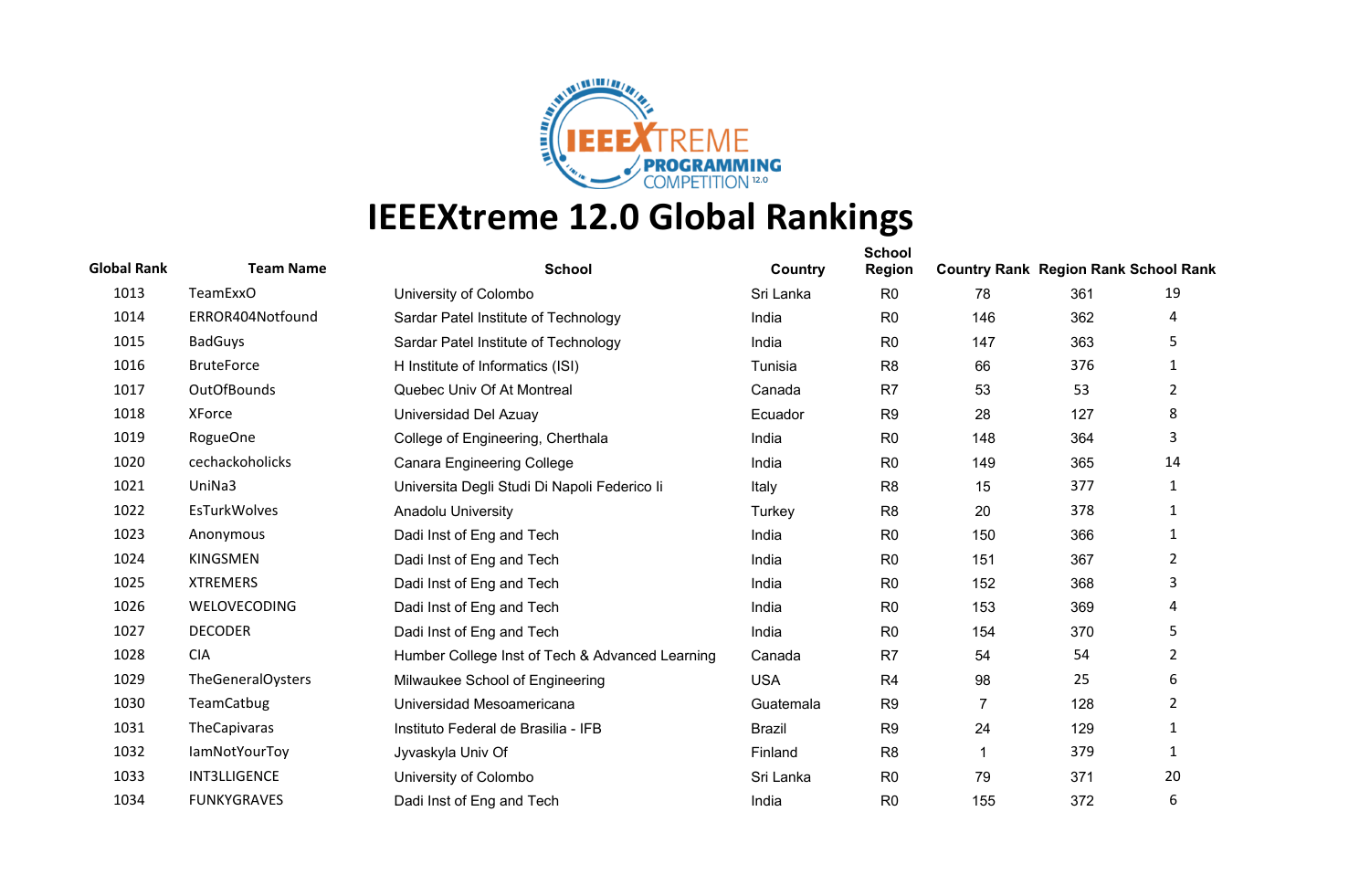

| <b>Global Rank</b> | <b>Team Name</b>     | <b>School</b>                                      | Country      | <b>School</b><br><b>Region</b> | <b>Country Rank Region Rank School Rank</b> |     |                |
|--------------------|----------------------|----------------------------------------------------|--------------|--------------------------------|---------------------------------------------|-----|----------------|
| 1035               | ChildrenOfThoth      | Nat Sch Sciences & Advanced Tech (ENSTAB)          | Tunisia      | R <sub>8</sub>                 | 67                                          | 380 |                |
| 1036               | AbuHusam             | Palestine Technical University (Kadoorie)          | Palestine    | R <sub>8</sub>                 | 34                                          | 381 | 10             |
| 1037               | CBUOne               | <b>California Baptist University</b>               | <b>USA</b>   | R <sub>6</sub>                 | 99                                          | 23  | 1              |
| 1038               | RacketAI             | Zambia Univ Of                                     | Zambia       | R <sub>8</sub>                 | -1                                          | 382 | 1              |
| 1039               | ByeWorld             | Favaloro Univ                                      | Argentina    | R <sub>9</sub>                 | 19                                          | 130 | 3              |
| 1040               | CodingForFood        | B. M. Sreenivasalah College of Engineering         | India        | R <sub>0</sub>                 | 156                                         | 373 | 13             |
| 1041               | Oligocratas          | Favaloro Univ                                      | Argentina    | R <sub>9</sub>                 | 20                                          | 131 | 4              |
| 1042               | <b>KITE</b>          | B. M. Sreenivasalah College of Engineering         | India        | R <sub>0</sub>                 | 157                                         | 374 | 14             |
| 1043               | <b>SmartWings</b>    | Nat Higher Sch. Engineers Tunis (ENSIT)            | Tunisia      | R <sub>8</sub>                 | 68                                          | 383 | $\mathbf{2}$   |
| 1044               | codingGeeks          | Nat Higher Sch. Engineers Tunis (ENSIT)            | Tunisia      | R <sub>8</sub>                 | 69                                          | 384 | 3              |
| 1045               | DirtyBytes           | Nat Higher Sch. Engineers Tunis (ENSIT)            | Tunisia      | R <sub>8</sub>                 | 70                                          | 385 | 4              |
| 1046               | NullPointerException | Sardar Patel Institute of Technology               | India        | R <sub>0</sub>                 | 158                                         | 375 | 6              |
| 1047               | COMSATSWah9          | <b>COMSATS Inst of Information Tech Wah Campus</b> | Pakistan     | R <sub>0</sub>                 | 6                                           | 376 | 6              |
| 1048               | lastmenarmy          | Costa Rica Instituto Tecnologico De                | Costa Rica   | R <sub>9</sub>                 | $\overline{7}$                              | 132 | 6              |
| 1049               | Tarcodians           | University of Peradeniya                           | Sri Lanka    | R <sub>0</sub>                 | 80                                          | 377 | 7              |
| 1050               | KeyboardSlaves       | H.S. Technologies & Engineering TEK-UP             | Tunisia      | R <sub>8</sub>                 | 71                                          | 386 | $\overline{2}$ |
| 1051               | <b>ALU</b>           | <b>Ryerson Univ</b>                                | Canada       | R <sub>7</sub>                 | 55                                          | 55  | 3              |
| 1052               | TheTitans            | An-Najah National University                       | Palestine    | R <sub>8</sub>                 | 35                                          | 387 | 14             |
| 1053               | ProjectSAM           | Inst Of Business Administration                    | Pakistan     | R <sub>0</sub>                 | $\overline{7}$                              | 378 | $\mathbf{1}$   |
| 1054               | ERAU2                | Embry Riddle Aeronautical Univ-Az                  | <b>USA</b>   | R <sub>6</sub>                 | 100                                         | 24  | 3              |
| 1055               | <b>Oddcoders</b>     | King Abdulaziz University-FCIT                     | Saudi Arabia | R <sub>8</sub>                 | 17                                          | 388 | 9              |
| 1056               | HarKush              | A.D.Patel Inst Of Tech                             | India        | R <sub>0</sub>                 | 159                                         | 379 | 1              |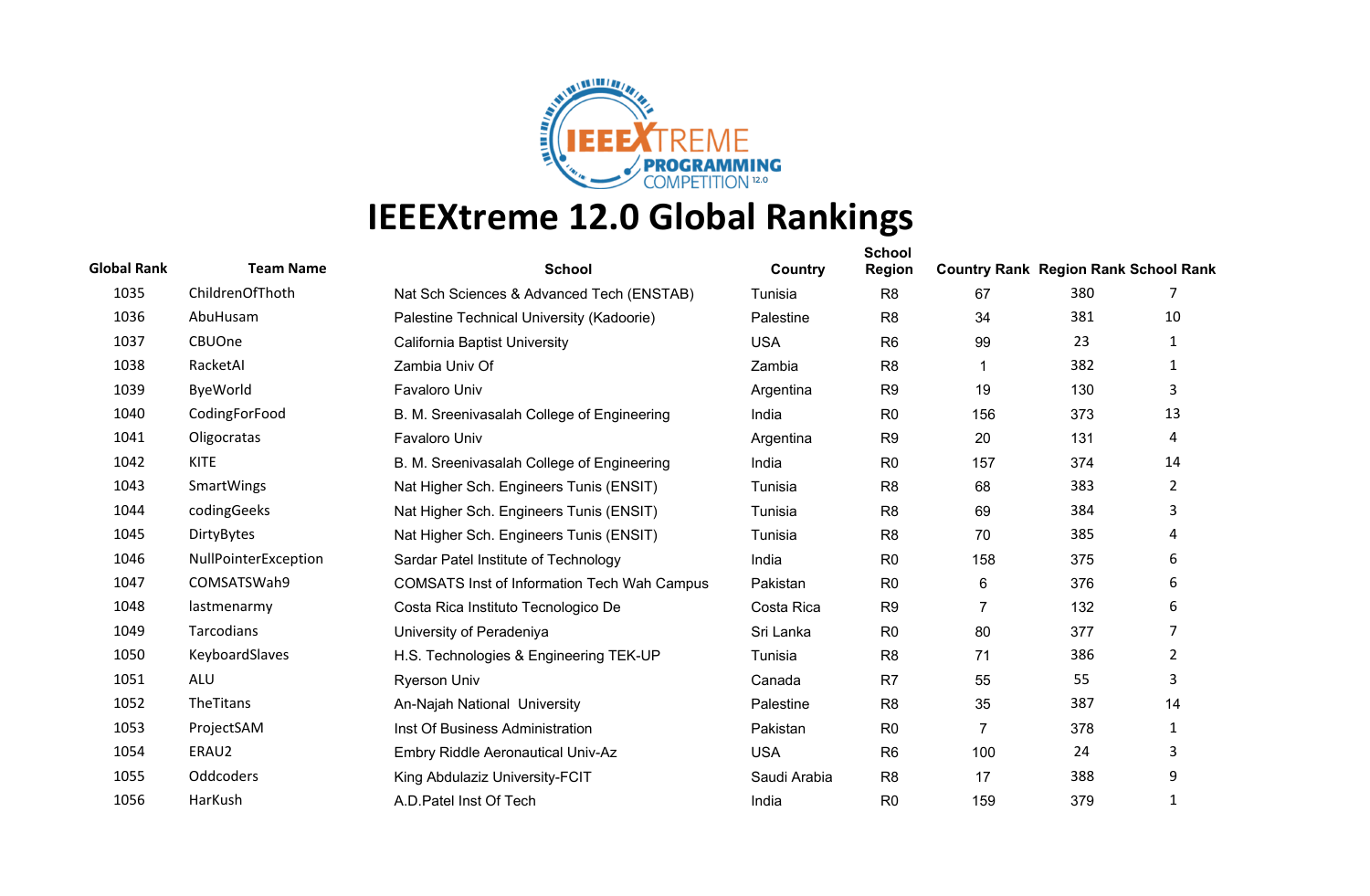

| <b>Global Rank</b> | <b>Team Name</b>         | <b>School</b>                                      | Country      | <b>School</b><br><b>Region</b> | <b>Country Rank Region Rank School Rank</b> |     |                |
|--------------------|--------------------------|----------------------------------------------------|--------------|--------------------------------|---------------------------------------------|-----|----------------|
| 1057               | Codeblasters             | A.D. Patel Inst Of Tech                            | India        | R <sub>0</sub>                 | 160                                         | 380 | 2              |
| 1058               | fortnite                 | A.D. Patel Inst Of Tech                            | India        | R <sub>0</sub>                 | 161                                         | 381 | 3              |
| 1059               | Exterminators            | A.D. Patel Inst Of Tech                            | India        | R <sub>0</sub>                 | 162                                         | 382 | 4              |
| 1060               | Coders99                 | A.D. Patel Inst Of Tech                            | India        | R <sub>0</sub>                 | 163                                         | 383 | 5              |
| 1061               | Noobs                    | A.D. Patel Inst Of Tech                            | India        | R <sub>0</sub>                 | 164                                         | 384 | 6              |
| 1062               | <b>XtremeCoders</b>      | A.D. Patel Inst Of Tech                            | India        | R <sub>0</sub>                 | 165                                         | 385 | 7              |
| 1063               | FirebirdsUG              | Guanajuato Univ De                                 | Mexico       | R <sub>9</sub>                 | 16                                          | 133 | 11             |
| 1064               | XtremeHunters            | University Mohammed V Souissi - ENSIAS             | Morocco      | R <sub>8</sub>                 | 4                                           | 389 | 4              |
| 1065               | UlfgEliteTeam            | Lebanese Univ Faculty of Engineering-North Lebanon | Lebanon      | R <sub>8</sub>                 | 23                                          | 390 | 6              |
| 1066               | <b>POWERFULLFIGHTERS</b> | Dadi Inst of Eng and Tech                          | India        | R <sub>0</sub>                 | 166                                         | 386 | $\overline{7}$ |
| 1067               | <b>DIETROCKERS</b>       | Dadi Inst of Eng and Tech                          | India        | R <sub>0</sub>                 | 167                                         | 387 | 8              |
| 1068               | NEVERGIVEUP              | Dadi Inst of Eng and Tech                          | India        | R <sub>0</sub>                 | 168                                         | 388 | 9              |
| 1069               | <b>ROYALWINGS</b>        | Dadi Inst of Eng and Tech                          | India        | R <sub>0</sub>                 | 169                                         | 389 | 10             |
| 1070               | WINNERSTEAM              | Dadi Inst of Eng and Tech                          | India        | R <sub>0</sub>                 | 170                                         | 390 | 11             |
| 1071               | <b>GAMECHANGERS</b>      | Dadi Inst of Eng and Tech                          | India        | R <sub>0</sub>                 | 171                                         | 391 | 12             |
| 1072               | 0to1                     | Dadi Inst of Eng and Tech                          | India        | R <sub>0</sub>                 | 172                                         | 392 | 13             |
| 1073               | <b>WAYACODES</b>         | Wayamba University of Sri Lanka                    | Sri Lanka    | R <sub>0</sub>                 | 81                                          | 393 | 1              |
| 1074               | FederationXtreme         | <b>Federation University Australia</b>             | Australia    | R <sub>0</sub>                 | 14                                          | 394 | $\mathbf{1}$   |
| 1075               | ShiningSAZ               | King Abdulaziz University-FCIT                     | Saudi Arabia | R <sub>8</sub>                 | 18                                          | 391 | 10             |
| 1076               | Dew                      | Univ Of Michigan-Dearborn                          | <b>USA</b>   | R <sub>4</sub>                 | 101                                         | 26  | $\mathbf{1}$   |
| 1077               | Bigwhite                 | China Univ Of Electronic Science & Tech-UESTC      | China        | R <sub>0</sub>                 | 87                                          | 395 | 72             |
| 1078               | UnknownUsers             | Costa Rica Instituto Tecnologico De                | Costa Rica   | R <sub>9</sub>                 | 8                                           | 134 | 7              |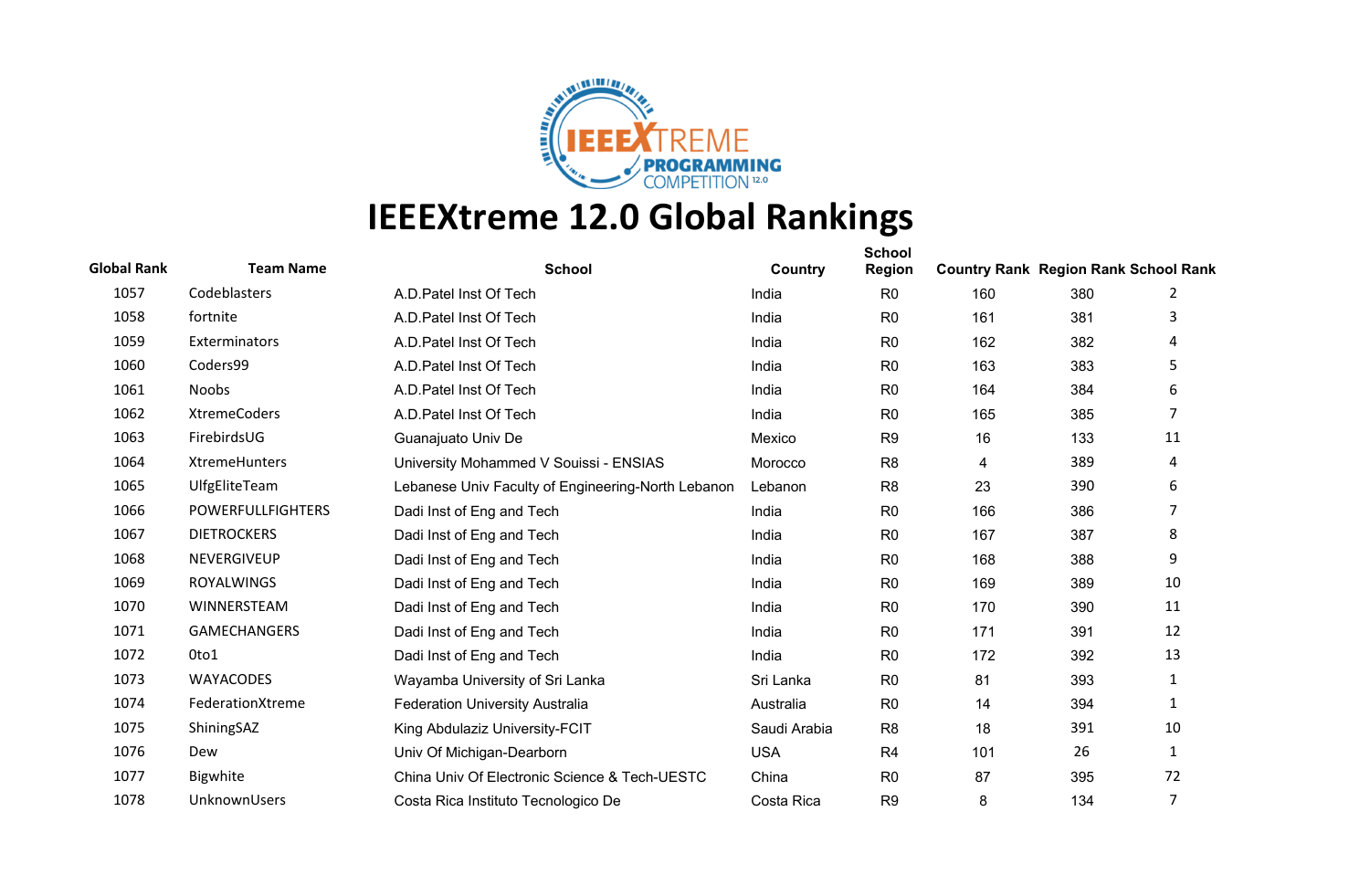

| <b>Global Rank</b> | <b>Team Name</b>      | <b>School</b>                                      | Country       | <b>School</b><br><b>Region</b> | <b>Country Rank Region Rank School Rank</b> |     |                |
|--------------------|-----------------------|----------------------------------------------------|---------------|--------------------------------|---------------------------------------------|-----|----------------|
| 1079               | CCODERS12             | Nat Higher Sch. Engineers Tunis (ENSIT)            | Tunisia       | R <sub>8</sub>                 | 72                                          | 392 | 5              |
| 1080               | <b>THEINCREDIBLES</b> | Dadi Inst of Eng and Tech                          | India         | R <sub>0</sub>                 | 173                                         | 396 | 14             |
| 1081               | <b>JAGUARS</b>        | Dadi Inst of Eng and Tech                          | India         | R <sub>0</sub>                 | 174                                         | 397 | 15             |
| 1082               | <b>RESONATES</b>      | Dadi Inst of Eng and Tech                          | India         | R <sub>0</sub>                 | 175                                         | 398 | 16             |
| 1083               | While                 | University of Colombo                              | Sri Lanka     | R <sub>0</sub>                 | 82                                          | 399 | 21             |
| 1084               | Marva                 | <b>Suez Canal University</b>                       | Egypt         | R <sub>8</sub>                 | 17                                          | 393 | 1              |
| 1085               | teamLiquid            | University of Colombo                              | Sri Lanka     | R <sub>0</sub>                 | 83                                          | 400 | 22             |
| 1086               | codingBAT             | Viswajyothi College Of Eng & Tech                  | India         | R <sub>0</sub>                 | 176                                         | 401 | 1              |
| 1087               | <b>GIGABYTES</b>      | College Of Engineering-Kidangoor                   | India         | R <sub>0</sub>                 | 177                                         | 402 | $\mathbf{1}$   |
| 1088               | <b>FISTE</b>          | Viswajyothi College Of Eng & Tech                  | India         | R <sub>0</sub>                 | 178                                         | 403 | $\overline{2}$ |
| 1089               | MatrixMultipliers     | Pranveer Singh Institute of Technology             | India         | R <sub>0</sub>                 | 179                                         | 404 | $\mathbf{1}$   |
| 1090               | KAUARJ                | King Abdulaziz University-FCIT                     | Saudi Arabia  | R <sub>8</sub>                 | 19                                          | 394 | 11             |
| 1091               | TheFellowshpOfTheBit  | Universidad de Sevilla                             | Spain         | R <sub>8</sub>                 | 8                                           | 395 | 1              |
| 1092               | btb                   | Osijek University Of Josip Juraj Strossmayer       | Croatia       | R <sub>8</sub>                 | 10                                          | 396 | 5              |
| 1093               | DedoNoCeGritaria      | Federal Univ Of Campina Grande                     | <b>Brazil</b> | R <sub>9</sub>                 | 25                                          | 135 | 1              |
| 1094               | Decoderz              | Informatics Institute of Technology                | Sri Lanka     | R <sub>0</sub>                 | 84                                          | 405 | 1              |
| 1095               | COMSATSWah15          | <b>COMSATS Inst of Information Tech Wah Campus</b> | Pakistan      | R <sub>0</sub>                 | 8                                           | 406 | 7              |
| 1096               | PipelineJS            | Ionian University                                  | Greece        | R <sub>8</sub>                 | 27                                          | 397 | 1              |
| 1097               | <b>TatthewMimms</b>   | Monash University - Clayton                        | Australia     | R <sub>0</sub>                 | 15                                          | 407 | 7              |
| 1098               | <b>NTNMQH</b>         | Universidad de las Fuerzas Armadas - ESPE          | Ecuador       | R <sub>9</sub>                 | 29                                          | 136 | 3              |
| 1099               | <b>Discoverers</b>    | Sardar Patel Institute of Technology               | India         | R <sub>0</sub>                 | 180                                         | 408 | 7              |
| 1100               | CSUChico              | California State Univ-Chico                        | <b>USA</b>    | R <sub>6</sub>                 | 102                                         | 25  | 1              |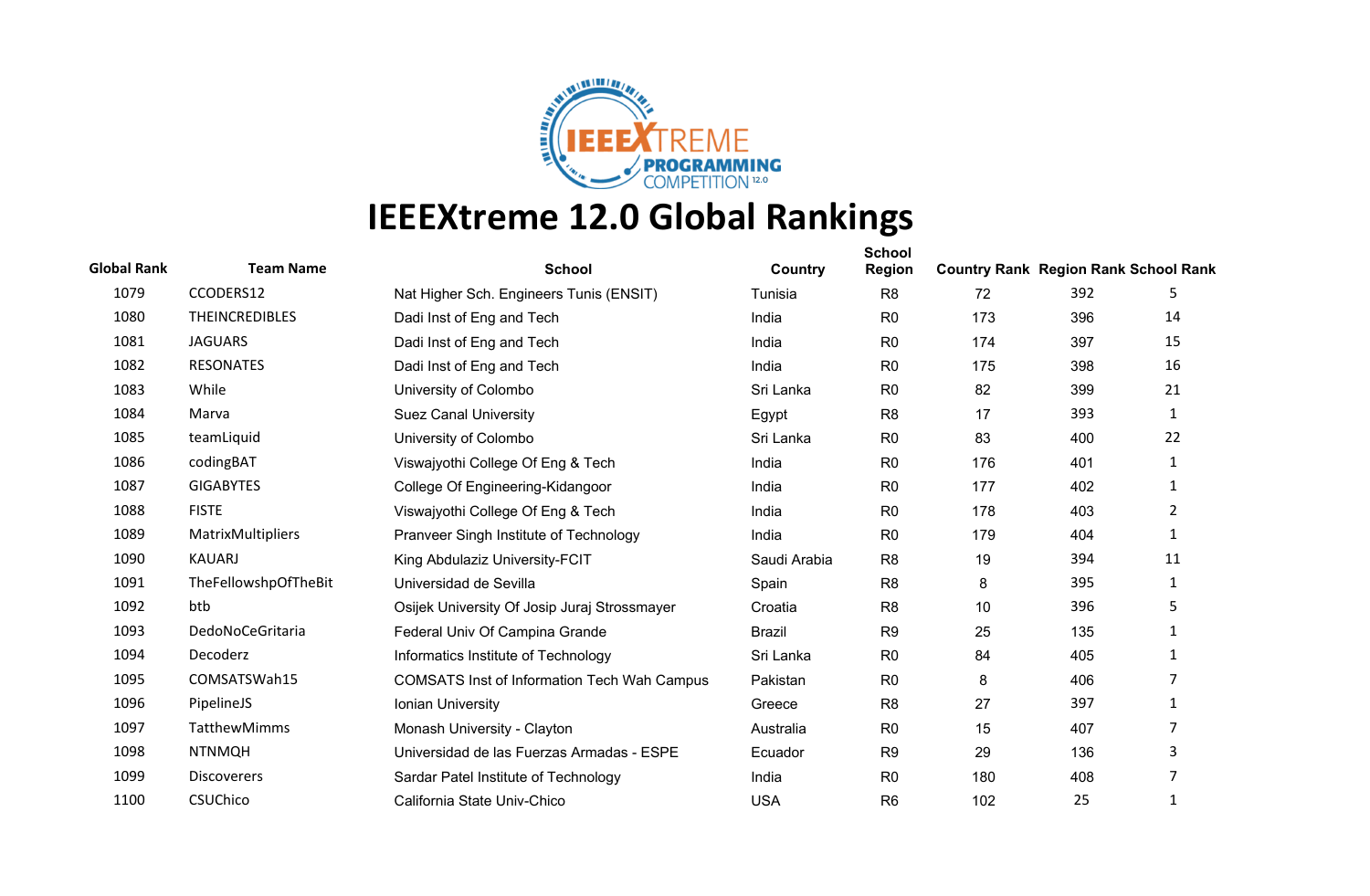

| <b>Global Rank</b> | <b>Team Name</b>         | <b>School</b>                                    | Country       | <b>School</b><br><b>Region</b> | <b>Country Rank Region Rank School Rank</b> |     |                |
|--------------------|--------------------------|--------------------------------------------------|---------------|--------------------------------|---------------------------------------------|-----|----------------|
| 1101               | SpicyZappaBois           | New Mexico Univ Of                               | <b>USA</b>    | R <sub>6</sub>                 | 103                                         | 26  | 3              |
| 1102               | Challengerzw             | China Univ Of Electronic Science & Tech-UESTC    | China         | R <sub>0</sub>                 | 88                                          | 409 | 73             |
| 1103               | <b>WuslOptimizePrime</b> | Wayamba University of Sri Lanka                  | Sri Lanka     | R <sub>0</sub>                 | 85                                          | 410 | $\overline{2}$ |
| 1104               | Wayacode                 | Wayamba University of Sri Lanka                  | Sri Lanka     | R <sub>0</sub>                 | 86                                          | 411 | 3              |
| 1105               | InfiniteLoops            | Wollongong Univ Of                               | Australia     | R <sub>0</sub>                 | 16                                          | 412 | 6              |
| 1106               | <b>ITripleYEET</b>       | North Carolina State Univ                        | <b>USA</b>    | R <sub>3</sub>                 | 104                                         | 35  | 7              |
| 1107               | ZeroSquad                | Government Engineering College - Barton Hill     | India         | R <sub>0</sub>                 | 181                                         | 413 | 1              |
| 1108               | CodeTyrants              | University of Colombo                            | Sri Lanka     | R <sub>0</sub>                 | 87                                          | 414 | 23             |
| 1109               | TopetedeChimbinha        | Univ Federal Da Bahia                            | <b>Brazil</b> | R <sub>9</sub>                 | 26                                          | 137 | 7              |
| 1110               | Saiyans                  | Icfai Inst Of Science & Tech                     | India         | R <sub>0</sub>                 | 182                                         | 415 | 1              |
| 1111               | <b>TEAMTITANS</b>        | Dadi Inst of Eng and Tech                        | India         | R <sub>0</sub>                 | 183                                         | 416 | 17             |
| 1112               | SferaEbboston            | Politecnico Di Milano                            | Italy         | R <sub>8</sub>                 | 16                                          | 398 | 5              |
| 1113               | SAS00                    | King Abdulaziz University-FCIT                   | Saudi Arabia  | R <sub>8</sub>                 | 20                                          | 399 | 12             |
| 1114               | <b>TeamOrigin</b>        | Univ Of Kelaniya                                 | Sri Lanka     | R <sub>0</sub>                 | 88                                          | 417 | $\mathbf{1}$   |
| 1115               | MicroInt2                | <b>Suez Canal University</b>                     | Egypt         | R <sub>8</sub>                 | 18                                          | 400 | $\overline{2}$ |
| 1116               | Electrons                | Goa College Of Engineering                       | India         | R <sub>0</sub>                 | 184                                         | 418 | 4              |
| 1117               | Code404                  | Vishwakarma Inst Of Tech                         | India         | R <sub>0</sub>                 | 185                                         | 419 | 1              |
| 1118               | Hustlers                 | SASI INSTITUTE OF TECHNOLOGY & ENGINEERING India |               | R <sub>0</sub>                 | 186                                         | 420 | 1              |
| 1119               | 405Found                 | Univ Of Jaffna                                   | Sri Lanka     | R <sub>0</sub>                 | 89                                          | 421 | 4              |
| 1120               | CAOROSBAN                | Universidad Andres Bello                         | Chile         | R <sub>9</sub>                 | 3                                           | 138 | 1              |
| 1121               | CodeXperiaUWU            | Uva Wellassa University                          | Sri Lanka     | R <sub>0</sub>                 | 90                                          | 422 | 3              |
| 1122               | <b>UNKNOWNTEAM</b>       | <b>Islamic Azad Univ Of Tehran-Central</b>       | Iran          | R <sub>8</sub>                 | 10                                          | 401 | 2              |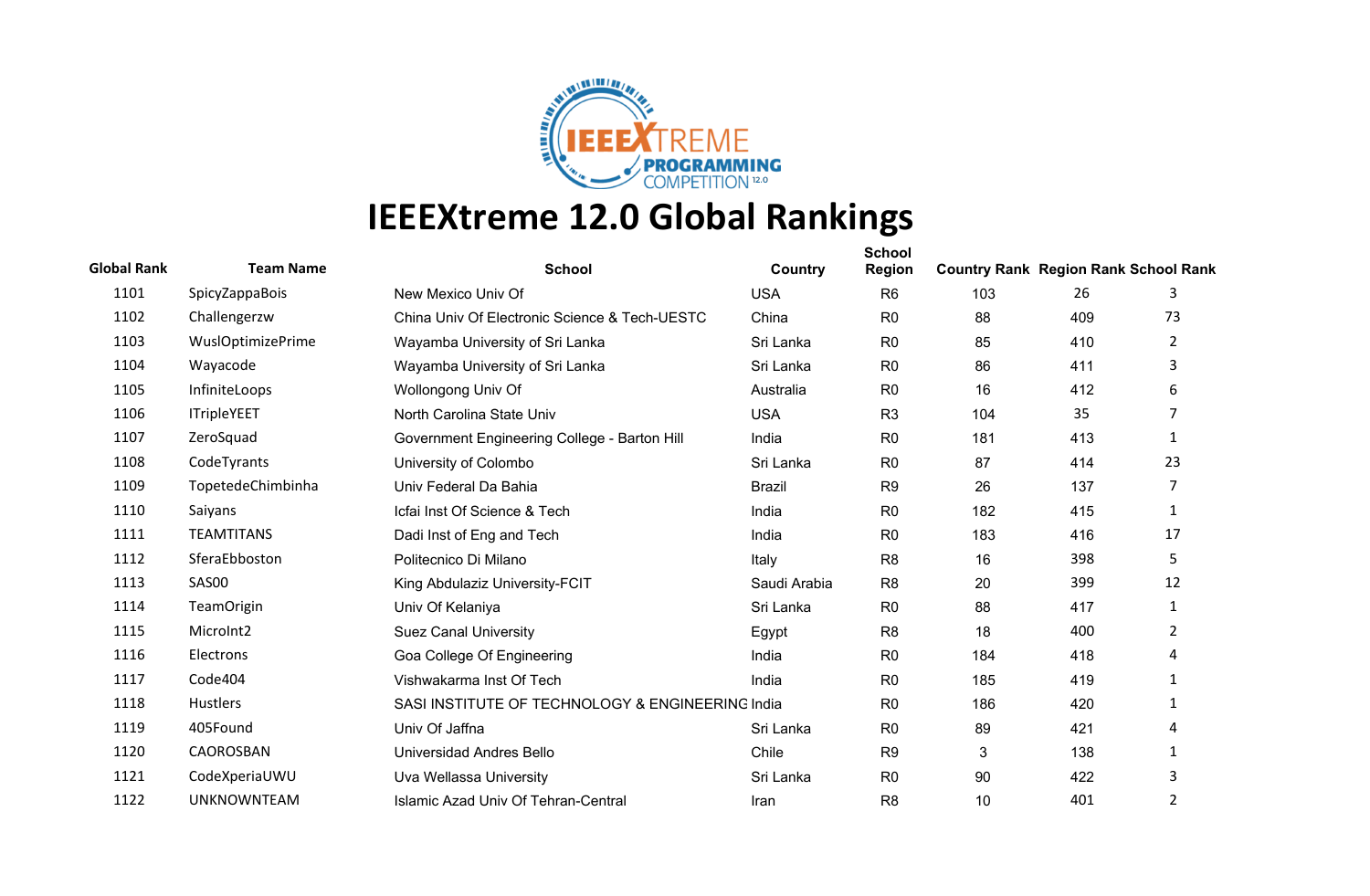

| <b>Global Rank</b> | <b>Team Name</b>     | <b>School</b>                                      | Country      | <b>School</b><br><b>Region</b> | <b>Country Rank Region Rank School Rank</b> |     |                |
|--------------------|----------------------|----------------------------------------------------|--------------|--------------------------------|---------------------------------------------|-----|----------------|
| 1123               | VamanMNIT            | Malaviya Natl Inst Of Tech                         | India        | R <sub>0</sub>                 | 187                                         | 423 | 1              |
| 1124               | CourseCapacityisFull | Middle East Technical University - Northern Cyprus | Turkey       | R <sub>8</sub>                 | 21                                          | 402 | 2              |
| 1125               | <b>WIE</b>           | Nat'l School of Engineering of Sousse (ENISo)      | Tunisia      | R <sub>8</sub>                 | 73                                          | 403 | 8              |
| 1126               | <b>CSEBMVGR</b>      | Mvgr College Of Engineering                        | India        | R <sub>0</sub>                 | 188                                         | 424 | 1              |
| 1127               | Zemicolon            | Open University of Sri Lanka                       | Sri Lanka    | R <sub>0</sub>                 | 91                                          | 425 | $\mathbf{1}$   |
| 1128               | TryHardFreshmen      | Milwaukee School Of Engineering                    | <b>USA</b>   | R <sub>4</sub>                 | 105                                         | 27  | 7              |
| 1129               | ConcordiaTeamSix     | Concordia Univ                                     | Canada       | R <sub>7</sub>                 | 56                                          | 56  | 5              |
| 1130               | <b>TeamGalvans</b>   | University of Peradeniya                           | Sri Lanka    | R <sub>0</sub>                 | 92                                          | 426 | 8              |
| 1131               | win364               | Nat'l School of Engineering of Sousse (ENISo)      | Tunisia      | R <sub>8</sub>                 | 74                                          | 404 | 9              |
| 1132               | OperationCode        | King Abdulaziz University-FCIT                     | Saudi Arabia | R <sub>8</sub>                 | 21                                          | 405 | 13             |
| 1133               | Codoholics           | National Institute of Engineering-Mysore           | India        | R <sub>0</sub>                 | 189                                         | 427 | 1              |
| 1134               | AngryNerds           | Mvgr College Of Engineering                        | India        | R <sub>0</sub>                 | 190                                         | 428 | $\overline{2}$ |
| 1135               | TomatoBalloons       | Nat'l Inst of Applied Sci & Tech (INSAT)           | Tunisia      | R <sub>8</sub>                 | 75                                          | 406 | 12             |
| 1136               | cectechnophiles      | <b>Canara Engineering College</b>                  | India        | R <sub>0</sub>                 | 191                                         | 429 | 15             |
| 1137               | cecprogrammer        | <b>Canara Engineering College</b>                  | India        | R <sub>0</sub>                 | 192                                         | 430 | 16             |
| 1138               | cechansolo           | <b>Canara Engineering College</b>                  | India        | R <sub>0</sub>                 | 193                                         | 431 | 17             |
| 1139               | ceccodevengers       | <b>Canara Engineering College</b>                  | India        | R <sub>0</sub>                 | 194                                         | 432 | 18             |
| 1140               | GabruCoders          | Chitkara Institute of Engineering & Technology     | India        | R <sub>0</sub>                 | 195                                         | 433 | 1              |
| 1141               | Geeks                | <b>ESPRIT</b>                                      | Tunisia      | R <sub>8</sub>                 | 76                                          | 407 | 1              |
| 1142               | Unknown              | Tallinn University of Technology                   | Estonia      | R <sub>8</sub>                 | 6                                           | 408 | 5              |
| 1143               | LoveToCode           | Knowledge Institute of Technology                  | India        | R <sub>0</sub>                 | 196                                         | 434 | 1              |
| 1144               | XidianCC2LI          | <b>Xidian University</b>                           | China        | R <sub>0</sub>                 | 89                                          | 435 | 5              |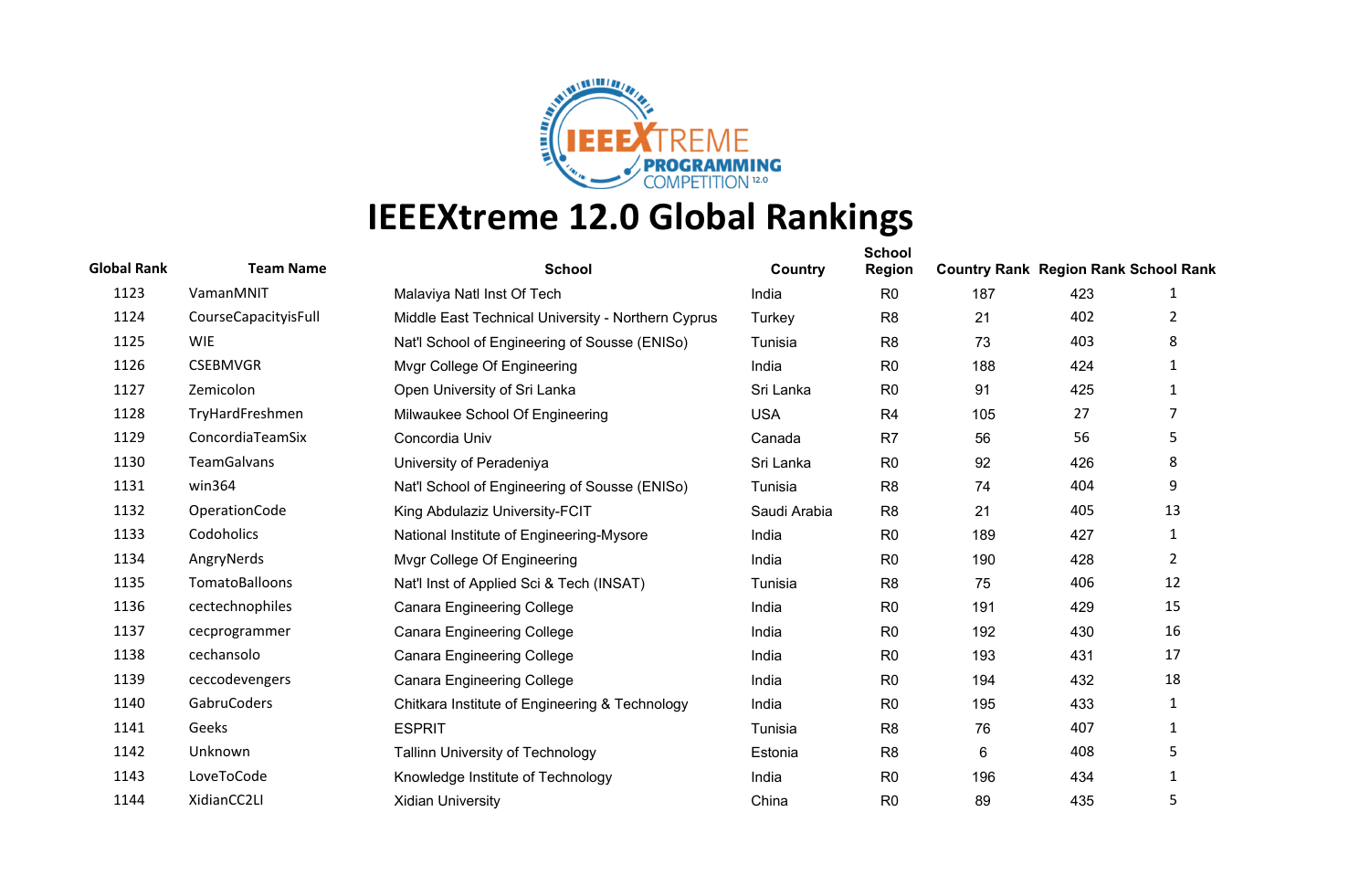

| <b>Global Rank</b> | <b>Team Name</b>     | <b>School</b>                                     | Country      | <b>School</b><br>Region | <b>Country Rank Region Rank School Rank</b> |     |                |
|--------------------|----------------------|---------------------------------------------------|--------------|-------------------------|---------------------------------------------|-----|----------------|
| 1145               | SegmentationFaulters | M S Ramiah College Of Engrg/Bangalore Univ        | India        | R <sub>0</sub>          | 197                                         | 436 | 1              |
| 1146               | GL2LL                | China Univ Of Electronic Science And Tech UESTC   | China        | R <sub>0</sub>          | 90                                          | 437 | 74             |
| 1147               | SPCoders             | Sardar Patel Institute of Technology              | India        | R <sub>0</sub>          | 198                                         | 438 | 8              |
| 1148               | ItenasRinjani        | Institut Teknologi Nasional-Itenas Bandung        | Indonesia    | R <sub>0</sub>          | $\sqrt{5}$                                  | 439 | $\mathbf{1}$   |
| 1149               | <b>DAVI</b>          | Chengannur College Of Engineering                 | India        | R <sub>0</sub>          | 199                                         | 440 | $\overline{2}$ |
| 1150               | AlgoDeRitmo          | Favaloro Univ                                     | Argentina    | R <sub>9</sub>          | 21                                          | 139 | 5              |
| 1151               | NoErrorNoCry         | Nat'l School of Engineering of Sousse (ENISo)     | Tunisia      | R <sub>8</sub>          | 77                                          | 409 | 10             |
| 1152               | <b>XTREMEMONKEY</b>  | Curtin University - Sarawak                       | Malaysia     | R <sub>0</sub>          | 10                                          | 441 | 3              |
| 1153               | Wildcats2            | Kentucky Univ Of                                  | <b>USA</b>   | R <sub>3</sub>          | 106                                         | 36  | 6              |
| 1154               | <b>KONIWI</b>        | Universidad Tecnica De Ambato                     | Ecuador      | R <sub>9</sub>          | 30                                          | 140 | 1              |
| 1155               | Incredibles          | Univ Of Malaya                                    | Malaysia     | R <sub>0</sub>          | 11                                          | 442 | 3              |
| 1156               | XtremeTeam999        | National School of Computer Science ENSI          | Tunisia      | R <sub>8</sub>          | 78                                          | 410 | 6              |
| 1157               | nameTaken            | Costa Rica Instituto Tecnologico De               | Costa Rica   | R <sub>9</sub>          | 9                                           | 141 | 8              |
| 1158               | GIRLSpower           | Higher I A Sciences & Technologies (ISSAT Sousse) | Tunisia      | R <sub>8</sub>          | 79                                          | 411 | $\overline{2}$ |
| 1159               | XtremePhysio         | Uva Wellassa University                           | Sri Lanka    | R <sub>0</sub>          | 93                                          | 443 | 4              |
| 1160               | LAMPower             | Ecole Nationale D'Ingenieurs De Tunis             | Tunisia      | R <sub>8</sub>          | 80                                          | 412 | 10             |
| 1161               | Sandakada            | Open University of Sri Lanka                      | Sri Lanka    | R <sub>0</sub>          | 94                                          | 444 | $\overline{2}$ |
| 1162               | Eagles               | Open University of Sri Lanka                      | Sri Lanka    | R <sub>0</sub>          | 95                                          | 445 | 3              |
| 1163               | OUSLRoyals           | Open University of Sri Lanka                      | Sri Lanka    | R <sub>0</sub>          | 96                                          | 446 | 4              |
| 1164               | Qubit                | Amity School Of Engineering & Technology          | India        | R <sub>0</sub>          | 200                                         | 447 | 3              |
| 1165               | <b>TODOWIN</b>       | King Abdulaziz University-FCIT                    | Saudi Arabia | R <sub>8</sub>          | 22                                          | 413 | 14             |
| 1166               | lizards              | Ben Gurion University of the Negev                | Israel       | R <sub>8</sub>          | 10                                          | 414 | 7              |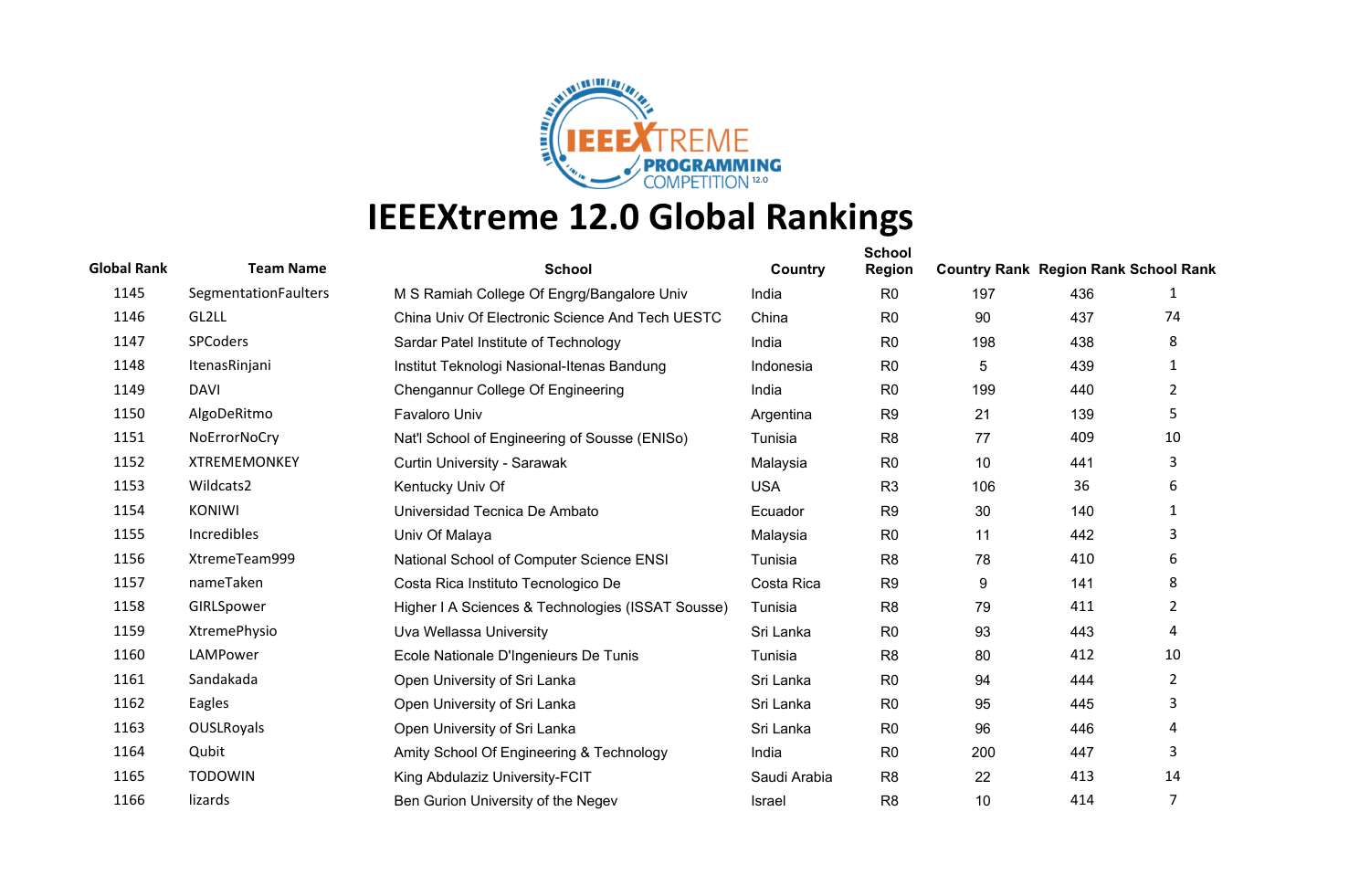

| <b>Global Rank</b> | <b>Team Name</b>    | <b>School</b>                                      | Country       | <b>School</b><br><b>Region</b> | <b>Country Rank Region Rank School Rank</b> |     |                |
|--------------------|---------------------|----------------------------------------------------|---------------|--------------------------------|---------------------------------------------|-----|----------------|
| 1167               | bracucodeJammers    | <b>BRAC University</b>                             | Bangladesh    | R <sub>0</sub>                 | 11                                          | 448 | 2              |
| 1168               | <b>BrokenWiings</b> | Chengannur College Of Engineering                  | India         | R <sub>0</sub>                 | 201                                         | 449 | 3              |
| 1169               | <b>BPL</b>          | University of Colombo                              | Sri Lanka     | R <sub>0</sub>                 | 97                                          | 450 | 24             |
| 1170               | Prog                | Lebanese Univ Faculty of Engineering-North Lebanon | Lebanon       | R <sub>8</sub>                 | 24                                          | 415 | 7              |
| 1171               | <b>BlackTitans</b>  | University of Ruhuna                               | Sri Lanka     | R <sub>0</sub>                 | 98                                          | 451 | 5              |
| 1172               | AtoZ                | University of Moratuwa-Sri Lanka                   | Sri Lanka     | R <sub>0</sub>                 | 99                                          | 452 | 39             |
| 1173               | HungUp              | Jamia Hamdard University                           | India         | R <sub>0</sub>                 | 202                                         | 453 | $\mathbf{1}$   |
| 1174               | ZEKhKau             | King Abdulaziz University-FCIT                     | Saudi Arabia  | R <sub>8</sub>                 | 23                                          | 416 | 15             |
| 1175               | Aymar               | <b>McGill Univ</b>                                 | Canada        | R7                             | 57                                          | 57  | 3              |
| 1176               | Livecoders          | Universidade Federal do ABC                        | <b>Brazil</b> | R <sub>9</sub>                 | 27                                          | 142 | $\overline{2}$ |
| 1177               | AlexaPlayDespacito  | Milwaukee School Of Engineering                    | <b>USA</b>    | R <sub>4</sub>                 | 107                                         | 28  | 8              |
| 1178               | Dacbusters          | Ionian University                                  | Greece        | R <sub>8</sub>                 | 28                                          | 417 | $\overline{2}$ |
| 1179               | Humber3             | Humber College Inst of Tech & Advanced Learning    | Canada        | R <sub>7</sub>                 | 58                                          | 58  | 3              |
| 1180               | FRIENDStn           | Nat Higher Sch. Engineers Tunis (ENSIT)            | Tunisia       | R <sub>8</sub>                 | 81                                          | 418 | 6              |
| 1181               | CodeBlocks          | University of Colombo                              | Sri Lanka     | R <sub>0</sub>                 | 100                                         | 454 | 25             |
| 1182               | <b>ZLATAN</b>       | Thiagarajar College of Eng-Madurai                 | India         | R <sub>0</sub>                 | 203                                         | 455 | 3              |
| 1183               | <b>InfoCrusher</b>  | Ecole Polytechnique-Univ Of Montreal               | Canada        | R <sub>7</sub>                 | 59                                          | 59  | 7              |
| 1184               | Squircles           | <b>Ahmedabad University</b>                        | India         | R <sub>0</sub>                 | 204                                         | 456 | 7              |
| 1185               | MoazAshraf          | <b>Suez Canal University</b>                       | Egypt         | R <sub>8</sub>                 | 19                                          | 419 | 3              |
| 1186               | ARAKAU              | King Abdulaziz University-FCIT                     | Saudi Arabia  | R <sub>8</sub>                 | 24                                          | 420 | 16             |
| 1187               | Tessellation        | Sri Lanka Institute of Information Technology      | Sri Lanka     | R <sub>0</sub>                 | 101                                         | 457 | 3              |
| 1188               | <b>KHAIstiFCFM</b>  | Universidad Autonoma de Nuevo Leon                 | Mexico        | R <sub>9</sub>                 | 17                                          | 143 | 3              |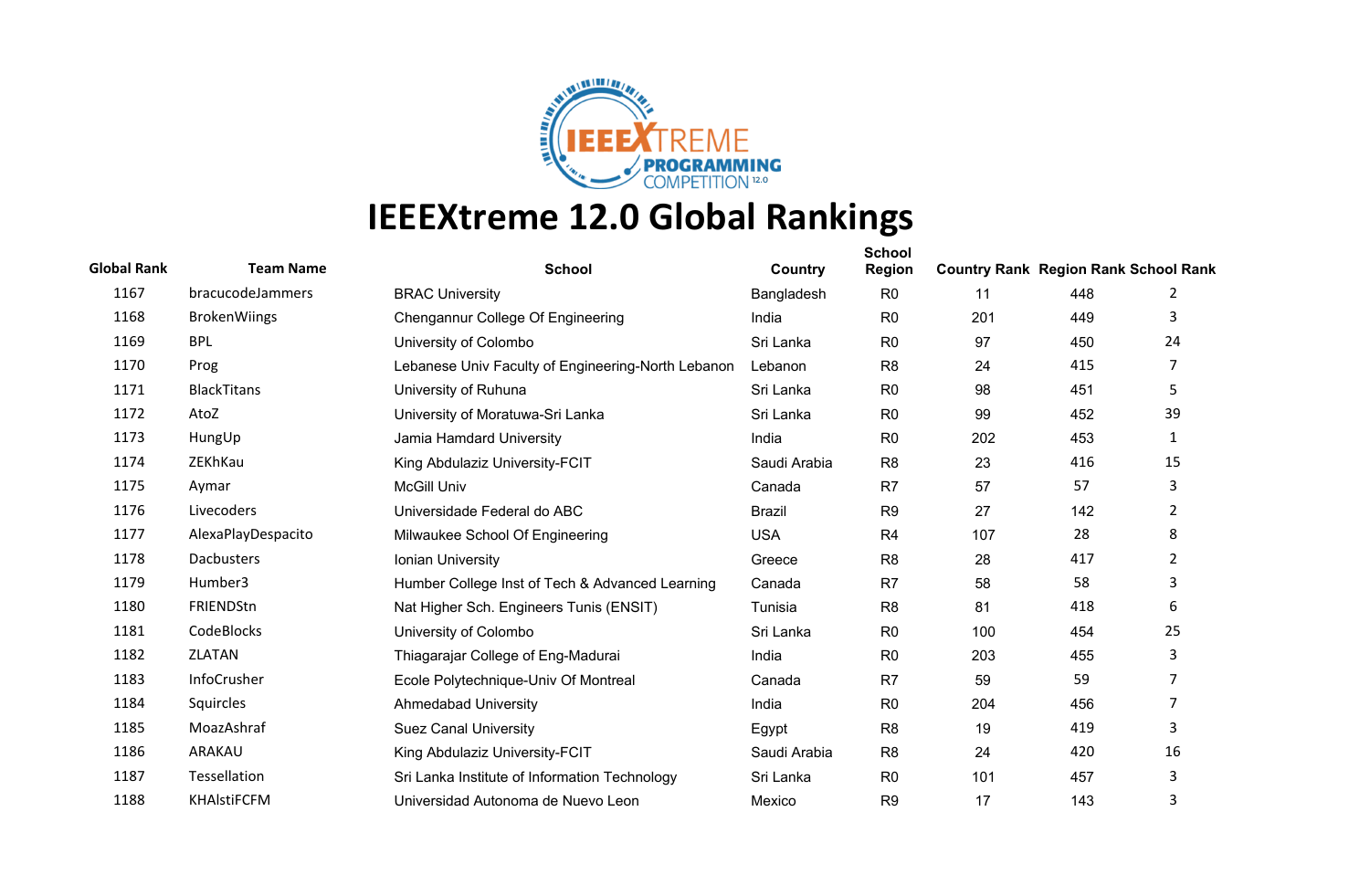

| <b>Global Rank</b> | <b>Team Name</b>    | <b>School</b>                                  | Country            | <b>School</b><br><b>Region</b> | <b>Country Rank Region Rank School Rank</b> |     |                |
|--------------------|---------------------|------------------------------------------------|--------------------|--------------------------------|---------------------------------------------|-----|----------------|
| 1189               | Fairytail           | Nat'l Inst of Applied Sci & Tech (INSAT)       | Tunisia            | R <sub>8</sub>                 | 82                                          | 421 | 13             |
| 1190               | Errormsg            | H.S. Technologies & Engineering TEK-UP         | Tunisia            | R <sub>8</sub>                 | 83                                          | 422 | 3              |
| 1191               | LosAngelesDeCharlie | Pontificia Univ Javeriana Sede Bogota          | Colombia           | R <sub>9</sub>                 | $\overline{7}$                              | 144 | 2              |
| 1192               | KupusMesoRiza       | Osijek University Of Josip Juraj Strossmayer   | Croatia            | R <sub>8</sub>                 | 11                                          | 423 | 6              |
| 1193               | EnigmaTeam          | Faculty of Science of Tunis - FST              | Tunisia            | R <sub>8</sub>                 | 84                                          | 424 | 3              |
| 1194               | hsnsd               | Inst Of Business Administration                | Pakistan           | R <sub>0</sub>                 | 9                                           | 458 | $\overline{2}$ |
| 1195               | Osprey6             | University of North Florida                    | <b>USA</b>         | R <sub>3</sub>                 | 108                                         | 37  | 6              |
| 1196               | <b>TAS</b>          | King Abdulaziz University-FCIT                 | Saudi Arabia       | R <sub>8</sub>                 | 25                                          | 425 | 17             |
| 1197               | <b>1stXtreme</b>    | King Abdulaziz Univ                            | Saudi Arabia       | R <sub>8</sub>                 | 26                                          | 426 | $\overline{2}$ |
| 1198               | Exception           | King Abdulaziz University-FCIT                 | Saudi Arabia       | R <sub>8</sub>                 | 27                                          | 427 | 18             |
| 1199               | GreenAlphas13       | Moi Univ                                       | Kenya              | R <sub>8</sub>                 | 9                                           | 428 | 6              |
| 1200               | 11in01              | University Mohammed V Souissi - ENSIAS         | Morocco            | R <sub>8</sub>                 | 5                                           | 429 | 5              |
| 1201               | <b>ExtremeMinds</b> | Ecole Nationale D'Ingenieurs De Tunis          | Tunisia            | R <sub>8</sub>                 | 85                                          | 430 | 11             |
| 1202               | DirtyCoderz         | Uva Wellassa University                        | Sri Lanka          | R <sub>0</sub>                 | 102                                         | 459 | 5              |
| 1203               | BitsMagnet          | Uva Wellassa University                        | Sri Lanka          | R <sub>0</sub>                 | 103                                         | 460 | 6              |
| 1204               | <b>Bracket</b>      | Uva Wellassa University                        | Sri Lanka          | R <sub>0</sub>                 | 104                                         | 461 | 7              |
| 1205               | WildHunters         | University of Sri Jayawardenepura              | Sri Lanka          | R <sub>0</sub>                 | 105                                         | 462 | 4              |
| 1206               | Monstars            | Chitkara Institute of Engineering & Technology | India              | R <sub>0</sub>                 | 205                                         | 463 | $\overline{2}$ |
| 1207               | SGEProgrammers      | School Unknown                                 | Saudi Arabia       | R <sub>8</sub>                 | 28                                          | 431 |                |
| 1208               | <b>NOBODY</b>       | University of Moratuwa-Sri Lanka               | Sri Lanka          | R <sub>0</sub>                 | 106                                         | 464 | 40             |
| 1209               | Makkers             | Eindhoven Univ Of Tech                         | <b>Netherlands</b> | R <sub>8</sub>                 | 5                                           | 432 | 5              |
| 1210               | eLEMONators         | University of Colombo                          | Sri Lanka          | R <sub>0</sub>                 | 107                                         | 465 | 26             |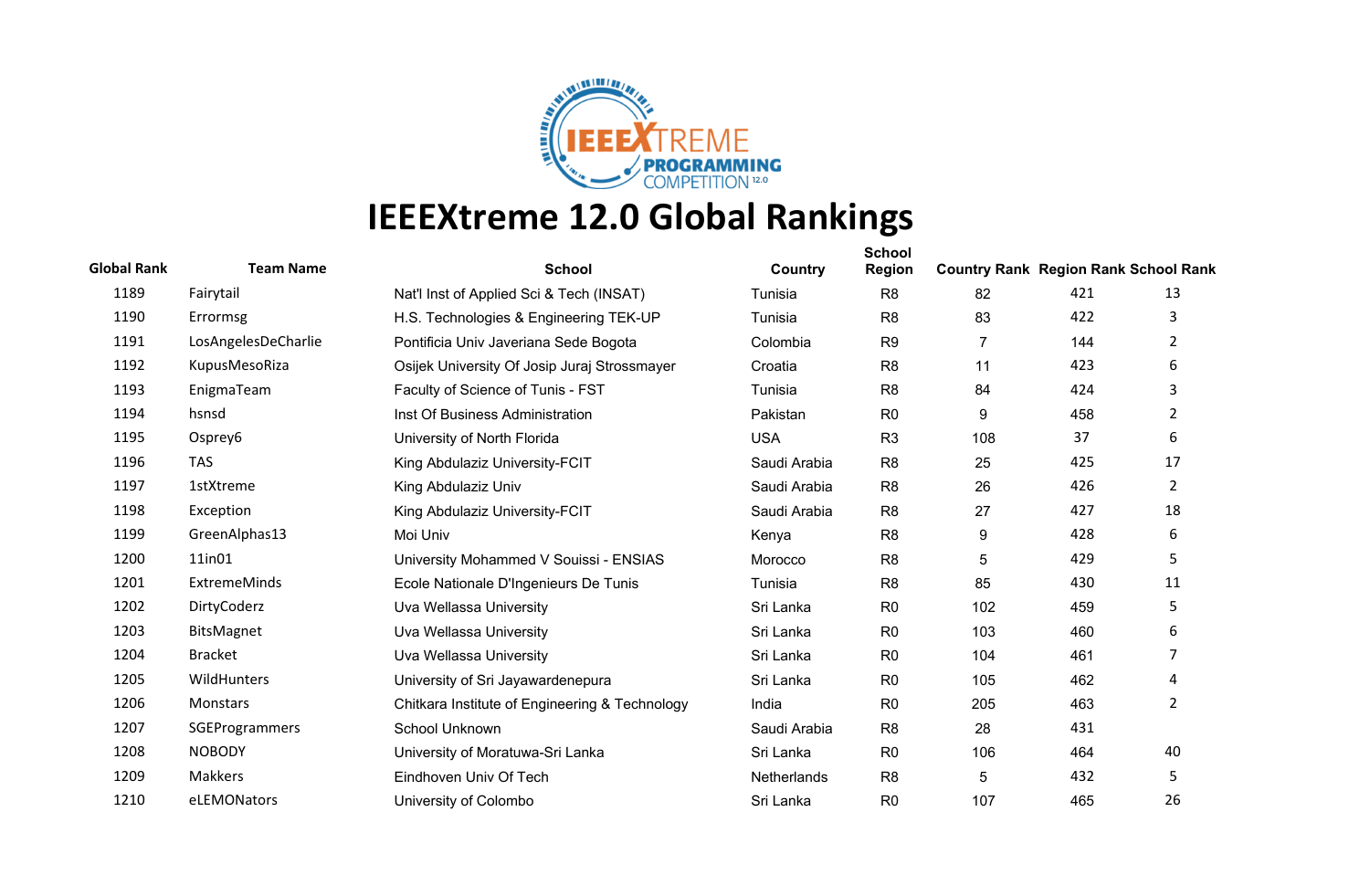

| <b>Global Rank</b> | <b>Team Name</b>   | <b>School</b>                                   | Country      | <b>School</b><br><b>Region</b> | <b>Country Rank Region Rank School Rank</b> |     |                |
|--------------------|--------------------|-------------------------------------------------|--------------|--------------------------------|---------------------------------------------|-----|----------------|
| 1211               | <b>BadOps</b>      | National School of Computer Science ENSI        | Tunisia      | R <sub>8</sub>                 | 86                                          | 433 | 7              |
| 1212               | LastChance         | University of Moratuwa-Sri Lanka                | Sri Lanka    | R <sub>0</sub>                 | 108                                         | 466 | 41             |
| 1213               | <b>WSJ</b>         | King Abdulaziz University-FCIT                  | Saudi Arabia | R <sub>8</sub>                 | 29                                          | 434 | 19             |
| 1214               | <b>TAW</b>         | China Univ Of Electronic Science And Tech UESTC | China        | R <sub>0</sub>                 | 91                                          | 467 | 75             |
| 1215               | TheMinions         | Dhirubhai Ambani Inst Of Info & Comm Tec        | India        | R <sub>0</sub>                 | 206                                         | 468 | $\mathbf{1}$   |
| 1216               | RedCode            | Higher Institute of Informatics Mahdia ISIMa    | Tunisia      | R <sub>8</sub>                 | 87                                          | 435 | $\mathbf{1}$   |
| 1217               | DebuggersNation    | Higher Institute of Informatics Mahdia ISIMa    | Tunisia      | R <sub>8</sub>                 | 88                                          | 436 | $\overline{2}$ |
| 1218               | Androides          | Universidad Nacional de San Luis (UNSL)-FCFMyN  | Argentina    | R <sub>9</sub>                 | 22                                          | 145 | 1              |
| 1219               | <b>ThessCoders</b> | Aristotle Univ Of Thessaloniki                  | Greece       | R <sub>8</sub>                 | 29                                          | 437 | 5              |
| 1220               | Jforce             | Cordoba Univ Tecnologica Facultad Regional      | Argentina    | R <sub>9</sub>                 | 23                                          | 146 | 3              |
| 1221               | Illuminati         | MEA Engineering College - Perinthalmanna        | India        | R <sub>0</sub>                 | 207                                         | 469 | $\overline{2}$ |
| 1222               | RickyRick          | Middle East Tech Univ                           | Turkey       | R <sub>8</sub>                 | 22                                          | 438 | $\overline{2}$ |
| 1223               | Seeker             | Uva Wellassa University                         | Sri Lanka    | R <sub>0</sub>                 | 109                                         | 470 | 14             |
| 1224               | SunOfBeaches       | University of Tehran                            | Iran         | R <sub>8</sub>                 | 11                                          | 439 | 4              |
| 1225               | <b>EEESPARKS</b>   | Dadi Inst of Eng and Tech                       | India        | R <sub>0</sub>                 | 208                                         | 471 | 18             |
| 1226               | <b>Batikh</b>      | National School of Computer Science ENSI        | Tunisia      | R <sub>8</sub>                 | 89                                          | 440 | 8              |
| 1227               | Tsunami            | University of Gezira                            | Sudan        | R <sub>8</sub>                 | 11                                          | 441 | 1              |
| 1228               | FireWire           | University of Colombo                           | Sri Lanka    | R <sub>0</sub>                 | 110                                         | 472 | 27             |
| 1229               | <b>SJS</b>         | King Abdulaziz University-FCIT                  | Saudi Arabia | R <sub>8</sub>                 | 30                                          | 442 | 20             |
| 1230               | SparkGgeks         | King Abdulaziz University-FCIT                  | Saudi Arabia | R <sub>8</sub>                 | 31                                          | 443 | 21             |
| 1231               | <b>NAL</b>         | King Abdulaziz University-FCIT                  | Saudi Arabia | R <sub>8</sub>                 | 32                                          | 444 | 22             |
| 1232               | WHETeam            | King Abdulaziz University-FCIT                  | Saudi Arabia | R <sub>8</sub>                 | 33                                          | 445 | 23             |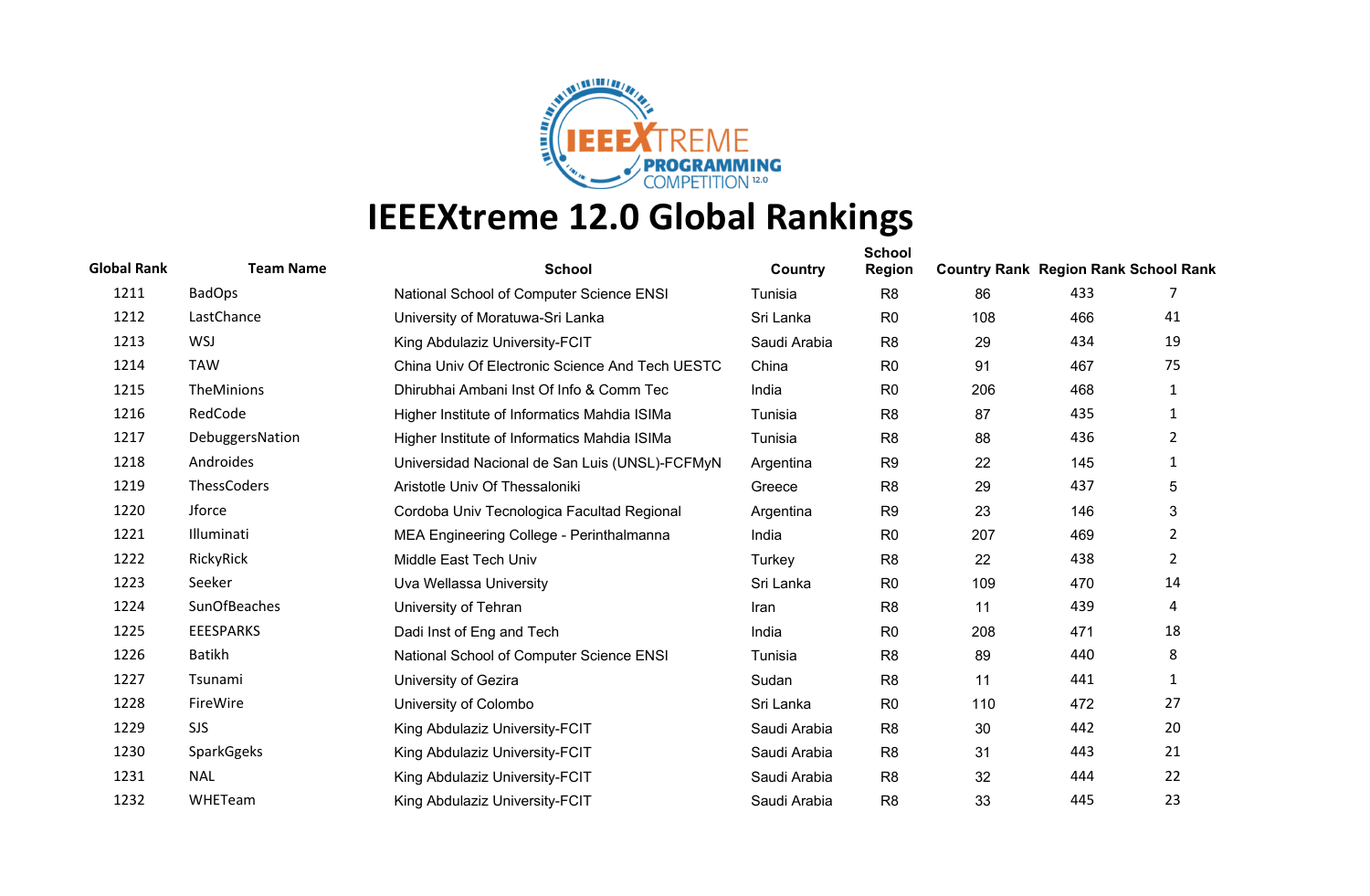

| <b>Global Rank</b> | <b>Team Name</b>    | <b>School</b>                                  | Country       | <b>School</b><br><b>Region</b> | <b>Country Rank Region Rank School Rank</b> |     |                |
|--------------------|---------------------|------------------------------------------------|---------------|--------------------------------|---------------------------------------------|-----|----------------|
| 1233               | NomeProvisorio      | Inst Fed de Educacao Ciencia e Tecn da Paraiba | <b>Brazil</b> | R <sub>9</sub>                 | 28                                          | 147 | 1              |
| 1234               | <b>BEGINNER</b>     | National School of Computer Science ENSI       | Tunisia       | R <sub>8</sub>                 | 90                                          | 446 | 9              |
| 1235               | Techsavvers         | A.D. Patel Inst Of Tech                        | India         | R <sub>0</sub>                 | 209                                         | 473 | 8              |
| 1236               | Wildcoders          | California State Univ-Chico                    | <b>USA</b>    | R <sub>6</sub>                 | 109                                         | 27  | $\overline{2}$ |
| 1237               | <b>UVCEAvengers</b> | Visvesvaraya Univ College Of Engrg             | India         | R <sub>0</sub>                 | 210                                         | 474 | 1              |
| 1238               | <b>TTU</b>          | Jomo Kenyatta Univ Of Agriculture & Tech       | Kenya         | R <sub>8</sub>                 | 10                                          | 447 | 4              |
| 1239               | <b>Berserkers</b>   | Informatics Institute of Technology            | Sri Lanka     | R <sub>0</sub>                 | 111                                         | 475 | $\overline{2}$ |
| 1240               | VitalB              | National Engineering School of Gabes (ENIG)    | Tunisia       | R <sub>8</sub>                 | 91                                          | 448 | 1              |
| 1241               | <b>BitsBar</b>      | Ionian University                              | Greece        | R <sub>8</sub>                 | 30                                          | 449 | 3              |
| 1242               | CouchPotatoes       | B. M. Sreenivasalah College of Engineering     | India         | R <sub>0</sub>                 | 211                                         | 476 | 15             |
| 1243               | <b>VITIANS</b>      | Vishwakarma Inst Of Tech                       | India         | R <sub>0</sub>                 | 212                                         | 477 | $\overline{2}$ |
| 1244               | Codebreakers91      | Illinois Inst Of Tech                          | <b>USA</b>    | R <sub>4</sub>                 | 110                                         | 29  | 1              |
| 1245               | Erudite             | National School of Business Management NSBM    | Sri Lanka     | R <sub>0</sub>                 | 112                                         | 478 | 1              |
| 1246               | TeamPROgramming     | Univ Catolica de Santiago del Estero-DASS      | Argentina     | R <sub>9</sub>                 | 24                                          | 148 | 1              |
| 1247               | <b>OUSLThunders</b> | Open University of Sri Lanka                   | Sri Lanka     | R <sub>0</sub>                 | 113                                         | 479 | 5              |
| 1248               | <b>Bitloaders</b>   | Uva Wellassa University                        | Sri Lanka     | R <sub>0</sub>                 | 114                                         | 480 | 8              |
| 1249               | TheShelbyTeam       | Nat'l Inst of Applied Sci & Tech (INSAT)       | Tunisia       | R <sub>8</sub>                 | 92                                          | 450 | 14             |
| 1250               | Radiance            | Guru Gobind Singh Indraprastha Univ            | India         | R <sub>0</sub>                 | 213                                         | 481 | 4              |
| 1251               | M3m3T34m            | <b>Christian Brothers Univ</b>                 | <b>USA</b>    | R <sub>3</sub>                 | 111                                         | 38  | 3              |
| 1252               | GHRCE60             | GH Raisoni College of Engineering-Nagpur       | India         | R <sub>0</sub>                 | 214                                         | 482 | 8              |
| 1253               | <b>WINCODER</b>     | University of Ruhuna                           | Sri Lanka     | R <sub>0</sub>                 | 115                                         | 483 | 6              |
| 1254               | DevCrew             | <b>ESPRIT</b>                                  | Tunisia       | R <sub>8</sub>                 | 93                                          | 451 | $\overline{2}$ |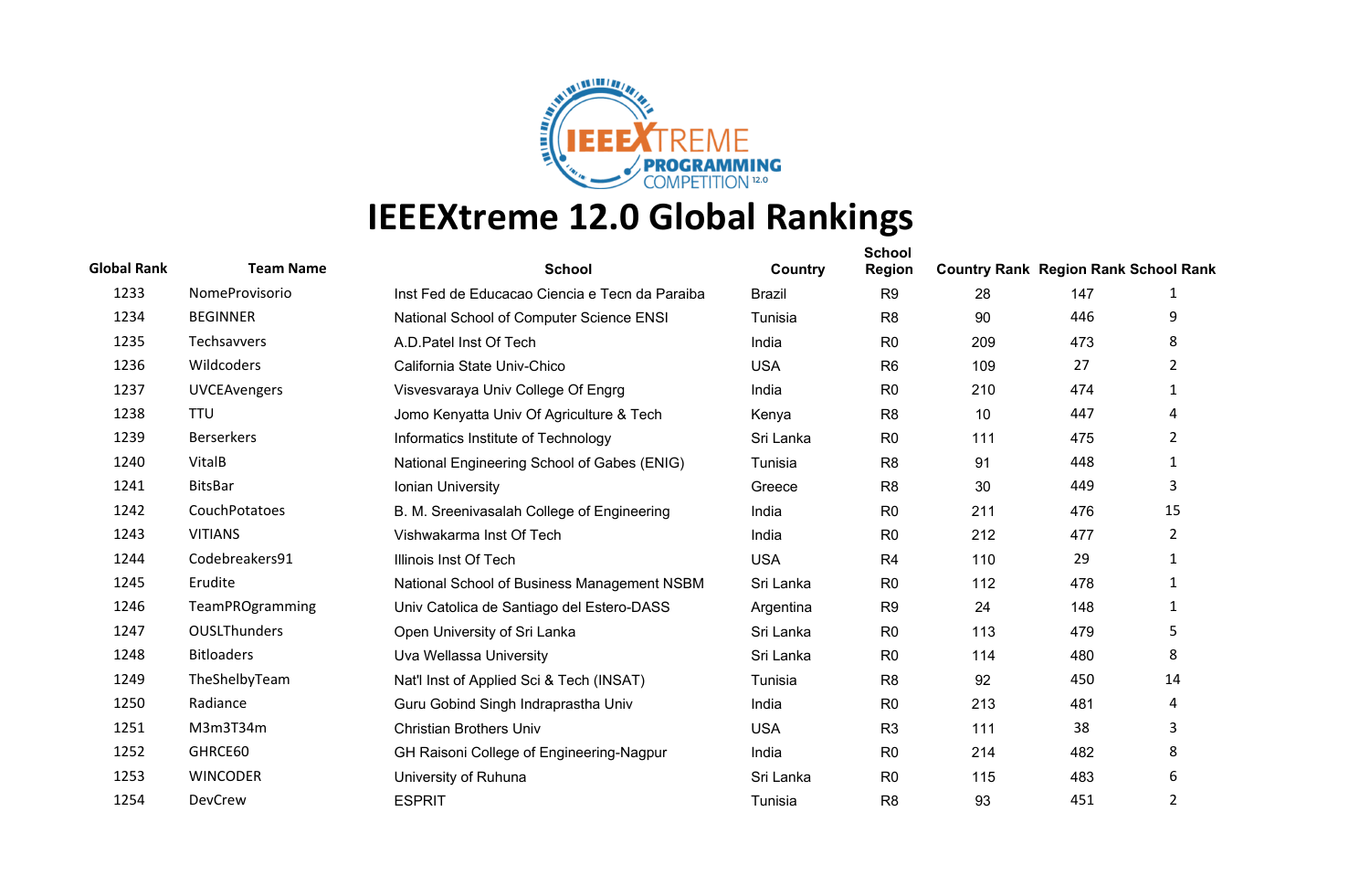

| <b>Global Rank</b> | <b>Team Name</b>     | <b>School</b>                               | Country        | <b>School</b><br><b>Region</b> | <b>Country Rank Region Rank School Rank</b> |     |                |
|--------------------|----------------------|---------------------------------------------|----------------|--------------------------------|---------------------------------------------|-----|----------------|
| 1255               | OtroEquipo           | Escuela Superior Politecnica Del Litoral    | Ecuador        | R <sub>9</sub>                 | 31                                          | 149 | 5              |
| 1256               | <b>Terminators</b>   | Mvgr College Of Engineering                 | India          | R <sub>0</sub>                 | 215                                         | 484 | 3              |
| 1257               | innovativesquad      | Mvgr College Of Engineering                 | India          | R <sub>0</sub>                 | 216                                         | 485 | 4              |
| 1258               | FSUDMSE2             | <b>Ferris State Univ</b>                    | <b>USA</b>     | R <sub>4</sub>                 | 112                                         | 30  | $\overline{2}$ |
| 1259               | scarL                | Icfai Inst Of Science & Tech                | India          | R <sub>0</sub>                 | 217                                         | 486 | $\overline{2}$ |
| 1260               | HackStreetBoys       | <b>Bournemouth University</b>               | United Kingdom | R <sub>8</sub>                 | 3                                           | 452 | $\overline{2}$ |
| 1261               | ThePointers          | Universidad Autonoma de Nuevo Leon          | Mexico         | R <sub>9</sub>                 | 18                                          | 150 | 4              |
| 1262               | Databoiz             | East Tennessee State Univ                   | <b>USA</b>     | R <sub>3</sub>                 | 113                                         | 39  | 3              |
| 1263               | <b>TeamBrainiacs</b> | University of Colombo                       | Sri Lanka      | R <sub>0</sub>                 | 116                                         | 487 | 28             |
| 1264               | InputName            | Costa Rica Instituto Tecnologico De         | Costa Rica     | R <sub>9</sub>                 | 10                                          | 151 | 9              |
| 1265               | goforit              | Nat Sch Sciences & Advanced Tech (ENSTAB)   | Tunisia        | R <sub>8</sub>                 | 94                                          | 453 | 8              |
| 1266               | <b>BarbaEBuffer</b>  | Univ Of Pavia                               | Italy          | R <sub>8</sub>                 | 17                                          | 454 | 5              |
| 1267               | Mindbrakers          | Univ Of Pavia                               | Italy          | R <sub>8</sub>                 | 18                                          | 455 | 6              |
| 1268               | Decoders7            | Saintgits College of Engineering - KOTTAYAM | India          | R <sub>0</sub>                 | 218                                         | 488 | $\mathbf{1}$   |
| 1269               | HackLinguist         | University of Ruhuna                        | Sri Lanka      | R <sub>0</sub>                 | 117                                         | 489 | $\overline{7}$ |
| 1270               | cecprimes            | <b>Canara Engineering College</b>           | India          | R <sub>0</sub>                 | 219                                         | 490 | 19             |
| 1271               | cecinception         | <b>Canara Engineering College</b>           | India          | R <sub>0</sub>                 | 220                                         | 491 | 20             |
| 1272               | ceccodewarriors      | <b>Canara Engineering College</b>           | India          | R <sub>0</sub>                 | 221                                         | 492 | 21             |
| 1273               | cecjad               | <b>Canara Engineering College</b>           | India          | R <sub>0</sub>                 | 222                                         | 493 | 22             |
| 1274               | Exsupero             | University of Ruhuna                        | Sri Lanka      | R <sub>0</sub>                 | 118                                         | 494 | 8              |
| 1275               | Sparklouz            | Nat Higher Sch. Engineers Tunis (ENSIT)     | Tunisia        | R <sub>8</sub>                 | 95                                          | 456 | 7              |
| 1276               | <b>HackPerts</b>     | Maharaja Agrasen Inst Of Tech               | India          | R <sub>0</sub>                 | 223                                         | 495 | 4              |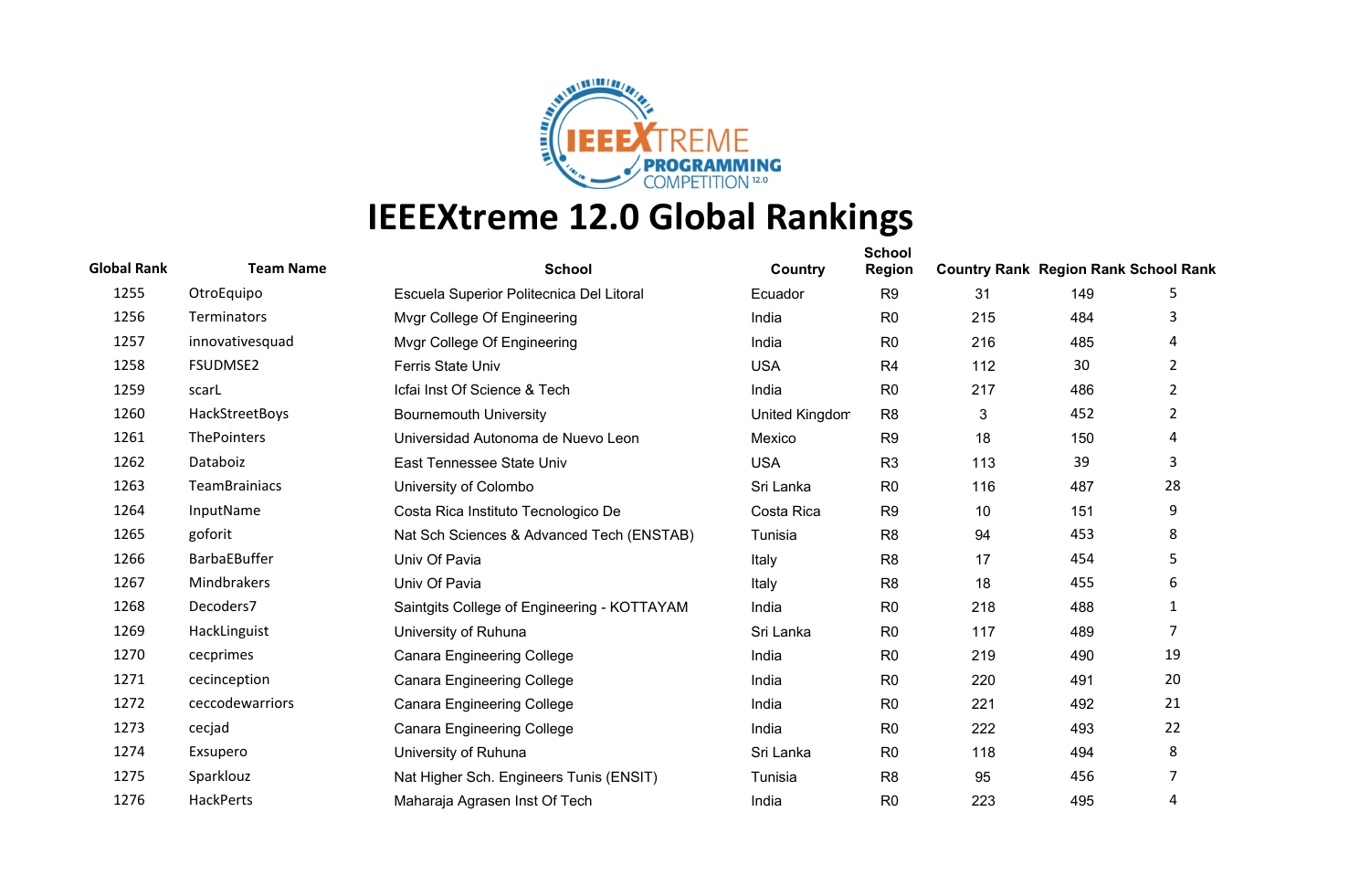

| <b>Global Rank</b> | <b>Team Name</b>         | <b>School</b>                             | Country      | <b>School</b><br><b>Region</b> | <b>Country Rank Region Rank School Rank</b> |     |                |
|--------------------|--------------------------|-------------------------------------------|--------------|--------------------------------|---------------------------------------------|-----|----------------|
| 1277               | <b>MRE</b>               | King Abdulaziz University-FCIT            | Saudi Arabia | R <sub>8</sub>                 | 34                                          | 457 | 24             |
| 1278               | <b>TheDeCoders</b>       | School Unknown                            | India        | R <sub>0</sub>                 | 224                                         | 496 |                |
| 1279               | USMNewXbie2              | Universiti Sains Malaysia                 | Malaysia     | R <sub>0</sub>                 | 12                                          | 497 | $\overline{2}$ |
| 1280               | WaitUsICPC               | <b>Ain Shams University</b>               | Egypt        | R <sub>8</sub>                 | 20                                          | 458 | 1              |
| 1281               | Puravlos                 | University of West Attica                 | Greece       | R <sub>8</sub>                 | 31                                          | 459 | $\mathbf{1}$   |
| 1282               | LegionPSUT               | Princess Sumaya University for Technology | Jordan       | R <sub>8</sub>                 | 37                                          | 460 | 12             |
| 1283               | ElCampeones              | College of Engineering, Cherthala         | India        | R <sub>0</sub>                 | 225                                         | 498 | 4              |
| 1284               | OniiChan                 | Tallinn University of Technology          | Estonia      | R <sub>8</sub>                 | $\overline{7}$                              | 461 | 6              |
| 1285               | GHRCE63                  | GH Raisoni College of Engineering-Nagpur  | India        | R <sub>0</sub>                 | 226                                         | 499 | 9              |
| 1286               | Hackingjays              | Al-Yamamah University                     | Saudi Arabia | R <sub>8</sub>                 | 35                                          | 462 | $\mathbf{1}$   |
| 1287               | Friends                  | Pamukkale Univ                            | Turkey       | R <sub>8</sub>                 | 23                                          | 463 | 3              |
| 1288               | <b>TeamJavis</b>         | University of Colombo                     | Sri Lanka    | R <sub>0</sub>                 | 119                                         | 500 | 29             |
| 1289               | Heisenbugs               | Costa Rica Instituto Tecnologico De       | Costa Rica   | R <sub>9</sub>                 | 11                                          | 152 | 10             |
| 1290               | TeamThread               | University of Colombo                     | Sri Lanka    | R <sub>0</sub>                 | 120                                         | 501 | 30             |
| 1291               | codeJunction             | Informatics Institute of Technology       | Sri Lanka    | R <sub>0</sub>                 | 121                                         | 502 | 3              |
| 1292               | <b>CUCStackOverflow</b>  | Concordia University Chicago              | <b>USA</b>   | R <sub>4</sub>                 | 114                                         | 31  | 8              |
| 1293               | AllDevGT                 | San Carlos Univ De Guatemala              | Guatemala    | R <sub>9</sub>                 | 8                                           | 153 | 3              |
| 1294               | CodeMonody               | Costa Rica Instituto Tecnologico De       | Costa Rica   | R <sub>9</sub>                 | 12                                          | 154 | 11             |
| 1295               | <b>UnlicensedDrivers</b> | University of Western Cape                | South Africa | R <sub>8</sub>                 | 1                                           | 464 | $\mathbf{1}$   |
| 1296               | NiVox                    | Faculty of Science of Tunis - FST         | Tunisia      | R <sub>8</sub>                 | 96                                          | 465 | 4              |
| 1297               | Rootkit                  | University of Kurdistan                   | Iran         | R <sub>8</sub>                 | 12                                          | 466 | 1              |
| 1298               | Mergesort                | East Tennessee State Univ                 | <b>USA</b>   | R <sub>3</sub>                 | 115                                         | 40  | 4              |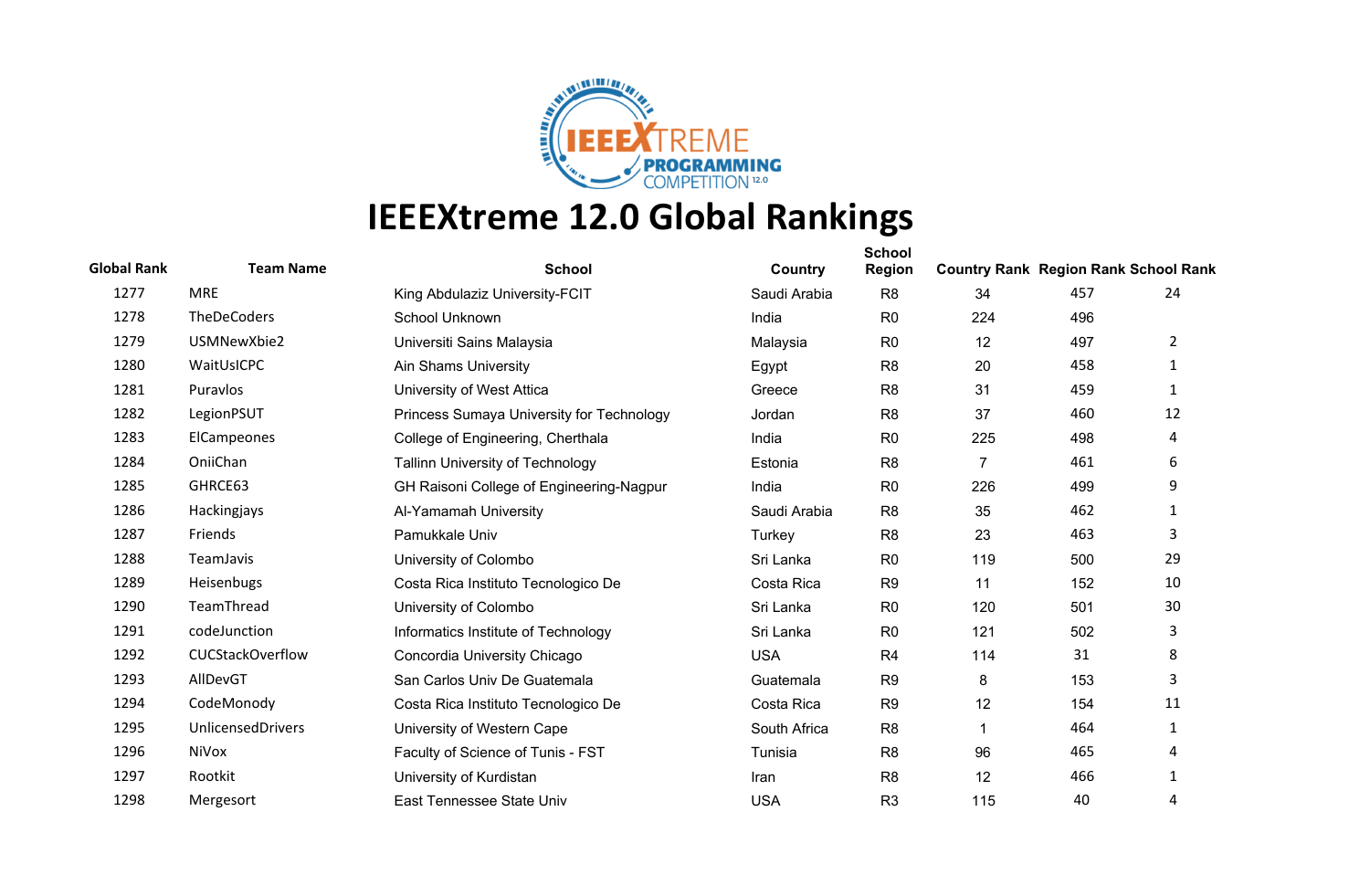

| <b>Global Rank</b> | <b>Team Name</b>    | <b>School</b>                                      | Country       | <b>School</b><br><b>Region</b> | <b>Country Rank Region Rank School Rank</b> |     |                |
|--------------------|---------------------|----------------------------------------------------|---------------|--------------------------------|---------------------------------------------|-----|----------------|
| 1299               | PinePizzaz          | Univ Of Technology, Jamaica                        | Jamaica       | R <sub>3</sub>                 | 3                                           | 41  | 3              |
| 1300               | AppCrew             | La Trobe Univ                                      | Australia     | R <sub>0</sub>                 | 17                                          | 503 | 2              |
| 1301               | Supcom13            | Higher School of Communication of Tunis (Sup'Com)  | Tunisia       | R <sub>8</sub>                 | 97                                          | 467 | 13             |
| 1302               | <b>BackupOption</b> | University of Moratuwa-Sri Lanka                   | Sri Lanka     | R <sub>0</sub>                 | 122                                         | 504 | 42             |
| 1303               | CodeLikeAGirl       | Univ Federal De Juiz De Fora                       | <b>Brazil</b> | R <sub>9</sub>                 | 29                                          | 155 | 3              |
| 1304               | WhilePrivilege      | Universidad de Malaga                              | Spain         | R <sub>8</sub>                 | 9                                           | 468 | 1              |
| 1305               | Someklan            | Universidad Nacional de San Luis (UNSL)-FCFMyN     | Argentina     | R <sub>9</sub>                 | 25                                          | 156 | $\overline{2}$ |
| 1306               | Titan6              | California State Univ-Fullerton                    | <b>USA</b>    | R <sub>6</sub>                 | 116                                         | 28  | 4              |
| 1307               | COMSATSWah17        | <b>COMSATS Inst of Information Tech Wah Campus</b> | Pakistan      | R <sub>0</sub>                 | 10                                          | 505 | 8              |
| 1308               | Expections          | University of Bahri                                | Sudan         | R <sub>8</sub>                 | 12                                          | 469 | 1              |
| 1309               | <b>TROGEX</b>       | St Xaviers Catholic Coll Of Eng                    | India         | R <sub>0</sub>                 | 227                                         | 506 | 1              |
| 1310               | Voideagle           | B. M. Sreenivasalah College of Engineering         | India         | R <sub>0</sub>                 | 228                                         | 507 | 16             |
| 1311               | GHRCE13             | GH Raisoni College of Engineering-Nagpur           | India         | R <sub>0</sub>                 | 229                                         | 508 | 10             |
| 1312               | COMSATSWah20        | <b>COMSATS Inst of Information Tech Wah Campus</b> | Pakistan      | R <sub>0</sub>                 | 11                                          | 509 | 9              |
| 1313               | NoProblemos         | Faculty of Science of Tunis - FST                  | Tunisia       | R <sub>8</sub>                 | 98                                          | 470 | 5              |
| 1314               | PartnersInCode      | An-Najah National University                       | Palestine     | R <sub>8</sub>                 | 36                                          | 471 | 15             |
| 1315               | Humber <sub>2</sub> | Humber College Inst of Tech & Advanced Learning    | Canada        | R <sub>7</sub>                 | 60                                          | 60  | 4              |
| 1316               | SmashBros           | Monash University - Clayton                        | Australia     | R <sub>0</sub>                 | 18                                          | 510 | 8              |
| 1317               | TechnocratsPSIT     | Pranveer Singh Institute of Technology             | India         | R <sub>0</sub>                 | 230                                         | 511 | 2              |
| 1318               | Brogramme           | <b>ESPRIT</b>                                      | Tunisia       | R <sub>8</sub>                 | 99                                          | 472 | 3              |
| 1319               | EssentialTeam       | Univ Tecnologica Nacional-Frba                     | Argentina     | R <sub>9</sub>                 | 26                                          | 157 | 2              |
| 1320               | PotatOS             | <b>McGill Univ</b>                                 | Canada        | R <sub>7</sub>                 | 61                                          | 61  | 4              |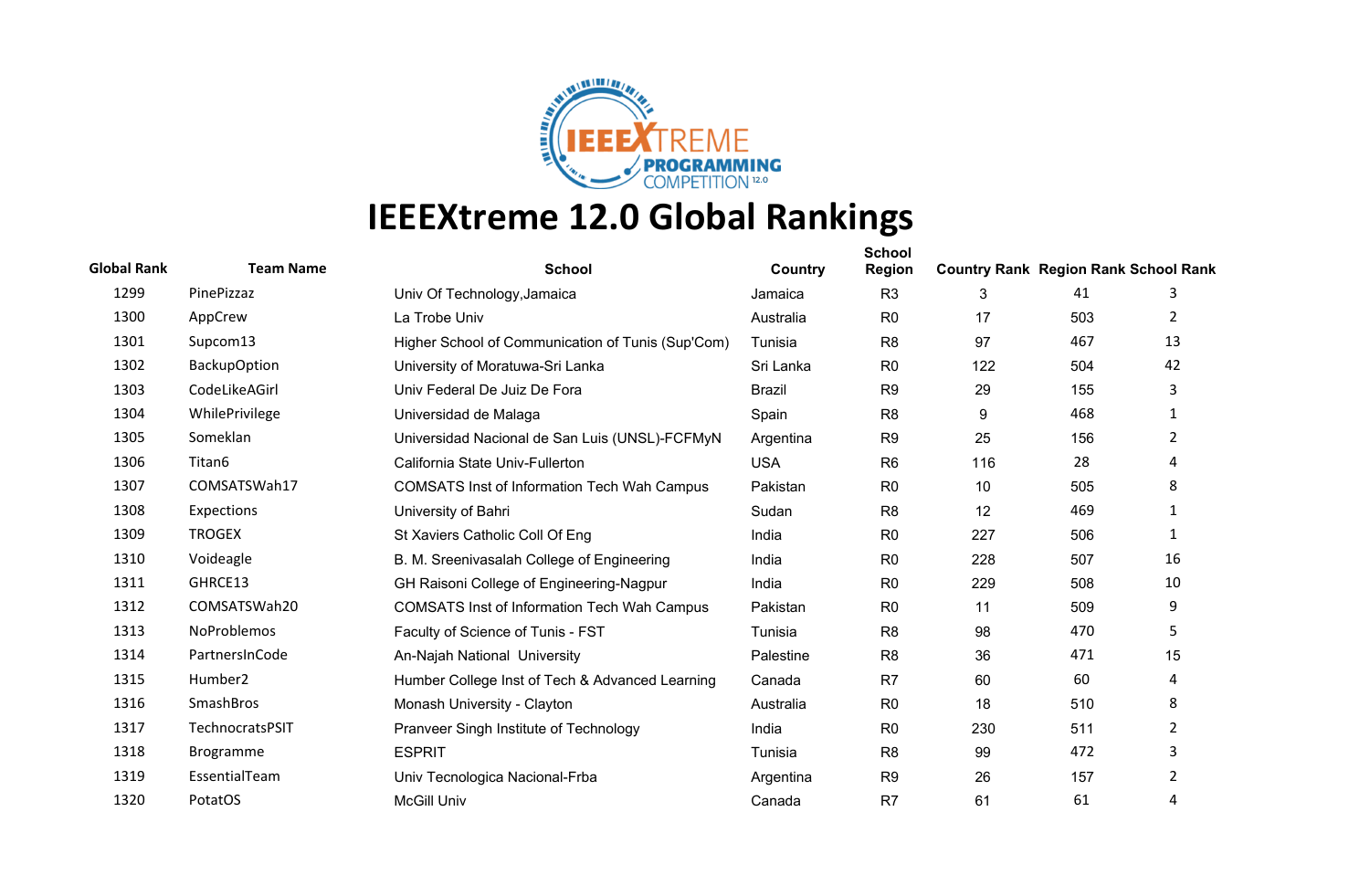

| <b>Global Rank</b> | <b>Team Name</b>      | <b>School</b>                                | Country    | <b>School</b><br><b>Region</b> | <b>Country Rank Region Rank School Rank</b> |     |                |
|--------------------|-----------------------|----------------------------------------------|------------|--------------------------------|---------------------------------------------|-----|----------------|
| 1321               | BaZhaHey              | University Of British Columbia               | Canada     | R <sub>7</sub>                 | 62                                          | 62  | 5              |
| 1322               | ImportTeamName        | University of Moratuwa-Sri Lanka             | Sri Lanka  | R <sub>0</sub>                 | 123                                         | 512 | 43             |
| 1323               | MemeTime              | Universidade do Porto                        | Portugal   | R <sub>8</sub>                 | 9                                           | 473 | 7              |
| 1324               | <b>THEABC</b>         | Ecole Nationale D'Ingenieurs De Tunis        | Tunisia    | R <sub>8</sub>                 | 100                                         | 474 | 12             |
| 1325               | FYSdominators         | National Engineering School of Sfax (ENIS)   | Tunisia    | R <sub>8</sub>                 | 101                                         | 475 | 6              |
| 1326               | <b>ALGO</b>           | University of Moratuwa-Sri Lanka             | Sri Lanka  | R <sub>0</sub>                 | 124                                         | 513 | 44             |
| 1327               | BetterCodeSaul        | Del Sur Univ De                              | Argentina  | R <sub>9</sub>                 | 27                                          | 158 | 3              |
| 1328               | <b>DOS</b>            | University of Colombo                        | Sri Lanka  | R <sub>0</sub>                 | 125                                         | 514 | 31             |
| 1329               | Creeper               | Univ Of Jaffna                               | Sri Lanka  | R <sub>0</sub>                 | 126                                         | 515 | 5              |
| 1330               | RedHat                | University of Ruhuna                         | Sri Lanka  | R <sub>0</sub>                 | 127                                         | 516 | 9              |
| 1331               | AccessDeniedAR        | Del Sur Univ De                              | Argentina  | R <sub>9</sub>                 | 28                                          | 159 | 4              |
| 1332               | cecfutureprogrammers  | <b>Canara Engineering College</b>            | India      | R <sub>0</sub>                 | 231                                         | 517 | 23             |
| 1333               | <b>Bunnie</b>         | Curtin University - Sarawak                  | Malaysia   | R <sub>0</sub>                 | 13                                          | 518 | 4              |
| 1334               | <b>TripleS</b>        | University of Moratuwa-Sri Lanka             | Sri Lanka  | R <sub>0</sub>                 | 128                                         | 519 | 45             |
| 1335               | Unity                 | Open University of Sri Lanka                 | Sri Lanka  | R <sub>0</sub>                 | 129                                         | 520 | 6              |
| 1336               | YATCoders             | University of Houston                        | <b>USA</b> | R <sub>5</sub>                 | 117                                         | 17  | 5              |
| 1337               | <b>TheCFallenOnes</b> | Universidad Autonoma de Nuevo Leon           | Mexico     | R <sub>9</sub>                 | 19                                          | 160 | 5              |
| 1338               | teamCHAOS             | University of Colombo                        | Sri Lanka  | R <sub>0</sub>                 | 130                                         | 521 | 32             |
| 1339               | Hex                   | Visvesvaraya Univ College Of Engrg           | India      | R <sub>0</sub>                 | 232                                         | 522 | $\overline{2}$ |
| 1340               | Coders2324            | Government Engineering College - Barton Hill | India      | R <sub>0</sub>                 | 233                                         | 523 | $\overline{2}$ |
| 1341               | EEEGrasshoppers       | East West Univ                               | Bangladesh | R <sub>0</sub>                 | 12                                          | 524 | $\overline{2}$ |
| 1342               | LoneWolf              | Birla Inst Of Tech-Mesra                     | India      | R <sub>0</sub>                 | 234                                         | 525 | $\mathbf{1}$   |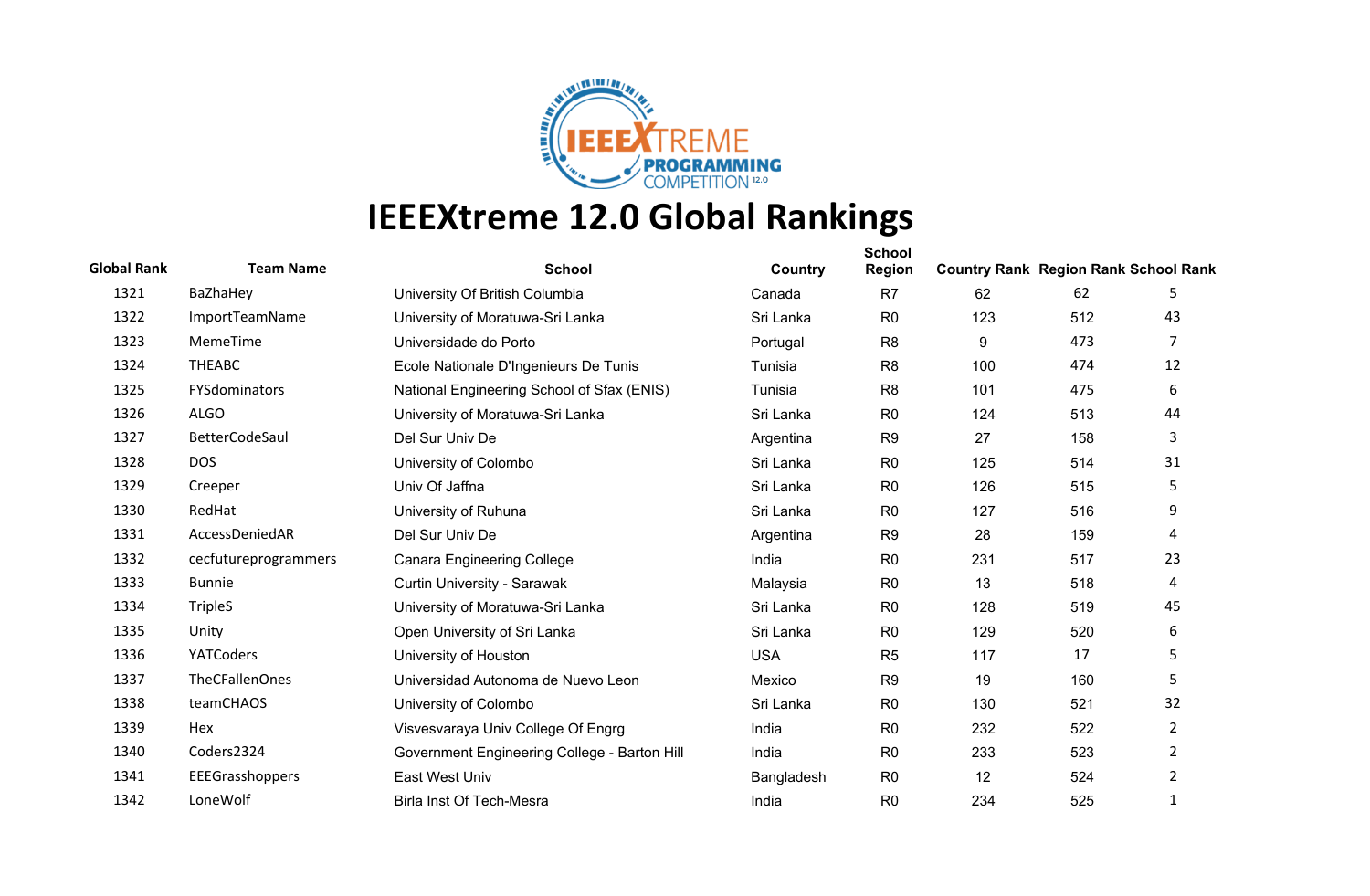

| <b>Global Rank</b> | <b>Team Name</b>    | <b>School</b>                                  | Country    | <b>School</b><br><b>Region</b> | <b>Country Rank Region Rank School Rank</b> |     |                |
|--------------------|---------------------|------------------------------------------------|------------|--------------------------------|---------------------------------------------|-----|----------------|
| 1343               | GhotalaGang         | <b>Ahmedabad University</b>                    | India      | R <sub>0</sub>                 | 235                                         | 526 | 8              |
| 1344               | IEEEXtremeUCalgary1 | University of Calgary                          | Canada     | R <sub>7</sub>                 | 63                                          | 63  | 3              |
| 1345               | bytecoders          | PEC University of Technology - Chandigarh      | India      | R <sub>0</sub>                 | 236                                         | 527 | 2              |
| 1346               | Tyro                | Dehradun Institute Of Technology               | India      | R <sub>0</sub>                 | 237                                         | 528 | $\overline{2}$ |
| 1347               | AAA                 | PEC University of Technology - Chandigarh      | India      | R <sub>0</sub>                 | 238                                         | 529 | 3              |
| 1348               | Zhexceed            | Ecole Nationale D'Ingenieurs De Tunis          | Tunisia    | R <sub>8</sub>                 | 102                                         | 476 | 13             |
| 1349               | enigmaguys          | Jaypee Univ Of Information Tech                | India      | R <sub>0</sub>                 | 239                                         | 530 | $\mathbf{1}$   |
| 1350               | Xignite             | University of Colombo                          | Sri Lanka  | R <sub>0</sub>                 | 131                                         | 531 | 33             |
| 1351               | Extrema             | <b>Model Engineering College</b>               | India      | R <sub>0</sub>                 | 240                                         | 532 | 4              |
| 1352               | YTUCS6              | <b>Yildiz Technical Univ</b>                   | Turkey     | R <sub>8</sub>                 | 24                                          | 477 | 3              |
| 1353               | <b>Oinspiration</b> | Nat'l Inst of Applied Sci & Tech (INSAT)       | Tunisia    | R <sub>8</sub>                 | 103                                         | 478 | 15             |
| 1354               | USM5thTeam          | Malaysia Univ Of Science                       | Malaysia   | R <sub>0</sub>                 | 14                                          | 533 | 1              |
| 1355               | NSUApptromechs      | North South University                         | Bangladesh | R <sub>0</sub>                 | 13                                          | 534 | 3              |
| 1356               | MoreBitsPlz         | Univ Of Technology, Jamaica                    | Jamaica    | R <sub>3</sub>                 | 4                                           | 42  | 4              |
| 1357               | MakingHERstory      | An-Najah National University                   | Palestine  | R <sub>8</sub>                 | 37                                          | 479 | 16             |
| 1358               | NΚ                  | University of Moratuwa-Sri Lanka               | Sri Lanka  | R <sub>0</sub>                 | 132                                         | 535 | 46             |
| 1359               | GospelOfLinus       | Visvesvaraya Univ College Of Engrg             | India      | R <sub>0</sub>                 | 241                                         | 536 | 3              |
| 1360               | Eulerians           | Universidad Nacional de San Luis (UNSL)-FCFMyN | Argentina  | R <sub>9</sub>                 | 29                                          | 161 | 3              |
| 1361               | ConcordiaTeamFour   | Concordia Univ                                 | Canada     | R <sub>7</sub>                 | 64                                          | 64  | 6              |
| 1362               | Quattro             | <b>Reva University</b>                         | India      | R <sub>0</sub>                 | 242                                         | 537 | 1              |
| 1363               | ThePsionic2         | <b>Reva University</b>                         | India      | R <sub>0</sub>                 | 243                                         | 538 | $\overline{2}$ |
| 1364               | <b>TRIPLER</b>      | <b>Reva University</b>                         | India      | R <sub>0</sub>                 | 244                                         | 539 | 3              |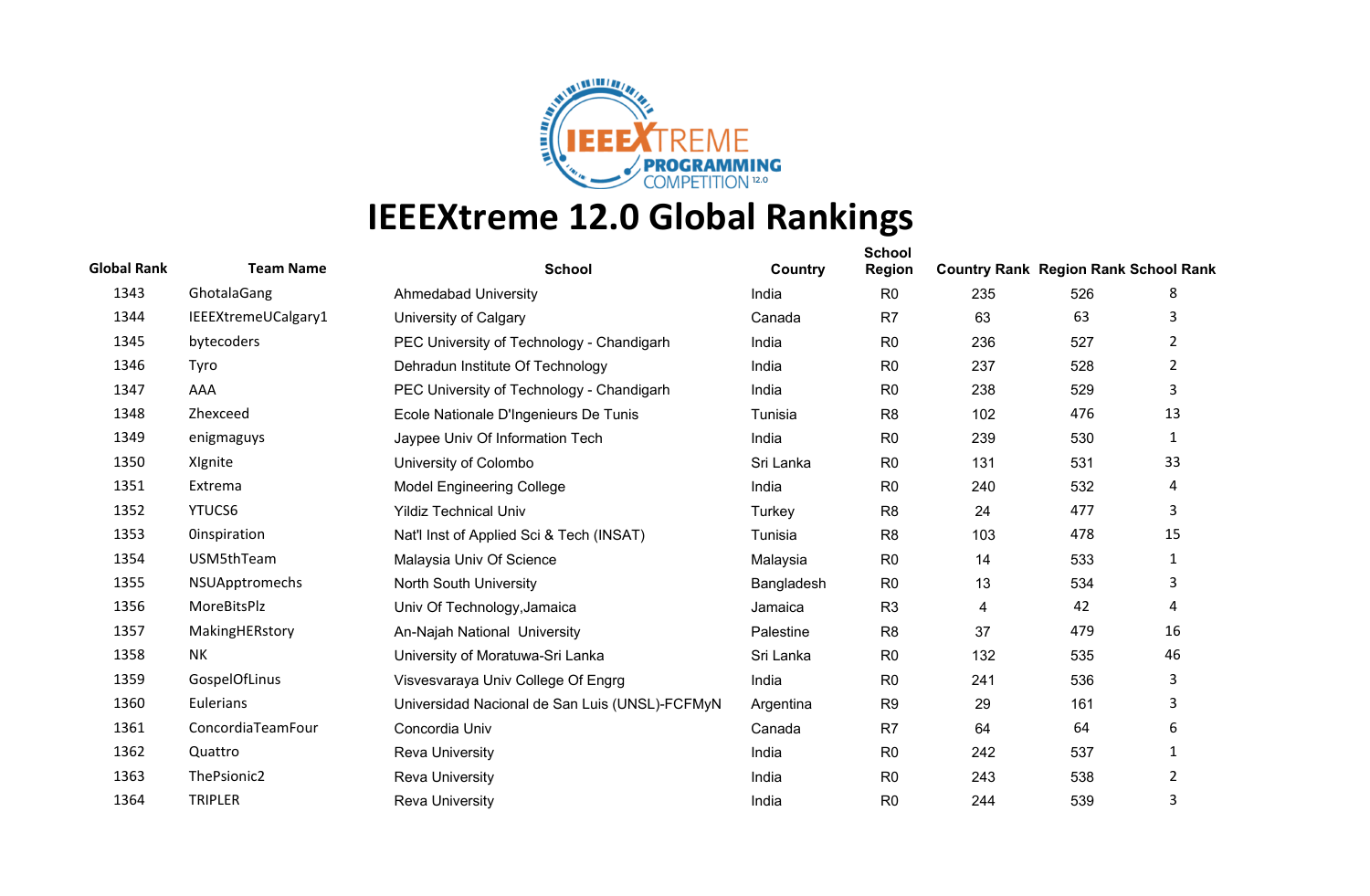

| <b>Global Rank</b> | <b>Team Name</b>     | <b>School</b>                                      | Country      | <b>School</b><br><b>Region</b> | <b>Country Rank Region Rank School Rank</b> |     |                |
|--------------------|----------------------|----------------------------------------------------|--------------|--------------------------------|---------------------------------------------|-----|----------------|
| 1365               | TuringTeam           | Universidad de las Fuerzas Armadas - ESPE          | Ecuador      | R <sub>9</sub>                 | 32                                          | 162 | 4              |
| 1366               | CodeCrush            | University of Moratuwa-Sri Lanka                   | Sri Lanka    | R <sub>0</sub>                 | 133                                         | 540 | 47             |
| 1367               | CtrlAltDel           | New York Inst Of Tech-Old Westbury                 | <b>USA</b>   | R <sub>1</sub>                 | 118                                         | 3   | 2              |
| 1368               | KillerKhan           | Universidad Nacional de San Luis (UNSL)-FCFMyN     | Argentina    | R <sub>9</sub>                 | 30                                          | 163 | 4              |
| 1369               | Something            | Bharati Vidyapeeth's College of Eng - New Delhi    | India        | R <sub>0</sub>                 | 245                                         | 541 | $\mathbf{1}$   |
| 1370               | FakeTeam             | Univ Of Pavia                                      | Italy        | R <sub>8</sub>                 | 19                                          | 480 | 7              |
| 1371               | heisenberg           | H Institute of Informatics (ISI)                   | Tunisia      | R <sub>8</sub>                 | 104                                         | 481 | $2^{\circ}$    |
| 1372               | Vengadores           | Guanajuato Univ De                                 | Mexico       | R <sub>9</sub>                 | 20                                          | 164 | 12             |
| 1373               | <b>DEATHEATER</b>    | B. M. Sreenivasalah College of Engineering         | India        | R <sub>0</sub>                 | 246                                         | 542 | 17             |
| 1374               | <b>NULL</b>          | University of Colombo                              | Sri Lanka    | R <sub>0</sub>                 | 134                                         | 543 | 34             |
| 1375               | <b>CSExtremists</b>  | Goa College Of Engineering                         | India        | R <sub>0</sub>                 | 247                                         | 544 | 5              |
| 1376               | <b>TheERRORs</b>     | Vishwakarma Inst Of Tech                           | India        | R <sub>0</sub>                 | 248                                         | 545 | 3              |
| 1377               | KeepersOfCode        | Niger Delta Univ                                   | Nigeria      | R <sub>8</sub>                 | 8                                           | 482 | 1              |
| 1378               | <b>TeamPinnacles</b> | Chittagong University Of Engineering & Technology  | Bangladesh   | R <sub>0</sub>                 | 14                                          | 546 | 1              |
| 1379               | TuringComplete       | University of Calgary                              | Canada       | R <sub>7</sub>                 | 65                                          | 65  | 4              |
| 1380               | Xteam                | Lebanese Univ Faculty of Engineering-North Lebanon | Lebanon      | R <sub>8</sub>                 | 25                                          | 483 | 8              |
| 1381               | justCode             | King Abdulaziz University-FCIT                     | Saudi Arabia | R <sub>8</sub>                 | 36                                          | 484 | 25             |
| 1382               | MasterMinds          | <b>Prince Sultan University</b>                    | Saudi Arabia | R <sub>8</sub>                 | 37                                          | 485 | $\overline{2}$ |
| 1383               | Conquer              | <b>Model Engineering College</b>                   | India        | R <sub>0</sub>                 | 249                                         | 547 | 5              |
| 1384               | AlphaQ               | Goa College Of Engineering                         | India        | R <sub>0</sub>                 | 250                                         | 548 | 6              |
| 1385               | deefDragon           | Milwaukee School Of Engineering                    | <b>USA</b>   | R <sub>4</sub>                 | 119                                         | 32  | 9              |
| 1386               | ConcordiaTeamFive    | Concordia Univ                                     | Canada       | R7                             | 66                                          | 66  | 7              |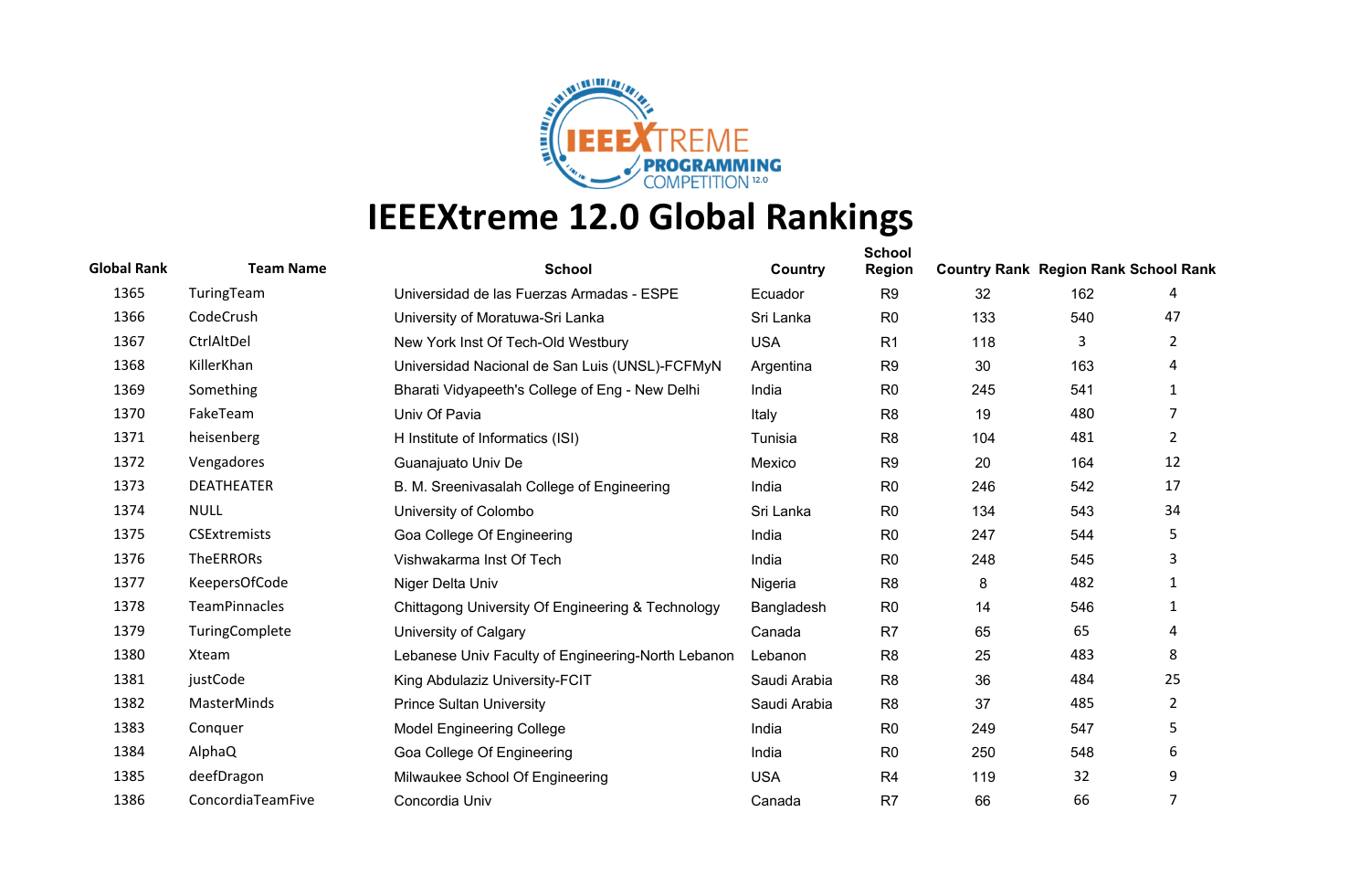

| <b>Global Rank</b> | <b>Team Name</b>      | <b>School</b>                                   | Country   | <b>School</b><br><b>Region</b> | <b>Country Rank Region Rank School Rank</b> |     |                |
|--------------------|-----------------------|-------------------------------------------------|-----------|--------------------------------|---------------------------------------------|-----|----------------|
| 1387               | <b>CODIEFIRS</b>      | Pranveer Singh Institute of Technology          | India     | R <sub>0</sub>                 | 251                                         | 549 | 3              |
| 1388               | <b>StreetFighters</b> | Poornima Institute of Engineering & Tech-Jaipur | India     | R <sub>0</sub>                 | 252                                         | 550 | 1              |
| 1389               | SocialSuicide         | Universidad de Malaga                           | Spain     | R <sub>8</sub>                 | 10                                          | 486 | 2              |
| 1390               | Coderzone             | Pranveer Singh Institute of Technology          | India     | R <sub>0</sub>                 | 253                                         | 551 | 4              |
| 1391               | <b>DarkCoders</b>     | University of Sri Jayawardenepura               | Sri Lanka | R <sub>0</sub>                 | 135                                         | 552 | 5              |
| 1392               | Tr3Z                  | Ecole Nationale D'Ingenieurs De Tunis           | Tunisia   | R <sub>8</sub>                 | 105                                         | 487 | 14             |
| 1393               | AuntJemima            | Quebec Univ Of-Trois Rivieres                   | Canada    | R <sub>7</sub>                 | 67                                          | 67  | $\overline{2}$ |
| 1394               | Fritz                 | Quebec Univ Of-Trois Rivieres                   | Canada    | R7                             | 68                                          | 68  | 3              |
| 1395               | <b>MJF</b>            | Shahrood University of Technology               | Iran      | R <sub>8</sub>                 | 13                                          | 488 | 1              |
| 1396               | Finally               | University of Colombo                           | Sri Lanka | R <sub>0</sub>                 | 136                                         | 553 | 35             |
| 1397               | InstallationWizard    | Degli Studi Dipavia Univ                        | Italy     | R <sub>8</sub>                 | 20                                          | 489 | 1              |
| 1398               | Cornflakes            | University of Colombo                           | Sri Lanka | R <sub>0</sub>                 | 137                                         | 554 | 36             |
| 1399               | TxDeTransmission      | Nat'l Inst of Applied Sci & Tech (INSAT)        | Tunisia   | R <sub>8</sub>                 | 106                                         | 490 | 16             |
| 1400               | infiniteloop          | Univ Of Engineering And Tech - KSK              | Pakistan  | R <sub>0</sub>                 | 12                                          | 555 | 1              |
| 1401               | infinite              | Nat. Inst. of Agronomy Tunisia (INAT)           | Tunisia   | R <sub>8</sub>                 | 107                                         | 491 | $\mathbf{1}$   |
| 1402               | Tesseract             | University of Colombo                           | Sri Lanka | R <sub>0</sub>                 | 138                                         | 556 | 37             |
| 1403               | <b>ARM007</b>         | Chengannur College Of Engineering               | India     | R <sub>0</sub>                 | 254                                         | 557 | 4              |
| 1404               | Xtremes3              | Chengannur College Of Engineering               | India     | R <sub>0</sub>                 | 255                                         | 558 | 5              |
| 1405               | <b>ION</b>            | University of West Attica                       | Greece    | R <sub>8</sub>                 | 32                                          | 492 | 2              |
| 1406               | <b>ENSXTREEM</b>      | University Mohammed V Souissi - ENSIAS          | Morocco   | R <sub>8</sub>                 | 6                                           | 493 | 6              |
| 1407               | makersgarage          | Chengannur College Of Engineering               | India     | R <sub>0</sub>                 | 256                                         | 559 | 6              |
| 1408               | NoNombre              | Univ Tecnologica Nacional-Tucuman-FRT           | Argentina | R <sub>9</sub>                 | 31                                          | 165 | 2              |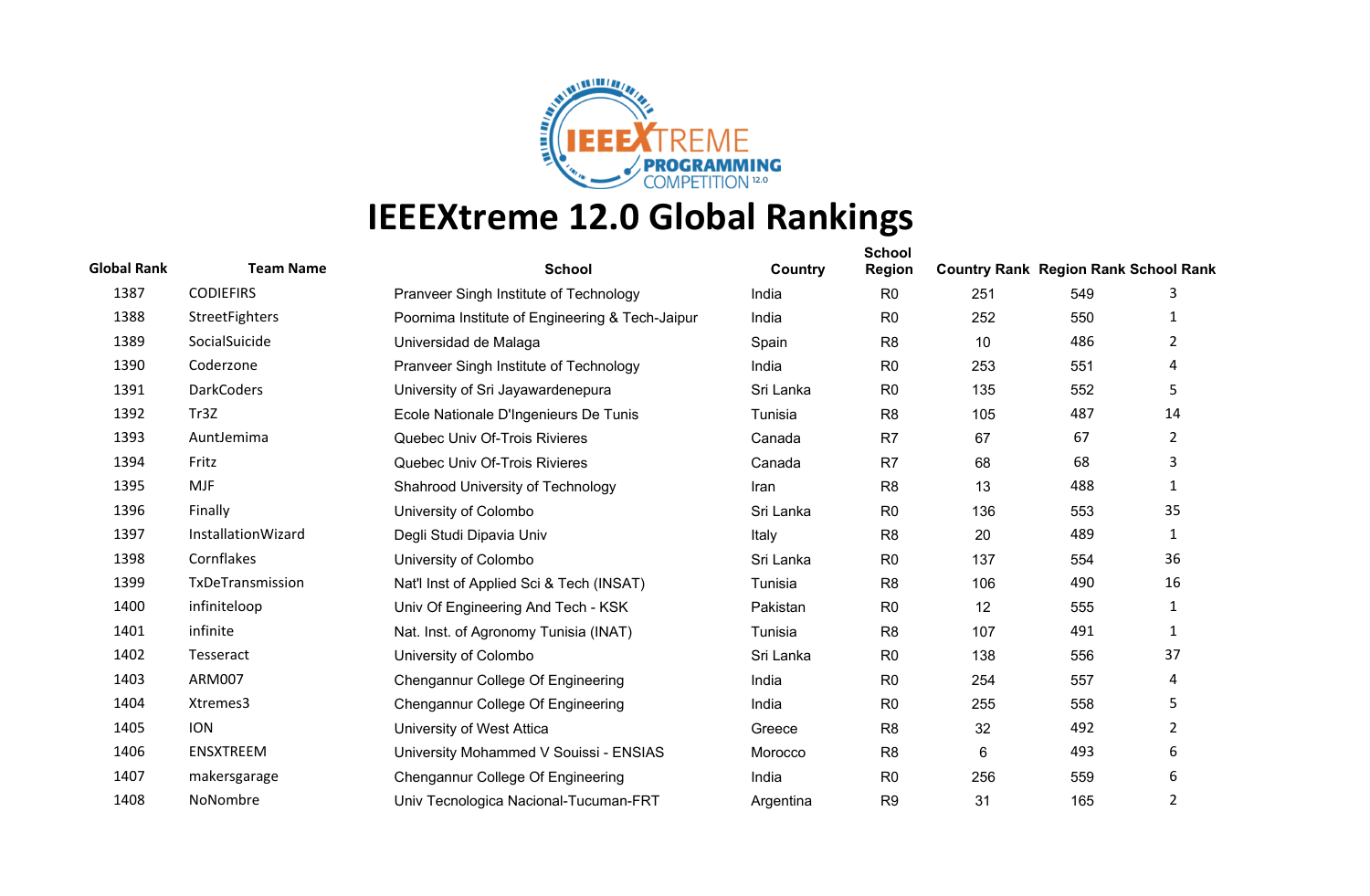

| <b>Global Rank</b> | <b>Team Name</b>   | <b>School</b>                                   | Country     | <b>School</b><br><b>Region</b> | <b>Country Rank Region Rank School Rank</b> |     |                |
|--------------------|--------------------|-------------------------------------------------|-------------|--------------------------------|---------------------------------------------|-----|----------------|
| 1409               | TeamCodecraft      | University of Colombo                           | Sri Lanka   | R <sub>0</sub>                 | 139                                         | 560 | 38             |
| 1410               | <b>RLA</b>         | An-Najah National University                    | Palestine   | R <sub>8</sub>                 | 38                                          | 494 | 17             |
| 1411               | NotNull            | A.D. Patel Inst Of Tech                         | India       | R <sub>0</sub>                 | 257                                         | 561 | 9              |
| 1412               | ConcordiaTeamEight | Concordia Univ                                  | Canada      | R <sub>7</sub>                 | 69                                          | 69  | 8              |
| 1413               | IEEENoEsElBronx3   | Univ of Miguel Hernandez                        | Spain       | R <sub>8</sub>                 | 11                                          | 495 | 1              |
| 1414               | ReemFlifel         | New York City College Of Tech                   | <b>USA</b>  | R <sub>1</sub>                 | 120                                         | 4   | 1              |
| 1415               | hbale              | University Mohammed V Souissi - ENSIAS          | Morocco     | R <sub>8</sub>                 | 7                                           | 496 | 7              |
| 1416               | <b>RUCK</b>        | Wollongong Univ Of                              | Australia   | R <sub>0</sub>                 | 19                                          | 562 | 7              |
| 1417               | AlgoriTeam         | University of Turkish Aeronautical Association  | Turkey      | R <sub>8</sub>                 | 25                                          | 497 | $\overline{2}$ |
| 1418               | <b>NWM</b>         | National Technical University of Athens         | Greece      | R <sub>8</sub>                 | 33                                          | 498 | 14             |
| 1419               | KungFuPanda        | Nat'l Inst of Applied Sci & Tech (INSAT)        | Tunisia     | R <sub>8</sub>                 | 108                                         | 499 | 17             |
| 1420               | Stark              | Muthoot Institute of Technology and Science     | India       | R <sub>0</sub>                 | 258                                         | 563 | $\mathbf{1}$   |
| 1421               | Leaders            | National School of Computer Science ENSI        | Tunisia     | R <sub>8</sub>                 | 109                                         | 500 | 10             |
| 1422               | Terrapins          | Milwaukee School Of Engineering                 | <b>USA</b>  | R <sub>4</sub>                 | 121                                         | 33  | 10             |
| 1423               | teamgo             | Ecole Polytechnique Federale de Lausanne (EPFL) | Switzerland | R <sub>8</sub>                 | 5                                           | 501 | 5              |
| 1424               | cecicebergs        | <b>Canara Engineering College</b>               | India       | R <sub>0</sub>                 | 259                                         | 564 | 24             |
| 1425               | cecfoxwel          | <b>Canara Engineering College</b>               | India       | R <sub>0</sub>                 | 260                                         | 565 | 25             |
| 1426               | TechWiz            | Chengannur College Of Engineering               | India       | R <sub>0</sub>                 | 261                                         | 566 | 7              |
| 1427               | TheOldGang         | Univ Of Ioannina                                | Greece      | R <sub>8</sub>                 | 34                                          | 502 | 1              |
| 1428               | <b>ACE123</b>      | Sardar Patel Institute of Technology            | India       | R <sub>0</sub>                 | 262                                         | 567 | 9              |
| 1429               | roxanne            | Higher Inst of Comm Tech ISET'COM               | Tunisia     | R <sub>8</sub>                 | 110                                         | 503 | $\mathbf{1}$   |
| 1430               | GeekLordz          | Chengannur College Of Engineering               | India       | R <sub>0</sub>                 | 263                                         | 568 | 8              |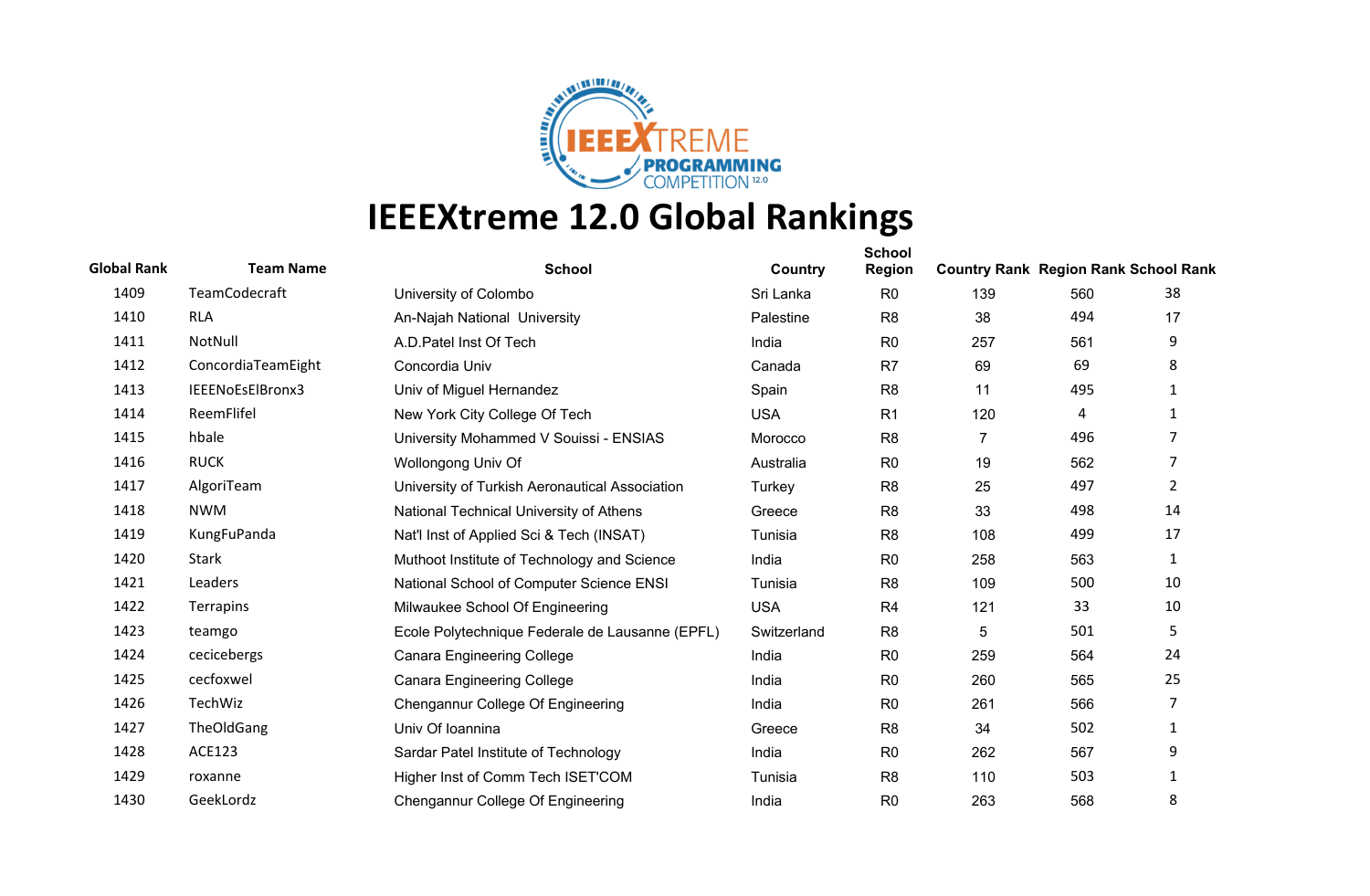

| <b>Global Rank</b> | <b>Team Name</b>          | <b>School</b>                                   | Country        | <b>School</b><br><b>Region</b> | <b>Country Rank Region Rank School Rank</b> |     |              |
|--------------------|---------------------------|-------------------------------------------------|----------------|--------------------------------|---------------------------------------------|-----|--------------|
| 1431               | Everwing2                 | Rajshahi University of Engineering & Technology | Bangladesh     | R <sub>0</sub>                 | 15                                          | 569 | 1            |
| 1432               | JustForFun                | National Engineering School of Sfax (ENIS)      | Tunisia        | R <sub>8</sub>                 | 111                                         | 504 |              |
| 1433               | Technocats                | Federal Univ Of Campina Grande                  | <b>Brazil</b>  | R <sub>9</sub>                 | 30                                          | 166 | 2            |
| 1434               | <b>FORmulaTRANslators</b> | Chengannur College Of Engineering               | India          | R <sub>0</sub>                 | 264                                         | 570 | 9            |
| 1435               | SquadFam                  | Univ De Moncton                                 | Canada         | R <sub>7</sub>                 | 70                                          | 70  | 4            |
| 1436               | CodeChefsBeta             | University of Moratuwa-Sri Lanka                | Sri Lanka      | R <sub>0</sub>                 | 140                                         | 571 | 48           |
| 1437               | chicoStateRedTeam         | California State Univ-Chico                     | <b>USA</b>     | R <sub>6</sub>                 | 122                                         | 29  | 3            |
| 1438               | challengeBeaters          | King Abdulaziz University-FCIT                  | Saudi Arabia   | R <sub>8</sub>                 | 38                                          | 505 | 26           |
| 1439               | <b>NAH</b>                | An-Najah National University                    | Palestine      | R <sub>8</sub>                 | 39                                          | 506 | 18           |
| 1440               | Omega                     | Universidad Privada Boliviana                   | <b>Bolivia</b> | R <sub>9</sub>                 | $\sqrt{5}$                                  | 167 | $\mathbf{1}$ |
| 1441               | TeamVoltage               | Sri Lanka Technological Campus                  | Sri Lanka      | R <sub>0</sub>                 | 141                                         | 572 | 1            |
| 1442               | <b>KFUPMers</b>           | King Fahd Univ Of Petroleum And Minerals        | Saudi Arabia   | R <sub>8</sub>                 | 39                                          | 507 | 1            |
| 1443               | CtrlAltDefeat             | <b>MVSR Engineering College</b>                 | India          | R <sub>0</sub>                 | 265                                         | 573 | 11           |
| 1444               | RandomVariable            | <b>REVA UNIVERSITY</b>                          | India          | R <sub>0</sub>                 | 266                                         | 574 | 4            |
| 1445               | FIREandICE                | <b>Reva University</b>                          | India          | R <sub>0</sub>                 | 267                                         | 575 | 5            |
| 1446               | karnage                   | <b>Reva University</b>                          | India          | R <sub>0</sub>                 | 268                                         | 576 | 6            |
| 1447               | CAT5Coders                | <b>Reva University</b>                          | India          | R <sub>0</sub>                 | 269                                         | 577 | 7            |
| 1448               | Powerstrokes              | <b>Reva University</b>                          | India          | R <sub>0</sub>                 | 270                                         | 578 | 8            |
| 1449               | OverflowFCFM              | Universidad Autonoma de Nuevo Leon              | Mexico         | R <sub>9</sub>                 | 21                                          | 168 | 6            |
| 1450               | TechKnights               | Government Engineering College-Thrissur         | India          | R <sub>0</sub>                 | 271                                         | 579 | 1            |
| 1451               | artif4int0elegance4       | Vidyalankar Inst Of Tech                        | India          | R <sub>0</sub>                 | 272                                         | 580 | 1            |
| 1452               | marvels                   | Vidyalankar Inst Of Tech                        | India          | R <sub>0</sub>                 | 273                                         | 581 | 2            |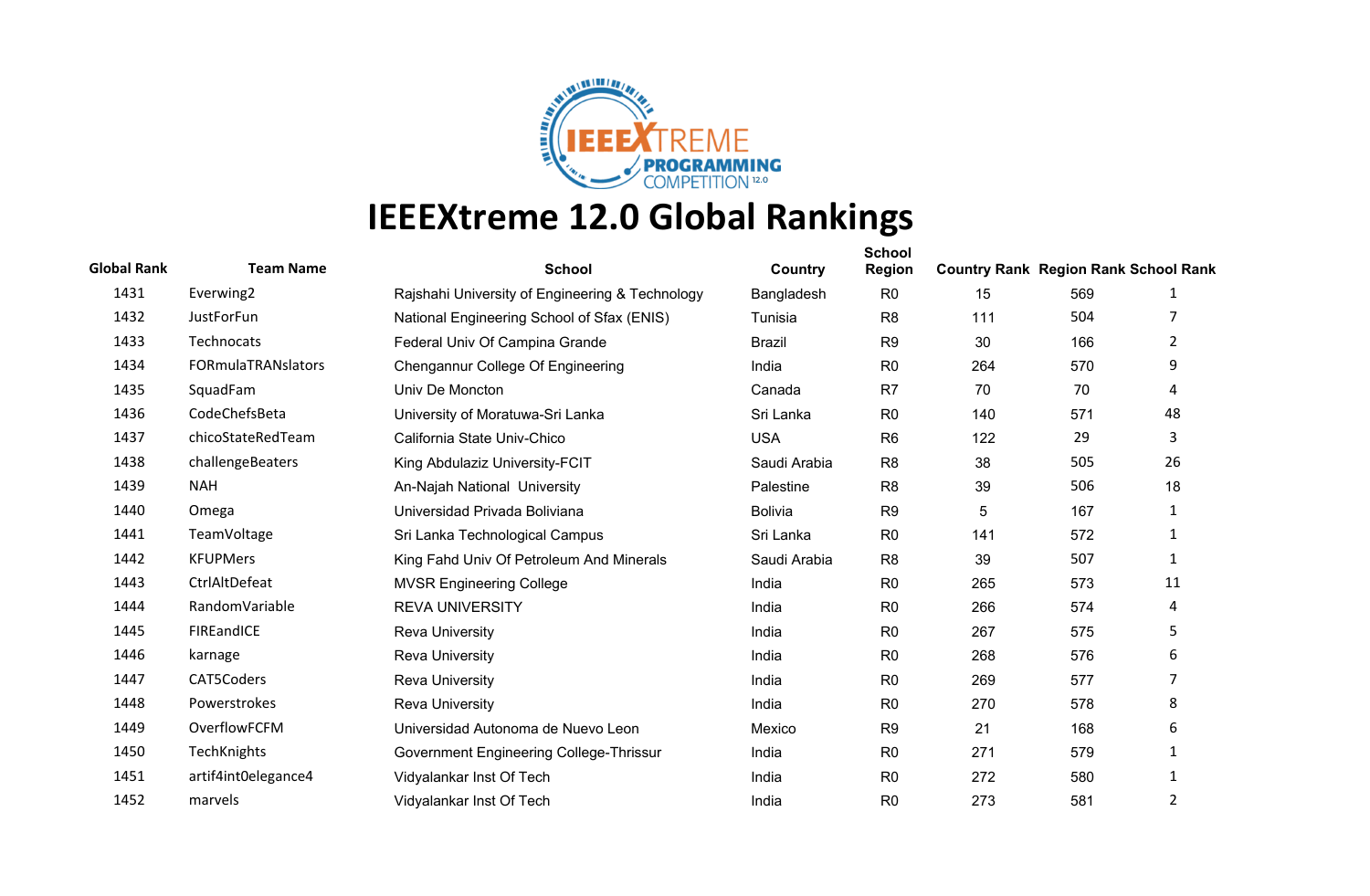

| <b>Global Rank</b> | <b>Team Name</b>      | <b>School</b>                                 | Country        | <b>School</b><br><b>Region</b> | <b>Country Rank Region Rank School Rank</b> |     |                |
|--------------------|-----------------------|-----------------------------------------------|----------------|--------------------------------|---------------------------------------------|-----|----------------|
| 1453               | KodeTitans            | Vidyalankar Inst Of Tech                      | India          | R <sub>0</sub>                 | 274                                         | 582 | 3              |
| 1454               | <b>SSMH</b>           | Central University of Karnataka               | India          | R <sub>0</sub>                 | 275                                         | 583 | 1              |
| 1455               | KBH                   | University of Moratuwa-Sri Lanka              | Sri Lanka      | R <sub>0</sub>                 | 142                                         | 584 | 49             |
| 1456               | Espire                | Higher Institute of Informatics Mahdia ISIMa  | Tunisia        | R <sub>8</sub>                 | 112                                         | 508 | 3              |
| 1457               | LosMuchachos          | Jordan University of Science & Technology     | Jordan         | R <sub>8</sub>                 | 38                                          | 509 | 6              |
| 1458               | TerrorFlop            | <b>Bournemouth University</b>                 | United Kingdom | R <sub>8</sub>                 | 4                                           | 510 | 3              |
| 1459               | <b>FHN</b>            | Shahrood University of Technology             | Iran           | R <sub>8</sub>                 | 14                                          | 511 | $\overline{2}$ |
| 1460               | <b>IKO5GENERATION</b> | National School of Elect & Telecom (ENET'Com) | Tunisia        | R <sub>8</sub>                 | 113                                         | 512 | $\overline{2}$ |
| 1461               | <b>SKS</b>            | Informatics Institute of Technology           | Sri Lanka      | R <sub>0</sub>                 | 143                                         | 585 | 4              |
| 1462               | SombreroBlanco        | Universidad de las Americas-Quito             | Ecuador        | R <sub>9</sub>                 | 33                                          | 169 | 1              |
| 1463               | <b>HACKMINDS</b>      | Viswajyothi College Of Eng & Tech             | India          | R <sub>0</sub>                 | 276                                         | 586 | 3              |
| 1464               | <b>DamCoders</b>      | Viswajyothi College Of Eng & Tech             | India          | R <sub>0</sub>                 | 277                                         | 587 | 4              |
| 1465               | <b>CODENINJAS</b>     | Viswajyothi College Of Eng & Tech             | India          | R <sub>0</sub>                 | 278                                         | 588 | 5              |
| 1466               | Amigos                | Chengannur College Of Engineering             | India          | R <sub>0</sub>                 | 279                                         | 589 | 10             |
| 1467               | Technoids             | R N S Institute of Technology                 | India          | R <sub>0</sub>                 | 280                                         | 590 | 1              |
| 1468               | LetUsC                | University of Western Macedonia               | Greece         | R <sub>8</sub>                 | 35                                          | 513 | 1              |
| 1469               | LionKing              | University Of British Columbia                | Canada         | R <sub>7</sub>                 | 71                                          | 71  | 6              |
| 1470               | ClanJaguar            | Universidad de el Salvador                    | El Salvador    | R <sub>9</sub>                 | 4                                           | 170 | $\mathbf{1}$   |
| 1471               | Freezers              | Informatics Institute of Technology           | Sri Lanka      | R <sub>0</sub>                 | 144                                         | 591 | 5              |
| 1472               | Protostars            | School Unknown                                | Saudi Arabia   | R <sub>8</sub>                 | 40                                          | 514 |                |
| 1473               | Alchemy               | PANIMALAR ENGINEERING COLLEGE - CHENNAI       | India          | R <sub>0</sub>                 | 281                                         | 592 | 21             |
| 1474               | TESLATEAM             | Dadi Inst of Eng and Tech                     | India          | R <sub>0</sub>                 | 282                                         | 593 | 19             |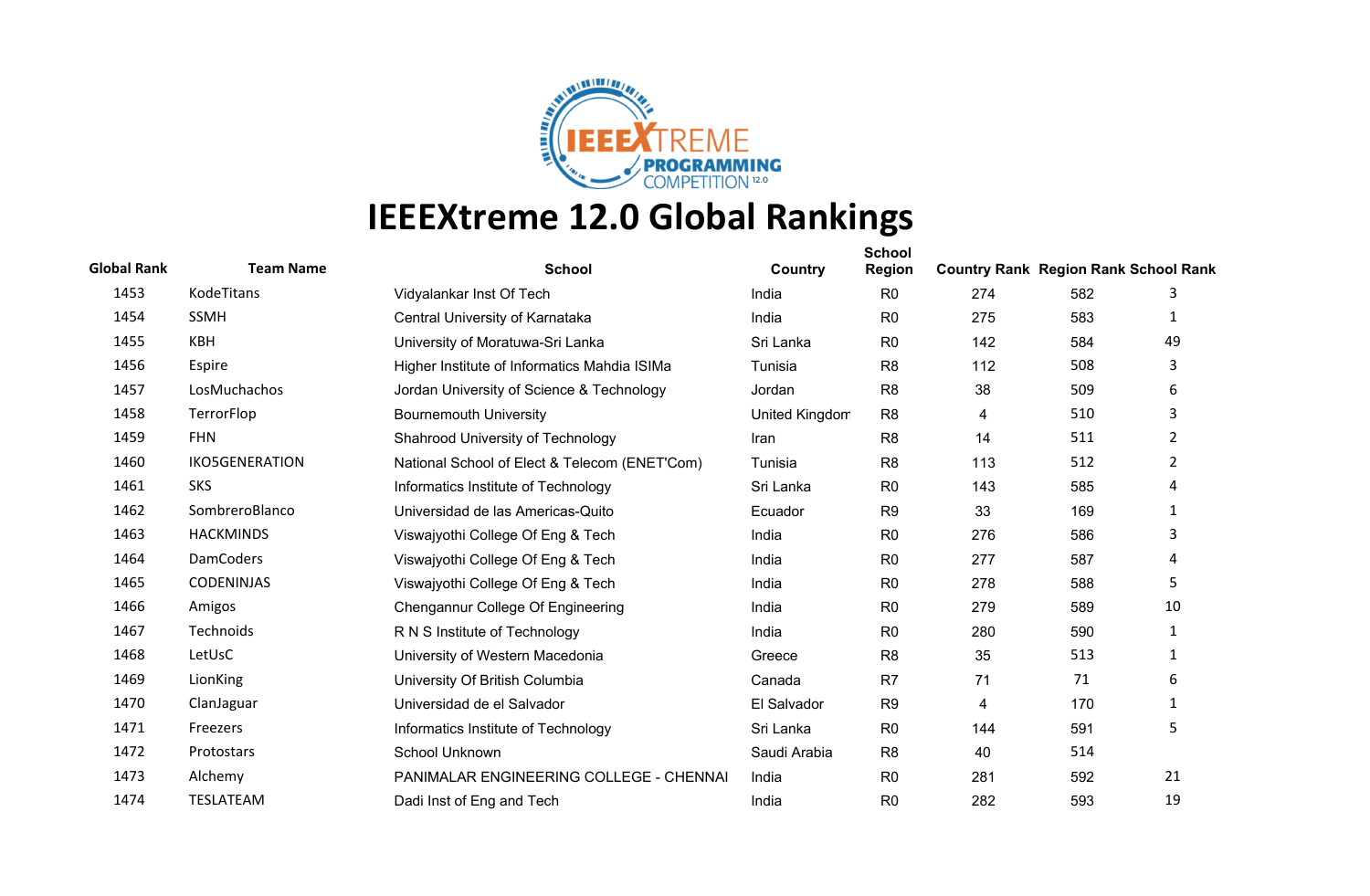

| <b>Global Rank</b> | <b>Team Name</b>   | <b>School</b>                                      | Country    | <b>School</b><br>Region | <b>Country Rank Region Rank School Rank</b> |     |                |
|--------------------|--------------------|----------------------------------------------------|------------|-------------------------|---------------------------------------------|-----|----------------|
| 1475               | <b>REDSKINS</b>    | Dadi Inst of Eng and Tech                          | India      | R <sub>0</sub>          | 283                                         | 594 | 20             |
| 1476               | DeCoders666        | Holy Spirit University of Kaslik, (USEK)           | Lebanon    | R <sub>8</sub>          | 26                                          | 515 | $\overline{2}$ |
| 1477               | N <sub>2</sub> H   | Vidyalankar Inst Of Tech                           | India      | R <sub>0</sub>          | 284                                         | 595 | 4              |
| 1478               | Masterrace         | <b>College Of Engineering Munnar</b>               | India      | R <sub>0</sub>          | 285                                         | 596 | 1              |
| 1479               | Cicada3301         | Informatics Institute of Technology                | Sri Lanka  | R <sub>0</sub>          | 145                                         | 597 | 6              |
| 1480               | Muk1               | <b>Makerere University Library</b>                 | Uganda     | R <sub>8</sub>          |                                             | 516 | 1              |
| 1481               | Immortals          | Kyambogo University                                | Uganda     | R <sub>8</sub>          | $\overline{c}$                              | 517 | 1              |
| 1482               | Muk3               | <b>Makerere University Library</b>                 | Uganda     | R <sub>8</sub>          | 3                                           | 518 | $\overline{2}$ |
| 1483               | Muk2               | <b>Makerere University Library</b>                 | Uganda     | R <sub>8</sub>          | 4                                           | 519 | 3              |
| 1484               | McMasterSB3        | McMaster Univ                                      | Canada     | R7                      | 72                                          | 72  | 1              |
| 1485               | Wannabes           | Sree Chitra Thirunal College of Eng                | India      | R <sub>0</sub>          | 286                                         | 598 | $\mathbf{1}$   |
| 1486               | <b>ASRxHACKERS</b> | Goa College Of Engineering                         | India      | R <sub>0</sub>          | 287                                         | 599 | 7              |
| 1487               | Quasar             | University of Colombo                              | Sri Lanka  | R <sub>0</sub>          | 146                                         | 600 | 39             |
| 1488               | <b>MARS</b>        | University of Sri Jayawardenepura                  | Sri Lanka  | R <sub>0</sub>          | 147                                         | 601 | 6              |
| 1489               | <b>DeTe</b>        | St Kiril & Metodij Univ                            | Macedonia  | R <sub>8</sub>          | 12                                          | 520 | $\overline{2}$ |
| 1490               | Progs              | Thiagarajar College of Eng-Madurai                 | India      | R <sub>0</sub>          | 288                                         | 602 | 4              |
| 1491               | Absoun             | Lebanese Univ Faculty of Engineering-North Lebanon | Lebanon    | R <sub>8</sub>          | 27                                          | 521 | 9              |
| 1492               | ChitFundAunties    | Visvesvaraya Univ College Of Engrg                 | India      | R <sub>0</sub>          | 289                                         | 603 | 4              |
| 1493               | UICbattaglione     | University of Illinois-Chicago                     | <b>USA</b> | R <sub>4</sub>          | 123                                         | 34  | 1              |
| 1494               | MnM                | Cordoba Univ Tecnologica Facultad Regional         | Argentina  | R <sub>9</sub>          | 32                                          | 171 | 4              |
| 1495               | RushB              | <b>TEI of Central Macedonia</b>                    | Greece     | R <sub>8</sub>          | 36                                          | 522 | $\overline{2}$ |
| 1496               | drngpiteee201804   | Dr N G P Institute of Technology                   | India      | R <sub>0</sub>          | 290                                         | 604 | 1              |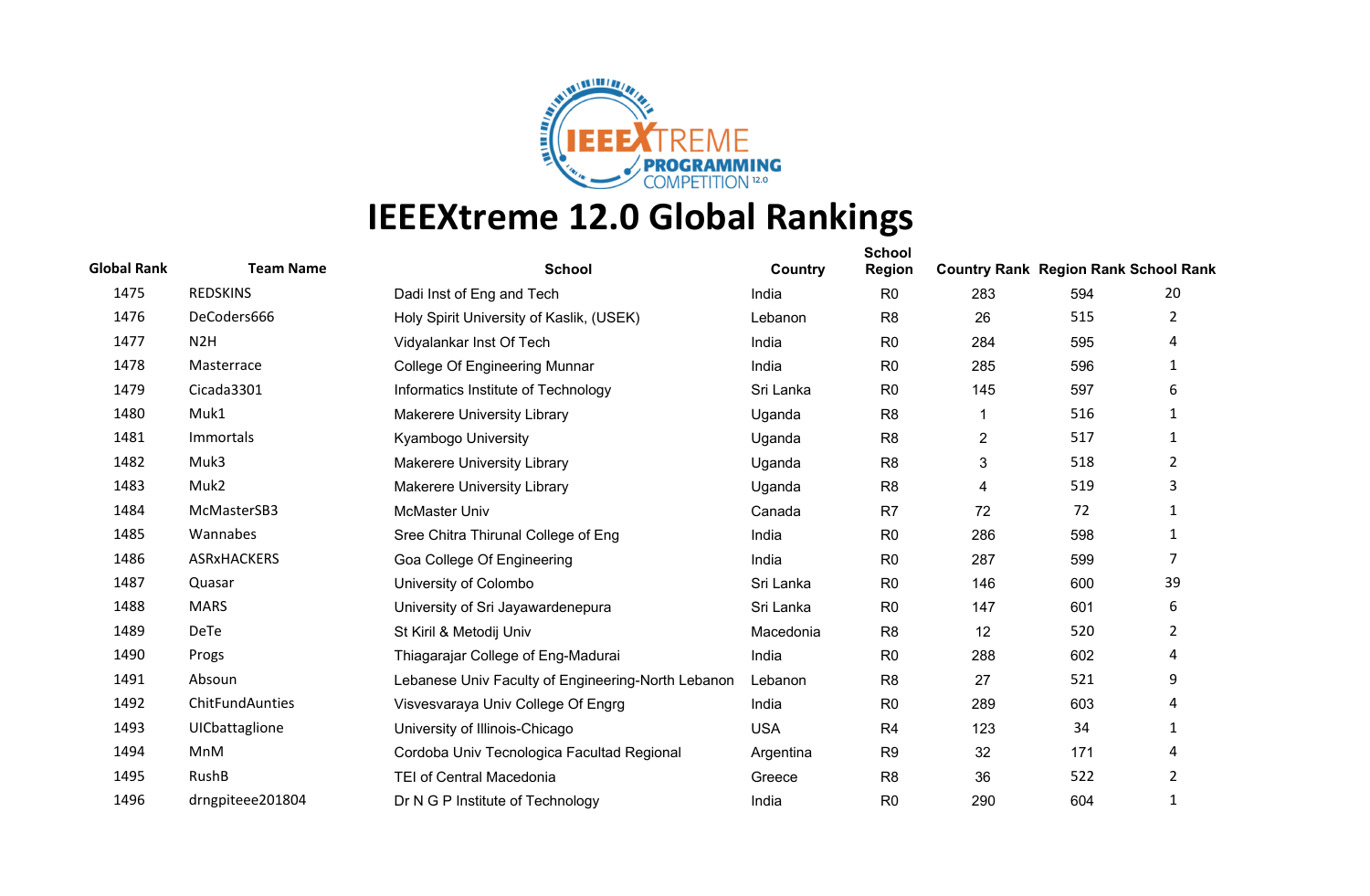

| <b>Global Rank</b> | <b>Team Name</b>    | <b>School</b>                                 | Country      | <b>School</b><br><b>Region</b> | <b>Country Rank Region Rank School Rank</b> |     |                |
|--------------------|---------------------|-----------------------------------------------|--------------|--------------------------------|---------------------------------------------|-----|----------------|
| 1497               | Drngpitcserockers02 | Dr N G P Institute of Technology              | India        | R <sub>0</sub>                 | 291                                         | 605 | 2              |
| 1498               | drngpiteee201806    | Dr N G P Institute of Technology              | India        | R <sub>0</sub>                 | 292                                         | 606 | 3              |
| 1499               | CyperNoobsPSUT      | Princess Sumaya University for Technology     | Jordan       | R <sub>8</sub>                 | 39                                          | 523 | 13             |
| 1500               | <b>TMA</b>          | King Abdulaziz University-FCIT                | Saudi Arabia | R <sub>8</sub>                 | 41                                          | 524 | 27             |
| 1501               | Gigabytezz          | Informatics Institute of Technology           | Sri Lanka    | R <sub>0</sub>                 | 148                                         | 607 | 7              |
| 1502               | Onemanteam          | Osijek University Of Josip Juraj Strossmayer  | Croatia      | R <sub>8</sub>                 | 12                                          | 525 | 7              |
| 1503               | <b>TRICODERS</b>    | TKM COLLEGE OF ENGINEERING                    | India        | R <sub>0</sub>                 | 293                                         | 608 | 1              |
| 1504               | DreamKillers        | <b>Istanbul Sehir University</b>              | Turkey       | R <sub>8</sub>                 | 26                                          | 526 | 1              |
| 1505               | <b>LNS2018</b>      | King Abdulaziz University-FCIT                | Saudi Arabia | R <sub>8</sub>                 | 42                                          | 527 | 28             |
| 1506               | MaranaCoders        | Informatics Institute of Technology           | Sri Lanka    | R <sub>0</sub>                 | 149                                         | 609 | 8              |
| 1507               | Art3mis             | <b>College Of Engineering Munnar</b>          | India        | R <sub>0</sub>                 | 294                                         | 610 | $\overline{2}$ |
| 1508               | n00bs404            | B. M. Sreenivasalah College of Engineering    | India        | R <sub>0</sub>                 | 295                                         | 611 | 18             |
| 1509               | ARMA8               | Nat'l Inst of Applied Sci & Tech (INSAT)      | Tunisia      | R <sub>8</sub>                 | 114                                         | 528 | 18             |
| 1510               | <b>BackTrackers</b> | University of Colombo                         | Sri Lanka    | R <sub>0</sub>                 | 150                                         | 612 | 40             |
| 1511               | <b>SOFTCODERZ</b>   | Chengannur College Of Engineering             | India        | R <sub>0</sub>                 | 296                                         | 613 | 11             |
| 1512               | <b>PATRIOTS</b>     | Dadi Inst of Eng and Tech                     | India        | R <sub>0</sub>                 | 297                                         | 614 | 21             |
| 1513               | <b>IEEEGTU</b>      | <b>Gebze Technical University</b>             | Turkey       | R <sub>8</sub>                 | 27                                          | 529 | 1              |
| 1514               | WWSnowCake          | China Univ Of Electronic Science & Tech-UESTC | China        | R <sub>0</sub>                 | 92                                          | 615 | 76             |
| 1515               | GHRCE117            | GH Raisoni College of Engineering-Nagpur      | India        | R <sub>0</sub>                 | 298                                         | 616 | 11             |
| 1516               | 1010                | Universidad de las Americas-Quito             | Ecuador      | R <sub>9</sub>                 | 34                                          | 172 | $\overline{2}$ |
| 1517               | Thinkful            | Higher Institute of Informatics Mahdia ISIMa  | Tunisia      | R <sub>8</sub>                 | 115                                         | 530 | 4              |
| 1518               | OneCode             | Higher Institute of Informatics Mahdia ISIMa  | Tunisia      | R <sub>8</sub>                 | 116                                         | 531 | 5              |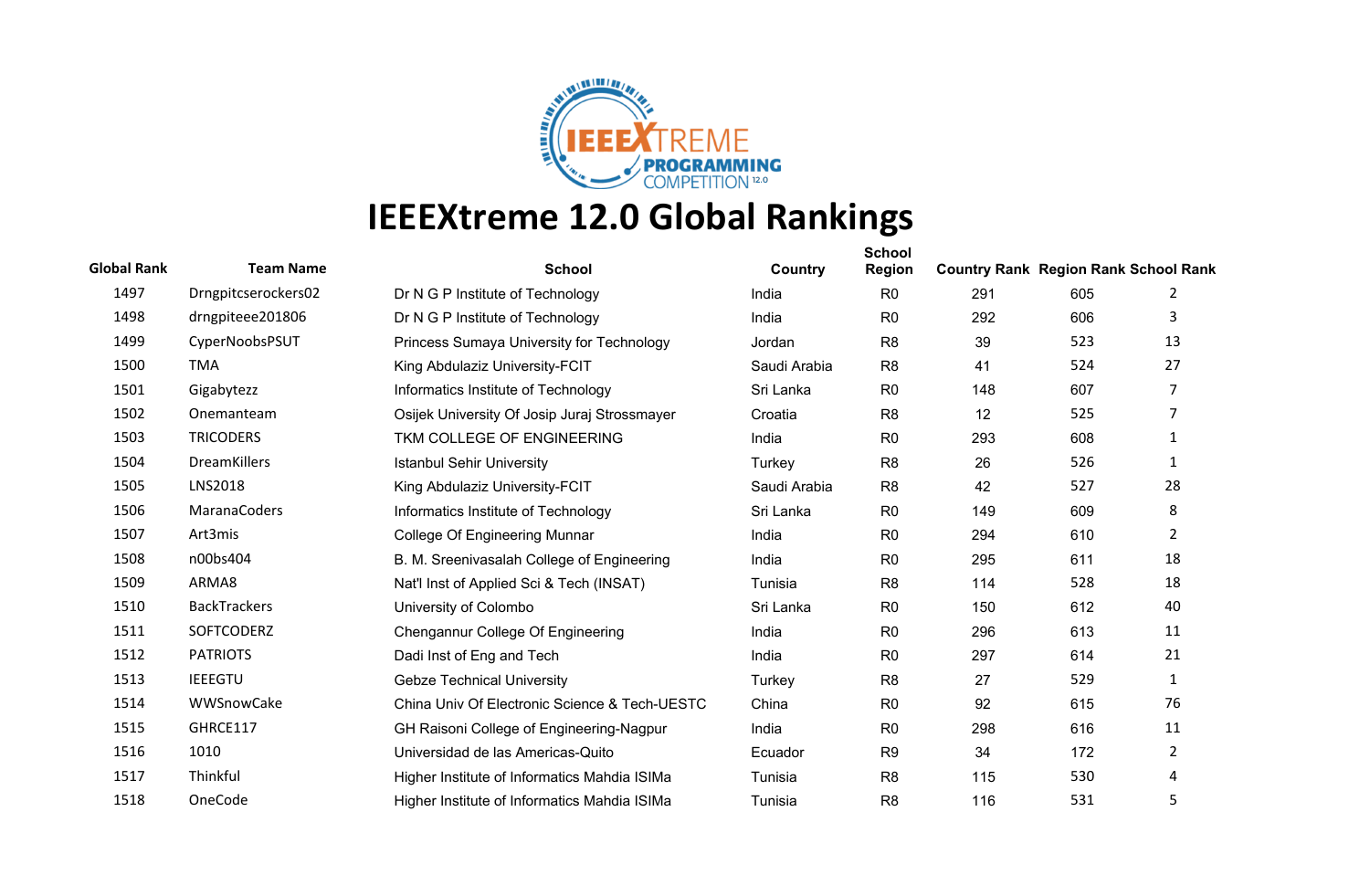

| <b>Global Rank</b> | <b>Team Name</b>  | <b>School</b>                                   | Country   | <b>School</b><br><b>Region</b> | <b>Country Rank Region Rank School Rank</b> |     |                |
|--------------------|-------------------|-------------------------------------------------|-----------|--------------------------------|---------------------------------------------|-----|----------------|
| 1519               | GHRCE38           | GH Raisoni College of Engineering-Nagpur        | India     | R <sub>0</sub>                 | 299                                         | 617 | 12             |
| 1520               | SegmentationFault | B. M. Sreenivasalah College of Engineering      | India     | R <sub>0</sub>                 | 300                                         | 618 | 19             |
| 1521               | GHRCE131          | GH Raisoni College of Engineering-Nagpur        | India     | R <sub>0</sub>                 | 301                                         | 619 | 13             |
| 1522               | random            | China Univ Of Electronic Science And Tech UESTC | China     | R <sub>0</sub>                 | 93                                          | 620 | 77             |
| 1523               | Unitrix           | Manipal Institute of Technology                 | India     | R <sub>0</sub>                 | 302                                         | 621 | $\overline{2}$ |
| 1524               | GHRCE154          | GH Raisoni College of Engineering-Nagpur        | India     | R <sub>0</sub>                 | 303                                         | 622 | 14             |
| 1525               | FooBar            | University of Colombo                           | Sri Lanka | R <sub>0</sub>                 | 151                                         | 623 | 41             |
| 1526               | Name              | Northern India Engineering College              | India     | R <sub>0</sub>                 | 304                                         | 624 | 3              |
| 1527               | TeamAB            | Monash University - Clayton                     | Australia | R <sub>0</sub>                 | 20                                          | 625 | 9              |
| 1528               | hackslash         | University of Colombo                           | Sri Lanka | R <sub>0</sub>                 | 152                                         | 626 | 42             |
| 1529               | Aristoteleioi     | <b>Technical University of Crete</b>            | Greece    | R <sub>8</sub>                 | 37                                          | 532 | 4              |
| 1530               | Thuglifes         | Sreepathy Institute of Management & Technology  | India     | R <sub>0</sub>                 | 305                                         | 627 | 1              |
| 1531               | <b>SimatGeeks</b> | Sreepathy Institute of Management & Technology  | India     | R <sub>0</sub>                 | 306                                         | 628 | $\overline{2}$ |
| 1532               | AMA               | Sreepathy Institute of Management & Technology  | India     | R <sub>0</sub>                 | 307                                         | 629 | 3              |
| 1533               | Chishiki          | Sreepathy Institute of Management & Technology  | India     | R <sub>0</sub>                 | 308                                         | 630 | 4              |
| 1534               | <b>RAK</b>        | Sreepathy Institute of Management & Technology  | India     | R <sub>0</sub>                 | 309                                         | 631 | 5              |
| 1535               | <b>UVT</b>        | Sreepathy Institute of Management & Technology  | India     | R <sub>0</sub>                 | 310                                         | 632 | 6              |
| 1536               | SIMATIANZZ        | Sreepathy Institute of Management & Technology  | India     | R <sub>0</sub>                 | 311                                         | 633 | 7              |
| 1537               | GHRCE58           | GH Raisoni College of Engineering-Nagpur        | India     | R <sub>0</sub>                 | 312                                         | 634 | 15             |
| 1538               | Cassini           | Bharati Vidyapeeth's College of Eng - New Delhi | India     | R <sub>0</sub>                 | 313                                         | 635 | $\overline{2}$ |
| 1539               | <b>BugBombers</b> | Bharati Vidyapeeth's College of Eng - New Delhi | India     | R <sub>0</sub>                 | 314                                         | 636 | 3              |
| 1540               | VirtualProgv20    | Universidad Tecnica De Ambato                   | Ecuador   | R <sub>9</sub>                 | 35                                          | 173 | 2              |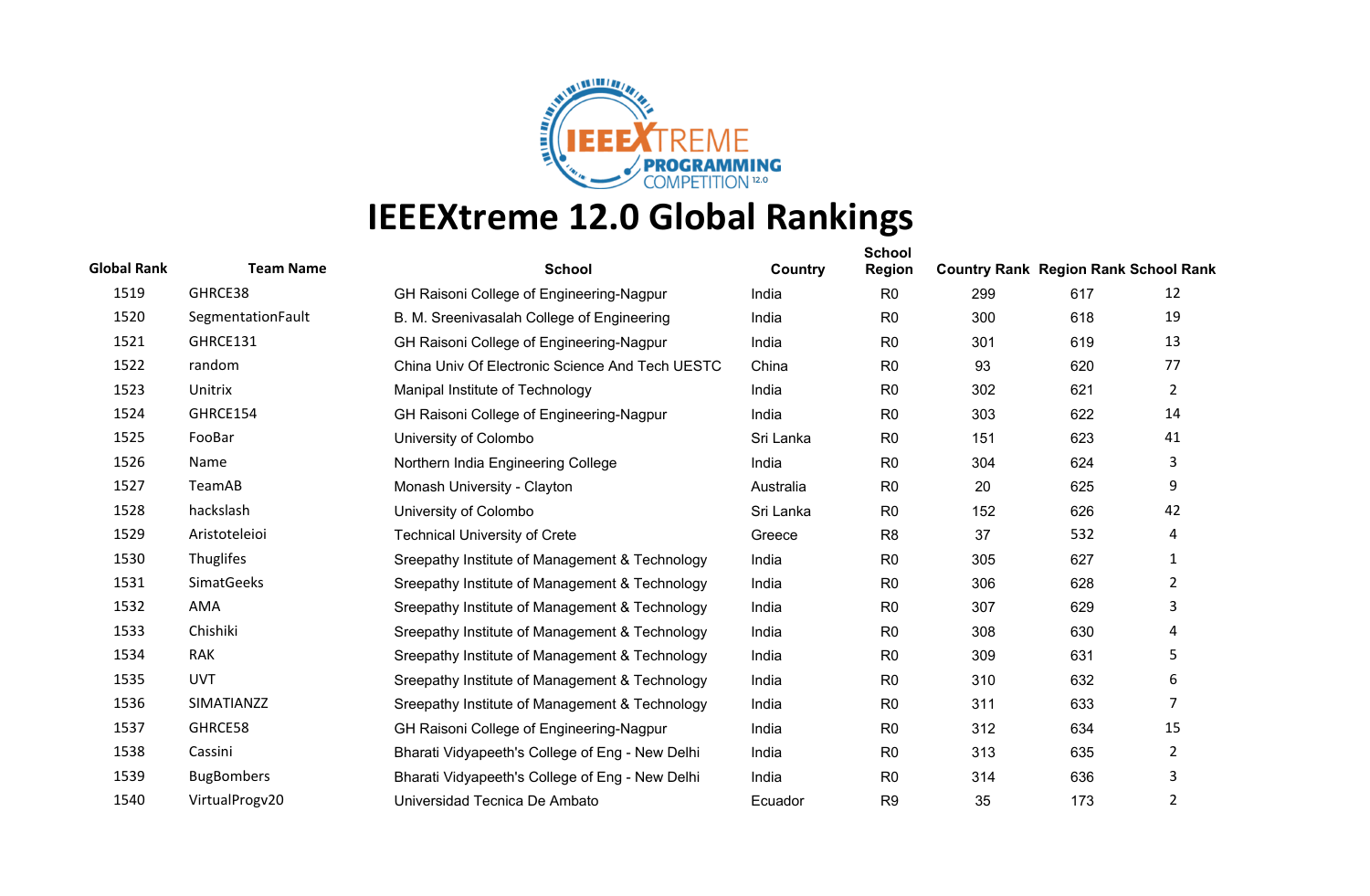

| <b>Global Rank</b> | <b>Team Name</b> | <b>School</b>                                    | Country      | <b>School</b><br><b>Region</b> | <b>Country Rank Region Rank School Rank</b> |     |                |
|--------------------|------------------|--------------------------------------------------|--------------|--------------------------------|---------------------------------------------|-----|----------------|
| 1541               | Empower          | Universidad Tecnica De Ambato                    | Ecuador      | R <sub>9</sub>                 | 36                                          | 174 | 3              |
| 1542               | SoftwareLegends  | Nat'l Inst of Applied Sci & Tech (INSAT)         | Tunisia      | R <sub>8</sub>                 | 117                                         | 533 | 19             |
| 1543               | Blacktrojen      | PEC University of Technology - Chandigarh        | India        | R <sub>0</sub>                 | 315                                         | 637 | 4              |
| 1544               | Students193782   | King Abdulaziz Univ                              | Saudi Arabia | R <sub>8</sub>                 | 43                                          | 534 | 3              |
| 1545               | RedBool          | Univ Tecnologica Nacional-Tucuman-FRT            | Argentina    | R <sub>9</sub>                 | 33                                          | 175 | 3              |
| 1546               | A                | King Abdulaziz Univ                              | Saudi Arabia | R <sub>8</sub>                 | 44                                          | 535 | 4              |
| 1547               | <b>FatStacks</b> | East Tennessee State University                  | <b>USA</b>   | R <sub>3</sub>                 | 124                                         | 43  | 5              |
| 1548               | Deciphered       | Saint Joseph Engineering College-Mangalore       | India        | R <sub>0</sub>                 | 316                                         | 638 | 3              |
| 1549               | Techkeen         | Sri Ramakrishna Engineering College - COIMBATORE | India        | R <sub>0</sub>                 | 317                                         | 639 | 1              |
| 1550               | ECIScript        | Escuela Colombiana De Ingenieria Julio Garavito  | Colombia     | R <sub>9</sub>                 | 8                                           | 176 | $\overline{2}$ |
| 1551               | GoCode           | Ecole Nationale D'Ingenieurs De Tunis            | Tunisia      | R <sub>8</sub>                 | 118                                         | 536 | 15             |
| 1552               | ultima           | Sastra University                                | India        | R <sub>0</sub>                 | 318                                         | 640 | 1              |
| 1553               | Amadeus          | Bharati Vidyapeeth's College of Eng - New Delhi  | India        | R <sub>0</sub>                 | 319                                         | 641 | 4              |
| 1554               | Crack            | Bharati Vidyapeeth's College of Eng - New Delhi  | India        | R <sub>0</sub>                 | 320                                         | 642 | 5              |
| 1555               | <b>SIMECH</b>    | Sreepathy Institute of Management & Technology   | India        | R <sub>0</sub>                 | 321                                         | 643 | 8              |
| 1556               | GeekSquad        | Informatics Institute of Technology              | Sri Lanka    | R <sub>0</sub>                 | 153                                         | 644 | 9              |
| 1557               | Geekers          | King Abdulaziz University-FCIT                   | Saudi Arabia | R <sub>8</sub>                 | 45                                          | 537 | 29             |
| 1558               | PhantomLight     | National Institute of Engineering-Mysore         | India        | R <sub>0</sub>                 | 322                                         | 645 | $\overline{2}$ |
| 1559               | x86              | University of Sri Jayawardenepura                | Sri Lanka    | R <sub>0</sub>                 | 154                                         | 646 | 7              |
| 1560               | ScorpionUP       | Panama Univ De                                   | Panama       | R <sub>9</sub>                 |                                             | 177 | 1              |
| 1561               | NUCESPWR01       | National Univ Computer & Emerging Sci-Peshawar   | Pakistan     | R <sub>0</sub>                 | 13                                          | 647 | 1              |
| 1562               | Drupygtime       | Universidad Tecnica Particular de Loja           | Ecuador      | R <sub>9</sub>                 | 37                                          | 178 | 2              |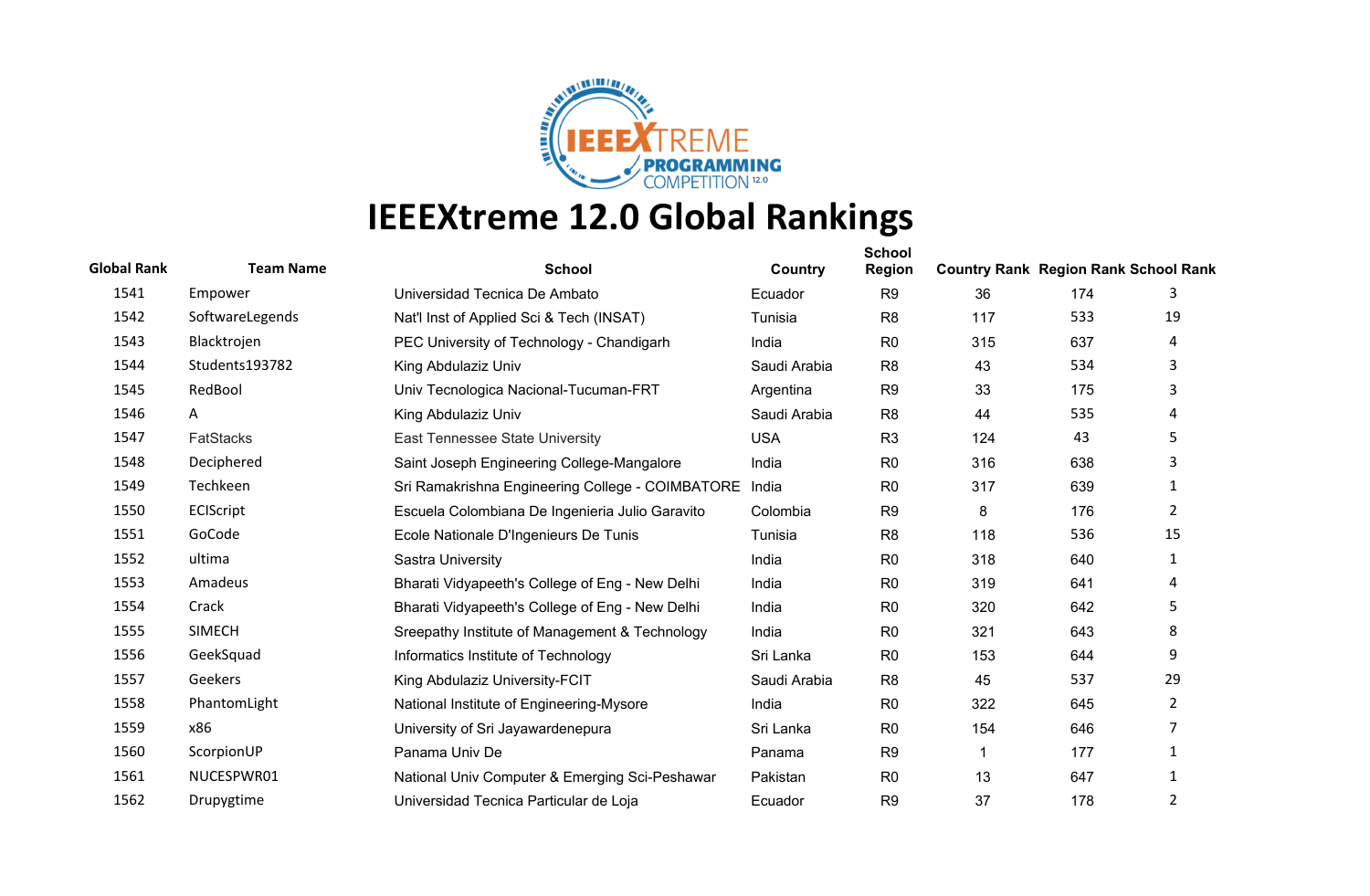

| <b>Global Rank</b> | <b>Team Name</b>        | <b>School</b>                                     | Country        | <b>School</b><br><b>Region</b> | <b>Country Rank Region Rank School Rank</b> |     |                |
|--------------------|-------------------------|---------------------------------------------------|----------------|--------------------------------|---------------------------------------------|-----|----------------|
| 1563               | SolidStateDivas         | East Tennessee State Univ                         | <b>USA</b>     | R <sub>3</sub>                 | 125                                         | 44  | 6              |
| 1564               | Finnafinnachickendin    | Manipal University - Dubai Campus                 | United Arab Em | R <sub>8</sub>                 | 3                                           | 538 | 2              |
| 1565               | QuitBuggingMe           | Zambia Univ Of                                    | Zambia         | R <sub>8</sub>                 | $\overline{2}$                              | 539 | 2              |
| 1566               | <b>BATTAteam</b>        | Higher I A Sciences & Technologies (ISSAT Sousse) | Tunisia        | R <sub>8</sub>                 | 119                                         | 540 | 3              |
| 1567               | SesameTeam1             | <b>SESAME University</b>                          | Tunisia        | R <sub>8</sub>                 | 120                                         | 541 | 1              |
| 1568               | SesameTeam2             | <b>SESAME University</b>                          | Tunisia        | R <sub>8</sub>                 | 121                                         | 542 | $\overline{2}$ |
| 1569               | techHackz               | Central University of Karnataka                   | India          | R <sub>0</sub>                 | 323                                         | 648 | $\overline{2}$ |
| 1570               | Hackerone               | Central University of Karnataka                   | India          | R <sub>0</sub>                 | 324                                         | 649 | 3              |
| 1571               | GESoft                  | University of Ruhuna                              | Sri Lanka      | R <sub>0</sub>                 | 155                                         | 650 | 10             |
| 1572               | R3Code                  | Lakehead Univ                                     | Canada         | R7                             | 73                                          | 73  | 3              |
| 1573               | DarkKnight              | <b>Model Engineering College</b>                  | India          | R <sub>0</sub>                 | 325                                         | 651 | 6              |
| 1574               | Morteam                 | Cordoba Univ Tecnologica Facultad Regional        | Argentina      | R <sub>9</sub>                 | 34                                          | 179 | 5.             |
| 1575               | CodeHunterz             | Sardar Patel Institute of Technology              | India          | R <sub>0</sub>                 | 326                                         | 652 | 10             |
| 1576               | Loremipsumdolorsitam    | Escuela Politecnica Nacional                      | Ecuador        | R <sub>9</sub>                 | 38                                          | 180 | 5              |
| 1577               | Drngpitcserockers03     | Dr N G P Institute of Technology                  | India          | R <sub>0</sub>                 | 327                                         | 653 | 4              |
| 1578               | <b>KeyBoardWarriorS</b> | University of Ruhuna                              | Sri Lanka      | R <sub>0</sub>                 | 156                                         | 654 | 11             |
| 1579               | Konoha                  | St. Joseph's Institute of Technology              | India          | R <sub>0</sub>                 | 328                                         | 655 | $\overline{2}$ |
| 1580               | TechTune                | <b>Model Engineering College</b>                  | India          | R <sub>0</sub>                 | 329                                         | 656 | $\overline{7}$ |
| 1581               | LT100                   | China Univ Of Electronic Science And Tech UESTC   | China          | R <sub>0</sub>                 | 94                                          | 657 | 78             |
| 1582               | TechHawks               | Chitkara Institute of Engineering & Technology    | India          | R <sub>0</sub>                 | 330                                         | 658 | 3              |
| 1583               | NUCESPWR02              | National Univ Computer & Emerging Sci-Peshawar    | Pakistan       | R <sub>0</sub>                 | 14                                          | 659 | 2              |
| 1584               | CtrlAltElite            | King Abdulaziz University-FCIT                    | Saudi Arabia   | R <sub>8</sub>                 | 46                                          | 543 | 30             |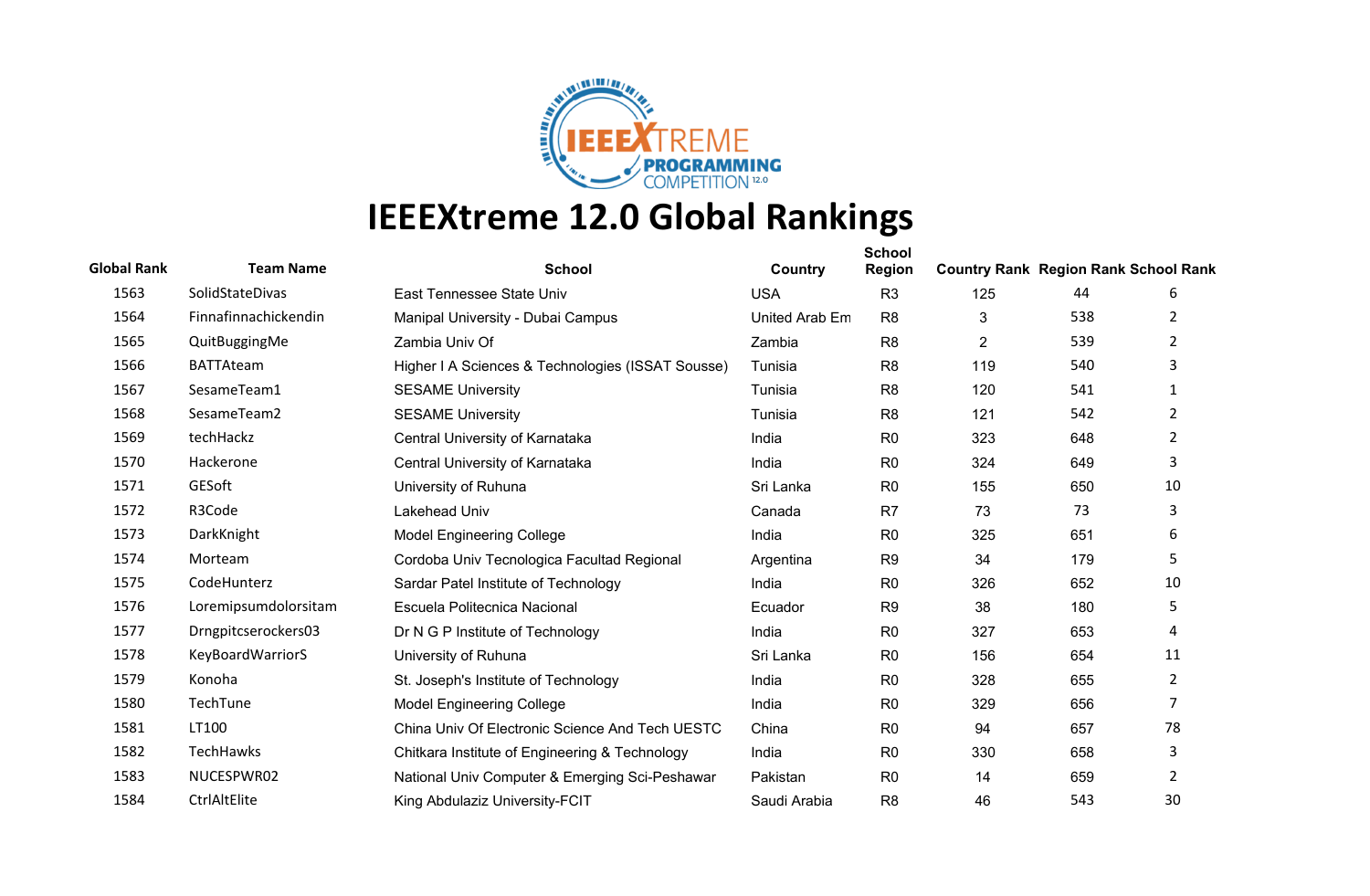

| <b>Global Rank</b> | <b>Team Name</b>      | <b>School</b>                                  | Country        | <b>School</b><br><b>Region</b> | <b>Country Rank Region Rank School Rank</b> |     |                |
|--------------------|-----------------------|------------------------------------------------|----------------|--------------------------------|---------------------------------------------|-----|----------------|
| 1585               | Pudim                 | Universidade Federal do ABC                    | <b>Brazil</b>  | R <sub>9</sub>                 | 31                                          | 181 | 3              |
| 1586               | NUCESPWR03            | National Univ Computer & Emerging Sci-Peshawar | Pakistan       | R <sub>0</sub>                 | 15                                          | 660 | 3              |
| 1587               | NUCESPWR09            | National Univ Computer & Emerging Sci-Peshawar | Pakistan       | R <sub>0</sub>                 | 16                                          | 661 | 4              |
| 1588               | SyntaxError           | JEPPIAAR ENGINEERING COLLEGE - Chennai         | India          | R <sub>0</sub>                 | 331                                         | 662 | 1              |
| 1589               | <b>ITCASV</b>         | School Unknown                                 | El Salvador    | R <sub>9</sub>                 | $\sqrt{5}$                                  | 182 |                |
| 1590               | <b>MeetYourMakers</b> | Manipal Academy Of Higher Education            | United Arab Em | R <sub>8</sub>                 | 4                                           | 544 | 1              |
| 1591               | BuronanMertua         | <b>Telkom University</b>                       | Indonesia      | R <sub>0</sub>                 | 6                                           | 663 | 1              |
| 1592               | electrocoderz         | LBS Institute of Technology for Women          | India          | R <sub>0</sub>                 | 332                                         | 664 | 1              |
| 1593               | TeamX                 | University of Moratuwa-Sri Lanka               | Sri Lanka      | R <sub>0</sub>                 | 157                                         | 665 | 50             |
| 1594               | Borntowin             | St Xaviers Catholic Coll Of Eng                | India          | R <sub>0</sub>                 | 333                                         | 666 | $\overline{2}$ |
| 1595               | Voltzer2k18           | G Pulla Reddy Engrg College                    | India          | R <sub>0</sub>                 | 334                                         | 667 | 1              |
| 1596               | <b>GPRECXTREME</b>    | G Pulla Reddy Engrg College                    | India          | R <sub>0</sub>                 | 335                                         | 668 | $\overline{2}$ |
| 1597               | GirlsPoli             | University of Sao Paulo                        | <b>Brazil</b>  | R <sub>9</sub>                 | 32                                          | 183 | 1              |
| 1598               | smoothbrains          | University Of British Columbia                 | Canada         | R <sub>7</sub>                 | 74                                          | 74  | 7              |
| 1599               | Wildcats8             | Kentucky Univ Of                               | <b>USA</b>     | R <sub>3</sub>                 | 126                                         | 45  | $\overline{7}$ |
| 1600               | WhiskeyBottles        | Democritus Univ Of Thrace                      | Greece         | R <sub>8</sub>                 | 38                                          | 545 | $\overline{2}$ |
| 1601               | Moto                  | Shri Shankaracharya Technical Campus           | India          | R <sub>0</sub>                 | 336                                         | 669 | $\overline{2}$ |
| 1602               | <b>JCURoboclub</b>    | James Cook University - Townsville             | Australia      | R <sub>0</sub>                 | 21                                          | 670 | 1              |
| 1603               | Champions             | Vishwakarma Inst Of Tech                       | India          | R <sub>0</sub>                 | 337                                         | 671 | 4              |
| 1604               | Sphinx                | University of Moratuwa-Sri Lanka               | Sri Lanka      | R <sub>0</sub>                 | 158                                         | 672 | 51             |
| 1605               | <b>THANOS</b>         | Muthoot Institute of Technology and Science    | India          | R <sub>0</sub>                 | 338                                         | 673 | 2              |
| 1606               | TeamWoW3              | Curtin University - Sarawak                    | Malaysia       | R <sub>0</sub>                 | 15                                          | 674 | 5              |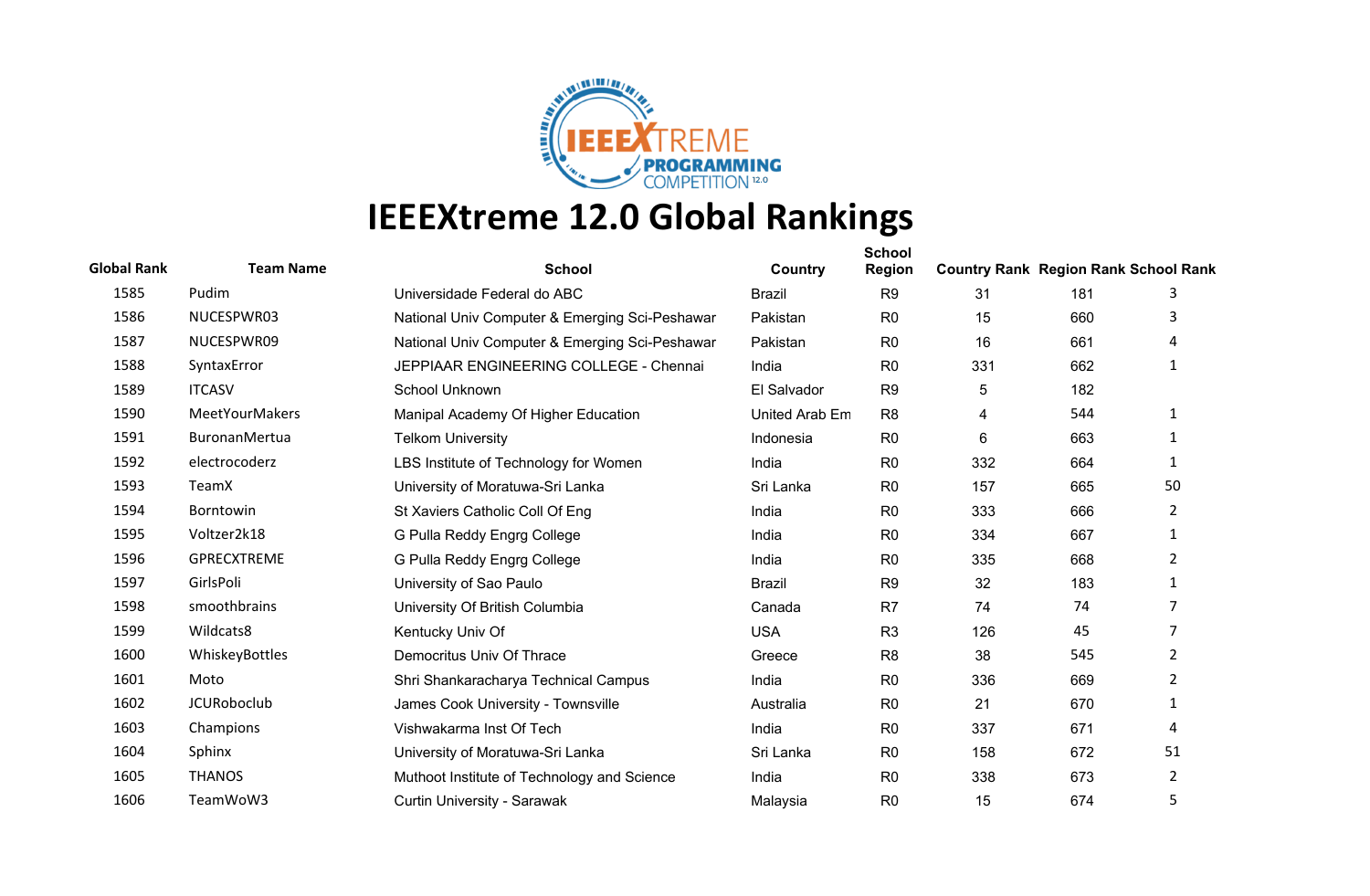

| <b>Global Rank</b> | <b>Team Name</b>       | <b>School</b>                                          | Country        | <b>School</b><br><b>Region</b> | <b>Country Rank Region Rank School Rank</b> |     |                |
|--------------------|------------------------|--------------------------------------------------------|----------------|--------------------------------|---------------------------------------------|-----|----------------|
| 1607               | vitItB                 | Vidyalankar Inst Of Tech                               | India          | R <sub>0</sub>                 | 339                                         | 675 | 5              |
| 1608               | printcoders            | University Mohammed V Souissi - ENSIAS                 | Morocco        | R <sub>8</sub>                 | 8                                           | 546 | 8              |
| 1609               | Ogbunigwe              | Federal University of Technology Owerri                | Nigeria        | R <sub>8</sub>                 | 9                                           | 547 | 1              |
| 1610               | <b>BACKBENCHERS</b>    | Dadi Inst of Eng and Tech                              | India          | R <sub>0</sub>                 | 340                                         | 676 | 22             |
| 1611               | Simatians              | Sreepathy Institute of Management & Technology         | India          | R <sub>0</sub>                 | 341                                         | 677 | 9              |
| 1612               | Encryptonightz         | Informatics Institute of Technology                    | Sri Lanka      | R <sub>0</sub>                 | 159                                         | 678 | 10             |
| 1613               | KotlineBling           | <b>Bournemouth University</b>                          | United Kingdom | R <sub>8</sub>                 | $\overline{5}$                              | 548 | 4              |
| 1614               | <b>TRINARY</b>         | Niger Delta Univ                                       | Nigeria        | R <sub>8</sub>                 | 10                                          | 549 | $\overline{2}$ |
| 1615               | pjfreaks               | PEC University of Technology - Chandigarh              | India          | R <sub>0</sub>                 | 342                                         | 679 | 5              |
| 1616               | GHRCE91                | G.H. Raisoni College of Engineering & Management       | India          | R <sub>0</sub>                 | 343                                         | 680 | 1              |
| 1617               | COMSATSWah6            | <b>COMSATS Inst of Information Tech Wah Campus</b>     | Pakistan       | R <sub>0</sub>                 | 17                                          | 681 | 10             |
| 1618               | drngpiteee201801       | Dr N G P Institute of Technology                       | India          | R <sub>0</sub>                 | 344                                         | 682 | 5.             |
| 1619               | LastMinit              | University of Colombo                                  | Sri Lanka      | R <sub>0</sub>                 | 160                                         | 683 | 43             |
| 1620               | FYSTeam                | Higher Institute of Informatics Mahdia ISIMa           | Tunisia        | R <sub>8</sub>                 | 122                                         | 550 | 6              |
| 1621               | Sleepycoders           | Delhi Technological University                         | India          | R <sub>0</sub>                 | 345                                         | 684 | 3              |
| 1622               | <b>DJKode</b>          | Kentucky State University                              | <b>USA</b>     | R <sub>3</sub>                 | 127                                         | 46  | 1              |
| 1623               | Hi                     | Bharati Vidyapeeth's College of Eng - New Delhi        | India          | R <sub>0</sub>                 | 346                                         | 685 | 6              |
| 1624               | CodeGeeks              | Bharati Vidyapeeth's College of Eng - New Delhi        | India          | R <sub>0</sub>                 | 347                                         | 686 | 7              |
| 1625               | <b>CounterPlusPlus</b> | Universidad el Bosque                                  | Colombia       | R <sub>9</sub>                 | 9                                           | 184 | 1              |
| 1626               | MultiCoders            | King Abdulaziz University-FCIT                         | Saudi Arabia   | R <sub>8</sub>                 | 47                                          | 551 | 31             |
| 1627               | ComsatsIslamabad65     | <b>COMSATS Institute of Information Tech Islamabad</b> | Pakistan       | R <sub>0</sub>                 | 18                                          | 687 | $\mathbf{1}$   |
| 1628               | ComsatsIslamabad03     | <b>COMSATS Institute of Information Tech Islamabad</b> | Pakistan       | R <sub>0</sub>                 | 19                                          | 688 | 2              |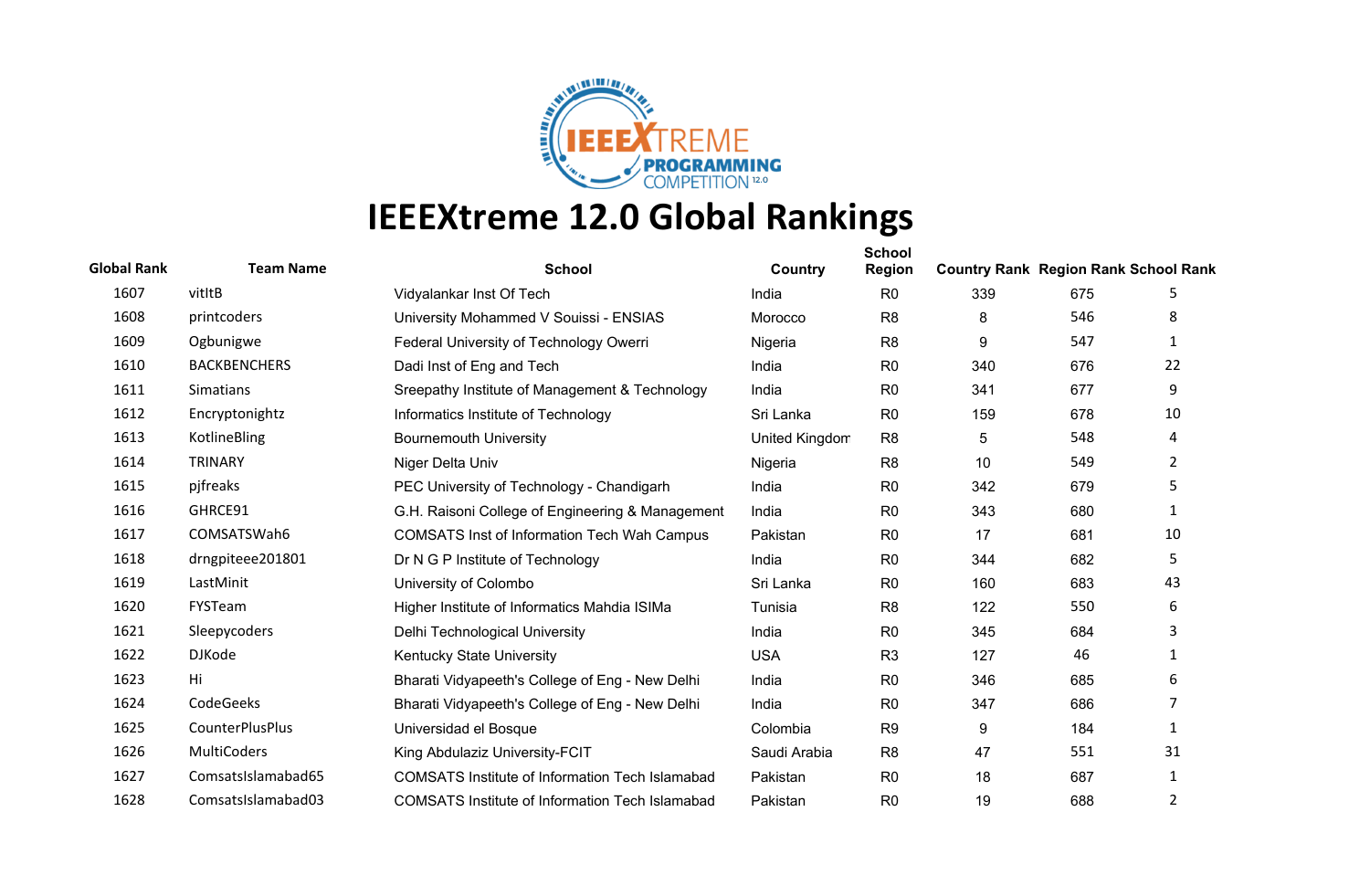

| <b>Global Rank</b> | <b>Team Name</b>   | <b>School</b>                                          | Country        | <b>School</b><br><b>Region</b> | <b>Country Rank Region Rank School Rank</b> |     |                |
|--------------------|--------------------|--------------------------------------------------------|----------------|--------------------------------|---------------------------------------------|-----|----------------|
| 1629               | ComsatsIslamabad13 | <b>COMSATS Institute of Information Tech Islamabad</b> | Pakistan       | R <sub>0</sub>                 | 20                                          | 689 | 3              |
| 1630               | ComsatsIslamabad07 | <b>COMSATS Institute of Information Tech Islamabad</b> | Pakistan       | R <sub>0</sub>                 | 21                                          | 690 | 4              |
| 1631               | ComsatsIslamabad08 | <b>COMSATS Institute of Information Tech Islamabad</b> | Pakistan       | R <sub>0</sub>                 | 22                                          | 691 | 5              |
| 1632               | <b>Stormians</b>   | Jansons Institute of Technology                        | India          | R <sub>0</sub>                 | 348                                         | 692 | 1              |
| 1633               | R2PCODE            | Jansons Institute of Technology                        | India          | R <sub>0</sub>                 | 349                                         | 693 | 4              |
| 1634               | vCoderes           | Jansons Institute of Technology                        | India          | R <sub>0</sub>                 | 350                                         | 694 | 2              |
| 1635               | EinSpeare          | Jansons Institute of Technology                        | India          | R <sub>0</sub>                 | 351                                         | 695 | 3              |
| 1636               | HMD                | Nat Sch Sciences & Advanced Tech (ENSTAB)              | Tunisia        | R <sub>8</sub>                 | 123                                         | 552 | 9              |
| 1637               | JojoAndFriends     | Instituto Superior de Engenharia do Porto              | Portugal       | R <sub>8</sub>                 | 10                                          | 553 | $\mathbf{1}$   |
| 1638               | KAUbitCoders20189  | King Abdulaziz Univ                                    | Saudi Arabia   | R <sub>8</sub>                 | 48                                          | 554 | 5              |
| 1639               | CodeKrieger        | Yeshwantrao Chavan College Of Engrg                    | India          | R <sub>0</sub>                 | 352                                         | 696 | 1              |
| 1640               | Pochinki22         | Yeshwantrao Chavan College Of Engrg                    | India          | R <sub>0</sub>                 | 353                                         | 697 | $\overline{2}$ |
| 1641               | Curiotech          | Yeshwantrao Chavan College Of Engrg                    | India          | R <sub>0</sub>                 | 354                                         | 698 | 3              |
| 1642               | <b>CODERQUEENS</b> | Yeshwantrao Chavan College Of Engrg                    | India          | R <sub>0</sub>                 | 355                                         | 699 | 4              |
| 1643               | WE3                | Yeshwantrao Chavan College Of Engrg                    | India          | R <sub>0</sub>                 | 356                                         | 700 | 5              |
| 1644               | <b>BrainCoder</b>  | Yeshwantrao Chavan College Of Engrg                    | India          | R <sub>0</sub>                 | 357                                         | 701 | 6              |
| 1645               | ShootingStars      | Univ Of Malaya                                         | Malaysia       | R <sub>0</sub>                 | 16                                          | 702 | 4              |
| 1646               | Sredoc             | Manipal University - Dubai Campus                      | United Arab Em | R <sub>8</sub>                 | 5                                           | 555 | 3              |
| 1647               | Runtimeerror       | University of Bahri                                    | Sudan          | R <sub>8</sub>                 | 13                                          | 556 | 2              |
| 1648               | SLIIT <sub>6</sub> | Sri Lanka Institute of Information Technology          | Sri Lanka      | R <sub>0</sub>                 | 161                                         | 703 | 4              |
| 1649               | McMasterSB4        | <b>McMaster Univ</b>                                   | Canada         | R7                             | 75                                          | 75  | 2              |
| 1650               | TrailBlazers       | LBS Institute of Technology for Women                  | India          | R <sub>0</sub>                 | 358                                         | 704 | $\overline{2}$ |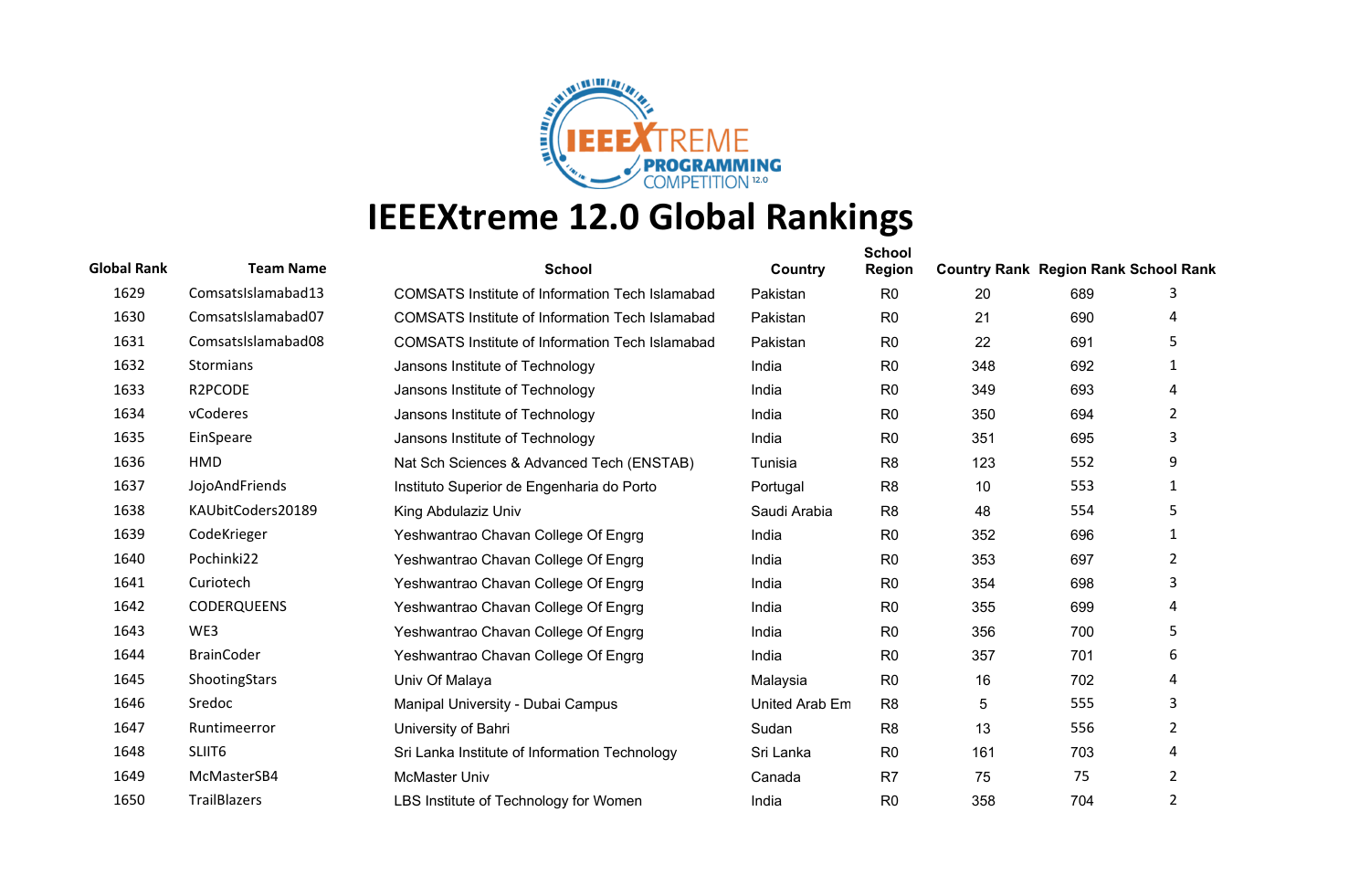

| <b>Global Rank</b> | <b>Team Name</b>      | <b>School</b>                              | Country        | <b>School</b><br><b>Region</b> | <b>Country Rank Region Rank School Rank</b> |     |                |
|--------------------|-----------------------|--------------------------------------------|----------------|--------------------------------|---------------------------------------------|-----|----------------|
| 1651               | DunkinDebuggers       | <b>BMS Institute of Technology</b>         | India          | R <sub>0</sub>                 | 359                                         | 705 | 1              |
| 1652               | <b>SimpleCoders</b>   | LBS Institute of Technology for Women      | India          | R <sub>0</sub>                 | 360                                         | 706 | 3              |
| 1653               | optimum               | Islamic Azad Univ Of Tehran-Central        | Iran           | R <sub>8</sub>                 | 15                                          | 557 | 3              |
| 1654               | <b>FCITSNHR</b>       | King Abdulaziz University-FCIT             | Saudi Arabia   | R <sub>8</sub>                 | 49                                          | 558 | 32             |
| 1655               | <b>KpaxianCoders</b>  | King Abdulaziz University-FCIT             | Saudi Arabia   | R <sub>8</sub>                 | 50                                          | 559 | 33             |
| 1656               | UBosque03             | Universidad el Bosque                      | Colombia       | R <sub>9</sub>                 | 10                                          | 185 | $\overline{2}$ |
| 1657               | Xplosion              | University of Colombo                      | Sri Lanka      | R <sub>0</sub>                 | 162                                         | 707 | 44             |
| 1658               | cinSPY                | Manipal Academy Of Higher Education        | United Arab Em | R <sub>8</sub>                 | 6                                           | 560 | $\overline{2}$ |
| 1659               | HashIncludeSLS        | Manipal University - Dubai Campus          | United Arab Em | R <sub>8</sub>                 | $\overline{7}$                              | 561 | 4              |
| 1660               | codingManiacs         | Ecole Nationale D'Ingenieurs De Tunis      | Tunisia        | R <sub>8</sub>                 | 124                                         | 562 | 16             |
| 1661               | GraceAndHopper        | Quebec Univ Of At Montreal                 | Canada         | R <sub>7</sub>                 | 76                                          | 76  | 3              |
| 1662               | <b>GameOfThreads</b>  | Nat'l Inst of Applied Sci & Tech (INSAT)   | Tunisia        | R <sub>8</sub>                 | 125                                         | 563 | 20             |
| 1663               | <b>RNCoders</b>       | King Abdulaziz University-FCIT             | Saudi Arabia   | R <sub>8</sub>                 | 51                                          | 564 | 34             |
| 1664               | GHRCE40               | GH Raisoni College of Engineering-Nagpur   | India          | R <sub>0</sub>                 | 361                                         | 708 | 16             |
| 1665               | <b>BUGTERMINATORS</b> | Int'L Inst Of Information Tech - Pune      | India          | R <sub>0</sub>                 | 362                                         | 709 | 8              |
| 1666               | <b>DLD</b>            | King Abdulaziz University-FCIT             | Saudi Arabia   | R <sub>8</sub>                 | 52                                          | 565 | 35             |
| 1667               | Lighting              | King Abdulaziz University-FCIT             | Saudi Arabia   | R <sub>8</sub>                 | 53                                          | 566 | 36             |
| 1668               | GamersPol             | Escuela Superior Politecnica Del Litoral   | Ecuador        | R <sub>9</sub>                 | 39                                          | 186 | 6              |
| 1669               | JQSquared             | Univ Of Technology, Jamaica                | Jamaica        | R <sub>3</sub>                 | 5                                           | 47  | 5              |
| 1670               | XD                    | B. M. Sreenivasalah College of Engineering | India          | R <sub>0</sub>                 | 363                                         | 710 | 20             |
| 1671               | basilisks             | Dehradun Institute Of Technology           | India          | R <sub>0</sub>                 | 364                                         | 711 | 3              |
| 1672               | SmashCode             | Manipal University - Dubai Campus          | United Arab Em | R <sub>8</sub>                 | 8                                           | 567 | 5              |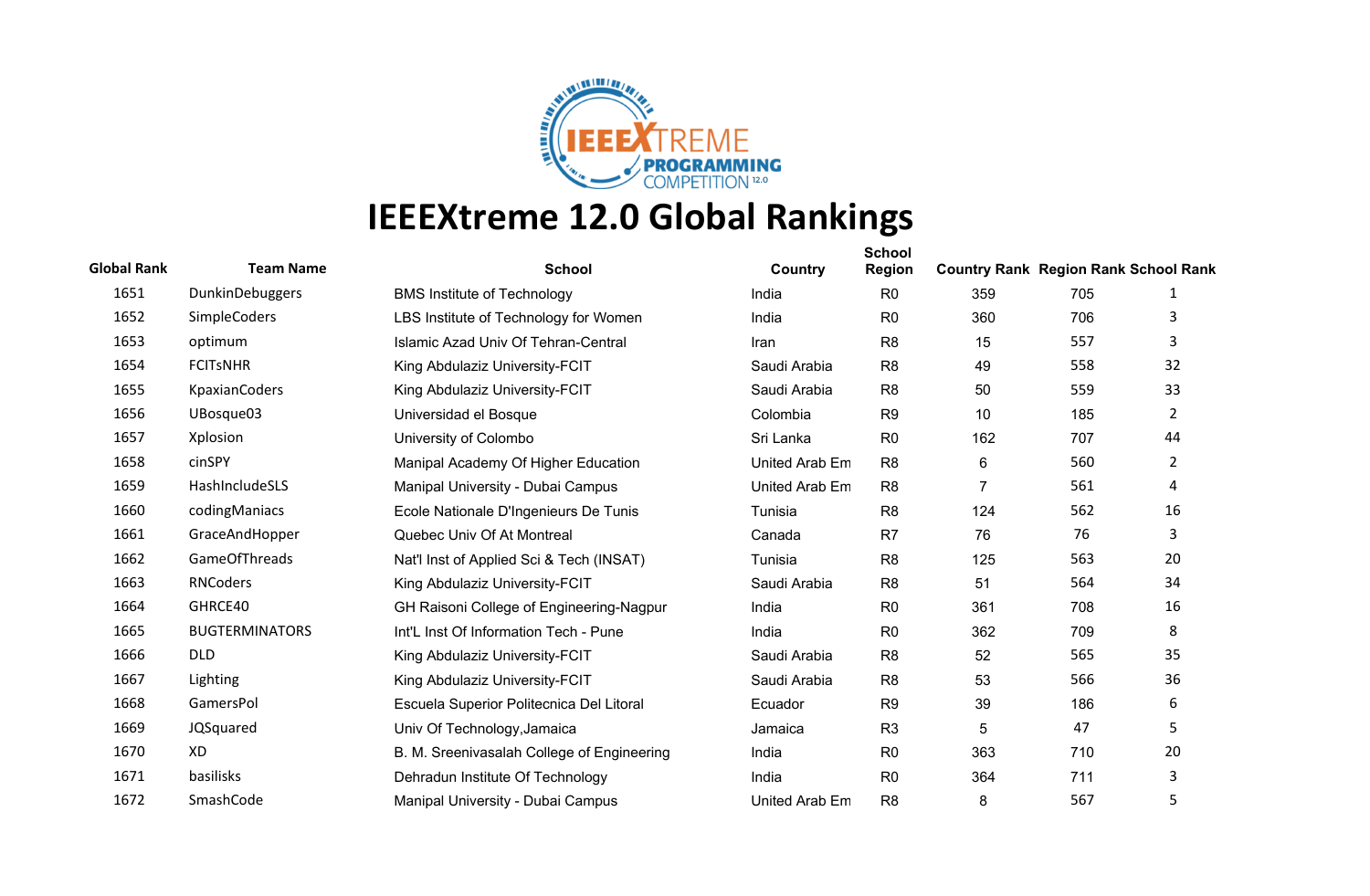

| <b>Global Rank</b> | <b>Team Name</b>  | <b>School</b>                                       | Country        | <b>School</b><br>Region | <b>Country Rank Region Rank School Rank</b> |     |                |
|--------------------|-------------------|-----------------------------------------------------|----------------|-------------------------|---------------------------------------------|-----|----------------|
| 1673               | terebinmarJAVAn   | Manipal University - Dubai Campus                   | United Arab Em | R <sub>8</sub>          | 9                                           | 568 | 6              |
| 1674               | BootstrapParadox  | Government Engineering College-Thrissur             | India          | R <sub>0</sub>          | 365                                         | 712 | 2              |
| 1675               | Synergy           | Manipal Academy Of Higher Education                 | United Arab Em | R <sub>8</sub>          | 10                                          | 569 | 3              |
| 1676               | xtremerlalaha     | University Mohammed V Souissi - ENSIAS              | Morocco        | R <sub>8</sub>          | 9                                           | 570 | 9              |
| 1677               | <b>SEG</b>        | University of Gezira                                | Sudan          | R <sub>8</sub>          | 14                                          | 571 | 2              |
| 1678               | TeamZeroUEB       | Universidad el Bosque                               | Colombia       | R <sub>9</sub>          | 11                                          | 187 | 3              |
| 1679               | <b>BNHsquad</b>   | University of Ruhuna                                | Sri Lanka      | R <sub>0</sub>          | 163                                         | 713 | 12             |
| 1680               | QCoders           | University of Ruhuna                                | Sri Lanka      | R <sub>0</sub>          | 164                                         | 714 | 13             |
| 1681               | HuevosFritos      | Instituto TecnolA <sup>3</sup> gico de Buenos Aires | Argentina      | R <sub>9</sub>          | 35                                          | 188 | 11             |
| 1682               | Osprey8           | University of North Florida                         | <b>USA</b>     | R <sub>3</sub>          | 128                                         | 48  | $\overline{7}$ |
| 1683               | ENCODETHENDECODE  | Dadi Inst of Eng and Tech                           | India          | R <sub>0</sub>          | 366                                         | 715 | 23             |
| 1684               | <b>VIKINGS</b>    | Dadi Inst of Eng and Tech                           | India          | R <sub>0</sub>          | 367                                         | 716 | 24             |
| 1685               | ARYTeam           | Nat'l Inst of Applied Sci & Tech (INSAT)            | Tunisia        | R <sub>8</sub>          | 126                                         | 572 | 21             |
| 1686               | <b>ExcomBois</b>  | Informatics Institute of Technology                 | Sri Lanka      | R <sub>0</sub>          | 165                                         | 717 | 11             |
| 1687               | <b>BitsNBytes</b> | Wayamba University of Sri Lanka                     | Sri Lanka      | R <sub>0</sub>          | 166                                         | 718 | $\overline{4}$ |
| 1688               | Rampage           | Informatics Institute of Technology                 | Sri Lanka      | R <sub>0</sub>          | 167                                         | 719 | 12             |
| 1689               | Outliers          | Informatics Institute of Technology                 | Sri Lanka      | R <sub>0</sub>          | 168                                         | 720 | 13             |
| 1690               | MindHackers       | informatics Institute of Technology                 | Sri Lanka      | R <sub>0</sub>          | 169                                         | 721 | 14             |
| 1691               | Betafish          | Milwaukee School Of Engineering                     | <b>USA</b>     | R <sub>4</sub>          | 129                                         | 35  | 11             |
| 1692               | <b>XCode</b>      | Informatics Institute of Technology                 | Sri Lanka      | R <sub>0</sub>          | 170                                         | 722 | 15             |
| 1693               | Galic             | Informatics Institute of Technology                 | Sri Lanka      | R <sub>0</sub>          | 171                                         | 723 | 16             |
| 1694               | Oxygen            | Informatics Institute of Technology                 | Sri Lanka      | R <sub>0</sub>          | 172                                         | 724 | 17             |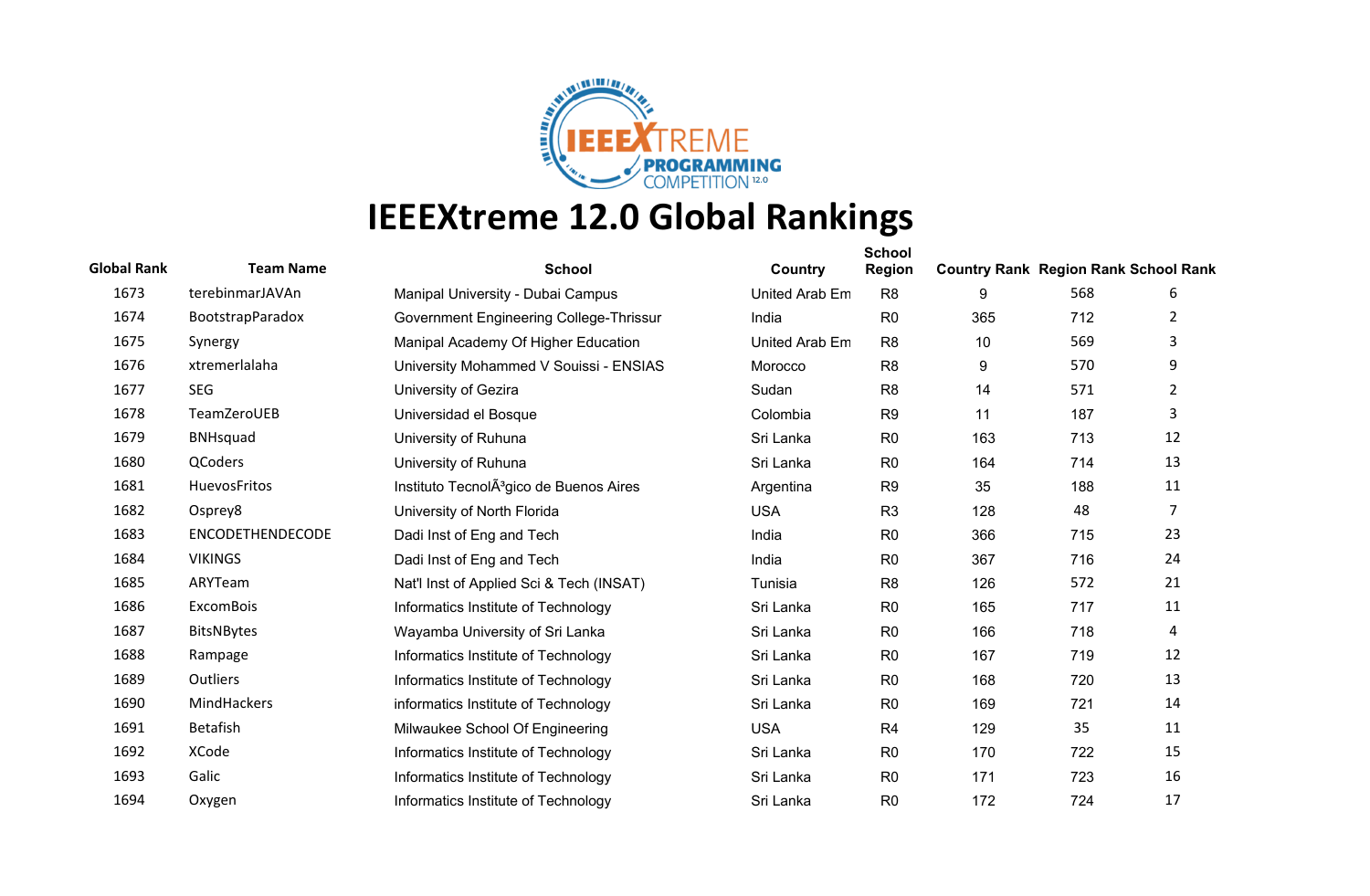

| <b>Global Rank</b> | <b>Team Name</b>    | <b>School</b>                                          | Country     | <b>School</b><br><b>Region</b> | <b>Country Rank Region Rank School Rank</b> |     |    |
|--------------------|---------------------|--------------------------------------------------------|-------------|--------------------------------|---------------------------------------------|-----|----|
| 1695               | QiuDong             | China Univ Of Electronic Science And Tech UESTC        | China       | R <sub>0</sub>                 | 95                                          | 725 | 79 |
| 1696               | codeMechanics       | Informatics Institute of Technology                    | Sri Lanka   | R <sub>0</sub>                 | 173                                         | 726 | 18 |
| 1697               | <b>NotAnonymous</b> | Informatics Institute of Technology                    | Sri Lanka   | R <sub>0</sub>                 | 174                                         | 727 | 19 |
| 1698               | <b>HLDevelopers</b> | School Unknown                                         | El Salvador | R <sub>9</sub>                 | 6                                           | 189 |    |
| 1699               | ComsatsIslamabad72  | COMSATS Institute of Information Tech Islamabad        | Pakistan    | R <sub>0</sub>                 | 23                                          | 728 | 6  |
| 1700               | ComsatsIslamabad64  | COMSATS Institute of Information Tech Islamabad        | Pakistan    | R <sub>0</sub>                 | 24                                          | 729 | 7  |
| 1701               | ComsatsIslamabad75  | <b>COMSATS Institute of Information Tech Islamabad</b> | Pakistan    | R <sub>0</sub>                 | 25                                          | 730 | 8  |
| 1702               | ComsatsIslamabad51  | COMSATS Institute of Information Tech Islamabad        | Pakistan    | R <sub>0</sub>                 | 26                                          | 731 | 9  |
| 1703               | ComsatsIslamabad44  | COMSATS Institute of Information Tech Islamabad        | Pakistan    | R <sub>0</sub>                 | 27                                          | 732 | 10 |
| 1704               | ComsatsIslamabad33  | COMSATS Institute of Information Tech Islamabad        | Pakistan    | R <sub>0</sub>                 | 28                                          | 733 | 11 |
| 1705               | ComsatsIslamabad05  | COMSATS Institute of Information Tech Islamabad        | Pakistan    | R <sub>0</sub>                 | 29                                          | 734 | 12 |
| 1706               | ComsatsIslamabad15  | COMSATS Institute of Information Tech Islamabad        | Pakistan    | R <sub>0</sub>                 | 30                                          | 735 | 13 |
| 1707               | ComsatsIslamabad69  | COMSATS Institute of Information Tech Islamabad        | Pakistan    | R <sub>0</sub>                 | 31                                          | 736 | 14 |
| 1708               | ComsatsIslamabad31  | COMSATS Institute of Information Tech Islamabad        | Pakistan    | R <sub>0</sub>                 | 32                                          | 737 | 15 |
| 1709               | ComsatsIslamabad45  | COMSATS Institute of Information Tech Islamabad        | Pakistan    | R <sub>0</sub>                 | 33                                          | 738 | 16 |
| 1710               | ComsatsIslamabad14  | <b>COMSATS Institute of Information Tech Islamabad</b> | Pakistan    | R <sub>0</sub>                 | 34                                          | 739 | 17 |
| 1711               | ComsatsIslamabad39  | COMSATS Institute of Information Tech Islamabad        | Pakistan    | R <sub>0</sub>                 | 35                                          | 740 | 18 |
| 1712               | ComsatsIslamabad47  | <b>COMSATS Institute of Information Tech Islamabad</b> | Pakistan    | R <sub>0</sub>                 | 36                                          | 741 | 19 |
| 1713               | ComsatsIslamabad68  | COMSATS Institute of Information Tech Islamabad        | Pakistan    | R <sub>0</sub>                 | 37                                          | 742 | 20 |
| 1714               | ComsatsIslamabad79  | COMSATS Institute of Information Tech Islamabad        | Pakistan    | R <sub>0</sub>                 | 38                                          | 743 | 21 |
| 1715               | ComsatsIslamabad76  | COMSATS Institute of Information Tech Islamabad        | Pakistan    | R <sub>0</sub>                 | 39                                          | 744 | 22 |
| 1716               | ComsatsIslamabad04  | <b>COMSATS Institute of Information Tech Islamabad</b> | Pakistan    | R <sub>0</sub>                 | 40                                          | 745 | 23 |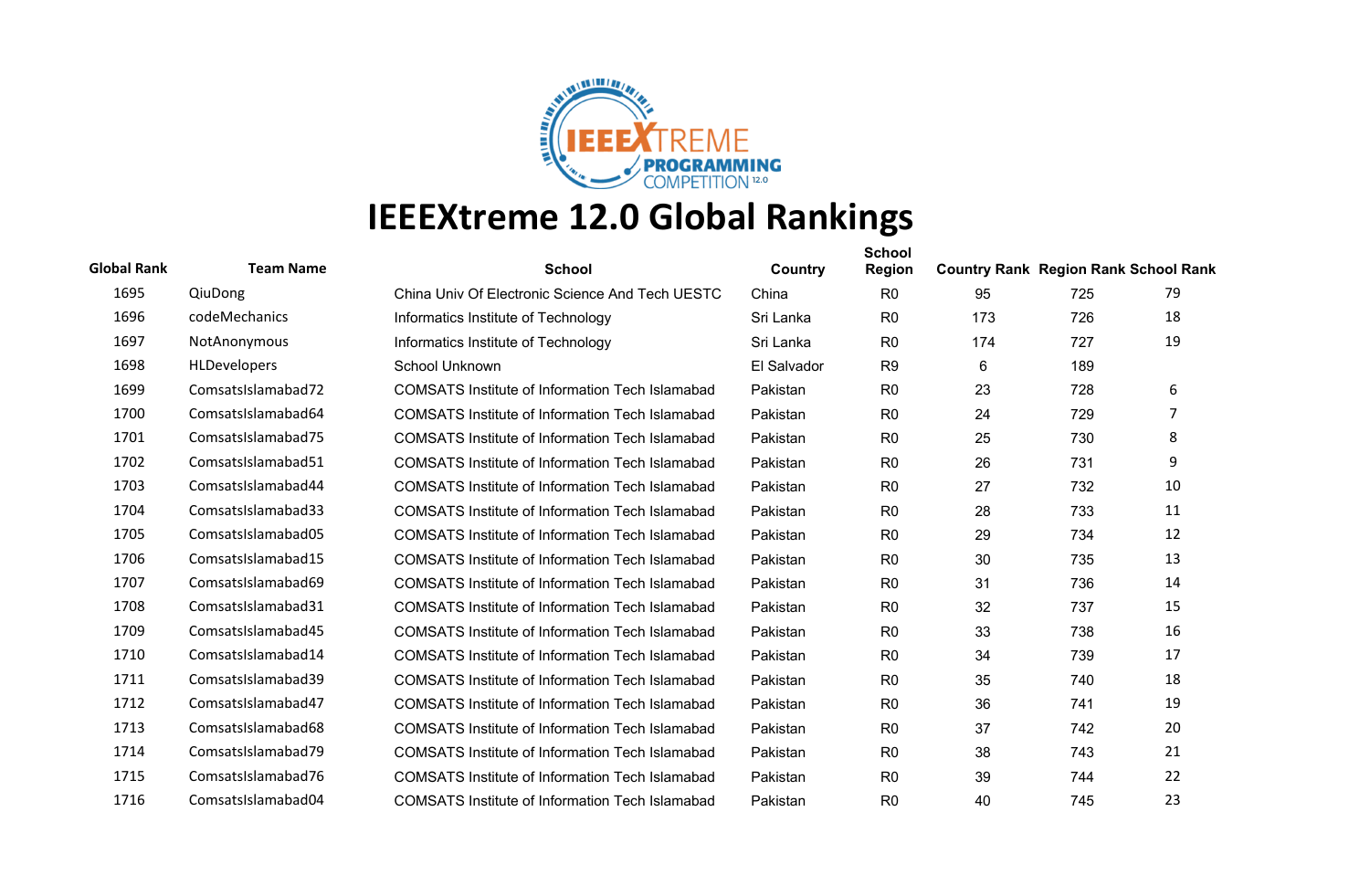

| <b>Global Rank</b> | <b>Team Name</b>  | <b>School</b>                                   | Country      | <b>School</b><br><b>Region</b> | <b>Country Rank Region Rank School Rank</b> |                |                |
|--------------------|-------------------|-------------------------------------------------|--------------|--------------------------------|---------------------------------------------|----------------|----------------|
| 1717               | PROGRAMMINGGEEKS  | Dadi Inst of Eng and Tech                       | India        | R <sub>0</sub>                 | 368                                         | 746            | 25             |
| 1718               | Hannibal          | Nat'l Inst of Applied Sci & Tech (INSAT)        | Tunisia      | R <sub>8</sub>                 | 127                                         | 573            | 22             |
| 1719               | TeamAndpercent    | University of Colombo                           | Sri Lanka    | R <sub>0</sub>                 | 175                                         | 747            | 45             |
| 1720               | Junior1           | North South University                          | Bangladesh   | R <sub>0</sub>                 | 16                                          | 748            | 4              |
| 1721               | <b>TeamBridge</b> | North South University                          | Bangladesh   | R <sub>0</sub>                 | 17                                          | 749            | 5              |
| 1722               | <b>Nexus</b>      | North South University                          | Bangladesh   | R <sub>0</sub>                 | 18                                          | 750            | 6              |
| 1723               | Freshman          | North South University                          | Bangladesh   | R <sub>0</sub>                 | 19                                          | 751            | 7              |
| 1724               | Scorpions         | North South University                          | Bangladesh   | R <sub>0</sub>                 | 20                                          | 752            | 8              |
| 1725               | <b>NSUERS</b>     | North South University                          | Bangladesh   | R <sub>0</sub>                 | 21                                          | 753            | 9              |
| 1726               | Vignanece         | Vignan University - GUNTUR                      | India        | R <sub>0</sub>                 | 369                                         | 754            | 1              |
| 1727               | Mockingjays       | Rajshahi University of Engineering & Technology | Bangladesh   | R <sub>0</sub>                 | 22                                          | 755            | $\overline{2}$ |
| 1728               | codebloks         | St Xaviers Catholic Coll Of Eng                 | India        | R <sub>0</sub>                 | 370                                         | 756            | 3              |
| 1729               | AjVjSj            | St Xaviers Catholic Coll Of Eng                 | India        | R <sub>0</sub>                 | 371                                         | 757            | 4              |
| 1730               | SSJ               | St Xaviers Catholic Coll Of Eng                 | India        | R <sub>0</sub>                 | 372                                         | 758            | 5              |
| 1731               | <b>BMwings</b>    | St Xaviers Catholic Coll Of Eng                 | India        | R <sub>0</sub>                 | 373                                         | 759            | 6              |
| 1732               | Ninjas            | St Xaviers Catholic Coll Of Eng                 | India        | R <sub>0</sub>                 | 374                                         | 760            | 7              |
| 1733               | <b>EAEPowers</b>  | St Xaviers Catholic Coll Of Eng                 | India        | R <sub>0</sub>                 | 375                                         | 761            | 8              |
| 1734               | tryOuts           | University of Colombo                           | Sri Lanka    | R <sub>0</sub>                 | 176                                         | 762            | 76             |
| 1735               | <b>TBA</b>        | <b>Temple Univ</b>                              | <b>USA</b>   | R <sub>2</sub>                 | 130                                         | $\overline{2}$ | 1              |
| 1736               | LemonGrass        | Curtin University - Sarawak                     | Malaysia     | R <sub>0</sub>                 | 17                                          | 763            | 6              |
| 1737               | Maverick          | Ghulam Ishaq Khan Inst Of Eng                   | Pakistan     | R <sub>0</sub>                 | 41                                          | 764            | 1              |
| 1738               | <b>NLJ</b>        | King Abdulaziz University-FCIT                  | Saudi Arabia | R <sub>8</sub>                 | 54                                          | 574            | 37             |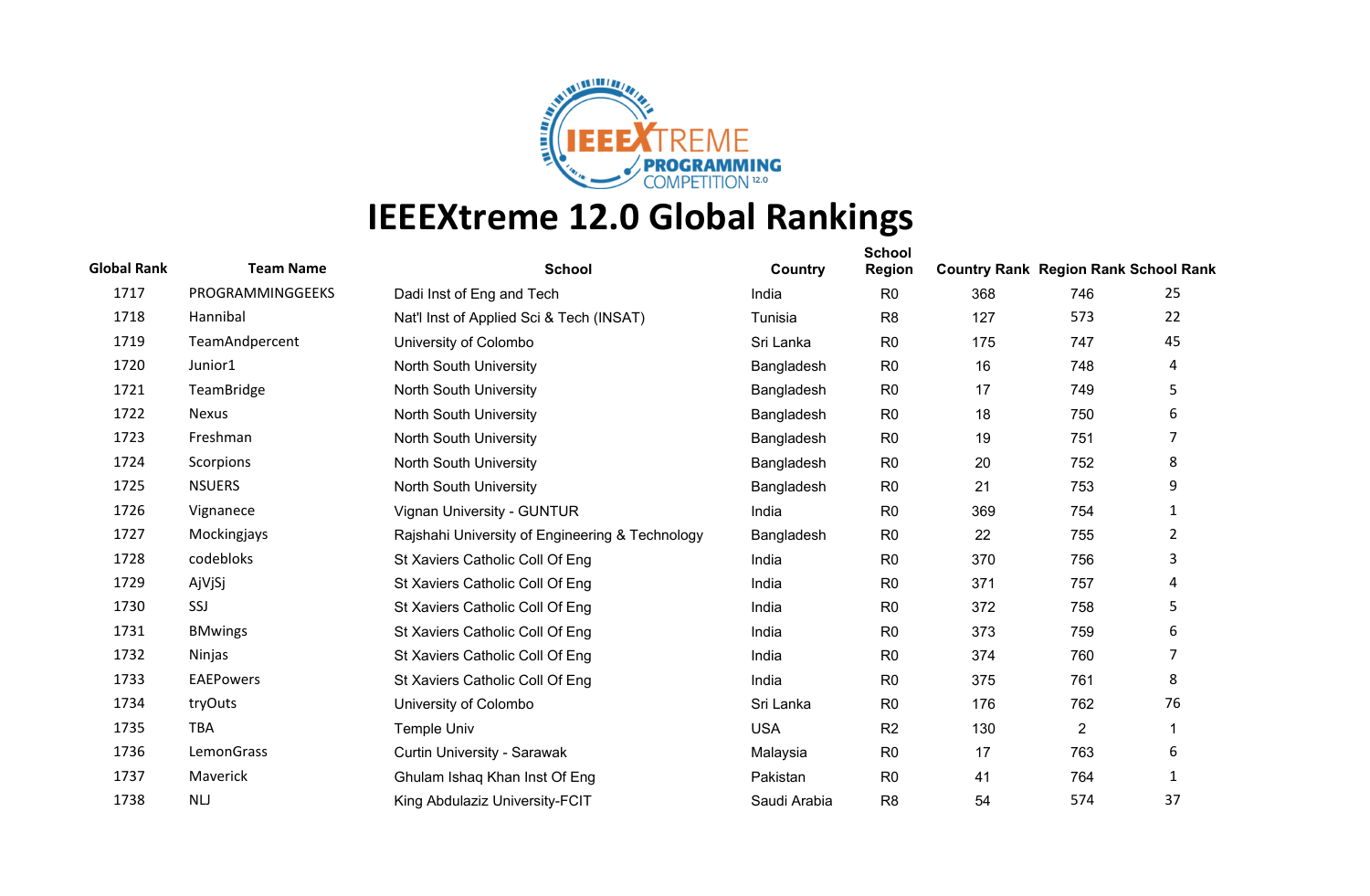

| <b>Global Rank</b> | <b>Team Name</b> | <b>School</b>                                      | Country       | <b>School</b><br><b>Region</b> | <b>Country Rank Region Rank School Rank</b> |     |                       |
|--------------------|------------------|----------------------------------------------------|---------------|--------------------------------|---------------------------------------------|-----|-----------------------|
| 1739               | TheMetroids      | Lebanese Univ Faculty of Engineering-North Lebanon | Lebanon       | R <sub>8</sub>                 | 28                                          | 575 | 10                    |
| 1740               | DigitalDragon    | Pranveer Singh Institute of Technology             | India         | R <sub>0</sub>                 | 376                                         | 765 | 5                     |
| 1741               | Weaver           | North Carolina State Univ                          | <b>USA</b>    | R <sub>3</sub>                 | 131                                         | 49  | 8                     |
| 1742               | TheInvincibles   | Indira Gandhi Delhi Technical University for Women | India         | R <sub>0</sub>                 | 377                                         | 766 | $\mathbf{2}^{\prime}$ |
| 1743               | GadaElectronics  | Netaji Subhas Institute of Technology              | India         | R <sub>0</sub>                 | 378                                         | 767 | $\overline{2}$        |
| 1744               | ScriptSV         | School Unknown                                     | El Salvador   | R <sub>9</sub>                 | 7                                           | 190 |                       |
| 1745               | <b>SRA</b>       | King Abdulaziz University-FCIT                     | Saudi Arabia  | R <sub>8</sub>                 | 55                                          | 576 | 38                    |
| 1746               | AstateCS         | <b>Arkansas State University</b>                   | <b>USA</b>    | R <sub>3</sub>                 | 132                                         | 50  | 6                     |
| 1747               | BrainNotFound    | King Abdulaziz University-FCIT                     | Saudi Arabia  | R <sub>8</sub>                 | 56                                          | 577 | 39                    |
| 1748               | Imagex           | Knowledge Institute of Technology                  | India         | R <sub>0</sub>                 | 379                                         | 768 | $\overline{2}$        |
| 1749               | Hawks            | Knowledge Institute of Technology                  | India         | R <sub>0</sub>                 | 380                                         | 769 | 3                     |
| 1750               | COMSATSWah8      | <b>COMSATS Inst of Information Tech Wah Campus</b> | Pakistan      | R <sub>0</sub>                 | 42                                          | 770 | 11                    |
| 1751               | COMSATSWah11     | <b>COMSATS Inst of Information Tech Wah Campus</b> | Pakistan      | R <sub>0</sub>                 | 43                                          | 771 | 12                    |
| 1752               | APTEX96          | Sudan University of Science and Technology         | Sudan         | R <sub>8</sub>                 | 15                                          | 578 | 1                     |
| 1753               | Tharikidas       | Government Engineering College, Wayanad            | India         | R <sub>0</sub>                 | 381                                         | 772 | 1                     |
| 1754               | <b>TJC</b>       | University of Colombo                              | Sri Lanka     | R <sub>0</sub>                 | 177                                         | 773 | 46                    |
| 1755               | VAM              | Osijek University Of Josip Juraj Strossmayer       | Croatia       | R <sub>8</sub>                 | 13                                          | 579 | 8                     |
| 1756               | StrawHat         | Nat'l Inst of Applied Sci & Tech (INSAT)           | Tunisia       | R <sub>8</sub>                 | 128                                         | 580 | 23                    |
| 1757               | vbitcoders       | Vignana Bharathi Institute Of Technology           | India         | R <sub>0</sub>                 | 382                                         | 774 | 1                     |
| 1758               | Skylife          | Sastra University                                  | India         | R <sub>0</sub>                 | 383                                         | 775 | $\overline{2}$        |
| 1759               | TrioFrio         | U C E T - The Islamia University of Bahawalpur     | Pakistan      | R <sub>0</sub>                 | 44                                          | 776 | 1                     |
| 1760               | TeilIEEEzaga     | Universidade Estadual de Feira de Santana          | <b>Brazil</b> | R <sub>9</sub>                 | 33                                          | 191 | 4                     |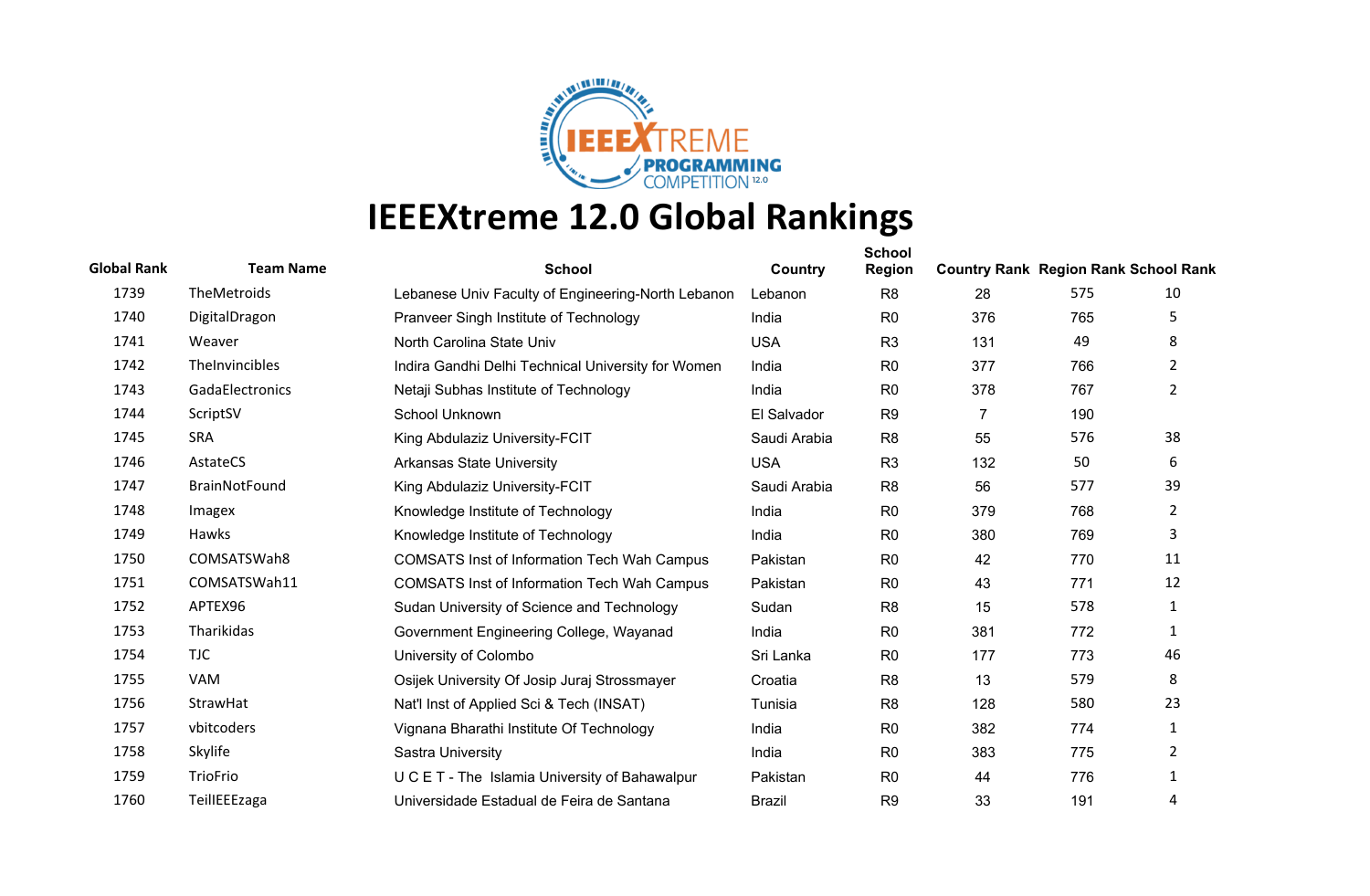

| <b>Global Rank</b> | <b>Team Name</b>    | <b>School</b>                                   | Country      | <b>School</b><br><b>Region</b> | <b>Country Rank Region Rank School Rank</b> |     |                |
|--------------------|---------------------|-------------------------------------------------|--------------|--------------------------------|---------------------------------------------|-----|----------------|
| 1761               | theCodingTeam       | Central University of Karnataka                 | India        | R <sub>0</sub>                 | 384                                         | 777 | 4              |
| 1762               | Cproz               | Marathwada Institute of Technology              | India        | R <sub>0</sub>                 | 385                                         | 778 | 1              |
| 1763               | bobama              | King Abdulaziz University-FCIT                  | Saudi Arabia | R <sub>8</sub>                 | 57                                          | 581 | 40             |
| 1764               | <b>RTRT</b>         | <b>Tafila Technical University</b>              | Jordan       | R <sub>8</sub>                 | 40                                          | 582 | 1              |
| 1765               | Manipulus           | Uva Wellassa University                         | Sri Lanka    | R <sub>0</sub>                 | 178                                         | 779 | 9              |
| 1766               | Ignite1             | Bharati Vidyapeeth's College of Eng - New Delhi | India        | R <sub>0</sub>                 | 386                                         | 780 | 8              |
| 1767               | cecsamraksha        | <b>Canara Engineering College</b>               | India        | R <sub>0</sub>                 | 387                                         | 781 | 26             |
| 1768               | Cookiebreakers      | Uva Wellassa University                         | Sri Lanka    | R <sub>0</sub>                 | 179                                         | 782 | 10             |
| 1769               | Titan2              | California State Univ-Fullerton                 | <b>USA</b>   | R <sub>6</sub>                 | 133                                         | 30  | 5              |
| 1770               | XtremeCoderzz       | Jaypee Univ Of Information Tech                 | India        | R <sub>0</sub>                 | 388                                         | 783 | $\overline{2}$ |
| 1771               | VV1                 | Vidyalankar Inst Of Tech                        | India        | R <sub>0</sub>                 | 389                                         | 784 | 6              |
| 1772               | <b>TechnoFreaks</b> | Amity School Of Engineering & Technology        | India        | R <sub>0</sub>                 | 390                                         | 785 | 4              |
| 1773               | G9                  | Icfai Inst Of Science & Tech                    | India        | R <sub>0</sub>                 | 391                                         | 786 | 3              |
| 1774               | Neighbours          | National University of Ireland Maynooth         | Ireland      | R <sub>8</sub>                 | 9                                           | 583 | 9              |
| 1775               | vbitcoders8         | Vignana Bharathi Institute Of Technology        | India        | R <sub>0</sub>                 | 392                                         | 787 | $\overline{2}$ |
| 1776               | <b>IEEEXTREMUDB</b> | Universidad Don Bosco                           | El Salvador  | R <sub>9</sub>                 | 8                                           | 192 | $\overline{2}$ |
| 1777               | SuperCoder          | PEC University of Technology - Chandigarh       | India        | R <sub>0</sub>                 | 393                                         | 788 | 6              |
| 1778               | IsNullOrEmpty       | <b>Ryerson Univ</b>                             | Canada       | R <sub>7</sub>                 | 77                                          | 77  | 4              |
| 1779               | <b>CYBERTRON</b>    | Raghu Institute of Technology                   | India        | R <sub>0</sub>                 | 394                                         | 789 | 1              |
| 1780               | Ghosts              | King Abdulaziz University-FCIT                  | Saudi Arabia | R <sub>8</sub>                 | 58                                          | 584 | 41             |
| 1781               | SesameTeam6         | <b>SESAME University</b>                        | Tunisia      | R <sub>8</sub>                 | 129                                         | 585 | 3              |
| 1782               | Xhounds             | Goa College Of Engineering                      | India        | R <sub>0</sub>                 | 395                                         | 790 | 8              |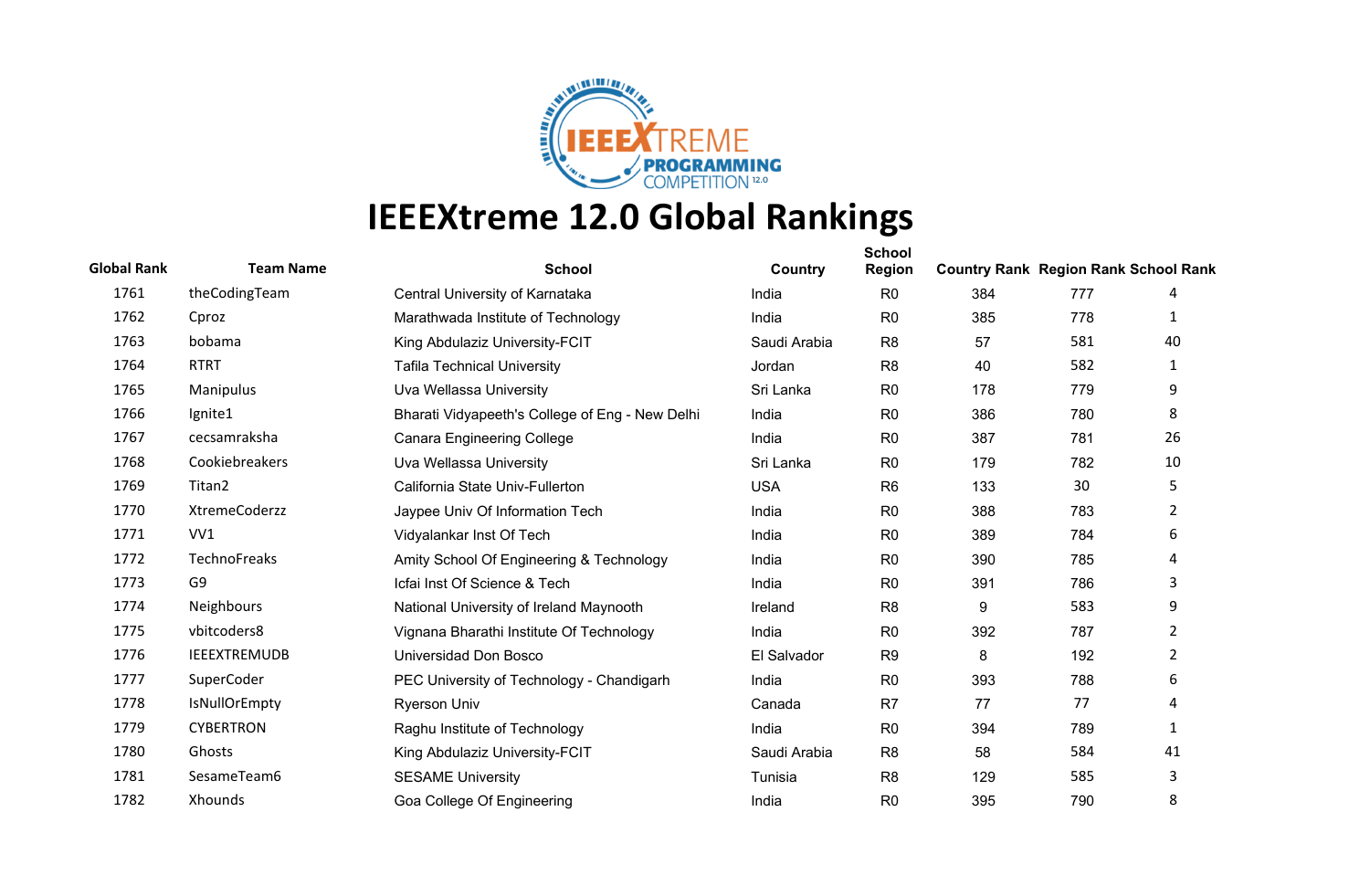

| <b>Global Rank</b> | <b>Team Name</b>    | <b>School</b>                                          | Country        | <b>School</b><br><b>Region</b> | <b>Country Rank Region Rank School Rank</b> |     |                |
|--------------------|---------------------|--------------------------------------------------------|----------------|--------------------------------|---------------------------------------------|-----|----------------|
| 1783               | BlackSolar          | University of Moratuwa-Sri Lanka                       | Sri Lanka      | R <sub>0</sub>                 | 180                                         | 791 | 52             |
| 1784               | <b>ROBOWARRIORS</b> | Jayamukhi Inst Of Technological Sciences               | India          | R <sub>0</sub>                 | 396                                         | 792 | 1              |
| 1785               | ferit4ever          | Osijek University Of Josip Juraj Strossmayer           | Croatia        | R <sub>8</sub>                 | 14                                          | 586 | 9              |
| 1786               | <b>BandB</b>        | National School of Computer Science ENSI               | Tunisia        | R <sub>8</sub>                 | 130                                         | 587 | 11             |
| 1787               | Code4life           | Chengannur College Of Engineering                      | India          | R <sub>0</sub>                 | 397                                         | 793 | 12             |
| 1788               | NickTheGreekz       | Aristotle Univ Of Thessaloniki                         | Greece         | R <sub>8</sub>                 | 39                                          | 588 | 6              |
| 1789               | Gamma               | Nat'l Inst of Applied Sci & Tech (INSAT)               | Tunisia        | R <sub>8</sub>                 | 131                                         | 589 | 24             |
| 1790               | NotSoSpecialTeam    | Krishna Engineering College - GHAZIABAD                | India          | R <sub>0</sub>                 | 398                                         | 794 | 1              |
| 1791               | ComsatsIslamabad50  | <b>COMSATS Institute of Information Tech Islamabad</b> | Pakistan       | R <sub>0</sub>                 | 45                                          | 795 | 24             |
| 1792               | ComsatsIslamabad24  | <b>COMSATS Institute of Information Tech Islamabad</b> | Pakistan       | R <sub>0</sub>                 | 46                                          | 796 | 25             |
| 1793               | ComsatsIslamabad48  | <b>COMSATS Institute of Information Tech Islamabad</b> | Pakistan       | R <sub>0</sub>                 | 47                                          | 797 | 26             |
| 1794               | ComsatsIslamabad77  | COMSATS Institute of Information Tech Islamabad        | Pakistan       | R <sub>0</sub>                 | 48                                          | 798 | 27             |
| 1795               | ComsatsIslamabad17  | <b>COMSATS Institute of Information Tech Islamabad</b> | Pakistan       | R <sub>0</sub>                 | 49                                          | 799 | 28             |
| 1796               | Titan               | Northern India Engineering College                     | India          | R <sub>0</sub>                 | 399                                         | 800 | 11             |
| 1797               | COMSATSWah          | <b>COMSATS Inst of Information Tech Wah Campus</b>     | Pakistan       | R <sub>0</sub>                 | 50                                          | 801 | 13             |
| 1798               | AAU4                | Alzaiem Alazhari University                            | Sudan          | R <sub>8</sub>                 | 16                                          | 590 | 3              |
| 1799               | kunafa              | Rochester Institute of Technology - Dubai              | United Arab Em | R <sub>8</sub>                 | 11                                          | 591 | 1              |
| 1800               | AAU3                | Alzaiem Alazhari University                            | Sudan          | R <sub>8</sub>                 | 17                                          | 592 | 4              |
| 1801               | Alldaycoders        | Vellore Institute of Technology - Chennai              | India          | R <sub>0</sub>                 | 400                                         | 802 | 1              |
| 1802               | <b>SOBERS</b>       | <b>Arkansas State University</b>                       | <b>USA</b>     | R <sub>3</sub>                 | 134                                         | 51  | 7              |
| 1803               | PimpMyFloppyDisk    | California Baptist University                          | <b>USA</b>     | R <sub>6</sub>                 | 135                                         | 31  | $\overline{2}$ |
| 1804               | DeltaTeam           | Nat'l Inst of Applied Sci & Tech (INSAT)               | Tunisia        | R <sub>8</sub>                 | 132                                         | 593 | 25             |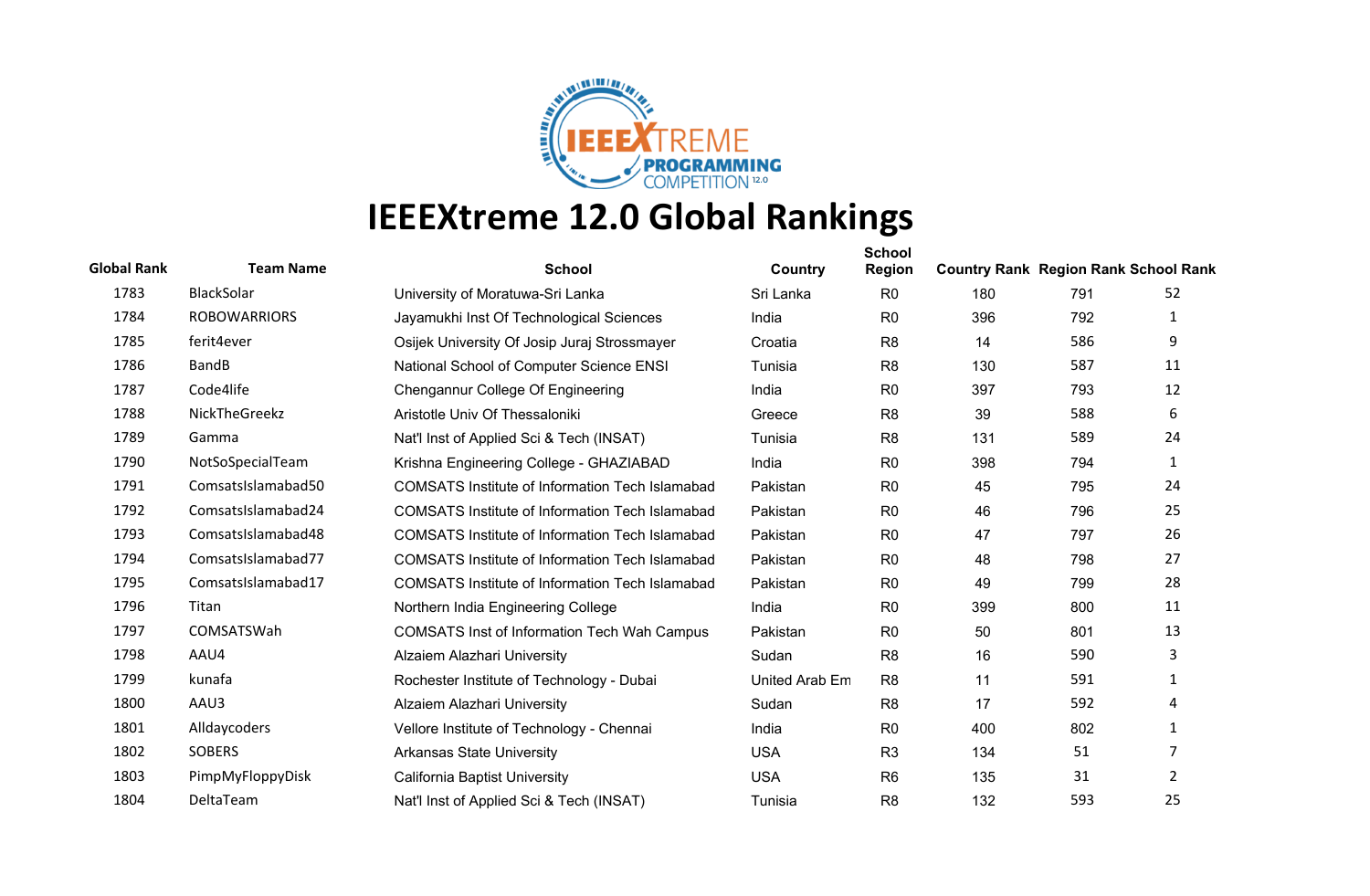

| <b>Global Rank</b> | <b>Team Name</b>   | <b>School</b>                                      | Country      | <b>School</b><br><b>Region</b> | <b>Country Rank Region Rank School Rank</b> |     |                |
|--------------------|--------------------|----------------------------------------------------|--------------|--------------------------------|---------------------------------------------|-----|----------------|
| 1805               | Wolve              | Faculty of Science of Tunis - FST                  | Tunisia      | R <sub>8</sub>                 | 133                                         | 594 | 6              |
| 1806               | GHRCE158           | GH Raisoni College of Engineering-Nagpur           | India        | R <sub>0</sub>                 | 401                                         | 803 | 17             |
| 1807               | GHRCE11            | GH Raisoni College of Engineering-Nagpur           | India        | R <sub>0</sub>                 | 402                                         | 804 | 18             |
| 1808               | GHRCE208           | GH Raisoni College of Engineering-Nagpur           | India        | R <sub>0</sub>                 | 403                                         | 805 | 19             |
| 1809               | GHRCE83            | GH Raisoni College of Engineering-Nagpur           | India        | R <sub>0</sub>                 | 404                                         | 806 | 20             |
| 1810               | GHRCE12            | GH Raisoni College of Engineering-Nagpur           | India        | R <sub>0</sub>                 | 405                                         | 807 | 21             |
| 1811               | GreekCodeCommunity | <b>TEI of Central Macedonia</b>                    | Greece       | R <sub>8</sub>                 | 40                                          | 595 | 3              |
| 1812               | UniNa1             | Universita Degli Studi Di Napoli Federico li       | Italy        | R <sub>8</sub>                 | 21                                          | 596 | $\overline{2}$ |
| 1813               | GHRCE69            | GH Raisoni College of Engineering-Nagpur           | India        | R <sub>0</sub>                 | 406                                         | 808 | 22             |
| 1814               | GHRCE56            | GH Raisoni College of Engineering-Nagpur           | India        | R <sub>0</sub>                 | 407                                         | 809 | 23             |
| 1815               | GeekyCoders        | Yeshwantrao Chavan College Of Engrg                | India        | R <sub>0</sub>                 | 408                                         | 810 | 7              |
| 1816               | IEEEPIEAS03        | Pakistan Inst of Engineering & Applied Sciences    | Pakistan     | R <sub>0</sub>                 | 51                                          | 811 | $\mathbf{1}$   |
| 1817               | EGEAB              | Ege Universitesi (Aegean)                          | Turkey       | R <sub>8</sub>                 | 28                                          | 597 | 1              |
| 1818               | <b>Bridgers</b>    | Guru Gobind Singh Indraprastha Univ                | India        | R <sub>0</sub>                 | 409                                         | 812 | 5              |
| 1819               | teamSemicolon      | University of Moratuwa-Sri Lanka                   | Sri Lanka    | R <sub>0</sub>                 | 181                                         | 813 | 53             |
| 1820               | bracuunoculus      | <b>BRAC University</b>                             | Bangladesh   | R <sub>0</sub>                 | 23                                          | 814 | 3              |
| 1821               | LooseMo            | Indira Gandhi Delhi Technical University for Women | India        | R <sub>0</sub>                 | 410                                         | 815 | 3              |
| 1822               | <b>GameOfCodes</b> | PEC University of Technology - Chandigarh          | India        | R <sub>0</sub>                 | 411                                         | 816 | 7              |
| 1823               | <b>Bits</b>        | School Unknown                                     | Saudi Arabia | R <sub>8</sub>                 | 59                                          | 598 |                |
| 1824               | Definite           | University of Sindh (IICT)                         | Pakistan     | R <sub>0</sub>                 | 52                                          | 817 | 1              |
| 1825               | Mentoz             | Knowledge Institute of Technology                  | India        | R <sub>0</sub>                 | 412                                         | 818 | 4              |
| 1826               | GeekCoders         | A.D. Patel Inst Of Tech                            | India        | R <sub>0</sub>                 | 413                                         | 819 | 10             |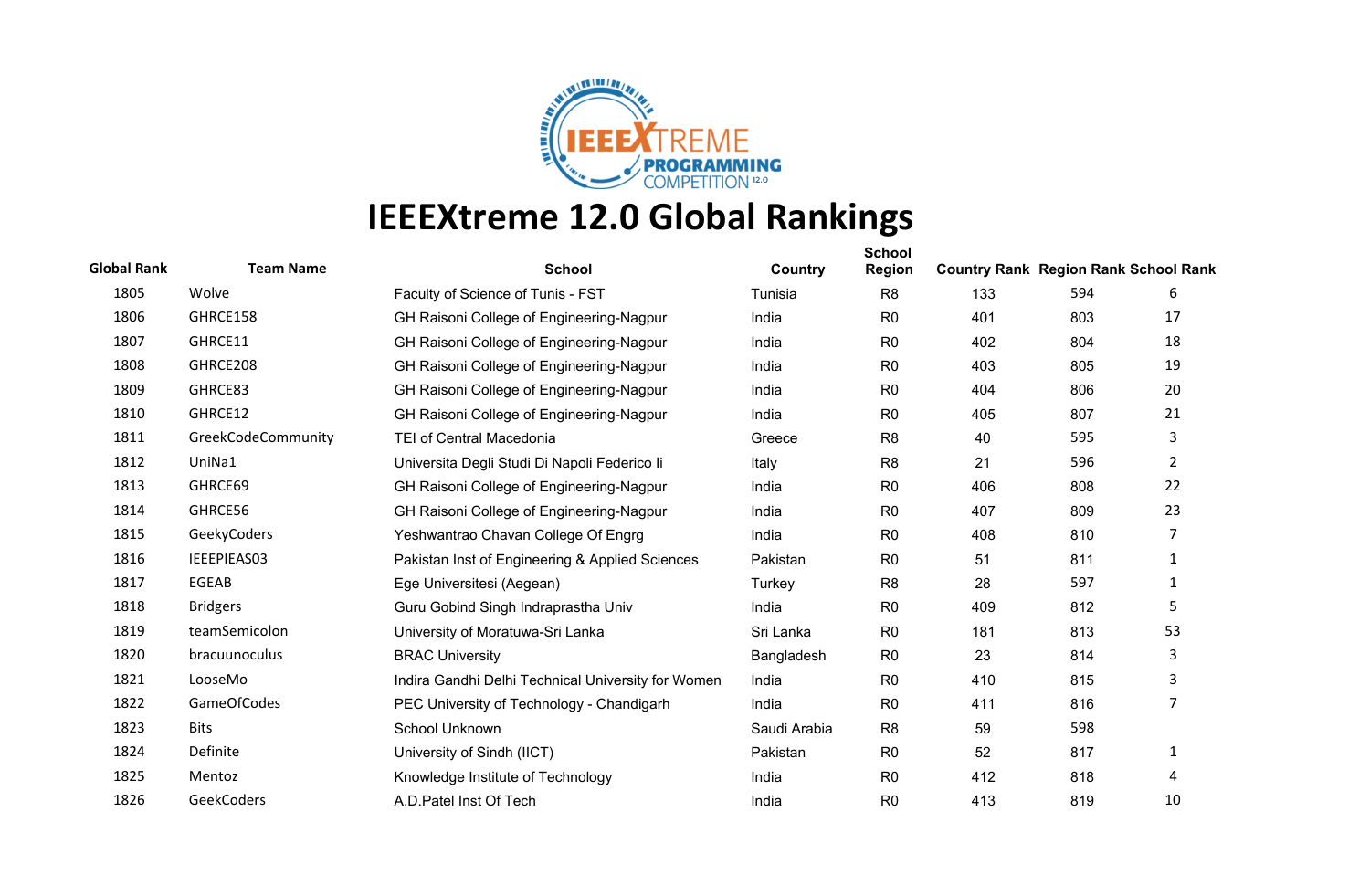

| <b>Global Rank</b> | <b>Team Name</b>   | <b>School</b>                                      | Country      | <b>School</b><br><b>Region</b> | <b>Country Rank Region Rank School Rank</b> |     |                |
|--------------------|--------------------|----------------------------------------------------|--------------|--------------------------------|---------------------------------------------|-----|----------------|
| 1827               | TheMutants         | Nat'l Inst of Applied Sci & Tech (INSAT)           | Tunisia      | R <sub>8</sub>                 | 134                                         | 599 | 26             |
| 1828               | <b>ScrapCoders</b> | Amal Jyothi College Of Engineering                 | India        | R <sub>0</sub>                 | 414                                         | 820 | 1              |
| 1829               | Jabolkata          | St Kiril & Metodij Univ                            | Macedonia    | R <sub>8</sub>                 | 13                                          | 600 | 3              |
| 1830               | Astro              | Sree Chitra Thirunal College of Eng                | India        | R <sub>0</sub>                 | 415                                         | 821 | $\overline{2}$ |
| 1831               | KARANSHIVAM        | Chitkara Institute of Engineering & Technology     | India        | R <sub>0</sub>                 | 416                                         | 822 | 4              |
| 1832               | LosLobosHermanos   | North Carolina State Univ                          | <b>USA</b>   | R <sub>3</sub>                 | 136                                         | 52  | 9              |
| 1833               | DrunkenMonkeys     | Sri Ramakrishna Engineering College - COIMBATORE   | India        | R <sub>0</sub>                 | 417                                         | 823 | $\overline{2}$ |
| 1834               | Raknull            | University of Thessaly, Lamia                      | Greece       | R <sub>8</sub>                 | 41                                          | 601 | $\overline{2}$ |
| 1835               | <b>ByteUs</b>      | <b>Prince Sultan University</b>                    | Saudi Arabia | R <sub>8</sub>                 | 60                                          | 602 | 3              |
| 1836               | Encoders           | Adi Shankara Inst Of Engineering & Tech            | India        | R <sub>0</sub>                 | 418                                         | 824 | 2              |
| 1837               | Visual             | University of Petra                                | Jordan       | R <sub>8</sub>                 | 41                                          | 603 | $\overline{2}$ |
| 1838               | Technoguys         | <b>Ahmedabad University</b>                        | India        | R <sub>0</sub>                 | 419                                         | 825 | 9              |
| 1839               | COMSATSWah13       | <b>COMSATS Inst of Information Tech Wah Campus</b> | Pakistan     | R <sub>0</sub>                 | 53                                          | 826 | 14             |
| 1840               | Man2oushetZaatar   | Lebanese Univ Faculty of Engineering-North Lebanon | Lebanon      | R <sub>8</sub>                 | 29                                          | 604 | 11             |
| 1841               | <b>HACKERS</b>     | Sri Ramakrishna Engineering College - COIMBATORE   | India        | R <sub>0</sub>                 | 420                                         | 827 | 3              |
| 1842               | Lonewolf14         | Maharaja Agrasen Inst Of Tech                      | India        | R <sub>0</sub>                 | 421                                         | 828 | 5              |
| 1843               | Jordanian1         | Jordanian Sudanese College for Sci & Tech          | Sudan        | R <sub>8</sub>                 | 18                                          | 605 | $\overline{2}$ |
| 1844               | StrangeCoder       | Chengannur College Of Engineering                  | India        | R <sub>0</sub>                 | 422                                         | 829 | 13             |
| 1845               | Deathrow           | Bharati Vidyapeeth's College of Eng - New Delhi    | India        | R <sub>0</sub>                 | 423                                         | 830 | 9              |
| 1846               | kauEliteCoders     | King Abdulaziz Univ                                | Saudi Arabia | R <sub>8</sub>                 | 61                                          | 606 | 6              |
| 1847               | Halo               | China Univ Of Electronic Science And Tech UESTC    | China        | R <sub>0</sub>                 | 96                                          | 831 | 80             |
| 1848               | ValidPoint         | <b>Yarmouk Univ</b>                                | Jordan       | R <sub>8</sub>                 | 42                                          | 607 | 3              |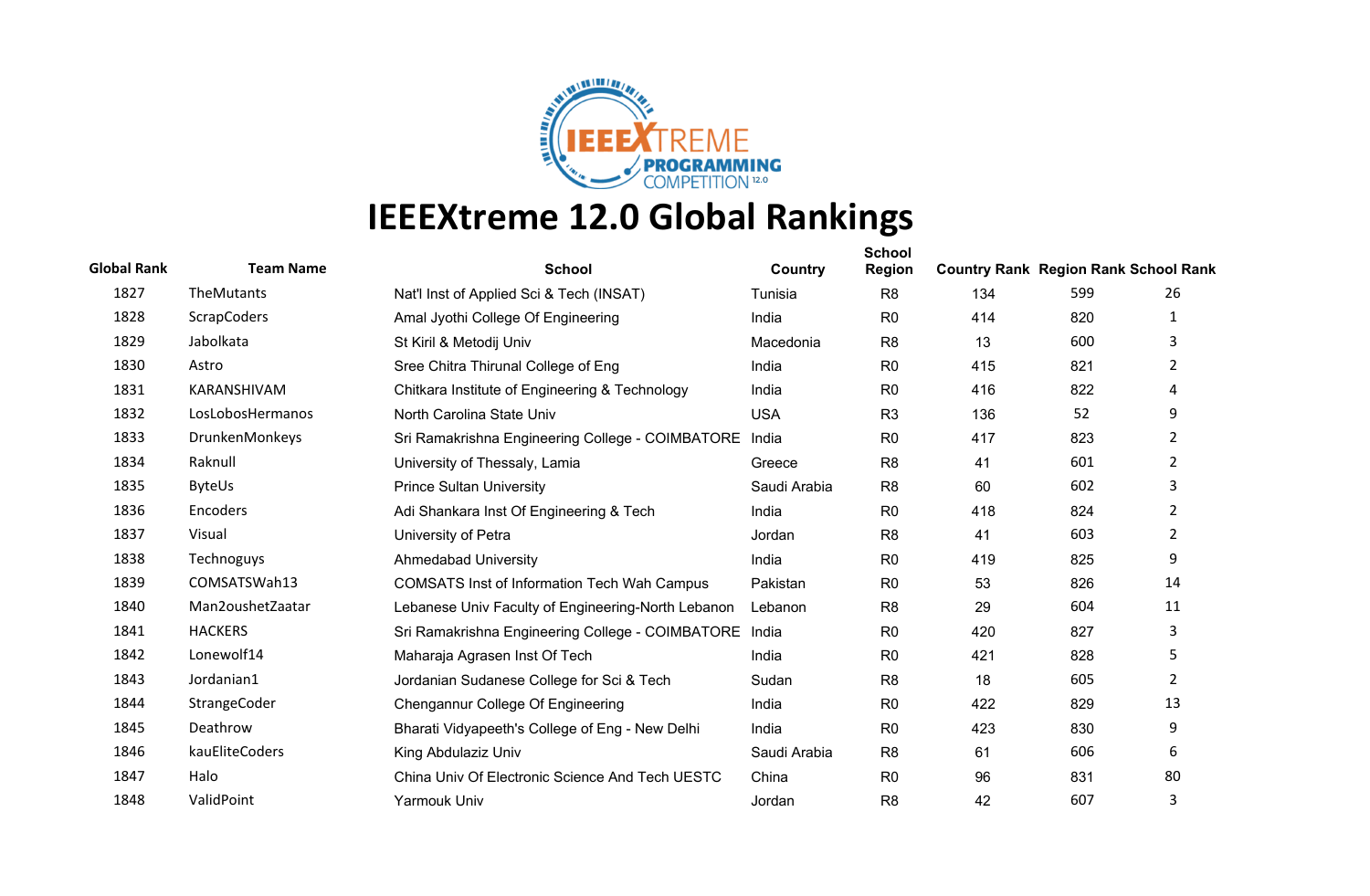

| <b>Global Rank</b> | <b>Team Name</b>         | <b>School</b>                                      | Country        | <b>School</b><br>Region | <b>Country Rank Region Rank School Rank</b> |     |                |
|--------------------|--------------------------|----------------------------------------------------|----------------|-------------------------|---------------------------------------------|-----|----------------|
| 1849               | Tribytes                 | TKM College of Engineering                         | India          | R <sub>0</sub>          | 424                                         | 832 | 2              |
| 1850               | <b>CHENNAISUPERKINGS</b> | Dadi Inst of Eng and Tech                          | India          | R <sub>0</sub>          | 425                                         | 833 | 26             |
| 1851               | Codebugs                 | Government Engineering College-Thrissur            | India          | R <sub>0</sub>          | 426                                         | 834 | 3              |
| 1852               | <b>Bloomers</b>          | Thiagarajar College of Eng-Madurai                 | India          | R <sub>0</sub>          | 427                                         | 835 | 5              |
| 1853               | <b>DeepCoders</b>        | <b>Bournemouth University</b>                      | United Kingdom | R <sub>8</sub>          | 6                                           | 608 | 5              |
| 1854               | <b>Daisies</b>           | University of Ruhuna                               | Sri Lanka      | R <sub>0</sub>          | 182                                         | 836 | 14             |
| 1855               | Cypher                   | <b>Reva University</b>                             | India          | R <sub>0</sub>          | 428                                         | 837 | 9              |
| 1856               | <b>HACKSLASHERS</b>      | Government Engineering College-Thrissur            | India          | R <sub>0</sub>          | 429                                         | 838 | 4              |
| 1857               | Victorum                 | Univ Of Jaffna                                     | Sri Lanka      | R <sub>0</sub>          | 183                                         | 839 | 6              |
| 1858               | CodeCLAN                 | Guru Gobind Singh Indraprastha Univ                | India          | R <sub>0</sub>          | 430                                         | 840 | 6              |
| 1859               | ULFG1Extremers           | Lebanese Univ Faculty of Engineering-North Lebanon | Lebanon        | R <sub>8</sub>          | 30                                          | 609 | 12             |
| 1860               | FlipProjects             | <b>Beykent University</b>                          | Turkey         | R <sub>8</sub>          | 29                                          | 610 | $\mathbf{1}$   |
| 1861               | JustWittyEnough          | <b>Bournemouth University</b>                      | United Kingdom | R <sub>8</sub>          | $\overline{7}$                              | 611 | 6              |
| 1862               | <b>GFORCE</b>            | University of Colombo                              | Sri Lanka      | R <sub>0</sub>          | 184                                         | 841 | 47             |
| 1863               | <b>BroCode</b>           | PEC University of Technology - Chandigarh          | India          | R <sub>0</sub>          | 431                                         | 842 | 8              |
| 1864               | ItenasTheGreatestOne     | Institut Teknologi Nasional-Itenas Bandung         | Indonesia      | R <sub>0</sub>          | $\overline{7}$                              | 843 | $\overline{2}$ |
| 1865               | CodeCuties               | University of Ruhuna                               | Sri Lanka      | R <sub>0</sub>          | 185                                         | 844 | 15             |
| 1866               | TripleSSS                | School Unknown                                     | Saudi Arabia   | R <sub>8</sub>          | 62                                          | 612 |                |
| 1867               | Quadsquad                | College of Engineering, Cherthala                  | India          | R <sub>0</sub>          | 432                                         | 845 | 5              |
| 1868               | CoutCin                  | Yarmouk Univ                                       | Jordan         | R <sub>8</sub>          | 43                                          | 613 | 4              |
| 1869               | Prog3                    | University of Thessaly, Lamia                      | Greece         | R <sub>8</sub>          | 42                                          | 614 | 3              |
| 1870               | Webweebz                 | B. M. Sreenivasalah College of Engineering         | India          | R <sub>0</sub>          | 433                                         | 846 | 21             |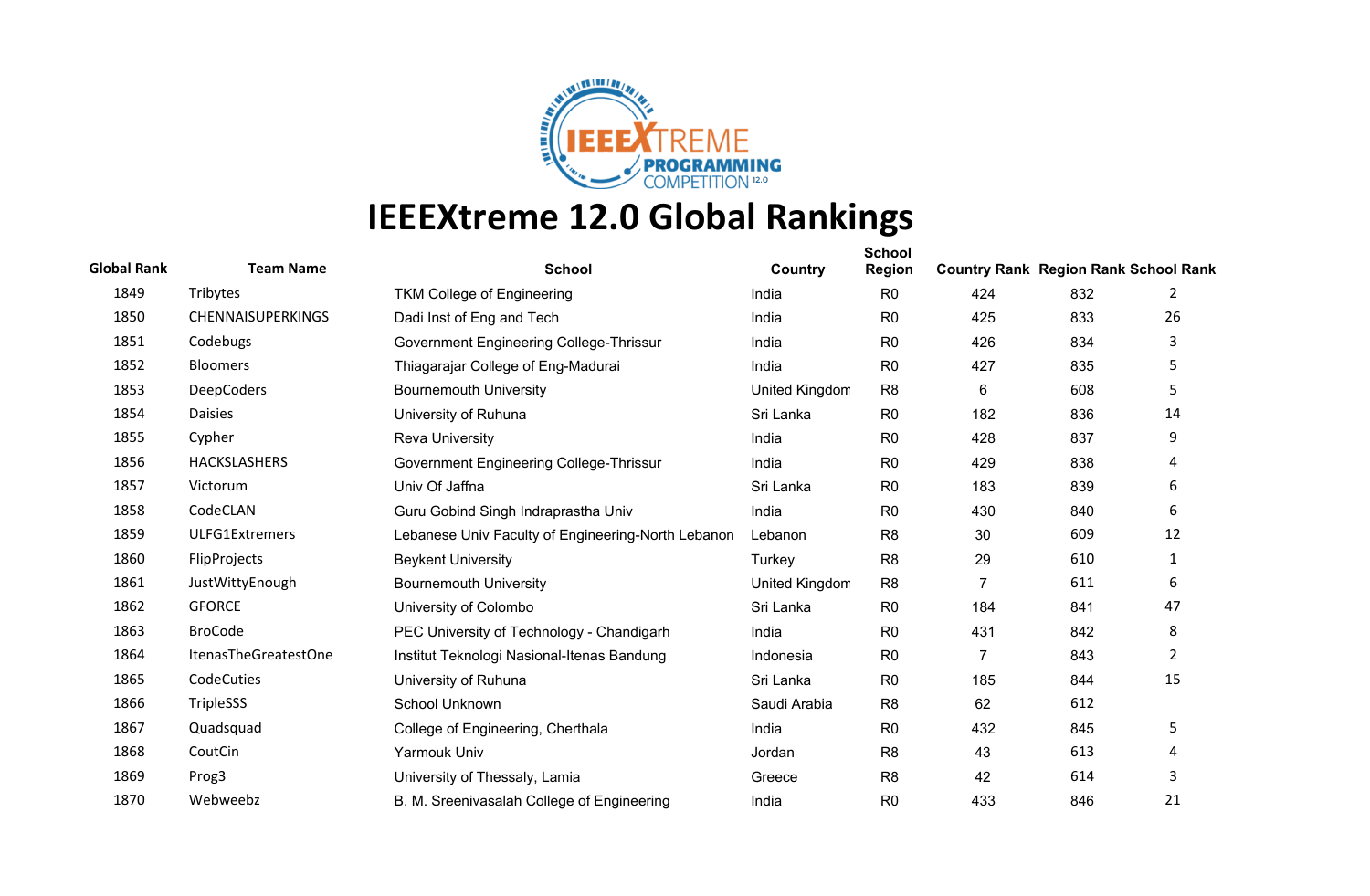

| <b>Global Rank</b> | <b>Team Name</b>     | <b>School</b>                                    | Country       | <b>School</b><br><b>Region</b> | <b>Country Rank Region Rank School Rank</b> |     |                |
|--------------------|----------------------|--------------------------------------------------|---------------|--------------------------------|---------------------------------------------|-----|----------------|
| 1871               | Ge2                  | Ecole Nationale D'Ingenieurs De Tunis            | Tunisia       | R <sub>8</sub>                 | 135                                         | 615 | 17             |
| 1872               | SiliconicPro         | Univ of Engineering and Tech - Lahore            | Pakistan      | R <sub>0</sub>                 | 54                                          | 847 | 1              |
| 1873               | VA                   | Bangladesh Univ Of Engineering & Tech            | Bangladesh    | R <sub>0</sub>                 | 24                                          | 848 | 3              |
| 1874               | nKoded               | Univ Of Technology, Jamaica                      | Jamaica       | R <sub>3</sub>                 | 6                                           | 53  | 6              |
| 1875               | <b>Buddies</b>       | Adi Shankara Inst Of Engineering & Tech          | India         | R <sub>0</sub>                 | 434                                         | 849 | 3              |
| 1876               | ReTrioCoder          | Adi Shankara Inst Of Engineering & Tech          | India         | R <sub>0</sub>                 | 435                                         | 850 | 4              |
| 1877               | Infinity             | Chengannur College Of Engineering                | India         | R <sub>0</sub>                 | 436                                         | 851 | 14             |
| 1878               | <b>IfElse</b>        | University of Colombo                            | Sri Lanka     | R <sub>0</sub>                 | 186                                         | 852 | 48             |
| 1879               | Iris                 | Sreepathy Institute of Management & Technology   | India         | R <sub>0</sub>                 | 437                                         | 853 | 10             |
| 1880               | Errors               | University of Colombo                            | Sri Lanka     | R <sub>0</sub>                 | 187                                         | 854 | 49             |
| 1881               | $\mathbf{1}$         | <b>Prince Sultan University</b>                  | Saudi Arabia  | R <sub>8</sub>                 | 63                                          | 616 | 4              |
| 1882               | Aswin                | SAHRDAYA COLLEGE OF ENGINEERING & TECH - T India |               | R <sub>0</sub>                 | 438                                         | 855 | $\mathbf{1}$   |
| 1883               | Compile              | University of Colombo                            | Sri Lanka     | R <sub>0</sub>                 | 188                                         | 856 | 50             |
| 1884               | Koder                | Knowledge Institute of Technology                | India         | R <sub>0</sub>                 | 439                                         | 857 | 5              |
| 1885               | FerociousDragon      | Guru Gobind Singh Indraprastha Univ              | India         | R <sub>0</sub>                 | 440                                         | 858 | 7              |
| 1886               | <b>TDK</b>           | H.S. Technologies & Engineering TEK-UP           | Tunisia       | R <sub>8</sub>                 | 136                                         | 617 | 4              |
| 1887               | SANKOU7              | National Engineering School of Sfax (ENIS)       | Tunisia       | R <sub>8</sub>                 | 137                                         | 618 | 8              |
| 1888               | Coder                | Vidyalankar Inst Of Tech                         | India         | R <sub>0</sub>                 | 441                                         | 859 | 7              |
| 1889               | BitcoinNightmare     | California State University-East Bay             | <b>USA</b>    | R <sub>6</sub>                 | 137                                         | 32  | 6              |
| 1890               | EverybodyHatesKirito | Univ Estadual Paulista - Guaratingueta           | <b>Brazil</b> | R <sub>9</sub>                 | 34                                          | 193 | $\overline{2}$ |
| 1891               | <b>Bitdefenders</b>  | Sri Lanka Institute of Information Technology    | Sri Lanka     | R <sub>0</sub>                 | 189                                         | 860 | 5              |
| 1892               | <b>BugSquashers</b>  | National School of Computer Science ENSI         | Tunisia       | R <sub>8</sub>                 | 138                                         | 619 | 12             |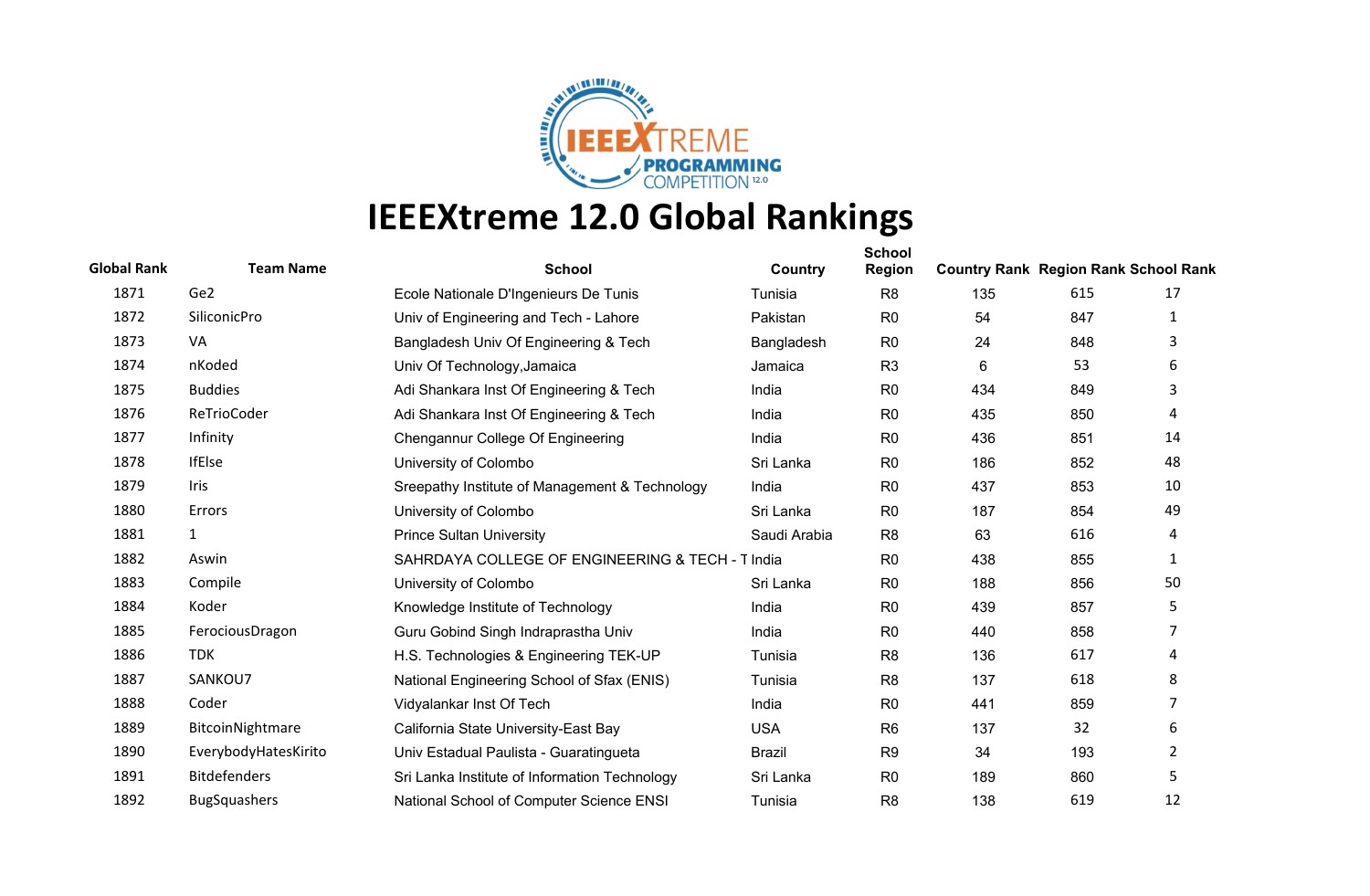

| <b>Global Rank</b> | <b>Team Name</b>   | <b>School</b>                                          | Country    | <b>School</b><br><b>Region</b> | <b>Country Rank Region Rank School Rank</b> |     |    |
|--------------------|--------------------|--------------------------------------------------------|------------|--------------------------------|---------------------------------------------|-----|----|
| 1893               | <b>BCH</b>         | <b>Simon Fraser University</b>                         | Canada     | R7                             | 78                                          | 78  | 3  |
| 1894               | lowkey             | Informatics Institute of Technology                    | Sri Lanka  | R <sub>0</sub>                 | 190                                         | 861 | 20 |
| 1895               | Assure             | Rajeev Gandhi Memorial College of Eng & Tech           | India      | R <sub>0</sub>                 | 442                                         | 862 | 1  |
| 1896               | <b>StemGurlzzz</b> | Northern India Engineering College                     | India      | R <sub>0</sub>                 | 443                                         | 863 | 4  |
| 1897               | Vikings007         | East West Univ                                         | Bangladesh | R <sub>0</sub>                 | 25                                          | 864 | 3  |
| 1898               | ComsatsIslamabad34 | <b>COMSATS Institute of Information Tech Islamabad</b> | Pakistan   | R <sub>0</sub>                 | 55                                          | 865 | 29 |
| 1899               | JFF                | Middle East Technical University - Northern Cyprus     | Turkey     | R <sub>8</sub>                 | 30                                          | 620 | 3  |
| 1900               | phoenix121         | Rajshahi University of Engineering & Technology        | Bangladesh | R <sub>0</sub>                 | 26                                          | 866 | 3  |
| 1901               | ComsatsIslamabad38 | <b>COMSATS Institute of Information Tech Islamabad</b> | Pakistan   | R <sub>0</sub>                 | 56                                          | 867 | 30 |
| 1902               | ComsatsIslamabad74 | COMSATS Institute of Information Tech Islamabad        | Pakistan   | R <sub>0</sub>                 | 57                                          | 868 | 31 |
| 1903               | ComsatsIslamabad49 | <b>COMSATS Institute of Information Tech Islamabad</b> | Pakistan   | R <sub>0</sub>                 | 58                                          | 869 | 32 |
| 1904               | ComsatsIslamabad53 | <b>COMSATS Institute of Information Tech Islamabad</b> | Pakistan   | R <sub>0</sub>                 | 59                                          | 870 | 33 |
| 1905               | ComsatsIslamabad41 | <b>COMSATS Institute of Information Tech Islamabad</b> | Pakistan   | R <sub>0</sub>                 | 60                                          | 871 | 34 |
| 1906               | ComsatsIslamabad43 | <b>COMSATS Institute of Information Tech Islamabad</b> | Pakistan   | R <sub>0</sub>                 | 61                                          | 872 | 35 |
| 1907               | ComsatsIslamabad32 | <b>COMSATS Institute of Information Tech Islamabad</b> | Pakistan   | R <sub>0</sub>                 | 62                                          | 873 | 36 |
| 1908               | ComsatsIslamabad40 | <b>COMSATS Institute of Information Tech Islamabad</b> | Pakistan   | R <sub>0</sub>                 | 63                                          | 874 | 37 |
| 1909               | ComsatsIslamabad46 | <b>COMSATS Institute of Information Tech Islamabad</b> | Pakistan   | R <sub>0</sub>                 | 64                                          | 875 | 38 |
| 1910               | pit34              | Panimalar Institute of Technology - CHENNAI            | India      | R <sub>0</sub>                 | 444                                         | 876 | 1  |
| 1911               | 4Dimension         | Univ Of Kelaniya                                       | Sri Lanka  | R <sub>0</sub>                 | 191                                         | 877 | 2  |
| 1912               | xtremecode         | Ibadan Univ Of                                         | Nigeria    | R <sub>8</sub>                 | 11                                          | 621 | 3  |
| 1913               | EEEcodehackers     | St Xaviers Catholic Coll Of Eng                        | India      | R <sub>0</sub>                 | 445                                         | 878 | 9  |
| 1914               | SRPgang            | St Xaviers Catholic Coll Of Eng                        | India      | R <sub>0</sub>                 | 446                                         | 879 | 10 |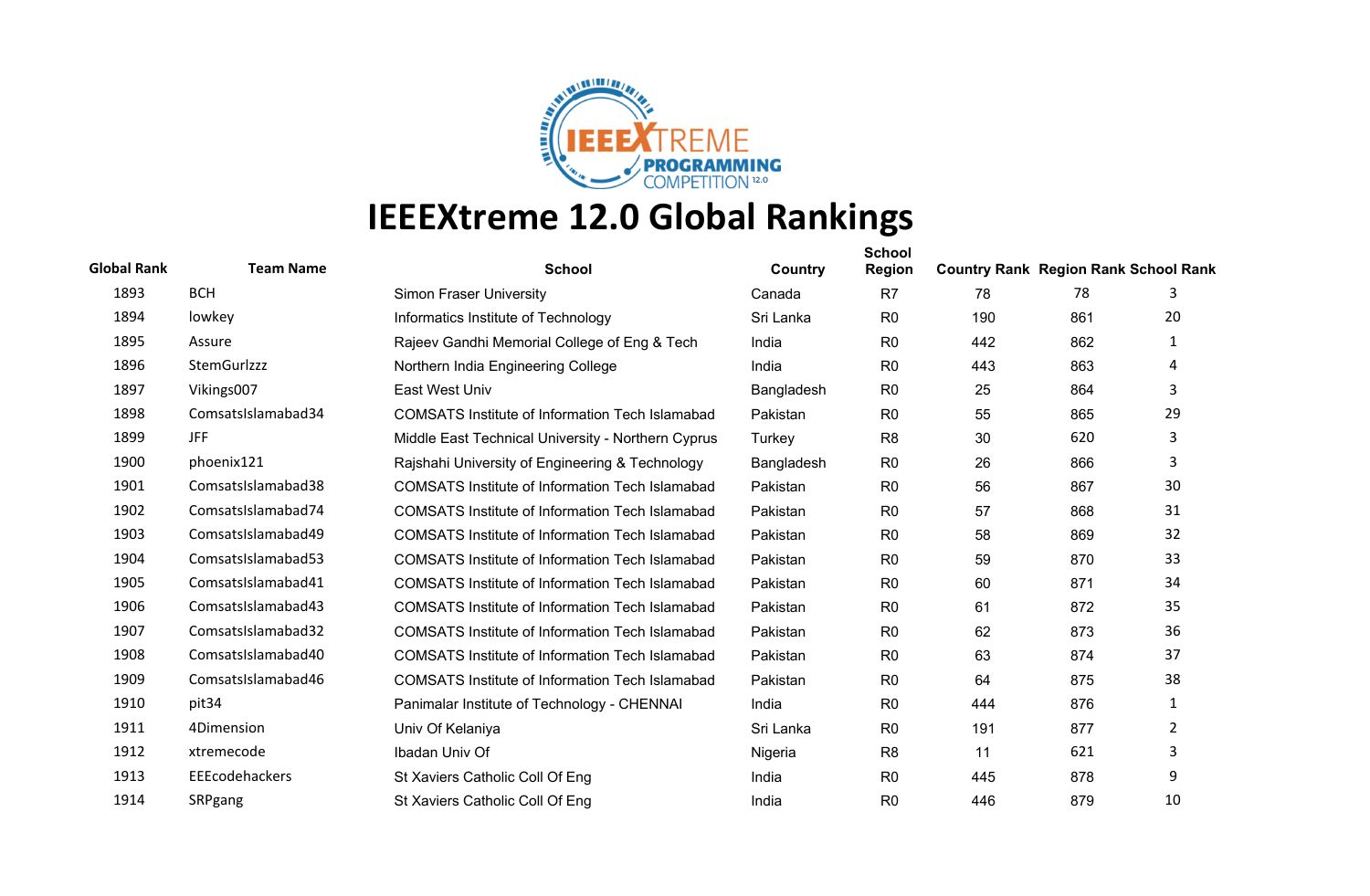

| <b>Global Rank</b> | <b>Team Name</b>       | <b>School</b>                              | Country       | <b>School</b><br><b>Region</b> | <b>Country Rank Region Rank School Rank</b> |     |                |
|--------------------|------------------------|--------------------------------------------|---------------|--------------------------------|---------------------------------------------|-----|----------------|
| 1915               | Hexoders               | A.D. Patel Inst Of Tech                    | India         | R <sub>0</sub>                 | 447                                         | 880 | 11             |
| 1916               | cyborg12               | St Xaviers Catholic Coll Of Eng            | India         | R <sub>0</sub>                 | 448                                         | 881 | 11             |
| 1917               | Challenger             | National Engineering School of Sfax (ENIS) | Tunisia       | R <sub>8</sub>                 | 139                                         | 622 | 9              |
| 1918               | PROGRAMMERS            | Int'L Inst Of Information Tech - Pune      | India         | R <sub>0</sub>                 | 449                                         | 882 | 9              |
| 1919               | AAU1                   | Alzaiem Alazhari University                | Sudan         | R <sub>8</sub>                 | 19                                          | 623 | 5              |
| 1920               | <b>BigMeadowCoders</b> | Federal Univ of Campina Grande             | <b>Brazil</b> | R <sub>9</sub>                 | 35                                          | 194 | 3              |
| 1921               | MarvelV3               | St. Joseph's Institute of Technology       | India         | R <sub>0</sub>                 | 450                                         | 883 | 3              |
| 1922               | APlus                  | King Abdulaziz University-FCIT             | Saudi Arabia  | R <sub>8</sub>                 | 64                                          | 624 | 42             |
| 1923               | CodingBad              | Democritus Univ Of Thrace                  | Greece        | R <sub>8</sub>                 | 43                                          | 625 | 3              |
| 1924               | Thetrainees            | King Abdulaziz University-FCIT             | Saudi Arabia  | R <sub>8</sub>                 | 65                                          | 626 | 43             |
| 1925               | Doofenshmirtzgroup     | CENTRAL UNIVERSITY OF KARNATAKA            | India         | R <sub>0</sub>                 | 451                                         | 884 | 1              |
| 1926               | Soyuz                  | Goa College Of Engineering                 | India         | R <sub>0</sub>                 | 452                                         | 885 | 9              |
| 1927               | DeCoders777            | Holy Spirit University of Kaslik, (USEK)   | Lebanon       | R <sub>8</sub>                 | 31                                          | 627 | 3              |
| 1928               | SWAProgrammers         | King Abdulaziz University-FCIT             | Saudi Arabia  | R <sub>8</sub>                 | 66                                          | 628 | 44             |
| 1929               | TechAdvance            | University of Guayaquil                    | Ecuador       | R <sub>9</sub>                 | 40                                          | 195 | 1              |
| 1930               | EquipoDinamita         | Universidad de las Fuerzas Armadas - ESPE  | Ecuador       | R <sub>9</sub>                 | 41                                          | 196 | 5              |
| 1931               | Multiverse             | University of Moratuwa-Sri Lanka           | Sri Lanka     | R <sub>0</sub>                 | 192                                         | 886 | 54             |
| 1932               | Nasa                   | University of Colombo                      | Sri Lanka     | R <sub>0</sub>                 | 193                                         | 887 | 51             |
| 1933               | FrostByte              | Sree Chitra Thirunal College of Eng        | India         | R <sub>0</sub>                 | 453                                         | 888 | 3              |
| 1934               | <b>Blasters</b>        | King Abdulaziz University-FCIT             | Saudi Arabia  | R <sub>8</sub>                 | 67                                          | 629 | 45             |
| 1935               | CryMyselfToSleep       | New Mexico Univ Of                         | <b>USA</b>    | R <sub>6</sub>                 | 138                                         | 33  | $\overline{4}$ |
| 1936               | Prius                  | Milwaukee School Of Engineering            | <b>USA</b>    | R <sub>4</sub>                 | 139                                         | 36  | 12             |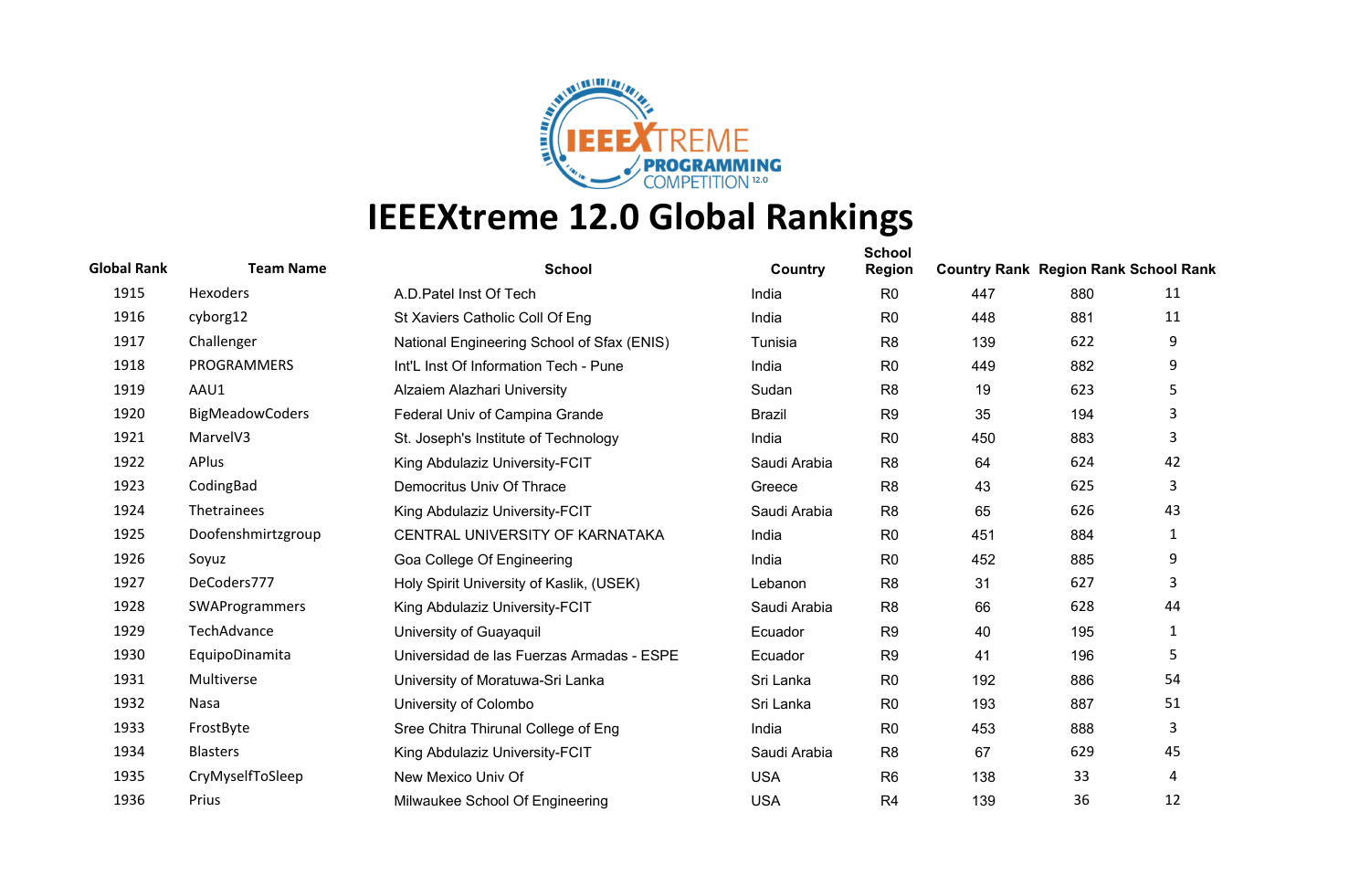

| <b>Global Rank</b> | <b>Team Name</b>  | <b>School</b>                                      | Country               | <b>School</b><br><b>Region</b> | <b>Country Rank Region Rank School Rank</b> |     |                |
|--------------------|-------------------|----------------------------------------------------|-----------------------|--------------------------------|---------------------------------------------|-----|----------------|
| 1937               | got3ii            | National School of Elect & Telecom (ENET'Com)      | Tunisia               | R <sub>8</sub>                 | 140                                         | 630 | 3              |
| 1938               | <b>MBMc</b>       | Polytech Sfax                                      | Tunisia               | R <sub>8</sub>                 | 141                                         | 631 | 1              |
| 1939               | 2GT               | National School of Elect & Telecom (ENET'Com)      | Tunisia               | R <sub>8</sub>                 | 142                                         | 632 | 4              |
| 1940               | megyes            | National School of Elect & Telecom (ENET'Com)      | Tunisia               | R <sub>8</sub>                 | 143                                         | 633 | 5              |
| 1941               | Pirates           | National School of Elect & Telecom (ENET'Com)      | Tunisia               | R <sub>8</sub>                 | 144                                         | 634 | 6              |
| 1942               | theOptimists      | Politecnico Di Milano                              | Italy                 | R <sub>8</sub>                 | 22                                          | 635 | 6              |
| 1943               | SDRinUESTC        | China Univ Of Electronic Science And Tech UESTC    | China                 | R <sub>0</sub>                 | 97                                          | 889 | 81             |
| 1944               | HareemSoltan      | National School of Computer Science ENSI           | Tunisia               | R <sub>8</sub>                 | 145                                         | 636 | 13             |
| 1945               | Errordetector     | Maharaja Agrasen Inst Of Tech                      | India                 | R <sub>0</sub>                 | 454                                         | 890 | 6              |
| 1946               | DeCoders444       | Holy Spirit University of Kaslik, (USEK)           | Lebanon               | R <sub>8</sub>                 | 32                                          | 637 | 4              |
| 1947               | <b>TechCoders</b> | Kumaraguru College Of Tech                         | India                 | R <sub>0</sub>                 | 455                                         | 891 | 1              |
| 1948               | <b>BlueCrew</b>   | Aditya College of Engineering and Technology       | India                 | R <sub>0</sub>                 | 456                                         | 892 | 1              |
| 1949               | NastyBoys         | Instituto Superior de Engenharia do Porto          | Portugal              | R <sub>8</sub>                 | 11                                          | 638 | $\overline{2}$ |
| 1950               | NawrasTeam        | School Unknown                                     | Saudi Arabia          | R <sub>8</sub>                 | 68                                          | 639 |                |
| 1951               | CleanCode         | Holy Spirit University of Kaslik, (USEK)           | Lebanon               | R <sub>8</sub>                 | 33                                          | 640 | 5              |
| 1952               | 3MONSTARS         | Dadi Inst of Eng and Tech                          | India                 | R <sub>0</sub>                 | 457                                         | 893 | 27             |
| 1953               | <b>3SCORPIONS</b> | Dadi Inst of Eng and Tech                          | India                 | R <sub>0</sub>                 | 458                                         | 894 | 28             |
| 1954               | <b>FRENZY</b>     | Ghulam Ishaq Khan Inst Of Eng                      | Pakistan              | R <sub>0</sub>                 | 65                                          | 895 | $\overline{2}$ |
| 1955               | <b>NoName</b>     | College of Engineering - Attingal                  | India                 | R <sub>0</sub>                 | 459                                         | 896 | 1              |
| 1956               | COMSATSWah21      | <b>COMSATS Inst of Information Tech Wah Campus</b> | Pakistan              | R <sub>0</sub>                 | 66                                          | 897 | 15             |
| 1957               | drngpiteee201805  | Dr N G P Institute of Technology                   | India                 | R <sub>0</sub>                 | 460                                         | 898 | 6              |
| 1958               | <b>SDL</b>        | <b>Bournemouth University</b>                      | <b>United Kingdom</b> | R <sub>8</sub>                 | 8                                           | 641 | 7              |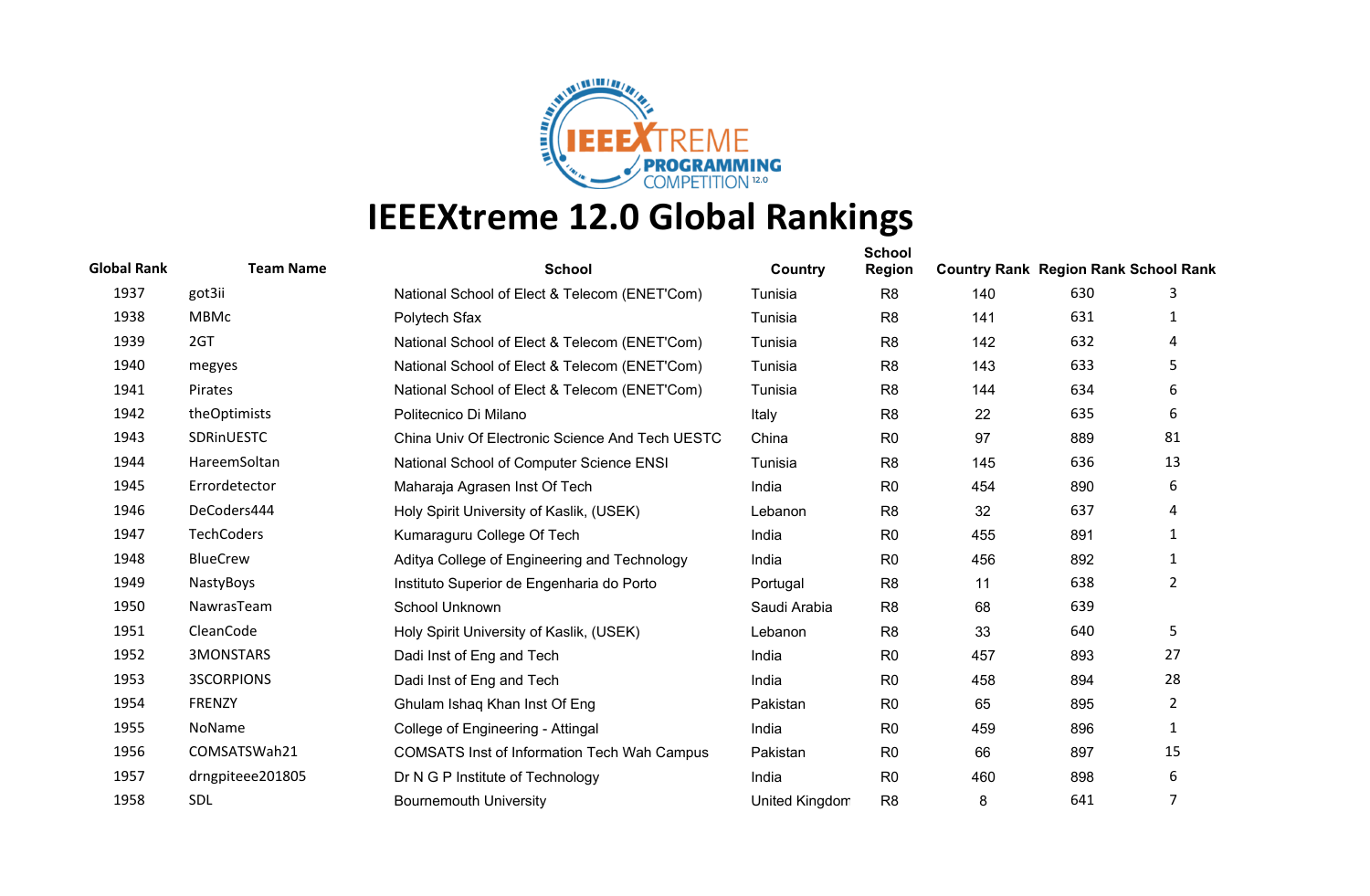

| <b>Global Rank</b> | <b>Team Name</b>    | <b>School</b>                                    | Country        | <b>School</b><br><b>Region</b> | <b>Country Rank Region Rank School Rank</b> |     |                |
|--------------------|---------------------|--------------------------------------------------|----------------|--------------------------------|---------------------------------------------|-----|----------------|
| 1959               | <b>APSUFCG</b>      | Federal Univ Of Campina Grande                   | <b>Brazil</b>  | R <sub>9</sub>                 | 36                                          | 197 | 4              |
| 1960               | <b>DUGBUG</b>       | Vishwakarma Inst Of Tech                         | India          | R <sub>0</sub>                 | 461                                         | 899 | 5              |
| 1961               | ProbablyNotLast     | Louisiana Tech Univ                              | <b>USA</b>     | R <sub>5</sub>                 | 140                                         | 18  | 5              |
| 1962               | XteamUCSC           | University of Colombo                            | Sri Lanka      | R <sub>0</sub>                 | 194                                         | 900 | 52             |
| 1963               | CENTRALINTELLIGENCE | Nat'l School of Engineering of Sousse (ENISo)    | Tunisia        | R <sub>8</sub>                 | 146                                         | 642 | 11             |
| 1964               | Sahrdaya            | SAHRDAYA COLLEGE OF ENGINEERING & TECH - T India |                | R <sub>0</sub>                 | 462                                         | 901 | $\overline{2}$ |
| 1965               | 2good4U             | Faculty of Sciences of Bizerte (FSB)             | Tunisia        | R <sub>8</sub>                 | 147                                         | 643 | 1              |
| 1966               | Robuxt              | Jamia Hamdard University                         | India          | R <sub>0</sub>                 | 463                                         | 902 | 2              |
| 1967               | BlueScreen          | Federal Univ Of Campina Grande                   | <b>Brazil</b>  | R <sub>9</sub>                 | 37                                          | 198 | 5              |
| 1968               | NaTrexeiThelei      | Univ of Patras                                   | Greece         | R <sub>8</sub>                 | 44                                          | 644 | 3              |
| 1969               | Delinquents         | University of Western Cape                       | South Africa   | R <sub>8</sub>                 | $\overline{2}$                              | 645 | 2              |
| 1970               | Pcryptons           | Poornima Institute of Engineering & Tech-Jaipur  | India          | R <sub>0</sub>                 | 464                                         | 903 | 2              |
| 1971               | TheFlyingEagle      | Univ of New Brunswick                            | Canada         | R <sub>7</sub>                 | 79                                          | 79  | 4              |
| 1972               | <b>UFPB</b>         | Univ Federal Da Paraiba                          | <b>Brazil</b>  | R <sub>9</sub>                 | 38                                          | 199 | $\mathbf{1}$   |
| 1973               | <b>GGPSUT</b>       | Princess Sumaya University for Technology        | Jordan         | R <sub>8</sub>                 | 44                                          | 646 | 14             |
| 1974               | Debug               | <b>Prince Sultan University</b>                  | Saudi Arabia   | R <sub>8</sub>                 | 69                                          | 647 | 5              |
| 1975               | Ryteam2             | <b>Ryerson Univ</b>                              | Canada         | R <sub>7</sub>                 | 80                                          | 80  | 5              |
| 1976               | <b>BU404</b>        | <b>Bournemouth University</b>                    | United Kingdom | R <sub>8</sub>                 | 9                                           | 648 | 8              |
| 1977               | Hash                | <b>Cairo University</b>                          | Egypt          | R <sub>8</sub>                 | 21                                          | 649 | 5              |
| 1978               | CryptoCoders        | Riphah International University Faisalabad       | Pakistan       | R <sub>0</sub>                 | 67                                          | 904 | 1              |
| 1979               | Faris1020           | King Abdulaziz Univ                              | Saudi Arabia   | R <sub>8</sub>                 | 70                                          | 650 | 7              |
| 1980               | BMx2code            | School Unknown                                   | Saudi Arabia   | R <sub>8</sub>                 | 71                                          | 651 |                |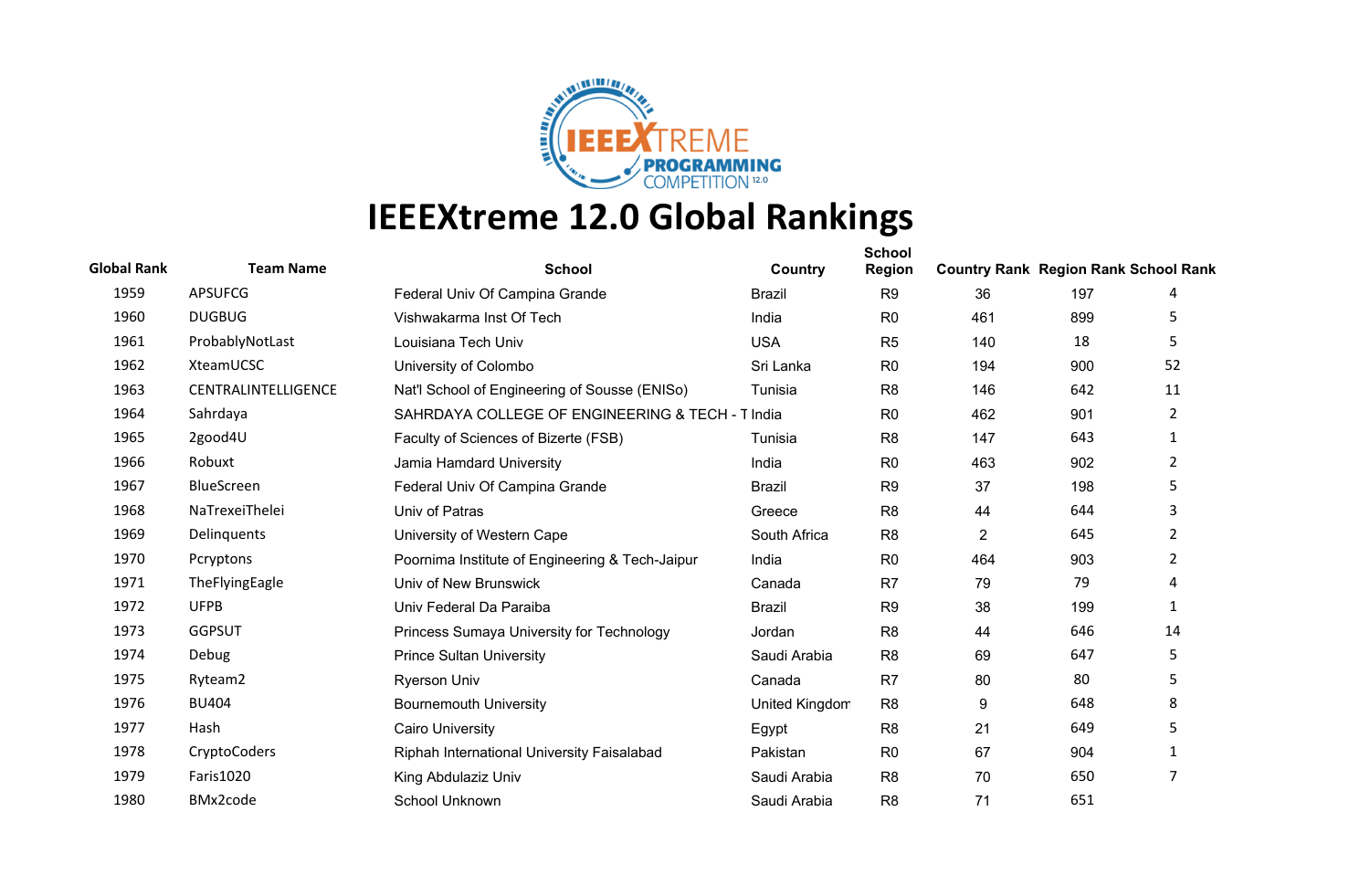

| <b>Global Rank</b> | <b>Team Name</b>   | <b>School</b>                                 | Country   | <b>School</b><br><b>Region</b> | <b>Country Rank Region Rank School Rank</b> |     |              |
|--------------------|--------------------|-----------------------------------------------|-----------|--------------------------------|---------------------------------------------|-----|--------------|
| 1981               | TeamKOU            | Kocaeli Univ                                  | Turkey    | R <sub>8</sub>                 | 31                                          | 652 | 1            |
| 1982               | parasite           | National School of Elect & Telecom (ENET'Com) | Tunisia   | R <sub>8</sub>                 | 148                                         | 653 |              |
| 1983               | wecan              | Vaagdevi College Of Engineering               | India     | R <sub>0</sub>                 | 465                                         | 905 | 1            |
| 1984               | YellowCheese       | Univ Tecnologica Nacional-Tucuman-FRT         | Argentina | R <sub>9</sub>                 | 36                                          | 200 | 4            |
| 1985               | Piedritas          | <b>Tucuman Nacional Univ De</b>               | Argentina | R <sub>9</sub>                 | 37                                          | 201 | 1            |
| 1986               | Infinix            | Chengannur College Of Engineering             | India     | R <sub>0</sub>                 | 466                                         | 906 | 15           |
| 1987               | CoolCoders         | Northern India Engineering College            | India     | R <sub>0</sub>                 | 467                                         | 907 | 5            |
| 1988               | CodeWatchers2      | National Institute Of Technology-Karnataka    | India     | R <sub>0</sub>                 | 468                                         | 908 | 9            |
| 1989               | <b>SisCoderess</b> | Uva Wellassa University                       | Sri Lanka | R <sub>0</sub>                 | 195                                         | 909 | 11           |
| 1990               | ElekTrians         | Raghu Engineering College - Visakhapatnam     | India     | R <sub>0</sub>                 | 469                                         | 910 | $\mathbf{1}$ |
| 1991               | codechamp          | GH Raisoni College of Engineering-Nagpur      | India     | R <sub>0</sub>                 | 470                                         | 911 | 24           |
| 1992               | <b>IEEEcoders</b>  | GH Raisoni College of Engineering-Nagpur      | India     | R <sub>0</sub>                 | 471                                         | 912 | 25           |
| 1993               | <b>EEEEMPERORS</b> | Raghu Engineering College - Visakhapatnam     | India     | R <sub>0</sub>                 | 472                                         | 913 | $2^{\circ}$  |
| 1994               | GHRCE29            | GH Raisoni College of Engineering-Nagpur      | India     | R <sub>0</sub>                 | 473                                         | 914 | 26           |
| 1995               | GHRCE22            | GH Raisoni College of Engineering-Nagpur      | India     | R <sub>0</sub>                 | 474                                         | 915 | 27           |
| 1996               | Techzia            | MEA Engineering College - Perinthalmanna      | India     | R <sub>0</sub>                 | 475                                         | 916 | 3            |
| 1997               | GHRCE65            | GH Raisoni College of Engineering-Nagpur      | India     | R <sub>0</sub>                 | 476                                         | 917 | 28           |
| 1998               | GHRCE138           | GH Raisoni College of Engineering-Nagpur      | India     | R <sub>0</sub>                 | 477                                         | 918 | 29           |
| 1999               | GHRCE04            | GH Raisoni College of Engineering-Nagpur      | India     | R <sub>0</sub>                 | 478                                         | 919 | 30           |
| 2000               | kietians           | Krishna Inst Of Engineering & Tech            | India     | R <sub>0</sub>                 | 479                                         | 920 | 1            |
| 2001               | GHRCE31            | G H Raisoni Inst of Engineering & Tech-Nagpur | India     | R <sub>0</sub>                 | 480                                         | 921 | $\mathbf{1}$ |
| 2002               | deepNeuron         | Monash University - Clayton                   | Australia | R <sub>0</sub>                 | 22                                          | 922 | 10           |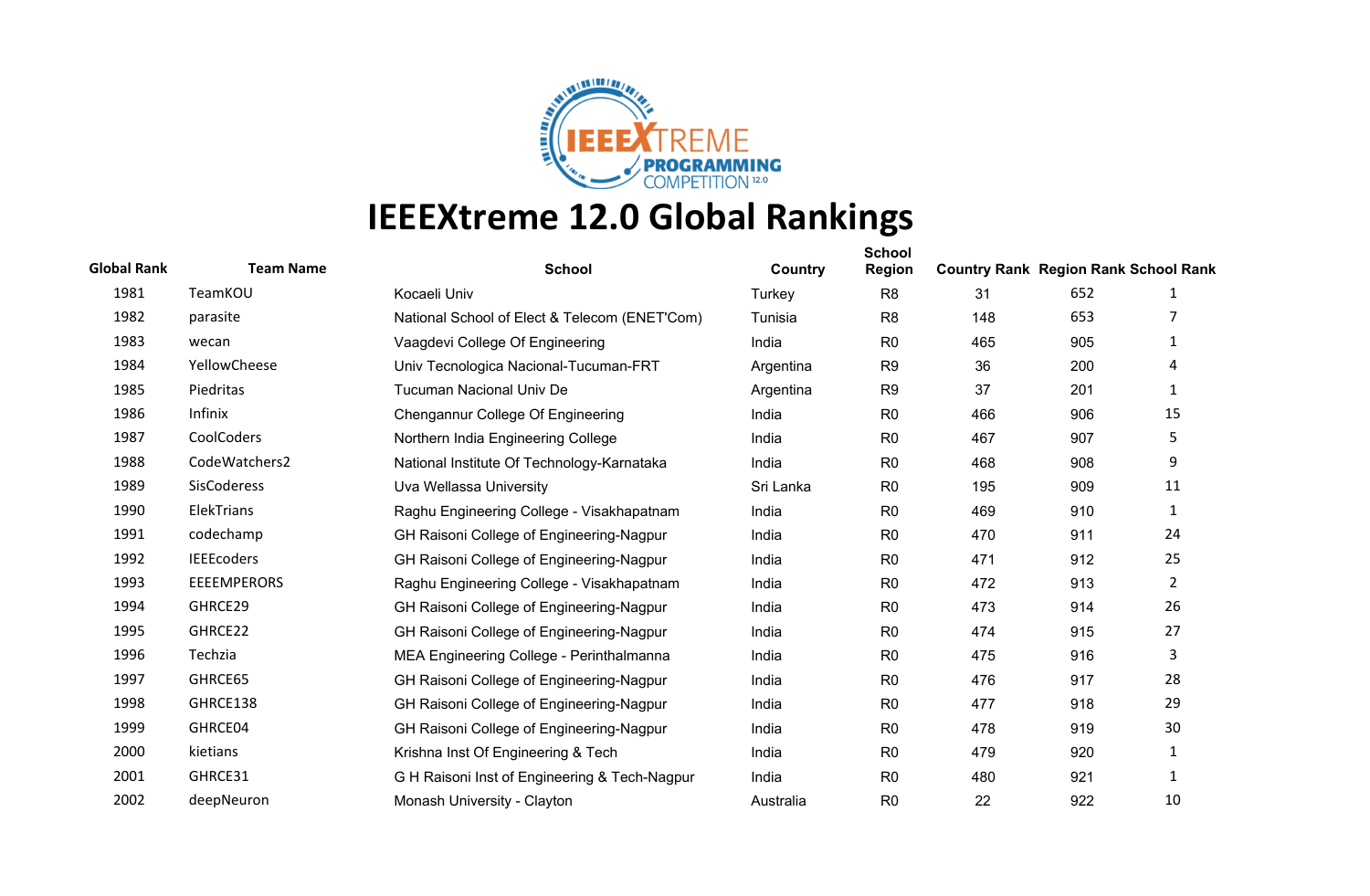

| <b>Global Rank</b> | <b>Team Name</b>  | <b>School</b>                                      | Country        | <b>School</b><br><b>Region</b> | <b>Country Rank Region Rank School Rank</b> |     |                |
|--------------------|-------------------|----------------------------------------------------|----------------|--------------------------------|---------------------------------------------|-----|----------------|
| 2003               | SelectiveHackers  | Monash University - Clayton                        | Australia      | R <sub>0</sub>                 | 23                                          | 923 | 11             |
| 2004               | <b>YTUCS7</b>     | <b>Yildiz Technical Univ</b>                       | Turkey         | R <sub>8</sub>                 | 32                                          | 654 | 4              |
| 2005               | USMNewbieKid      | Universiti Sains Malaysia                          | Malaysia       | R <sub>0</sub>                 | 18                                          | 924 | 3              |
| 2006               | Fibonacci         | Nat'l Inst of Applied Sci & Tech (INSAT)           | Tunisia        | R <sub>8</sub>                 | 149                                         | 655 | 27             |
| 2007               | Yoo               | B. M. Sreenivasalah College of Engineering         | India          | R <sub>0</sub>                 | 481                                         | 925 | 22             |
| 2008               | <b>IEEEVITA</b>   | Vidyalankar Inst Of Tech                           | India          | R <sub>0</sub>                 | 482                                         | 926 | 8              |
| 2009               | MegadyptesWaitaha | B. M. Sreenivasalah College of Engineering         | India          | R <sub>0</sub>                 | 483                                         | 927 | 23             |
| 2010               | Tau               | National Engineering School of Sfax (ENIS)         | Tunisia        | R <sub>8</sub>                 | 150                                         | 656 | 10             |
| 2011               | Spartans          | The Northcap University                            | India          | R <sub>0</sub>                 | 484                                         | 928 | 1              |
| 2012               | EdEddnEddy        | Vidyalankar School of Information Technology       | India          | R <sub>0</sub>                 | 485                                         | 929 | 1              |
| 2013               | Experiment1       | School Unknown                                     | Saudi Arabia   | R <sub>8</sub>                 | 72                                          | 657 |                |
| 2014               | spartan4          | Panimalar Institute of Technology - CHENNAI        | India          | R <sub>0</sub>                 | 486                                         | 930 | $\overline{2}$ |
| 2015               | TitanLords        | Guru Gobind Singh Indraprastha Univ                | India          | R <sub>0</sub>                 | 487                                         | 931 | 8              |
| 2016               | CodeSquad         | Ramaiah Institute of Technology                    | India          | R <sub>0</sub>                 | 488                                         | 932 | 3              |
| 2017               | <b>UMGEI</b>      | Manipal University - Dubai Campus                  | United Arab Em | R <sub>8</sub>                 | 12                                          | 658 | $\overline{7}$ |
| 2018               | SesameTeam4       | <b>SESAME University</b>                           | Tunisia        | R <sub>8</sub>                 | 151                                         | 659 | 4              |
| 2019               | NoPizza           | B. M. Sreenivasalah College of Engineering         | India          | R <sub>0</sub>                 | 489                                         | 933 | 24             |
| 2020               | COMSATSWah16      | <b>COMSATS Inst of Information Tech Wah Campus</b> | Pakistan       | R <sub>0</sub>                 | 68                                          | 934 | 16             |
| 2021               | <b>MITEXTREME</b> | Mangalore Institute of Technology & Engineering    | India          | R <sub>0</sub>                 | 490                                         | 935 | $\mathbf{1}$   |
| 2022               | Insurgents        | <b>Suez Canal University</b>                       | Egypt          | R <sub>8</sub>                 | 22                                          | 660 | 4              |
| 2023               | Pandas            | National Institute of Engineering-Mysore           | India          | R <sub>0</sub>                 | 491                                         | 936 | 3              |
| 2024               | 404BrainNotFound  | An-Najah National University                       | Palestine      | R <sub>8</sub>                 | 40                                          | 661 | 19             |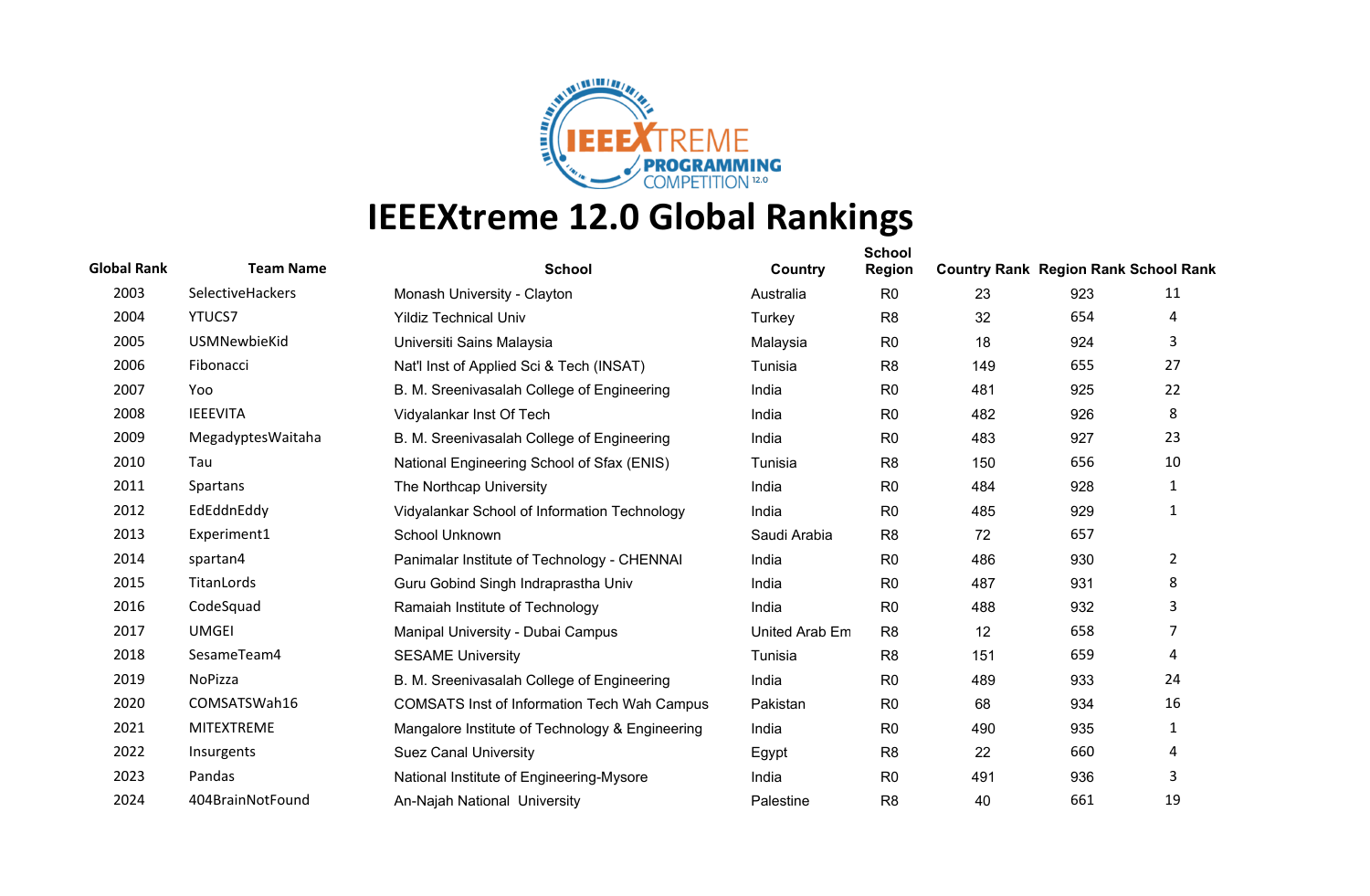

| <b>Global Rank</b> | <b>Team Name</b>      | <b>School</b>                                          | Country        | <b>School</b><br><b>Region</b> | <b>Country Rank Region Rank School Rank</b> |     |                |
|--------------------|-----------------------|--------------------------------------------------------|----------------|--------------------------------|---------------------------------------------|-----|----------------|
| 2025               | Pandas64bit           | Manipal University - Dubai Campus                      | United Arab Em | R <sub>8</sub>                 | 13                                          | 662 | 8              |
| 2026               | TeamGrey              | Bharati Vidyapeeth's College of Eng - New Delhi        | India          | R <sub>0</sub>                 | 492                                         | 937 | 10             |
| 2027               | TheUncreativeName     | Nat'l Inst of Applied Sci & Tech (INSAT)               | Tunisia        | R <sub>8</sub>                 | 152                                         | 663 | 28             |
| 2028               | Wolves                | National School of Elect & Telecom (ENET'Com)          | Tunisia        | R <sub>8</sub>                 | 153                                         | 664 | 8              |
| 2029               | <b>HTGAWM</b>         | Nat'l Inst of Applied Sci & Tech (INSAT)               | Tunisia        | R <sub>8</sub>                 | 154                                         | 665 | 29             |
| 2030               | minecraftpythonfood   | National Engineering School of Sfax (ENIS)             | Tunisia        | R <sub>8</sub>                 | 155                                         | 666 | 11             |
| 2031               | <b>MJOLNIR</b>        | Higher I A Sciences & Technologies (ISSAT Sousse)      | Tunisia        | R <sub>8</sub>                 | 156                                         | 667 | 4              |
| 2032               | HackOverflow          | Bharati Vidyapeeth's College of Eng - New Delhi        | India          | R <sub>0</sub>                 | 493                                         | 938 | 11             |
| 2033               | Kryptonite            | Bharati Vidyapeeth's College of Eng - New Delhi        | India          | R <sub>0</sub>                 | 494                                         | 939 | 12             |
| 2034               | coderection           | National School of Elect & Telecom (ENET'Com)          | Tunisia        | R <sub>8</sub>                 | 157                                         | 668 | 9              |
| 2035               | <b>VORTEX</b>         | Nat'l Inst of Applied Sci & Tech (INSAT)               | Tunisia        | R <sub>8</sub>                 | 158                                         | 669 | 30             |
| 2036               | defineMyTeamName      | East Tennessee State Univ                              | <b>USA</b>     | R <sub>3</sub>                 | 141                                         | 54  | 7              |
| 2037               | <b>MASKD</b>          | <b>Ryerson Univ</b>                                    | Canada         | R <sub>7</sub>                 | 81                                          | 81  | 6              |
| 2038               | TeamLalakka           | University of Moratuwa-Sri Lanka                       | Sri Lanka      | R <sub>0</sub>                 | 196                                         | 940 | 55             |
| 2039               | <b>SUBZERO</b>        | Univ Of Technology, Jamaica                            | Jamaica        | R <sub>3</sub>                 | 7                                           | 55  | $\overline{7}$ |
| 2040               | GHRCE132              | GH Raisoni College of Engineering-Nagpur               | India          | R <sub>0</sub>                 | 495                                         | 941 | 31             |
| 2041               | <b>InfiniteCoders</b> | <b>Reva University</b>                                 | India          | R <sub>0</sub>                 | 496                                         | 942 | 10             |
| 2042               | HereForTheBouns       | King Abdulaziz Univ                                    | Saudi Arabia   | R <sub>8</sub>                 | 73                                          | 670 | 8              |
| 2043               | MMUST1                | Masinde Muliro Univ of Science and Tech MMUST          | Kenya          | R <sub>8</sub>                 | 11                                          | 671 | 1              |
| 2044               | ComsatsIslamabad55    | <b>COMSATS Institute of Information Tech Islamabad</b> | Pakistan       | R <sub>0</sub>                 | 69                                          | 943 | 39             |
| 2045               | TheBest               | Ecole Nationale D'Ingenieurs De Tunis                  | Tunisia        | R <sub>8</sub>                 | 159                                         | 672 | 18             |
| 2046               | ZeroGo                | China Univ Of Electronic Science And Tech UESTC        | China          | R <sub>0</sub>                 | 98                                          | 944 | 82             |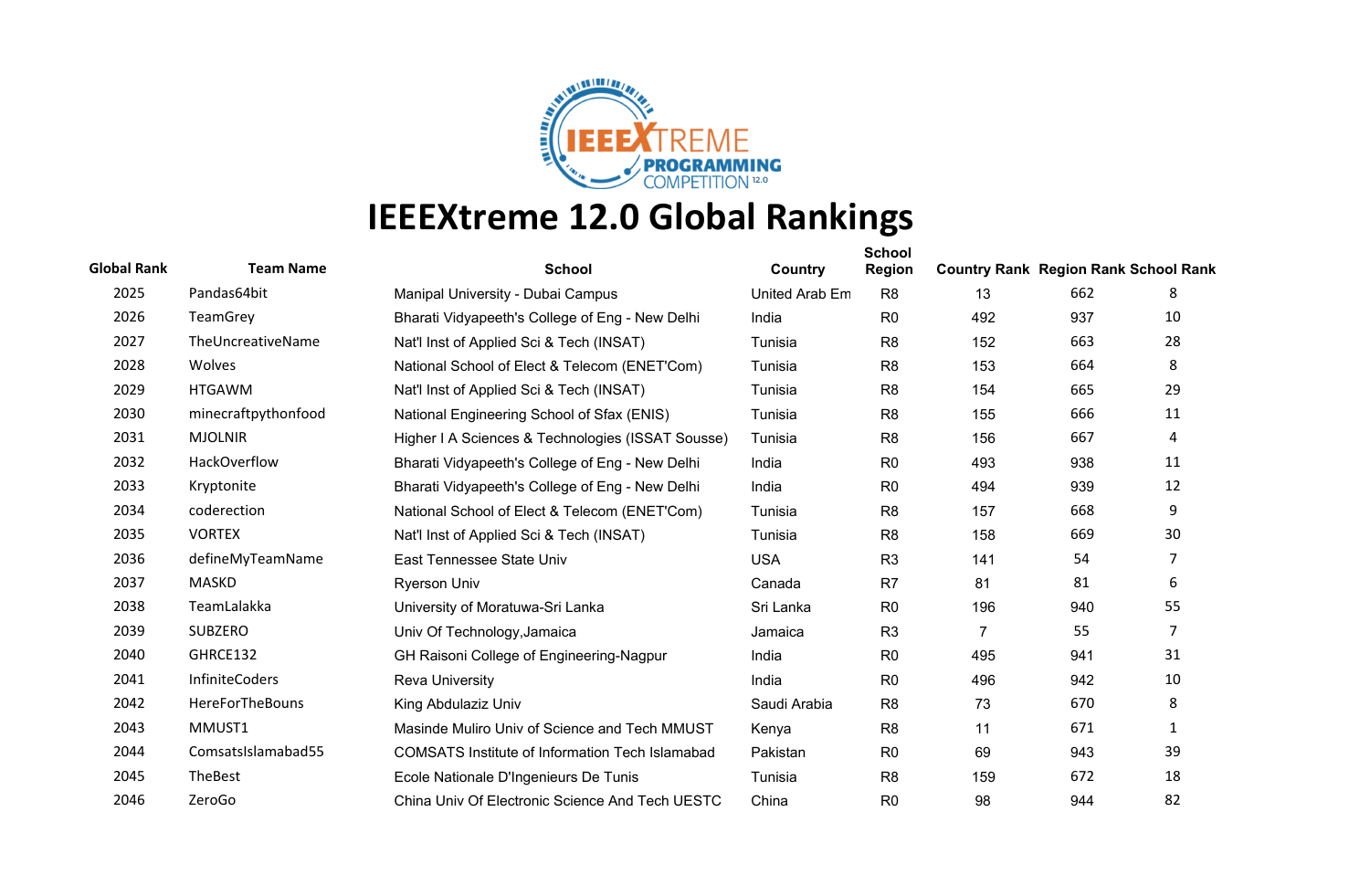

| <b>Global Rank</b> | <b>Team Name</b> | <b>School</b>                                      | Country        | <b>School</b><br><b>Region</b> | <b>Country Rank Region Rank School Rank</b> |     |                       |
|--------------------|------------------|----------------------------------------------------|----------------|--------------------------------|---------------------------------------------|-----|-----------------------|
| 2047               | UniNa2           | Universita Degli Studi Di Napoli Federico li       | Italy          | R <sub>8</sub>                 | 23                                          | 673 | 3                     |
| 2048               | Unassailable     | China Univ Of Electronic Science And Tech UESTC    | China          | R <sub>0</sub>                 | 99                                          | 945 | 83                    |
| 2049               | Spark            | University of Ruhuna                               | Sri Lanka      | R <sub>0</sub>                 | 197                                         | 946 | 16                    |
| 2050               | WhiteSharks      | Jayamukhi Inst Of Technological Sciences           | India          | R <sub>0</sub>                 | 497                                         | 947 | $\mathbf{2}^{\prime}$ |
| 2051               | NoCodeNoLife     | Manipal University - Dubai Campus                  | United Arab Em | R <sub>8</sub>                 | 14                                          | 674 | 9                     |
| 2052               | athlonx64        | University of Turkish Aeronautical Association     | Turkey         | R <sub>8</sub>                 | 33                                          | 675 | 3                     |
| 2053               | kivircik         | <b>Bilkent University</b>                          | Turkey         | R <sub>8</sub>                 | 34                                          | 676 | 6                     |
| 2054               | Osprey9          | University of North Florida                        | <b>USA</b>     | R <sub>3</sub>                 | 142                                         | 56  | 8                     |
| 2055               | DeCoders333      | Holy Spirit University of Kaslik, (USEK)           | Lebanon        | R <sub>8</sub>                 | 34                                          | 677 | 6                     |
| 2056               | Shockwaves       | Informatics Institute of Technology                | Sri Lanka      | R <sub>0</sub>                 | 198                                         | 948 | 21                    |
| 2057               | MemeTeam         | Manipal Academy Of Higher Education                | United Arab Em | R <sub>8</sub>                 | 15                                          | 678 | 4                     |
| 2058               | ExtremeMite      | Mangalore Institute of Technology & Engineering    | India          | R <sub>0</sub>                 | 498                                         | 949 | $\overline{2}$        |
| 2059               | CodeClippers     | Jayamukhi Inst Of Technological Sciences           | India          | R <sub>0</sub>                 | 499                                         | 950 | 3                     |
| 2060               | CCteamo3         | Conestoga Inst of Tech & Advanced Learning         | Canada         | R <sub>7</sub>                 | 82                                          | 82  | 1                     |
| 2061               | MysteryCoders    | Jayamukhi Inst Of Technological Sciences           | India          | R <sub>0</sub>                 | 500                                         | 951 | 4                     |
| 2062               | FreeBits         | Lebanese Univ Faculty of Engineering-North Lebanon | Lebanon        | R <sub>8</sub>                 | 35                                          | 679 | 13                    |
| 2063               | LoneRanger       | Federal University of Technology Owerri            | Nigeria        | R <sub>8</sub>                 | 12                                          | 680 | $\overline{2}$        |
| 2064               | SUV              | The Northcap University                            | India          | R <sub>0</sub>                 | 501                                         | 952 | $\overline{2}$        |
| 2065               | <b>Nemesis</b>   | Dehradun Institute Of Technology                   | India          | R <sub>0</sub>                 | 502                                         | 953 | 4                     |
| 2066               | Bahria06         | Bahria Univ - Islamabad                            | Pakistan       | R <sub>0</sub>                 | 70                                          | 954 | 1                     |
| 2067               | Fallacy          | University of Asia Pacific                         | Bangladesh     | R <sub>0</sub>                 | 27                                          | 955 | $\mathbf{1}$          |
| 2068               | Xfinity          | Government Engineering College - Barton Hill       | India          | R <sub>0</sub>                 | 503                                         | 956 | 3                     |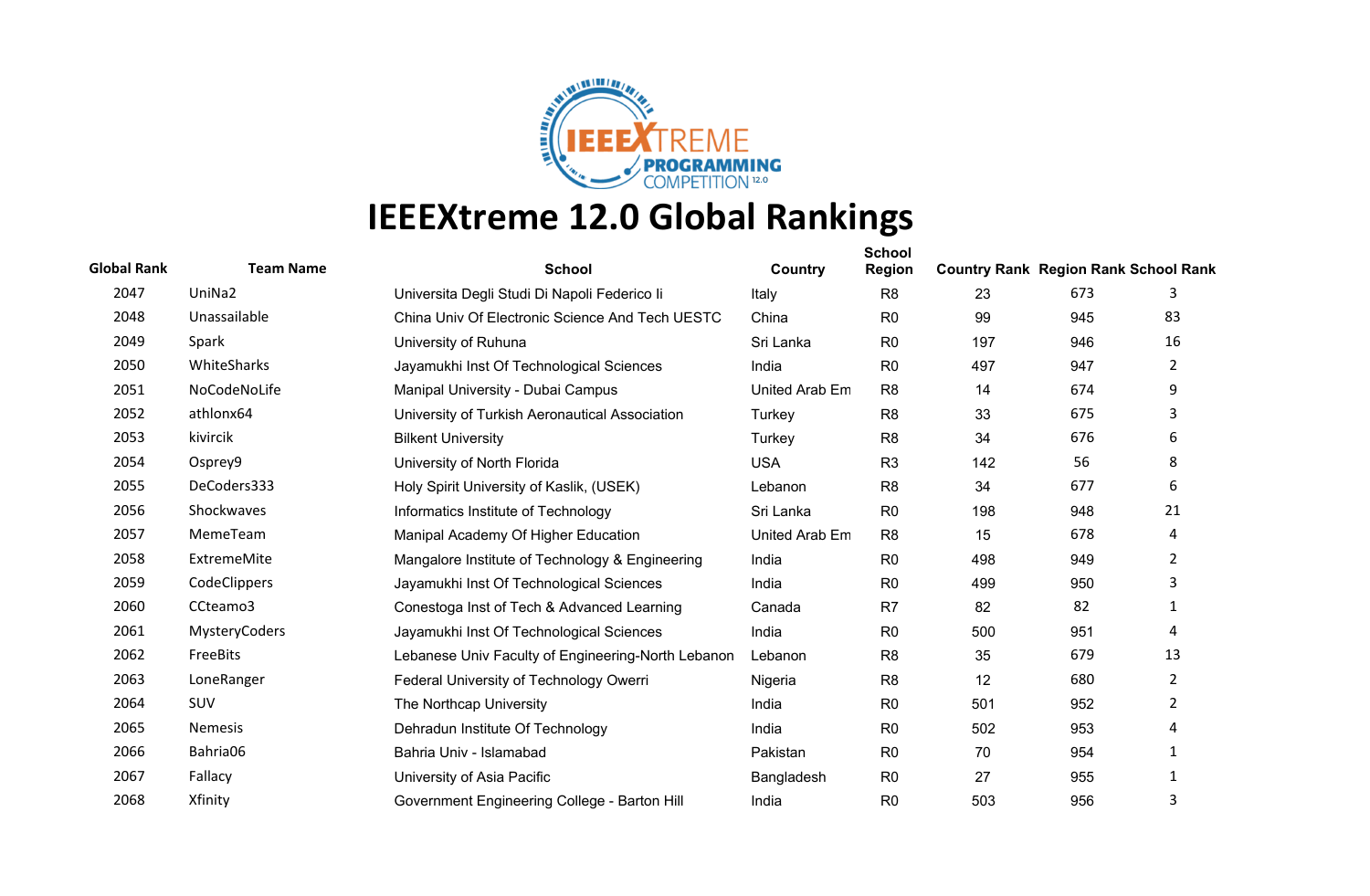

| <b>Global Rank</b> | <b>Team Name</b>              | <b>School</b>                              | Country      | <b>School</b><br><b>Region</b> | <b>Country Rank Region Rank School Rank</b> |     |                |
|--------------------|-------------------------------|--------------------------------------------|--------------|--------------------------------|---------------------------------------------|-----|----------------|
| 2069               | Pythu2                        | San Carlos Univ De Guatemala               | Guatemala    | R <sub>9</sub>                 | 9                                           | 202 | 4              |
| 2070               | <b>BugFixers</b>              | G Pulla Reddy Engrg College                | India        | R <sub>0</sub>                 | 504                                         | 957 | 3              |
| 2071               | <b>BeeSting</b>               | Cankaya Univ                               | Turkey       | R <sub>8</sub>                 | 35                                          | 681 | 1              |
| 2072               | <b>Newbies</b>                | American University-Beirut                 | Lebanon      | R <sub>8</sub>                 | 36                                          | 682 | 9              |
| 2073               | President                     | National School of Computer Science ENSI   | Tunisia      | R <sub>8</sub>                 | 160                                         | 683 | 14             |
| 2074               | Agricoders                    | Nat. Inst. of Agronomy Tunisia (INAT)      | Tunisia      | R <sub>8</sub>                 | 161                                         | 684 | $\overline{2}$ |
| 2075               | AmlasTeam                     | National School of Computer Science ENSI   | Tunisia      | R8                             | 162                                         | 685 | 15             |
| 2076               | Gieee                         | <b>ESPRIT</b>                              | Tunisia      | R <sub>8</sub>                 | 163                                         | 686 | 4              |
| 2077               | AMG                           | School Unknown                             | Saudi Arabia | R <sub>8</sub>                 | 74                                          | 687 |                |
| 2078               | SAG                           | School Unknown                             | Saudi Arabia | R <sub>8</sub>                 | 75                                          | 688 |                |
| 2079               | MidnightCoders                | Ecole Nationale D'Ingenieurs De Tunis      | Tunisia      | R <sub>8</sub>                 | 164                                         | 689 | 19             |
| 2080               | <b>KeepOnCoding</b>           | Cordoba Univ Tecnologica Facultad Regional | Argentina    | R <sub>9</sub>                 | 38                                          | 203 | 7              |
| 2081               | CandyCode                     | Nat Sch Sciences & Advanced Tech (ENSTAB)  | Tunisia      | R <sub>8</sub>                 | 165                                         | 690 | 10             |
| 2082               | powergirl                     | Nat. Inst. of Agronomy Tunisia (INAT)      | Tunisia      | R <sub>8</sub>                 | 166                                         | 691 | 3              |
| 2083               | TheLimitDoesNotExist          | <b>ESPRIT</b>                              | Tunisia      | R <sub>8</sub>                 | 167                                         | 692 | 5              |
| 2084               | <b>KAB</b>                    | School Unknown                             | Saudi Arabia | R <sub>8</sub>                 | 76                                          | 693 |                |
| 2085               | H <sub>2</sub> O <sub>2</sub> | Ahsanullah Univ Of Science & Tech          | Bangladesh   | R <sub>0</sub>                 | 28                                          | 958 | 1              |
| 2086               | Titan1                        | California State Univ-Fullerton            | <b>USA</b>   | R <sub>6</sub>                 | 143                                         | 34  | 6              |
| 2087               | wkhayen                       | National School of Computer Science ENSI   | Tunisia      | R <sub>8</sub>                 | 168                                         | 694 | 16             |
| 2088               | Titan4                        | California State Univ-Fullerton            | <b>USA</b>   | R <sub>6</sub>                 | 144                                         | 35  | $\overline{7}$ |
| 2089               | <b>DynamicFrogs</b>           | University Of British Columbia             | Canada       | R <sub>7</sub>                 | 83                                          | 83  | 8              |
| 2090               | <b>UltraCoders</b>            | University of Peradeniya                   | Sri Lanka    | R <sub>0</sub>                 | 199                                         | 959 | 10             |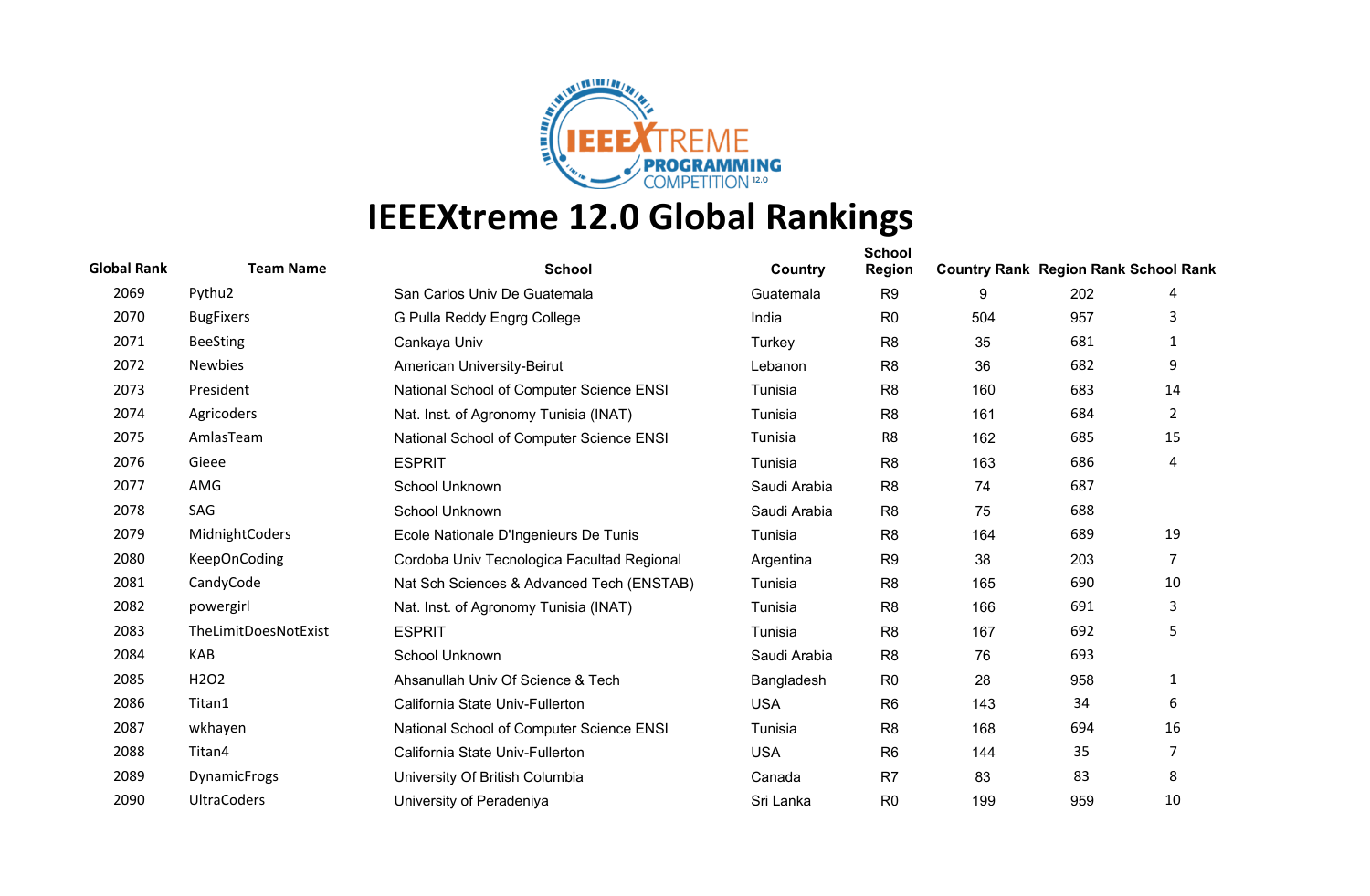

| <b>Global Rank</b> | <b>Team Name</b>     | <b>School</b>                                      | Country      | <b>School</b><br><b>Region</b> | <b>Country Rank Region Rank School Rank</b> |     |                |
|--------------------|----------------------|----------------------------------------------------|--------------|--------------------------------|---------------------------------------------|-----|----------------|
| 2091               | Hackerman            | Maharashtra Institute of Tech-Aurangabad           | India        | R <sub>0</sub>                 | 505                                         | 960 | 1              |
| 2092               | MindHunters          | Nat'l Inst of Applied Sci & Tech (INSAT)           | Tunisia      | R <sub>8</sub>                 | 169                                         | 695 | 31             |
| 2093               | Syntax               | University of Colombo                              | Sri Lanka    | R <sub>0</sub>                 | 200                                         | 961 | 53             |
| 2094               | GHRCE25              | GH Raisoni College of Engineering-Nagpur           | India        | R <sub>0</sub>                 | 506                                         | 962 | 32             |
| 2095               | GHRCE94              | GH Raisoni College of Engineering-Nagpur           | India        | R <sub>0</sub>                 | 507                                         | 963 | 33             |
| 2096               | GHRCE107             | GH Raisoni College of Engineering-Nagpur           | India        | R <sub>0</sub>                 | 508                                         | 964 | 34             |
| 2097               | AflatooniHawks       | Dehradun Institute Of Technology                   | India        | R <sub>0</sub>                 | 509                                         | 965 | 5              |
| 2098               | GHRCE73              | GH Raisoni College of Engineering-Nagpur           | India        | R <sub>0</sub>                 | 510                                         | 966 | 35             |
| 2099               | Turbos               | B. M. Sreenivasalah College of Engineering         | India        | R <sub>0</sub>                 | 511                                         | 967 | 25             |
| 2100               | AlphaQueue           | University of Houston                              | <b>USA</b>   | R <sub>5</sub>                 | 145                                         | 19  | 6              |
| 2101               | GS                   | B. M. Sreenivasalah College of Engineering         | India        | R <sub>0</sub>                 | 512                                         | 968 | 26             |
| 2102               | KN                   | B. M. Sreenivasalah College of Engineering         | India        | R <sub>0</sub>                 | 513                                         | 969 | 27             |
| 2103               | GHRCE50              | GH Raisoni College of Engineering-Nagpur           | India        | R <sub>0</sub>                 | 514                                         | 970 | 36             |
| 2104               | <b>BreakfastClub</b> | Sardar Patel Institute of Technology               | India        | R <sub>0</sub>                 | 515                                         | 971 | 11             |
| 2105               | Codeless             | B. M. Sreenivasalah College of Engineering         | India        | R <sub>0</sub>                 | 516                                         | 972 | 28             |
| 2106               | Pikachu              | B. M. Sreenivasalah College of Engineering         | India        | R <sub>0</sub>                 | 517                                         | 973 | 29             |
| 2107               | ESUT18               | Enugu State Univ Of Science & Tech                 | Nigeria      | R <sub>8</sub>                 | 13                                          | 696 | 1              |
| 2108               | <b>TMC</b>           | King Abdulaziz University-FCIT                     | Saudi Arabia | R <sub>8</sub>                 | 77                                          | 697 | 46             |
| 2109               | EKstream             | Ecole Nationale D'Ingenieurs De Tunis              | Tunisia      | R <sub>8</sub>                 | 170                                         | 698 | 20             |
| 2110               | COMSATSWah22         | <b>COMSATS Inst of Information Tech Wah Campus</b> | Pakistan     | R <sub>0</sub>                 | 71                                          | 974 | 17             |
| 2111               | GHRCE155             | GH Raisoni College of Engineering-Nagpur           | India        | R <sub>0</sub>                 | 518                                         | 975 | 37             |
| 2112               | Vignanites           | Vignan University - GUNTUR                         | India        | R <sub>0</sub>                 | 519                                         | 976 | $\overline{2}$ |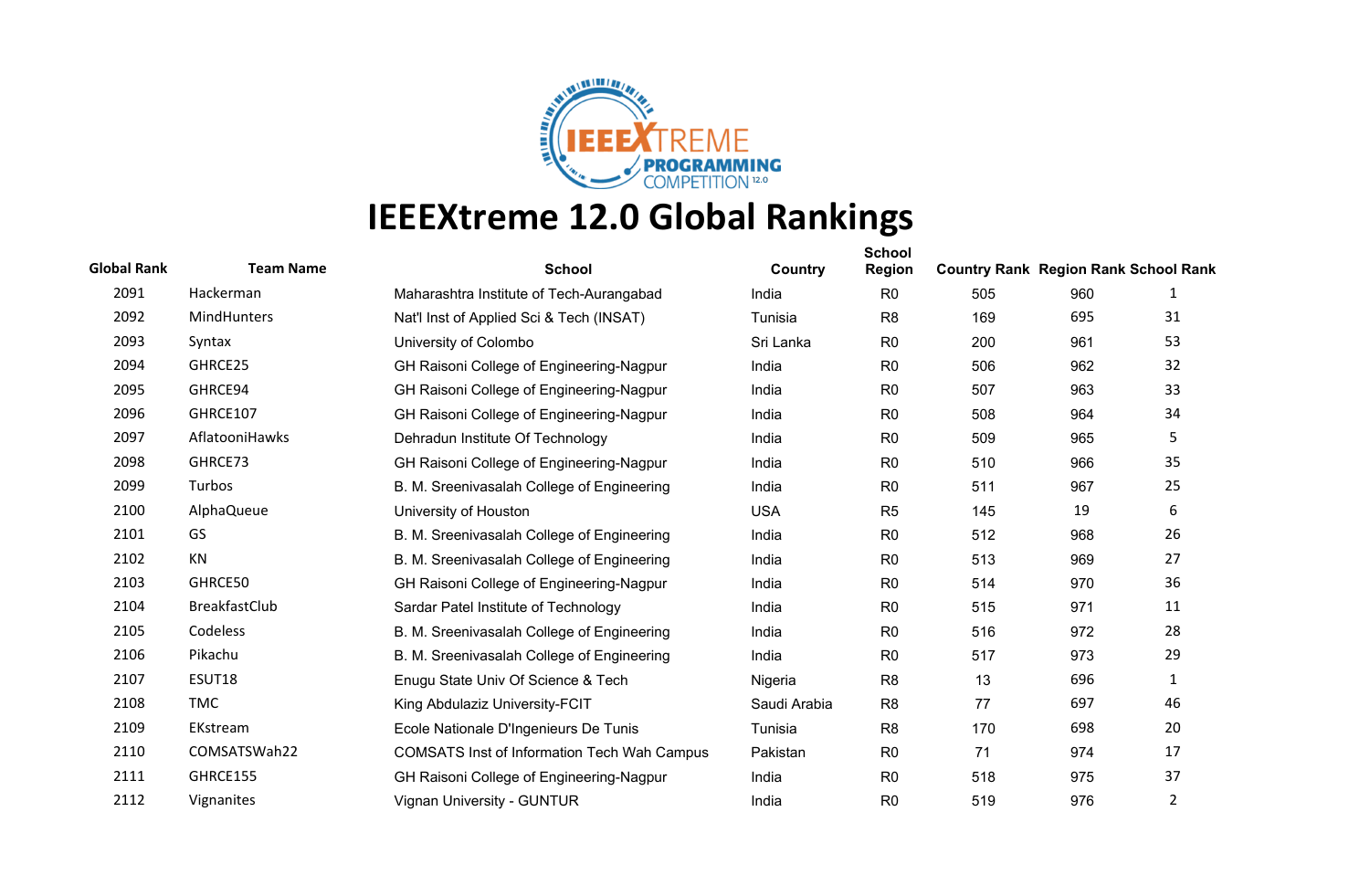

| <b>Global Rank</b> | <b>Team Name</b> | <b>School</b>                                 | Country    | <b>School</b><br><b>Region</b> | <b>Country Rank Region Rank School Rank</b> |     |                |
|--------------------|------------------|-----------------------------------------------|------------|--------------------------------|---------------------------------------------|-----|----------------|
| 2113               | NightsWatch      | Nat. Inst. of Agronomy Tunisia (INAT)         | Tunisia    | R <sub>8</sub>                 | 171                                         | 699 | 4              |
| 2114               | LowXpectations   | Curtin University - Sarawak                   | Malaysia   | R <sub>0</sub>                 | 19                                          | 977 |                |
| 2115               | sparkTunisia     | H.S. Technologies & Engineering TEK-UP        | Tunisia    | R <sub>8</sub>                 | 172                                         | 700 | 5              |
| 2116               | HashWaffles      | Delhi Technological University                | India      | R <sub>0</sub>                 | 520                                         | 978 | 4              |
| 2117               | TwinTower        | Curtin University - Sarawak                   | Malaysia   | R <sub>0</sub>                 | 20                                          | 979 | 8              |
| 2118               | antipanitia      | <b>Telkom University</b>                      | Indonesia  | R <sub>0</sub>                 | 8                                           | 980 | $\overline{2}$ |
| 2119               | win366           | Nat'l School of Engineering of Sousse (ENISo) | Tunisia    | R <sub>8</sub>                 | 173                                         | 701 | 12             |
| 2120               | Winners          | Gayatri Vidya Parishad College Of Engrg       | India      | R <sub>0</sub>                 | 521                                         | 981 | 1              |
| 2121               | X.               | Curtin University - Sarawak                   | Malaysia   | R <sub>0</sub>                 | 21                                          | 982 | 9              |
| 2122               | Flyers           | <b>Lewis University</b>                       | <b>USA</b> | R <sub>4</sub>                 | 146                                         | 37  | 1              |
| 2123               | <b>HOPE</b>      | Northern India Engineering College            | India      | R <sub>0</sub>                 | 522                                         | 983 | 6              |
| 2124               | DirichletSeries  | Nat'l Inst of Applied Sci & Tech (INSAT)      | Tunisia    | R <sub>8</sub>                 | 174                                         | 702 | 32             |
| 2125               | FavaloroMaverick | <b>Favaloro Univ</b>                          | Argentina  | R <sub>9</sub>                 | 39                                          | 204 | 6              |
| 2126               | TeamCheesy       | Curtin University - Sarawak                   | Malaysia   | R <sub>0</sub>                 | 22                                          | 984 | 10             |
| 2127               | TeamSpartans     | University of Colombo                         | Sri Lanka  | R <sub>0</sub>                 | 201                                         | 985 | 54             |
| 2128               | Opeth            | Maharaja Agrasen Inst Of Tech                 | India      | R <sub>0</sub>                 | 523                                         | 986 | 7              |
| 2129               | TheWhiteLions    | Pranveer Singh Institute of Technology        | India      | R <sub>0</sub>                 | 524                                         | 987 | 6              |
| 2130               | OutputVerified   | Thiagarajar College of Eng-Madurai            | India      | R <sub>0</sub>                 | 525                                         | 988 | 6              |
| 2131               | Whereisthepizza  | University of Western Macedonia               | Greece     | R <sub>8</sub>                 | 45                                          | 703 | $\overline{2}$ |
| 2132               | teamMoncy        | Trivandrum College Of Engrg                   | India      | R <sub>0</sub>                 | 526                                         | 989 | $\overline{2}$ |
| 2133               | PUTRA3           | Putra Malaysia Univ                           | Malaysia   | R <sub>0</sub>                 | 23                                          | 990 | 1              |
| 2134               | pros             | Delhi Technological University                | India      | R <sub>0</sub>                 | 527                                         | 991 | 5              |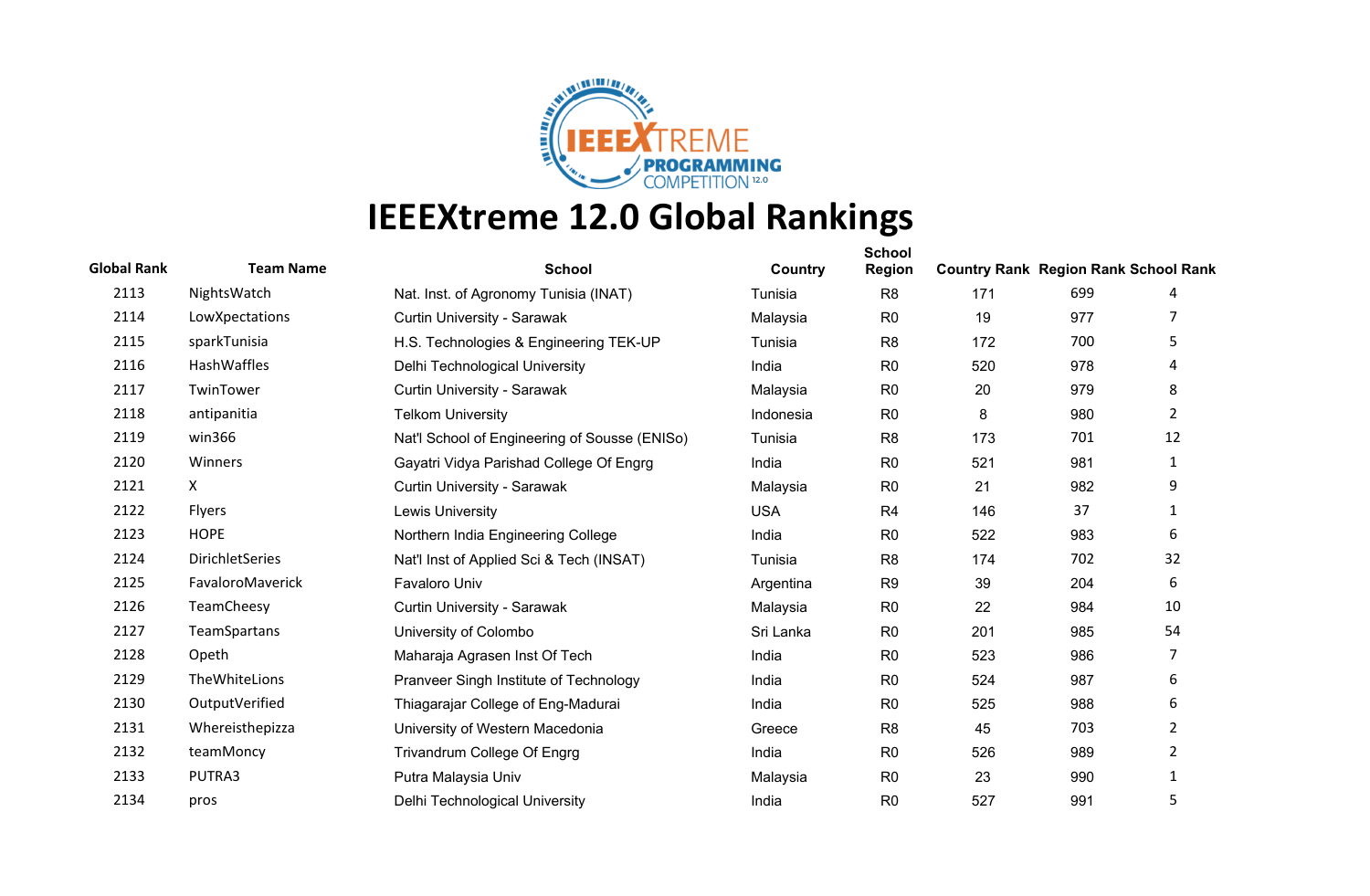

| <b>Global Rank</b> | <b>Team Name</b>    | <b>School</b>                                      | Country      | <b>School</b><br>Region | <b>Country Rank Region Rank School Rank</b> |      |                       |
|--------------------|---------------------|----------------------------------------------------|--------------|-------------------------|---------------------------------------------|------|-----------------------|
| 2135               | Sigma               | University of Colombo                              | Sri Lanka    | R <sub>0</sub>          | 202                                         | 992  | 55                    |
| 2136               | <b>Dexholders</b>   | Vidyalankar School of Information Technology       | India        | R <sub>0</sub>          | 528                                         | 993  | $\overline{2}$        |
| 2137               | Ashwathhama         | B. M. Sreenivasalah College of Engineering         | India        | R <sub>0</sub>          | 529                                         | 994  | 30                    |
| 2138               | LosRoticos          | Universidad Diego Portales                         | Chile        | R <sub>9</sub>          | 4                                           | 205  | $\mathbf{2}^{\prime}$ |
| 2139               | <b>XCODERZ</b>      | Faculty of Science of Tunis - FST                  | Tunisia      | R <sub>8</sub>          | 175                                         | 704  | $\overline{7}$        |
| 2140               | <b>Black</b>        | Univ Tecnologica Nacional-Tucuman-FRT              | Argentina    | R <sub>9</sub>          | 40                                          | 206  | 5                     |
| 2141               | VoiD1               | B. M. Sreenivasalah College of Engineering         | India        | R <sub>0</sub>          | 530                                         | 995  | 31                    |
| 2142               | <b>MML</b>          | Faculty of Science of Tunis - FST                  | Tunisia      | R <sub>8</sub>          | 176                                         | 705  | 8                     |
| 2143               | TheGameChangers     | B. M. Sreenivasalah College of Engineering         | India        | R <sub>0</sub>          | 531                                         | 996  | 32                    |
| 2144               | CodeSapphires       | Netaji Subhash Engineering College                 | India        | R <sub>0</sub>          | 532                                         | 997  | 4                     |
| 2145               | <b>KINGFISHERS</b>  | St. Joseph's Institute of Technology               | India        | R <sub>0</sub>          | 533                                         | 998  | 4                     |
| 2146               | Ahla                | Nat'l Inst of Applied Sci & Tech (INSAT)           | Tunisia      | R <sub>8</sub>          | 177                                         | 706  | 33                    |
| 2147               | cectitans           | <b>Canara Engineering College</b>                  | India        | R <sub>0</sub>          | 534                                         | 999  | 27                    |
| 2148               | CEAAian             | Adoor College Of Engineering                       | India        | R <sub>0</sub>          | 535                                         | 1000 | 1                     |
| 2149               | 1Competent2Hopeless | Louisiana Tech Univ                                | <b>USA</b>   | R <sub>5</sub>          | 147                                         | 20   | 6                     |
| 2150               | RiemannZeta         | Nat'l Inst of Applied Sci & Tech (INSAT)           | Tunisia      | R <sub>8</sub>          | 178                                         | 707  | 34                    |
| 2151               | Maitians            | Maharaja Agrasen Inst Of Tech                      | India        | R <sub>0</sub>          | 536                                         | 1001 | 8                     |
| 2152               | OdeToCode123        | B. M. Sreenivasalah College of Engineering         | India        | R <sub>0</sub>          | 537                                         | 1002 | 33                    |
| 2153               | TejaVu              | B. M. Sreenivasalah College of Engineering         | India        | R <sub>0</sub>          | 538                                         | 1003 | 34                    |
| 2154               | Zeus                | Thangal Kunju Musaliar Institute of Technology     | India        | R <sub>0</sub>          | 539                                         | 1004 | 1                     |
| 2155               | Gearitup            | Indira Gandhi Delhi Technical University for Women | India        | R <sub>0</sub>          | 540                                         | 1005 | 4                     |
| 2156               | <b>HAW</b>          | School Unknown                                     | Saudi Arabia | R <sub>8</sub>          | 78                                          | 708  |                       |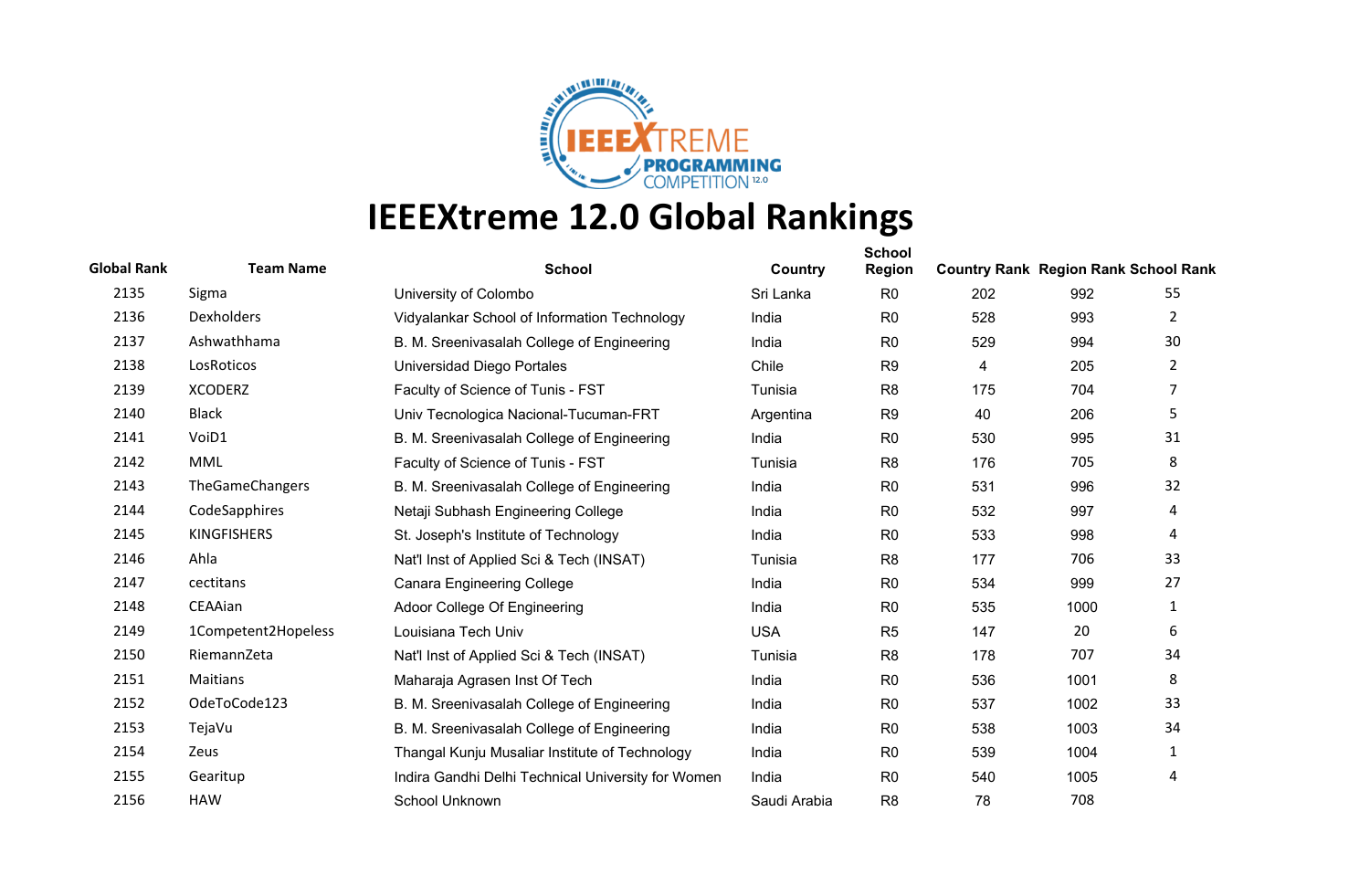

| <b>Global Rank</b> | <b>Team Name</b>   | <b>School</b>                                          | Country      | <b>School</b><br><b>Region</b> | <b>Country Rank Region Rank School Rank</b> |      |                |
|--------------------|--------------------|--------------------------------------------------------|--------------|--------------------------------|---------------------------------------------|------|----------------|
| 2157               | Zeitgeist          | School unknown                                         | Saudi Arabia | R <sub>8</sub>                 | 79                                          | 709  |                |
| 2158               | PARAMPARAM         | Nat'l School of Engineering of Sousse (ENISo)          | Tunisia      | R <sub>8</sub>                 | 179                                         | 710  | 13             |
| 2159               | <b>IEEEdiots</b>   | Alexander TEI of Thessaloniki                          | Greece       | R <sub>8</sub>                 | 46                                          | 711  | 1              |
| 2160               | Unickuz            | University of Ruhuna                                   | Sri Lanka    | R <sub>0</sub>                 | 203                                         | 1006 | 17             |
| 2161               | Squacotopus        | Rajiv Gandhi Inst Of Tech                              | India        | R <sub>0</sub>                 | 541                                         | 1007 | $\overline{2}$ |
| 2162               | Crypto             | Rajiv Gandhi inst of tech                              | India        | R <sub>0</sub>                 | 542                                         | 1008 | 3              |
| 2163               | AlphaBUET          | Bangladesh Univ Of Engineering & Tech                  | Bangladesh   | R <sub>0</sub>                 | 29                                          | 1009 | 4              |
| 2164               | Leftfield          | Kentucky State University                              | <b>USA</b>   | R <sub>3</sub>                 | 148                                         | 57   | $\overline{2}$ |
| 2165               | Spartans101        | Shah & Anchor Kutchhi Engrg College                    | India        | R <sub>0</sub>                 | 543                                         | 1010 | $\mathbf{1}$   |
| 2166               | MRGcodersxx        | School Unknown                                         | Saudi Arabia | R <sub>8</sub>                 | 80                                          | 712  |                |
| 2167               | COFFEE123          | PEC University of Technology - Chandigarh              | India        | R <sub>0</sub>                 | 544                                         | 1011 | 9              |
| 2168               | Handlebars         | Jamia Hamdard University                               | India        | R <sub>0</sub>                 | 545                                         | 1012 | 3              |
| 2169               | GoldenTeam         | School Unknown                                         | Saudi Arabia | R <sub>8</sub>                 | 81                                          | 713  |                |
| 2170               | Gianuba23          | University of Thessaly, Lamia                          | Greece       | R <sub>8</sub>                 | 47                                          | 714  | 4              |
| 2171               | ShadRazNouf        | School Unknown                                         | Saudi Arabia | R <sub>8</sub>                 | 82                                          | 715  |                |
| 2172               | <b>MRTeam</b>      | Higher I A Sciences & Technologies (ISSAT Sousse)      | Tunisia      | R <sub>8</sub>                 | 180                                         | 716  | 5              |
| 2173               | Wildcats1          | Kentucky Univ Of                                       | <b>USA</b>   | R <sub>3</sub>                 | 149                                         | 58   | 8              |
| 2174               | ComsatsIslamabad52 | <b>COMSATS Institute of Information Tech Islamabad</b> | Pakistan     | R <sub>0</sub>                 | 72                                          | 1013 | 40             |
| 2175               | AKMEM              | Omer Halisdemir Universitesi                           | Turkey       | R <sub>8</sub>                 | 36                                          | 717  | 1              |
| 2176               | <b>Brogrammer</b>  | Delhi Technological University                         | India        | R <sub>0</sub>                 | 546                                         | 1014 | 6              |
| 2177               | AntiNormies        | Faculty of Science of Tunis - FST                      | Tunisia      | R <sub>8</sub>                 | 181                                         | 718  | 9              |
| 2178               | FireUp             | Nat'l Inst of Applied Sci & Tech (INSAT)               | Tunisia      | R <sub>8</sub>                 | 182                                         | 719  | 35             |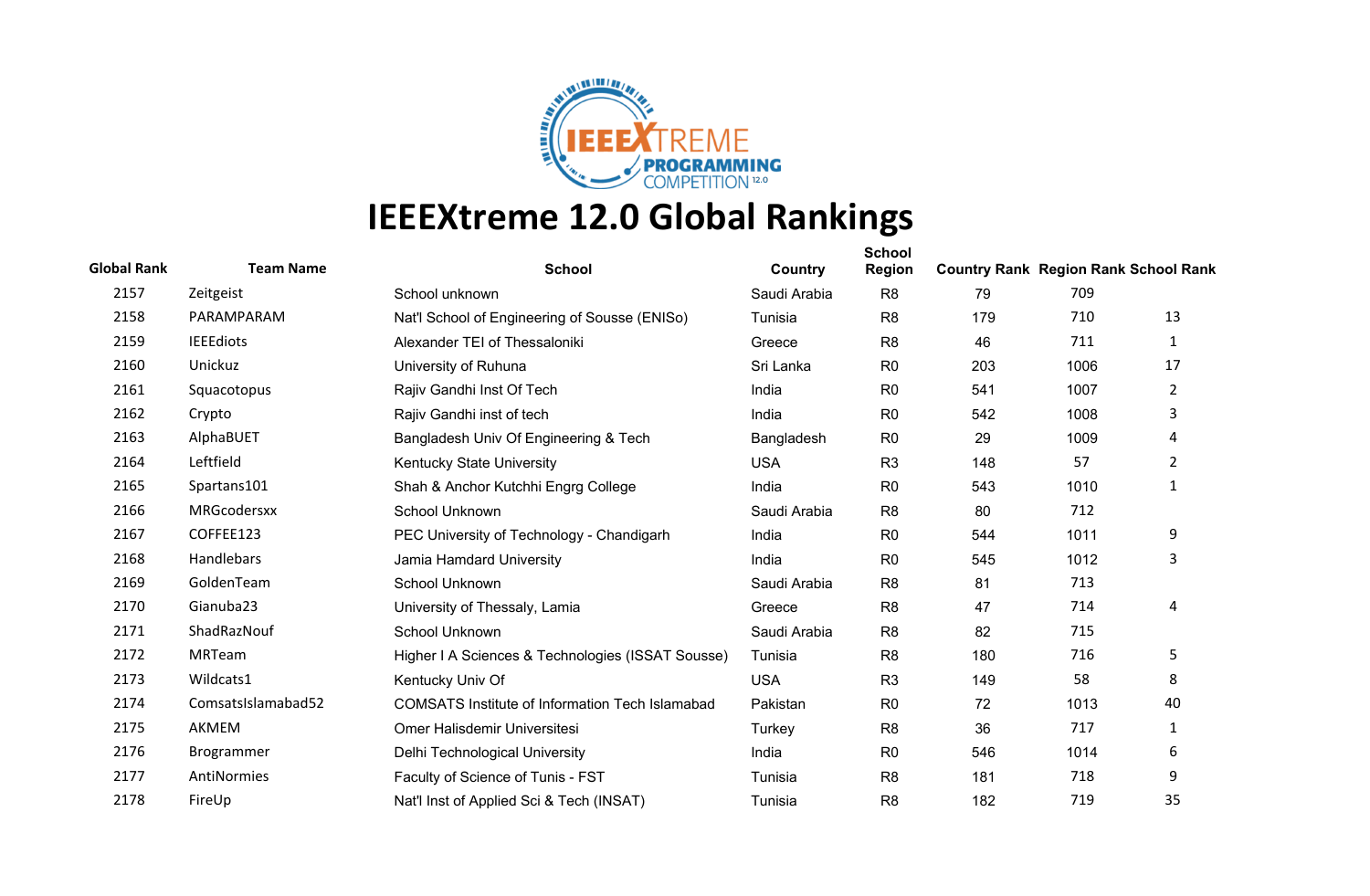

| <b>Global Rank</b> | <b>Team Name</b> | <b>School</b>                                      | Country       | <b>School</b><br><b>Region</b> | <b>Country Rank Region Rank School Rank</b> |      |                |
|--------------------|------------------|----------------------------------------------------|---------------|--------------------------------|---------------------------------------------|------|----------------|
| 2179               | Estrellas        | King Abdulaziz University-FCIT                     | Saudi Arabia  | R <sub>8</sub>                 | 83                                          | 720  | 47             |
| 2180               | yolo             | Purdue University-West Lafayette                   | <b>USA</b>    | R <sub>4</sub>                 | 150                                         | 38   | 2              |
| 2181               | LogicFinders18   | Polytech Sfax                                      | Tunisia       | R <sub>8</sub>                 | 183                                         | 721  | $\overline{2}$ |
| 2182               | TheBrogrammers1  | Ecole Nationale D'Ingenieurs De Tunis              | Tunisia       | R <sub>8</sub>                 | 184                                         | 722  | 21             |
| 2183               | Kerkstraat       | Ecole Nationale D'Ingenieurs De Tunis              | Tunisia       | R <sub>8</sub>                 | 185                                         | 723  | 22             |
| 2184               | <b>CSI</b>       | Ecole Nationale D'Ingenieurs De Tunis              | Tunisia       | R <sub>8</sub>                 | 186                                         | 724  | 23             |
| 2185               | CodlEEEng        | University of Thessaly, Lamia                      | Greece        | R <sub>8</sub>                 | 48                                          | 725  | 5              |
| 2186               | TheSpecterTeam   | National School of Computer Science ENSI           | Tunisia       | R <sub>8</sub>                 | 187                                         | 726  | 17             |
| 2187               | TimeT800         | Univ Salvador                                      | <b>Brazil</b> | R <sub>9</sub>                 | 39                                          | 207  | 1              |
| 2188               | PinTec           | Del Sur Univ De                                    | Argentina     | R <sub>9</sub>                 | 41                                          | 208  | 5              |
| 2189               | CUCSamurais      | Concordia University Chicago                       | <b>USA</b>    | R <sub>4</sub>                 | 151                                         | 39   | 9              |
| 2190               | 3eljiaMestwiya   | Nat Higher Sch. Engineers Tunis (ENSIT)            | Tunisia       | R <sub>8</sub>                 | 188                                         | 727  | 8              |
| 2191               | <b>BitRebel</b>  | Univ Of Kelaniya                                   | Sri Lanka     | R <sub>0</sub>                 | 204                                         | 1015 | 3              |
| 2192               | YaTuSabe         | School Unknown                                     | El Salvador   | R <sub>9</sub>                 | 9                                           | 209  |                |
| 2193               | CUCFireDragons   | Concordia University Chicago                       | <b>USA</b>    | R <sub>4</sub>                 | 152                                         | 40   | 10             |
| 2194               | Codeshot         | Indira Gandhi Delhi Technical University for Women | India         | R <sub>0</sub>                 | 547                                         | 1016 | 5              |
| 2195               | Imln             | University of Calgary                              | Canada        | R <sub>7</sub>                 | 84                                          | 84   | 5              |
| 2196               | Bakht            | University of Calgary                              | Canada        | R <sub>7</sub>                 | 85                                          | 85   | 6              |
| 2197               | DoingMyBest      | University of Calgary                              | Canada        | R <sub>7</sub>                 | 86                                          | 86   | 7              |
| 2198               | SourceCode       | Ibadan Univ Of                                     | Nigeria       | R <sub>8</sub>                 | 14                                          | 728  | 4              |
| 2199               | soloXtreme       | Universidad Don Bosco                              | El Salvador   | R <sub>9</sub>                 | 10                                          | 210  | 3              |
| 2200               | Taureans         | <b>MVSR Engineering College</b>                    | India         | R <sub>0</sub>                 | 548                                         | 1017 | 12             |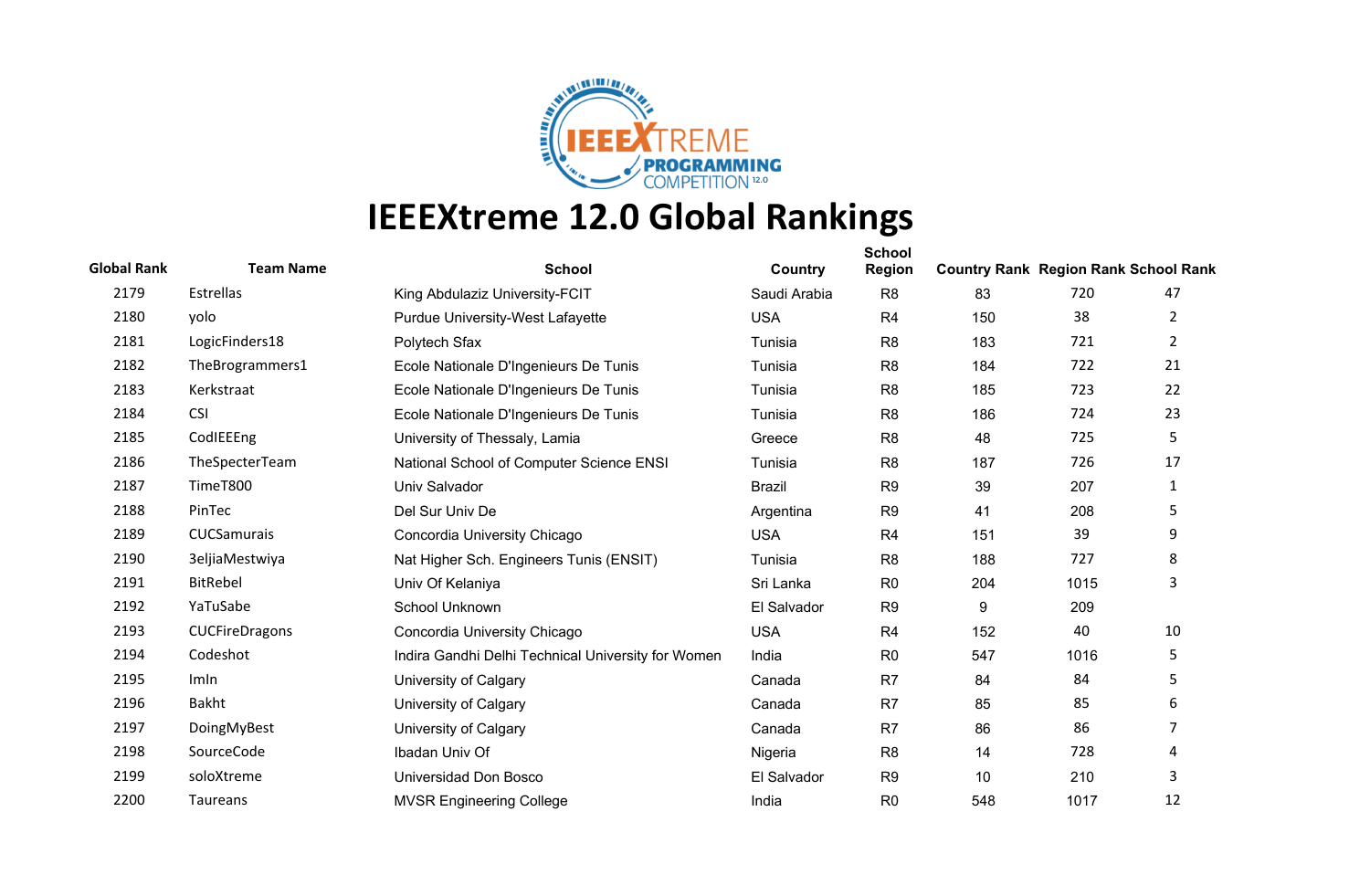

| <b>Global Rank</b> | <b>Team Name</b>   | <b>School</b>                                     | Country    | <b>School</b><br><b>Region</b> | <b>Country Rank Region Rank School Rank</b> |      |                |
|--------------------|--------------------|---------------------------------------------------|------------|--------------------------------|---------------------------------------------|------|----------------|
| 2201               | <b>Brandomland</b> | Univ of Miguel Hernandez                          | Spain      | R <sub>8</sub>                 | 12                                          | 729  | 2              |
| 2202               | Apple              | Sardar Patel Institute of Technology              | India      | R <sub>0</sub>                 | 549                                         | 1018 | 12             |
| 2203               | Destiny            | Shri Madhwa Vadiraja Inst of Tech & Man-Bantakal  | India      | R <sub>0</sub>                 | 550                                         | 1019 | 1              |
| 2204               | ChandanaCbit       | Chaitanya Bharathi Institute of Tech - HYDERABAD  | India      | R <sub>0</sub>                 | 551                                         | 1020 | $\mathbf{1}$   |
| 2205               | OUSLknights        | Open University of Sri Lanka                      | Sri Lanka  | R <sub>0</sub>                 | 205                                         | 1021 | 7              |
| 2206               | Socceroos          | Sri Ramakrishna Engineering College - COIMBATORE  | India      | R <sub>0</sub>                 | 552                                         | 1022 | 4              |
| 2207               | Thanatos676        | East West Univ                                    | Bangladesh | R <sub>0</sub>                 | 30                                          | 1023 | 4              |
| 2208               | Insight            | Nalla Malla Reddy Engineering College             | India      | R <sub>0</sub>                 | 553                                         | 1024 | 1              |
| 2209               | SoulSpartans       | Sri Ramakrishna Engineering College - COIMBATORE  | India      | R <sub>0</sub>                 | 554                                         | 1025 | 5              |
| 2210               | arapkizvedigerleri | University of Turkish Aeronautical Association    | Turkey     | R <sub>8</sub>                 | 37                                          | 730  | 4              |
| 2211               | Techgium           | Sri Ramakrishna Engineering College - COIMBATORE  | India      | R <sub>0</sub>                 | 555                                         | 1026 | 6              |
| 2212               | CodingTitans       | Thiagarajar College of Eng-Madurai                | India      | R <sub>0</sub>                 | 556                                         | 1027 | $\overline{7}$ |
| 2213               | PandoraReeboot     | <b>MVSR Engineering College</b>                   | India      | R <sub>0</sub>                 | 557                                         | 1028 | 13             |
| 2214               | Yuva               | Vidya Vikas Institute Of Engineering & Technology | India      | R <sub>0</sub>                 | 558                                         | 1029 | 1              |
| 2215               | <b>Spstars</b>     | Ballari Institute Of Technology & Management      | India      | R <sub>0</sub>                 | 559                                         | 1030 | 9              |
| 2216               | SCompany           | Chengannur College Of Engineering                 | India      | R <sub>0</sub>                 | 560                                         | 1031 | 16             |
| 2217               | <b>HGA</b>         | <b>Suez Canal University</b>                      | Egypt      | R <sub>8</sub>                 | 23                                          | 731  | 5.             |
| 2218               | AUBcabinet         | American University-Beirut                        | Lebanon    | R <sub>8</sub>                 | 37                                          | 732  | 10             |
| 2219               | Tubelight          | Government Engineering College - Barton Hill      | India      | R <sub>0</sub>                 | 561                                         | 1032 | 4              |
| 2220               | <b>BitSolvers</b>  | Higher I A Sciences & Technologies (ISSAT Sousse) | Tunisia    | R <sub>8</sub>                 | 189                                         | 733  | 6              |
| 2221               | UET06              | Taxila Univ Of Engineering And Tech               | Pakistan   | R <sub>0</sub>                 | 73                                          | 1033 | $\mathbf{1}$   |
| 2222               | fabTeam            | Higher Inst of Comm Tech ISET'COM                 | Tunisia    | R <sub>8</sub>                 | 190                                         | 734  | $\overline{2}$ |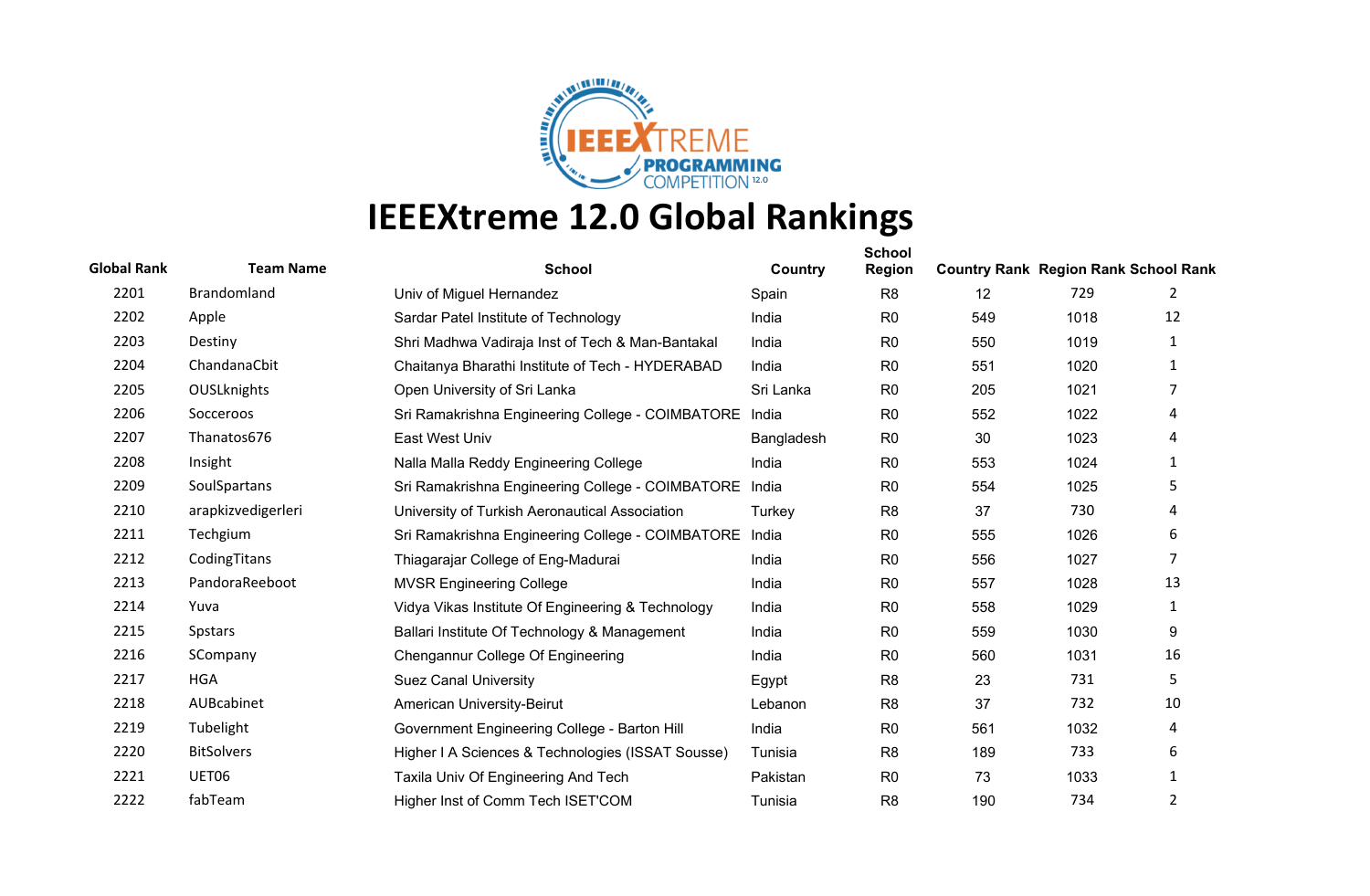

| <b>Global Rank</b> | <b>Team Name</b>   | <b>School</b>                                          | Country   | <b>School</b><br><b>Region</b> | <b>Country Rank Region Rank School Rank</b> |      |                |
|--------------------|--------------------|--------------------------------------------------------|-----------|--------------------------------|---------------------------------------------|------|----------------|
| 2223               | Livezen            | National School of Business Management NSBM            | Sri Lanka | R <sub>0</sub>                 | 206                                         | 1034 | 2              |
| 2224               | Tayna              | National School of Elect & Telecom (ENET'Com)          | Tunisia   | R <sub>8</sub>                 | 191                                         | 735  | 10             |
| 2225               | SparkingGirls      | St Xaviers Catholic Coll Of Eng                        | India     | R <sub>0</sub>                 | 562                                         | 1035 | 12             |
| 2226               | therocket          | Higher I A Sciences & Technologies (ISSAT Sousse)      | Tunisia   | R <sub>8</sub>                 | 192                                         | 736  | $\overline{7}$ |
| 2227               | LosTuristas        | Higher Inst of Comm Tech ISET'COM                      | Tunisia   | R <sub>8</sub>                 | 193                                         | 737  | 3              |
| 2228               | ComsatsIslamabad67 | <b>COMSATS Institute of Information Tech Islamabad</b> | Pakistan  | R <sub>0</sub>                 | 74                                          | 1036 | 41             |
| 2229               | ComsatsIslamabad70 | <b>COMSATS Institute of Information Tech Islamabad</b> | Pakistan  | R <sub>0</sub>                 | 75                                          | 1037 | 42             |
| 2230               | warriors           | Higher I A Sciences & Technologies (ISSAT Sousse)      | Tunisia   | R <sub>8</sub>                 | 194                                         | 738  | 8              |
| 2231               | ADAcodehackers     | St Xaviers Catholic Coll Of Eng                        | India     | R <sub>0</sub>                 | 563                                         | 1038 | 13             |
| 2232               | <b>JJJwings</b>    | St Xaviers Catholic Coll Of Eng                        | India     | R <sub>0</sub>                 | 564                                         | 1039 | 14             |
| 2233               | Define             | Balaji Institute of Technology & Science               | India     | R <sub>0</sub>                 | 565                                         | 1040 | 1              |
| 2234               | Decoders555        | Holy Spirit University of Kaslik, (USEK)               | Lebanon   | R <sub>8</sub>                 | 38                                          | 739  | 7              |
| 2235               | mistravenz         | Government Engineering College - Barton Hill           | India     | R <sub>0</sub>                 | 566                                         | 1041 | 5              |
| 2236               | 1-Mar              | Lebanese Univ Faculty of Engineering-North Lebanon     | Lebanon   | R <sub>8</sub>                 | 39                                          | 740  | 14             |
| 2237               | teamfork           | University of Colombo                                  | Sri Lanka | R <sub>0</sub>                 | 207                                         | 1042 | 56             |
| 2238               | SSNites20          | Sri Sivasubramaniya Nadar College of Engineering       | India     | R <sub>0</sub>                 | 567                                         | 1043 | 4              |
| 2239               | SBMGMCET           | MGM College of Eng & Tech                              | India     | R <sub>0</sub>                 | 568                                         | 1044 | 1              |
| 2240               | Codx               | Sree Chitra Thirunal College of Eng                    | India     | R <sub>0</sub>                 | 569                                         | 1045 | 4              |
| 2241               | CodeHunter         | K S Rangasamy College Of Tech                          | India     | R <sub>0</sub>                 | 570                                         | 1046 | $\mathbf{1}$   |
| 2242               | Kimaya             | Vishwakarma Inst Of Tech                               | India     | R <sub>0</sub>                 | 571                                         | 1047 | 6              |
| 2243               | <b>INVALIDS</b>    | Int'L Inst Of Information Tech - Pune                  | India     | R <sub>0</sub>                 | 572                                         | 1048 | 10             |
| 2244               | GIKCode            | Ghulam Ishaq Khan Inst Of Eng                          | Pakistan  | R <sub>0</sub>                 | 76                                          | 1049 | 3              |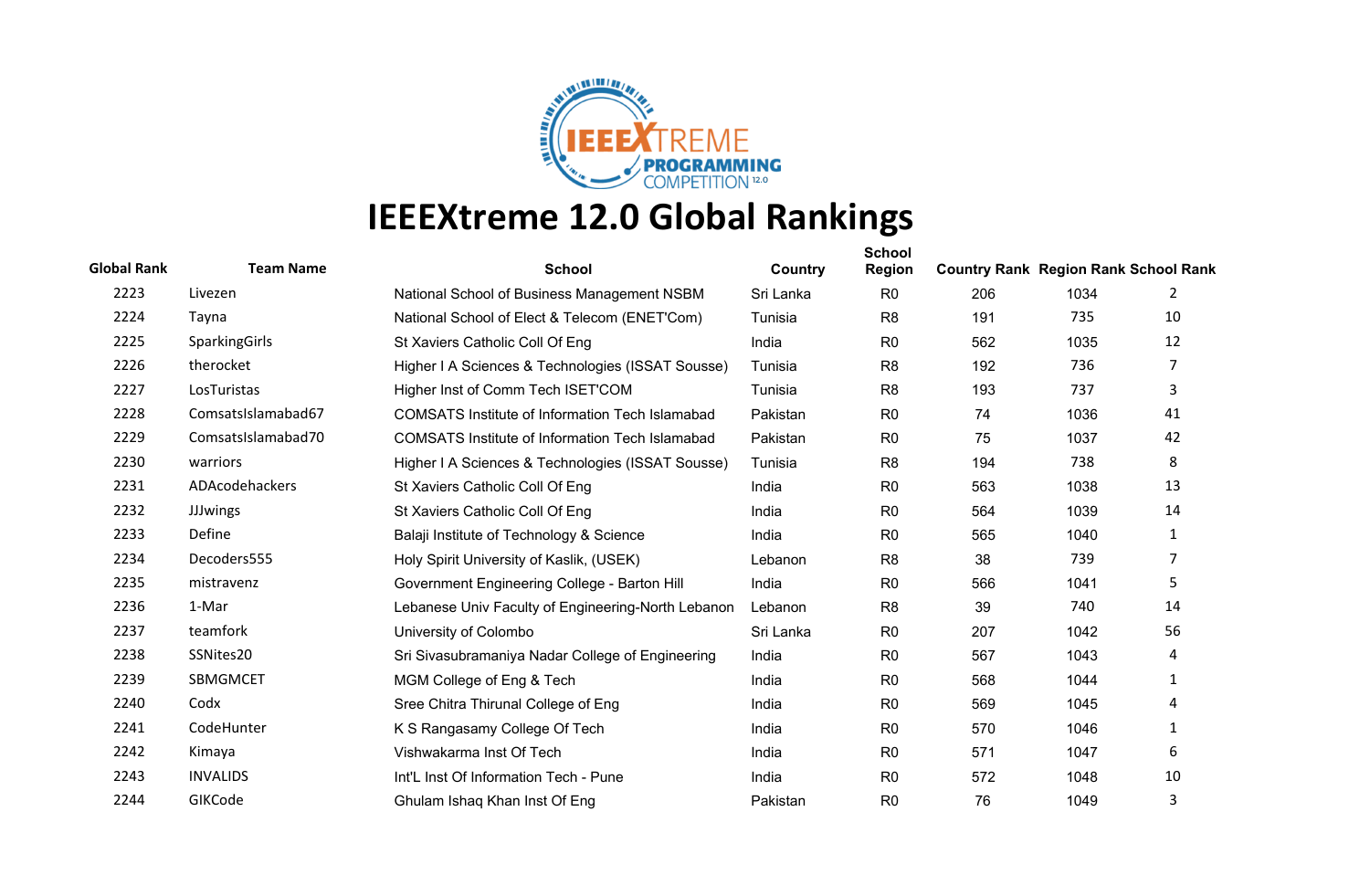

| <b>Global Rank</b> | <b>Team Name</b>    | <b>School</b>                                 | Country      | <b>School</b><br><b>Region</b> | <b>Country Rank Region Rank School Rank</b> |      |                       |
|--------------------|---------------------|-----------------------------------------------|--------------|--------------------------------|---------------------------------------------|------|-----------------------|
| 2245               | ARMin               | <b>Telkom University</b>                      | Indonesia    | R <sub>0</sub>                 | 9                                           | 1050 | 3                     |
| 2246               | <b>LEGION</b>       | Ghulam Ishaq Khan Inst Of Eng                 | Pakistan     | R <sub>0</sub>                 | 77                                          | 1051 | 4                     |
| 2247               | Roobies             | Wayamba University of Sri Lanka               | Sri Lanka    | R <sub>0</sub>                 | 208                                         | 1052 | 5                     |
| 2248               | UnbeatableTeam      | National Engineering School of Carthage       | Tunisia      | R <sub>8</sub>                 | 195                                         | 741  | $\mathbf{2}^{\prime}$ |
| 2249               | PrestigeRomantique  | National School of Computer Science ENSI      | Tunisia      | R <sub>8</sub>                 | 196                                         | 742  | 18                    |
| 2250               | <b>SPECTHUNDERS</b> | St Peter's Engineering College                | India        | R <sub>0</sub>                 | 573                                         | 1053 | 1                     |
| 2251               | CodersOfWar         | National Institute of Technology-Warangal     | India        | R <sub>0</sub>                 | 574                                         | 1054 | $\mathbf{1}$          |
| 2252               | techypro            | Sri Sai Ram Engineering College               | India        | R <sub>0</sub>                 | 575                                         | 1055 | 1                     |
| 2253               | beone               | Wayamba University of Sri Lanka               | Sri Lanka    | R <sub>0</sub>                 | 209                                         | 1056 | 6                     |
| 2254               | aqua                | Trivandrum College Of Engrg                   | India        | R <sub>0</sub>                 | 576                                         | 1057 | 3                     |
| 2255               | Hacknation          | K S Institute Of Technology                   | India        | R <sub>0</sub>                 | 577                                         | 1058 | 1                     |
| 2256               | <b>InkCoders</b>    | K S Institute Of Technology                   | India        | R <sub>0</sub>                 | 578                                         | 1059 | 2                     |
| 2257               | CodeisLife          | Trivandrum College Of Engrg                   | India        | R <sub>0</sub>                 | 579                                         | 1060 | 4                     |
| 2258               | CanThink            | Vishwakarma Inst Of Tech                      | India        | R <sub>0</sub>                 | 580                                         | 1061 | 7                     |
| 2259               | McMasterSB1         | McMaster Univ                                 | Canada       | R7                             | 87                                          | 87   | 3                     |
| 2260               | Coders2K18          | Government Engineering College - Barton Hill  | India        | R <sub>0</sub>                 | 581                                         | 1062 | 6                     |
| 2261               | IEEEENICarthage     | National Engineering School of Carthage       | Tunisia      | R <sub>8</sub>                 | 197                                         | 743  | 3                     |
| 2262               | SMAprogrammers      | <b>Prince Sultan University</b>               | Saudi Arabia | R <sub>8</sub>                 | 84                                          | 744  | 6                     |
| 2263               | XtremeNet           | Udayana Univ                                  | Indonesia    | R <sub>0</sub>                 | 10                                          | 1063 | $\mathbf{1}$          |
| 2264               | TelkomTeam          | Udayana Univ                                  | Indonesia    | R <sub>0</sub>                 | 11                                          | 1064 | 2                     |
| 2265               | <b>SpaceCats</b>    | Thakur College of Engineering & Tech - MUMBAI | India        | R <sub>0</sub>                 | 582                                         | 1065 | 1                     |
| 2266               | Kes7in3likom        | National School of Computer Science ENSI      | Tunisia      | R <sub>8</sub>                 | 198                                         | 745  | 19                    |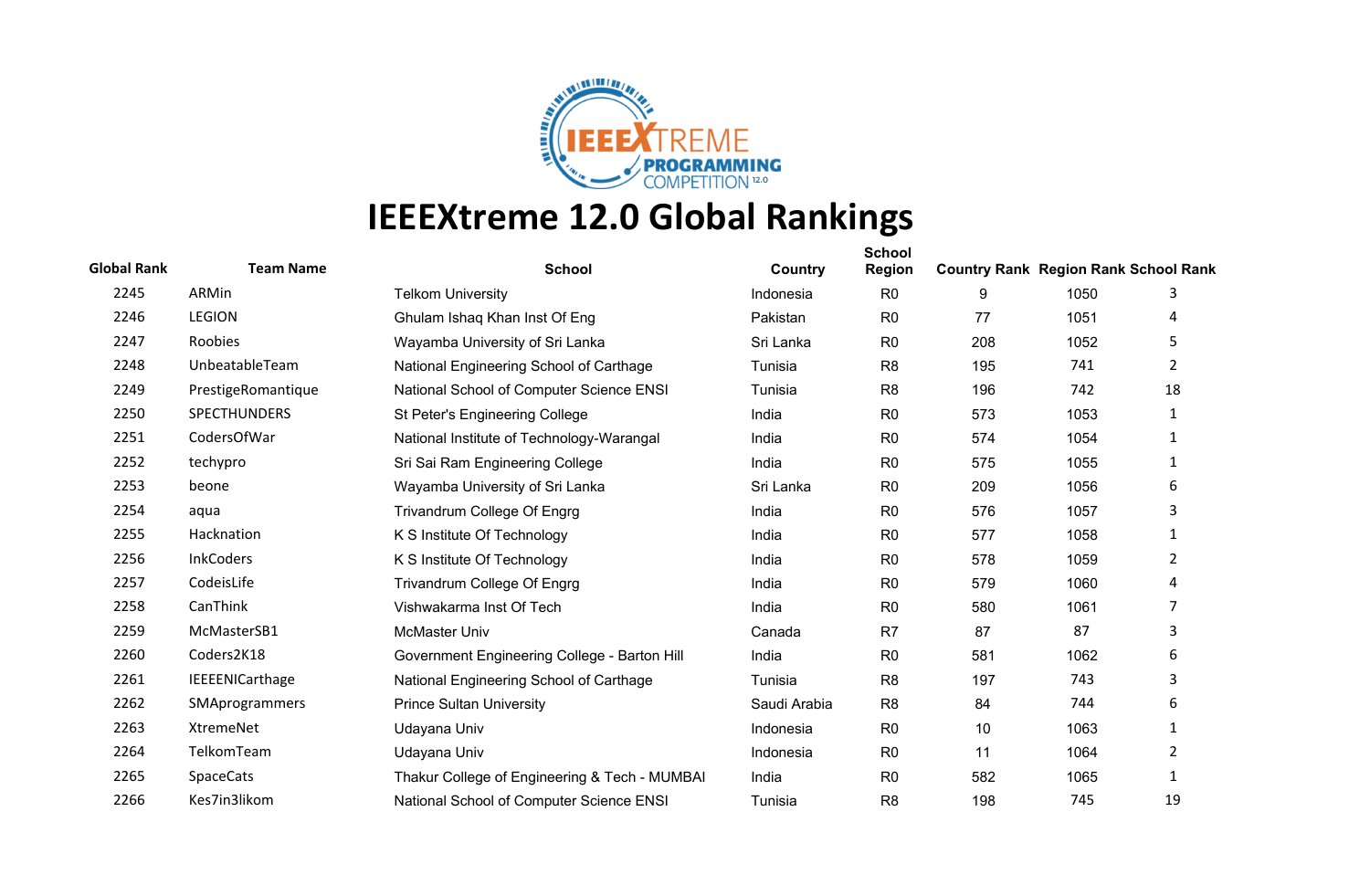

| <b>Global Rank</b> | <b>Team Name</b> | <b>School</b>                                      | Country       | <b>School</b><br><b>Region</b> | <b>Country Rank Region Rank School Rank</b> |      |                |
|--------------------|------------------|----------------------------------------------------|---------------|--------------------------------|---------------------------------------------|------|----------------|
| 2267               | Team2code        | National Engineering School of Carthage            | Tunisia       | R <sub>8</sub>                 | 199                                         | 746  | 4              |
| 2268               | Techaroze        | Chengannur College Of Engineering                  | India         | R <sub>0</sub>                 | 583                                         | 1066 | 17             |
| 2269               | <b>IEEEcvr</b>   | <b>CVR College of Engineering</b>                  | India         | R <sub>0</sub>                 | 584                                         | 1067 | 1              |
| 2270               | ThePresidents    | Alexander TEI of Thessaloniki                      | Greece        | R <sub>8</sub>                 | 49                                          | 747  | $\overline{2}$ |
| 2271               | ThePerfectSeals  | Central POLYTECH of Tunis                          | Tunisia       | R <sub>8</sub>                 | 200                                         | 748  | $\mathbf{1}$   |
| 2272               | Coders12         | Vaagdevi College Of Engineering                    | India         | R <sub>0</sub>                 | 585                                         | 1068 | 2              |
| 2273               | AtharvaSwapnil   | Vishwakarma Inst Of Tech                           | India         | R <sub>0</sub>                 | 586                                         | 1069 | 8              |
| 2274               | <b>LeoOAU</b>    | Obafemi Awolowo Univ Ile Ife                       | Nigeria       | R <sub>8</sub>                 | 15                                          | 749  | 6              |
| 2275               | CodersXtreme     | Indira Gandhi Delhi Technical University for Women | India         | R <sub>0</sub>                 | 587                                         | 1070 | 6              |
| 2276               | AflatoonsOfDIT   | Dehradun Institute Of Technology                   | India         | R <sub>0</sub>                 | 588                                         | 1071 | 6              |
| 2277               | <b>PROXIMITY</b> | Chengannur College Of Engineering                  | India         | R <sub>0</sub>                 | 589                                         | 1072 | 18             |
| 2278               | <b>BrainHub</b>  | Vishwakarma Inst Of Tech                           | India         | R <sub>0</sub>                 | 590                                         | 1073 | 9              |
| 2279               | CodingBarrage    | P D M College of Engineering                       | India         | R <sub>0</sub>                 | 591                                         | 1074 | 1              |
| 2280               | JedIEEEs         | Universidade Federal do ABC                        | <b>Brazil</b> | R <sub>9</sub>                 | 40                                          | 211  | 4              |
| 2281               | Puzzle           | Vishwakarma Inst Of Tech                           | India         | R <sub>0</sub>                 | 592                                         | 1075 | 10             |
| 2282               | ThreeBytes       | University of Jordan                               | Jordan        | R <sub>8</sub>                 | 45                                          | 750  | 11             |
| 2283               | <b>INDRrules</b> | Koc Universitesi                                   | Turkey        | R <sub>8</sub>                 | 38                                          | 751  | 3              |
| 2284               | n0Team           | Univ Of Ioannina                                   | Greece        | R <sub>8</sub>                 | 50                                          | 752  | $\overline{2}$ |
| 2285               | Analysts         | Nalla malla Reddy engineering college              | India         | R <sub>0</sub>                 | 593                                         | 1076 | $\overline{2}$ |
| 2286               | bitsplease       | Jeppiaar Institute of Technology                   | India         | R <sub>0</sub>                 | 594                                         | 1077 | 1              |
| 2287               | Mate4ever        | Universidad Nacional de San Luis (UNSL)-FCFMyN     | Argentina     | R <sub>9</sub>                 | 42                                          | 212  | 5              |
| 2288               | LAKSHMAN1508     | Central University of Karnataka                    | India         | R <sub>0</sub>                 | 595                                         | 1078 | $\overline{2}$ |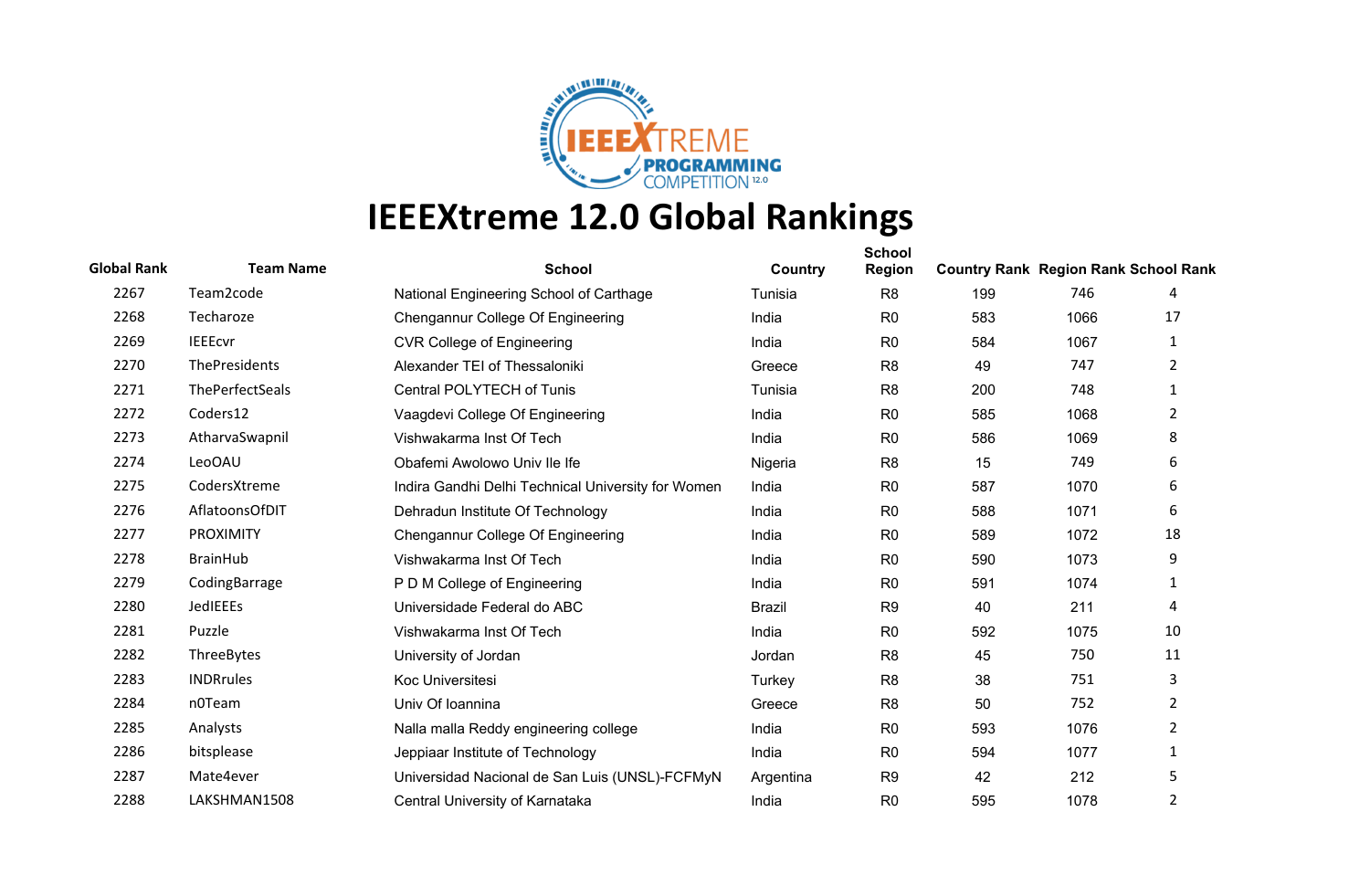

| <b>Global Rank</b> | <b>Team Name</b>     | <b>School</b>                                     | Country       | <b>School</b><br><b>Region</b> | <b>Country Rank Region Rank School Rank</b> |      |                |
|--------------------|----------------------|---------------------------------------------------|---------------|--------------------------------|---------------------------------------------|------|----------------|
| 2289               | Epic                 | Vidya Vikas Institute Of Engineering & Technology | India         | R <sub>0</sub>                 | 596                                         | 1079 | 2              |
| 2290               | CollateralPaladin    | University of Dhaka                               | Bangladesh    | R <sub>0</sub>                 | 31                                          | 1080 | 2              |
| 2291               | Durandhams           | Government Engineering College, Wayanad           | India         | R <sub>0</sub>                 | 597                                         | 1081 | 2              |
| 2292               | VikingsSoul          | International Institute of Technology (IIT)       | Tunisia       | R <sub>8</sub>                 | 201                                         | 753  | 1              |
| 2293               | <b>TeamGalaxy</b>    | Jordan University of Science & Technology         | Jordan        | R <sub>8</sub>                 | 46                                          | 754  | $\overline{7}$ |
| 2294               | Nyanmaru             | National School of Computer Science ENSI          | Tunisia       | R <sub>8</sub>                 | 202                                         | 755  | 20             |
| 2295               | Dagobah              | University of Turkish Aeronautical Association    | Turkey        | R <sub>8</sub>                 | 39                                          | 756  | 5              |
| 2296               | <b>RubberDuckies</b> | Piraeus Univ Of                                   | Greece        | R <sub>8</sub>                 | 51                                          | 757  | 1              |
| 2297               | Dahora               | Rio De Janeiro Pontificia Catholic Univ           | <b>Brazil</b> | R <sub>9</sub>                 | 41                                          | 213  | $\overline{2}$ |
| 2298               | ARJ                  | National Engineering School of Sfax (ENIS)        | Tunisia       | R <sub>8</sub>                 | 203                                         | 758  | 12             |
| 2299               | ptukAvengers         | Palestine Technical University (Kadoorie)         | Palestine     | R <sub>8</sub>                 | 41                                          | 759  | 11             |
| 2300               | OneBit               | Universidad de Sonsonate                          | El Salvador   | R <sub>9</sub>                 | 11                                          | 214  | 3              |
| 2301               | <b>UJTeam</b>        | School Unknown                                    | Saudi Arabia  | R <sub>8</sub>                 | 85                                          | 760  |                |
| 2302               | LosPaella            | Universidad De Chile                              | Chile         | R <sub>9</sub>                 | 5                                           | 215  | $\overline{2}$ |
| 2303               | <b>AIET</b>          | Alexandria Higher Inst of Engineering and Tech    | Egypt         | R <sub>8</sub>                 | 24                                          | 761  | $\overline{2}$ |
| 2304               | Accelerate           | Universidade Federal do ABC                       | <b>Brazil</b> | R <sub>9</sub>                 | 42                                          | 216  | 5              |
| 2305               | OldOnes              | Democritus Univ Of Thrace                         | Greece        | R <sub>8</sub>                 | 52                                          | 762  | 4              |
| 2306               | Py7hons              | Democritus Univ Of Thrace                         | Greece        | R <sub>8</sub>                 | 53                                          | 763  | 5              |
| 2307               | <b>NewOnes</b>       | Democritus Univ Of Thrace                         | Greece        | R <sub>8</sub>                 | 54                                          | 764  | 6              |
| 2308               | <b>PSUFalcons</b>    | <b>Prince Sultan University</b>                   | Saudi Arabia  | R <sub>8</sub>                 | 86                                          | 765  | 7              |
| 2309               | codecoders           | University of Jordan                              | Jordan        | R <sub>8</sub>                 | 47                                          | 766  | 12             |
| 2310               | CUCNinjas            | Concordia University Chicago                      | <b>USA</b>    | R <sub>4</sub>                 | 153                                         | 41   | 11             |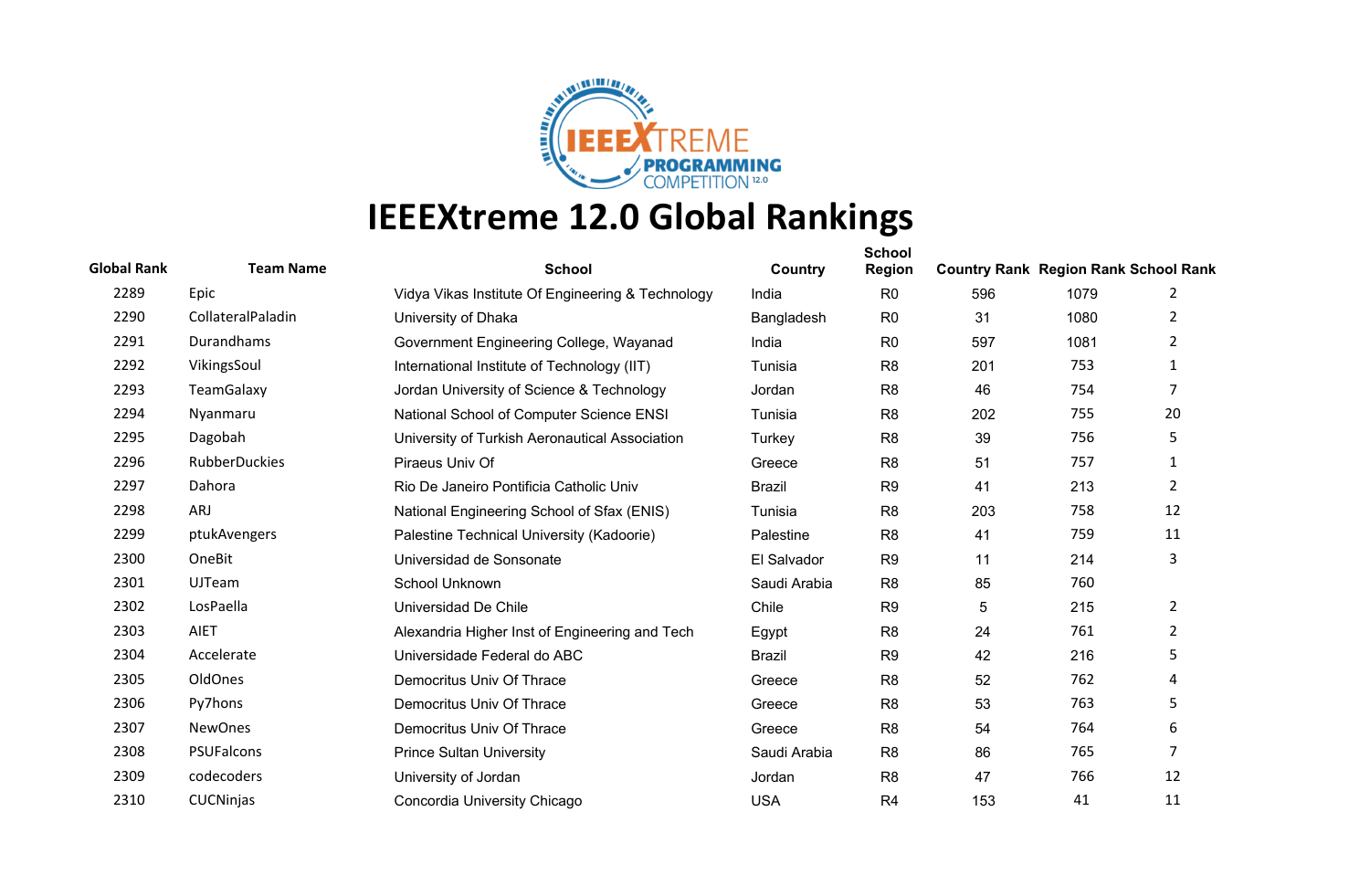

| <b>Global Rank</b> | <b>Team Name</b>      | <b>School</b>                                     | Country     | <b>School</b><br><b>Region</b> | <b>Country Rank Region Rank School Rank</b> |      |                |
|--------------------|-----------------------|---------------------------------------------------|-------------|--------------------------------|---------------------------------------------|------|----------------|
| 2311               | <b>RAM</b>            | Lakehead Univ                                     | Canada      | R7                             | 88                                          | 88   | 4              |
| 2312               | oofMint               | Conestoga Inst of Tech & Advanced Learning        | Canada      | R <sub>7</sub>                 | 89                                          | 89   | 2              |
| 2313               | Sarrajin              | Faculty of Science of Tunis - FST                 | Tunisia     | R <sub>8</sub>                 | 204                                         | 767  | 10             |
| 2314               | <b>NYU</b>            | New York University Tandon School of Eng          | <b>USA</b>  | R1                             | 154                                         | 5    | 1              |
| 2315               | XtremeEgyCoders       | <b>Suez Canal University</b>                      | Egypt       | R <sub>8</sub>                 | 25                                          | 768  | 6              |
| 2316               | BinaryLove            | University Of British Columbia                    | Canada      | R <sub>7</sub>                 | 90                                          | 90   | 9              |
| 2317               | GreenLions            | Universidad Industrial de Santander               | Colombia    | R <sub>9</sub>                 | 12                                          | 217  | 1              |
| 2318               | TheCraftyCoders       | Milwaukee School Of Engineering                   | <b>USA</b>  | R <sub>4</sub>                 | 155                                         | 42   | 13             |
| 2319               | MinervaUES            | Universidad de el Salvador                        | El Salvador | R <sub>9</sub>                 | 12                                          | 218  | $\overline{2}$ |
| 2320               | last                  | University of Calgary                             | Canada      | R <sub>7</sub>                 | 91                                          | 91   | 8              |
| 2321               | TeamName122lame       | Lebanese University Faculty of Engineering-Hadath | Lebanon     | R <sub>8</sub>                 | 40                                          | 769  | 4              |
| 2322               | NUCESPWR04            | National Univ Computer & Emerging Sci-Peshawar    | Pakistan    | R <sub>0</sub>                 | 78                                          | 1082 | 5              |
| 2323               | AnonDescendants       | <b>Reva University</b>                            | India       | R <sub>0</sub>                 | 598                                         | 1083 | 11             |
| 2324               | <b>RelyingOnChegg</b> | California State Univ-Fullerton                   | <b>USA</b>  | R <sub>6</sub>                 | 156                                         | 36   | 8              |
| 2325               | Muk4                  | <b>Makerere University Library</b>                | Uganda      | R <sub>8</sub>                 | 5                                           | 770  | 4              |
| 2326               | ThinkTank             | Aditya College of Engineering and Technology      | India       | R <sub>0</sub>                 | 599                                         | 1084 | $\overline{2}$ |
| 2327               | CodeHackers           | Aditya College of Engineering and Technology      | India       | R <sub>0</sub>                 | 600                                         | 1085 | 3              |
| 2328               | PUTRA1                | Putra Malaysia Univ                               | Malaysia    | R <sub>0</sub>                 | 24                                          | 1086 | $\overline{2}$ |
| 2329               | <b>TECHTYRANTS</b>    | Aditya College of Engineering and Technology      | India       | R <sub>0</sub>                 | 601                                         | 1087 | 4              |
| 2330               | Blackcode             | Nat Sch Sciences & Advanced Tech (ENSTAB)         | Tunisia     | R <sub>8</sub>                 | 205                                         | 771  | 11             |
| 2331               | solo                  | Alexander TEI of Thessaloniki                     | Greece      | R <sub>8</sub>                 | 55                                          | 772  | 3              |
| 2332               | Finishers             | Northern India Engineering College                | India       | R <sub>0</sub>                 | 602                                         | 1088 | 7              |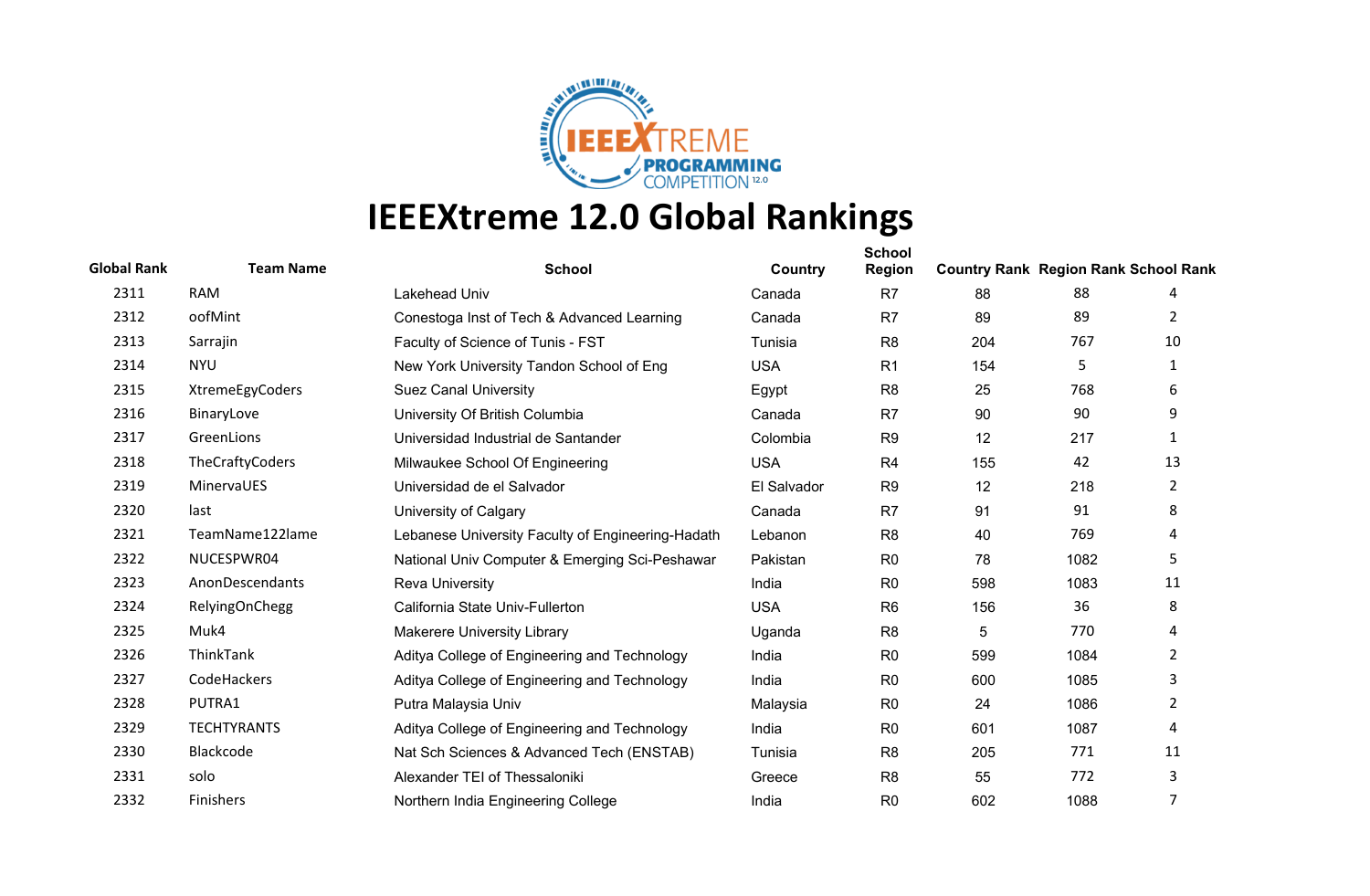

| <b>Global Rank</b> | <b>Team Name</b>     | <b>School</b>                                          | Country        | <b>School</b><br><b>Region</b> | <b>Country Rank Region Rank School Rank</b> |      |                |
|--------------------|----------------------|--------------------------------------------------------|----------------|--------------------------------|---------------------------------------------|------|----------------|
| 2333               | LePetitInformaticien | <b>TEI of Central Macedonia</b>                        | Greece         | R <sub>8</sub>                 | 56                                          | 773  | 4              |
| 2334               | KelaniCoders         | Univ Of Kelaniya                                       | Sri Lanka      | R <sub>0</sub>                 | 210                                         | 1089 | 4              |
| 2335               | AlfaBetaPi           | San Carlos Univ De Guatemala                           | Guatemala      | R <sub>9</sub>                 | 10                                          | 219  | 5              |
| 2336               | somethingCool        | <b>Ryerson Univ</b>                                    | Canada         | R <sub>7</sub>                 | 92                                          | 92   | 7              |
| 2337               | Team07               | Nalla Malla Reddy Engineering College                  | India          | R <sub>0</sub>                 | 603                                         | 1090 | 3              |
| 2338               | Imanity              | Vidyalankar School of Information Technology           | India          | R <sub>0</sub>                 | 604                                         | 1091 | 3              |
| 2339               | <b>PRELUDE</b>       | <b>Ahmedabad University</b>                            | India          | R <sub>0</sub>                 | 605                                         | 1092 | 10             |
| 2340               | OWPin7652            | Universidad Diego Portales                             | Chile          | R <sub>9</sub>                 | 6                                           | 220  | 3              |
| 2341               | pit16                | Panimalar Institute of Technology - CHENNAI            | India          | R <sub>0</sub>                 | 606                                         | 1093 | 3              |
| 2342               | ComsatsIslamabad73   | <b>COMSATS Institute of Information Tech Islamabad</b> | Pakistan       | R <sub>0</sub>                 | 79                                          | 1094 | 43             |
| 2343               | Raghudynamites       | Raghu Engineering College - Visakhapatnam              | India          | R <sub>0</sub>                 | 607                                         | 1095 | 3              |
| 2344               | Coral                | Vignan Institute of Technology & Science               | India          | R <sub>0</sub>                 | 608                                         | 1096 | 1              |
| 2345               | <b>UNAPuno</b>       | Universidad Nacional del Altiplano                     | Peru           | R <sub>9</sub>                 | 16                                          | 221  | 1              |
| 2346               | <b>BAT</b>           | Koc Universitesi                                       | Turkey         | R <sub>8</sub>                 | 40                                          | 774  | 4              |
| 2347               | 42                   | Rochester Institute of Technology - Dubai              | United Arab Em | R <sub>8</sub>                 | 16                                          | 775  | $\overline{2}$ |
| 2348               | <b>TresAmigos</b>    | <b>Christian Brothers Univ</b>                         | <b>USA</b>     | R <sub>3</sub>                 | 157                                         | 59   | 4              |
| 2349               | 16331A04ECEB         | Mvgr College Of Engineering                            | India          | R <sub>0</sub>                 | 609                                         | 1097 | 5              |
| 2350               | ORION                | Ramaiah Institute Of Technology                        | India          | R <sub>0</sub>                 | 610                                         | 1098 | 4              |
| 2351               | CyberTNT             | National School of Computer Science ENSI               | Tunisia        | R <sub>8</sub>                 | 206                                         | 776  | 21             |
| 2352               | Titans               | University of Ruhuna                                   | Sri Lanka      | R <sub>0</sub>                 | 211                                         | 1099 | 18             |
| 2353               | Explore              | Visvesvaraya Univ College Of Engrg                     | India          | R <sub>0</sub>                 | 611                                         | 1100 | 5              |
| 2354               | cecelectricblasters  | <b>Canara Engineering College</b>                      | India          | R <sub>0</sub>                 | 612                                         | 1101 | 28             |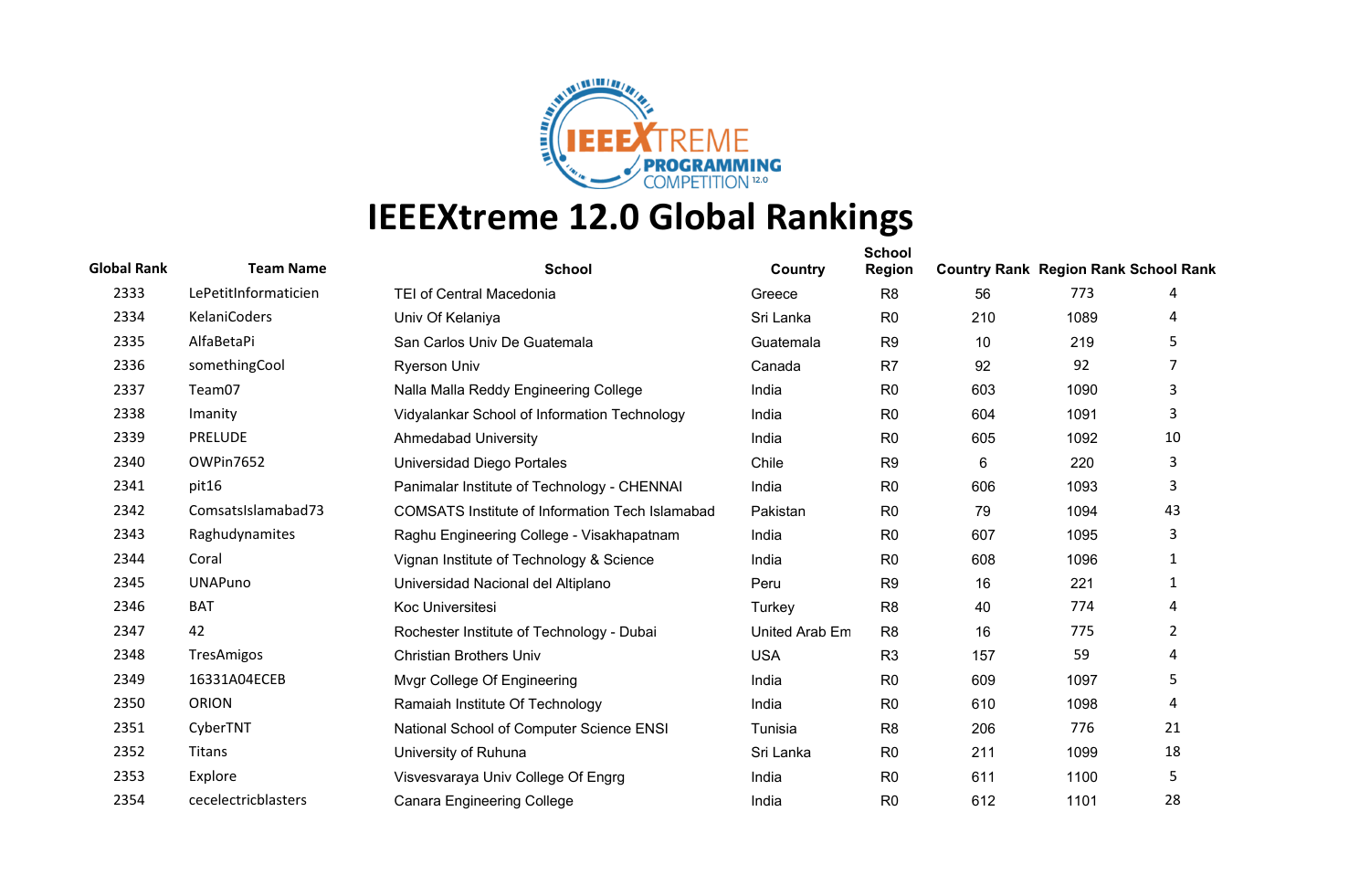

| <b>Global Rank</b> | <b>Team Name</b>       | <b>School</b>                                 | Country      | <b>School</b><br><b>Region</b> | <b>Country Rank Region Rank School Rank</b> |      |                |
|--------------------|------------------------|-----------------------------------------------|--------------|--------------------------------|---------------------------------------------|------|----------------|
| 2355               | ceccrazycoders         | <b>Canara Engineering College</b>             | India        | R <sub>0</sub>                 | 613                                         | 1102 | 29             |
| 2356               | cecbitecode            | <b>Canara Engineering College</b>             | India        | R <sub>0</sub>                 | 614                                         | 1103 | 30             |
| 2357               | AbsoluteCode           | Costa Rica Instituto Tecnologico De           | Costa Rica   | R <sub>9</sub>                 | 13                                          | 222  | 12             |
| 2358               | SolidStateDrive        | University of Western Cape                    | South Africa | R <sub>8</sub>                 | 3                                           | 777  | 3              |
| 2359               | <b>RuzgarDoganAtes</b> | Pamukkale Univ                                | Turkey       | R <sub>8</sub>                 | 41                                          | 778  | 4              |
| 2360               | <b>Millionaires</b>    | University of Western Cape                    | South Africa | R <sub>8</sub>                 | 4                                           | 779  | 4              |
| 2361               | shining                | China Univ Of Electronic Science & Tech-UESTC | China        | R <sub>0</sub>                 | 100                                         | 1104 | 84             |
| 2362               | <b>Dzire</b>           | Vignan Institute of Technology & Science      | India        | R <sub>0</sub>                 | 615                                         | 1105 | $\overline{2}$ |
| 2363               | Bohemianz              | UKF College of Engineering and Technology     | India        | R <sub>0</sub>                 | 616                                         | 1106 | $\mathbf{1}$   |
| 2364               | Error404TeamNotFound   | University of Western Macedonia               | Greece       | R <sub>8</sub>                 | 57                                          | 780  | 3              |
| 2365               | Misaki036              | <b>Bangladesh University of Professionals</b> | Bangladesh   | R <sub>0</sub>                 | 32                                          | 1107 | $\overline{2}$ |
| 2366               | LosMkkos               | Universidad Diego Portales                    | Chile        | R <sub>9</sub>                 | $\overline{7}$                              | 223  | 4              |
| 2367               | <b>MARCOS</b>          | Vidyalankar Inst Of Tech                      | India        | R <sub>0</sub>                 | 617                                         | 1108 | 9              |
| 2368               | ceccoders              | <b>Canara Engineering College</b>             | India        | R <sub>0</sub>                 | 618                                         | 1109 | 31             |
| 2369               | <b>DMITRIY</b>         | Chengannur College Of Engineering             | India        | R <sub>0</sub>                 | 619                                         | 1110 | 19             |
| 2370               | mCod3r                 | MET Institute of Computer Science             | India        | R <sub>0</sub>                 | 620                                         | 1111 | $\mathbf{1}$   |
| 2371               | Debugs                 | Chengannur College Of Engineering             | India        | R <sub>0</sub>                 | 621                                         | 1112 | 20             |
| 2372               | cecsquads              | <b>Canara Engineering College</b>             | India        | R <sub>0</sub>                 | 622                                         | 1113 | 32             |
| 2373               | PowerSource            | King Abdulaziz University-FCIT                | Saudi Arabia | R <sub>8</sub>                 | 87                                          | 781  | 48             |
| 2374               | Thebrocode             | Chengannur College Of Engineering             | India        | R <sub>0</sub>                 | 623                                         | 1114 | 21             |
| 2375               | Haitong                | China Univ Of Electronic Science & Tech-UESTC | China        | R <sub>0</sub>                 | 101                                         | 1115 | 85             |
| 2376               | <b>MyDixieRect</b>     | University of Rijeka                          | Croatia      | R <sub>8</sub>                 | 15                                          | 782  | 6              |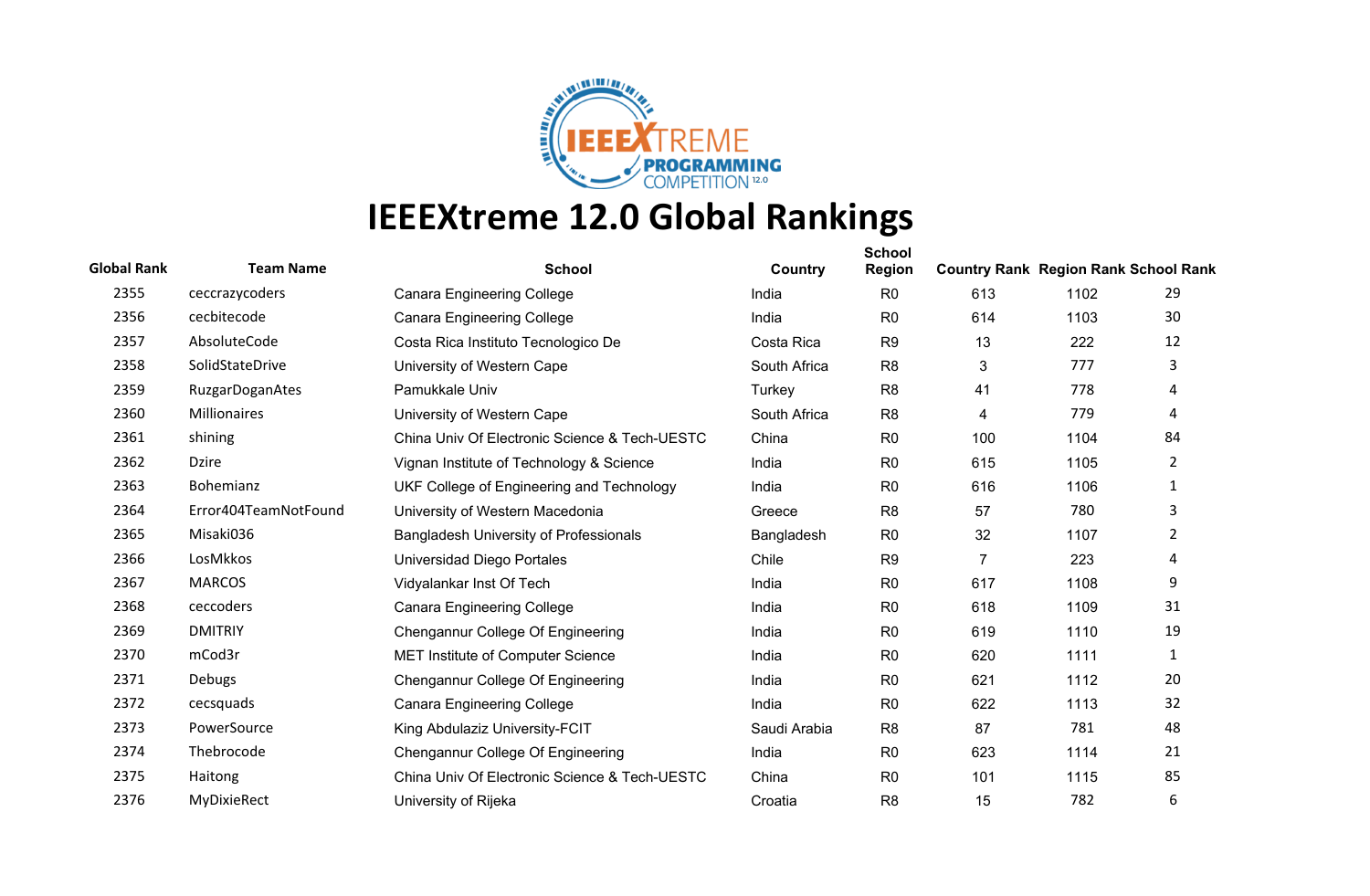

| <b>Global Rank</b> | <b>Team Name</b>  | <b>School</b>                                   | Country    | <b>School</b><br><b>Region</b> | <b>Country Rank Region Rank School Rank</b> |      |                |
|--------------------|-------------------|-------------------------------------------------|------------|--------------------------------|---------------------------------------------|------|----------------|
| 2377               | Trojanwave        | Chengannur College Of Engineering               | India      | R <sub>0</sub>                 | 624                                         | 1116 | 22             |
| 2378               | Oneesan           | Bangladesh Univ Of Engineering & Tech           | Bangladesh | R <sub>0</sub>                 | 33                                          | 1117 | 5              |
| 2379               | Chris             | University of Thessaly, Lamia                   | Greece     | R <sub>8</sub>                 | 58                                          | 783  | 6              |
| 2380               | We3Coders         | Thiagarajar College of Eng-Madurai              | India      | R <sub>0</sub>                 | 625                                         | 1118 | 8              |
| 2381               | <b>IEEEULTSB</b>  | Private University of Tunis ULT                 | Tunisia    | R <sub>8</sub>                 | 207                                         | 784  | $\mathbf{1}$   |
| 2382               | Ares              | Rajshahi University of Engineering & Technology | Bangladesh | R <sub>0</sub>                 | 34                                          | 1119 | 4              |
| 2383               | Phinex            | Central University of Bihar                     | Sudan      | R <sub>8</sub>                 | 20                                          | 785  | 1              |
| 2384               | Alexlegendz       | Alexandria University                           | Egypt      | R <sub>8</sub>                 | 26                                          | 786  | 1              |
| 2385               | <b>TECHTEENS</b>  | LBS Institute of Technology for Women           | India      | R <sub>0</sub>                 | 626                                         | 1120 | 4              |
| 2386               | Collateral        | Ramaiah Institute of Technology                 | India      | R <sub>0</sub>                 | 627                                         | 1121 | 5              |
| 2387               | Firefly           | Costa Rica Instituto Tecnologico De             | Costa Rica | R <sub>9</sub>                 | 14                                          | 224  | 13             |
| 2388               | GreenAlphas16     | Moi Univ                                        | Kenya      | R <sub>8</sub>                 | 12                                          | 787  | 7              |
| 2389               | GreenAlphas5      | Moi Univ                                        | Kenya      | R <sub>8</sub>                 | 13                                          | 788  | 8              |
| 2390               | <b>NIUBILITY</b>  | Illinois Inst Of Tech                           | <b>USA</b> | R <sub>4</sub>                 | 158                                         | 43   | $\overline{2}$ |
| 2391               | Targaryen         | <b>Ahmedabad University</b>                     | India      | R <sub>0</sub>                 | 628                                         | 1122 | 11             |
| 2392               | GreenAlphas3      | Moi Univ                                        | Kenya      | R <sub>8</sub>                 | 14                                          | 789  | 9              |
| 2393               | <b>THIYA</b>      | Bannari Amman Inst Of Tech                      | India      | R <sub>0</sub>                 | 629                                         | 1123 | 1              |
| 2394               | CreativeEngineers | Bannari Amman Inst Of Tech                      | India      | R <sub>0</sub>                 | 630                                         | 1124 | $\overline{2}$ |
| 2395               | NamagAgalla       | B. M. Sreenivasalah College of Engineering      | India      | R <sub>0</sub>                 | 631                                         | 1125 | 35             |
| 2396               | Bahria008         | Bahria Univ - Islamabad                         | Pakistan   | R <sub>0</sub>                 | 80                                          | 1126 | $\overline{2}$ |
| 2397               | Noblesse          | Goa College Of Engineering                      | India      | R <sub>0</sub>                 | 632                                         | 1127 | 10             |
| 2398               | Rangers           | Aditya College of Engineering and Technology    | India      | R <sub>0</sub>                 | 633                                         | 1128 | 5              |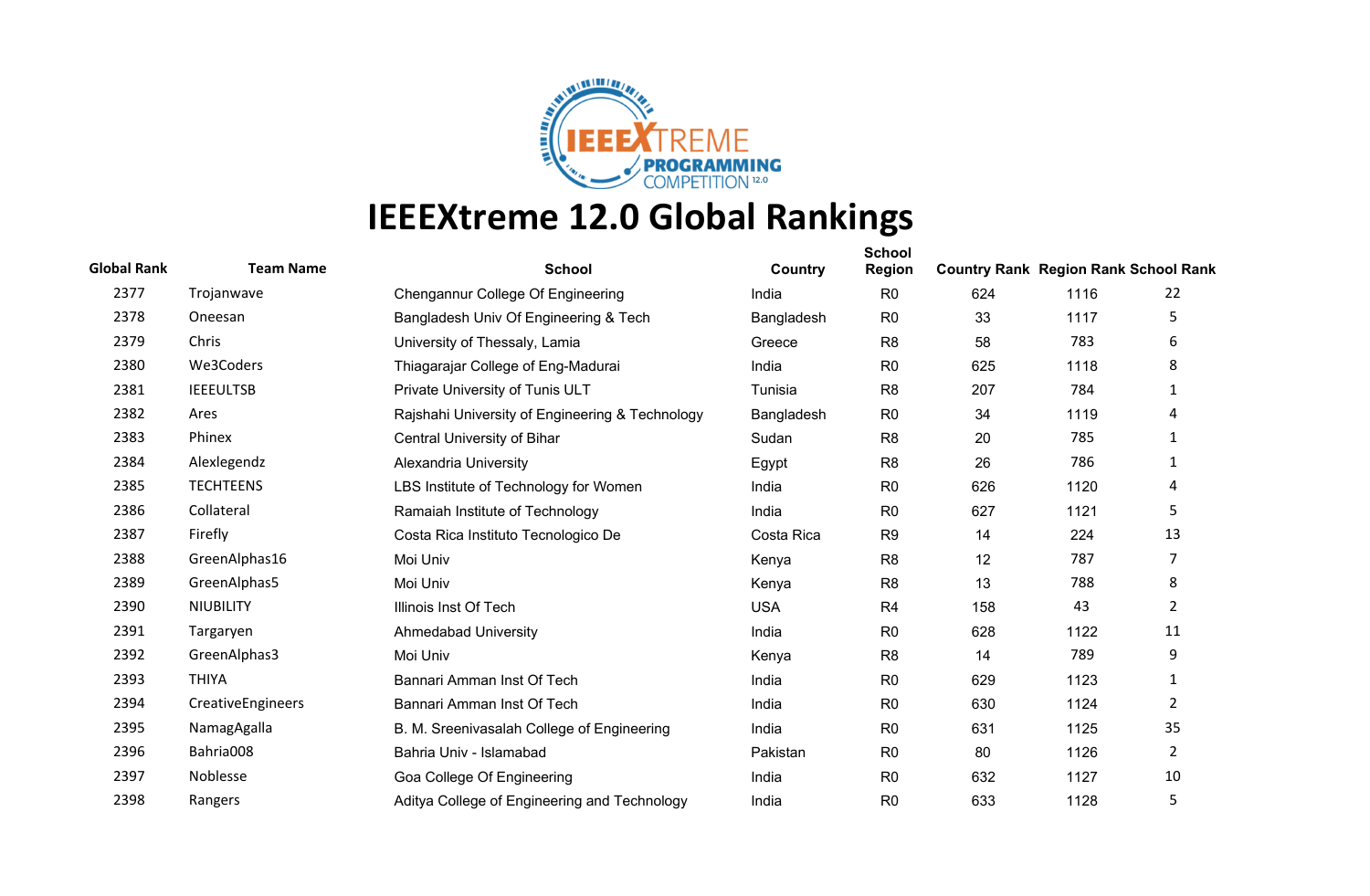

| <b>Global Rank</b> | <b>Team Name</b>    | <b>School</b>                                | Country    | <b>School</b><br><b>Region</b> | <b>Country Rank Region Rank School Rank</b> |      |                |
|--------------------|---------------------|----------------------------------------------|------------|--------------------------------|---------------------------------------------|------|----------------|
| 2399               | battlesquad         | National Institute of Technology Delhi       | India      | R <sub>0</sub>                 | 634                                         | 1129 | 1              |
| 2400               | Programmingsans     | Chengannur College Of Engineering            | India      | R <sub>0</sub>                 | 635                                         | 1130 | 23             |
| 2401               | <b>GITCoders</b>    | Gogte Inst Of Tech                           | India      | R <sub>0</sub>                 | 636                                         | 1131 | 1              |
| 2402               | Cupcakes            | University of Colombo                        | Sri Lanka  | R <sub>0</sub>                 | 212                                         | 1132 | 57             |
| 2403               | Hashassin           | <b>Technical University of Crete</b>         | Greece     | R <sub>8</sub>                 | 59                                          | 790  | 5              |
| 2404               | Memengineers        | Univ of Memphis                              | <b>USA</b> | R <sub>3</sub>                 | 159                                         | 60   | 1              |
| 2405               | Kernelprog          | University of Peradeniya                     | Sri Lanka  | R <sub>0</sub>                 | 213                                         | 1133 | 11             |
| 2406               | siccaveneria        | National School of Computer Science ENSI     | Tunisia    | R <sub>8</sub>                 | 208                                         | 791  | 22             |
| 2407               | <b>BitsandBytes</b> | K S Institute Of Technology                  | India      | R <sub>0</sub>                 | 637                                         | 1134 | 3              |
| 2408               | Grace               | Ballari Institute Of Technology & Management | India      | R <sub>0</sub>                 | 638                                         | 1135 | 10             |
| 2409               | WIT1                | <b>Uttarakhand Technical University</b>      | India      | R <sub>0</sub>                 | 639                                         | 1136 | 1              |
| 2410               | WIT3                | <b>Uttarakhand Technical University</b>      | India      | R <sub>0</sub>                 | 640                                         | 1137 | $\overline{2}$ |
| 2411               | WITtech             | <b>Uttarakhand Technical University</b>      | India      | R <sub>0</sub>                 | 641                                         | 1138 | 3              |
| 2412               | <b>WIT123</b>       | <b>Uttarakhand Technical University</b>      | India      | R <sub>0</sub>                 | 642                                         | 1139 | 4              |
| 2413               | WitCodeWarriors     | <b>Uttarakhand Technical University</b>      | India      | R <sub>0</sub>                 | 643                                         | 1140 | 5              |
| 2414               | Moth                | University of Manitoba                       | Canada     | R <sub>7</sub>                 | 93                                          | 93   | 8              |
| 2415               | SSISIMATeam         | Higher Institute of Informatics Mahdia ISIMa | Tunisia    | R <sub>8</sub>                 | 209                                         | 792  | 7              |
| 2416               | Coders451           | Vaagdevi College Of Engineering              | India      | R <sub>0</sub>                 | 644                                         | 1141 | 3              |
| 2417               | SYTeam              | Higher Institute of Informatics Mahdia ISIMa | Tunisia    | R <sub>8</sub>                 | 210                                         | 793  | 8              |
| 2418               | IEEEEmpire          | Nat Higher Sch. Engineers Tunis (ENSIT)      | Tunisia    | R <sub>8</sub>                 | 211                                         | 794  | 9              |
| 2419               | Khalil              | National School of Computer Science ENSI     | Tunisia    | R <sub>8</sub>                 | 212                                         | 795  | 23             |
| 2420               | Eksapsy             | Ionian University                            | Greece     | R <sub>8</sub>                 | 60                                          | 796  | 4              |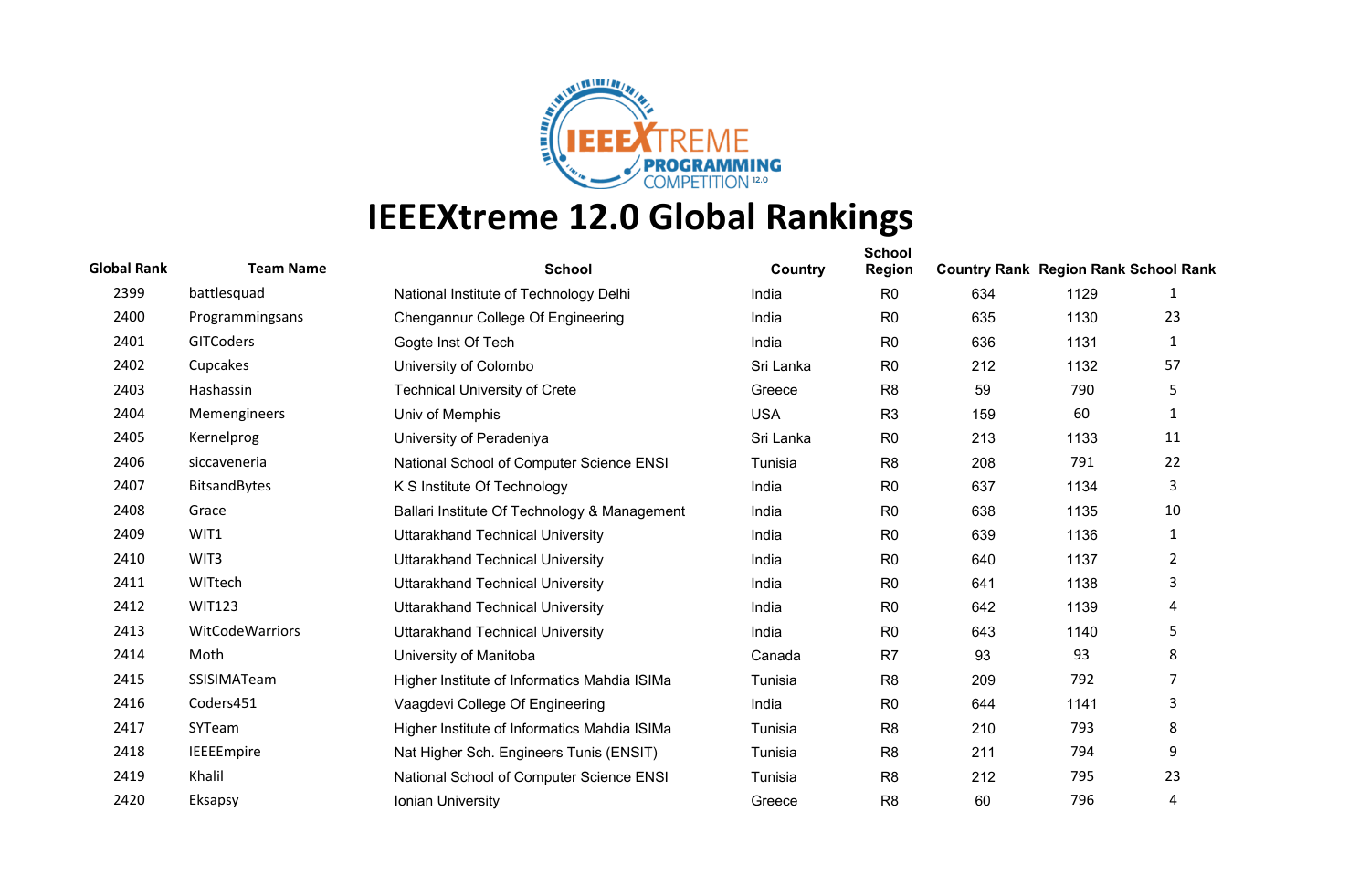

| <b>Global Rank</b> | <b>Team Name</b> | <b>School</b>                                      | Country        | <b>School</b><br><b>Region</b> | <b>Country Rank Region Rank School Rank</b> |      |                |
|--------------------|------------------|----------------------------------------------------|----------------|--------------------------------|---------------------------------------------|------|----------------|
| 2421               | Codelgnite       | Federal University of Technology Owerri            | Nigeria        | R <sub>8</sub>                 | 16                                          | 797  | 3              |
| 2422               | ready            | National School of Computer Science ENSI           | Tunisia        | R <sub>8</sub>                 | 213                                         | 798  | 24             |
| 2423               | yildiz           | National School of Computer Science ENSI           | Tunisia        | R <sub>8</sub>                 | 214                                         | 799  | 1              |
| 2424               | Gilgamesh        | California Baptist University                      | <b>USA</b>     | R <sub>6</sub>                 | 160                                         | 37   | 3              |
| 2425               | <b>Boolin</b>    | <b>Ryerson Univ</b>                                | Canada         | R <sub>7</sub>                 | 94                                          | 94   | 8              |
| 2426               | CUETRevolution   | Chittagong University Of Engineering & Technology  | Bangladesh     | R <sub>0</sub>                 | 35                                          | 1142 | 2              |
| 2427               | GunnersTeam      | Robert Morris Univ (Penn)                          | <b>USA</b>     | R <sub>2</sub>                 | 161                                         | 3    |                |
| 2428               | GreenKiwi        | Dhirubhai Ambani Inst Of Info & Comm Tec           | India          | R <sub>0</sub>                 | 645                                         | 1143 | $\overline{2}$ |
| 2429               | COMSATSWah24     | <b>COMSATS Inst of Information Tech Wah Campus</b> | Pakistan       | R <sub>0</sub>                 | 81                                          | 1144 | 18             |
| 2430               | COMSATSWah26     | <b>COMSATS Inst of Information Tech Wah Campus</b> | Pakistan       | R <sub>0</sub>                 | 82                                          | 1145 | 19             |
| 2431               | CodeRangerz      | University of Ruhuna                               | Sri Lanka      | R <sub>0</sub>                 | 214                                         | 1146 | 19             |
| 2432               | GHRCE05          | GH Raisoni College of Engineering-Nagpur           | India          | R <sub>0</sub>                 | 646                                         | 1147 | 38             |
| 2433               | Prathyusha6      | Prathyusha Inst of Tech & Mgmt College             | India          | R <sub>0</sub>                 | 647                                         | 1148 | 1              |
| 2434               | 3xtremers        | Ballari Institute Of Technology & Management       | India          | R <sub>0</sub>                 | 648                                         | 1149 | 11             |
| 2435               | VITTeam3         | Vellore Institute of Technology                    | India          | R <sub>0</sub>                 | 649                                         | 1150 | $\mathbf{1}$   |
| 2436               | Xtroders         | Mangalore Institute of Technology & Engineering    | India          | R <sub>0</sub>                 | 650                                         | 1151 | 3              |
| 2437               | Colossus         | Ajman Univ College Of Science And Tech             | United Arab Em | R <sub>8</sub>                 | 17                                          | 800  | $\overline{2}$ |
| 2438               | JCET2            | Jawaharlal College of Engineering and Technology   | India          | R <sub>0</sub>                 | 651                                         | 1152 | 1              |
| 2439               | ChallengersIIT   | Illinois Inst Of Tech                              | <b>USA</b>     | R <sub>4</sub>                 | 162                                         | 44   | 3              |
| 2440               | Assiduous        | Saint Joseph Engineering College-Mangalore         | India          | R <sub>0</sub>                 | 652                                         | 1153 | 4              |
| 2441               | <b>CSFTB</b>     | Universidade do Estado do Rio de Janeiro - Ueri    | <b>Brazil</b>  | R <sub>9</sub>                 | 43                                          | 225  | $\overline{2}$ |
| 2442               | SAR              | School Unknown                                     | Saudi Arabia   | R <sub>8</sub>                 | 88                                          | 801  |                |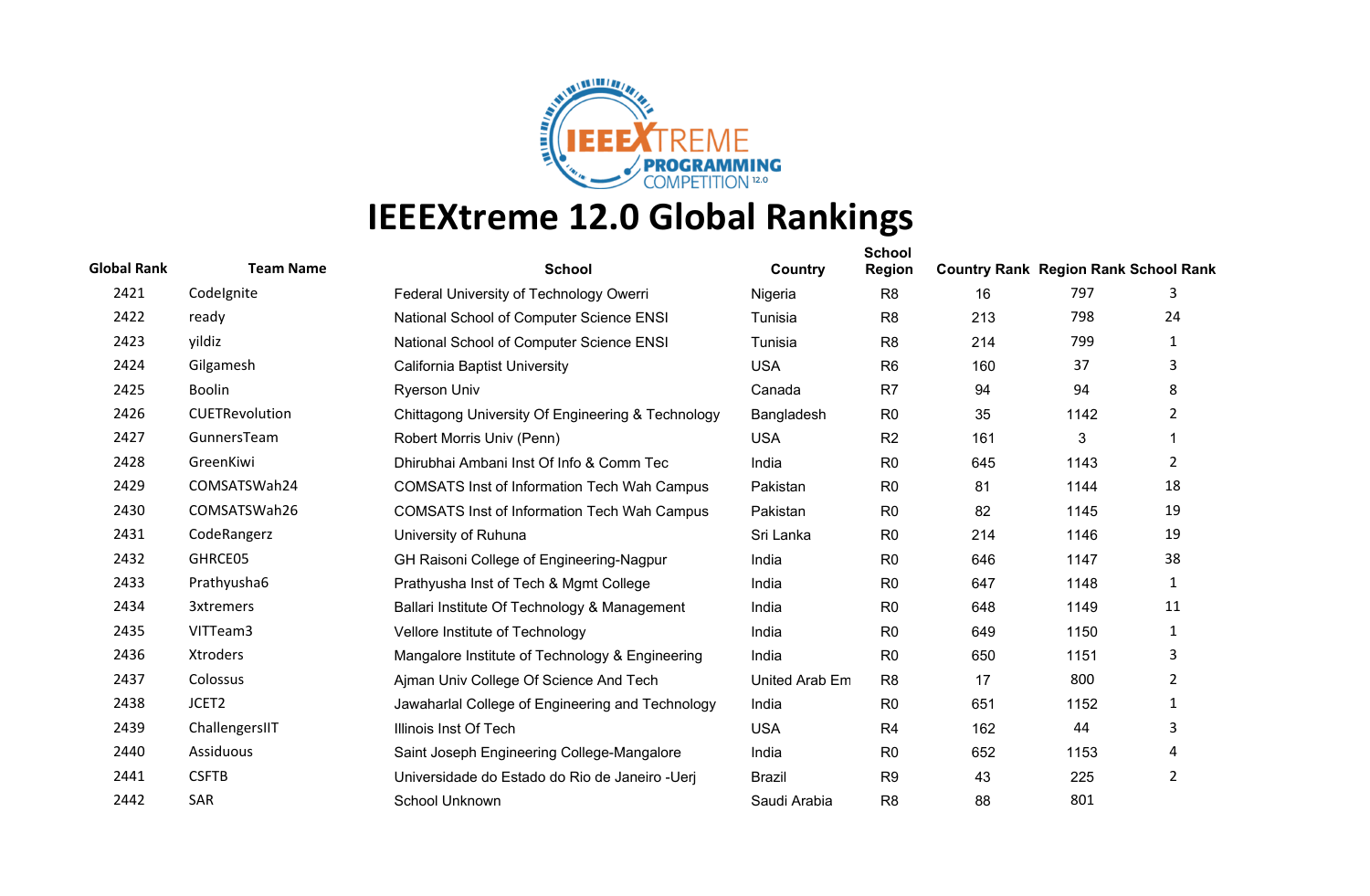

| <b>Global Rank</b> | <b>Team Name</b>   | <b>School</b>                                      | Country   | <b>School</b><br><b>Region</b> | <b>Country Rank Region Rank School Rank</b> |      |                |
|--------------------|--------------------|----------------------------------------------------|-----------|--------------------------------|---------------------------------------------|------|----------------|
| 2443               | Smarties           | Informatics Institute of Technology                | Sri Lanka | R <sub>0</sub>                 | 215                                         | 1154 | 22             |
| 2444               | el3aar             | National School of Elect & Telecom (ENET'Com)      | Tunisia   | R <sub>8</sub>                 | 215                                         | 802  | 11             |
| 2445               | GHRCE134           | GH Raisoni College of Engineering-Nagpur           | India     | R <sub>0</sub>                 | 653                                         | 1155 | 39             |
| 2446               | <b>SKGManstas</b>  | Alexander TEI of Thessaloniki                      | Greece    | R <sub>8</sub>                 | 61                                          | 803  | 4              |
| 2447               | Ecians             | Government Engineering College - Barton Hill       | India     | R <sub>0</sub>                 | 654                                         | 1156 | $\overline{7}$ |
| 2448               | AvengersLK         | Informatics Institute of Technology                | Sri Lanka | R <sub>0</sub>                 | 216                                         | 1157 | 23             |
| 2449               | <b>BumblebIEEE</b> | Cankaya Univ                                       | Turkey    | R <sub>8</sub>                 | 42                                          | 804  | $\overline{2}$ |
| 2450               | TheBrogrammers     | American University-Beirut                         | Lebanon   | R <sub>8</sub>                 | 41                                          | 805  | 11             |
| 2451               | Overseer           | National School of Computer Science ENSI           | Tunisia   | R <sub>8</sub>                 | 216                                         | 806  | $\overline{2}$ |
| 2452               | Sheunit            | University of Colombo                              | Sri Lanka | R <sub>0</sub>                 | 217                                         | 1158 | 58             |
| 2453               | GHRCE119           | GH Raisoni College of Engineering-Nagpur           | India     | R <sub>0</sub>                 | 655                                         | 1159 | 40             |
| 2454               | 8Spiders           | Central University of Karnataka                    | India     | R <sub>0</sub>                 | 656                                         | 1160 | 3              |
| 2455               | Techs              | Kumaraguru College Of Tech                         | India     | R <sub>0</sub>                 | 657                                         | 1161 | $\overline{2}$ |
| 2456               | Traxanas           | University of Cyprus                               | Cyprus    | R <sub>8</sub>                 | 1                                           | 807  | 1              |
| 2457               | 47Code             | Palestine Technical University (Kadoorie)          | Palestine | R <sub>8</sub>                 | 42                                          | 808  | 12             |
| 2458               | team32             | Ecole Nationale D'Ingenieurs De Tunis              | Tunisia   | R <sub>8</sub>                 | 217                                         | 809  | 24             |
| 2459               | Jowickhawk         | <b>TKM College of Engineering</b>                  | India     | R <sub>0</sub>                 | 658                                         | 1162 | 3              |
| 2460               | Vignanities        | Vignan University - GUNTUR                         | India     | R <sub>0</sub>                 | 659                                         | 1163 | 3              |
| 2461               | CodeClowns         | Central University of Karnataka                    | India     | R <sub>0</sub>                 | 660                                         | 1164 | 4              |
| 2462               | COMSATSWah2        | <b>COMSATS Inst of Information Tech Wah Campus</b> | Pakistan  | R <sub>0</sub>                 | 83                                          | 1165 | 20             |
| 2463               | <b>INNOVATORS</b>  | Jayamukhi Inst Of Technological Sciences           | India     | R <sub>0</sub>                 | 661                                         | 1166 | 5              |
| 2464               | skrrr              | Wollongong Univ Of                                 | Australia | R <sub>0</sub>                 | 24                                          | 1167 | 8              |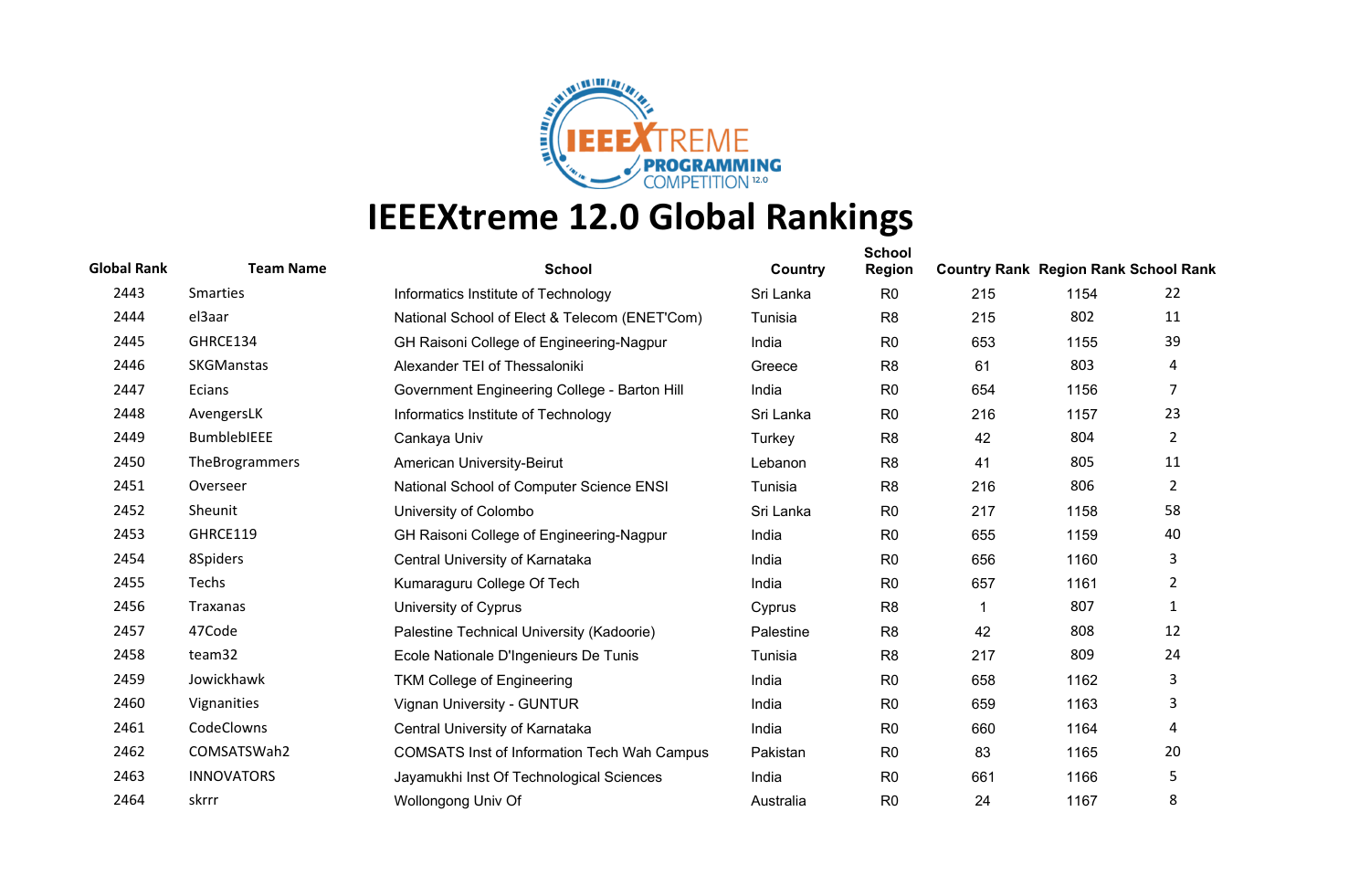

| <b>Global Rank</b> | <b>Team Name</b>    | <b>School</b>                                  | Country  | <b>School</b><br><b>Region</b> | <b>Country Rank Region Rank School Rank</b> |      |                |
|--------------------|---------------------|------------------------------------------------|----------|--------------------------------|---------------------------------------------|------|----------------|
| 2465               | probros             | Vaagdevi College Of Engineering                | India    | R <sub>0</sub>                 | 662                                         | 1168 | 4              |
| 2466               | Drngpitcserockers01 | Dr N G P Institute of Technology               | India    | R <sub>0</sub>                 | 663                                         | 1169 |                |
| 2467               | Cloud <sub>9</sub>  | A.D. Patel Inst Of Tech                        | India    | R <sub>0</sub>                 | 664                                         | 1170 | 12             |
| 2468               | Slash               | <b>Beirut Arab Univ</b>                        | Lebanon  | R <sub>8</sub>                 | 42                                          | 810  |                |
| 2469               | <b>CSKians</b>      | Jeppiaar Institute of Technology               | India    | R <sub>0</sub>                 | 665                                         | 1171 | 2              |
| 2470               | <b>BROGRAMMERS</b>  | Jeppiaar Institute of Technology               | India    | R <sub>0</sub>                 | 666                                         | 1172 | 3              |
| 2471               | Drngpitcserockers04 | Dr N G P Institute of Technology               | India    | R <sub>0</sub>                 | 667                                         | 1173 | 8              |
| 2472               | <b>Islamians</b>    | U C E T - The Islamia University of Bahawalpur | Pakistan | R <sub>0</sub>                 | 84                                          | 1174 | $\overline{2}$ |
| 2473               | Lazarus             | The Northcap University                        | India    | R <sub>0</sub>                 | 668                                         | 1175 | 3              |
| 2474               | AccessDenied        | The Northcap University                        | India    | R <sub>0</sub>                 | 669                                         | 1176 | 4              |
| 2475               | odetocode           | The Northcap University                        | India    | R <sub>0</sub>                 | 670                                         | 1177 | 5              |
| 2476               | Codebusters         | The Northcap University                        | India    | R <sub>0</sub>                 | 671                                         | 1178 | 6              |
| 2477               | CoderXtreme         | PEC University of Technology - Chandigarh      | India    | R <sub>0</sub>                 | 672                                         | 1179 | 10             |
| 2478               | CodersOfD           | Chengannur College Of Engineering              | India    | R <sub>0</sub>                 | 673                                         | 1180 | 24             |
| 2479               | Inventors           | Cape Institute of Technology                   | India    | R <sub>0</sub>                 | 674                                         | 1181 | 1              |
| 2480               | AntiGravity         | PANIMALAR ENGINEERING COLLEGE - CHENNAI        | India    | R <sub>0</sub>                 | 675                                         | 1182 | 22             |
| 2481               | PY                  | National School of Elect & Telecom (ENET'Com)  | Tunisia  | R <sub>8</sub>                 | 218                                         | 811  | 12             |
| 2482               | enigma              | Chengannur College Of Engineering              | India    | R <sub>0</sub>                 | 676                                         | 1183 | 25             |
| 2483               | drngpiteee201803    | Dr N G P Institute of Technology               | India    | R <sub>0</sub>                 | 677                                         | 1184 | 9              |
| 2484               | Sparkers            | Cape Institute of Technology                   | India    | R <sub>0</sub>                 | 678                                         | 1185 | 2              |
| 2485               | Creators            | Cape Institute of Technology                   | India    | R <sub>0</sub>                 | 679                                         | 1186 | 3              |
| 2486               | Technochallengers   | Cape Institute of Technology                   | India    | R <sub>0</sub>                 | 680                                         | 1187 | 4              |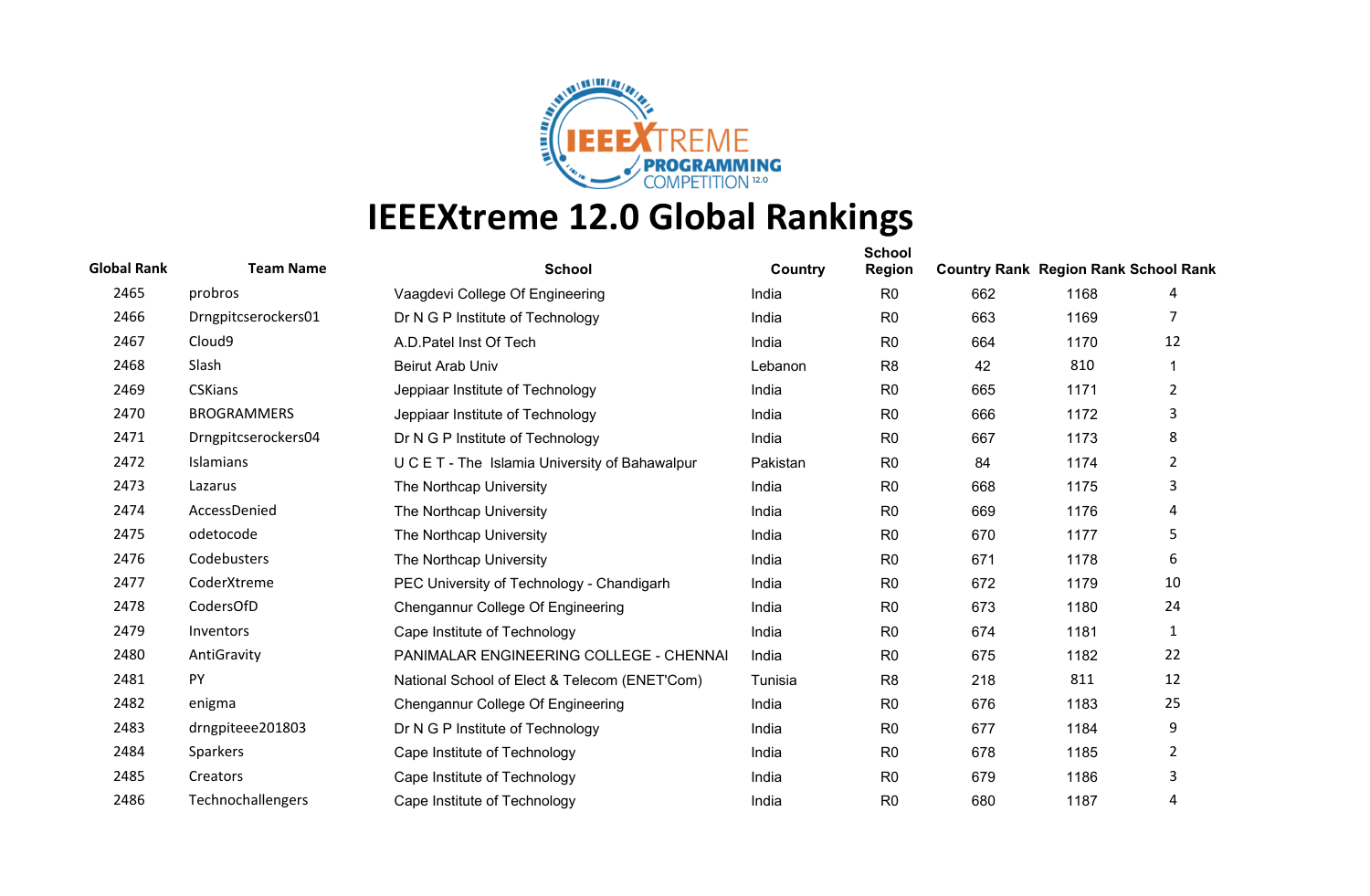

| <b>Global Rank</b> | <b>Team Name</b>   | <b>School</b>                                          | Country    | <b>School</b><br><b>Region</b> | <b>Country Rank Region Rank School Rank</b> |      |                |
|--------------------|--------------------|--------------------------------------------------------|------------|--------------------------------|---------------------------------------------|------|----------------|
| 2487               | 111Brigade         | Inst Of Industrial Electronics Engrg                   | Pakistan   | R <sub>0</sub>                 | 85                                          | 1188 | 1              |
| 2488               | TheCodegenics      | P D M College of Engineering                           | India      | R <sub>0</sub>                 | 681                                         | 1189 | 2              |
| 2489               | HaftSin            | <b>Shahed Univ</b>                                     | Iran       | R <sub>8</sub>                 | 16                                          | 812  | 1              |
| 2490               | CodeAgents         | Chengannur College Of Engineering                      | India      | R <sub>0</sub>                 | 682                                         | 1190 | 26             |
| 2491               | Elixer             | Chengannur College Of Engineering                      | India      | R <sub>0</sub>                 | 683                                         | 1191 | 27             |
| 2492               | <b>Jitians</b>     | Jeppiaar Institute of Technology                       | India      | R <sub>0</sub>                 | 684                                         | 1192 | 4              |
| 2493               | GHRCE23            | GH Raisoni College of Engineering-Nagpur               | India      | R <sub>0</sub>                 | 685                                         | 1193 | 41             |
| 2494               | <b>ENCRYPTORS</b>  | Chengannur College Of Engineering                      | India      | R <sub>0</sub>                 | 686                                         | 1194 | 28             |
| 2495               | Anakls             | Jeppiaar Institute of Technology                       | India      | R <sub>0</sub>                 | 687                                         | 1195 | 5              |
| 2496               | Falcons            | U C E T - The Islamia University of Bahawalpur         | Pakistan   | R <sub>0</sub>                 | 86                                          | 1196 | 3              |
| 2497               | HannibalCommando   | Universidad Politecnica de Cartagena                   | Spain      | R <sub>8</sub>                 | 13                                          | 813  | $\overline{2}$ |
| 2498               | Cyberbot3          | <b>Reva University</b>                                 | India      | R <sub>0</sub>                 | 688                                         | 1197 | 12             |
| 2499               | <b>Technocrats</b> | Chengannur College Of Engineering                      | India      | R <sub>0</sub>                 | 689                                         | 1198 | 29             |
| 2500               | JADE1              | Wollongong Univ Of                                     | Australia  | R <sub>0</sub>                 | 25                                          | 1199 | 9              |
| 2501               | Vignites           | Vignan Institute of Technology & Science               | India      | R <sub>0</sub>                 | 690                                         | 1200 | 3              |
| 2502               | <b>TeamOhm</b>     | Univ Tecnologica Nacional-Tucuman-FRT                  | Argentina  | R <sub>9</sub>                 | 43                                          | 226  | 6              |
| 2503               | AlphaTeam          | Nat'l Inst of Applied Sci & Tech (INSAT)               | Tunisia    | R <sub>8</sub>                 | 219                                         | 814  | 36             |
| 2504               | Codex              | <b>TKM College of Engineering</b>                      | India      | R <sub>0</sub>                 | 691                                         | 1201 | 4              |
| 2505               | bracuaFire         | <b>BRAC University</b>                                 | Bangladesh | R <sub>0</sub>                 | 36                                          | 1202 | 4              |
| 2506               | ComsatsIslamabad02 | <b>COMSATS Institute of Information Tech Islamabad</b> | Pakistan   | R <sub>0</sub>                 | 87                                          | 1203 | 44             |
| 2507               | ComsatsIslamabad10 | <b>COMSATS Institute of Information Tech Islamabad</b> | Pakistan   | R <sub>0</sub>                 | 88                                          | 1204 | 45             |
| 2508               | ComsatsIslamabad16 | <b>COMSATS Institute of Information Tech Islamabad</b> | Pakistan   | R <sub>0</sub>                 | 89                                          | 1205 | 46             |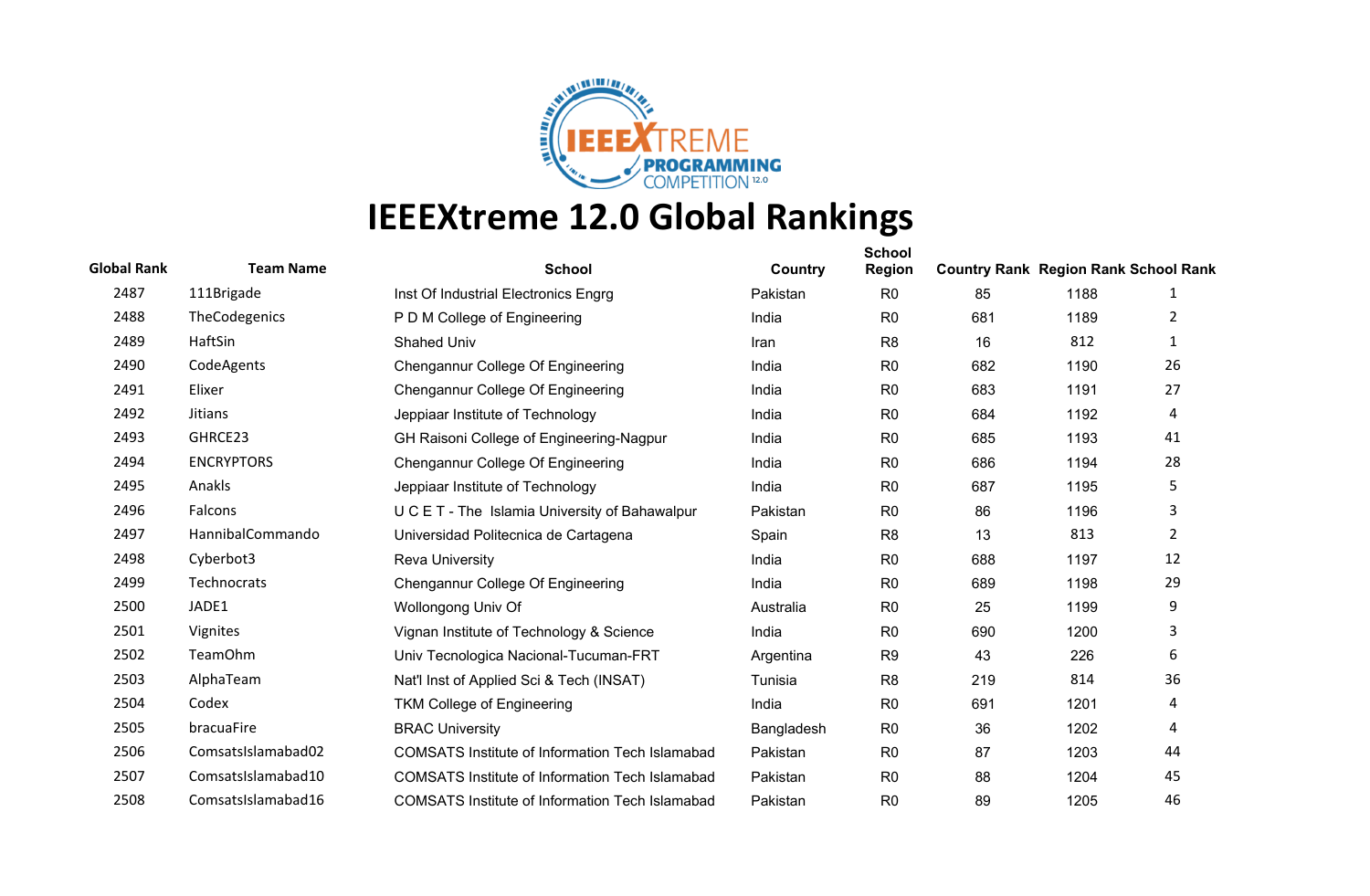

| <b>Global Rank</b> | <b>Team Name</b>   | <b>School</b>                                          | Country       | <b>School</b><br><b>Region</b> | <b>Country Rank Region Rank School Rank</b> |      |                |
|--------------------|--------------------|--------------------------------------------------------|---------------|--------------------------------|---------------------------------------------|------|----------------|
| 2509               | Sparky             | <b>TEI of Central Macedonia</b>                        | Greece        | R <sub>8</sub>                 | 62                                          | 815  | 5              |
| 2510               | <b>ZEAL</b>        | LBS Institute of Technology for Women                  | India         | R <sub>0</sub>                 | 692                                         | 1206 | 5              |
| 2511               | CS2LBSITW2K17      | LBS Institute of Technology for Women                  | India         | R <sub>0</sub>                 | 693                                         | 1207 | 6              |
| 2512               | Happycoders        | LBS Institute of Technology for Women                  | India         | R <sub>0</sub>                 | 694                                         | 1208 | 7              |
| 2513               | teamnoname         | Government College of Engineering - Kannur             | India         | R <sub>0</sub>                 | 695                                         | 1209 | 1              |
| 2514               | Debuggers          | Chitkara Institute of Engineering & Technology         | India         | R <sub>0</sub>                 | 696                                         | 1210 | 5              |
| 2515               | Zenith             | University of Moratuwa-Sri Lanka                       | Sri Lanka     | R <sub>0</sub>                 | 218                                         | 1211 | 56             |
| 2516               | <b>Bitcode</b>     | Balaji Institute of Technology & Science               | India         | R <sub>0</sub>                 | 697                                         | 1212 | $\overline{2}$ |
| 2517               | <b>NOOBIE</b>      | Chitkara Institute of Engineering & Technology         | India         | R <sub>0</sub>                 | 698                                         | 1213 | 6              |
| 2518               | COMSATSWah4        | <b>COMSATS Inst of Information Tech Wah Campus</b>     | Pakistan      | R <sub>0</sub>                 | 90                                          | 1214 | 21             |
| 2519               | IUBIAN19           | U C E T - The Islamia University of Bahawalpur         | Pakistan      | R <sub>0</sub>                 | 91                                          | 1215 | 4              |
| 2520               | IEEEPIEAS02        | Pakistan Inst of Engineering & Applied Sciences        | Pakistan      | R <sub>0</sub>                 | 92                                          | 1216 | $\overline{2}$ |
| 2521               | energyengi         | Univ Of Agriculture - Faisalabad                       | Pakistan      | R <sub>0</sub>                 | 93                                          | 1217 | 1              |
| 2522               | COMSATSWah10       | <b>COMSATS Inst of Information Tech Wah Campus</b>     | Pakistan      | R <sub>0</sub>                 | 94                                          | 1218 | 22             |
| 2523               | ComsatsIslamabad37 | <b>COMSATS Institute of Information Tech Islamabad</b> | Pakistan      | R <sub>0</sub>                 | 95                                          | 1219 | 47             |
| 2524               | ComsatsIslamabad36 | <b>COMSATS Institute of Information Tech Islamabad</b> | Pakistan      | R <sub>0</sub>                 | 96                                          | 1220 | 48             |
| 2525               | 0sM41sHum1ld3s     | Universidade Federal do ABC                            | <b>Brazil</b> | R <sub>9</sub>                 | 44                                          | 227  | 6              |
| 2526               | ComsatsIslamabad20 | <b>COMSATS Institute of Information Tech Islamabad</b> | Pakistan      | R <sub>0</sub>                 | 97                                          | 1221 | 49             |
| 2527               | ComsatsIslamabad22 | <b>COMSATS Institute of Information Tech Islamabad</b> | Pakistan      | R <sub>0</sub>                 | 98                                          | 1222 | 50             |
| 2528               | SpicyGirls         | Wayamba University of Sri Lanka                        | Sri Lanka     | R <sub>0</sub>                 | 219                                         | 1223 | $\overline{7}$ |
| 2529               | <b>INCREDABLES</b> | Vaagdevi College Of Engineering                        | India         | R <sub>0</sub>                 | 699                                         | 1224 | 5              |
| 2530               | <b>Technocarts</b> | Usman Institute of Technology                          | Pakistan      | R <sub>0</sub>                 | 99                                          | 1225 | 1              |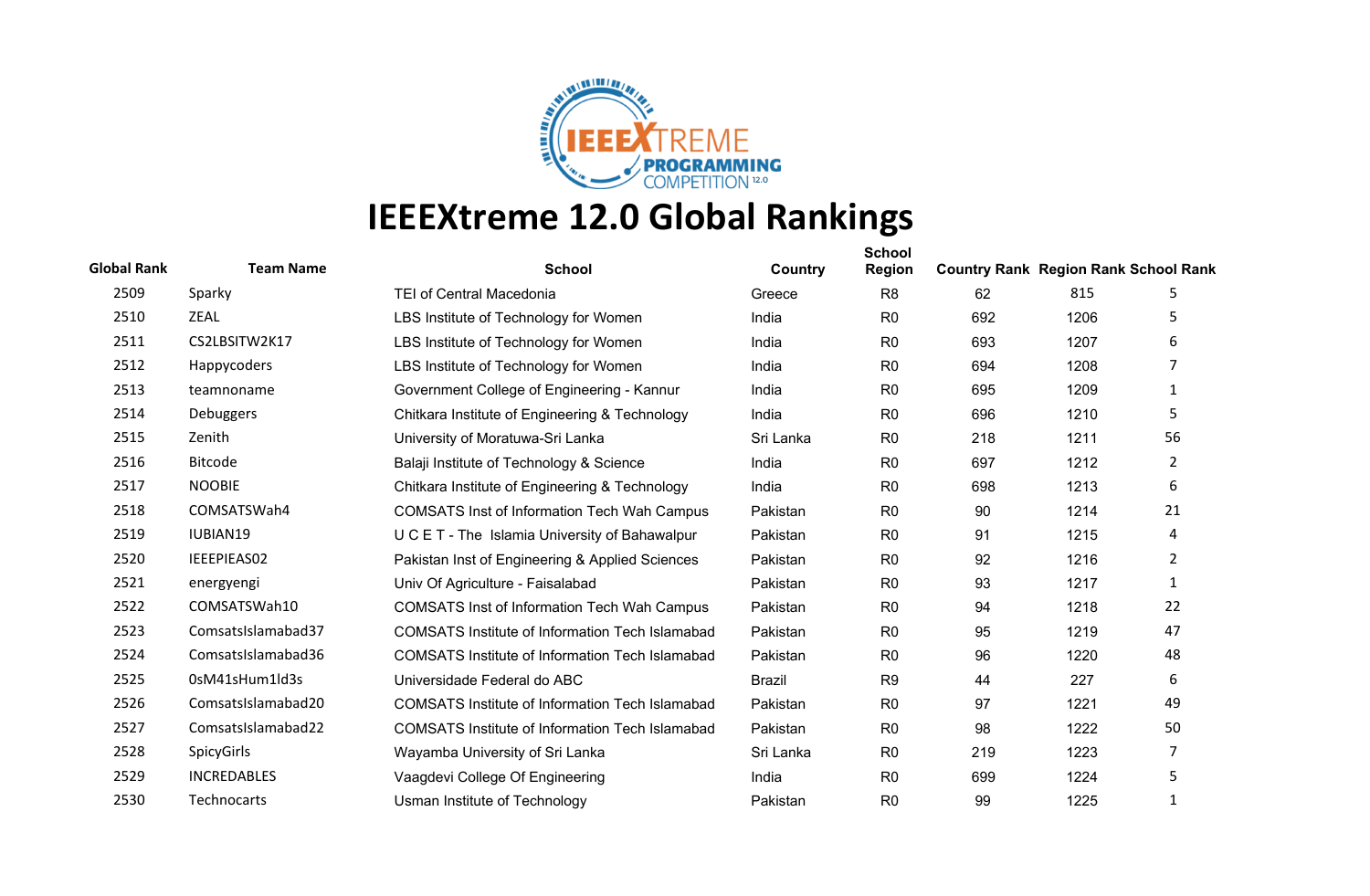

| <b>Global Rank</b> | <b>Team Name</b>  | <b>School</b>                                      | Country       | <b>School</b><br>Region | <b>Country Rank Region Rank School Rank</b> |      |                       |
|--------------------|-------------------|----------------------------------------------------|---------------|-------------------------|---------------------------------------------|------|-----------------------|
| 2531               | COMSATSWah12      | <b>COMSATS Inst of Information Tech Wah Campus</b> | Pakistan      | R <sub>0</sub>          | 100                                         | 1226 | 23                    |
| 2532               | <b>AJAX</b>       | Karachi Institute of Economics & Technology (PAF)  | Pakistan      | R <sub>0</sub>          | 101                                         | 1227 | $\overline{2}$        |
| 2533               | Osama             | Capital University of Science & Technology         | Pakistan      | R <sub>0</sub>          | 102                                         | 1228 | $\mathbf{1}$          |
| 2534               | <b>OSAMAFFC</b>   | Capital University of Science & Technology         | Pakistan      | R <sub>0</sub>          | 103                                         | 1229 | $\overline{2}$        |
| 2535               | Metonimia         | Universidade do Estado do Rio de Janeiro - Uerj    | <b>Brazil</b> | R <sub>9</sub>          | 45                                          | 228  | 3                     |
| 2536               | <b>GUDDAQ</b>     | Yeshwantrao Chavan College Of Engrg                | India         | R <sub>0</sub>          | 700                                         | 1230 | 8                     |
| 2537               | Scorpion          | University of Moratuwa-Sri Lanka                   | Sri Lanka     | R <sub>0</sub>          | 220                                         | 1231 | 57                    |
| 2538               | VCE1              | Vasavi College of Engineering - HYDERABAD          | India         | R <sub>0</sub>          | 701                                         | 1232 | 1                     |
| 2539               | Rajput            | Capital University of Science & Technology         | Pakistan      | R <sub>0</sub>          | 104                                         | 1233 | 3                     |
| 2540               | DirtyKeyboard     | East Tennessee State Univ                          | <b>USA</b>    | R <sub>3</sub>          | 163                                         | 61   | 8                     |
| 2541               | Pegasus           | University of Moratuwa-Sri Lanka                   | Sri Lanka     | R <sub>0</sub>          | 221                                         | 1234 | 58                    |
| 2542               | ccoders           | Knowledge Institute of Technology                  | India         | R <sub>0</sub>          | 702                                         | 1235 | 6                     |
| 2543               | CodeBreakerzzz    | JEPPIAAR ENGINEERING COLLEGE - Chennai             | India         | R <sub>0</sub>          | 703                                         | 1236 | $\mathbf{2}^{\prime}$ |
| 2544               | Codeon            | Univ of Liberal Arts Bangladesh                    | Bangladesh    | R <sub>0</sub>          | 37                                          | 1237 | $\mathbf{1}$          |
| 2545               | <b>TechFreaks</b> | Riphah International University Faisalabad         | Pakistan      | R <sub>0</sub>          | 105                                         | 1238 | $\overline{2}$        |
| 2546               | newcoders007      | LBS Institute of Technology for Women              | India         | R <sub>0</sub>          | 704                                         | 1239 | 8                     |
| 2547               | ErrorHunter       | Univ of Liberal Arts Bangladesh                    | Bangladesh    | R <sub>0</sub>          | 38                                          | 1240 | $\overline{2}$        |
| 2548               | <b>MOSFET</b>     | Goa College Of Engineering                         | India         | R <sub>0</sub>          | 705                                         | 1241 | 11                    |
| 2549               | Xcoders           | <b>MVSR Engineering College</b>                    | India         | R <sub>0</sub>          | 706                                         | 1242 | 14                    |
| 2550               | toxicode          | Higher Institute of Informatics Mahdia ISIMa       | Tunisia       | R <sub>8</sub>          | 220                                         | 816  | 9                     |
| 2551               | IEEEPIEAS05       | Pakistan Inst of Engineering & Applied Sciences    | Pakistan      | R <sub>0</sub>          | 106                                         | 1243 | 3                     |
| 2552               | pit1              | Panimalar Institute of Technology - CHENNAI        | India         | R <sub>0</sub>          | 707                                         | 1244 | 4                     |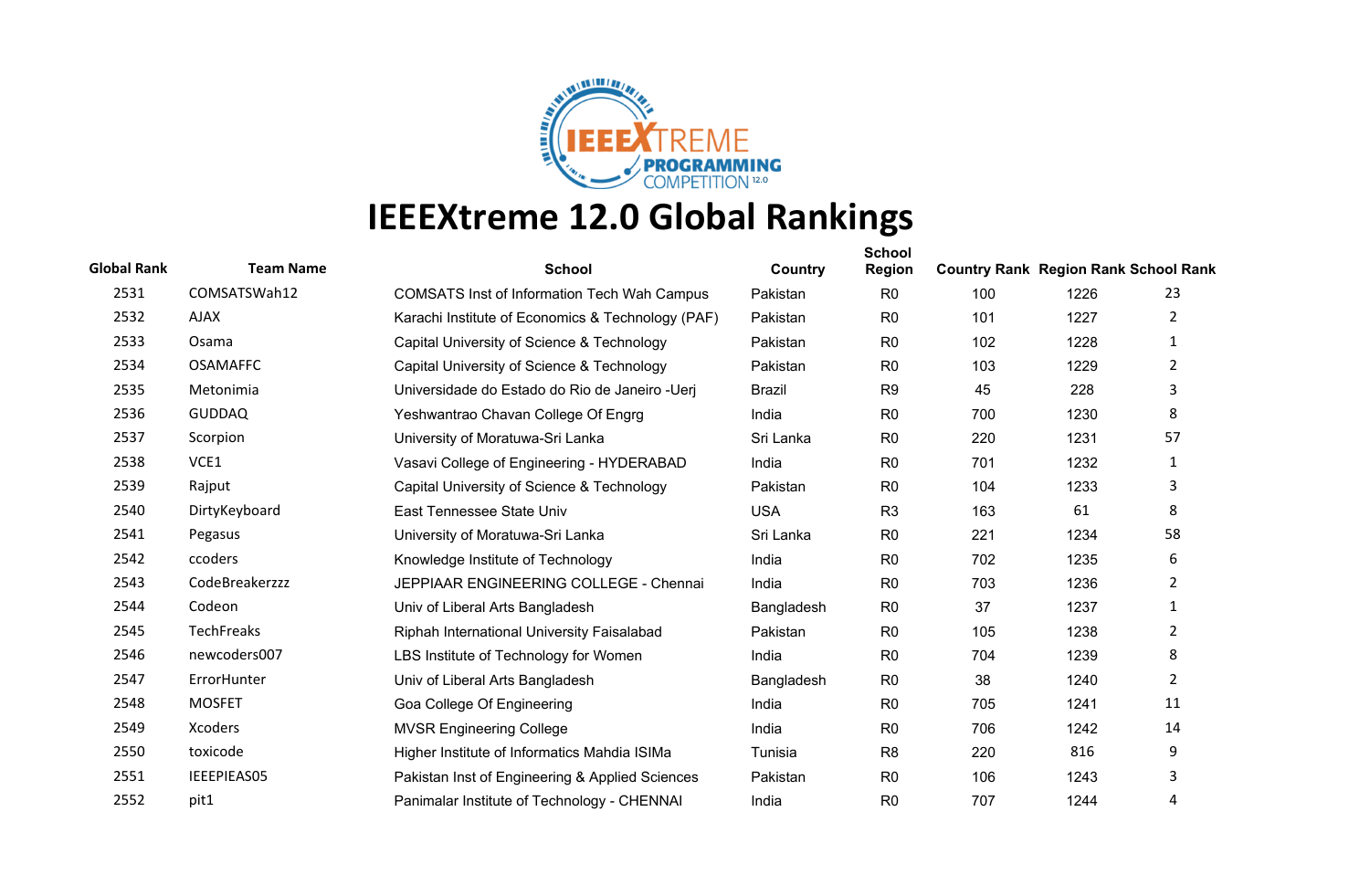

| <b>Global Rank</b> | <b>Team Name</b>  | <b>School</b>                                   | Country      | <b>School</b><br><b>Region</b> | <b>Country Rank Region Rank School Rank</b> |      |    |
|--------------------|-------------------|-------------------------------------------------|--------------|--------------------------------|---------------------------------------------|------|----|
| 2553               | ItenasProAndCool  | Institut Teknologi Nasional-Itenas Bandung      | Indonesia    | R <sub>0</sub>                 | 12                                          | 1245 | 3  |
| 2554               | pit5              | Panimalar Institute of Technology - CHENNAI     | India        | R <sub>0</sub>                 | 708                                         | 1246 | 5  |
| 2555               | ItenasPastiBisa   | Institut Teknologi Nasional-Itenas Bandung      | Indonesia    | R <sub>0</sub>                 | 13                                          | 1247 | 4  |
| 2556               | Techigirls        | Northern India Engineering College              | India        | R <sub>0</sub>                 | 709                                         | 1248 | 8  |
| 2557               | pit11             | Panimalar Institute of Technology - CHENNAI     | India        | R <sub>0</sub>                 | 710                                         | 1249 | 6  |
| 2558               | pit13             | Panimalar Institute of Technology - CHENNAI     | India        | R <sub>0</sub>                 | 711                                         | 1250 | 7  |
| 2559               | pit15             | Panimalar Institute of Technology - CHENNAI     | India        | R <sub>0</sub>                 | 712                                         | 1251 | 8  |
| 2560               | pit18             | Panimalar Institute of Technology - CHENNAI     | India        | R <sub>0</sub>                 | 713                                         | 1252 | 9  |
| 2561               | pit25             | Panimalar Institute of Technology - CHENNAI     | India        | R <sub>0</sub>                 | 714                                         | 1253 | 10 |
| 2562               | pit27             | Panimalar Institute of Technology - CHENNAI     | India        | R <sub>0</sub>                 | 715                                         | 1254 | 11 |
| 2563               | pit <sub>30</sub> | Panimalar Institute of Technology - CHENNAI     | India        | R <sub>0</sub>                 | 716                                         | 1255 | 12 |
| 2564               | A4                | Panimalar Institute of Technology - CHENNAI     | India        | R <sub>0</sub>                 | 717                                         | 1256 | 13 |
| 2565               | <b>TechBrains</b> | P D M College of Engineering                    | India        | R <sub>0</sub>                 | 718                                         | 1257 | 3  |
| 2566               | IEEEPIEAS07       | Pakistan Inst of Engineering & Applied Sciences | Pakistan     | R <sub>0</sub>                 | 107                                         | 1258 | 4  |
| 2567               | CodeChefs         | University of Moratuwa-Sri Lanka                | Sri Lanka    | R <sub>0</sub>                 | 222                                         | 1259 | 59 |
| 2568               | 3idiots           | University of Ruhuna                            | Sri Lanka    | R <sub>0</sub>                 | 223                                         | 1260 | 20 |
| 2569               | <b>SEMPERISUS</b> | University of Ruhuna                            | Sri Lanka    | R <sub>0</sub>                 | 224                                         | 1261 | 21 |
| 2570               | RedCoders         | University of Ruhuna                            | Sri Lanka    | R <sub>0</sub>                 | 225                                         | 1262 | 22 |
| 2571               | AYA               | King Abdulaziz Univ                             | Saudi Arabia | R <sub>8</sub>                 | 89                                          | 817  | 9  |
| 2572               | Nerds             | <b>Suez Canal University</b>                    | Egypt        | R <sub>8</sub>                 | 27                                          | 818  | 7  |
| 2573               | Fantastic3        | University of Ruhuna                            | Sri Lanka    | R <sub>0</sub>                 | 226                                         | 1263 | 23 |
| 2574               | Aimers            | University of Ruhuna                            | Sri Lanka    | R <sub>0</sub>                 | 227                                         | 1264 | 24 |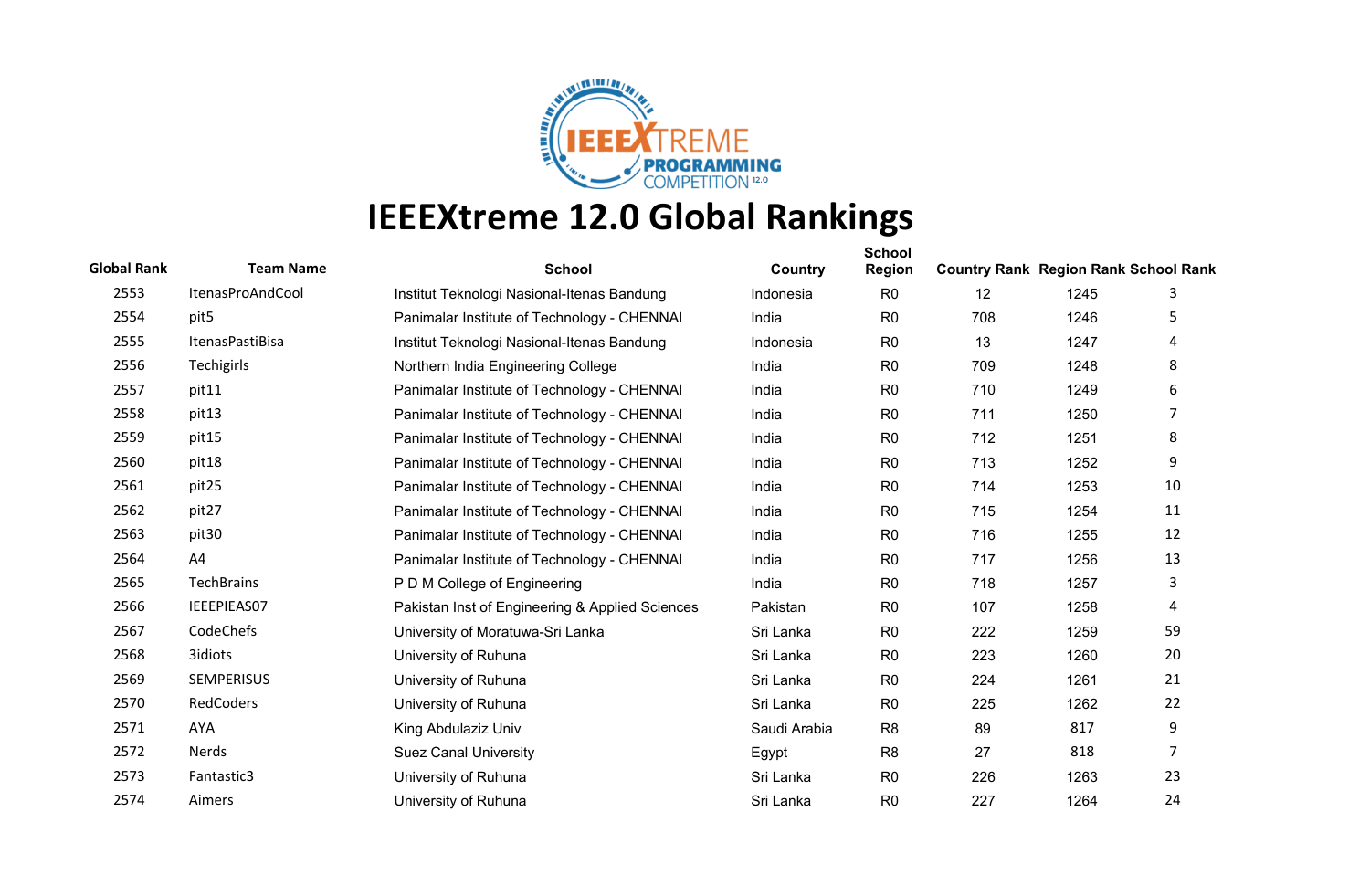

| <b>Global Rank</b> | <b>Team Name</b>      | <b>School</b>                                    | Country        | <b>School</b><br><b>Region</b> | <b>Country Rank Region Rank School Rank</b> |      |                |
|--------------------|-----------------------|--------------------------------------------------|----------------|--------------------------------|---------------------------------------------|------|----------------|
| 2575               | WhiteCoders18         | University of Ruhuna                             | Sri Lanka      | R <sub>0</sub>                 | 228                                         | 1265 | 25             |
| 2576               | Tangled               | Rajshahi University of Engineering & Technology  | Bangladesh     | R <sub>0</sub>                 | 39                                          | 1266 | 5              |
| 2577               | CodeOfTheSunbros      | Univ Salvador                                    | <b>Brazil</b>  | R <sub>9</sub>                 | 46                                          | 229  | $\overline{2}$ |
| 2578               | <b>BinaryDecoders</b> | University of Ruhuna                             | Sri Lanka      | R <sub>0</sub>                 | 229                                         | 1267 | 26             |
| 2579               | CodeTheWorld          | JEPPIAAR ENGINEERING COLLEGE - Chennai           | India          | R <sub>0</sub>                 | 719                                         | 1268 | 3              |
| 2580               | Pycoder               | Rajagiri School Of Engineering & Tech            | India          | R <sub>0</sub>                 | 720                                         | 1269 | 1              |
| 2581               | <b>Bimbos</b>         | Chitkara Institute of Engineering & Technology   | India          | R <sub>0</sub>                 | 721                                         | 1270 | $\overline{7}$ |
| 2582               | NewCoder              | Trivandrum College Of Engrg                      | India          | R <sub>0</sub>                 | 722                                         | 1271 | 5              |
| 2583               | AMT                   | King Abdulaziz Univ                              | Saudi Arabia   | R <sub>8</sub>                 | 90                                          | 819  | 10             |
| 2584               | ChenWub               | East Tennessee State Univ                        | <b>USA</b>     | R <sub>3</sub>                 | 164                                         | 62   | 9              |
| 2585               | Mavericks             | University of Moratuwa-Sri Lanka                 | Sri Lanka      | R <sub>0</sub>                 | 230                                         | 1272 | 60             |
| 2586               | YTUCS4                | <b>Yildiz Technical Univ</b>                     | Turkey         | R <sub>8</sub>                 | 43                                          | 820  | 5              |
| 2587               | August                | China Univ Of Electronic Science & Tech-UESTC    | China          | R <sub>0</sub>                 | 102                                         | 1273 | 86             |
| 2588               | impetus               | G.H. Raisoni College of Engineering & Management | India          | R <sub>0</sub>                 | 723                                         | 1274 | $\overline{2}$ |
| 2589               | GHRCE78               | GH Raisoni College of Engineering-Nagpur         | India          | R <sub>0</sub>                 | 724                                         | 1275 | 42             |
| 2590               | <b>USMPROGRAMMERS</b> | Malaysia Univ Of Science                         | Malaysia       | R <sub>0</sub>                 | 25                                          | 1276 | $\overline{2}$ |
| 2591               | Osprey2               | University of North Florida                      | <b>USA</b>     | R <sub>3</sub>                 | 165                                         | 63   | 9              |
| 2592               | Nightcrawlers         | Ajman Univ College Of Science And Tech           | United Arab Em | R <sub>8</sub>                 | 18                                          | 821  | 3              |
| 2593               | CodeArmy              | Government Engineering College - Barton Hill     | India          | R <sub>0</sub>                 | 725                                         | 1277 | 8              |
| 2594               | <b>CODEDIVAS</b>      | Pranveer Singh Institute of Technology           | India          | R <sub>0</sub>                 | 726                                         | 1278 | 7              |
| 2595               | Bartoncode            | Government Engineering College - Barton Hill     | India          | R <sub>0</sub>                 | 727                                         | 1279 | 9              |
| 2596               | bracuZaxis            | <b>BRAC University</b>                           | Bangladesh     | R <sub>0</sub>                 | 40                                          | 1280 | 5              |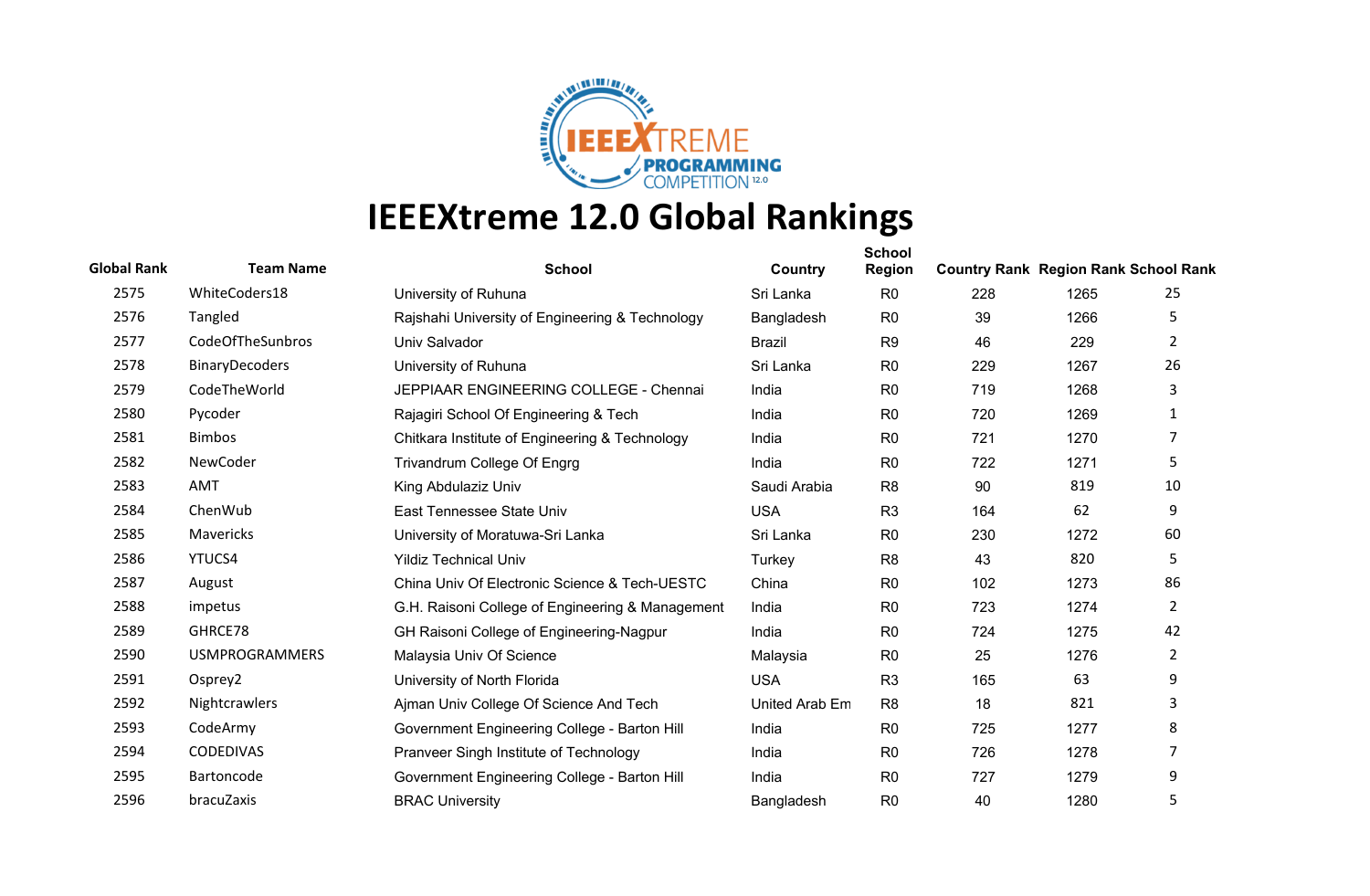

| <b>Global Rank</b> | <b>Team Name</b>   | <b>School</b>                             | Country        | <b>School</b><br><b>Region</b> | <b>Country Rank Region Rank School Rank</b> |      |                |
|--------------------|--------------------|-------------------------------------------|----------------|--------------------------------|---------------------------------------------|------|----------------|
| 2597               | <b>Strikers</b>    | Bannari Amman Inst Of Tech                | India          | R <sub>0</sub>                 | 728                                         | 1281 | 3              |
| 2598               | MadrasTitans       | Bannari Amman Inst Of Tech                | India          | R <sub>0</sub>                 | 729                                         | 1282 | 4              |
| 2599               | TechClan           | Bannari Amman Inst Of Tech                | India          | R <sub>0</sub>                 | 730                                         | 1283 | 5              |
| 2600               | WebWarrior         | Bannari Amman Inst Of Tech                | India          | R <sub>0</sub>                 | 731                                         | 1284 | 6              |
| 2601               | Techteams          | Bannari Amman Inst Of Tech                | India          | R <sub>0</sub>                 | 732                                         | 1285 | $\overline{7}$ |
| 2602               | PSUTV1             | Princess Sumaya University for Technology | Jordan         | R <sub>8</sub>                 | 48                                          | 822  | 15             |
| 2603               | <b>BroCodeClan</b> | <b>ESPRIT</b>                             | Tunisia        | R <sub>8</sub>                 | 221                                         | 823  | 6              |
| 2604               | Wildcats           | Sri Sai Ram Engineering College           | India          | R <sub>0</sub>                 | 733                                         | 1286 | $\overline{2}$ |
| 2605               | Bestcode           | Al-Huson University College               | Jordan         | R <sub>8</sub>                 | 49                                          | 824  | 1              |
| 2605               | TornadoCodeZuj     | Al-Zaytoonah Univ Of Jordan               | Jordan         | R <sub>8</sub>                 | 50                                          | 825  | $\mathbf{1}$   |
| 2605               | NerdsAmSee         | Alpen-Adria-Universitat Klagenfurt        | Austria        | R <sub>8</sub>                 |                                             | 826  | 1              |
| 2605               | CodeZera           | Amrita Vishwa Vidyapeetham                | India          | R <sub>0</sub>                 | 734                                         | 1287 | 1              |
| 2605               | CombinaDorks       | Bangladesh Univ Of Engineering & Tech     | Bangladesh     | R <sub>0</sub>                 | 41                                          | 1288 | 6              |
| 2605               | Labyrinth          | Bangladesh Univ Of Engineering & Tech     | Bangladesh     | R <sub>0</sub>                 | 42                                          | 1289 | 7              |
| 2605               | MoneNai            | Bangladesh Univ Of Engineering & Tech     | Bangladesh     | R <sub>0</sub>                 | 43                                          | 1290 | 8              |
| 2605               | MehBUET            | Bangladesh Univ Of Engineering & Tech     | Bangladesh     | R <sub>0</sub>                 | 44                                          | 1291 | 9              |
| 2605               | <b>PACMEN</b>      | Bangladesh University of Professionals    | Bangladesh     | R <sub>0</sub>                 | 45                                          | 1292 | 3              |
| 2605               | <b>CODESTERS</b>   | Bhagwan Parshuram Institute Of Technology | India          | R <sub>0</sub>                 | 735                                         | 1293 | 1              |
| 2605               | roguezero          | Birla Inst Of Tech & Sci - Dubai Campus   | United Arab Em | R <sub>8</sub>                 | 19                                          | 827  | $\mathbf{1}$   |
| 2605               | KnightRavens       | <b>BNM Institute of Technology</b>        | India          | R <sub>0</sub>                 | 736                                         | 1294 |                |
| 2605               | <b>Technecians</b> | Cape Institute of Technology              | India          | R <sub>0</sub>                 | 737                                         | 1295 | 5              |
| 2605               | <b>TESLA</b>       | Chengannur College Of Engineering         | India          | R <sub>0</sub>                 | 738                                         | 1296 | 30             |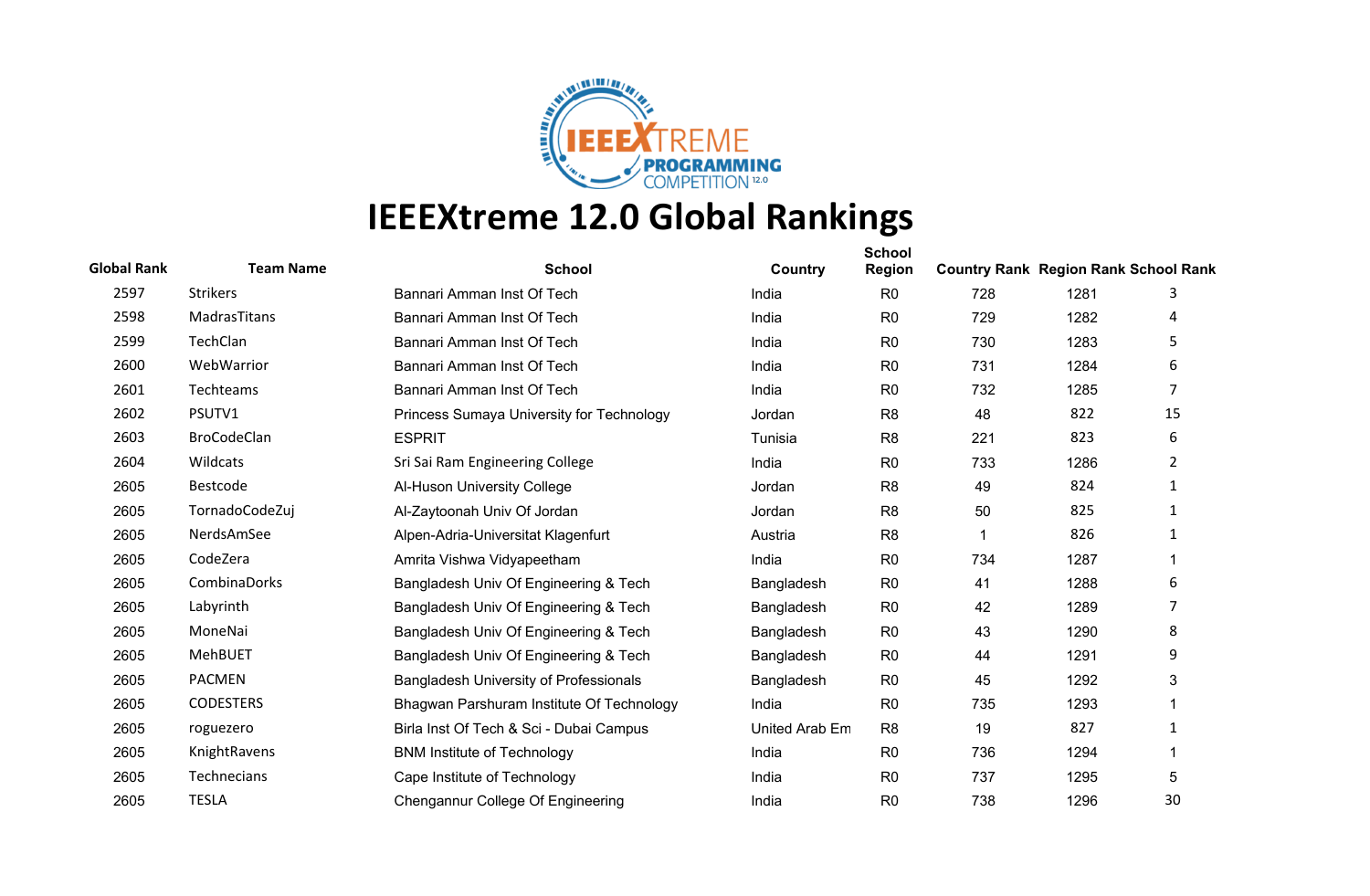

| <b>Global Rank</b> | <b>Team Name</b>   | <b>School</b>                                          | Country  | <b>School</b><br><b>Region</b> | <b>Country Rank Region Rank School Rank</b> |      |    |
|--------------------|--------------------|--------------------------------------------------------|----------|--------------------------------|---------------------------------------------|------|----|
| 2605               | PROGRAMERZ         | Chengannur College Of Engineering                      | India    | R <sub>0</sub>                 | 739                                         | 1297 | 31 |
| 2605               | Alliance           | Chengannur College Of Engineering                      | India    | R <sub>0</sub>                 | 740                                         | 1298 | 32 |
| 2605               | Nebicji            | Chengannur College Of Engineering                      | India    | R <sub>0</sub>                 | 741                                         | 1299 | 33 |
| 2605               | ACJ                | Chengannur College Of Engineering                      | India    | R <sub>0</sub>                 | 742                                         | 1300 | 34 |
| 2605               | RM4                | Chengannur College Of Engineering                      | India    | R <sub>0</sub>                 | 743                                         | 1301 | 35 |
| 2605               | <b>CODINGDUDES</b> | Chengannur College Of Engineering                      | India    | R <sub>0</sub>                 | 744                                         | 1302 | 36 |
| 2605               | CodeHackers3       | Chengannur College Of Engineering                      | India    | R <sub>0</sub>                 | 745                                         | 1303 | 37 |
| 2605               | <b>CGP</b>         | Chengannur College of Engineering                      | India    | R <sub>0</sub>                 | 746                                         | 1304 | 38 |
| 2605               | Gladiators3        | Chengannur College Of Engineering                      | India    | R <sub>0</sub>                 | 747                                         | 1305 | 39 |
| 2605               | xyz                | China Univ Of Electronic Science & Tech-UESTC          | China    | R <sub>0</sub>                 | 103                                         | 1306 | 87 |
| 2605               | notexist           | China Univ Of Electronic Science And Tech UESTC        | China    | R <sub>0</sub>                 | 104                                         | 1307 | 88 |
| 2605               | codePoets          | CMR College of Engineering & Technology                | India    | R <sub>0</sub>                 | 748                                         | 1308 | 1  |
| 2605               | kikuki             | College Of Eng, Thodupuzha/Mahathma Gandhi Univ        | India    | R <sub>0</sub>                 | 749                                         | 1309 | 1  |
| 2605               | Kodoken            | College of Engineering Trikaripur                      | India    | R <sub>0</sub>                 | 750                                         | 1310 | 1  |
| 2605               | ComsatsIslamabad60 | COMSATS Institute of Information Tech Islamabad        | Pakistan | R <sub>0</sub>                 | 108                                         | 1311 | 51 |
| 2605               | ComsatsIslamabad58 | <b>COMSATS Institute of Information Tech Islamabad</b> | Pakistan | R <sub>0</sub>                 | 109                                         | 1312 | 52 |
| 2605               | ComsatsIslamabad61 | <b>COMSATS Institute of Information Tech Islamabad</b> | Pakistan | R <sub>0</sub>                 | 110                                         | 1313 | 53 |
| 2605               | ComsatsIslamabad84 | <b>COMSATS Institute of Information Tech Islamabad</b> | Pakistan | R <sub>0</sub>                 | 111                                         | 1314 | 54 |
| 2605               | ComsatsIslamabad59 | <b>COMSATS Institute of Information Tech Islamabad</b> | Pakistan | R <sub>0</sub>                 | 112                                         | 1315 | 55 |
| 2605               | ComsatsIslamabad85 | <b>COMSATS Institute of Information Tech Islamabad</b> | Pakistan | R <sub>0</sub>                 | 113                                         | 1316 | 56 |
| 2605               | ComsatsIslamabad86 | <b>COMSATS Institute of Information Tech Islamabad</b> | Pakistan | R <sub>0</sub>                 | 114                                         | 1317 | 57 |
| 2605               | ComsatsIslamabad62 | <b>COMSATS Institute of Information Tech Islamabad</b> | Pakistan | R <sub>0</sub>                 | 115                                         | 1318 | 58 |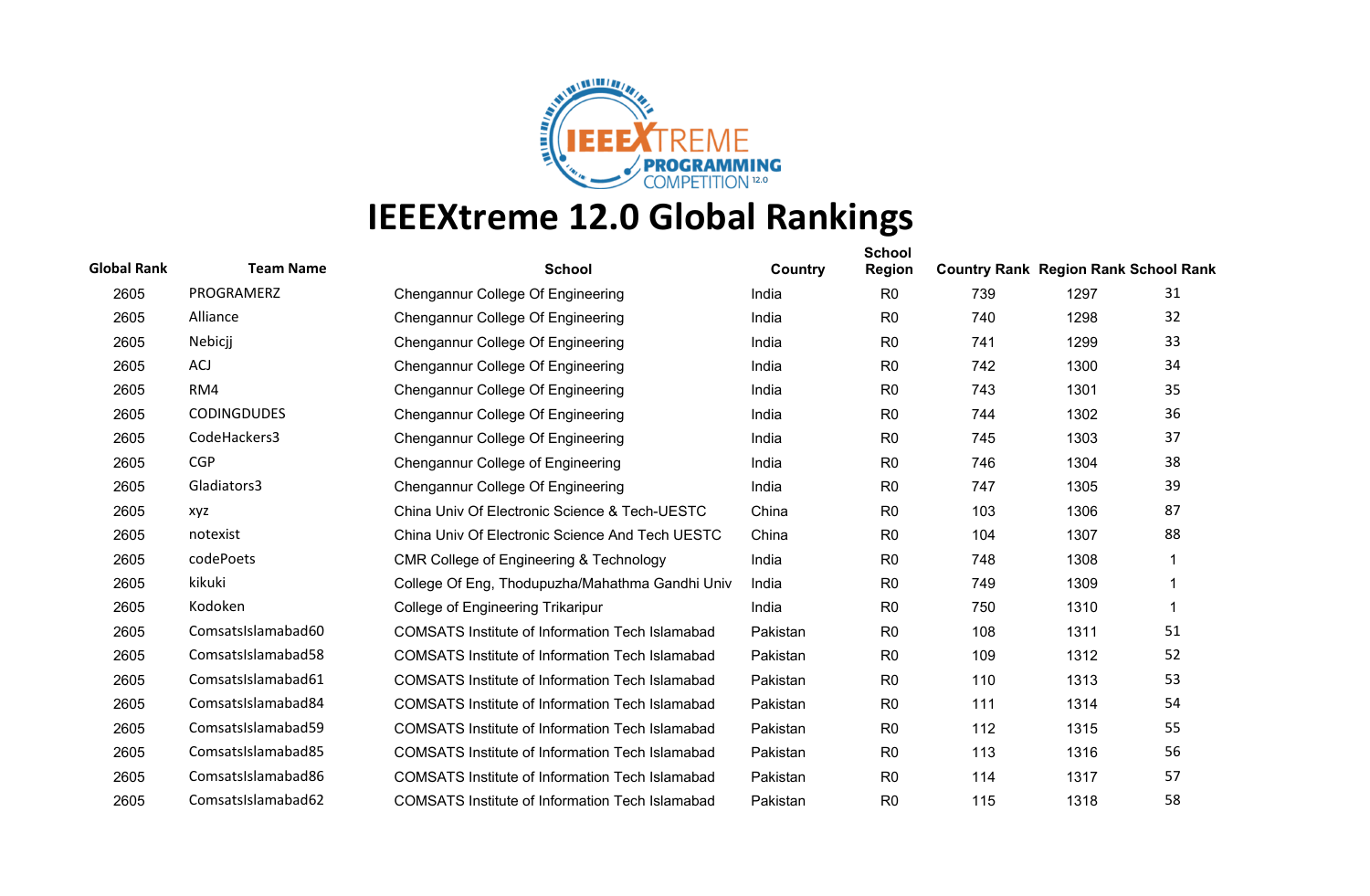

| <b>Global Rank</b> | <b>Team Name</b>   | <b>School</b>                                          | Country  | <b>School</b><br><b>Region</b> | <b>Country Rank Region Rank School Rank</b> |      |                |
|--------------------|--------------------|--------------------------------------------------------|----------|--------------------------------|---------------------------------------------|------|----------------|
| 2605               | ComsatsIslamabad63 | COMSATS Institute of Information Tech Islamabad        | Pakistan | R <sub>0</sub>                 | 116                                         | 1319 | 59             |
| 2605               | ComsatsIslamabad83 | <b>COMSATS Institute of Information Tech Islamabad</b> | Pakistan | R <sub>0</sub>                 | 117                                         | 1320 | 60             |
| 2605               | TeamSky            | <b>CVR College of Engineering</b>                      | India    | R <sub>0</sub>                 | 751                                         | 1321 | $\overline{c}$ |
| 2605               | <b>DITXTREME</b>   | Dehradun Institute Of Technology                       | India    | R <sub>0</sub>                 | 752                                         | 1322 |                |
| 2605               | CodeforFood        | Delhi Technological University                         | India    | R <sub>0</sub>                 | 753                                         | 1323 | 7              |
| 2605               | Infinity123        | Delhi Technological University                         | India    | R <sub>0</sub>                 | 754                                         | 1324 | 8              |
| 2605               | BitByte            | Delhi Technological University                         | India    | R <sub>0</sub>                 | 755                                         | 1325 | 9              |
| 2605               | PankajSingh        | Delhi Technological University                         | India    | R <sub>0</sub>                 | 756                                         | 1326 | 10             |
| 2605               | Codehawk           | Delhi Technological University                         | India    | R <sub>0</sub>                 | 757                                         | 1327 | 11             |
| 2605               | CaffeinatedCoders  | Delhi Technological University                         | India    | R <sub>0</sub>                 | 758                                         | 1328 | 12             |
| 2605               | TechnicalKnockout  | Delhi Technological University                         | India    | R <sub>0</sub>                 | 759                                         | 1329 | 13             |
| 2605               | helios             | Delhi Technological University                         | India    | R <sub>0</sub>                 | 760                                         | 1330 | 14             |
| 2605               | XFORCE123          | Delhi Technological University                         | India    | R <sub>0</sub>                 | 761                                         | 1331 | 15             |
| 2605               | <b>JUANCODE</b>    | Delhi Technological University                         | India    | R <sub>0</sub>                 | 762                                         | 1332 | 16             |
| 2605               | Sudoku             | Delhi Technological University                         | India    | R <sub>0</sub>                 | 763                                         | 1333 | 17             |
| 2605               | Assassins          | Delhi Technological University                         | India    | R <sub>0</sub>                 | 764                                         | 1334 | 18             |
| 2605               | CaptainCrowbar     | Delhi Technological University                         | India    | R <sub>0</sub>                 | 765                                         | 1335 | 19             |
| 2605               | Cryptix            | Delhi Technological University                         | India    | R <sub>0</sub>                 | 766                                         | 1336 | 20             |
| 2605               | MechUnited         | Delhi Technological University                         | India    | R <sub>0</sub>                 | 767                                         | 1337 | 21             |
| 2605               | imortals           | Delhi Technological University                         | India    | R <sub>0</sub>                 | 768                                         | 1338 | 22             |
| 2605               | Extremecoders      | Delhi Technological University                         | India    | R <sub>0</sub>                 | 769                                         | 1339 | 23             |
| 2605               | Dominators123      | Delhi Technological University                         | India    | R <sub>0</sub>                 | 770                                         | 1340 | 24             |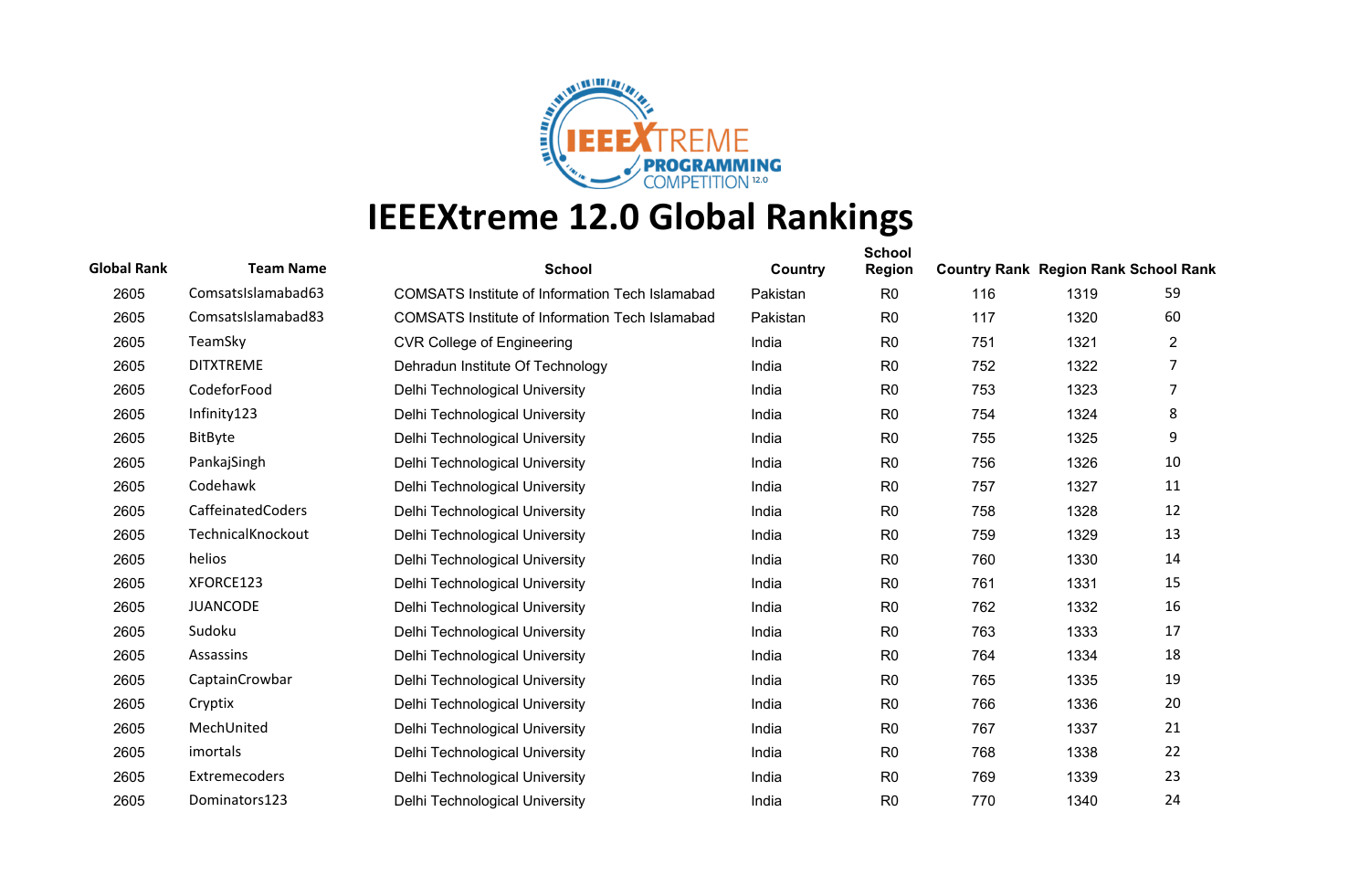

| <b>Global Rank</b> | <b>Team Name</b>  | <b>School</b>                                 | Country       | <b>School</b><br><b>Region</b> | <b>Country Rank Region Rank School Rank</b> |      |                |
|--------------------|-------------------|-----------------------------------------------|---------------|--------------------------------|---------------------------------------------|------|----------------|
| 2605               | DartE             | Delhi Technological University                | India         | R <sub>0</sub>                 | 771                                         | 1341 | 25             |
| 2605               | Alphatrons        | Delhi Technological University                | India         | R <sub>0</sub>                 | 772                                         | 1342 | 26             |
| 2605               | Enigma01          | Delhi Technological University                | India         | R <sub>0</sub>                 | 773                                         | 1343 | 27             |
| 2605               | restlesssouls     | Dhirubhai Ambani Inst Of Info & Comm Tec      | India         | R <sub>0</sub>                 | 774                                         | 1344 | 3              |
| 2605               | Divas             | Ecole Nationale D'Ingenieurs De Tunis         | Tunisia       | R <sub>8</sub>                 | 222                                         | 828  | 25             |
| 2605               | include           | Ecole Nationale D'Ingenieurs De Tunis         | Tunisia       | R <sub>8</sub>                 | 223                                         | 829  | 26             |
| 2605               | RoSy              | Ecole Nationale D'Ingenieurs De Tunis         | Tunisia       | R <sub>8</sub>                 | 224                                         | 830  | 27             |
| 2605               | prtCode           | Ecole Nationale D'Ingenieurs De Tunis         | Tunisia       | R <sub>8</sub>                 | 225                                         | 831  | 28             |
| 2605               | swindlers         | Ecole Nationale D'Ingenieurs De Tunis         | Tunisia       | R <sub>8</sub>                 | 226                                         | 832  | 29             |
| 2605               | xpower2           | Ecole Nationale D'Ingenieurs De Tunis         | Tunisia       | R <sub>8</sub>                 | 227                                         | 833  | 30             |
| 2605               | 3not4             | <b>Effat University</b>                       | Saudi Arabia  | R <sub>8</sub>                 | 91                                          | 834  | 1              |
| 2605               | Blue              | <b>Effat University</b>                       | Saudi Arabia  | R <sub>8</sub>                 | 92                                          | 835  | $\overline{2}$ |
| 2605               | Foodies           | <b>Effat University</b>                       | Saudi Arabia  | R <sub>8</sub>                 | 93                                          | 836  | 3              |
| 2605               | <b>ERAUEagles</b> | Embry Riddle Aeronautical Univ-Daytona Beach  | <b>USA</b>    | R <sub>3</sub>                 | 166                                         | 64   | 1              |
| 2605               | DoubleDash        | Escuela Superior de Computo del IPN           | Mexico        | R <sub>9</sub>                 | 22                                          | 230  |                |
| 2605               | CoolGroupName     | Escuela Superior Politecnica Del Litoral      | Ecuador       | R <sub>9</sub>                 | 42                                          | 231  | 7              |
| 2605               | GravityFalls      | Gov Eng College - Sreekrishnapuram            | India         | R <sub>0</sub>                 | 775                                         | 1345 |                |
| 2605               | LoremIpsum        | Guru Tegh Bahadur Institute of Technology     | India         | R <sub>0</sub>                 | 776                                         | 1346 |                |
| 2605               | NeeliWave         | Hankuk Univ Of Foreign Studies                | Korea (South) | R <sub>0</sub>                 |                                             | 1347 |                |
| 2605               | AuraDev           | Higher Institute of Computer Science (ISI)    | Tunisia       | R <sub>8</sub>                 | 228                                         | 837  | $\overline{2}$ |
| 2605               | meetYourBacker    | Higher Institute of Computer Science (ISI)    | Tunisia       | R <sub>8</sub>                 | 229                                         | 838  | 3              |
| 2605               | <b>TEAM</b>       | Indian Inst of Information Tech Design & Manf | India         | R <sub>0</sub>                 | 777                                         | 1348 |                |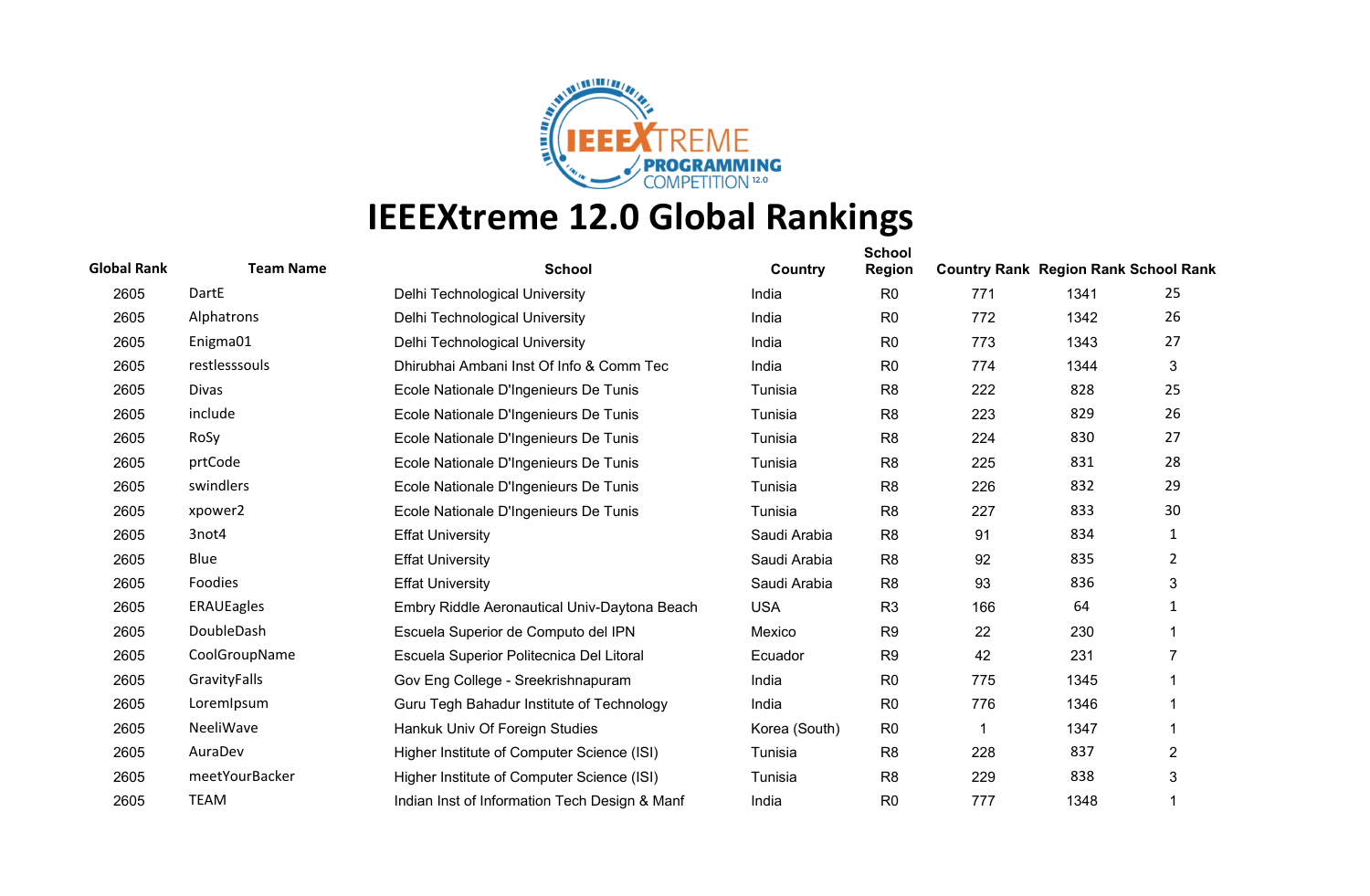

| <b>Global Rank</b> | <b>Team Name</b>     | <b>School</b>                              | Country       | <b>School</b><br><b>Region</b> | <b>Country Rank Region Rank School Rank</b> |      |                |
|--------------------|----------------------|--------------------------------------------|---------------|--------------------------------|---------------------------------------------|------|----------------|
| 2605               | ItenasNagaGeni       | Institut Teknologi Nasional-Itenas Bandung | Indonesia     | R <sub>0</sub>                 | 14                                          | 1349 | 5              |
| 2605               | Lagartron            | Instituto Federal Fluminense - Macae       | <b>Brazil</b> | R <sub>9</sub>                 | 47                                          | 232  |                |
| 2605               | JamiaTitans          | Jamia Millia Islamia-Faculty of Engrg      | India         | R <sub>0</sub>                 | 778                                         | 1350 | $\overline{2}$ |
| 2605               | CodeRaiders          | Jayamukhi Inst Of Technological Sciences   | India         | R <sub>0</sub>                 | 779                                         | 1351 | 6              |
| 2605               | <b>RAILSPLITTERS</b> | Jayamukhi Inst Of Technological Sciences   | India         | R <sub>0</sub>                 | 780                                         | 1352 | 7              |
| 2605               | ScreamingEagles      | Jayamukhi Inst Of Technological Sciences   | India         | R <sub>0</sub>                 | 781                                         | 1353 | 8              |
| 2605               | Skyhawks             | Jayamukhi Inst Of Technological Sciences   | India         | R <sub>0</sub>                 | 782                                         | 1354 | 9              |
| 2605               | CodeHornets          | Jayamukhi Inst Of Technological Sciences   | India         | R <sub>0</sub>                 | 783                                         | 1355 | 10             |
| 2605               | CodePro              | Jordan University of Science & Technology  | Jordan        | R <sub>8</sub>                 | 51                                          | 839  | 8              |
| 2605               | Codextereme          | Jordan University of Science & Technology  | Jordan        | R <sub>8</sub>                 | 52                                          | 840  | 9              |
| 2605               | <b>KECTEAM</b>       | Krishna Engineering College - GHAZIABAD    | India         | R <sub>0</sub>                 | 784                                         | 1356 | $\overline{2}$ |
| 2605               | codesmen             | LBS Institute of Technology for Women      | India         | R <sub>0</sub>                 | 785                                         | 1357 | 9              |
| 2605               | CodeSparrow          | Mar Athanasius College Of Engrg            | India         | R <sub>0</sub>                 | 786                                         | 1358 | 2              |
| 2605               | ExMachina            | Mar Athanasius College Of Engrg            | India         | R <sub>0</sub>                 | 787                                         | 1359 | 3              |
| 2605               | ChainCoders          | Mar Athanasius College Of Engrg            | India         | R <sub>0</sub>                 | 788                                         | 1360 | 4              |
| 2605               | peakyFookinBlinders  | Nat Higher Sch. Engineers Tunis (ENSIT)    | Tunisia       | R <sub>8</sub>                 | 230                                         | 841  | 10             |
| 2605               | Pythoners            | Nat Higher Sch. Engineers Tunis (ENSIT)    | Tunisia       | R <sub>8</sub>                 | 231                                         | 842  | 11             |
| 2605               | whyNot               | Nat Higher Sch. Engineers Tunis (ENSIT)    | Tunisia       | R <sub>8</sub>                 | 232                                         | 843  | 12             |
| 2605               | gogoTrololololo      | National Engineering School of Sfax (ENIS) | Tunisia       | R <sub>8</sub>                 | 233                                         | 844  | 13             |
| 2605               | SilverCastle         | National Engineering School of Sfax (ENIS) | Tunisia       | R <sub>8</sub>                 | 234                                         | 845  | 14             |
| 2605               | <b>ROBOLAB</b>       | National Engineering School of Sfax (ENIS) | Tunisia       | R <sub>8</sub>                 | 235                                         | 846  | 15             |
| 2605               | zyn                  | National Engineering School of Sfax (ENIS) | Tunisia       | R <sub>8</sub>                 | 236                                         | 847  | 16             |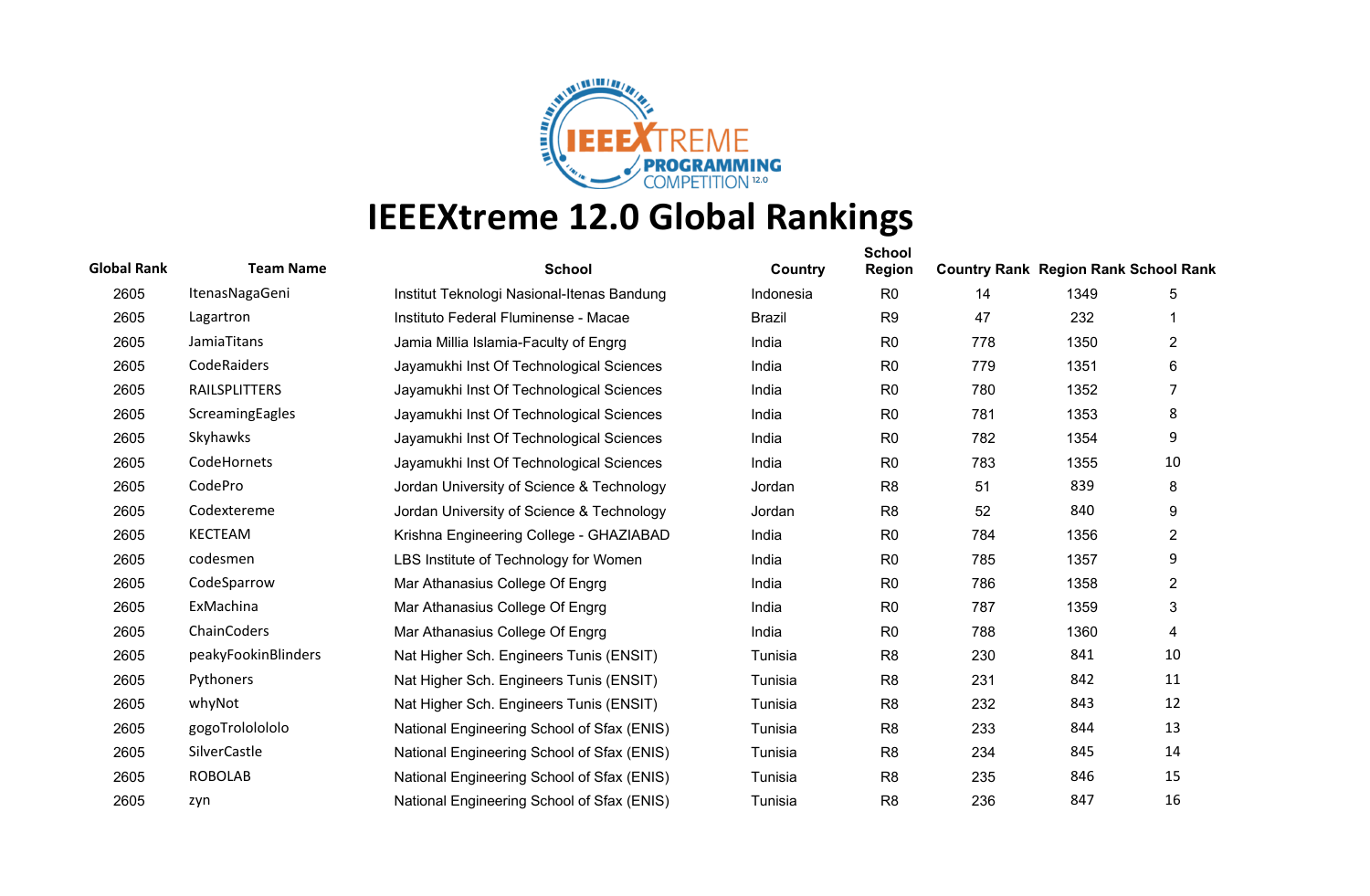

| <b>Global Rank</b> | <b>Team Name</b>  | <b>School</b>                                 | Country    | <b>School</b><br><b>Region</b> | <b>Country Rank Region Rank School Rank</b> |                 |    |
|--------------------|-------------------|-----------------------------------------------|------------|--------------------------------|---------------------------------------------|-----------------|----|
| 2605               | Bifro             | National Engineering School of Sfax (ENIS)    | Tunisia    | R <sub>8</sub>                 | 237                                         | 848             | 17 |
| 2605               | Rockin26          | National Engineering School of Sfax (ENIS)    | Tunisia    | R <sub>8</sub>                 | 238                                         | 849             | 18 |
| 2605               | dontHaveAName     | National Engineering School of Sfax (ENIS)    | Tunisia    | R <sub>8</sub>                 | 239                                         | 850             | 19 |
| 2605               | justSolveIt       | National Engineering School of Sfax (ENIS)    | Tunisia    | R <sub>8</sub>                 | 240                                         | 851             | 20 |
| 2605               | success           | National Engineering School of Sfax (ENIS)    | Tunisia    | R <sub>8</sub>                 | 241                                         | 852             | 21 |
| 2605               | TeamTOYN          | National Engineering School of Sfax (ENIS)    | Tunisia    | R <sub>8</sub>                 | 242                                         | 853             | 22 |
| 2605               | Epicode           | National Engineering School of Sfax (ENIS)    | Tunisia    | R <sub>8</sub>                 | 243                                         | 854             | 23 |
| 2605               | <b>GMS</b>        | National Engineering School of Sfax (ENIS)    | Tunisia    | R <sub>8</sub>                 | 244                                         | 855             | 24 |
| 2605               | Shivansh          | National Institute of Engineering-Mysore      | India      | R <sub>0</sub>                 | 789                                         | 1361            | 4  |
| 2605               | <b>BongoCat</b>   | National Institute of Engineering-Mysore      | India      | R <sub>0</sub>                 | 790                                         | 1362            | 5  |
| 2605               | shashanksingh0110 | National Institute of Technology-Trichy       | India      | R <sub>0</sub>                 | 791                                         | 1363            | 1  |
| 2605               | <b>ROCKSTAR</b>   | National Institute of Technology-Trichy       | India      | R <sub>0</sub>                 | 792                                         | 1364            | 2  |
| 2605               | Enetcom1          | National School of Elect & Telecom (ENET'Com) | Tunisia    | R <sub>8</sub>                 | 245                                         | 856             | 13 |
| 2605               | enetcom2          | National School of Elect & Telecom (ENET'Com) | Tunisia    | R <sub>8</sub>                 | 246                                         | 857             | 14 |
| 2605               | Enet123           | National School of Elect & Telecom (ENET'Com) | Tunisia    | R <sub>8</sub>                 | 247                                         | 858             | 15 |
| 2605               | enetcomsb         | National School of Elect & Telecom (ENET'Com) | Tunisia    | R <sub>8</sub>                 | 248                                         | 859             | 16 |
| 2605               | codeLords         | National School of Elect & Telecom (ENET'Com) | Tunisia    | R <sub>8</sub>                 | 249                                         | 860             | 17 |
| 2605               | Sharks            | Nazarbayev University                         | Kazakhstan | R <sub>8</sub>                 |                                             | 861             | 1  |
| 2605               | <b>NoComments</b> | New York Inst Of Tech-Old Westbury            | <b>USA</b> | R <sub>1</sub>                 | 167                                         | $6\phantom{1}6$ | 3  |
| 2605               | <b>DDoS</b>       | New York Inst Of Tech-Old Westbury            | <b>USA</b> | R <sub>1</sub>                 | 168                                         |                 | 4  |
| 2605               | GoNirma           | Nirma Inst Of Tech                            | India      | R <sub>0</sub>                 | 793                                         | 1365            | 1  |
| 2605               | LordOfTheFiles    | North Carolina State Univ                     | <b>USA</b> | R <sub>3</sub>                 | 169                                         | 65              | 10 |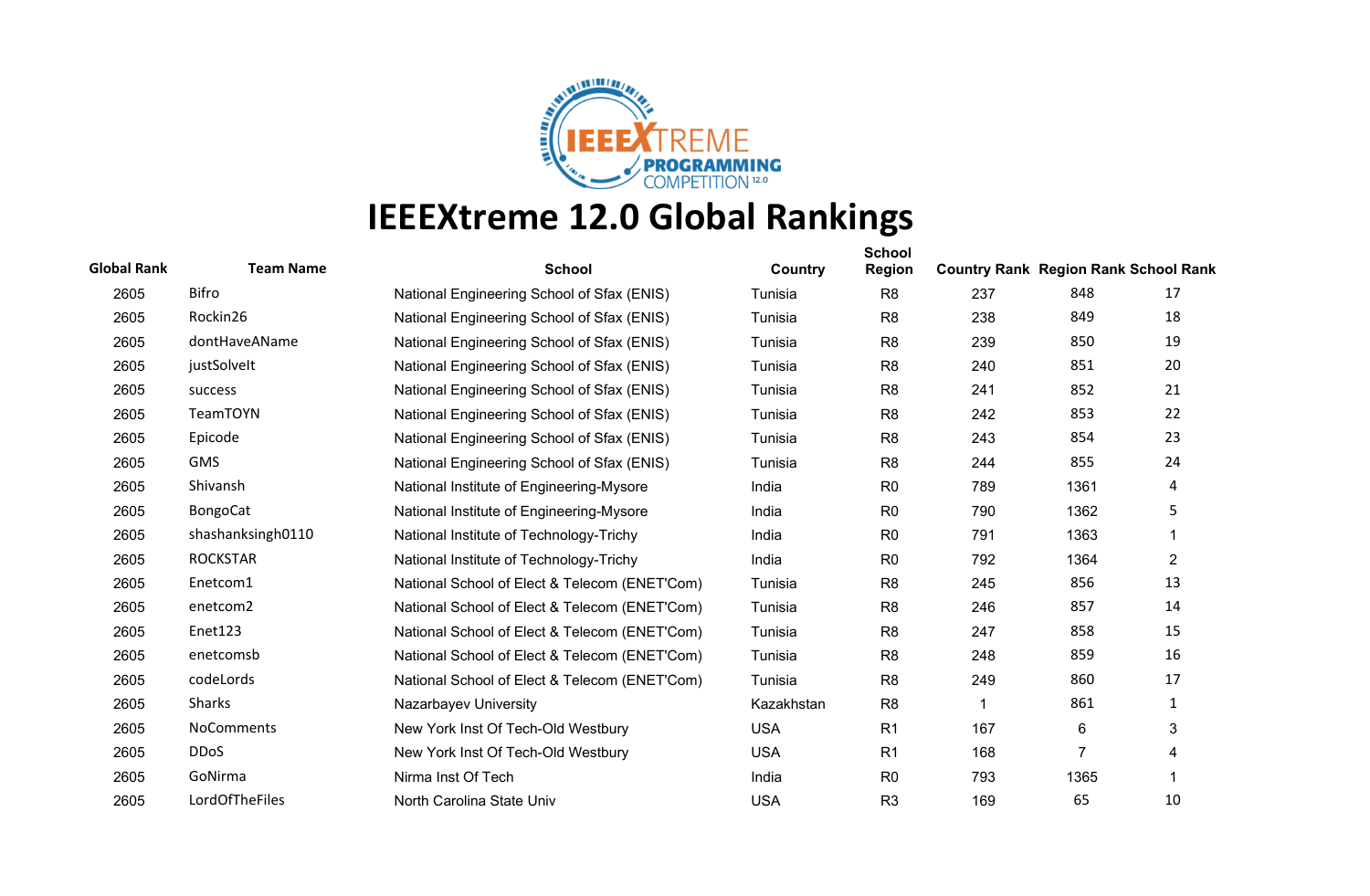

| <b>Global Rank</b> | <b>Team Name</b>    | <b>School</b>                                     | Country       | <b>School</b><br><b>Region</b> | <b>Country Rank Region Rank School Rank</b> |      |                |
|--------------------|---------------------|---------------------------------------------------|---------------|--------------------------------|---------------------------------------------|------|----------------|
| 2605               | nsuargmax           | North South University                            | Bangladesh    | R <sub>0</sub>                 | 46                                          | 1366 | 10             |
| 2605               | PUTRA4              | Putra Malaysia Univ                               | Malaysia      | R <sub>0</sub>                 | 26                                          | 1367 | 3              |
| 2605               | Qnex                | Raghu Engineering College - Visakhapatnam         | India         | R <sub>0</sub>                 | 794                                         | 1368 | 4              |
| 2605               | 0x4BL4U             | Rio De Janeiro Pontificia Catholic Univ           | <b>Brazil</b> | R <sub>9</sub>                 | 48                                          | 233  | 3              |
| 2605               | AngryNerdss         | Riphah International University Faisalabad        | Pakistan      | R <sub>0</sub>                 | 118                                         | 1369 | 3              |
| 2605               | Manquetos           | San Carlos Univ De Guatemala                      | Guatemala     | R <sub>9</sub>                 | 11                                          | 234  | 6              |
| 2605               | <b>DUETGenesis</b>  | school unknown                                    | Bangladesh    | R <sub>0</sub>                 | 47                                          | 1370 |                |
| 2605               | CodeKnights         | <b>SCMS School of Engineering &amp; Tech</b>      | India         | R <sub>0</sub>                 | 795                                         | 1371 |                |
| 2605               | Batman              | Shahjalal Univ Of Science And Tech                | Bangladesh    | R <sub>0</sub>                 | 48                                          | 1372 |                |
| 2605               | Sparkle             | Sir M Visvesvaraya Inst Of Tech                   | India         | R <sub>0</sub>                 | 796                                         | 1373 |                |
| 2605               | TwoSaltyFishOneHao  | South University of Science & Technology of China | China         | R <sub>0</sub>                 | 105                                         | 1374 |                |
| 2605               | SUSTech             | South University of Science & Technology of China | China         | R <sub>0</sub>                 | 106                                         | 1375 | 2              |
| 2605               | Knightcoders        | Sreenidhi Inst Of Science & Tech                  | India         | R <sub>0</sub>                 | 797                                         | 1376 |                |
| 2605               | MindCrusaders       | Sri Sai Ram Engineering College                   | India         | R <sub>0</sub>                 | 798                                         | 1377 | 3              |
| 2605               | MacroMinds          | Sri Sai Ram Engineering College                   | India         | R <sub>0</sub>                 | 799                                         | 1378 | 4              |
| 2605               | AnakRantauMenderita | <b>Telkom University</b>                          | Indonesia     | R <sub>0</sub>                 | 15                                          | 1379 | 4              |
| 2605               | Rodrous             | The Northcap University                           | India         | R <sub>0</sub>                 | 800                                         | 1380 | 7              |
| 2605               | Codemakers          | The Northcap University                           | India         | R <sub>0</sub>                 | 801                                         | 1381 | 8              |
| 2605               | kedi                | <b>Tobb Economics &amp; Tech Univ</b>             | Turkey        | R <sub>8</sub>                 | 44                                          | 862  | 1              |
| 2605               | SUdoCode            | Trivandrum College Of Engrg                       | India         | R <sub>0</sub>                 | 802                                         | 1382 | 6              |
| 2605               | Sparkplug           | Trivandrum College Of Engrg                       | India         | R <sub>0</sub>                 | 803                                         | 1383 | $\overline{7}$ |
| 2605               | Snowden             | U C E T - The Islamia University of Bahawalpur    | Pakistan      | R <sub>0</sub>                 | 119                                         | 1384 | 5              |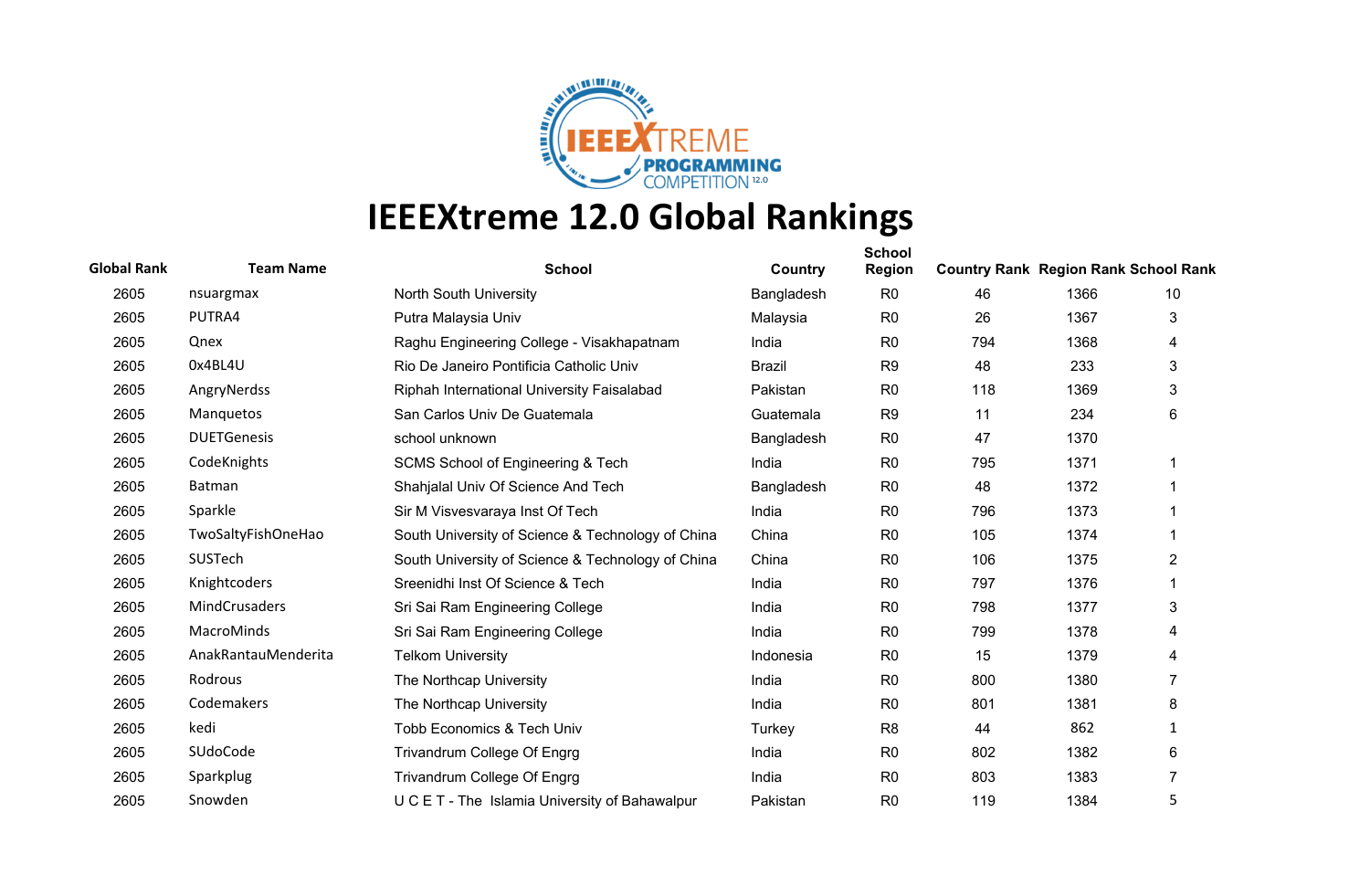

| <b>Global Rank</b> | <b>Team Name</b>  | <b>School</b>                       | Country     | <b>School</b><br><b>Region</b> | <b>Country Rank Region Rank School Rank</b> |      |                |
|--------------------|-------------------|-------------------------------------|-------------|--------------------------------|---------------------------------------------|------|----------------|
| 2605               | controlaltdelete  | Univ of Patras                      | Greece      | R <sub>8</sub>                 | 63                                          | 863  | 4              |
| 2605               | Meepsmee          | Univ of Texas-El Paso               | <b>USA</b>  | R <sub>5</sub>                 | 170                                         | 21   | 2              |
| 2605               | GameOfThreadsUTH  | Univ of Thessaly, Larissa/Volos     | Greece      | R <sub>8</sub>                 | 64                                          | 864  | $\mathbf{1}$   |
| 2605               | Torogoces         | Universidad de El Salvador          | El Salvador | R <sub>9</sub>                 | 13                                          | 235  | 3              |
| 2605               | LCDTreap          | Universidad Diego Portales          | Chile       | R <sub>9</sub>                 | 8                                           | 236  | 5              |
| 2605               | GreenTigers       | Universidad Industrial de Santander | Colombia    | R <sub>9</sub>                 | 13                                          | 237  | $\overline{2}$ |
| 2605               | <b>IRRR</b>       | Universidad La Salle-Mexico City    | Mexico      | R <sub>9</sub>                 | 23                                          | 238  | 1              |
| 2605               | LastMinuteTeam    | Universidad La Salle-Mexico City    | Mexico      | R <sub>9</sub>                 | 24                                          | 239  | $\overline{2}$ |
| 2605               | TackyShorts       | Universidad La Salle-Mexico City    | Mexico      | R <sub>9</sub>                 | 25                                          | 240  | 3              |
| 2605               | Programmer        | Universidad Santo Tomas - Tunja     | Colombia    | R <sub>9</sub>                 | 14                                          | 241  |                |
| 2605               | Lospuntoycoma     | Universidad Santo Tomas - Tunja     | Colombia    | R <sub>9</sub>                 | 15                                          | 242  | $\overline{2}$ |
| 2605               | TuringMachina     | University of Calgary               | Canada      | R <sub>7</sub>                 | 95                                          | 95   | 9              |
| 2605               | <b>LKXtremers</b> | University of Colombo               | Sri Lanka   | R <sub>0</sub>                 | 231                                         | 1385 | 59             |
| 2605               | lambdaX           | University of Colombo               | Sri Lanka   | R <sub>0</sub>                 | 232                                         | 1386 | 60             |
| 2605               | Creedblock        | University of Colombo               | Sri Lanka   | R <sub>0</sub>                 | 233                                         | 1387 | 61             |
| 2605               | hashed            | University of Colombo               | Sri Lanka   | R <sub>0</sub>                 | 234                                         | 1388 | 62             |
| 2605               | Deadlock          | University of Colombo               | Sri Lanka   | R <sub>0</sub>                 | 235                                         | 1389 | 63             |
| 2605               | bitsPls           | University of Colombo               | Sri Lanka   | R <sub>0</sub>                 | 236                                         | 1390 | 64             |
| 2605               | <b>BigOoh</b>     | University of Colombo               | Sri Lanka   | R <sub>0</sub>                 | 237                                         | 1391 | 65             |
| 2605               | ExploreIT         | University of Colombo               | Sri Lanka   | R <sub>0</sub>                 | 238                                         | 1392 | 66             |
| 2605               | Metalics          | University of Colombo               | Sri Lanka   | R <sub>0</sub>                 | 239                                         | 1393 | 67             |
| 2605               | NowYouCMe         | University of Colombo               | Sri Lanka   | R <sub>0</sub>                 | 240                                         | 1394 | 68             |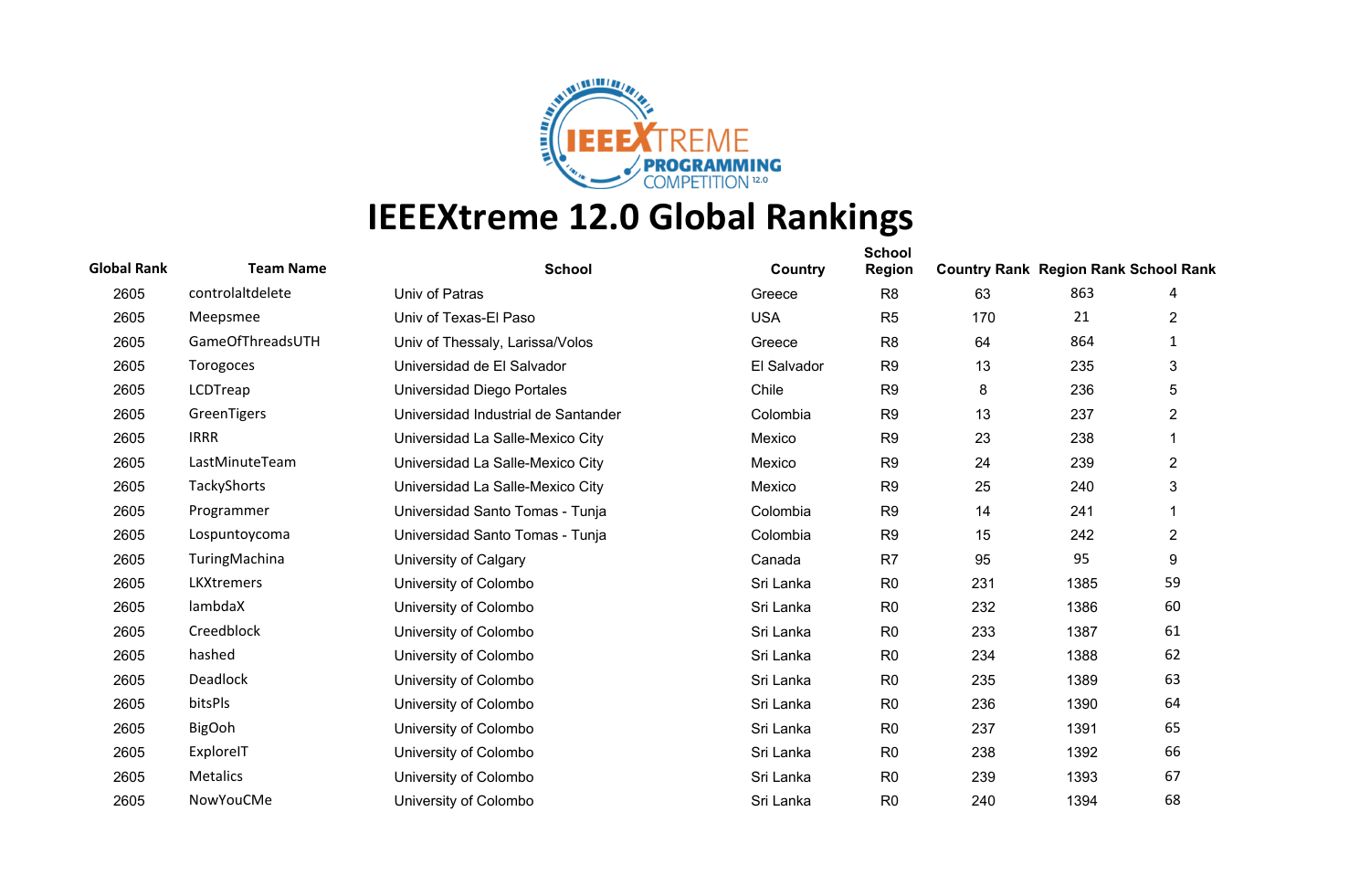

| <b>Global Rank</b> | <b>Team Name</b>    | <b>School</b>                                | Country      | <b>School</b><br><b>Region</b> | <b>Country Rank Region Rank School Rank</b> |      |                |
|--------------------|---------------------|----------------------------------------------|--------------|--------------------------------|---------------------------------------------|------|----------------|
| 2605               | <b>CFluff</b>       | University of Colombo                        | Sri Lanka    | R <sub>0</sub>                 | 241                                         | 1395 | 69             |
| 2605               | 3cube               | University of Colombo                        | Sri Lanka    | R <sub>0</sub>                 | 242                                         | 1396 | 77             |
| 2605               | <b>Minions</b>      | University of Ruhuna                         | Sri Lanka    | R <sub>0</sub>                 | 243                                         | 1397 | 27             |
| 2605               | Coders426           | Vaagdevi College Of Engineering              | India        | R <sub>0</sub>                 | 804                                         | 1398 | 6              |
| 2605               | madCwinners         | Vaagdevi College Of Engineering              | India        | R <sub>0</sub>                 | 805                                         | 1399 | 7              |
| 2605               | CrazyGeeks          | Vaagdevi College Of Engineering              | India        | R <sub>0</sub>                 | 806                                         | 1400 | 8              |
| 2605               | Thinkers            | Vaagdevi College Of Engineering              | India        | R <sub>0</sub>                 | 807                                         | 1401 | 9              |
| 2605               | Coders3             | Vaagdevi College Of Engineering              | India        | R <sub>0</sub>                 | 808                                         | 1402 | 10             |
| 2605               | Teamcoders          | Vaagdevi College Of Engineering              | India        | R <sub>0</sub>                 | 809                                         | 1403 | 11             |
| 2605               | Creatrixcoders      | Vaagdevi College Of Engineering              | India        | R <sub>0</sub>                 | 810                                         | 1404 | 12             |
| 2605               | <b>ByteOfPi</b>     | Vellore Institute of Technology              | India        | R <sub>0</sub>                 | 811                                         | 1405 | $\overline{2}$ |
| 2605               | wings               | Vignan University - GUNTUR                   | India        | R <sub>0</sub>                 | 812                                         | 1406 | 4              |
| 2605               | <b>VFSTRECESECB</b> | Vignan's Foundation for Sci, Tech & Research | India        | R <sub>0</sub>                 | 813                                         | 1407 | 1              |
| 2605               | CodersDecoders      | Visvesvaraya Univ College Of Engrg           | India        | R <sub>0</sub>                 | 814                                         | 1408 | 6              |
| 2605               | Onlt                | <b>VIT University</b>                        | India        | R <sub>0</sub>                 | 815                                         | 1409 | 1              |
| 2606               | unusetsolos         | <b>Cyprus University of Technology</b>       | India        | R <sub>0</sub>                 | 816                                         | 1410 | 1              |
| 2606               | ZTeam               | Higher Institute of Informatics Mahdia ISIMa | Tunisia      | R <sub>8</sub>                 | 250                                         | 865  | 10             |
| 2606               | <b>Bteam</b>        | Higher Institute of Informatics Mahdia ISIMa | Tunisia      | R <sub>8</sub>                 | 251                                         | 866  | 11             |
| 2606               | TeamCT7             | Izmir Ekonomi Universitesi                   | Turkey       | R <sub>8</sub>                 | 45                                          | 867  | $\mathbf{1}$   |
| 2606               | 3Cups               | Jordan University of Science & Technology    | Jordan       | R <sub>8</sub>                 | 53                                          | 868  | 10             |
| 2606               | LinahBodoor         | King Abdulaziz University-FCIT               | Saudi Arabia | R <sub>8</sub>                 | 94                                          | 869  | 49             |
| 2606               | TrigoMen            | Nat'l Inst of Applied Sci & Tech (INSAT)     | Tunisia      | R <sub>8</sub>                 | 252                                         | 870  | 37             |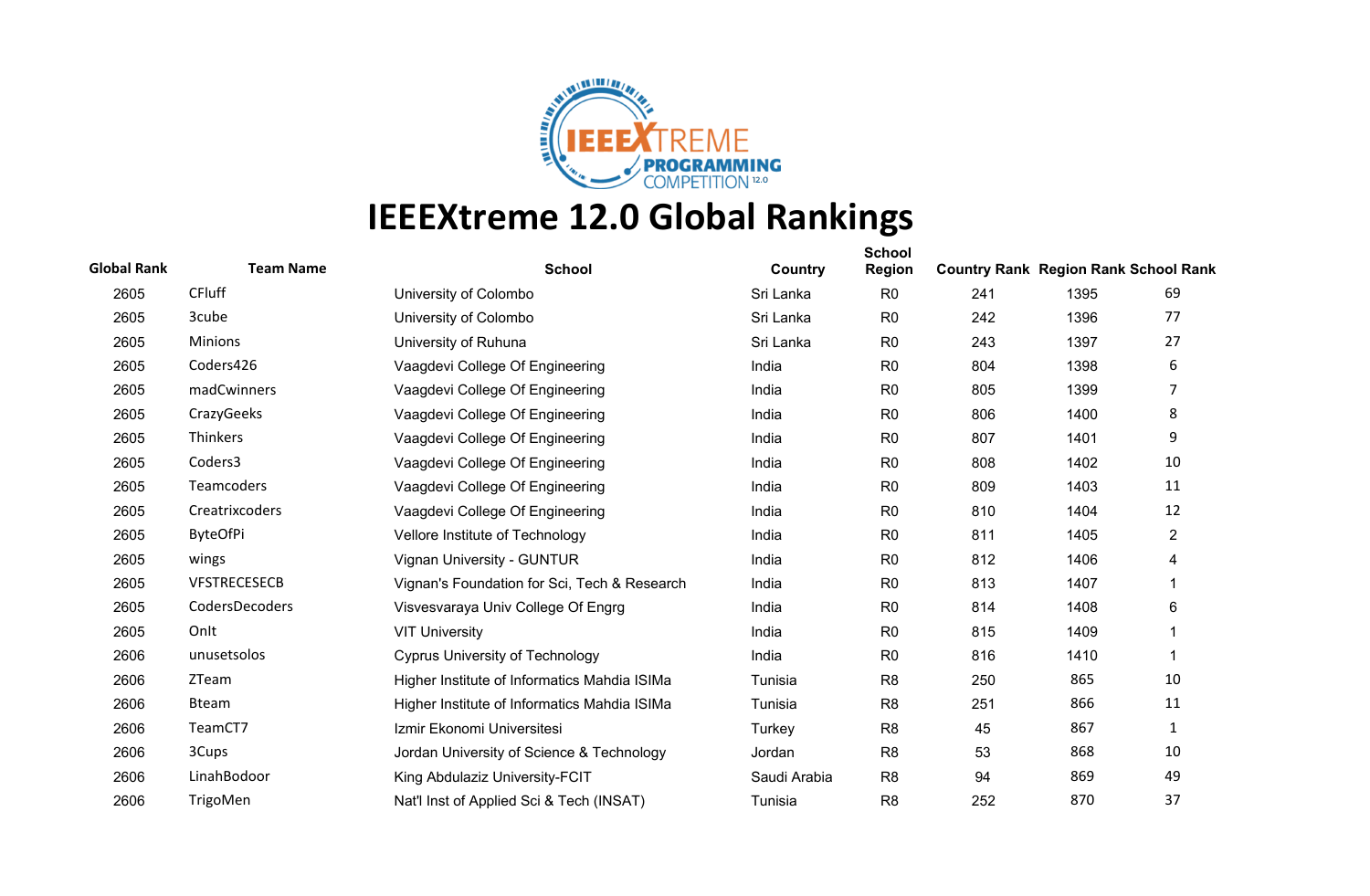

| <b>Global Rank</b> | <b>Team Name</b>     | <b>School</b>                                  | Country    | <b>School</b><br><b>Region</b> | <b>Country Rank Region Rank School Rank</b> |      |                |
|--------------------|----------------------|------------------------------------------------|------------|--------------------------------|---------------------------------------------|------|----------------|
| 2606               | IUBIAN17             | U C E T - The Islamia University of Bahawalpur | Pakistan   | R <sub>0</sub>                 | 120                                         | 1411 | 6              |
| 2606               | IUBIAN <sub>20</sub> | U C E T - The Islamia University of Bahawalpur | Pakistan   | R <sub>0</sub>                 | 121                                         | 1412 |                |
| 2606               | ConFe                | Universidad Nacional San Agustin               | Peru       | R <sub>9</sub>                 | 17                                          | 243  | 1              |
| 2607               | 4646                 | A.D. Patel Inst Of Tech                        | India      | R <sub>0</sub>                 | 817                                         | 1413 | 13             |
| 2607               | CodeCreker           | A.D. Patel Inst Of Tech                        | India      | R <sub>0</sub>                 | 818                                         | 1414 | 14             |
| 2607               | Codeit               | A.D. Patel Inst Of Tech                        | India      | R <sub>0</sub>                 | 819                                         | 1415 | 15             |
| 2607               | TechnoCoders         | A.D. Patel Inst Of Tech                        | India      | R <sub>0</sub>                 | 820                                         | 1416 | 16             |
| 2607               | gogeeks              | A.D. Patel Inst Of Tech                        | India      | R <sub>0</sub>                 | 821                                         | 1417 | 17             |
| 2607               | <b>AVITVMRF</b>      | Aarupadai Veedu Inst Of Tech                   | India      | R <sub>0</sub>                 | 822                                         | 1418 | 1              |
| 2607               | Brotherhood          | Adi Shankara Inst Of Engineering & Tech        | India      | R <sub>0</sub>                 | 823                                         | 1419 | 5              |
| 2607               | ManchesterUnited     | Adi Shankara Inst Of Engineering & Tech        | India      | R <sub>0</sub>                 | 824                                         | 1420 | 6              |
| 2607               | <b>IMPULSE</b>       | Adi Shankara Inst Of Engineering & Tech        | India      | R <sub>0</sub>                 | 825                                         | 1421 | 7              |
| 2607               | AvengersDaaw         | Adi Shankara Inst Of Engineering & Tech        | India      | R <sub>0</sub>                 | 826                                         | 1422 | 8              |
| 2607               | <b>TRONIX</b>        | Adi Shankara Inst Of Engineering & Tech        | India      | R <sub>0</sub>                 | 827                                         | 1423 | 9              |
| 2607               | EEEacet              | Aditya College of Engineering and Technology   | India      | R <sub>0</sub>                 | 828                                         | 1424 | 6              |
| 2607               | Primus               | <b>Adnan Menderes University</b>               | Turkey     | R <sub>8</sub>                 | 46                                          | 871  | 1              |
| 2607               | V <sub>3</sub>       | <b>Ahmedabad University</b>                    | India      | R <sub>0</sub>                 | 829                                         | 1425 | 12             |
| 2607               | Orange               | Ahsanullah Univ Of Science & Tech              | Bangladesh | R <sub>0</sub>                 | 49                                          | 1426 | $\overline{2}$ |
| 2607               | Team72               | Ahsanullah Univ Of Science & Tech              | Bangladesh | R <sub>0</sub>                 | 50                                          | 1427 | 3              |
| 2607               | Serendipity          | Ahsanullah Univ Of Science & Tech              | Bangladesh | R <sub>0</sub>                 | 51                                          | 1428 | 4              |
| 2607               | <b>AUSTAG</b>        | Ahsanullah Univ Of Science & Tech              | Bangladesh | R <sub>0</sub>                 | 52                                          | 1429 | 5              |
| 2607               | BinaryTeam           | Al-Balga Applied University - Center           | Jordan     | R <sub>8</sub>                 | 54                                          | 872  | 5              |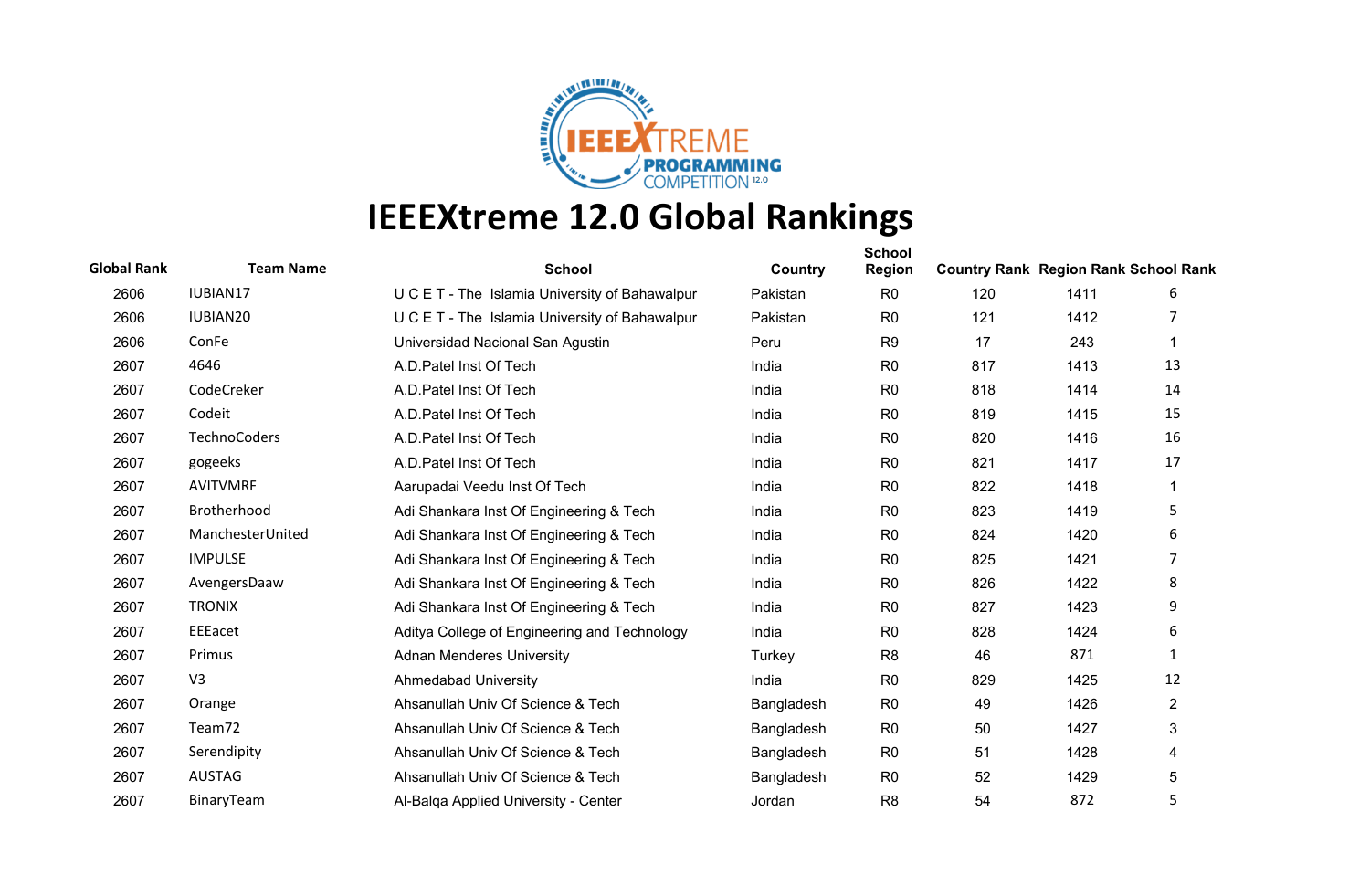

| <b>Global Rank</b> | <b>Team Name</b>     | <b>School</b>                                      | Country    | <b>School</b><br><b>Region</b> | <b>Country Rank Region Rank School Rank</b> |      |                |
|--------------------|----------------------|----------------------------------------------------|------------|--------------------------------|---------------------------------------------|------|----------------|
| 2607               | <b>ITLOOP</b>        | Al-Balga Applied University - Center               | Jordan     | R <sub>8</sub>                 | 55                                          | 873  | 6              |
| 2607               | OdehHunters          | Al-Quds University                                 | Palestine  | R <sub>8</sub>                 | 43                                          | 874  | 2              |
| 2607               | AQUDualCore          | Al-Quds University                                 | Palestine  | R <sub>8</sub>                 | 44                                          | 875  | 3              |
| 2607               | AQUCorel7            | Al-Quds University                                 | Palestine  | R <sub>8</sub>                 | 45                                          | 876  | 4              |
| 2607               | Fsociety             | Alamuri Ratnamala Institute of Engg and Technology | India      | R <sub>0</sub>                 | 830                                         | 1430 |                |
| 2607               | Phonex               | Alexandria Higher Inst of Engineering and Tech     | Egypt      | R <sub>8</sub>                 | 28                                          | 877  | 3              |
| 2607               | <b>AMCians</b>       | AMC Engineering college                            | India      | R <sub>0</sub>                 | 831                                         | 1431 |                |
| 2607               | Zephyrus             | American International University-Bangladesh       | Bangladesh | R <sub>0</sub>                 | 53                                          | 1432 |                |
| 2607               | AUKone               | American University of Kuwait                      | Kuwait     | R <sub>8</sub>                 |                                             | 878  | 1              |
| 2607               | AUKtwo               | American University of Kuwait                      | Kuwait     | R <sub>8</sub>                 | $\overline{2}$                              | 879  | $\overline{2}$ |
| 2607               | AUKthree             | American University of Kuwait                      | Kuwait     | R <sub>8</sub>                 | $\sqrt{3}$                                  | 880  | 3              |
| 2607               | SteveAndTheJobs      | American University-Beirut                         | Lebanon    | R <sub>8</sub>                 | 43                                          | 881  | 12             |
| 2607               | NoName0              | American University-Beirut                         | Lebanon    | R <sub>8</sub>                 | 44                                          | 882  | 13             |
| 2607               | PowerRangers         | American University-Beirut                         | Lebanon    | R <sub>8</sub>                 | 45                                          | 883  | 14             |
| 2607               | <b>BitPlayers</b>    | Amity School Of Engineering & Technology           | India      | R <sub>0</sub>                 | 832                                         | 1433 | 5              |
| 2607               | WhiteHats            | Amity School Of Engineering & Technology           | India      | R <sub>0</sub>                 | 833                                         | 1434 | 6              |
| 2607               | ShubhamSimran        | Amity School Of Engineering & Technology           | India      | R <sub>0</sub>                 | 834                                         | 1435 | 7              |
| 2607               | <b>EDISON</b>        | ANURAG GROUP OF INSTITUTIONS                       | India      | R <sub>0</sub>                 | 835                                         | 1436 | 1              |
| 2607               | NIKOLATESLA          | ANURAG GROUP OF INSTITUTIONS                       | India      | R <sub>0</sub>                 | 836                                         | 1437 | $\overline{2}$ |
| 2607               | <b>DreamCrushers</b> | ANURAG GROUP OF INSTITUTIONS                       | India      | R <sub>0</sub>                 | 837                                         | 1438 | 3              |
| 2607               | ksp                  | ANURAG GROUP OF INSTITUTIONS                       | India      | R <sub>0</sub>                 | 838                                         | 1439 | 4              |
| 2607               | Anuragians           | ANURAG GROUP OF INSTITUTIONS                       | India      | R <sub>0</sub>                 | 839                                         | 1440 | 5              |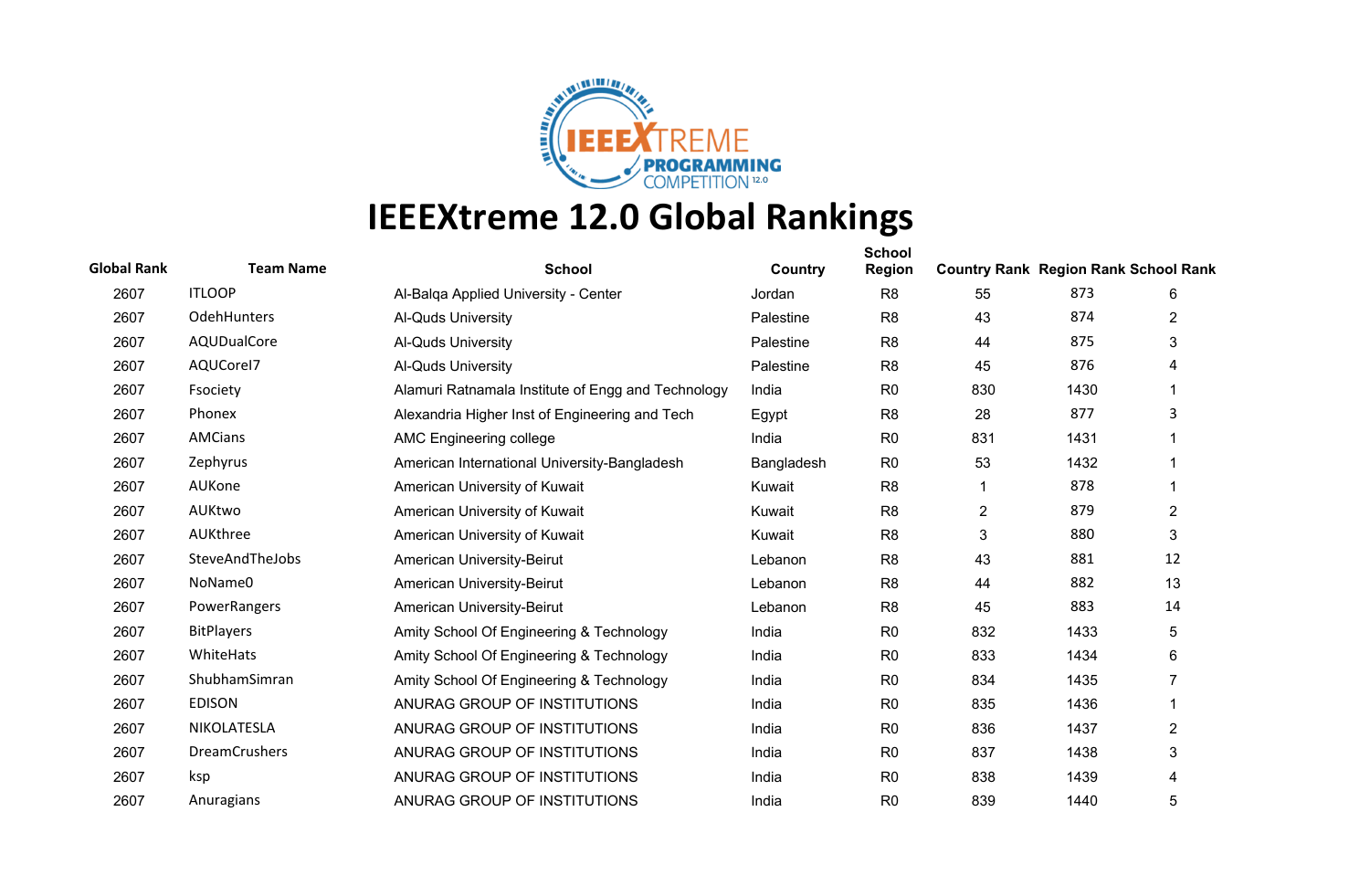

| <b>Global Rank</b> | <b>Team Name</b>     | <b>School</b>                              | Country  | <b>School</b><br><b>Region</b> | <b>Country Rank Region Rank School Rank</b> |      |                |
|--------------------|----------------------|--------------------------------------------|----------|--------------------------------|---------------------------------------------|------|----------------|
| 2607               | ArisFC               | Aristotle Univ Of Thessaloniki             | Greece   | R <sub>8</sub>                 | 65                                          | 884  | 7              |
| 2607               | HMMYthees            | Aristotle Univ Of Thessaloniki             | Greece   | R <sub>8</sub>                 | 66                                          | 885  | 8              |
| 2607               | winnerplusplus       | <b>Assiut Univ</b>                         | Egypt    | R <sub>8</sub>                 | 29                                          | 886  | 1              |
| 2607               | Partisan             | B K Birla Institute of Engg & Tech         | India    | R <sub>0</sub>                 | 840                                         | 1441 |                |
| 2607               | Partisan2            | B K Birla Institute of Engg & Tech         | India    | R <sub>0</sub>                 | 841                                         | 1442 | $\overline{2}$ |
| 2607               | Scintillaterz        | B K Birla Institute of Engg & Tech         | India    | R <sub>0</sub>                 | 842                                         | 1443 | 3              |
| 2607               | <b>ACCIO</b>         | B. M. Sreenivasalah College of Engineering | India    | R <sub>0</sub>                 | 843                                         | 1444 | 36             |
| 2607               | XtReMeCoDeRs1        | B. M. Sreenivasalah College of Engineering | India    | R <sub>0</sub>                 | 844                                         | 1445 | 37             |
| 2607               | Freemasons           | B. M. Sreenivasalah College of Engineering | India    | R <sub>0</sub>                 | 845                                         | 1446 | 38             |
| 2607               | Horriblecoders       | B. M. Sreenivasalah College of Engineering | India    | R <sub>0</sub>                 | 846                                         | 1447 | 39             |
| 2607               | TusharNikhil         | B. M. Sreenivasalah College of Engineering | India    | R <sub>0</sub>                 | 847                                         | 1448 | 40             |
| 2607               | Optic                | B. M. Sreenivasalah College of Engineering | India    | R <sub>0</sub>                 | 848                                         | 1449 | 41             |
| 2607               | <b>Shirkers</b>      | B. M. Sreenivasalah College of Engineering | India    | R <sub>0</sub>                 | 849                                         | 1450 | 42             |
| 2607               | TheDwellers          | B. M. Sreenivasalah College of Engineering | India    | R <sub>0</sub>                 | 850                                         | 1451 | 43             |
| 2607               | KandQ                | B. M. Sreenivasalah College of Engineering | India    | R <sub>0</sub>                 | 851                                         | 1452 | 44             |
| 2607               | <b>Recursionists</b> | B. M. Sreenivasalah College of Engineering | India    | R <sub>0</sub>                 | 852                                         | 1453 | 45             |
| 2607               | <b>LUMOS</b>         | B. M. Sreenivasalah College of Engineering | India    | R <sub>0</sub>                 | 853                                         | 1454 | 46             |
| 2607               | OneManArmy           | B. M. Sreenivasalah College of Engineering | India    | R <sub>0</sub>                 | 854                                         | 1455 | 47             |
| 2607               | Codegurus            | B. M. Sreenivasalah College of Engineering | India    | R <sub>0</sub>                 | 855                                         | 1456 | 48             |
| 2607               | Bahria01             | Bahria Univ - Islamabad                    | Pakistan | R <sub>0</sub>                 | 122                                         | 1457 | 3              |
| 2607               | Bahria04             | Bahria Univ - Islamabad                    | Pakistan | R <sub>0</sub>                 | 123                                         | 1458 | 4              |
| 2607               | Bahria05             | Bahria Univ - Islamabad                    | Pakistan | R <sub>0</sub>                 | 124                                         | 1459 | 5              |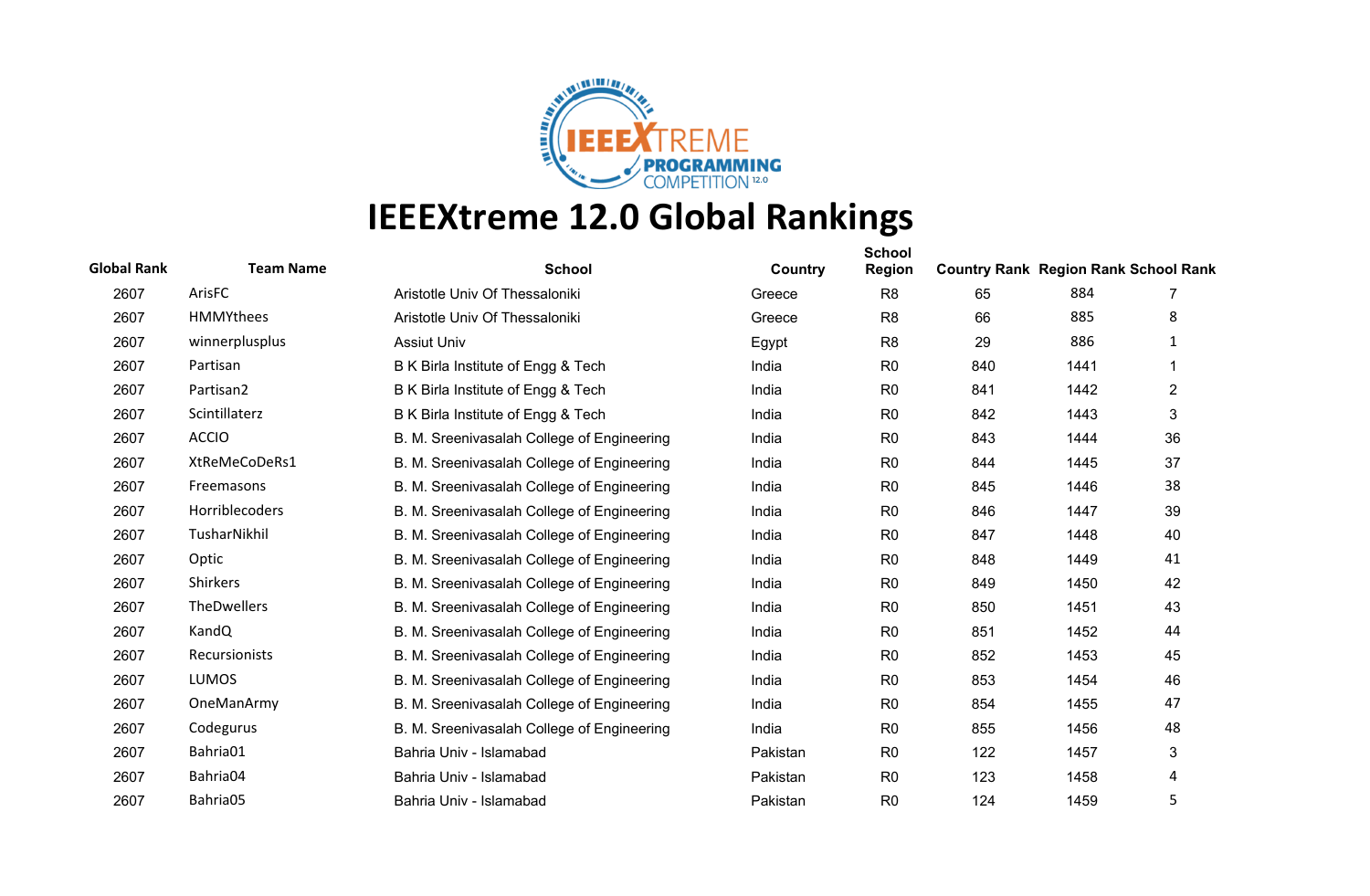

| <b>Global Rank</b> | <b>Team Name</b>     | <b>School</b>                                 | Country    | <b>School</b><br><b>Region</b> | <b>Country Rank Region Rank School Rank</b> |      |    |
|--------------------|----------------------|-----------------------------------------------|------------|--------------------------------|---------------------------------------------|------|----|
| 2607               | Bahria07             | Bahria Univ - Islamabad                       | Pakistan   | R <sub>0</sub>                 | 125                                         | 1460 | 6  |
| 2607               | Intcode              | Balaji Institute of Technology & Science      | India      | R <sub>0</sub>                 | 856                                         | 1461 | 3  |
| 2607               | parity               | Balaji Institute of Technology & Science      | India      | R <sub>0</sub>                 | 857                                         | 1462 | 4  |
| 2607               | smalltalk            | Balaji Institute of Technology & Science      | India      | R <sub>0</sub>                 | 858                                         | 1463 | 5  |
| 2607               | bean                 | Balaji Institute of Technology & Science      | India      | R <sub>0</sub>                 | 859                                         | 1464 | 6  |
| 2607               | alert                | Balaji Institute of Technology & Science      | India      | R <sub>0</sub>                 | 860                                         | 1465 | 7  |
| 2607               | coffee               | Balaji Institute of Technology & Science      | India      | R <sub>0</sub>                 | 861                                         | 1466 | 8  |
| 2607               | TheSniper            | Bangladesh Univ Of Engineering & Tech         | Bangladesh | R <sub>0</sub>                 | 54                                          | 1467 | 10 |
| 2607               | returnToSleepBUET    | Bangladesh Univ Of Engineering & Tech         | Bangladesh | R <sub>0</sub>                 | 55                                          | 1468 | 11 |
| 2607               | HeisenbergBUET       | Bangladesh Univ Of Engineering & Tech         | Bangladesh | R <sub>0</sub>                 | 56                                          | 1469 | 12 |
| 2607               | LightHouse           | Bangladesh Univ Of Engineering & Tech         | Bangladesh | R <sub>0</sub>                 | 57                                          | 1470 | 13 |
| 2607               | Adhira               | Bangladesh Univ Of Engineering & Tech         | Bangladesh | R <sub>0</sub>                 | 58                                          | 1471 | 14 |
| 2607               | Andromida            | Bangladesh Univ Of Engineering & Tech         | Bangladesh | R <sub>0</sub>                 | 59                                          | 1472 | 15 |
| 2607               | Pie                  | <b>Bangladesh University of Professionals</b> | Bangladesh | R <sub>0</sub>                 | 60                                          | 1473 | 4  |
| 2607               | <b>ABC</b>           | <b>Bangladesh University of Professionals</b> | Bangladesh | R <sub>0</sub>                 | 61                                          | 1474 | 5  |
| 2607               | CodeandCookie        | <b>Bangladesh University of Professionals</b> | Bangladesh | R <sub>0</sub>                 | 62                                          | 1475 | 6  |
| 2607               | <b>BrainTweezers</b> | Bannari Amman Inst Of Tech                    | India      | R <sub>0</sub>                 | 862                                         | 1476 | 8  |
| 2607               | BrainTweezers2       | Bannari Amman Inst Of Tech                    | India      | R <sub>0</sub>                 | 863                                         | 1477 | 9  |
| 2607               | ccp                  | <b>Bar-Ilan University</b>                    | Israel     | R <sub>8</sub>                 | 11                                          | 887  | 2  |
| 2607               | Oxdeadbeef           | <b>Bar-Ilan University</b>                    | Israel     | R <sub>8</sub>                 | 12                                          | 888  | 3  |
| 2607               | Matzov               | <b>Bar-Ilan University</b>                    | Israel     | R <sub>8</sub>                 | 13                                          | 889  | 4  |
| 2607               | Backup               | <b>Bar-Ilan University</b>                    | Israel     | R <sub>8</sub>                 | 14                                          | 890  | 5  |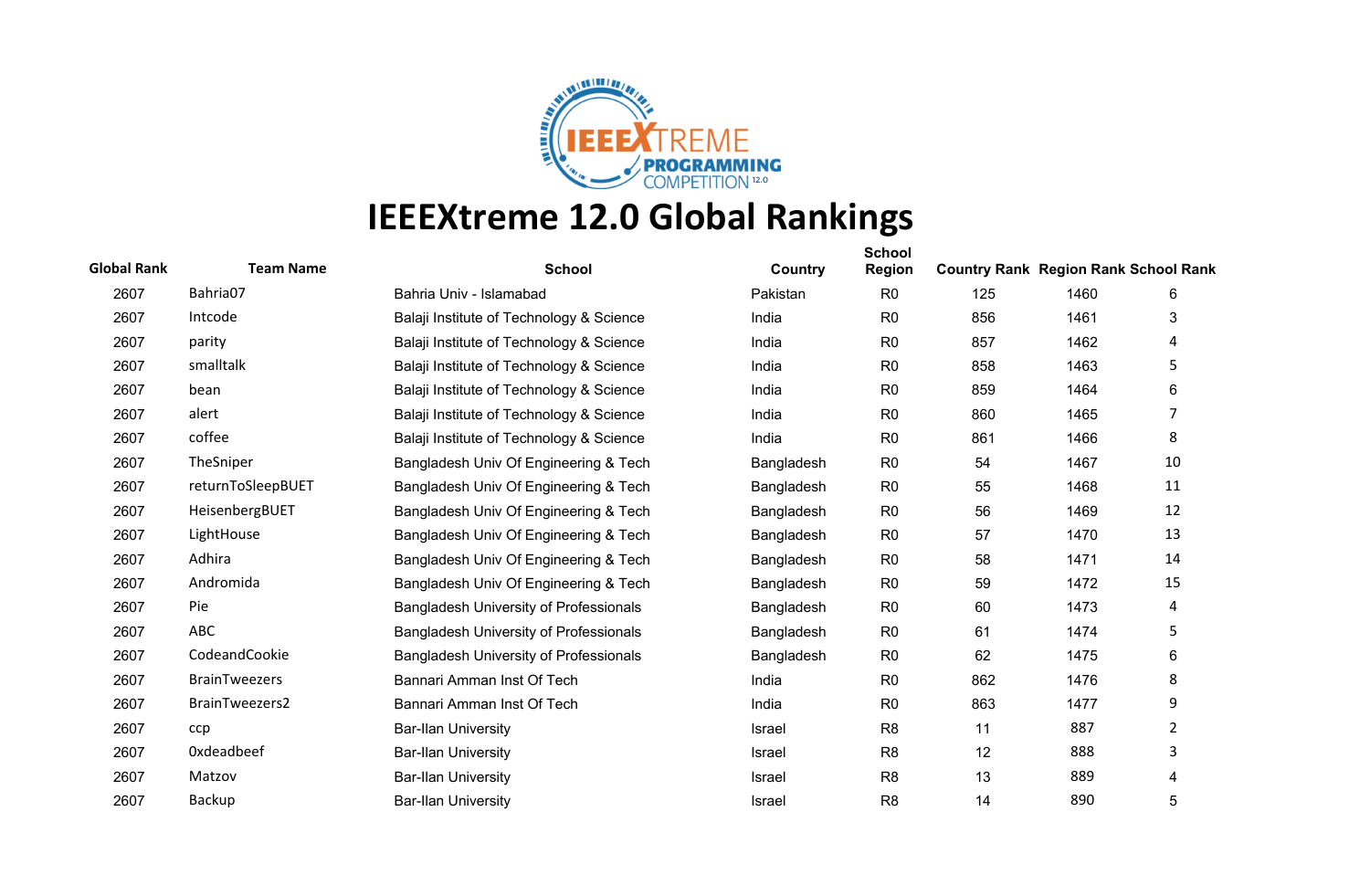

| <b>Global Rank</b> | <b>Team Name</b>    | <b>School</b>                                   | Country        | <b>School</b><br><b>Region</b> | <b>Country Rank Region Rank School Rank</b> |      |                |
|--------------------|---------------------|-------------------------------------------------|----------------|--------------------------------|---------------------------------------------|------|----------------|
| 2607               | <b>POTATO</b>       | <b>Benha University</b>                         | Egypt          | R <sub>8</sub>                 | 30                                          | 891  | $\overline{2}$ |
| 2607               | ThUnDeR             | Bharati Vidyapeeth College Of Engrg/Pune        | India          | R <sub>0</sub>                 | 864                                         | 1478 |                |
| 2607               | <b>B</b> vpians     | Bharati Vidyapeeth College Of Engrg/Pune        | India          | R <sub>0</sub>                 | 865                                         | 1479 | 2              |
| 2607               | TeamSharp           | Bharati Vidyapeeth's College of Eng - New Delhi | India          | R <sub>0</sub>                 | 866                                         | 1480 | 13             |
| 2607               | <b>ICantCode</b>    | Bharati Vidyapeeth's College of Eng - New Delhi | India          | R <sub>0</sub>                 | 867                                         | 1481 | 14             |
| 2607               | <b>Mystic</b>       | Bharati Vidyapeeth's College of Eng - New Delhi | India          | R <sub>0</sub>                 | 868                                         | 1482 | 15             |
| 2607               | <b>KARINT</b>       | <b>Bilkent University</b>                       | Turkey         | R <sub>8</sub>                 | 47                                          | 892  | $\overline{7}$ |
| 2607               | BobiskoTeam         | <b>Bilkent University</b>                       | Turkey         | R <sub>8</sub>                 | 48                                          | 893  | 8              |
| 2607               | TheCorp             | <b>Bilkent University</b>                       | Turkey         | R <sub>8</sub>                 | 49                                          | 894  | 9              |
| 2607               | powerofslience      | <b>Bilkent University</b>                       | Turkey         | R <sub>8</sub>                 | 50                                          | 895  | 10             |
| 2607               | Elekta              | Birla Inst Of Tech & Sci - Dubai Campus         | United Arab Em | R <sub>8</sub>                 | 20                                          | 896  | $\overline{2}$ |
| 2607               | fiveHundredAnd21    | Birla Inst Of Tech-Mesra                        | India          | R <sub>0</sub>                 | 869                                         | 1483 | 2              |
| 2607               | idk                 | Birla Inst Of Tech-Mesra                        | India          | R <sub>0</sub>                 | 870                                         | 1484 | 3              |
| 2607               | Mathemagician       | Birla Inst Of Tech-Mesra                        | India          | R <sub>0</sub>                 | 871                                         | 1485 | 4              |
| 2607               | Asura               | Birla Inst Of Tech-Mesra                        | India          | R <sub>0</sub>                 | 872                                         | 1486 | 5              |
| 2607               | Mesra               | Birla Inst Of Tech-Mesra                        | India          | R <sub>0</sub>                 | 873                                         | 1487 | 6              |
| 2607               | twopi               | Birla Institute of Tech and Science Pilani-Goa  | India          | R <sub>0</sub>                 | 874                                         | 1488 |                |
| 2607               | <b>BPGCLuminist</b> | Birla Institute of Tech and Science Pilani-Goa  | India          | R <sub>0</sub>                 | 875                                         | 1489 | $\overline{2}$ |
| 2607               | BZU <sub>2</sub>    | <b>Birzeit University</b>                       | Palestine      | R <sub>8</sub>                 | 46                                          | 897  | 28             |
| 2607               | ZeroDivisionError   | <b>Bournemouth University</b>                   | United Kingdom | R <sub>8</sub>                 | 10                                          | 898  | 9              |
| 2607               | bracutiger          | <b>BRAC University</b>                          | Bangladesh     | R <sub>0</sub>                 | 63                                          | 1490 | 6              |
| 2607               | bracuMemeDreamTeam  | <b>BRAC University</b>                          | Bangladesh     | R <sub>0</sub>                 | 64                                          | 1491 | 7              |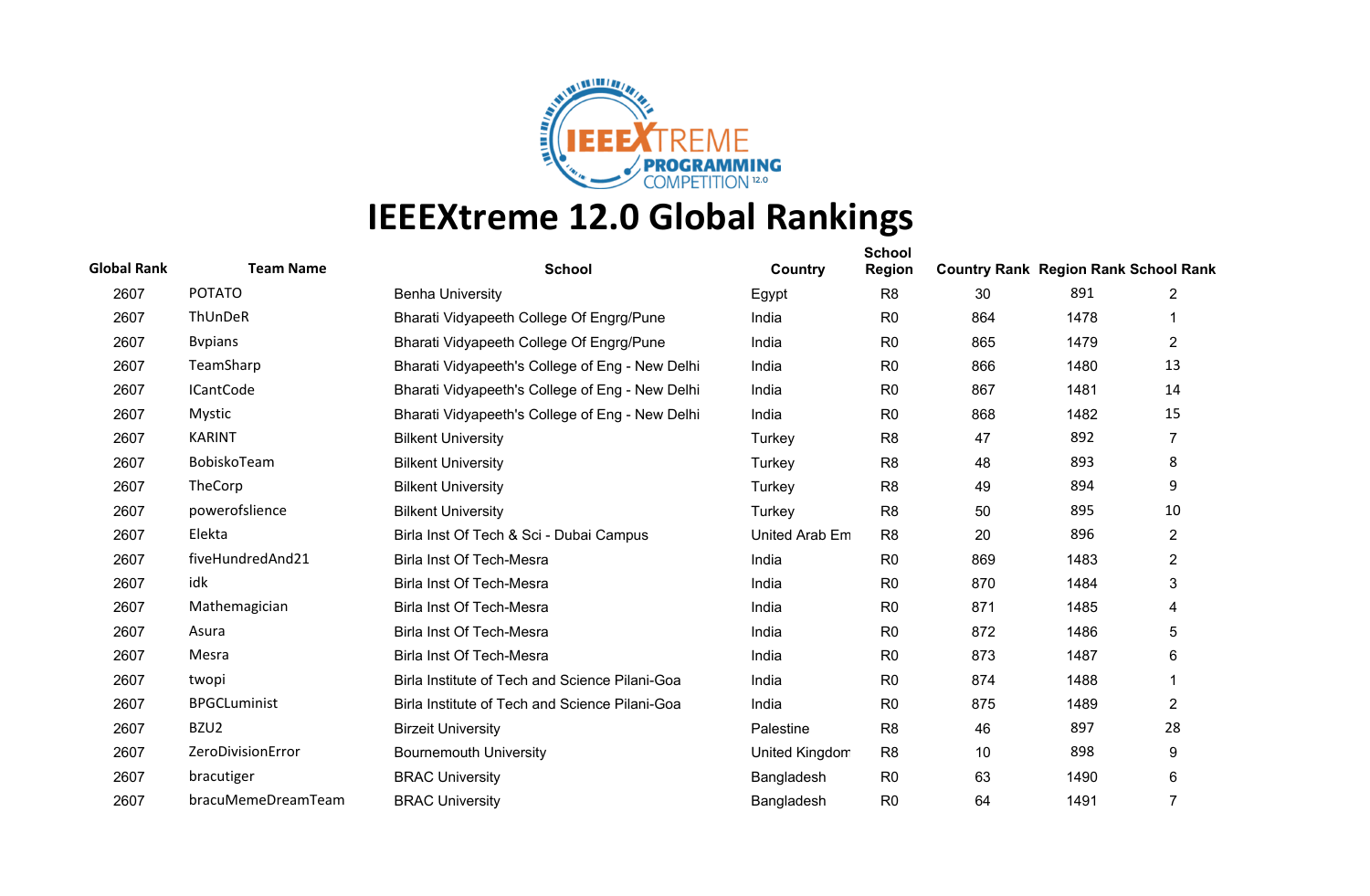

| <b>Global Rank</b> | <b>Team Name</b>    | <b>School</b>                              | Country    | <b>School</b><br><b>Region</b> | <b>Country Rank Region Rank School Rank</b> |      |                |
|--------------------|---------------------|--------------------------------------------|------------|--------------------------------|---------------------------------------------|------|----------------|
| 2607               | bracufaceless       | <b>BRAC University</b>                     | Bangladesh | R <sub>0</sub>                 | 65                                          | 1492 | 8              |
| 2607               | <b>TOSCANINI</b>    | <b>Cairo University</b>                    | Egypt      | R <sub>8</sub>                 | 31                                          | 899  | 6              |
| 2607               | mou                 | <b>Cairo University</b>                    | Egypt      | R <sub>8</sub>                 | 32                                          | 900  | 7              |
| 2607               | SloPokes            | California Poly State Univ-San Luis        | <b>USA</b> | R <sub>6</sub>                 | 171                                         | 38   | $\overline{7}$ |
| 2607               | ceceldiablos        | <b>Canara Engineering College</b>          | India      | R <sub>0</sub>                 | 876                                         | 1493 | 33             |
| 2607               | ceccodebreaker      | <b>Canara Engineering College</b>          | India      | R <sub>0</sub>                 | 877                                         | 1494 | 34             |
| 2607               | ceca2               | <b>Canara Engineering College</b>          | India      | R <sub>0</sub>                 | 878                                         | 1495 | 35             |
| 2607               | cec404brainnotfound | <b>Canara Engineering College</b>          | India      | R <sub>0</sub>                 | 879                                         | 1496 | 36             |
| 2607               | cecsparkle          | <b>Canara Engineering College</b>          | India      | R <sub>0</sub>                 | 880                                         | 1497 | 37             |
| 2607               | ceccodemonks        | <b>Canara Engineering College</b>          | India      | R <sub>0</sub>                 | 881                                         | 1498 | 38             |
| 2607               | ceccodersinc        | <b>Canara Engineering College</b>          | India      | R <sub>0</sub>                 | 882                                         | 1499 | 39             |
| 2607               | cecpowergirls       | <b>Canara Engineering College</b>          | India      | R <sub>0</sub>                 | 883                                         | 1500 | 40             |
| 2607               | AllDaySolvers       | Cape Institute of Technology               | India      | R <sub>0</sub>                 | 884                                         | 1501 | 6              |
| 2607               | CodeChallengers     | Cape Institute of Technology               | India      | R <sub>0</sub>                 | 885                                         | 1502 | 7              |
| 2607               | Challengers         | Cape Institute of Technology               | India      | R <sub>0</sub>                 | 886                                         | 1503 | 8              |
| 2607               | Fahad               | Cape Peninsula University of Tecnology     | Pakistan   | R <sub>0</sub>                 | 126                                         | 1504 |                |
| 2607               | Ali                 | Capital University of Science & Technology | Pakistan   | R <sub>0</sub>                 | 127                                         | 1505 | 4              |
| 2607               | Rohan               | Capital University of Science & Technology | Pakistan   | R <sub>0</sub>                 | 128                                         | 1506 | 5              |
| 2607               | hafsa               | Capital University of Science & Technology | Pakistan   | R <sub>0</sub>                 | 129                                         | 1507 | 6              |
| 2607               | Zahid               | Capital University of Science & Technology | Pakistan   | R <sub>0</sub>                 | 130                                         | 1508 | 7              |
| 2607               | Zia                 | Capital University of Science & Technology | Pakistan   | R <sub>0</sub>                 | 131                                         | 1509 | 8              |
| 2607               | AliAkram            | Capital University of Science & Technology | Pakistan   | R <sub>0</sub>                 | 132                                         | 1510 | 9              |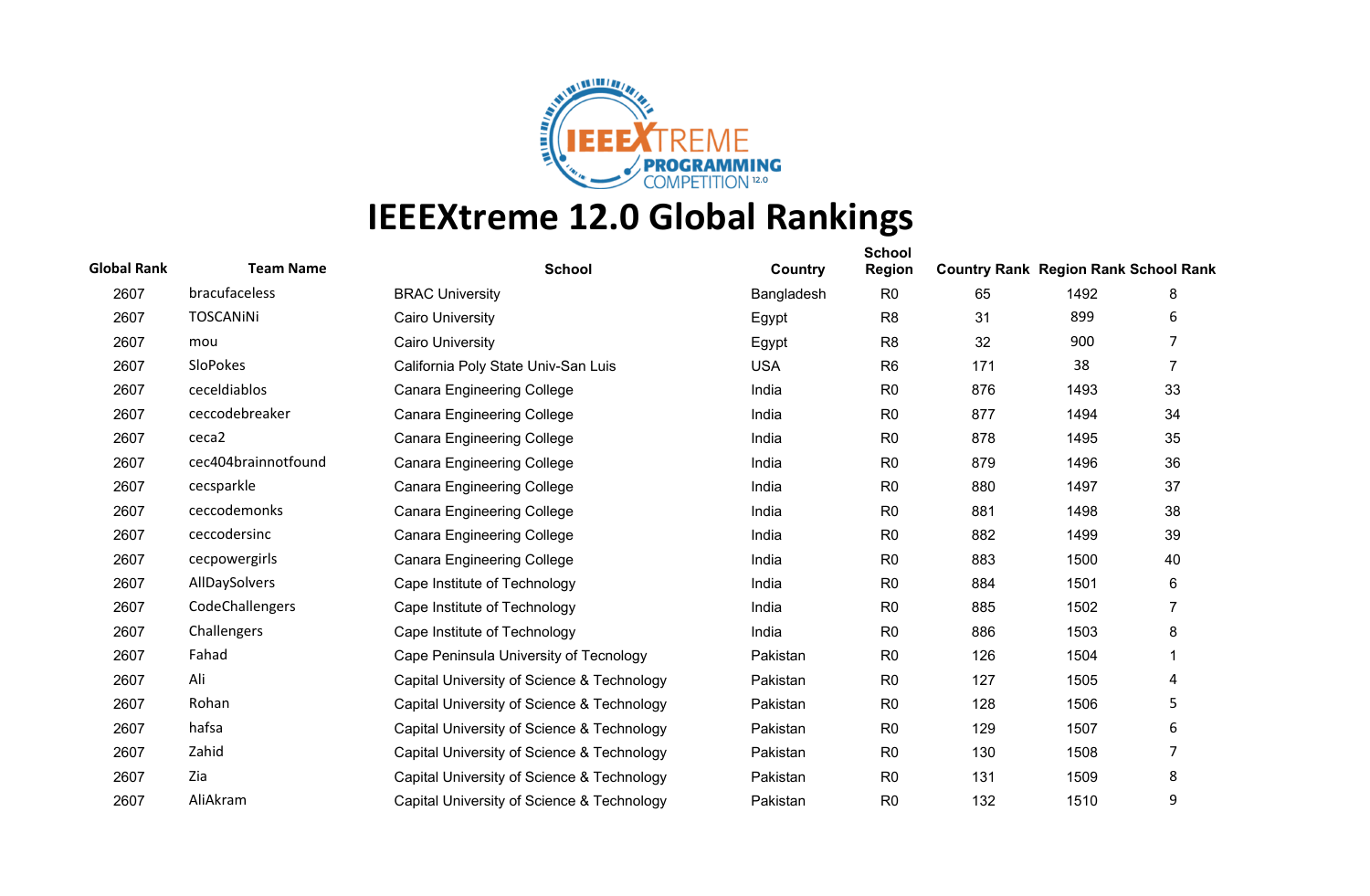

| <b>Global Rank</b> | <b>Team Name</b> | <b>School</b>                                    | Country       | <b>School</b><br><b>Region</b> | <b>Country Rank Region Rank School Rank</b> |      |                |
|--------------------|------------------|--------------------------------------------------|---------------|--------------------------------|---------------------------------------------|------|----------------|
| 2607               | Amna             | Capital University of Science & Technology       | Pakistan      | R <sub>0</sub>                 | 133                                         | 1511 | 10             |
| 2607               | Rida             | Capital University of Science & Technology       | Pakistan      | R <sub>0</sub>                 | 134                                         | 1512 | 11             |
| 2607               | Yousaf           | Capital University of Science & Technology       | Pakistan      | R <sub>0</sub>                 | 135                                         | 1513 | 12             |
| 2607               | Tayyab           | Capital University of Science & Technology       | Pakistan      | R <sub>0</sub>                 | 136                                         | 1514 | 13             |
| 2607               | Kainat           | Capital University of Science & Technology       | Pakistan      | R <sub>0</sub>                 | 137                                         | 1515 | 14             |
| 2607               | Mehwish          | Capital University of Science & Technology       | Pakistan      | R <sub>0</sub>                 | 138                                         | 1516 | 15             |
| 2607               | Maham            | Capital University of Science & Technology       | Pakistan      | R <sub>0</sub>                 | 139                                         | 1517 | 16             |
| 2607               | Muzamil          | Capital University of Science & Technology       | Pakistan      | R <sub>0</sub>                 | 140                                         | 1518 | 17             |
| 2607               | Hamza            | Capital University of Science & Technology       | Pakistan      | R <sub>0</sub>                 | 141                                         | 1519 | 18             |
| 2607               | Nayyab           | Capital University of Science & Technology       | Pakistan      | R <sub>0</sub>                 | 142                                         | 1520 | 19             |
| 2607               | Thatname         | Cefet/Rj-Centro Federal De Educ Tec Csf          | <b>Brazil</b> | R <sub>9</sub>                 | 49                                          | 244  | $\overline{2}$ |
| 2607               | Niharika         | Chaitanya Bharathi Institute of Tech - HYDERABAD | India         | R <sub>0</sub>                 | 887                                         | 1521 | $\overline{2}$ |
| 2607               | kukuchas         | Chengannur College Of Engineering                | India         | R <sub>0</sub>                 | 888                                         | 1522 | 40             |
| 2607               | Blashimish       | Chengannur College Of Engineering                | India         | R <sub>0</sub>                 | 889                                         | 1523 | 41             |
| 2607               | Galaxy           | Chengannur College Of Engineering                | India         | R <sub>0</sub>                 | 890                                         | 1524 | 42             |
| 2607               | PRAGYA           | Chengannur College Of Engineering                | India         | R <sub>0</sub>                 | 891                                         | 1525 | 43             |
| 2607               | JANGU            | Chengannur College Of Engineering                | India         | R <sub>0</sub>                 | 892                                         | 1526 | 44             |
| 2607               | <b>HARDYBOYS</b> | Chengannur College Of Engineering                | India         | R <sub>0</sub>                 | 893                                         | 1527 | 45             |
| 2607               | Compatibles      | Chengannur College Of Engineering                | India         | R <sub>0</sub>                 | 894                                         | 1528 | 46             |
| 2607               | SHADOW           | Chengannur College Of Engineering                | India         | R <sub>0</sub>                 | 895                                         | 1529 | 47             |
| 2607               | Techninja        | Chengannur College Of Engineering                | India         | R <sub>0</sub>                 | 896                                         | 1530 | 48             |
| 2607               | Isra             | Chengannur College Of Engineering                | India         | R <sub>0</sub>                 | 897                                         | 1531 | 49             |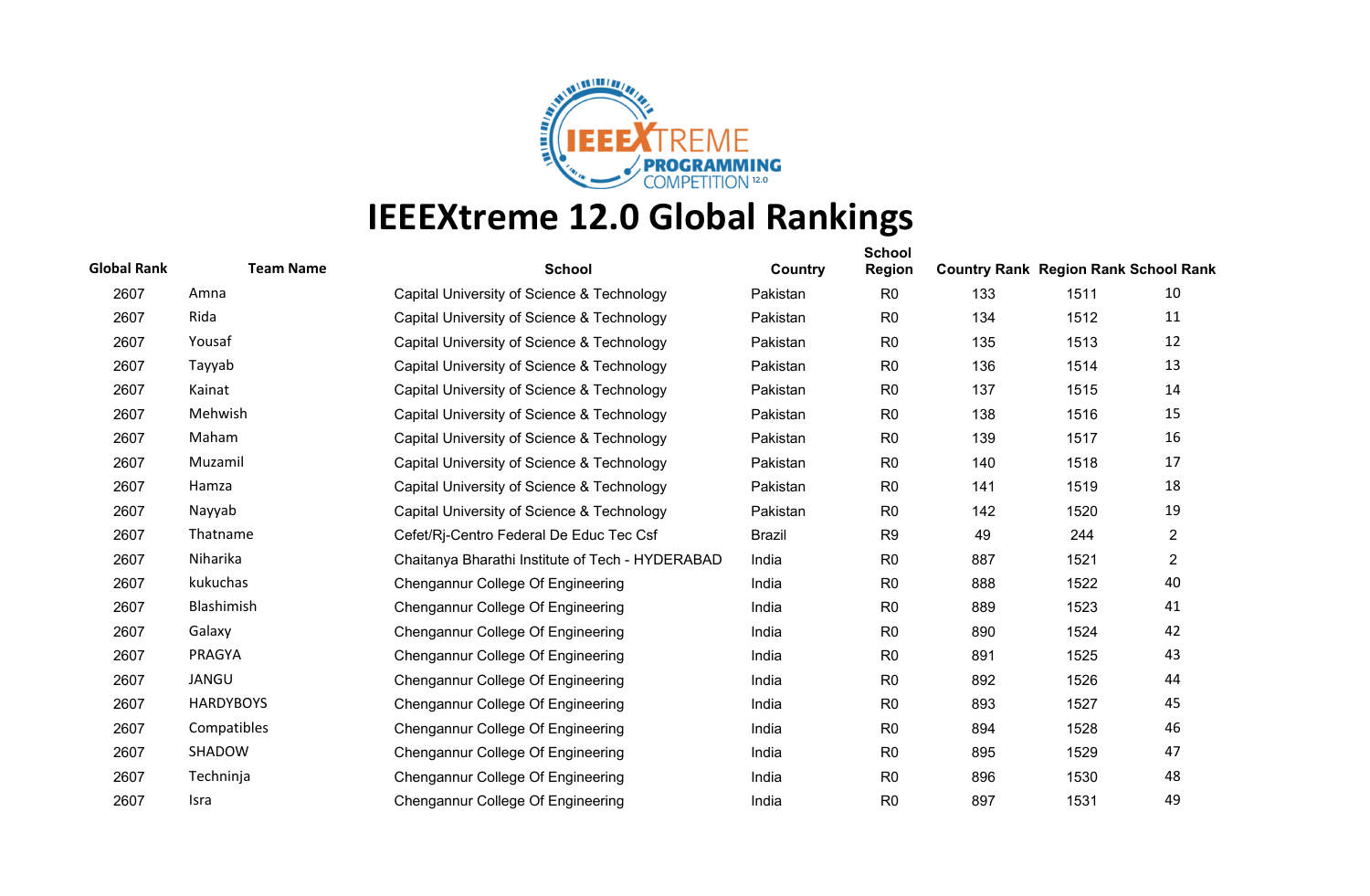

| <b>Global Rank</b> | <b>Team Name</b>    | <b>School</b>                                 | Country | <b>School</b><br><b>Region</b> | <b>Country Rank Region Rank School Rank</b> |      |    |
|--------------------|---------------------|-----------------------------------------------|---------|--------------------------------|---------------------------------------------|------|----|
| 2607               | StarkLord           | Chengannur College Of Engineering             | India   | R <sub>0</sub>                 | 898                                         | 1532 | 50 |
| 2607               | Crew                | Chengannur College Of Engineering             | India   | R <sub>0</sub>                 | 899                                         | 1533 | 51 |
| 2607               | Techpro             | Chengannur College Of Engineering             | India   | R <sub>0</sub>                 | 900                                         | 1534 | 52 |
| 2607               | Decoderzz           | Chengannur College Of Engineering             | India   | R <sub>0</sub>                 | 901                                         | 1535 | 53 |
| 2607               | Pangea              | Chengannur College Of Engineering             | India   | R <sub>0</sub>                 | 902                                         | 1536 | 54 |
| 2607               | Clevertech          | Chengannur College Of Engineering             | India   | R <sub>0</sub>                 | 903                                         | 1537 | 55 |
| 2607               | PR0707YP3           | Chengannur College Of Engineering             | India   | R <sub>0</sub>                 | 904                                         | 1538 | 56 |
| 2607               | jango               | Chengannur College Of Engineering             | India   | R <sub>0</sub>                 | 905                                         | 1539 | 57 |
| 2607               | <b>CYBERMONSTER</b> | Chengannur College Of Engineering             | India   | R <sub>0</sub>                 | 906                                         | 1540 | 58 |
| 2607               | jin                 | Chengannur College Of Engineering             | India   | R <sub>0</sub>                 | 907                                         | 1541 | 59 |
| 2607               | cecsquad            | Chengannur College Of Engineering             | India   | R <sub>0</sub>                 | 908                                         | 1542 | 60 |
| 2607               | Tezta               | Chengannur College Of Engineering             | India   | R <sub>0</sub>                 | 909                                         | 1543 | 61 |
| 2607               | DeadSec             | Chengannur College Of Engineering             | India   | R <sub>0</sub>                 | 910                                         | 1544 | 62 |
| 2607               | Techies             | Chengannur College Of Engineering             | India   | R <sub>0</sub>                 | 911                                         | 1545 | 63 |
| 2607               | Techchromers        | Chengannur College Of Engineering             | India   | R <sub>0</sub>                 | 912                                         | 1546 | 64 |
| 2607               | dreamers            | Chengannur College Of Engineering             | India   | R <sub>0</sub>                 | 913                                         | 1547 | 65 |
| 2607               | <b>ALCODER</b>      | Chengannur College Of Engineering             | India   | R <sub>0</sub>                 | 914                                         | 1548 | 66 |
| 2607               | codec               | Chengannur College Of Engineering             | India   | R <sub>0</sub>                 | 915                                         | 1549 | 67 |
| 2607               | Angels              | Chengannur College Of Engineering             | India   | R <sub>0</sub>                 | 916                                         | 1550 | 68 |
| 2607               | Aumur               | Chengannur College Of Engineering             | India   | R <sub>0</sub>                 | 917                                         | 1551 | 69 |
| 2607               | Dusenberg           | Chengannur College Of Engineering             | India   | R <sub>0</sub>                 | 918                                         | 1552 | 70 |
| 2607               | elecone             | China Univ Of Electronic Science & Tech-UESTC | China   | R <sub>0</sub>                 | 107                                         | 1553 | 89 |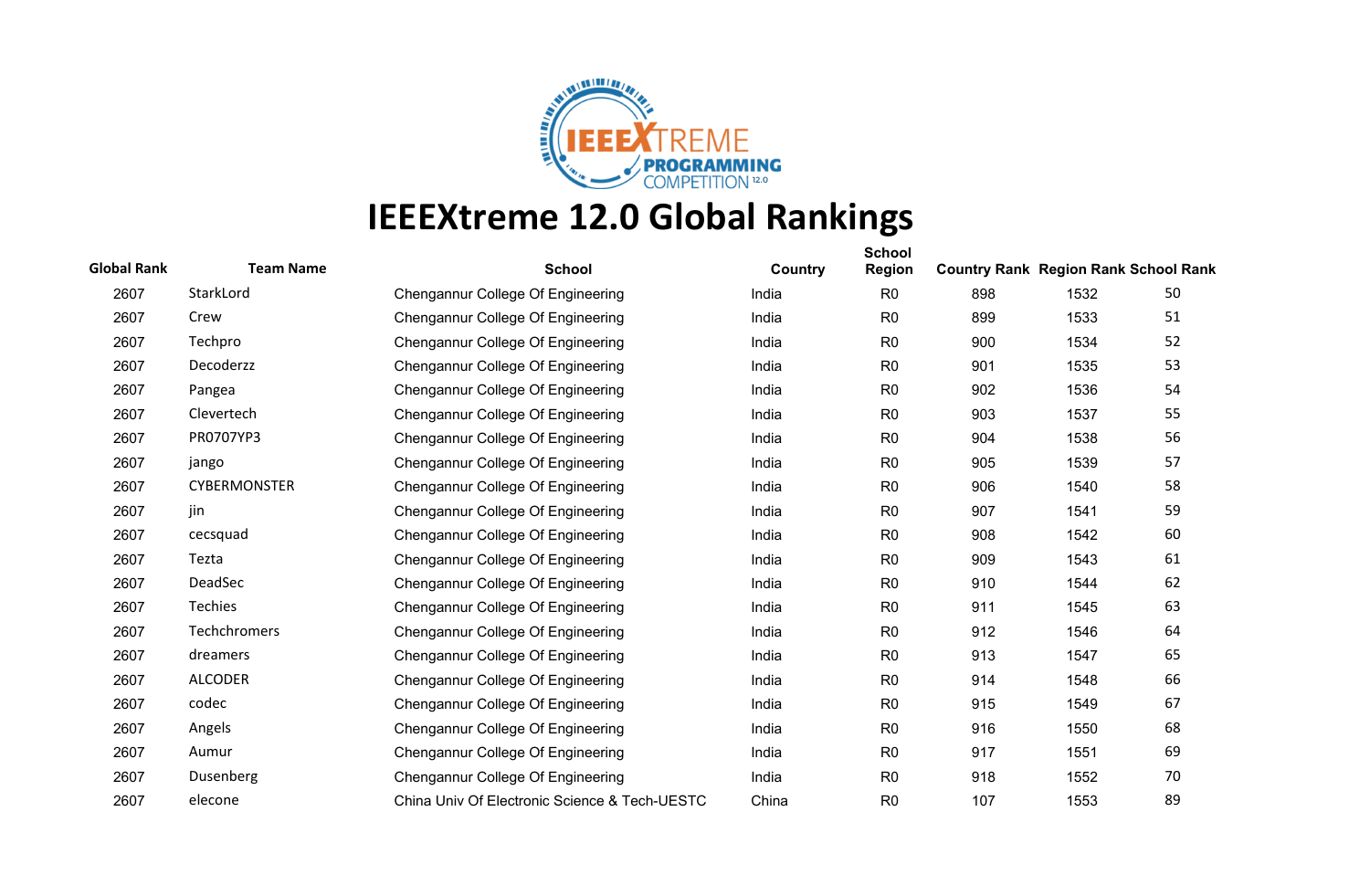

| <b>Global Rank</b> | <b>Team Name</b> | <b>School</b>                                      | Country    | <b>School</b><br><b>Region</b> | <b>Country Rank Region Rank School Rank</b> |      |                |
|--------------------|------------------|----------------------------------------------------|------------|--------------------------------|---------------------------------------------|------|----------------|
| 2607               | debuggg          | China Univ Of Electronic Science & Tech-UESTC      | China      | R <sub>0</sub>                 | 108                                         | 1554 | 90             |
| 2607               | 4411             | China Univ Of Electronic Science & Tech-UESTC      | China      | R <sub>0</sub>                 | 109                                         | 1555 | 91             |
| 2607               | song             | China Univ Of Electronic Science & Tech-UESTC      | China      | R <sub>0</sub>                 | 110                                         | 1556 | 92             |
| 2607               | <b>DOUFU</b>     | China Univ Of Electronic Science & Tech-UESTC      | China      | R <sub>0</sub>                 | 111                                         | 1557 | 93             |
| 2607               | Runya            | China Univ Of Electronic Science And Tech UESTC    | China      | R <sub>0</sub>                 | 112                                         | 1558 | 94             |
| 2607               | gesuisuoyuan     | China Univ Of Electronic Science And Tech UESTC    | China      | R <sub>0</sub>                 | 113                                         | 1559 | 95             |
| 2607               | Sunflower        | China Univ Of Electronic Science And Tech UESTC    | China      | R <sub>0</sub>                 | 114                                         | 1560 | 96             |
| 2607               | Haixing8         | China Univ Of Electronic Science And Tech UESTC    | China      | R <sub>0</sub>                 | 115                                         | 1561 | 97             |
| 2607               | newc             | Chitkara Institute of Engineering & Technology     | India      | R <sub>0</sub>                 | 919                                         | 1562 | 8              |
| 2607               | Rootx            | Chitkara Institute of Engineering & Technology     | India      | R <sub>0</sub>                 | 920                                         | 1563 | 9              |
| 2607               | Raptors          | Chitkara Institute of Engineering & Technology     | India      | R <sub>0</sub>                 | 921                                         | 1564 | 10             |
| 2607               | UseChroot        | Chitkara Institute of Engineering & Technology     | India      | R <sub>0</sub>                 | 922                                         | 1565 | 11             |
| 2607               | AvengersCoders   | Chitkara Institute of Engineering & Technology     | India      | R <sub>0</sub>                 | 923                                         | 1566 | 12             |
| 2607               | Teamblue         | Chitkara Institute of Engineering & Technology     | India      | R <sub>0</sub>                 | 924                                         | 1567 | 13             |
| 2607               | Albatros         | Chitkara Institute of Engineering & Technology     | India      | R <sub>0</sub>                 | 925                                         | 1568 | 14             |
| 2607               | CUETSheild       | Chittagong University of Engineering & Technology  | Bangladesh | R <sub>0</sub>                 | 66                                          | 1569 | 3              |
| 2607               | CUETRickshaw     | Chittagong University of Engineering & Technology  | Bangladesh | R <sub>0</sub>                 | 67                                          | 1570 | 4              |
| 2607               | CUETCanteen1     | Chittagong University of Engineering & Technology  | Bangladesh | R <sub>0</sub>                 | 68                                          | 1571 | 5              |
| 2607               | DuoWizards       | <b>CMR College of Engineering &amp; Technology</b> | India      | R <sub>0</sub>                 | 926                                         | 1572 | $\overline{c}$ |
| 2607               | Scorpian         | CMR College of Engineering & Technology            | India      | R <sub>0</sub>                 | 927                                         | 1573 | 3              |
| 2607               | ceksurvivorz     | College of Engineering - Karunagappally            | India      | R <sub>0</sub>                 | 928                                         | 1574 | 1              |
| 2607               | cekfoxtrot       | College of Engineering - Karunagappally            | India      | R <sub>0</sub>                 | 929                                         | 1575 | 2              |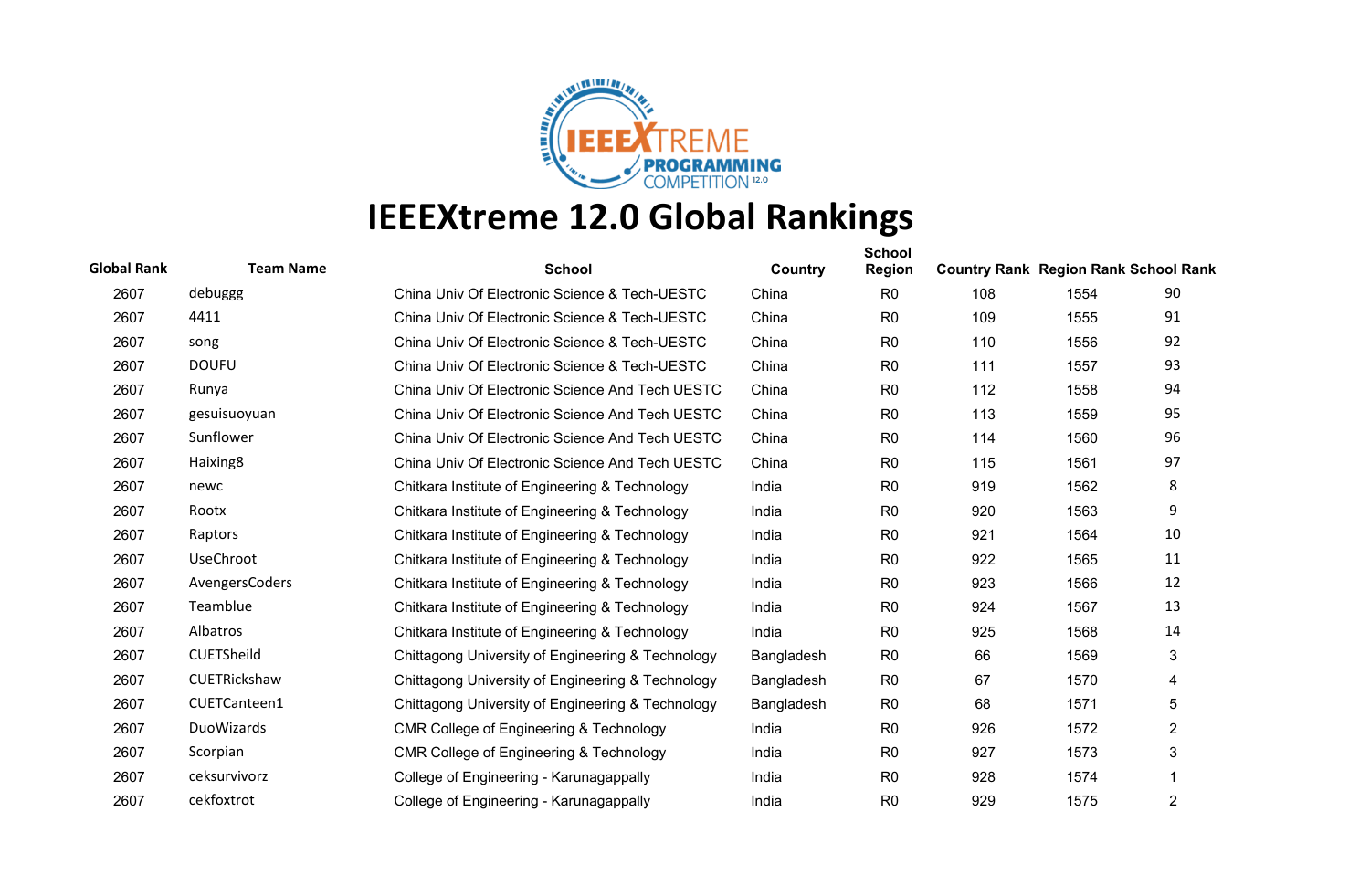

| <b>Global Rank</b> | <b>Team Name</b>   | <b>School</b>                                          | Country  | <b>School</b><br><b>Region</b> | <b>Country Rank Region Rank School Rank</b> |      |                |
|--------------------|--------------------|--------------------------------------------------------|----------|--------------------------------|---------------------------------------------|------|----------------|
| 2607               | ceknanbans         | College of Engineering - Karunagappally                | India    | R <sub>0</sub>                 | 930                                         | 1576 | 3              |
| 2607               | cekgoodwill        | College of Engineering - Karunagappally                | India    | R <sub>0</sub>                 | 931                                         | 1577 | 4              |
| 2607               | cekbrogrammer      | College of Engineering - Karunagappally                | India    | R <sub>0</sub>                 | 932                                         | 1578 | 5              |
| 2607               | Aloha              | College Of Engineering Munnar                          | India    | R <sub>0</sub>                 | 933                                         | 1579 | 3              |
| 2607               | LaPoderosa         | College Of Engineering Munnar                          | India    | R <sub>0</sub>                 | 934                                         | 1580 | 4              |
| 2607               | TeamXtreme         | <b>College Of Engineering Munnar</b>                   | India    | R <sub>0</sub>                 | 935                                         | 1581 | 5              |
| 2607               | <b>TERABYTE</b>    | College Of Engineering-Kidangoor                       | India    | R <sub>0</sub>                 | 936                                         | 1582 | $\overline{2}$ |
| 2607               | codesnipers        | College Of Engineering-Poonjar                         | India    | R <sub>0</sub>                 | 937                                         | 1583 | 1              |
| 2607               | COMSATSWah19       | <b>COMSATS Inst of Information Tech Wah Campus</b>     | Pakistan | R <sub>0</sub>                 | 143                                         | 1584 | 24             |
| 2607               | COMSATSWah23       | <b>COMSATS Inst of Information Tech Wah Campus</b>     | Pakistan | R <sub>0</sub>                 | 144                                         | 1585 | 25             |
| 2607               | COMSATSWah25       | <b>COMSATS Inst of Information Tech Wah Campus</b>     | Pakistan | R <sub>0</sub>                 | 145                                         | 1586 | 26             |
| 2607               | COMSATSWah27       | <b>COMSATS Inst of Information Tech Wah Campus</b>     | Pakistan | R <sub>0</sub>                 | 146                                         | 1587 | 27             |
| 2607               | COMSATSWah7        | <b>COMSATS Inst of Information Tech Wah Campus</b>     | Pakistan | R <sub>0</sub>                 | 147                                         | 1588 | 28             |
| 2607               | ComsatsIslamabad54 | <b>COMSATS Institute of Information Tech Islamabad</b> | Pakistan | R <sub>0</sub>                 | 148                                         | 1589 | 61             |
| 2607               | ComsatsIslamabad57 | COMSATS Institute of Information Tech Islamabad        | Pakistan | R <sub>0</sub>                 | 149                                         | 1590 | 62             |
| 2607               | ComsatsIslamabad56 | <b>COMSATS Institute of Information Tech Islamabad</b> | Pakistan | R <sub>0</sub>                 | 150                                         | 1591 | 63             |
| 2607               | ComsatsIslamabad66 | <b>COMSATS Institute of Information Tech Islamabad</b> | Pakistan | R <sub>0</sub>                 | 151                                         | 1592 | 64             |
| 2607               | ComsatsIslamabad71 | <b>COMSATS Institute of Information Tech Islamabad</b> | Pakistan | R <sub>0</sub>                 | 152                                         | 1593 | 65             |
| 2607               | ComsatsIslamabad78 | <b>COMSATS Institute of Information Tech Islamabad</b> | Pakistan | R <sub>0</sub>                 | 153                                         | 1594 | 66             |
| 2607               | ComsatsIslamabad81 | <b>COMSATS Institute of Information Tech Islamabad</b> | Pakistan | R <sub>0</sub>                 | 154                                         | 1595 | 67             |
| 2607               | ComsatsIslamabad82 | <b>COMSATS Institute of Information Tech Islamabad</b> | Pakistan | R <sub>0</sub>                 | 155                                         | 1596 | 68             |
| 2607               | ComsatsIslamabad06 | <b>COMSATS Institute of Information Tech Islamabad</b> | Pakistan | R <sub>0</sub>                 | 156                                         | 1597 | 69             |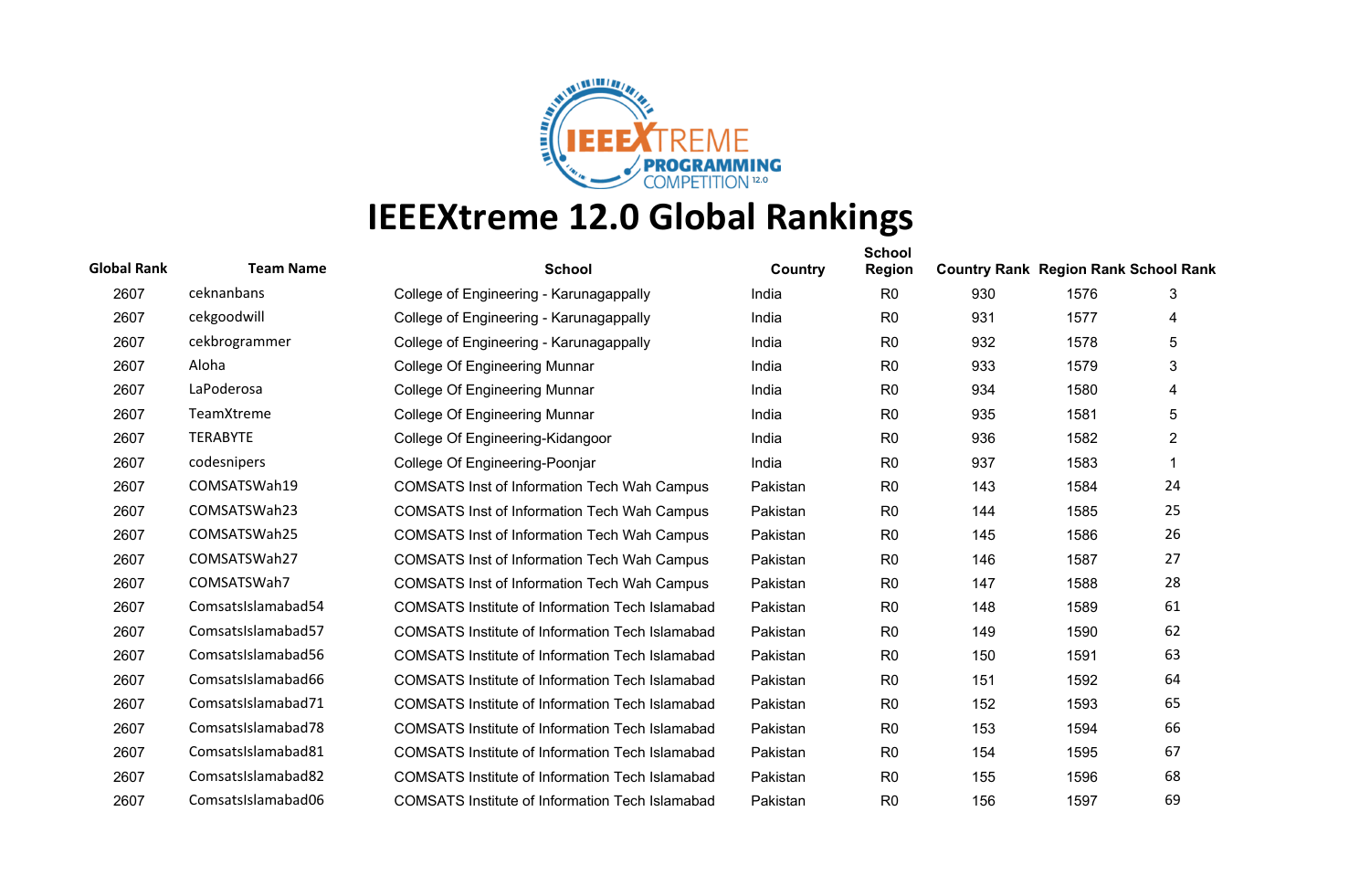

| <b>Global Rank</b> | <b>Team Name</b>   | <b>School</b>                                          | <b>Country</b> | <b>School</b><br><b>Region</b> | <b>Country Rank Region Rank School Rank</b> |      |    |
|--------------------|--------------------|--------------------------------------------------------|----------------|--------------------------------|---------------------------------------------|------|----|
| 2607               | ComsatsIslamabad26 | <b>COMSATS Institute of Information Tech Islamabad</b> | Pakistan       | R <sub>0</sub>                 | 157                                         | 1598 | 70 |
| 2607               | ComsatsIslamabad29 | <b>COMSATS Institute of Information Tech Islamabad</b> | Pakistan       | R <sub>0</sub>                 | 158                                         | 1599 | 71 |
| 2607               | ComsatsIslamabad09 | <b>COMSATS Institute of Information Tech Islamabad</b> | Pakistan       | R <sub>0</sub>                 | 159                                         | 1600 | 72 |
| 2607               | ComsatsIslamabad11 | <b>COMSATS Institute of Information Tech Islamabad</b> | Pakistan       | R <sub>0</sub>                 | 160                                         | 1601 | 73 |
| 2607               | ComsatsIslamabad12 | <b>COMSATS Institute of Information Tech Islamabad</b> | Pakistan       | R <sub>0</sub>                 | 161                                         | 1602 | 74 |
| 2607               | ComsatsIslamabad18 | <b>COMSATS Institute of Information Tech Islamabad</b> | Pakistan       | R <sub>0</sub>                 | 162                                         | 1603 | 75 |
| 2607               | ComsatsIslamabad30 | <b>COMSATS Institute of Information Tech Islamabad</b> | Pakistan       | R <sub>0</sub>                 | 163                                         | 1604 | 76 |
| 2607               | ComsatsIslamabad35 | <b>COMSATS Institute of Information Tech Islamabad</b> | Pakistan       | R <sub>0</sub>                 | 164                                         | 1605 | 77 |
| 2607               | ComsatsIslamabad19 | <b>COMSATS Institute of Information Tech Islamabad</b> | Pakistan       | R <sub>0</sub>                 | 165                                         | 1606 | 78 |
| 2607               | ComsatsIslamabad21 | <b>COMSATS Institute of Information Tech Islamabad</b> | Pakistan       | R <sub>0</sub>                 | 166                                         | 1607 | 79 |
| 2607               | ComsatsIslamabad23 | <b>COMSATS Institute of Information Tech Islamabad</b> | Pakistan       | R <sub>0</sub>                 | 167                                         | 1608 | 80 |
| 2607               | ComsatsIslamabad25 | <b>COMSATS Institute of Information Tech Islamabad</b> | Pakistan       | R <sub>0</sub>                 | 168                                         | 1609 | 81 |
| 2607               | ComsatsIslamabad27 | <b>COMSATS Institute of Information Tech Islamabad</b> | Pakistan       | R <sub>0</sub>                 | 169                                         | 1610 | 82 |
| 2607               | ComsatsIslamabad28 | <b>COMSATS Institute of Information Tech Islamabad</b> | Pakistan       | R <sub>0</sub>                 | 170                                         | 1611 | 83 |
| 2607               | ComsatsIslamabad42 | <b>COMSATS Institute of Information Tech Islamabad</b> | Pakistan       | R <sub>0</sub>                 | 171                                         | 1612 | 84 |
| 2607               | <b>CUCTitans</b>   | Concordia University Chicago                           | <b>USA</b>     | R <sub>4</sub>                 | 172                                         | 45   | 3  |
| 2607               | Hashbang           | Conestoga Inst of Tech & Advanced Learning             | Canada         | R <sub>7</sub>                 | 96                                          | 96   | 3  |
| 2607               | QuantumHaze        | Costa Rica Instituto Tecnologico De                    | Costa Rica     | R <sub>9</sub>                 | 15                                          | 245  | 14 |
| 2607               | <b>IEEExpert</b>   | Curtin University - Sarawak                            | Malaysia       | R <sub>0</sub>                 | 27                                          | 1613 | 11 |
| 2607               | Ravioli            | Curtin University - Sarawak                            | Malaysia       | R <sub>0</sub>                 | 28                                          | 1614 | 12 |
| 2607               | SleepForever       | Curtin University - Sarawak                            | Malaysia       | R <sub>0</sub>                 | 29                                          | 1615 | 13 |
| 2607               | IEEECVR2           | Cvr college of engineering                             | India          | R <sub>0</sub>                 | 938                                         | 1616 |    |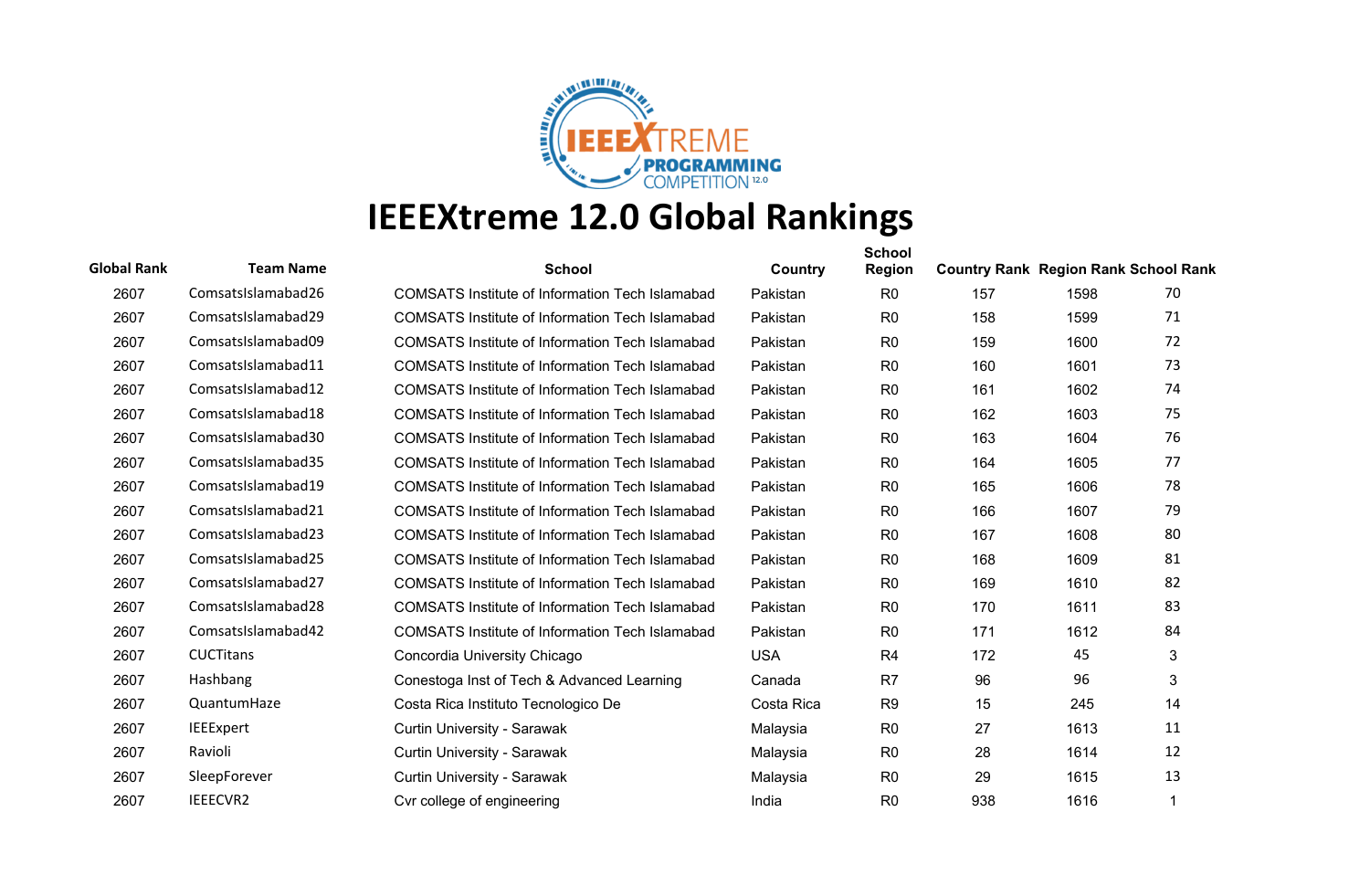

| <b>Global Rank</b> | <b>Team Name</b>    | <b>School</b>                    | Country   | <b>School</b><br><b>Region</b> | <b>Country Rank Region Rank School Rank</b> |      |    |
|--------------------|---------------------|----------------------------------|-----------|--------------------------------|---------------------------------------------|------|----|
| 2607               | Servo               | Dehradun Institute Of Technology | India     | R <sub>0</sub>                 | 939                                         | 1617 | 8  |
| 2607               | SpectrumHawk        | Dehradun Institute Of Technology | India     | R <sub>0</sub>                 | 940                                         | 1618 | 9  |
| 2607               | <b>DITians</b>      | Dehradun Institute of Technology | India     | R <sub>0</sub>                 | 941                                         | 1619 | 10 |
| 2607               | PiPiQQ              | Del Sur Univ De                  | Argentina | R <sub>9</sub>                 | 44                                          | 246  | 6  |
| 2607               | ProfessionalPirates | Delhi Technological University   | India     | R <sub>0</sub>                 | 942                                         | 1620 | 28 |
| 2607               | Anunay              | Delhi Technological University   | India     | R <sub>0</sub>                 | 943                                         | 1621 | 29 |
| 2607               | MRP3                | Delhi Technological University   | India     | R <sub>0</sub>                 | 944                                         | 1622 | 30 |
| 2607               | AnonymousPR         | Delhi Technological University   | India     | R <sub>0</sub>                 | 945                                         | 1623 | 31 |
| 2607               | <b>DirtyBits</b>    | Delhi Technological University   | India     | R <sub>0</sub>                 | 946                                         | 1624 | 32 |
| 2607               | CodeWarrior1        | Delhi Technological University   | India     | R <sub>0</sub>                 | 947                                         | 1625 | 33 |
| 2607               | WastedPotential     | Delhi Technological University   | India     | R <sub>0</sub>                 | 948                                         | 1626 | 34 |
| 2607               | RedCircle           | Delhi Technological University   | India     | R <sub>0</sub>                 | 949                                         | 1627 | 35 |
| 2607               | BitsPlease1         | Delhi Technological University   | India     | R <sub>0</sub>                 | 950                                         | 1628 | 36 |
| 2607               | Backbencher         | Delhi Technological University   | India     | R <sub>0</sub>                 | 951                                         | 1629 | 37 |
| 2607               | MenInC              | Delhi Technological University   | India     | R <sub>0</sub>                 | 952                                         | 1630 | 38 |
| 2607               | Ferrari             | Delhi Technological University   | India     | R <sub>0</sub>                 | 953                                         | 1631 | 39 |
| 2607               | OptimizePrime1      | Delhi Technological University   | India     | R <sub>0</sub>                 | 954                                         | 1632 | 40 |
| 2607               | MatrixCoder         | Delhi Technological University   | India     | R <sub>0</sub>                 | 955                                         | 1633 | 41 |
| 2607               | <b>BugBusters</b>   | Delhi Technological University   | India     | R <sub>0</sub>                 | 956                                         | 1634 | 42 |
| 2607               | Montfortian         | Delhi Technological University   | India     | R <sub>0</sub>                 | 957                                         | 1635 | 43 |
| 2607               | Conquerors          | Delhi Technological University   | India     | R <sub>0</sub>                 | 958                                         | 1636 | 44 |
| 2607               | CrazyCoders         | Delhi Technological University   | India     | R <sub>0</sub>                 | 959                                         | 1637 | 45 |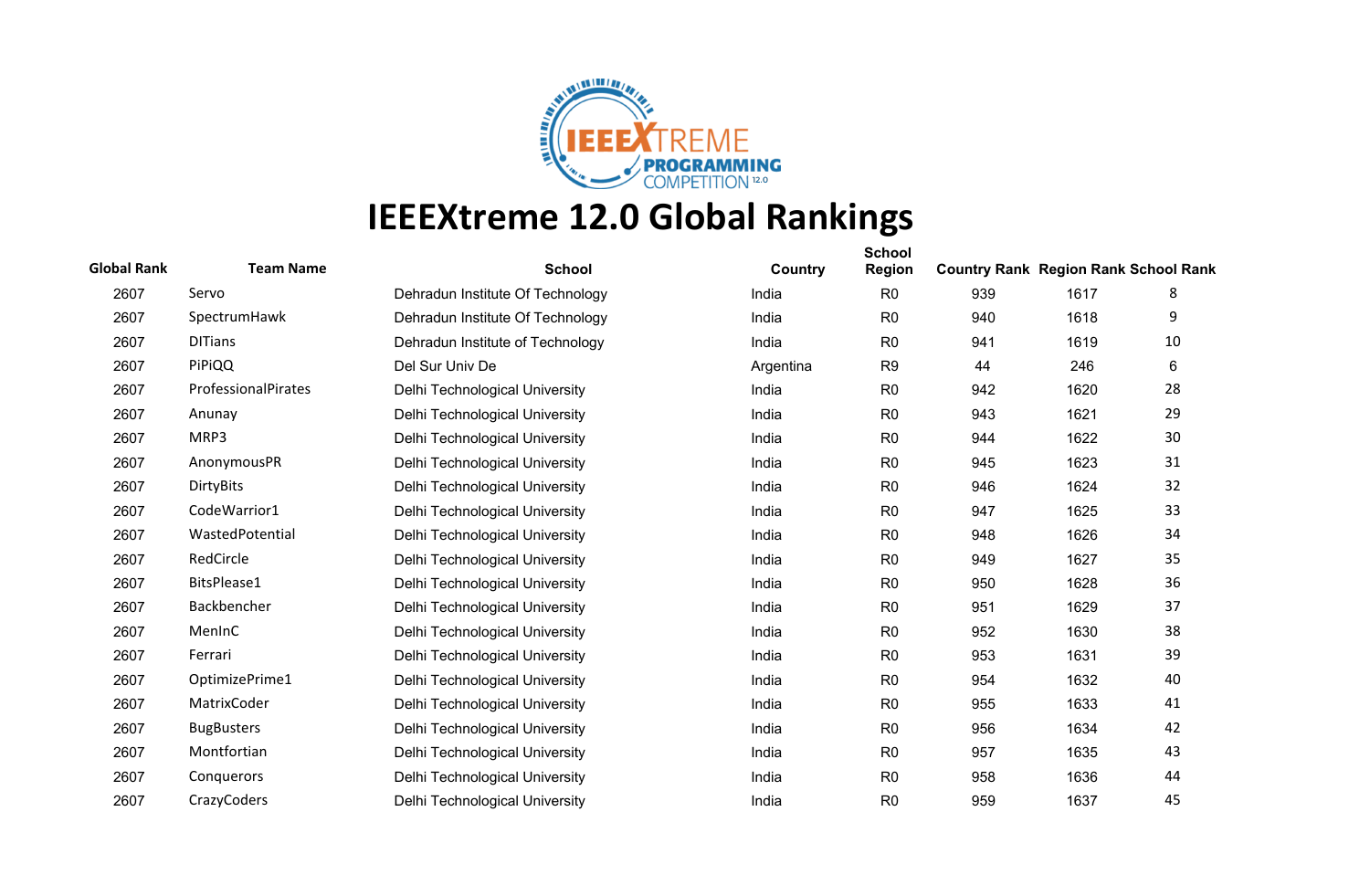

| <b>Global Rank</b> | <b>Team Name</b>   | <b>School</b>                            | Country | <b>School</b><br><b>Region</b> | <b>Country Rank Region Rank School Rank</b> |      |                |
|--------------------|--------------------|------------------------------------------|---------|--------------------------------|---------------------------------------------|------|----------------|
| 2607               | coderzzzz          | Delhi Technological University           | India   | R <sub>0</sub>                 | 960                                         | 1638 | 46             |
| 2607               | cipium             | Delhi Technological University           | India   | R <sub>0</sub>                 | 961                                         | 1639 | 47             |
| 2607               | Sudiptakrdas       | Delhi Technological University           | India   | R <sub>0</sub>                 | 962                                         | 1640 | 48             |
| 2607               | A7Coders           | Delhi Technological University           | India   | R <sub>0</sub>                 | 963                                         | 1641 | 49             |
| 2607               | <b>Mindbenders</b> | Delhi Technological University           | India   | R <sub>0</sub>                 | 964                                         | 1642 | 50             |
| 2607               | TheTurings         | Delhi Technological University           | India   | R <sub>0</sub>                 | 965                                         | 1643 | 51             |
| 2607               | Snorlax            | Delhi Technological University           | India   | R <sub>0</sub>                 | 966                                         | 1644 | 52             |
| 2607               | MenInC2            | Delhi Technological University           | India   | R <sub>0</sub>                 | 967                                         | 1645 | 53             |
| 2607               | Rphantom           | Delhi Technological University           | India   | R <sub>0</sub>                 | 968                                         | 1646 | 54             |
| 2607               | PapdiChat          | Dhirubhai Ambani Inst Of Info & Comm Tec | India   | R <sub>0</sub>                 | 969                                         | 1647 | 4              |
| 2607               | Boyoz              | Dokuz Eylul Univ                         | Turkey  | R <sub>8</sub>                 | 51                                          | 901  | $\overline{2}$ |
| 2607               | YAPTIRIM           | Dokuz Eylul Univ                         | Turkey  | R <sub>8</sub>                 | 52                                          | 902  | 3              |
| 2607               | drngpiteee201802   | Dr N G P Institute of Technology         | India   | R <sub>0</sub>                 | 970                                         | 1648 | 10             |
| 2607               | <b>EPISB</b>       | East Point College Of Engineering & Tech | India   | R <sub>0</sub>                 | 971                                         | 1649 | $\mathbf 1$    |
| 2607               | phenix             | Ecole Nationale D'Ingenieurs De Tunis    | Tunisia | R <sub>8</sub>                 | 253                                         | 903  | 31             |
| 2607               | Fetch              | Ege Universitesi (Aegean)                | Turkey  | R <sub>8</sub>                 | 53                                          | 904  | $\overline{2}$ |
| 2607               | Mirage             | El Shorouk Academy                       | Egypt   | R <sub>8</sub>                 | 33                                          | 905  | 1              |
| 2607               | ByteSystem         | <b>ESPRIT</b>                            | Tunisia | R <sub>8</sub>                 | 254                                         | 906  | 7              |
| 2607               | DivaCode           | <b>ESPRIT</b>                            | Tunisia | R <sub>8</sub>                 | 255                                         | 907  | 8              |
| 2607               | NoProblem          | Faculty of Science of Tunis - FST        | Tunisia | R <sub>8</sub>                 | 256                                         | 908  | 11             |
| 2607               | fsb                | Faculty of Sciences of Bizerte (FSB)     | Tunisia | R <sub>8</sub>                 | 257                                         | 909  | 2              |
| 2607               | dark               | Faculty of Sciences of Bizerte (FSB)     | Tunisia | R <sub>8</sub>                 | 258                                         | 910  | 3              |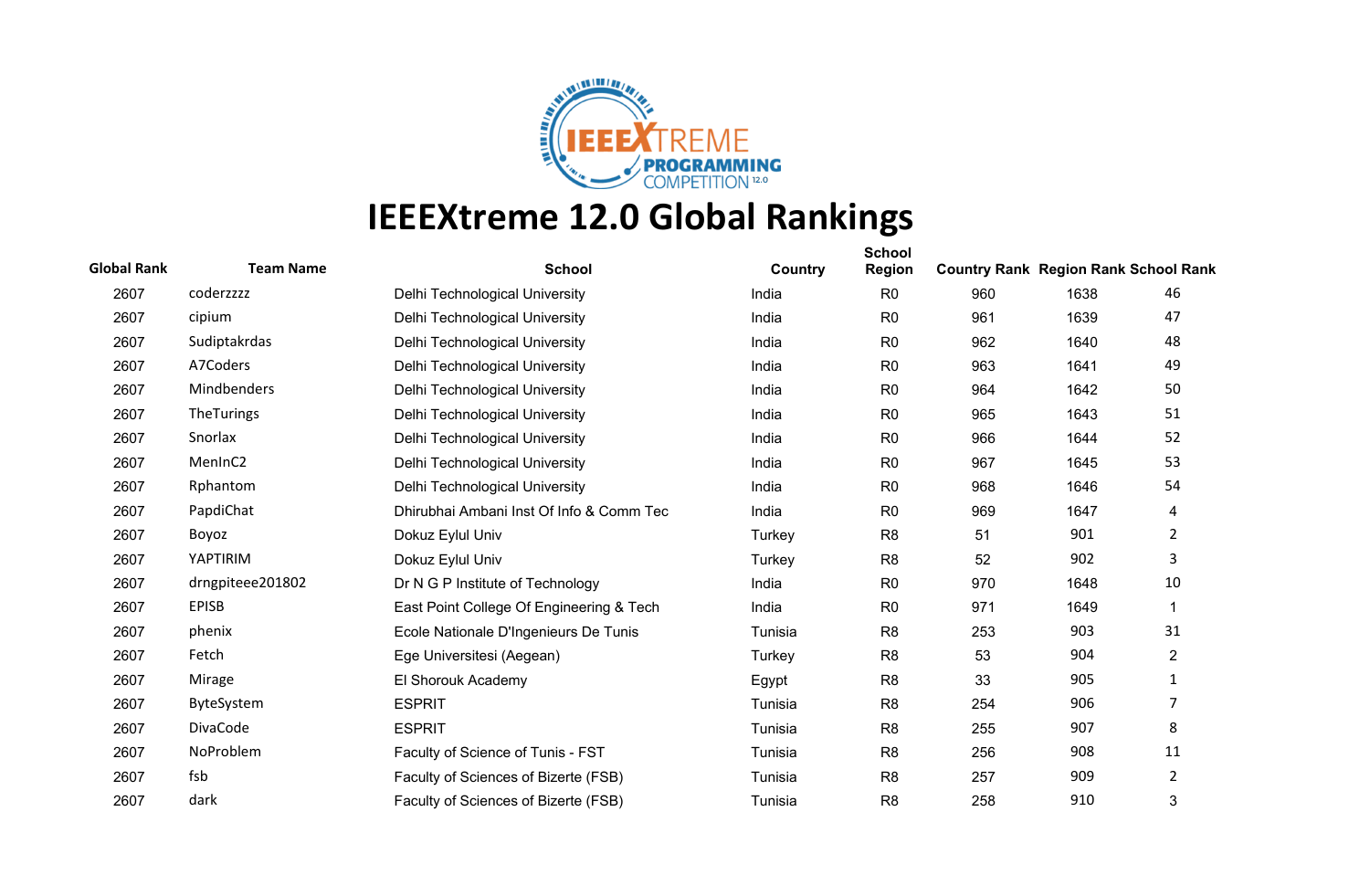

| <b>Global Rank</b> | <b>Team Name</b> | <b>School</b>            | Country  | <b>School</b><br><b>Region</b> | <b>Country Rank Region Rank School Rank</b> |      |    |
|--------------------|------------------|--------------------------|----------|--------------------------------|---------------------------------------------|------|----|
| 2607               | TheSmartBytes    | Fatima Jinnah Women Univ | Pakistan | R <sub>0</sub>                 | 172                                         | 1650 |    |
| 2607               | AngryGirl        | Fatima Jinnah Women Univ | Pakistan | R <sub>0</sub>                 | 173                                         | 1651 | 2  |
| 2607               | FJWU26           | Fatima Jinnah Women Univ | Pakistan | R <sub>0</sub>                 | 174                                         | 1652 | 3  |
| 2607               | FJWU38           | Fatima Jinnah Women Univ | Pakistan | R <sub>0</sub>                 | 175                                         | 1653 | 4  |
| 2607               | FJWU22           | Fatima Jinnah Women Univ | Pakistan | R <sub>0</sub>                 | 176                                         | 1654 | 5  |
| 2607               | Fatimians        | Fatima Jinnah Women Univ | Pakistan | R <sub>0</sub>                 | 177                                         | 1655 | 6  |
| 2607               | FJWU01           | Fatima Jinnah Women Univ | Pakistan | R <sub>0</sub>                 | 178                                         | 1656 |    |
| 2607               | FJWU02           | Fatima Jinnah Women Univ | Pakistan | R <sub>0</sub>                 | 179                                         | 1657 | 8  |
| 2607               | FJWU03           | Fatima Jinnah Women Univ | Pakistan | R <sub>0</sub>                 | 180                                         | 1658 | 9  |
| 2607               | FJWU04           | Fatima Jinnah Women Univ | Pakistan | R <sub>0</sub>                 | 181                                         | 1659 | 10 |
| 2607               | FJWU05           | Fatima Jinnah Women Univ | Pakistan | R <sub>0</sub>                 | 182                                         | 1660 | 11 |
| 2607               | FJWU06           | Fatima Jinnah Women Univ | Pakistan | R <sub>0</sub>                 | 183                                         | 1661 | 12 |
| 2607               | FJWU07           | Fatima Jinnah Women Univ | Pakistan | R <sub>0</sub>                 | 184                                         | 1662 | 13 |
| 2607               | FJWU08           | Fatima Jinnah Women Univ | Pakistan | R <sub>0</sub>                 | 185                                         | 1663 | 14 |
| 2607               | FJWU09           | Fatima Jinnah Women Univ | Pakistan | R <sub>0</sub>                 | 186                                         | 1664 | 15 |
| 2607               | FJWU10           | Fatima Jinnah Women Univ | Pakistan | R <sub>0</sub>                 | 187                                         | 1665 | 16 |
| 2607               | FJWU11           | Fatima Jinnah Women Univ | Pakistan | R <sub>0</sub>                 | 188                                         | 1666 | 17 |
| 2607               | FJWU12           | Fatima Jinnah Women Univ | Pakistan | R <sub>0</sub>                 | 189                                         | 1667 | 18 |
| 2607               | FJWU13           | Fatima Jinnah Women Univ | Pakistan | R <sub>0</sub>                 | 190                                         | 1668 | 19 |
| 2607               | FJWU14           | Fatima Jinnah Women Univ | Pakistan | R <sub>0</sub>                 | 191                                         | 1669 | 20 |
| 2607               | FJWU15           | Fatima Jinnah Women Univ | Pakistan | R <sub>0</sub>                 | 192                                         | 1670 | 21 |
| 2607               | FJWU16           | Fatima Jinnah Women Univ | Pakistan | R <sub>0</sub>                 | 193                                         | 1671 | 22 |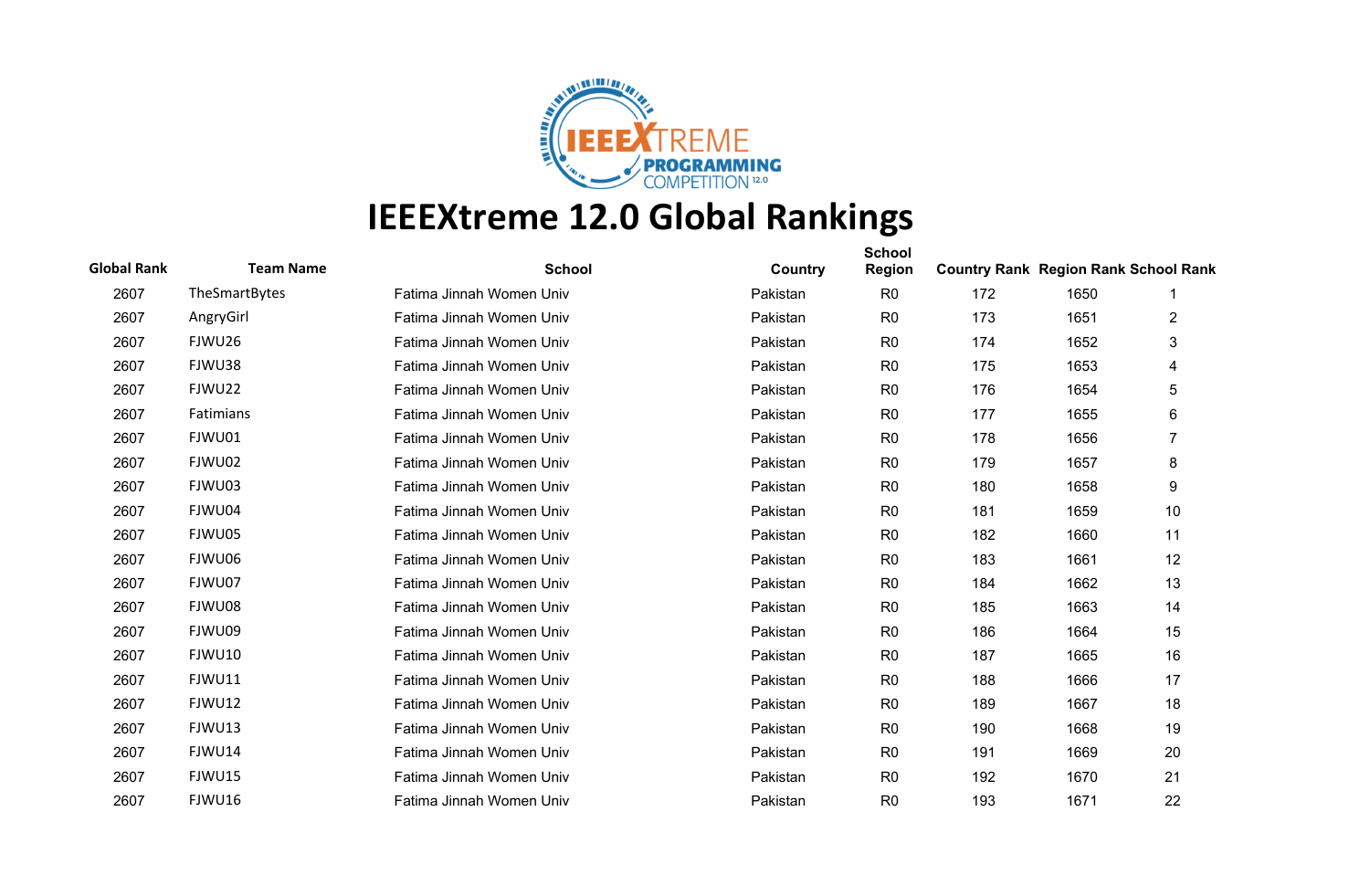

| <b>Global Rank</b> | <b>Team Name</b> | <b>School</b>            | Country  | <b>School</b><br><b>Region</b> | <b>Country Rank Region Rank School Rank</b> |      |    |
|--------------------|------------------|--------------------------|----------|--------------------------------|---------------------------------------------|------|----|
| 2607               | FJWU17           | Fatima Jinnah Women Univ | Pakistan | R <sub>0</sub>                 | 194                                         | 1672 | 23 |
| 2607               | FJWU18           | Fatima Jinnah Women Univ | Pakistan | R <sub>0</sub>                 | 195                                         | 1673 | 24 |
| 2607               | FJWU19           | Fatima Jinnah Women Univ | Pakistan | R <sub>0</sub>                 | 196                                         | 1674 | 25 |
| 2607               | FJWU20           | Fatima Jinnah Women Univ | Pakistan | R <sub>0</sub>                 | 197                                         | 1675 | 26 |
| 2607               | FJWU21           | Fatima Jinnah Women Univ | Pakistan | R <sub>0</sub>                 | 198                                         | 1676 | 27 |
| 2607               | FJWU24           | Fatima Jinnah Women Univ | Pakistan | R <sub>0</sub>                 | 199                                         | 1677 | 28 |
| 2607               | FJWU25           | Fatima Jinnah Women Univ | Pakistan | R <sub>0</sub>                 | 200                                         | 1678 | 29 |
| 2607               | FJWU27           | Fatima Jinnah Women Univ | Pakistan | R <sub>0</sub>                 | 201                                         | 1679 | 30 |
| 2607               | FJWU28           | Fatima Jinnah Women Univ | Pakistan | R <sub>0</sub>                 | 202                                         | 1680 | 31 |
| 2607               | FJWU29           | Fatima Jinnah Women Univ | Pakistan | R <sub>0</sub>                 | 203                                         | 1681 | 32 |
| 2607               | FJWU30           | Fatima Jinnah Women Univ | Pakistan | R <sub>0</sub>                 | 204                                         | 1682 | 33 |
| 2607               | FJWU31           | Fatima Jinnah Women Univ | Pakistan | R <sub>0</sub>                 | 205                                         | 1683 | 34 |
| 2607               | FJWU32           | Fatima Jinnah Women Univ | Pakistan | R <sub>0</sub>                 | 206                                         | 1684 | 35 |
| 2607               | FJWU33           | Fatima Jinnah Women Univ | Pakistan | R <sub>0</sub>                 | 207                                         | 1685 | 36 |
| 2607               | FJWU34           | Fatima Jinnah Women Univ | Pakistan | R <sub>0</sub>                 | 208                                         | 1686 | 37 |
| 2607               | FJWU35           | Fatima Jinnah Women Univ | Pakistan | R <sub>0</sub>                 | 209                                         | 1687 | 38 |
| 2607               | FJWU36           | Fatima Jinnah Women Univ | Pakistan | R <sub>0</sub>                 | 210                                         | 1688 | 39 |
| 2607               | FJWU37           | Fatima Jinnah Women Univ | Pakistan | R <sub>0</sub>                 | 211                                         | 1689 | 40 |
| 2607               | FJWU39           | Fatima Jinnah Women Univ | Pakistan | R <sub>0</sub>                 | 212                                         | 1690 | 41 |
| 2607               | FJWU40           | Fatima Jinnah Women Univ | Pakistan | R <sub>0</sub>                 | 213                                         | 1691 | 42 |
| 2607               | FJWU41           | Fatima Jinnah Women Univ | Pakistan | R <sub>0</sub>                 | 214                                         | 1692 | 43 |
| 2607               | FJWU42           | Fatima Jinnah Women Univ | Pakistan | R <sub>0</sub>                 | 215                                         | 1693 | 44 |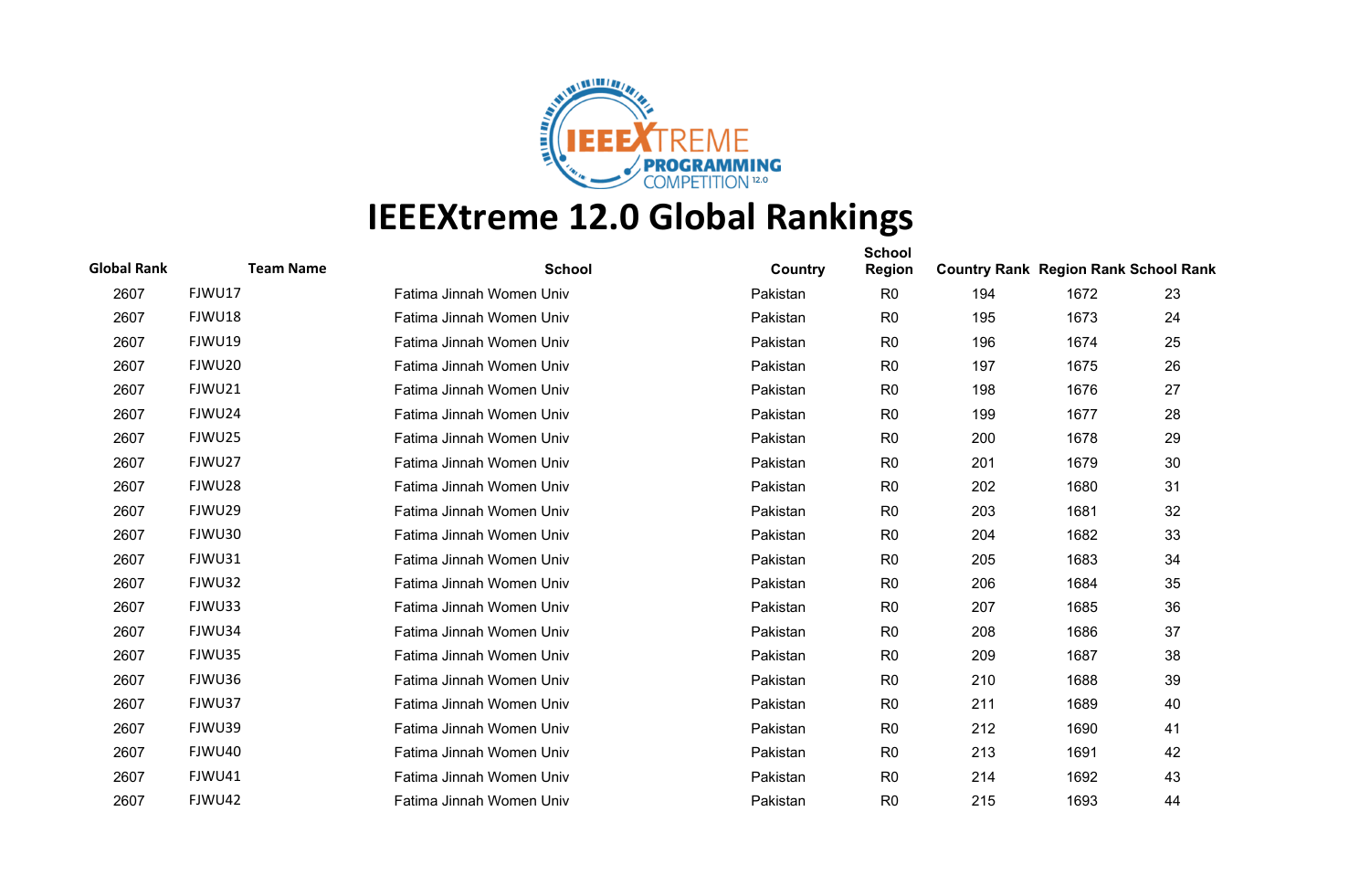

| <b>Global Rank</b> | <b>Team Name</b>   | <b>School</b>                                    | Country       | <b>School</b><br><b>Region</b> | <b>Country Rank Region Rank School Rank</b> |      |                |
|--------------------|--------------------|--------------------------------------------------|---------------|--------------------------------|---------------------------------------------|------|----------------|
| 2607               | FJWU43             | Fatima Jinnah Women Univ                         | Pakistan      | R <sub>0</sub>                 | 216                                         | 1694 | 45             |
| 2607               | TwentyPercent      | <b>Fayoum University</b>                         | Egypt         | R <sub>8</sub>                 | 34                                          | 911  |                |
| 2607               | EquipeRocket       | Federal Univ Of Campina Grande                   | <b>Brazil</b> | R <sub>9</sub>                 | 50                                          | 247  | 6              |
| 2607               | <b>TeamCrakers</b> | G H Patel College Of Engineering & Tech          | India         | R <sub>0</sub>                 | 972                                         | 1695 |                |
| 2607               | Ethons             | G Pulla Reddy Engrg College                      | India         | R <sub>0</sub>                 | 973                                         | 1696 | 4              |
| 2607               | Confiders          | G Pulla Reddy Engrg College                      | India         | R <sub>0</sub>                 | 974                                         | 1697 | 5              |
| 2607               | TechHackers        | G Pulla Reddy Engrg College                      | India         | R <sub>0</sub>                 | 975                                         | 1698 | 6              |
| 2607               | 404Error           | G Pulla Reddy Engrg College                      | India         | R <sub>0</sub>                 | 976                                         | 1699 | 7              |
| 2607               | Lemniscate         | G Pulla Reddy Engrg College                      | India         | R <sub>0</sub>                 | 977                                         | 1700 | 8              |
| 2607               | Extreme12          | G Pulla Reddy Engrg College                      | India         | R <sub>0</sub>                 | 978                                         | 1701 | 9              |
| 2607               | <b>ECEcoders</b>   | G Pulla Reddy Engrg College                      | India         | R <sub>0</sub>                 | 979                                         | 1702 | 10             |
| 2607               | Eleveurs           | G Pulla Reddy Engrg College                      | India         | R <sub>0</sub>                 | 980                                         | 1703 | 11             |
| 2607               | GHRCE1             | G.H. Raisoni College of Engineering & Management | India         | R <sub>0</sub>                 | 981                                         | 1704 | 3              |
| 2607               | GHRCE44            | G.H. Raisoni College of Engineering & Management | India         | R <sub>0</sub>                 | 982                                         | 1705 | 4              |
| 2607               | Thunders           | Gayatri Vidya Parishad College Of Engrg          | India         | R <sub>0</sub>                 | 983                                         | 1706 | $\overline{c}$ |
| 2607               | <b>SURVIVORS</b>   | Gayatri Vidya Parishad College Of Engrg          | India         | R <sub>0</sub>                 | 984                                         | 1707 | 3              |
| 2607               | 10SM24             | Gayatri Vidya Parishad College Of Engrg          | India         | R <sub>0</sub>                 | 985                                         | 1708 | 4              |
| 2607               | AishwaryaAkella    | Gayatri Vidya Parishad College Of Engrg          | India         | R <sub>0</sub>                 | 986                                         | 1709 | 5              |
| 2607               | Hunters            | Gayatri Vidya Parishad College Of Engrg          | India         | R <sub>0</sub>                 | 987                                         | 1710 | 6              |
| 2607               | Endlesslyenergetic | Gayatri Vidya Parishad College Of Engrg          | India         | R <sub>0</sub>                 | 988                                         | 1711 | 7              |
| 2607               | lavcr              | Gayatri Vidya Parishad College Of Engrg          | India         | R <sub>0</sub>                 | 989                                         | 1712 | 8              |
| 2607               | Vhm                | Gayatri Vidya Parishad College Of Engrg          | India         | R <sub>0</sub>                 | 990                                         | 1713 | 9              |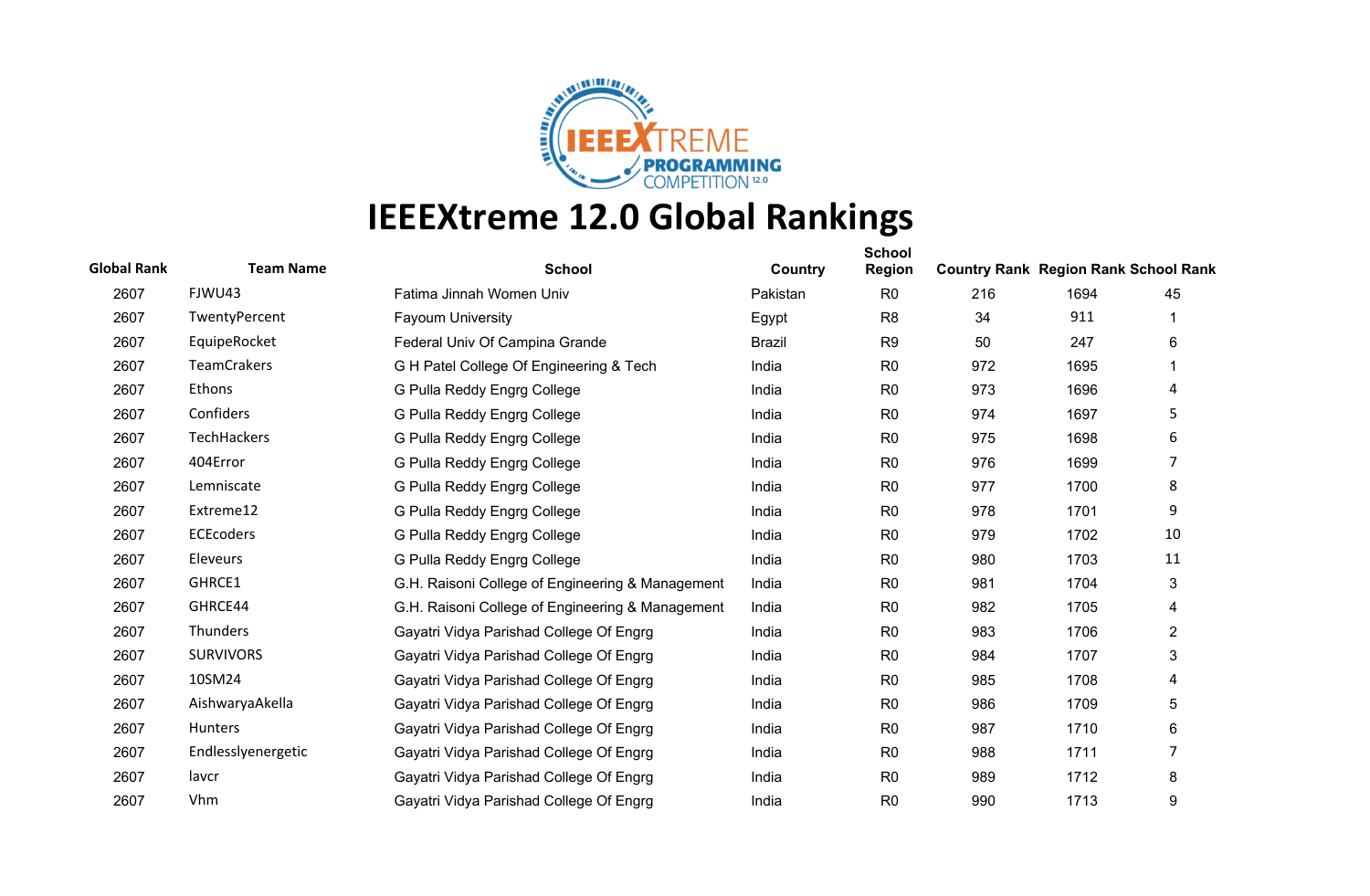

| <b>Global Rank</b> | <b>Team Name</b> | <b>School</b>                            | Country | <b>School</b><br><b>Region</b> | <b>Country Rank Region Rank School Rank</b> |      |              |
|--------------------|------------------|------------------------------------------|---------|--------------------------------|---------------------------------------------|------|--------------|
| 2607               | Kk               | Gayatri Vidya Parishad College Of Engrg  | India   | R <sub>0</sub>                 | 991                                         | 1714 | 10           |
| 2607               | gazihector       | Gazi Univ                                | Turkey  | R <sub>8</sub>                 | 54                                          | 912  | $\mathbf{1}$ |
| 2607               | GHRCE95          | GH Raisoni College of Engineering-Nagpur | India   | R <sub>0</sub>                 | 992                                         | 1715 | 43           |
| 2607               | ignite           | GH Raisoni College of Engineering-Nagpur | India   | R <sub>0</sub>                 | 993                                         | 1716 | 44           |
| 2607               | GHRCE72          | GH Raisoni College of Engineering-Nagpur | India   | R <sub>0</sub>                 | 994                                         | 1717 | 45           |
| 2607               | GHRCE16          | GH Raisoni College of Engineering-Nagpur | India   | R <sub>0</sub>                 | 995                                         | 1718 | 46           |
| 2607               | GHRCE20          | GH Raisoni College of Engineering-Nagpur | India   | R <sub>0</sub>                 | 996                                         | 1719 | 47           |
| 2607               | GHRCE46          | GH Raisoni College of Engineering-Nagpur | India   | R <sub>0</sub>                 | 997                                         | 1720 | 48           |
| 2607               | GHRCE211         | GH Raisoni College of Engineering-Nagpur | India   | R <sub>0</sub>                 | 998                                         | 1721 | 49           |
| 2607               | GHRCE55          | GH Raisoni College of Engineering-Nagpur | India   | R <sub>0</sub>                 | 999                                         | 1722 | 50           |
| 2607               | GHRCE98          | GH Raisoni College of Engineering-Nagpur | India   | R <sub>0</sub>                 | 1000                                        | 1723 | 51           |
| 2607               | GHRCE133         | GH Raisoni College of Engineering-Nagpur | India   | R <sub>0</sub>                 | 1001                                        | 1724 | 52           |
| 2607               | GHRCE137         | GH Raisoni College of Engineering-Nagpur | India   | R <sub>0</sub>                 | 1002                                        | 1725 | 53           |
| 2607               | GHRCE127         | GH Raisoni College of Engineering-Nagpur | India   | R <sub>0</sub>                 | 1003                                        | 1726 | 54           |
| 2607               | GHRCE126         | GH Raisoni College of Engineering-Nagpur | India   | R <sub>0</sub>                 | 1004                                        | 1727 | 55           |
| 2607               | GHRCE88          | GH Raisoni College of Engineering-Nagpur | India   | R <sub>0</sub>                 | 1005                                        | 1728 | 56           |
| 2607               | GHRCE121         | GH Raisoni College of Engineering-Nagpur | India   | R <sub>0</sub>                 | 1006                                        | 1729 | 57           |
| 2607               | GHRCE113         | GH Raisoni College of Engineering-Nagpur | India   | R <sub>0</sub>                 | 1007                                        | 1730 | 58           |
| 2607               | GHRCE128         | GH Raisoni College of Engineering-Nagpur | India   | R <sub>0</sub>                 | 1008                                        | 1731 | 59           |
| 2607               | GHRCE130         | GH Raisoni College of Engineering-Nagpur | India   | R <sub>0</sub>                 | 1009                                        | 1732 | 60           |
| 2607               | GHRCE27          | GH Raisoni College of Engineering-Nagpur | India   | R <sub>0</sub>                 | 1010                                        | 1733 | 61           |
| 2607               | GHRCE92          | GH Raisoni College of Engineering-Nagpur | India   | R <sub>0</sub>                 | 1011                                        | 1734 | 62           |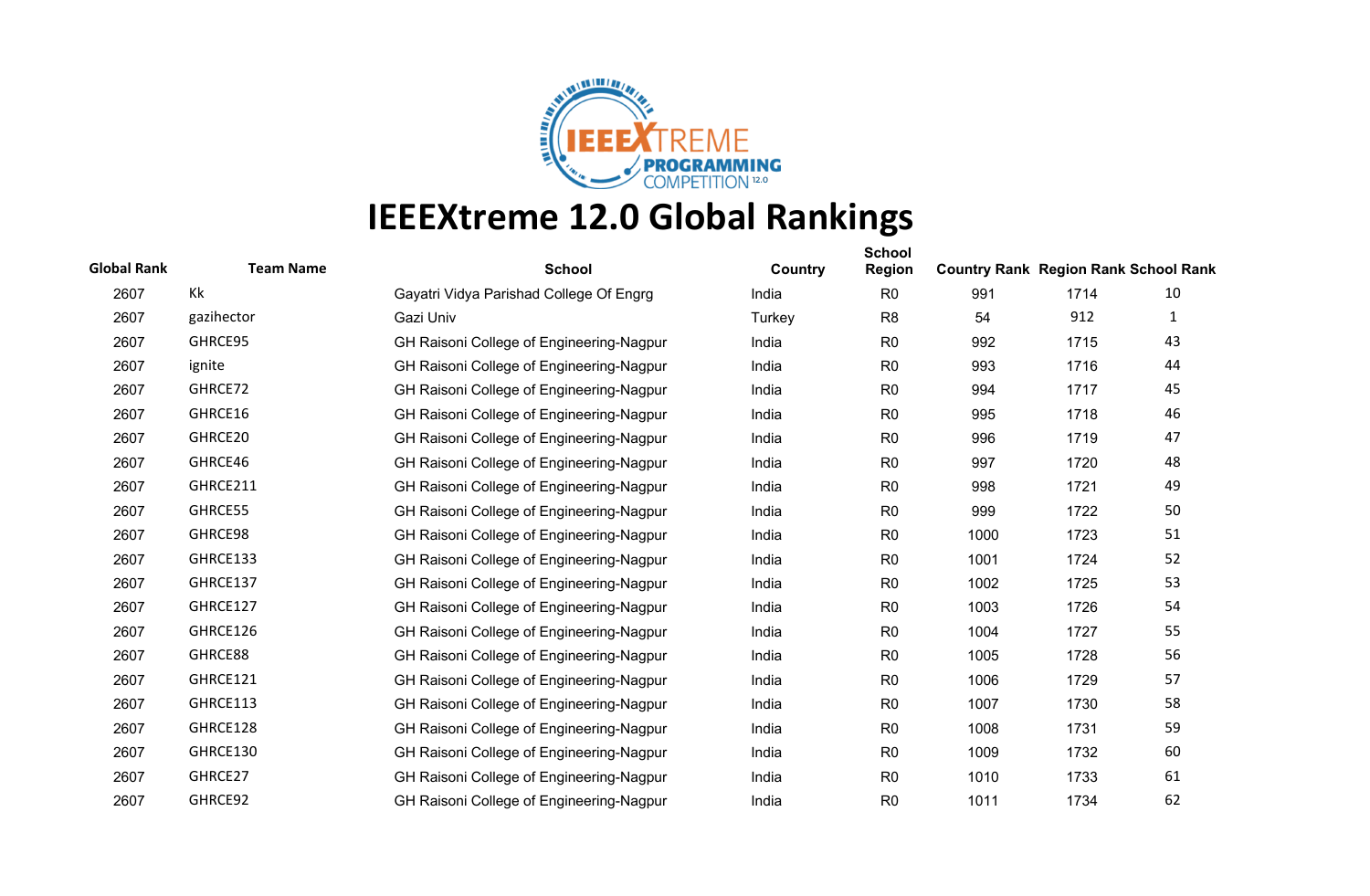

| <b>Global Rank</b> | <b>Team Name</b> | <b>School</b>                            | Country | <b>School</b><br><b>Region</b> | <b>Country Rank Region Rank School Rank</b> |      |    |
|--------------------|------------------|------------------------------------------|---------|--------------------------------|---------------------------------------------|------|----|
| 2607               | GHRCE146         | GH Raisoni College of Engineering-Nagpur | India   | R <sub>0</sub>                 | 1012                                        | 1735 | 63 |
| 2607               | GHRCE10          | GH Raisoni College of Engineering-Nagpur | India   | R <sub>0</sub>                 | 1013                                        | 1736 | 64 |
| 2607               | GHRCE42          | GH Raisoni College of Engineering-Nagpur | India   | R <sub>0</sub>                 | 1014                                        | 1737 | 65 |
| 2607               | GHRCE102         | GH Raisoni College of Engineering-Nagpur | India   | R <sub>0</sub>                 | 1015                                        | 1738 | 66 |
| 2607               | GHRCE48          | GH Raisoni College of Engineering-Nagpur | India   | R <sub>0</sub>                 | 1016                                        | 1739 | 67 |
| 2607               | GHRCE07          | GH Raisoni College of Engineering-Nagpur | India   | R <sub>0</sub>                 | 1017                                        | 1740 | 68 |
| 2607               | GHRCE151         | GH Raisoni College of Engineering-Nagpur | India   | R <sub>0</sub>                 | 1018                                        | 1741 | 69 |
| 2607               | GHRCE54          | GH Raisoni College of Engineering-Nagpur | India   | R <sub>0</sub>                 | 1019                                        | 1742 | 70 |
| 2607               | GHRCE43          | GH Raisoni College of Engineering-Nagpur | India   | R <sub>0</sub>                 | 1020                                        | 1743 | 71 |
| 2607               | GHRCE105         | GH Raisoni College of Engineering-Nagpur | India   | R <sub>0</sub>                 | 1021                                        | 1744 | 72 |
| 2607               | GHRCE49          | GH Raisoni College of Engineering-Nagpur | India   | R <sub>0</sub>                 | 1022                                        | 1745 | 73 |
| 2607               | GHRCE62          | GH Raisoni College of Engineering-Nagpur | India   | R <sub>0</sub>                 | 1023                                        | 1746 | 74 |
| 2607               | GHRCE140         | GH Raisoni College of Engineering-Nagpur | India   | R <sub>0</sub>                 | 1024                                        | 1747 | 75 |
| 2607               | GHRCE147         | GH Raisoni College of Engineering-Nagpur | India   | R <sub>0</sub>                 | 1025                                        | 1748 | 76 |
| 2607               | GHRCE06          | GH Raisoni College of Engineering-Nagpur | India   | R <sub>0</sub>                 | 1026                                        | 1749 | 77 |
| 2607               | GHRCE39          | GH Raisoni College of Engineering-Nagpur | India   | R <sub>0</sub>                 | 1027                                        | 1750 | 78 |
| 2607               | GHRCE03          | GH Raisoni College of Engineering-Nagpur | India   | R <sub>0</sub>                 | 1028                                        | 1751 | 79 |
| 2607               | GHRCE116         | GH Raisoni College of Engineering-Nagpur | India   | R <sub>0</sub>                 | 1029                                        | 1752 | 80 |
| 2607               | GHRCE122         | GH Raisoni College of Engineering-Nagpur | India   | R <sub>0</sub>                 | 1030                                        | 1753 | 81 |
| 2607               | GHRCE36          | GH Raisoni College of Engineering-Nagpur | India   | R <sub>0</sub>                 | 1031                                        | 1754 | 82 |
| 2607               | GHRCE108         | GH Raisoni College of Engineering-Nagpur | India   | R <sub>0</sub>                 | 1032                                        | 1755 | 83 |
| 2607               | GHRCE101         | GH Raisoni College of Engineering-Nagpur | India   | R <sub>0</sub>                 | 1033                                        | 1756 | 84 |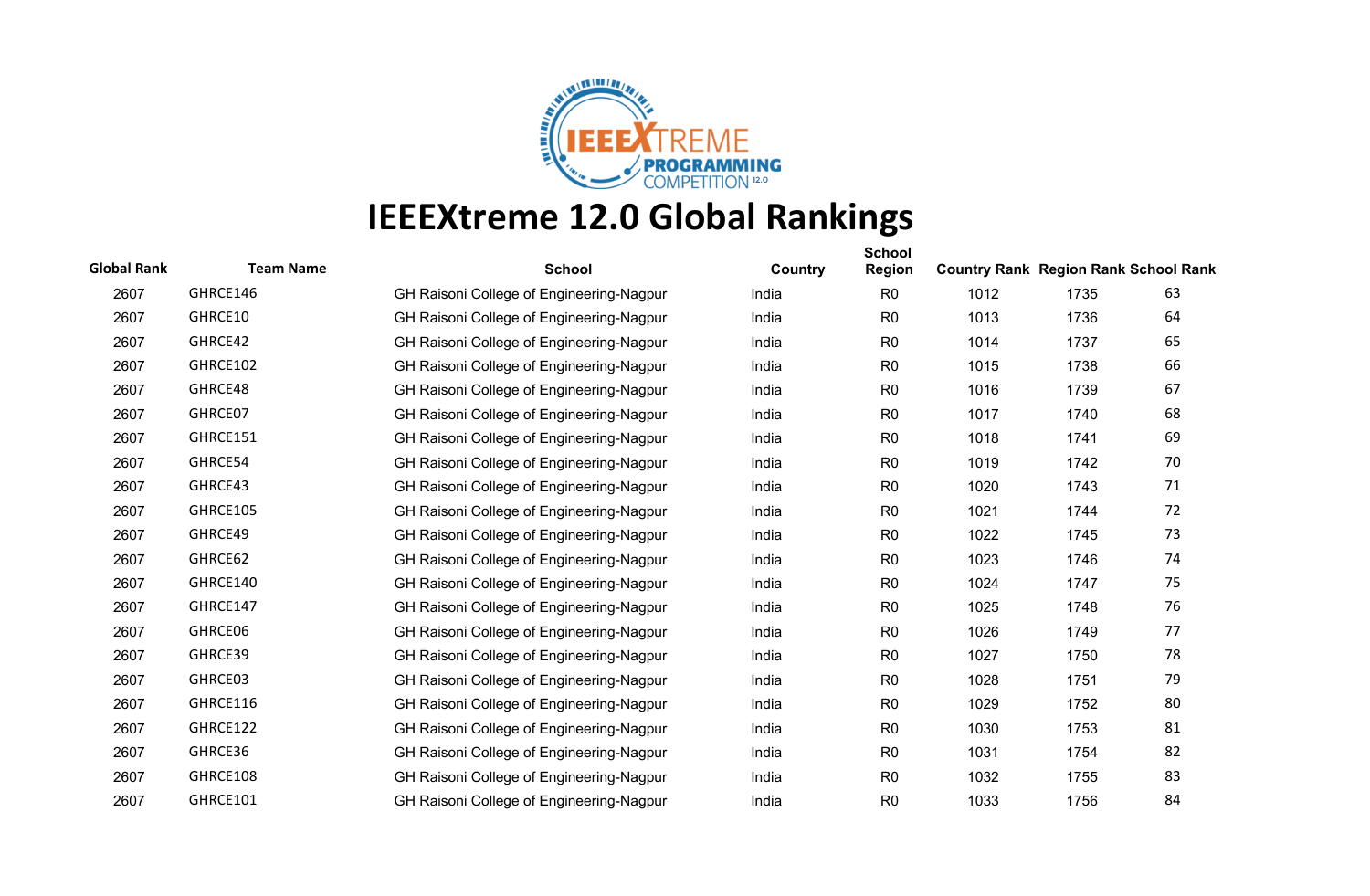

| <b>Global Rank</b> | <b>Team Name</b>   | <b>School</b>                            | Country  | <b>School</b><br>Region | <b>Country Rank Region Rank School Rank</b> |      |                |
|--------------------|--------------------|------------------------------------------|----------|-------------------------|---------------------------------------------|------|----------------|
| 2607               | GHRCE149           | GH Raisoni College of Engineering-Nagpur | India    | R <sub>0</sub>          | 1034                                        | 1757 | 85             |
| 2607               | GHRCE115           | GH Raisoni College of Engineering-Nagpur | India    | R <sub>0</sub>          | 1035                                        | 1758 | 86             |
| 2607               | GHRCE52            | GH Raisoni College of Engineering-Nagpur | India    | R <sub>0</sub>          | 1036                                        | 1759 | 87             |
| 2607               | GHRCE123           | GH Raisoni College of Engineering-Nagpur | India    | R <sub>0</sub>          | 1037                                        | 1760 | 88             |
| 2607               | GHRCE67            | GH Raisoni College of Engineering-Nagpur | India    | R <sub>0</sub>          | 1038                                        | 1761 | 89             |
| 2607               | <b>TERMINATOR</b>  | GH Raisoni College of Engineering-Nagpur | India    | R <sub>0</sub>          | 1039                                        | 1762 | 90             |
| 2607               | GHRCE53            | GH Raisoni College of Engineering-Nagpur | India    | R <sub>0</sub>          | 1040                                        | 1763 | 91             |
| 2607               | GHRCE112           | GH Raisoni College of Engineering-Nagpur | India    | R <sub>0</sub>          | 1041                                        | 1764 | 92             |
| 2607               | GHRCE79            | GH Raisoni College of Engineering-Nagpur | India    | R <sub>0</sub>          | 1042                                        | 1765 | 93             |
| 2607               | GHRCE209           | GH Raisoni College of Engineering-Nagpur | India    | R <sub>0</sub>          | 1043                                        | 1766 | 94             |
| 2607               | SleepForTheWeek    | <b>Ghent Univ</b>                        | Belgium  | R <sub>8</sub>          | 10                                          | 913  | 10             |
| 2607               | <b>MHers</b>       | Ghulam Ishaq Khan Inst Of Eng            | Pakistan | R <sub>0</sub>          | 217                                         | 1767 | 5              |
| 2607               | codemasters        | Ghulam Ishaq Khan Inst Of Eng            | Pakistan | R <sub>0</sub>          | 218                                         | 1768 | 6              |
| 2607               | <b>INDIGNATION</b> | Ghulam Ishaq Khan Inst Of Eng            | Pakistan | R <sub>0</sub>          | 219                                         | 1769 | 7              |
| 2607               | <b>Invictus</b>    | Ghulam Ishaq Khan Inst Of Eng            | Pakistan | R <sub>0</sub>          | 220                                         | 1770 | 8              |
| 2607               | <b>BRAINSTORM</b>  | Ghulam Ishaq Khan Inst Of Eng            | Pakistan | R <sub>0</sub>          | 221                                         | 1771 | 9              |
| 2607               | Durmstrang         | Ghulam Ishaq Khan Inst Of Eng            | Pakistan | R <sub>0</sub>          | 222                                         | 1772 | 10             |
| 2607               | ChemiCode          | Ghulam Ishaq Khan Inst Of Eng            | Pakistan | R <sub>0</sub>          | 223                                         | 1773 | 11             |
| 2607               | QBCar              | Ghulam Ishaq Khan Inst Of Eng            | Pakistan | R <sub>0</sub>          | 224                                         | 1774 | 12             |
| 2607               | Techtastic         | Goa College Of Engineering               | India    | R <sub>0</sub>          | 1044                                        | 1775 | 12             |
| 2607               | Technomads         | Gogte Inst Of Tech                       | India    | R <sub>0</sub>          | 1045                                        | 1776 | $\overline{2}$ |
| 2607               | Sesos              | Gogte Inst Of Tech                       | India    | R <sub>0</sub>          | 1046                                        | 1777 | 3              |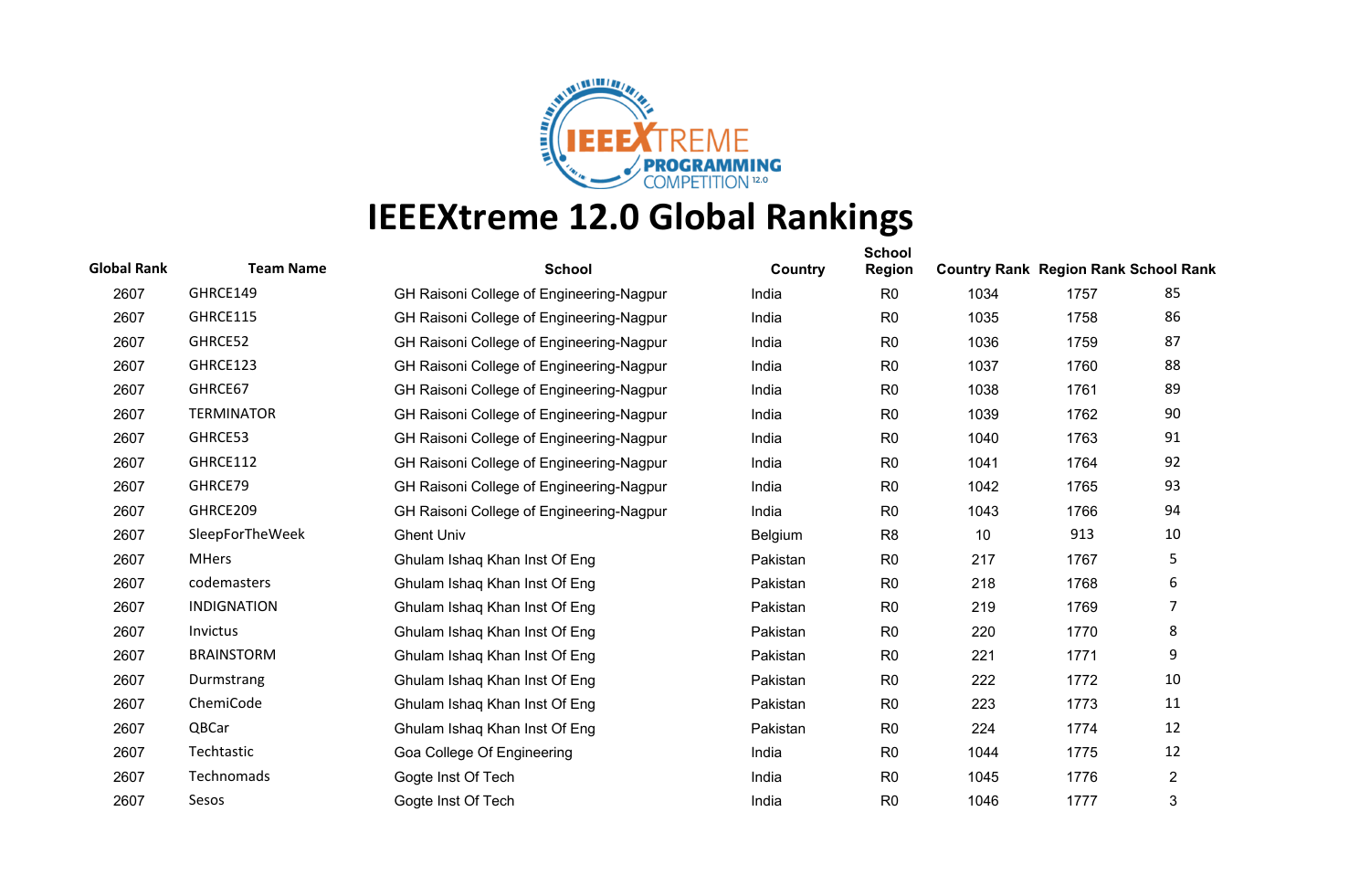

| <b>Global Rank</b> | <b>Team Name</b>  | <b>School</b>                                     | Country  | <b>School</b><br><b>Region</b> | <b>Country Rank Region Rank School Rank</b> |      |                |
|--------------------|-------------------|---------------------------------------------------|----------|--------------------------------|---------------------------------------------|------|----------------|
| 2607               | <b>VIGILANTES</b> | Gogte Inst Of Tech                                | India    | R <sub>0</sub>                 | 1047                                        | 1778 | 4              |
| 2607               | Technologizers    | Gogte Inst Of Tech                                | India    | R <sub>0</sub>                 | 1048                                        | 1779 | 5              |
| 2607               | <b>Muzafirs</b>   | Government College of Engineering - Kannur        | India    | R <sub>0</sub>                 | 1049                                        | 1780 | $\overline{2}$ |
| 2607               | CybeX             | Government College Univ - Faisalabad              | Pakistan | R <sub>0</sub>                 | 225                                         | 1781 |                |
| 2607               | ZeroPoint0        | Government Engineering College - Barton Hill      | India    | R <sub>0</sub>                 | 1050                                        | 1782 | 10             |
| 2607               | CJP               | Government Engineering College - Barton Hill      | India    | R <sub>0</sub>                 | 1051                                        | 1783 | 11             |
| 2607               | xyzcoders         | Government Engineering College - Barton Hill      | India    | R <sub>0</sub>                 | 1052                                        | 1784 | 12             |
| 2607               | Zigma             | Government Engineering College - Barton Hill      | India    | R <sub>0</sub>                 | 1053                                        | 1785 | 13             |
| 2607               | Padayappa         | Government Engineering College - Barton Hill      | India    | R <sub>0</sub>                 | 1054                                        | 1786 | 14             |
| 2607               | JustReboot        | Government Engineering College-Thrissur           | India    | R <sub>0</sub>                 | 1055                                        | 1787 | 5              |
| 2607               | ViB3              | Government Engineering College-Thrissur           | India    | R <sub>0</sub>                 | 1056                                        | 1788 | 6              |
| 2607               | HawkRiders        | Government Engineering College-Thrissur           | India    | R <sub>0</sub>                 | 1057                                        | 1789 | $\overline{7}$ |
| 2607               | <b>SHOGHAMS</b>   | Government Engineering College, Wayanad           | India    | R <sub>0</sub>                 | 1058                                        | 1790 | 3              |
| 2607               | GECWAYANAD        | Government Engineering College, Wayanad           | India    | R <sub>0</sub>                 | 1059                                        | 1791 | 4              |
| 2607               | Havana            | Guru Gobind Singh Indraprastha Univ               | India    | R <sub>0</sub>                 | 1060                                        | 1792 | 9              |
| 2607               | Evolve            | Guru Gobind Singh Indraprastha Univ               | India    | R <sub>0</sub>                 | 1061                                        | 1793 | 10             |
| 2607               | Skywalkers        | Guru Tegh Bahadur Institute of Technology         | India    | R <sub>0</sub>                 | 1062                                        | 1794 | $\overline{2}$ |
| 2607               | Vanguards         | H.S. Technologies & Engineering TEK-UP            | Tunisia  | R <sub>8</sub>                 | 259                                         | 914  | 6              |
| 2607               | Neptune           | Higher I A Sciences & Technologies (ISSAT Sousse) | Tunisia  | R <sub>8</sub>                 | 260                                         | 915  | 9              |
| 2607               | <b>HTeamR</b>     | Higher I A Sciences & Technologies (ISSAT Sousse) | Tunisia  | R <sub>8</sub>                 | 261                                         | 916  | 10             |
| 2607               | DefineDezTa5tef   | Higher Institute of Computer Science (ISI)        | Tunisia  | R <sub>8</sub>                 | 262                                         | 917  | 4              |
| 2607               | devTeam           | Higher Institute of Computer Science (ISI)        | Tunisia  | R <sub>8</sub>                 | 263                                         | 918  | 5              |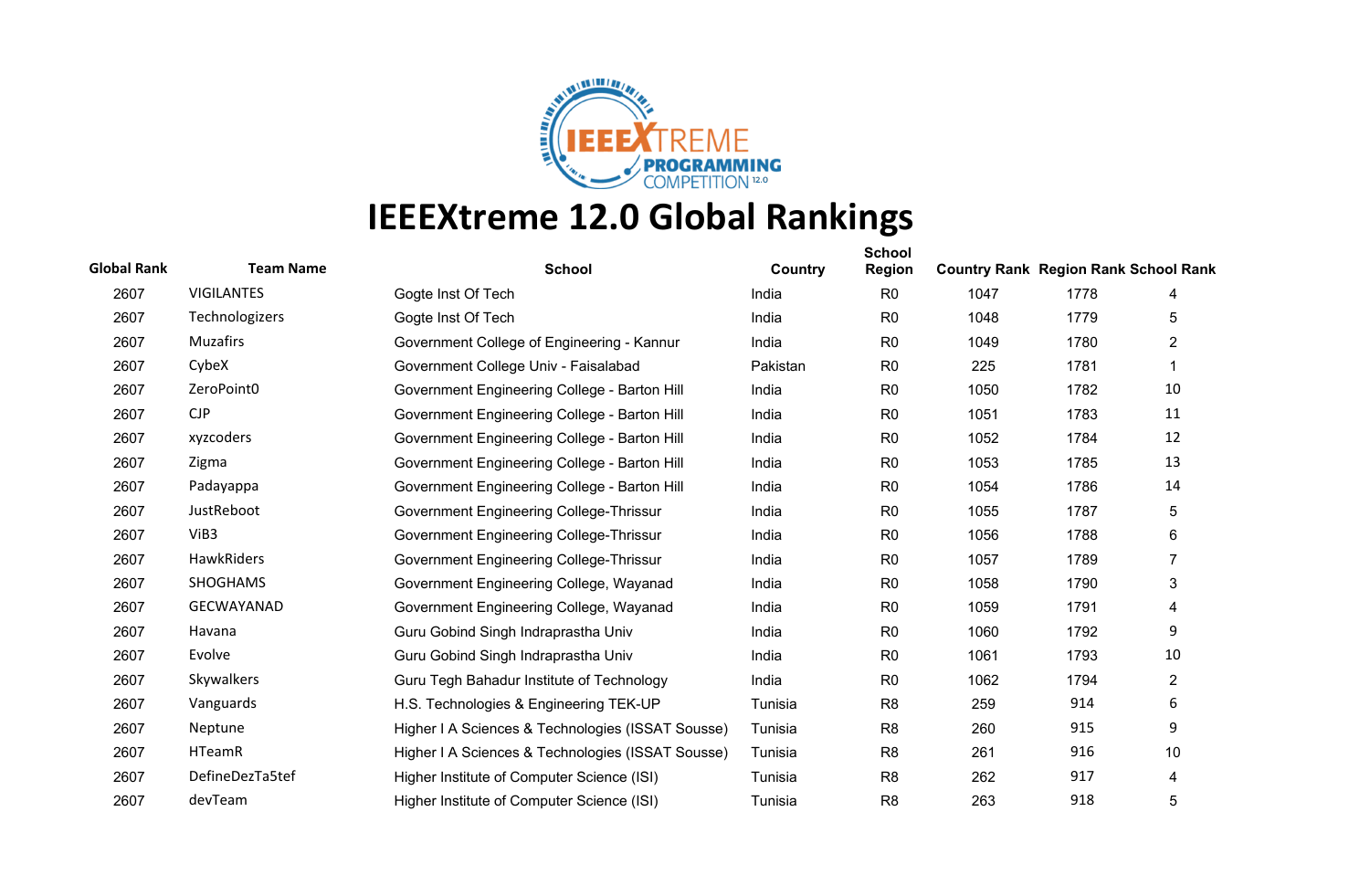

| <b>Global Rank</b> | <b>Team Name</b>       | <b>School</b>                                       | Country       | <b>School</b><br><b>Region</b> | <b>Country Rank Region Rank School Rank</b> |      |              |
|--------------------|------------------------|-----------------------------------------------------|---------------|--------------------------------|---------------------------------------------|------|--------------|
| 2607               | just4fun               | Higher Institute of Computer Science (ISI)          | Tunisia       | R <sub>8</sub>                 | 264                                         | 919  | 6            |
| 2607               | <b>BlackCat</b>        | Higher Institute of Informatics Mahdia ISIMa        | Tunisia       | R <sub>8</sub>                 | 265                                         | 920  | 12           |
| 2607               | FirstStep              | Higher School of Communication of Tunis (Sup'Com)   | Tunisia       | R <sub>8</sub>                 | 266                                         | 921  | 14           |
| 2607               | magic                  | Higher School of Communication of Tunis (Sup'Com)   | Tunisia       | R <sub>8</sub>                 | 267                                         | 922  | 15           |
| 2607               | Coders123              | Holy Spirit University of Kaslik, (USEK)            | Lebanon       | R <sub>8</sub>                 | 46                                          | 923  | 8            |
| 2607               | sindocross             | <b>Hongik University</b>                            | Korea (South) | R <sub>0</sub>                 | $\overline{2}$                              | 1795 | 1            |
| 2607               | Diamond                | Ibadan Univ Of                                      | Nigeria       | R <sub>8</sub>                 | 17                                          | 924  | 5            |
| 2607               | Flocode                | Ibadan Univ Of                                      | Nigeria       | R <sub>8</sub>                 | 18                                          | 925  | 6            |
| 2607               | Redbrick               | Independent University Bangladesh (IUB)             | Bangladesh    | R <sub>0</sub>                 | 69                                          | 1796 |              |
| 2607               | Fighter                | Indian Institute of Space Science And Technology    | India         | R <sub>0</sub>                 | 1063                                        | 1797 |              |
| 2607               | CodingCraker           | Indira Gandhi Delhi Technical University for Women  | India         | R <sub>0</sub>                 | 1064                                        | 1798 | 7            |
| 2607               | <b>BHAASH</b>          | Indira Gandhi Delhi Technical University for Women  | India         | R <sub>0</sub>                 | 1065                                        | 1799 | 8            |
| 2607               | Combi                  | Indonesia Univ Of                                   | Indonesia     | R <sub>0</sub>                 | 16                                          | 1800 | 1            |
| 2607               | Team405                | Informatics Institute of Technology                 | Sri Lanka     | R <sub>0</sub>                 | 244                                         | 1801 | 24           |
| 2607               | <b>TechtonicQWERTY</b> | Informatics Institute of Technology                 | Sri Lanka     | R <sub>0</sub>                 | 245                                         | 1802 | 25           |
| 2607               | ST123                  | Informatics Institute of Technology                 | Sri Lanka     | R <sub>0</sub>                 | 246                                         | 1803 | 26           |
| 2607               | <b>IFBA</b>            | Inst Fed de Educacao Ciencia e Tecnologia-Bahia     | <b>Brazil</b> | R <sub>9</sub>                 | 51                                          | 248  | 1            |
| 2607               | LoopCyclers            | Instituto Politecnico de Leiria                     | Portugal      | R <sub>8</sub>                 | 12                                          | 926  | $\mathbf{1}$ |
| 2607               | k3rnelp4n1c            | Instituto TecnolA <sup>3</sup> gico de Buenos Aires | Argentina     | R <sub>9</sub>                 | 45                                          | 249  | 12           |
| 2607               | Heiko                  | Instituto TecnolA <sup>3</sup> gico de Buenos Aires | Argentina     | R <sub>9</sub>                 | 46                                          | 250  | 13           |
| 2607               | SmartNegus             | Instituto TecnolA <sup>3</sup> gico de Buenos Aires | Argentina     | R <sub>9</sub>                 | 47                                          | 251  | 14           |
| 2607               | Codemanics             | International Institute of Technology (IIT)         | Sri Lanka     | R <sub>0</sub>                 | 247                                         | 1804 | 2            |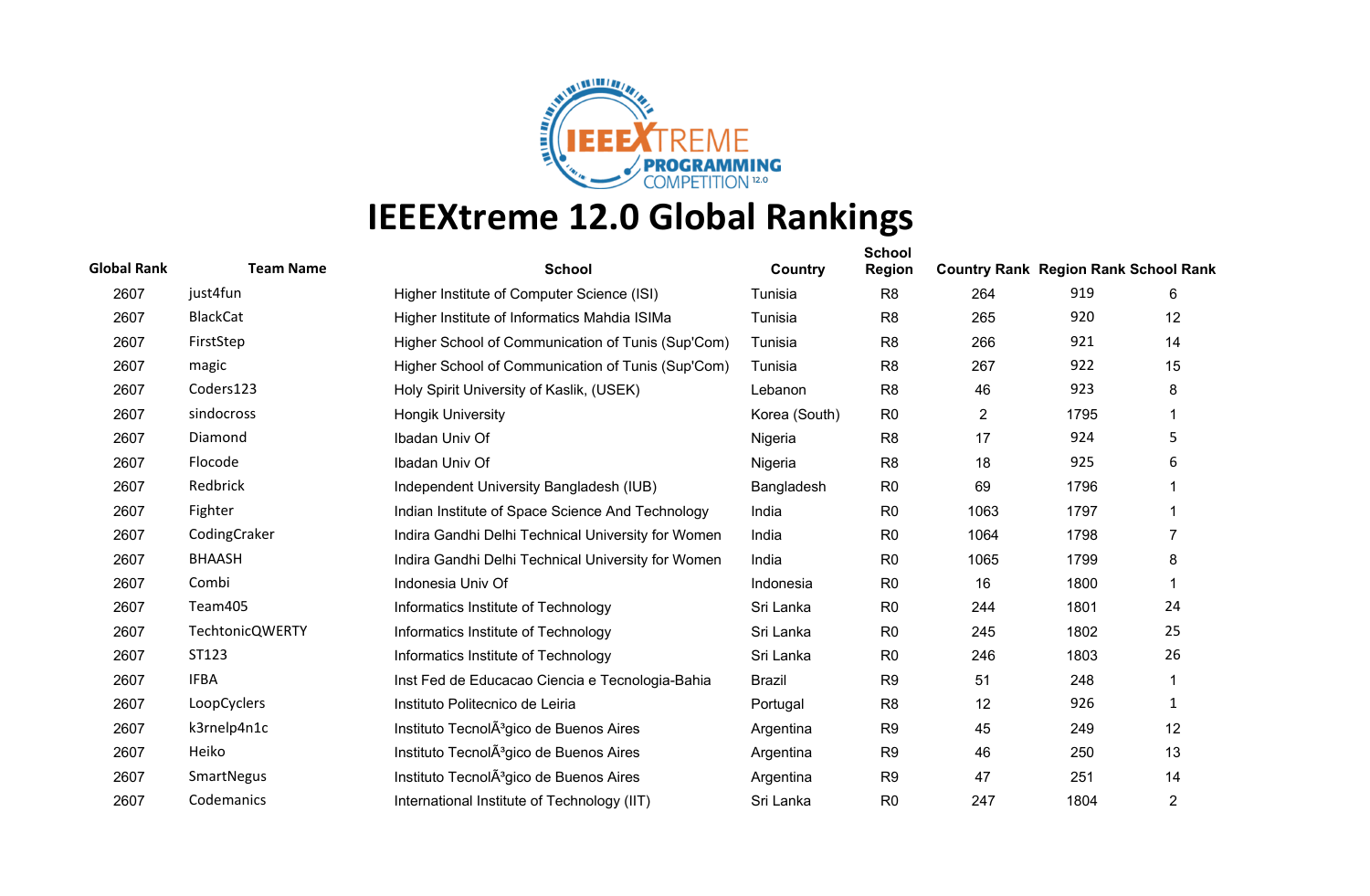

| <b>Global Rank</b> | <b>Team Name</b>    | <b>School</b>                               | Country    | <b>School</b><br><b>Region</b> | <b>Country Rank Region Rank School Rank</b> |      |                |
|--------------------|---------------------|---------------------------------------------|------------|--------------------------------|---------------------------------------------|------|----------------|
| 2607               | team1               | International Institute of Technology (IIT) | Tunisia    | R <sub>8</sub>                 | 268                                         | 927  | 2              |
| 2607               | PenStrike           | International Islamic University Chittagong | Bangladesh | R <sub>0</sub>                 | 70                                          | 1805 |                |
| 2607               | YellowCode          | Ionian University                           | Greece     | R <sub>8</sub>                 | 67                                          | 928  | 5              |
| 2607               | ChristoforosAslanov | Ionian University                           | Greece     | R <sub>8</sub>                 | 68                                          | 929  | 6              |
| 2607               | dreamTeam           | <b>ISET Rades</b>                           | Tunisia    | R <sub>8</sub>                 | 269                                         | 930  | $\mathbf{1}$   |
| 2607               | leadersT            | <b>ISET Rades</b>                           | Tunisia    | R <sub>8</sub>                 | 270                                         | 931  | $\overline{2}$ |
| 2607               | creativeTeam        | <b>ISET Rades</b>                           | Tunisia    | R <sub>8</sub>                 | 271                                         | 932  | 3              |
| 2607               | TheAvengers         | <b>ISET Rades</b>                           | Tunisia    | R <sub>8</sub>                 | 272                                         | 933  | 4              |
| 2607               | PandaTeam           | <b>ISET Rades</b>                           | Tunisia    | R <sub>8</sub>                 | 273                                         | 934  | 5              |
| 2607               | power22             | <b>ISET Rades</b>                           | Tunisia    | R <sub>8</sub>                 | 274                                         | 935  | 6              |
| 2607               | ideal               | <b>ISET Rades</b>                           | Tunisia    | R <sub>8</sub>                 | 275                                         | 936  | 7              |
| 2607               | TheWinners33        | <b>ISET Rades</b>                           | Tunisia    | R <sub>8</sub>                 | 276                                         | 937  | 8              |
| 2607               | madahmed7258        | <b>ISET Rades</b>                           | Tunisia    | R <sub>8</sub>                 | 277                                         | 938  | 9              |
| 2607               | Housebolton         | Islamic Univ of Technology-Bangladesh       | Bangladesh | R <sub>0</sub>                 | 71                                          | 1806 |                |
| 2607               | ThatTastedPurple    | Istanbul Kultur Universitesi                | Turkey     | R <sub>8</sub>                 | 55                                          | 939  |                |
| 2607               | <b>IKUBoysN</b>     | <b>Istanbul Kultur Universitesi</b>         | Turkey     | R <sub>8</sub>                 | 56                                          | 940  | 2              |
| 2607               | <b>S58</b>          | Istanbul Kultur Universitesi                | Turkey     | R <sub>8</sub>                 | 57                                          | 941  | 3              |
| 2607               | Protons             | Jain College of Engineering - Belagavi      | India      | R <sub>0</sub>                 | 1066                                        | 1807 | 1              |
| 2607               | CodeTheThing        | Jain College of Engineering - Belagavi      | India      | R <sub>0</sub>                 | 1067                                        | 1808 | $\overline{2}$ |
| 2607               | SAA                 | Jain College of Engineering - Belagavi      | India      | R <sub>0</sub>                 | 1068                                        | 1809 | 3              |
| 2607               | spartan             | Jain College of Engineering - Belagavi      | India      | R <sub>0</sub>                 | 1069                                        | 1810 | 4              |
| 2607               | Ultron              | Jain College of Engineering - Belagavi      | India      | R <sub>0</sub>                 | 1070                                        | 1811 | 5              |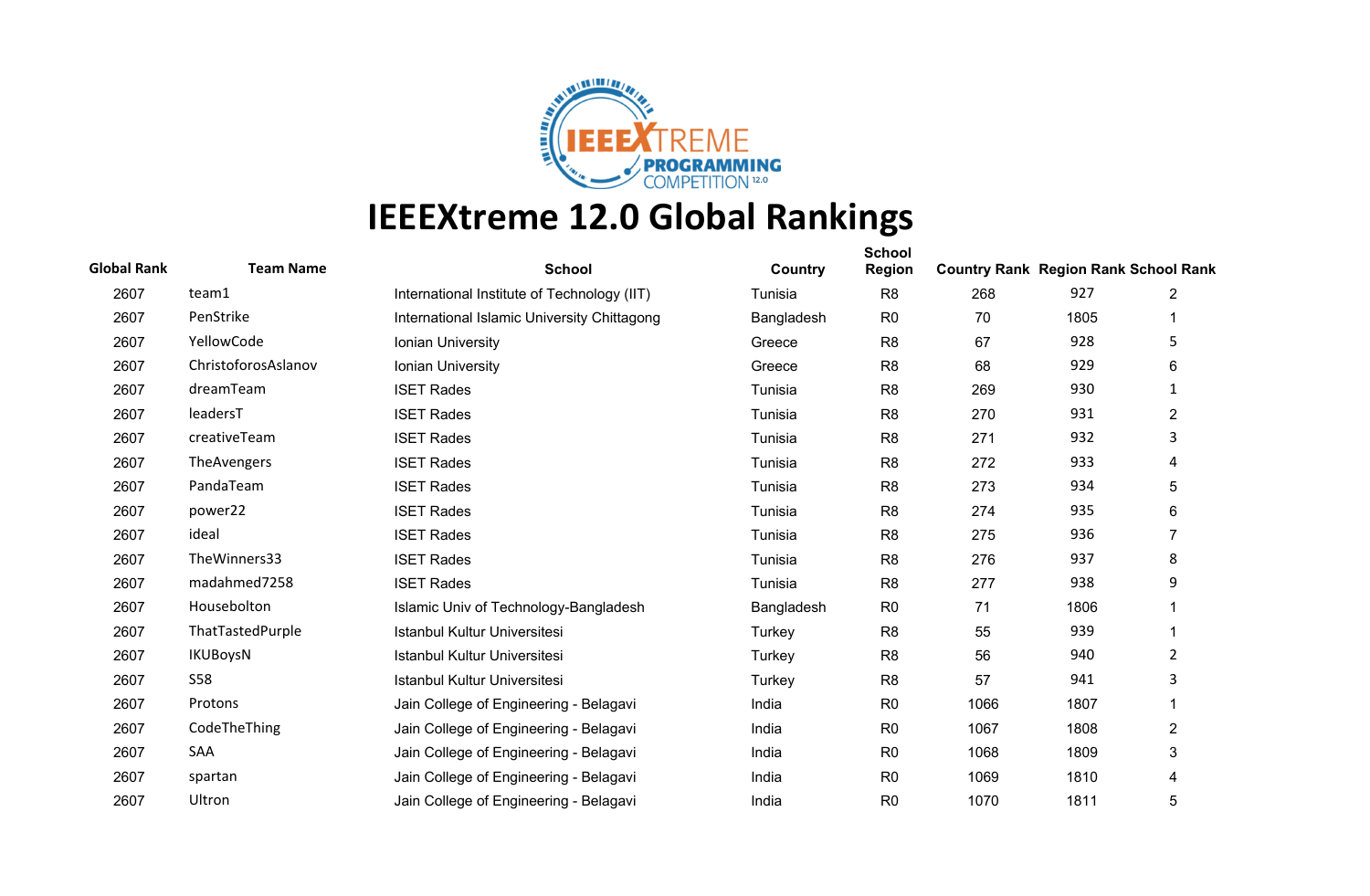

| <b>Global Rank</b> | <b>Team Name</b>       | <b>School</b>                                    | Country | <b>School</b><br><b>Region</b> | <b>Country Rank Region Rank School Rank</b> |      |                |
|--------------------|------------------------|--------------------------------------------------|---------|--------------------------------|---------------------------------------------|------|----------------|
| 2607               | <b>IEEEXtremers</b>    | Jain College of Engineering - Belagavi           | India   | R <sub>0</sub>                 | 1071                                        | 1812 | 6              |
| 2607               | GetCh                  | Jain College of Engineering - Belagavi           | India   | R <sub>0</sub>                 | 1072                                        | 1813 |                |
| 2607               | spy                    | Jain College of Engineering - Belagavi           | India   | R <sub>0</sub>                 | 1073                                        | 1814 | 8              |
| 2607               | theexecuter            | Jamia Hamdard University                         | India   | R <sub>0</sub>                 | 1074                                        | 1815 | 4              |
| 2607               | <b>RSTechSoftwares</b> | Jamia Hamdard University                         | India   | R <sub>0</sub>                 | 1075                                        | 1816 | 5              |
| 2607               | jhu                    | Jamia Hamdard University                         | India   | R <sub>0</sub>                 | 1076                                        | 1817 | 6              |
| 2607               | Jhu1                   | Jamia Hamdard University                         | India   | R <sub>0</sub>                 | 1077                                        | 1818 | 7              |
| 2607               | <b>RSTech</b>          | Jamia Hamdard University                         | India   | R <sub>0</sub>                 | 1078                                        | 1819 | 8              |
| 2607               | Noaima1                | Jamia Millia Islamia-Faculty of Engrg            | India   | R <sub>0</sub>                 | 1079                                        | 1820 | 3              |
| 2607               | <b>JCET</b>            | Jawaharlal College of Engineering and Technology | India   | R <sub>0</sub>                 | 1080                                        | 1821 | $\overline{2}$ |
| 2607               | veenawarriors          | Jayamukhi Inst Of Technological Sciences         | India   | R <sub>0</sub>                 | 1081                                        | 1822 | 11             |
| 2607               | Daredevils             | Jayamukhi Inst Of Technological Sciences         | India   | R <sub>0</sub>                 | 1082                                        | 1823 | 12             |
| 2607               | TechSpardha            | Jayamukhi Inst Of Technological Sciences         | India   | R <sub>0</sub>                 | 1083                                        | 1824 | 13             |
| 2607               | <b>KALAM</b>           | Jayamukhi Inst Of Technological Sciences         | India   | R <sub>0</sub>                 | 1084                                        | 1825 | 14             |
| 2607               | CodeRavens             | Jayamukhi Inst Of Technological Sciences         | India   | R <sub>0</sub>                 | 1085                                        | 1826 | 15             |
| 2607               | CodeMavericks          | Jayamukhi Inst Of Technological Sciences         | India   | R <sub>0</sub>                 | 1086                                        | 1827 | 16             |
| 2607               | CodeWizards            | Jayamukhi Inst Of Technological Sciences         | India   | R <sub>0</sub>                 | 1087                                        | 1828 | 17             |
| 2607               | CodeClusters           | Jayamukhi Inst Of Technological Sciences         | India   | R <sub>0</sub>                 | 1088                                        | 1829 | 18             |
| 2607               | <b>MASTERS</b>         | Jayamukhi Inst Of Technological Sciences         | India   | R <sub>0</sub>                 | 1089                                        | 1830 | 19             |
| 2607               | CodePanthers           | Jayamukhi Inst Of Technological Sciences         | India   | R <sub>0</sub>                 | 1090                                        | 1831 | 20             |
| 2607               | DragonballZfighters    | Jayamukhi Inst Of Technological Sciences         | India   | R <sub>0</sub>                 | 1091                                        | 1832 | 21             |
| 2607               | Rangerovers            | Jayamukhi Inst Of Technological Sciences         | India   | R <sub>0</sub>                 | 1092                                        | 1833 | 22             |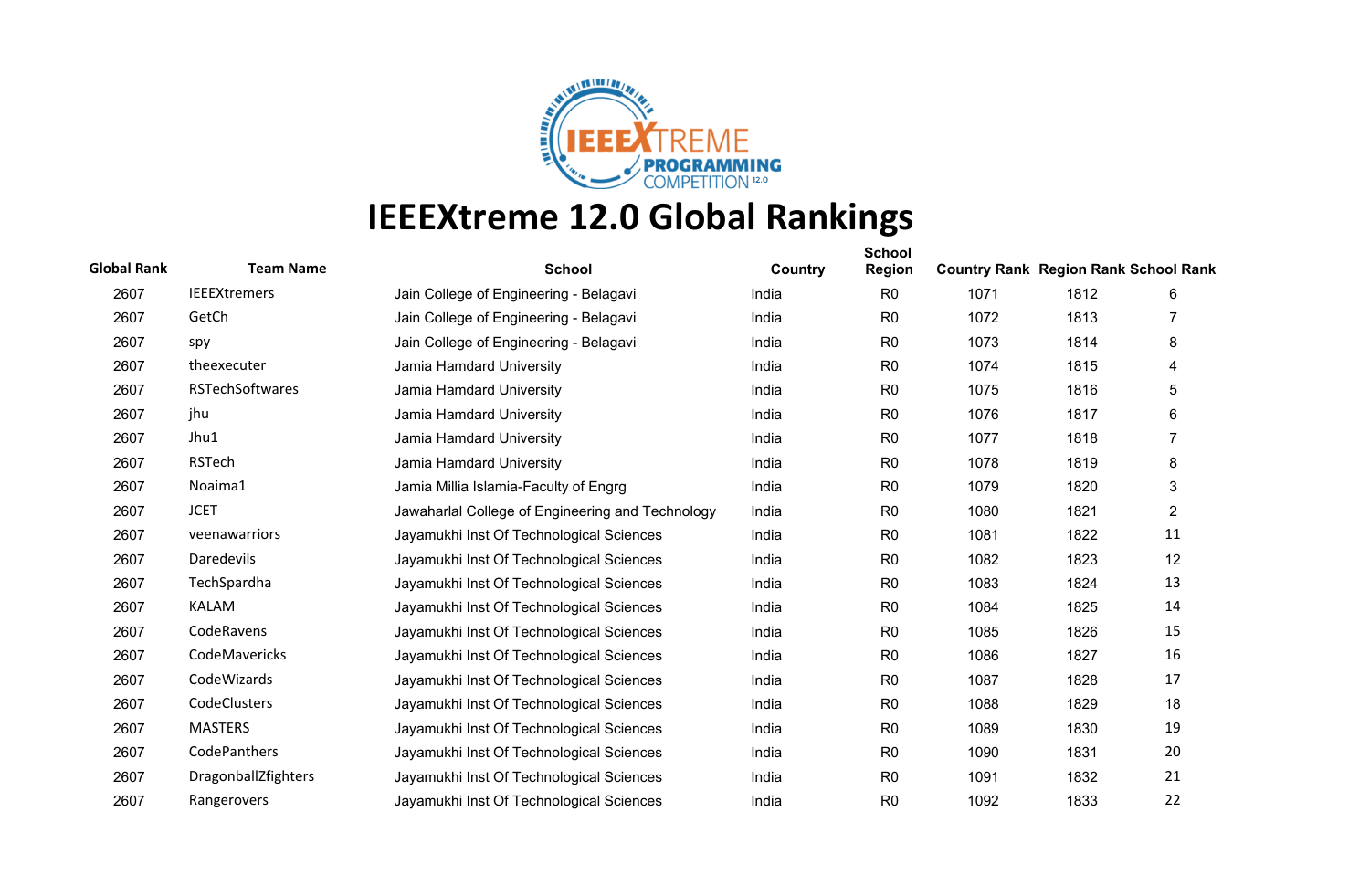

| <b>Global Rank</b> | <b>Team Name</b>   | <b>School</b>                          | Country | <b>School</b><br><b>Region</b> | <b>Country Rank Region Rank School Rank</b> |      |                |
|--------------------|--------------------|----------------------------------------|---------|--------------------------------|---------------------------------------------|------|----------------|
| 2607               | Ninjaa             | Jaypee Univ Of Information Tech        | India   | R <sub>0</sub>                 | 1093                                        | 1834 | 3              |
| 2607               | <b>RAS</b>         | Jaypee Univ Of Information Tech        | India   | R <sub>0</sub>                 | 1094                                        | 1835 | 4              |
| 2607               | CodeHackerzzz      | JEPPIAAR ENGINEERING COLLEGE - Chennai | India   | R <sub>0</sub>                 | 1095                                        | 1836 | 4              |
| 2607               | <b>JackPremoth</b> | JEPPIAAR ENGINEERING COLLEGE - Chennai | India   | R <sub>0</sub>                 | 1096                                        | 1837 | 5              |
| 2607               | CodeChampzzz       | JEPPIAAR ENGINEERING COLLEGE - Chennai | India   | R <sub>0</sub>                 | 1097                                        | 1838 | 6              |
| 2607               | CodeHunterzzzz     | JEPPIAAR ENGINEERING COLLEGE - Chennai | India   | R <sub>0</sub>                 | 1098                                        | 1839 | 7              |
| 2607               | Flash              | Jeppiaar Institute of Technology       | India   | R <sub>0</sub>                 | 1099                                        | 1840 | 6              |
| 2607               | lannister          | Jeppiaar Institute of Technology       | India   | R <sub>0</sub>                 | 1100                                        | 1841 | $\overline{7}$ |
| 2607               | CodeCrackers       | Jeppiaar Institute of Technology       | India   | R <sub>0</sub>                 | 1101                                        | 1842 | 8              |
| 2607               | untouchables       | Jeppiaar Institute of Technology       | India   | R <sub>0</sub>                 | 1102                                        | 1843 | 9              |
| 2607               | <b>BUBLEBEE</b>    | Jeppiaar Institute of Technology       | India   | R <sub>0</sub>                 | 1103                                        | 1844 | 10             |
| 2607               | <b>Decoders</b>    | Jeppiaar Institute of Technology       | India   | R <sub>0</sub>                 | 1104                                        | 1845 | 11             |
| 2607               | Wonder             | Jeppiaar Institute of Technology       | India   | R <sub>0</sub>                 | 1105                                        | 1846 | 12             |
| 2607               | <b>JITCODERS</b>   | Jeppiaar Institute of Technology       | India   | R <sub>0</sub>                 | 1106                                        | 1847 | 13             |
| 2607               | nextcoders         | Jeppiaar Institute of Technology       | India   | R <sub>0</sub>                 | 1107                                        | 1848 | 14             |
| 2607               | 7up                | Jeppiaar Institute of Technology       | India   | R <sub>0</sub>                 | 1108                                        | 1849 | 15             |
| 2607               | <b>SIGNUP</b>      | Jeppiaar Institute of Technology       | India   | R <sub>0</sub>                 | 1109                                        | 1850 | 16             |
| 2607               | Maskholder         | Jeppiaar Institute of Technology       | India   | R <sub>0</sub>                 | 1110                                        | 1851 | 17             |
| 2607               | Blasterzzz         | Jeppiaar Institute of Technology       | India   | R <sub>0</sub>                 | 1111                                        | 1852 | 18             |
| 2607               | <b>AK18</b>        | Jeppiaar Institute of Technology       | India   | R <sub>0</sub>                 | 1112                                        | 1853 | 19             |
| 2607               | Srujana            | Jeppiaar Institute of Technology       | India   | R <sub>0</sub>                 | 1113                                        | 1854 | 20             |
| 2607               | Cyberknite         | Jeppiaar Institute of Technology       | India   | R <sub>0</sub>                 | 1114                                        | 1855 | 21             |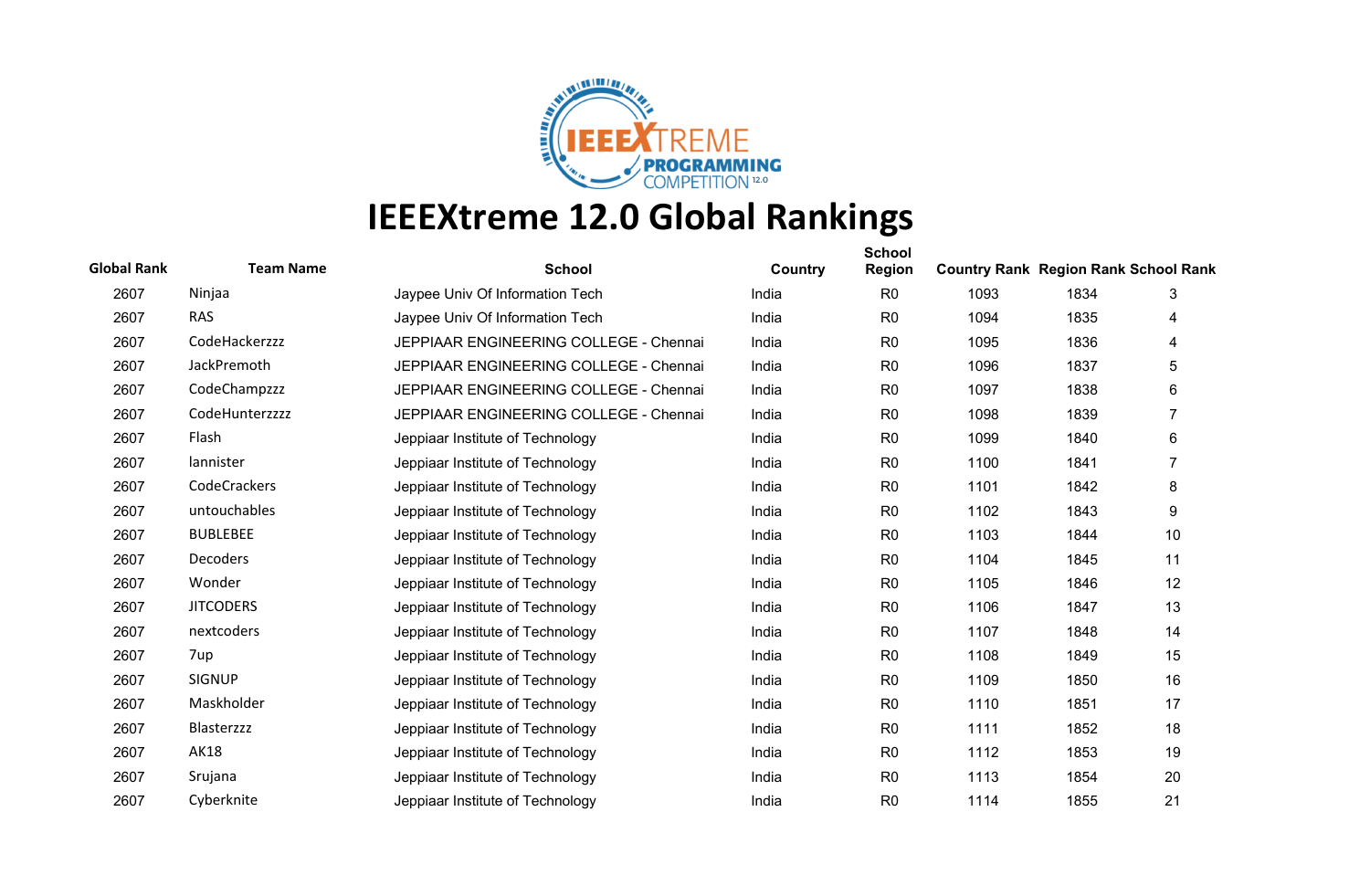

| <b>Global Rank</b> | <b>Team Name</b>        | <b>School</b>                                   | Country      | <b>School</b><br><b>Region</b> | <b>Country Rank Region Rank School Rank</b> |      |                |
|--------------------|-------------------------|-------------------------------------------------|--------------|--------------------------------|---------------------------------------------|------|----------------|
| 2607               | <b>MystileGirls</b>     | Jeppiaar Institute of Technology                | India        | R <sub>0</sub>                 | 1115                                        | 1856 | 22             |
| 2607               | TeamZero                | Jeppiaar Institute of Technology                | India        | R <sub>0</sub>                 | 1116                                        | 1857 | 23             |
| 2607               | Coolcoder               | Jeppiaar Institute of Technology                | India        | R <sub>0</sub>                 | 1117                                        | 1858 | 24             |
| 2607               | <b>MysteriousCoders</b> | Jeppiaar Institute of Technology                | India        | R <sub>0</sub>                 | 1118                                        | 1859 | 25             |
| 2607               | <b>XTREMECRACKER</b>    | Jeppiaar Institute of Technology                | India        | R <sub>0</sub>                 | 1119                                        | 1860 | 26             |
| 2607               | <b>ITJPR</b>            | Jeppiaar Institute of Technology                | India        | R <sub>0</sub>                 | 1120                                        | 1861 | 27             |
| 2607               | hero                    | Jilin Univ                                      | China        | R <sub>0</sub>                 | 116                                         | 1862 |                |
| 2607               | <b>TROIKA</b>           | Jinnah Univ For Women                           | Pakistan     | R <sub>0</sub>                 | 226                                         | 1863 | 1              |
| 2607               | Arcane                  | Jinnah Univ For Women                           | Pakistan     | R <sub>0</sub>                 | 227                                         | 1864 | $\overline{2}$ |
| 2607               | <b>HISS</b>             | Jyothi Engineering College - THRISSUR           | India        | R <sub>0</sub>                 | 1121                                        | 1865 |                |
| 2607               | InfiNotch               | K S Institute Of Technology                     | India        | R <sub>0</sub>                 | 1122                                        | 1866 | 4              |
| 2607               | <b>KEERTHU</b>          | K S Rangasamy College Of Tech                   | India        | R <sub>0</sub>                 | 1123                                        | 1867 | $\overline{2}$ |
| 2607               | Diamondz                | K S Rangasamy College Of Tech                   | India        | R <sub>0</sub>                 | 1124                                        | 1868 | 3              |
| 2607               | HoneyBee                | K S Rangasamy College Of Tech                   | India        | R <sub>0</sub>                 | 1125                                        | 1869 | 4              |
| 2607               | 3Elements               | K S Rangasamy College of Tech                   | India        | R <sub>0</sub>                 | 1126                                        | 1870 | 5              |
| 2607               | Eagleheads              | K S Rangasamy College Of Tech                   | India        | R <sub>0</sub>                 | 1127                                        | 1871 | 6              |
| 2607               | SPARTANSKITSW           | Kakatiya Institute of Tech & Science - Warangal | India        | R <sub>0</sub>                 | 1128                                        | 1872 |                |
| 2607               | Wildcats9               | Kentucky Univ Of                                | <b>USA</b>   | R <sub>3</sub>                 | 173                                         | 66   | 9              |
| 2607               | Wildcats10              | Kentucky Univ Of                                | <b>USA</b>   | R <sub>3</sub>                 | 174                                         | 67   | 10             |
| 2607               | Engineers               | Kenyatta University KU                          | Kenya        | R <sub>8</sub>                 | 15                                          | 942  | 1              |
| 2607               | <b>BMW</b>              | King Abdulaziz Univ                             | Saudi Arabia | R <sub>8</sub>                 | 95                                          | 943  | 11             |
| 2607               | BestTeam                | King Abdulaziz Univ                             | Saudi Arabia | R <sub>8</sub>                 | 96                                          | 944  | 12             |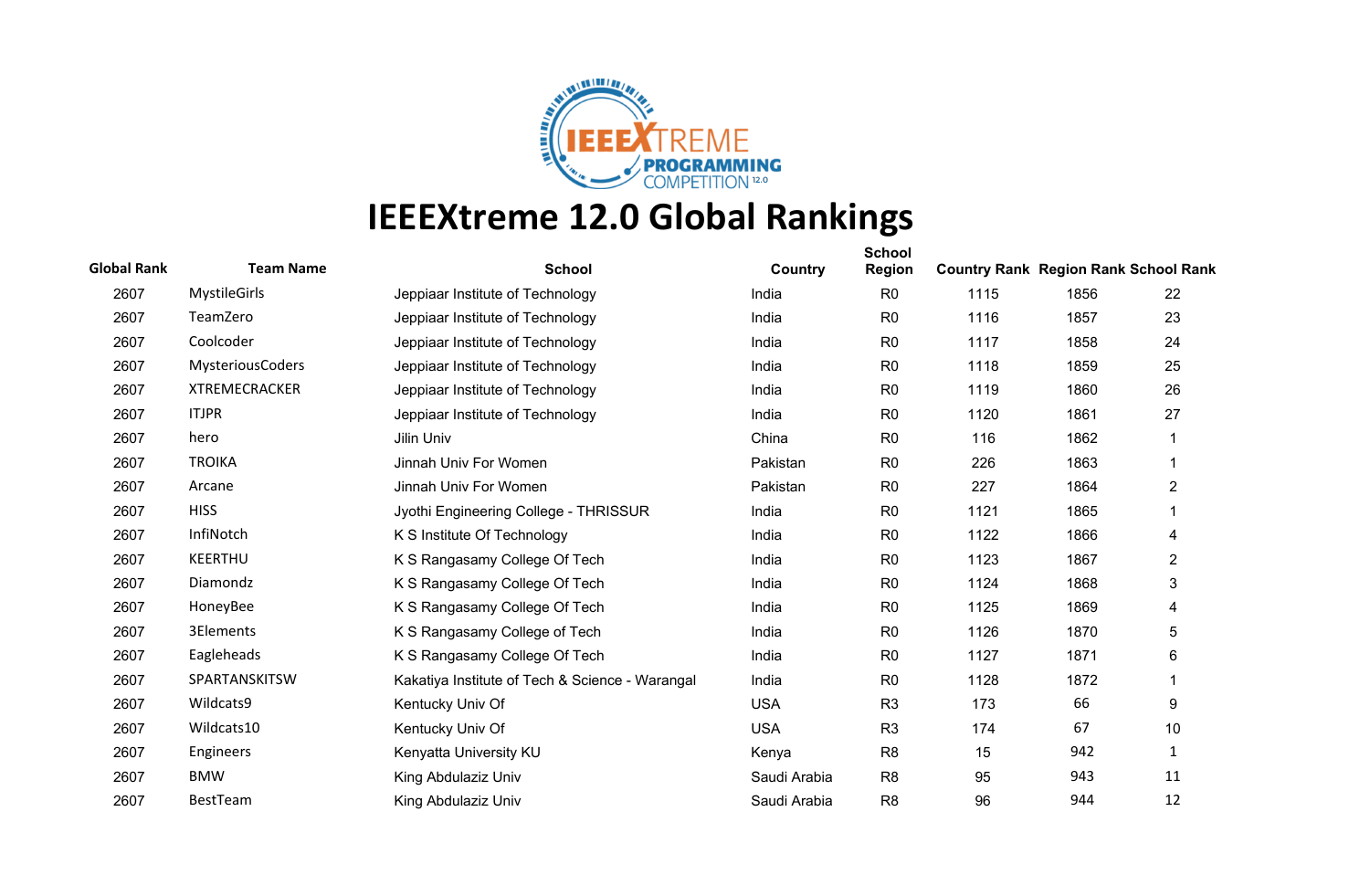

| <b>Global Rank</b> | <b>Team Name</b>     | <b>School</b>                                    | Country      | <b>School</b><br><b>Region</b> | <b>Country Rank Region Rank School Rank</b> |      |    |
|--------------------|----------------------|--------------------------------------------------|--------------|--------------------------------|---------------------------------------------|------|----|
| 2607               | KAUtronix            | King Abdulaziz Univ                              | Saudi Arabia | R <sub>8</sub>                 | 97                                          | 945  | 13 |
| 2607               | BilalSultanAbdulrama | King Abdulaziz Univ                              | Saudi Arabia | R <sub>8</sub>                 | 98                                          | 946  | 14 |
| 2607               | PrimeBits            | King Abdulaziz University-FCIT                   | Saudi Arabia | R <sub>8</sub>                 | 99                                          | 947  | 50 |
| 2607               | Miysam               | King Abdulaziz University-FCIT                   | Saudi Arabia | R <sub>8</sub>                 | 100                                         | 948  | 51 |
| 2607               | Yellow               | King Abdulaziz University-FCIT                   | Saudi Arabia | R <sub>8</sub>                 | 101                                         | 949  | 52 |
| 2607               | TechAgents           | King Abdulaziz University-FCIT                   | Saudi Arabia | R <sub>8</sub>                 | 102                                         | 950  | 53 |
| 2607               | Piros                | King Abdullah University of Science & Technology | Saudi Arabia | R <sub>8</sub>                 | 103                                         | 951  | 3  |
| 2607               | Icarus               | KKR & KSR Institute of Tech & Sciences           | India        | R <sub>0</sub>                 | 1129                                        | 1873 |    |
| 2607               | Dawn                 | Knowledge Institute of Technology                | India        | R <sub>0</sub>                 | 1130                                        | 1874 | 7  |
| 2607               | Technoz              | Knowledge Institute of Technology                | India        | R <sub>0</sub>                 | 1131                                        | 1875 | 8  |
| 2607               | Rockers              | Knowledge Institute of Technology                | India        | R <sub>0</sub>                 | 1132                                        | 1876 | 9  |
| 2607               | Codingcombat         | Knowledge Institute of Technology                | India        | R <sub>0</sub>                 | 1133                                        | 1877 | 10 |
| 2607               | dilligentcoders      | knowledge institute of technology                | India        | R <sub>0</sub>                 | 1134                                        | 1878 | 11 |
| 2607               | PheonixCoders        | KNOWLEDGE INSTITUTE OF TECHNOLOGY                | India        | R <sub>0</sub>                 | 1135                                        | 1879 | 1  |
| 2607               | <b>DDT</b>           | Koc Universitesi                                 | Turkey       | R <sub>8</sub>                 | 58                                          | 952  | 5  |
| 2607               | TeamTroll            | Koc Universitesi                                 | Turkey       | R <sub>8</sub>                 | 59                                          | 953  | 6  |
| 2607               | Caylaklar            | Koc Universitesi                                 | Turkey       | R <sub>8</sub>                 | 60                                          | 954  | 7  |
| 2607               | Takim73              | Koc Universitesi                                 | Turkey       | R <sub>8</sub>                 | 61                                          | 955  | 8  |
| 2607               | mobildahi            | Kocaeli Univ                                     | Turkey       | R <sub>8</sub>                 | 62                                          | 956  | 2  |
| 2607               | Codemonk             | Kumaraguru college of tech                       | India        | R <sub>0</sub>                 | 1136                                        | 1880 | 3  |
| 2607               | Xelarate             | Kumaraguru College Of Tech                       | India        | R <sub>0</sub>                 | 1137                                        | 1881 | 4  |
| 2607               | Techwizard           | Kumaraguru College Of Tech                       | India        | R <sub>0</sub>                 | 1138                                        | 1882 | 5  |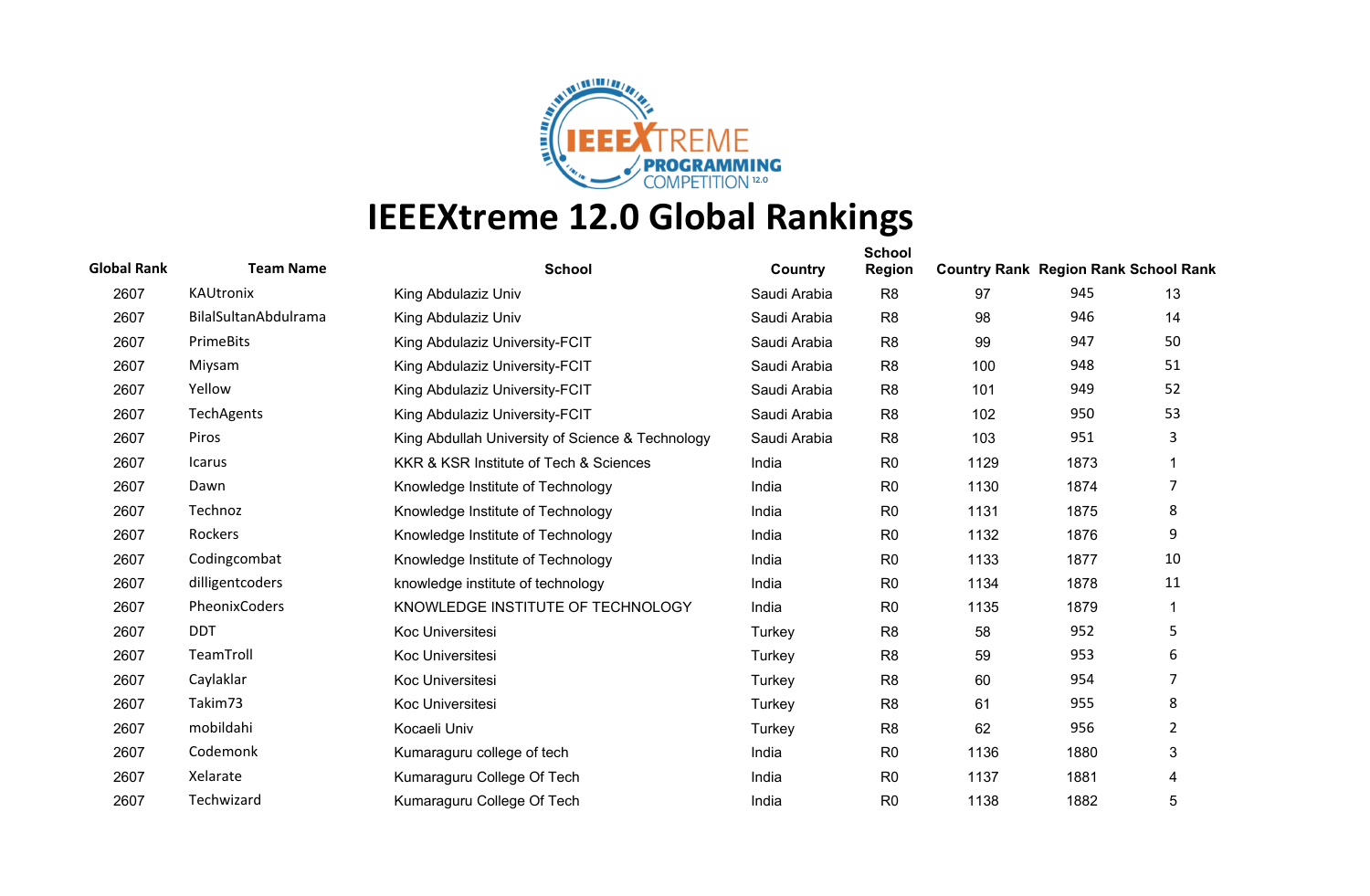

| <b>Global Rank</b> | <b>Team Name</b>    | <b>School</b>                                      | Country        | <b>School</b><br><b>Region</b> | <b>Country Rank Region Rank School Rank</b> |      |                |
|--------------------|---------------------|----------------------------------------------------|----------------|--------------------------------|---------------------------------------------|------|----------------|
| 2607               | flingers            | Kumaraguru College Of Tech                         | India          | R <sub>0</sub>                 | 1139                                        | 1883 | 6              |
| 2607               | Team123             | Kumaraguru College Of Tech                         | India          | R <sub>0</sub>                 | 1140                                        | 1884 |                |
| 2607               | Hedon               | Kumaraguru College Of Tech                         | India          | R <sub>0</sub>                 | 1141                                        | 1885 | 8              |
| 2607               | Techiestar          | Kumaraguru College Of Tech                         | India          | R <sub>0</sub>                 | 1142                                        | 1886 | 9              |
| 2607               | <b>ACACODERS</b>    | Kyambogo University                                | Uganda         | R <sub>8</sub>                 | 6                                           | 957  | 2              |
| 2607               | Lbtcs2              | LBS Institute of Technology for Women              | India          | R <sub>0</sub>                 | 1143                                        | 1887 | 10             |
| 2607               | Ayman               | Lebanese Univ Faculty of Engineering-North Lebanon | Lebanon        | R <sub>8</sub>                 | 47                                          | 958  | 15             |
| 2607               | Windows9            | <b>Lipscomb University</b>                         | <b>USA</b>     | R <sub>3</sub>                 | 175                                         | 68   | 1              |
| 2607               | mits1               | Madhav Inst Of Tech & Science                      | India          | R <sub>0</sub>                 | 1144                                        | 1888 | 1              |
| 2607               | Krishna             | Maharaja Agrasen Inst Of Tech                      | India          | R <sub>0</sub>                 | 1145                                        | 1889 | 9              |
| 2607               | Alonetogether       | Maharaja Agrasen Inst Of Tech                      | India          | R <sub>0</sub>                 | 1146                                        | 1890 | 10             |
| 2607               | <b>CML</b>          | Maharaja Agrasen Inst Of Tech                      | India          | R <sub>0</sub>                 | 1147                                        | 1891 | 11             |
| 2607               | Beginner123         | Maharaja Agrasen Inst Of Tech                      | India          | R <sub>0</sub>                 | 1148                                        | 1892 | 12             |
| 2607               | MITcoders20242018   | Maharashtra Institute of Tech-Aurangabad           | India          | R <sub>0</sub>                 | 1149                                        | 1893 | $\overline{c}$ |
| 2607               | Ccoder              | Maharashtra Institute of Tech-Aurangabad           | India          | R <sub>0</sub>                 | 1150                                        | 1894 | 3              |
| 2607               | CodeHex             | Maharashtra Institute of Tech-Aurangabad           | India          | R <sub>0</sub>                 | 1151                                        | 1895 | 4              |
| 2607               | Resonance           | Maharashtra Institute of Tech-Aurangabad           | India          | R <sub>0</sub>                 | 1152                                        | 1896 | 5              |
| 2607               | <b>USMOilHitter</b> | Malaysia Univ Of Science                           | Malaysia       | R <sub>0</sub>                 | 30                                          | 1897 | 3              |
| 2607               | CursedAngels        | Manav Rachna College Of Engineering                | India          | R <sub>0</sub>                 | 1153                                        | 1898 |                |
| 2607               | lehko               | Mangalore Institute of Technology & Engineering    | India          | R <sub>0</sub>                 | 1154                                        | 1899 | 4              |
| 2607               | Infinitelopp        | Manipal University - Dubai Campus                  | United Arab Em | R <sub>8</sub>                 | 21                                          | 959  | 10             |
| 2607               | SmartUAE            | Manipal University - Dubai Campus                  | United Arab Em | R <sub>8</sub>                 | 22                                          | 960  | 11             |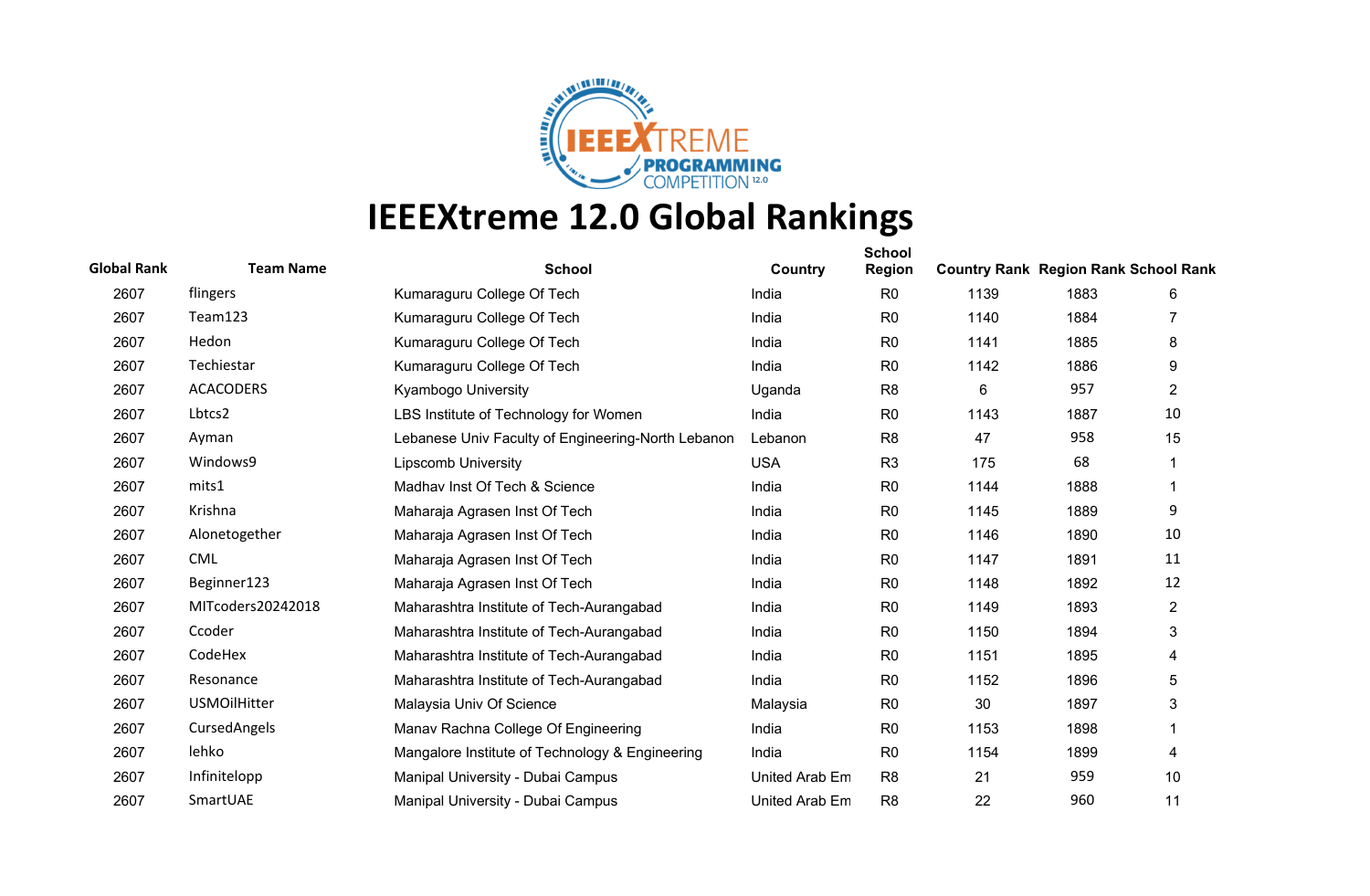

| <b>Global Rank</b> | <b>Team Name</b> | <b>School</b>                                   | Country    | <b>School</b><br><b>Region</b> | <b>Country Rank Region Rank School Rank</b> |      |                |
|--------------------|------------------|-------------------------------------------------|------------|--------------------------------|---------------------------------------------|------|----------------|
| 2607               | TryCatch         | <b>Manipal University Jaipur</b>                | India      | R <sub>0</sub>                 | 1155                                        | 1900 | 2              |
| 2607               | <b>ByteMind</b>  | <b>Manipal University Jaipur</b>                | India      | R <sub>0</sub>                 | 1156                                        | 1901 | 3              |
| 2607               | Maceians         | Mar Athanasius College Of Engrg                 | India      | R <sub>0</sub>                 | 1157                                        | 1902 | 5              |
| 2607               | MadryLab         | Massachusetts Inst Of Technology                | <b>USA</b> | R <sub>1</sub>                 | 176                                         | 8    |                |
| 2607               | <b>ROONA</b>     | <b>MBICT College</b>                            | India      | R <sub>0</sub>                 | 1158                                        | 1903 |                |
| 2607               | SANJANA          | <b>MBICT College</b>                            | India      | R <sub>0</sub>                 | 1159                                        | 1904 | $\overline{2}$ |
| 2607               | <b>NANDINI</b>   | <b>MBICT College</b>                            | India      | R <sub>0</sub>                 | 1160                                        | 1905 | 3              |
| 2607               | <b>HENA</b>      | <b>MBICT College</b>                            | India      | R <sub>0</sub>                 | 1161                                        | 1906 | 4              |
| 2607               | <b>WECODE</b>    | <b>MBICT College</b>                            | India      | R <sub>0</sub>                 | 1162                                        | 1907 | 5              |
| 2607               | TechWarriors     | <b>MBICT College</b>                            | India      | R <sub>0</sub>                 | 1163                                        | 1908 | 6              |
| 2607               | TechTycoons      | <b>MBICT College</b>                            | India      | R <sub>0</sub>                 | 1164                                        | 1909 | $\overline{7}$ |
| 2607               | NerdyCoders      | <b>MBICT College</b>                            | India      | R <sub>0</sub>                 | 1165                                        | 1910 | 8              |
| 2607               | CodeChef         | <b>MBICT College</b>                            | India      | R <sub>0</sub>                 | 1166                                        | 1911 | 9              |
| 2607               | CodeFellas       | <b>MBICT College</b>                            | India      | R <sub>0</sub>                 | 1167                                        | 1912 | 10             |
| 2607               | CodeElite        | <b>MBICT College</b>                            | India      | R <sub>0</sub>                 | 1168                                        | 1913 | 11             |
| 2607               | <b>VINITA</b>    | <b>MBICT College</b>                            | Zimbabwe   | R <sub>8</sub>                 |                                             | 961  | 1              |
| 2607               | McMasterSB2      | <b>McMaster Univ</b>                            | Canada     | R <sub>7</sub>                 | 97                                          | 97   | 4              |
| 2607               | cipherX          | MEA Engineering College - Perinthalmanna        | India      | R <sub>0</sub>                 | 1169                                        | 1914 | 4              |
| 2607               | MUETEnigma       | Mehran University of Engineering and Technology | Pakistan   | R <sub>0</sub>                 | 228                                         | 1915 |                |
| 2607               | <b>MUETians</b>  | Mehran University of Engineering and Technology | Pakistan   | R <sub>0</sub>                 | 229                                         | 1916 | $\overline{2}$ |
| 2607               | Oxdeffbeef       | Middle East Tech Univ                           | Turkey     | R <sub>8</sub>                 | 63                                          | 962  | 3              |
| 2607               | <b>Ufuks</b>     | Middle East Tech Univ                           | Turkey     | R <sub>8</sub>                 | 64                                          | 963  | 4              |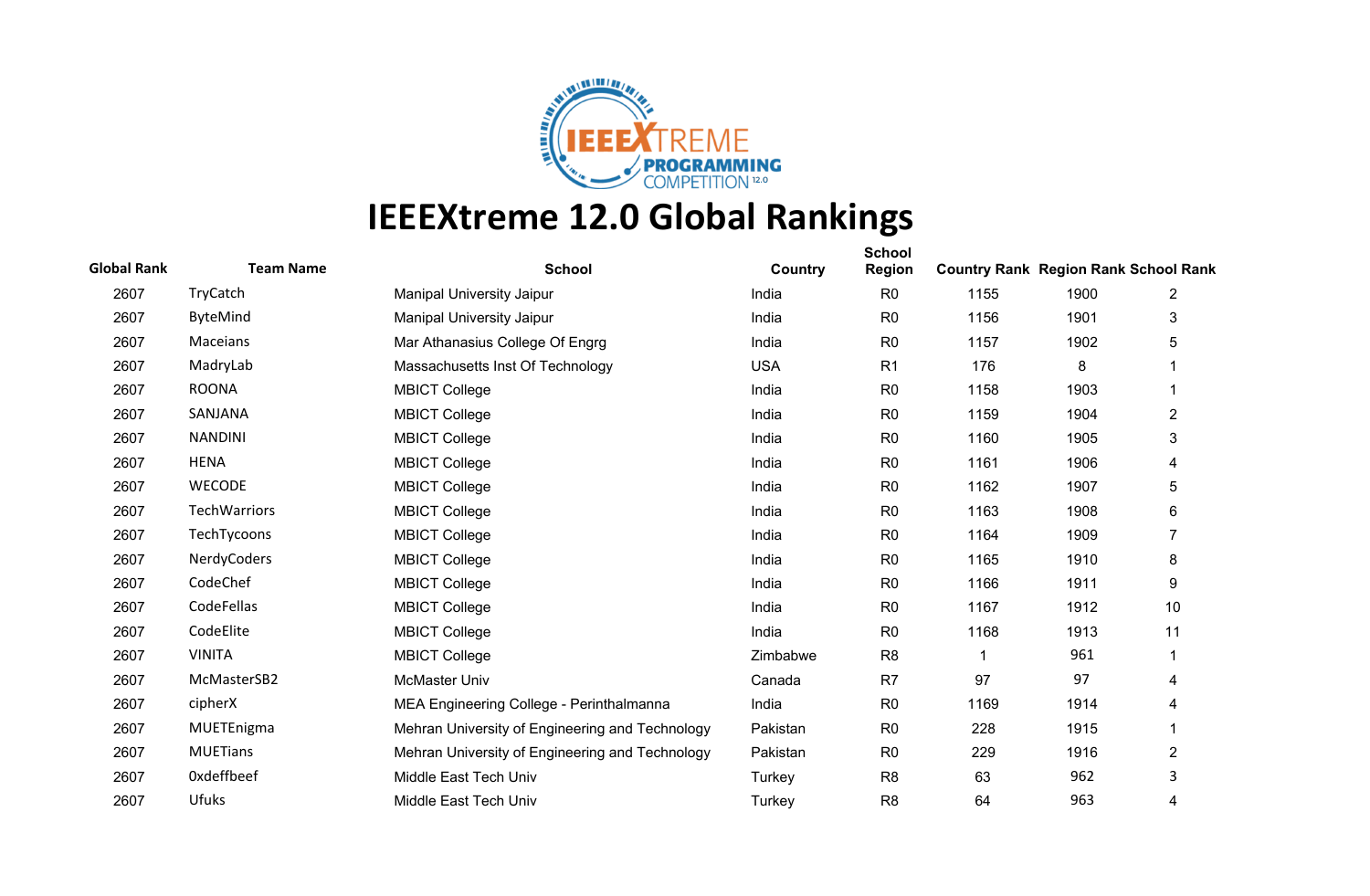

| <b>Global Rank</b> | <b>Team Name</b>     | <b>School</b>                                 | Country   | <b>School</b><br><b>Region</b> | <b>Country Rank Region Rank School Rank</b> |      |                |
|--------------------|----------------------|-----------------------------------------------|-----------|--------------------------------|---------------------------------------------|------|----------------|
| 2607               | Katilcivciv          | Middle East Tech Univ                         | Turkey    | R <sub>8</sub>                 | 65                                          | 964  | 5              |
| 2607               | TeamKurdo            | Middle East Tech Univ                         | Turkey    | R <sub>8</sub>                 | 66                                          | 965  | 6              |
| 2607               | wolfs                | Modern Academy for Engineering and Technology | Egypt     | R <sub>8</sub>                 | 35                                          | 966  | 1              |
| 2607               | ThunderStruck        | Modern Academy for Engineering and Technology | Egypt     | R <sub>8</sub>                 | 36                                          | 967  | $\overline{2}$ |
| 2607               | Mili                 | Mody Inst Of Tech & Science                   | India     | R <sub>0</sub>                 | 1170                                        | 1917 | $\overline{2}$ |
| 2607               | GreenAlphas6         | Moi Univ                                      | Kenya     | R <sub>8</sub>                 | 16                                          | 968  | 10             |
| 2607               | GreenAlphas14        | Moi Univ                                      | Kenya     | R <sub>8</sub>                 | 17                                          | 969  | 11             |
| 2607               | GreenAlphas22        | Moi Univ                                      | Kenya     | R <sub>8</sub>                 | 18                                          | 970  | 12             |
| 2607               | GreenAlphas12        | Moi Univ                                      | Kenya     | R <sub>8</sub>                 | 19                                          | 971  | 13             |
| 2607               | CoffeePizzaElseLeave | Monash University - Clayton                   | Australia | R <sub>0</sub>                 | 26                                          | 1918 | 12             |
| 2607               | TeamMonash1          | Monash University - Clayton                   | Australia | R <sub>0</sub>                 | 27                                          | 1919 | 13             |
| 2607               | Gryffindor           | Muthoot Institute of Technology and Science   | India     | R <sub>0</sub>                 | 1171                                        | 1920 | 3              |
| 2607               | <b>TEAMMVGRECE</b>   | Mvgr College Of Engineering                   | India     | R <sub>0</sub>                 | 1172                                        | 1921 | 6              |
| 2607               | Jarvis               | Mvgr College Of Engineering                   | India     | R <sub>0</sub>                 | 1173                                        | 1922 | 7              |
| 2607               | <b>Ksg</b>           | Mvgr College Of Engineering                   | India     | R <sub>0</sub>                 | 1174                                        | 1923 | 8              |
| 2607               | Challengers3         | Mvgr College Of Engineering                   | India     | R <sub>0</sub>                 | 1175                                        | 1924 | 9              |
| 2607               | KJK                  | Mvgr College Of Engineering                   | India     | R <sub>0</sub>                 | 1176                                        | 1925 | 10             |
| 2607               | <b>FENIX</b>         | <b>MVSR Engineering College</b>               | India     | R <sub>0</sub>                 | 1177                                        | 1926 | 15             |
| 2607               | <b>Ncoders</b>       | <b>MVSR Engineering College</b>               | India     | R <sub>0</sub>                 | 1178                                        | 1927 | 16             |
| 2607               | mecaTeam             | Nat Higher Sch. Engineers Tunis (ENSIT)       | Tunisia   | R <sub>8</sub>                 | 278                                         | 972  | 13             |
| 2607               | Teamsmile            | Nat Higher Sch. Engineers Tunis (ENSIT)       | Tunisia   | R <sub>8</sub>                 | 279                                         | 973  | 14             |
| 2607               | EnnasrCity           | Nat Sch Sciences & Advanced Tech (ENSTAB)     | Tunisia   | R <sub>8</sub>                 | 280                                         | 974  | 12             |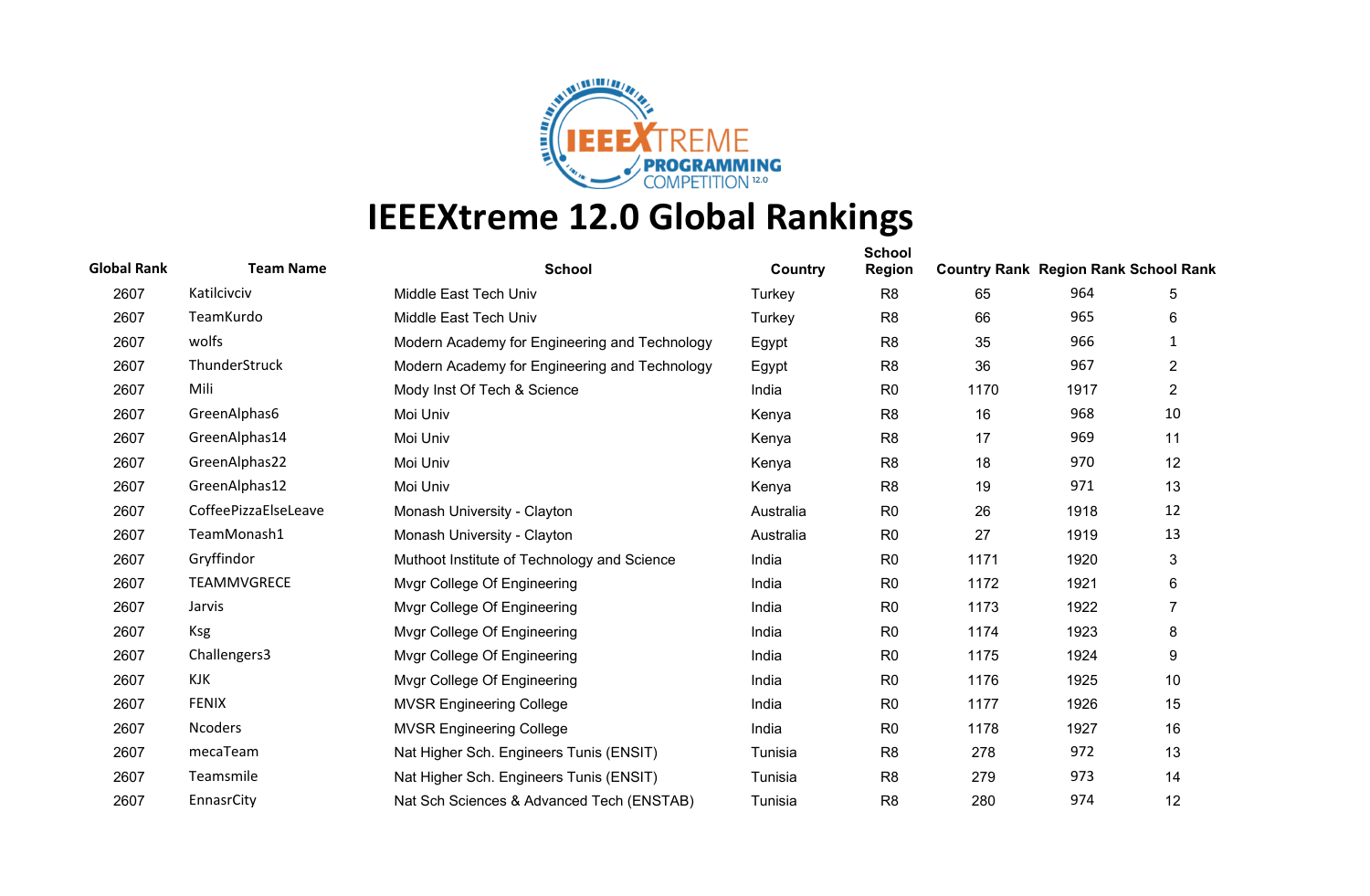

| <b>Global Rank</b> | <b>Team Name</b>     | <b>School</b>                               | Country   | <b>School</b><br><b>Region</b> | <b>Country Rank Region Rank School Rank</b> |     |                |
|--------------------|----------------------|---------------------------------------------|-----------|--------------------------------|---------------------------------------------|-----|----------------|
| 2607               | FlovB                | Nat. Eng School of Monastir (ENIM)          | Tunisia   | R <sub>8</sub>                 | 281                                         | 975 |                |
| 2607               | Unbelievable         | Nat. Inst. of Agronomy Tunisia (INAT)       | Tunisia   | R <sub>8</sub>                 | 282                                         | 976 | 5              |
| 2607               | thinkers001          | Nat. Inst. of Agronomy Tunisia (INAT)       | Venezuela | R <sub>9</sub>                 | 1                                           | 252 | 1              |
| 2607               | LaguerrePolynomials  | Nat'l Inst of Applied Sci & Tech (INSAT)    | Tunisia   | R <sub>8</sub>                 | 283                                         | 977 | 38             |
| 2607               | RA <sub>2</sub>      | Nat'l Inst of Applied Sci & Tech (INSAT)    | Tunisia   | R <sub>8</sub>                 | 284                                         | 978 | 39             |
| 2607               | MajestyProgrammingBg | Nat'l Inst of Applied Sci & Tech (INSAT)    | Tunisia   | R <sub>8</sub>                 | 285                                         | 979 | 40             |
| 2607               | Pythagoreans         | Nat'l Inst of Applied Sci & Tech (INSAT)    | Tunisia   | R <sub>8</sub>                 | 286                                         | 980 | 41             |
| 2607               | Xpower               | Nat'l Inst of Applied Sci & Tech (INSAT)    | Tunisia   | R <sub>8</sub>                 | 287                                         | 981 | 42             |
| 2607               | <b>BIC</b>           | Nat'l Inst of Applied Sci & Tech (INSAT)    | Tunisia   | R <sub>8</sub>                 | 288                                         | 982 | 43             |
| 2607               | Bestteam1996         | National Engineering School of Carthage     | Tunisia   | R <sub>8</sub>                 | 289                                         | 983 | 5              |
| 2607               | Overflow             | National Engineering School of Carthage     | Tunisia   | R <sub>8</sub>                 | 290                                         | 984 | 6              |
| 2607               | EniChers             | National Engineering School of Carthage     | Tunisia   | R <sub>8</sub>                 | 291                                         | 985 | 7              |
| 2607               | SANteam              | National Engineering School of Gabes (ENIG) | Tunisia   | R <sub>8</sub>                 | 292                                         | 986 | $\overline{2}$ |
| 2607               | Themist              | National Engineering School of Gabes (ENIG) | Tunisia   | R <sub>8</sub>                 | 293                                         | 987 | 3              |
| 2607               | <b>WOM</b>           | National Engineering School of Gabes (ENIG) | Tunisia   | R <sub>8</sub>                 | 294                                         | 988 | $\overline{4}$ |
| 2607               | dragon               | National Engineering School of Sfax (ENIS)  | Tunisia   | R <sub>8</sub>                 | 295                                         | 989 | 25             |
| 2607               | 7ou7ou               | National Engineering School of Sfax (ENIS)  | Tunisia   | R <sub>8</sub>                 | 296                                         | 990 | 26             |
| 2607               | propateam            | National Engineering School of Sfax (ENIS)  | Tunisia   | R <sub>8</sub>                 | 297                                         | 991 | 27             |
| 2607               | anonyme              | National Engineering School of Sfax (ENIS)  | Tunisia   | R <sub>8</sub>                 | 298                                         | 992 | 28             |
| 2607               | fmo                  | National Engineering School of Sfax (ENIS)  | Tunisia   | R <sub>8</sub>                 | 299                                         | 993 | 29             |
| 2607               | Challenge            | National Engineering School of Sfax (ENIS)  | Tunisia   | R <sub>8</sub>                 | 300                                         | 994 | 30             |
| 2607               | <b>MAEE</b>          | National Engineering School of Sfax (ENIS)  | Tunisia   | R <sub>8</sub>                 | 301                                         | 995 | 31             |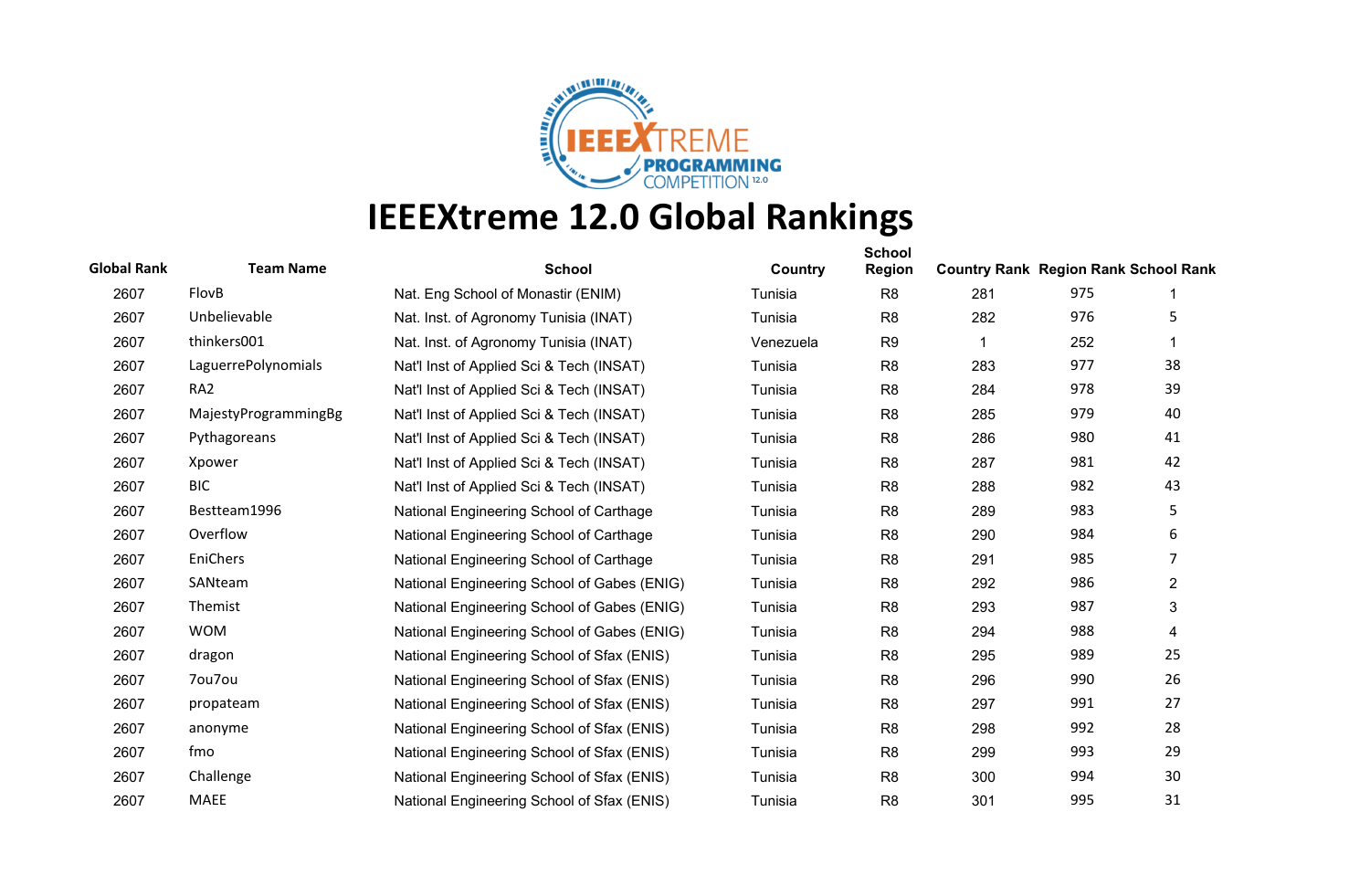

| <b>Global Rank</b> | <b>Team Name</b> | <b>School</b>                              | Country | <b>School</b><br><b>Region</b> | <b>Country Rank Region Rank School Rank</b> |      |                |
|--------------------|------------------|--------------------------------------------|---------|--------------------------------|---------------------------------------------|------|----------------|
| 2607               | <b>DMDs</b>      | National Institute of Engineering-Mysore   | India   | R <sub>0</sub>                 | 1179                                        | 1928 | 6              |
| 2607               | <b>RSP</b>       | National Institute of Engineering-Mysore   | India   | R <sub>0</sub>                 | 1180                                        | 1929 |                |
| 2607               | phoenix123       | National Institute of Engineering-Mysore   | India   | R <sub>0</sub>                 | 1181                                        | 1930 | 8              |
| 2607               | arru             | National Institute of Engineering-Mysore   | India   | R <sub>0</sub>                 | 1182                                        | 1931 | 9              |
| 2607               | <b>PQR</b>       | National Institute of Engineering-Mysore   | India   | R <sub>0</sub>                 | 1183                                        | 1932 | 10             |
| 2607               | Freaks           | National Institute of Engineering-Mysore   | India   | R <sub>0</sub>                 | 1184                                        | 1933 | 11             |
| 2607               | <b>NISB</b>      | National Institute of Engineering-Mysore   | India   | R <sub>0</sub>                 | 1185                                        | 1934 | 12             |
| 2607               | Error404         | National Institute of Engineering-Mysore   | India   | R <sub>0</sub>                 | 1186                                        | 1935 | 13             |
| 2607               | 221B             | National Institute of Engineering-Mysore   | India   | R <sub>0</sub>                 | 1187                                        | 1936 | 14             |
| 2607               | AV               | National Institute of Technology - Raipur  | India   | R <sub>0</sub>                 | 1188                                        | 1937 | 1              |
| 2607               | Auxenators       | National Institute of Technology - Raipur  | India   | R <sub>0</sub>                 | 1189                                        | 1938 | $\overline{2}$ |
| 2607               | decodersNITD     | National Institute of Technology Delhi     | India   | R <sub>0</sub>                 | 1190                                        | 1939 | $\overline{2}$ |
| 2607               | Code3            | National Institute Of Technology-Karnataka | India   | R <sub>0</sub>                 | 1191                                        | 1940 | 10             |
| 2607               | divergente       | National School of Computer Science ENSI   | Tunisia | R <sub>8</sub>                 | 302                                         | 996  | 3              |
| 2607               | TheTeam          | National School of Computer Science ENSI   | Tunisia | R <sub>8</sub>                 | 303                                         | 997  | $\overline{4}$ |
| 2607               | <b>ENSI</b>      | National School of Computer Science ENSI   | Tunisia | R <sub>8</sub>                 | 304                                         | 998  | 5              |
| 2607               | L0rem1psum       | National School of Computer Science ENSI   | Tunisia | R <sub>8</sub>                 | 305                                         | 999  | 6              |
| 2607               | Valhalla         | National School of Computer Science ENSI   | Tunisia | R <sub>8</sub>                 | 306                                         | 1000 | 7              |
| 2607               | <b>Ensiens</b>   | National School of Computer Science ENSI   | Tunisia | R <sub>8</sub>                 | 307                                         | 1001 | 8              |
| 2607               | ValhallaTeam     | National School of Computer Science ENSI   | Tunisia | R <sub>8</sub>                 | 308                                         | 1002 | 9              |
| 2607               | CodeVikings      | National School of Computer Science ENSI   | Tunisia | R <sub>8</sub>                 | 309                                         | 1003 | 10             |
| 2607               | <b>HOOPE</b>     | National School of Computer Science ENSI   | Tunisia | R <sub>8</sub>                 | 310                                         | 1004 | 11             |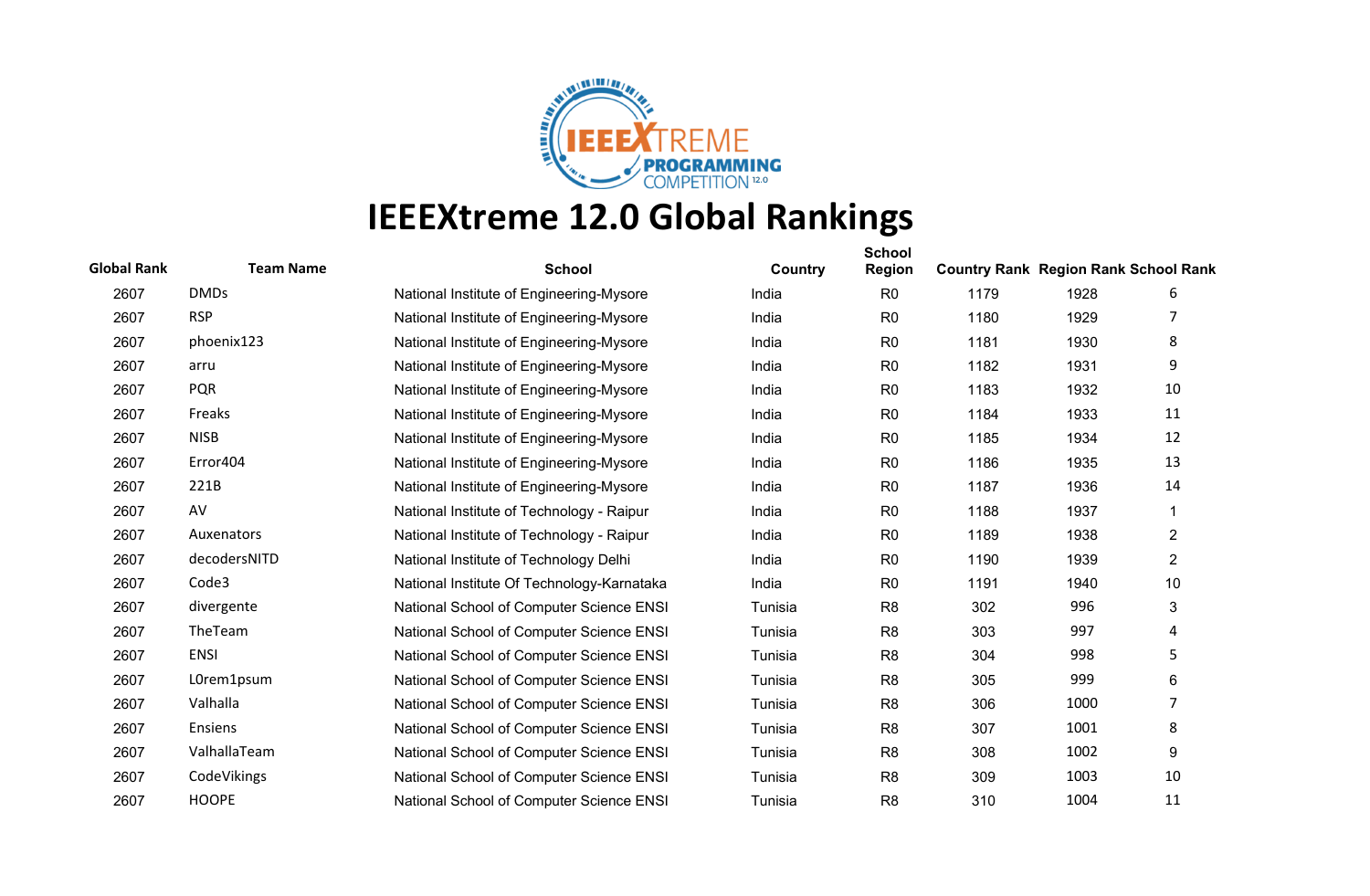

| <b>Global Rank</b> | <b>Team Name</b> | <b>School</b>                                  | Country  | <b>School</b><br><b>Region</b> | <b>Country Rank Region Rank School Rank</b> |      |    |
|--------------------|------------------|------------------------------------------------|----------|--------------------------------|---------------------------------------------|------|----|
| 2607               | Sanctus          | National School of Computer Science ENSI       | Tunisia  | R <sub>8</sub>                 | 311                                         | 1005 | 12 |
| 2607               | majors           | National School of Computer Science ENSI       | Tunisia  | R <sub>8</sub>                 | 312                                         | 1006 | 13 |
| 2607               | <b>MadBits</b>   | National School of Computer Science ENSI       | Tunisia  | R <sub>8</sub>                 | 313                                         | 1007 | 14 |
| 2607               | <b>HMA</b>       | National School of Elect & Telecom (ENET'Com)  | Tunisia  | R <sub>8</sub>                 | 314                                         | 1008 | 18 |
| 2607               | <b>BR01</b>      | National School of Elect & Telecom (ENET'Com)  | Tunisia  | R <sub>8</sub>                 | 315                                         | 1009 | 19 |
| 2607               | robotique        | National School of Elect & Telecom (ENET'Com)  | Tunisia  | R <sub>8</sub>                 | 316                                         | 1010 | 20 |
| 2607               | hawkscode        | National School of Elect & Telecom (ENET'Com)  | Tunisia  | R <sub>8</sub>                 | 317                                         | 1011 | 21 |
| 2607               | Dominators       | National School of Elect & Telecom (ENET'Com)  | Tunisia  | R <sub>8</sub>                 | 318                                         | 1012 | 22 |
| 2607               | La7ir            | National School of Elect & Telecom (ENET'Com)  | Tunisia  | R <sub>8</sub>                 | 319                                         | 1013 | 23 |
| 2607               | 3a9lya           | National School of Elect & Telecom (ENET'Com)  | Tunisia  | R <sub>8</sub>                 | 320                                         | 1014 | 24 |
| 2607               | LastMinute       | National School of Elect & Telecom (ENET'Com)  | Tunisia  | R <sub>8</sub>                 | 321                                         | 1015 | 25 |
| 2607               | Panda            | National School of Elect & Telecom (ENET'Com)  | Tunisia  | R <sub>8</sub>                 | 322                                         | 1016 | 26 |
| 2607               | sikousikou       | National School of Elect & Telecom (ENET'Com)  | Tunisia  | R <sub>8</sub>                 | 323                                         | 1017 | 27 |
| 2607               | hayoum           | National School of Elect & Telecom (ENET'Com)  | Tunisia  | R <sub>8</sub>                 | 324                                         | 1018 | 28 |
| 2607               | TheMasterminds   | National School of Elect & Telecom (ENET'Com)  | Tunisia  | R <sub>8</sub>                 | 325                                         | 1019 | 29 |
| 2607               | enetxtreme       | National School of Elect & Telecom (ENET'Com)  | Tunisia  | R <sub>8</sub>                 | 326                                         | 1020 | 30 |
| 2607               | <b>STVN</b>      | National Technical University of Athens        | Greece   | R <sub>8</sub>                 | 69                                          | 1021 | 15 |
| 2607               | alonios          | National Technical University of Athens        | Greece   | R <sub>8</sub>                 | 70                                          | 1022 | 16 |
| 2607               | BarelyFunctional | National Technical University of Athens        | Greece   | R <sub>8</sub>                 | 71                                          | 1023 | 17 |
| 2607               | NUCESPWR05       | National Univ Computer & Emerging Sci-Peshawar | Pakistan | R <sub>0</sub>                 | 230                                         | 1941 | 6  |
| 2607               | NUCESPWR06       | National Univ Computer & Emerging Sci-Peshawar | Pakistan | R <sub>0</sub>                 | 231                                         | 1942 | 7  |
| 2607               | NUCESPWR07       | National Univ Computer & Emerging Sci-Peshawar | Pakistan | R <sub>0</sub>                 | 232                                         | 1943 | 8  |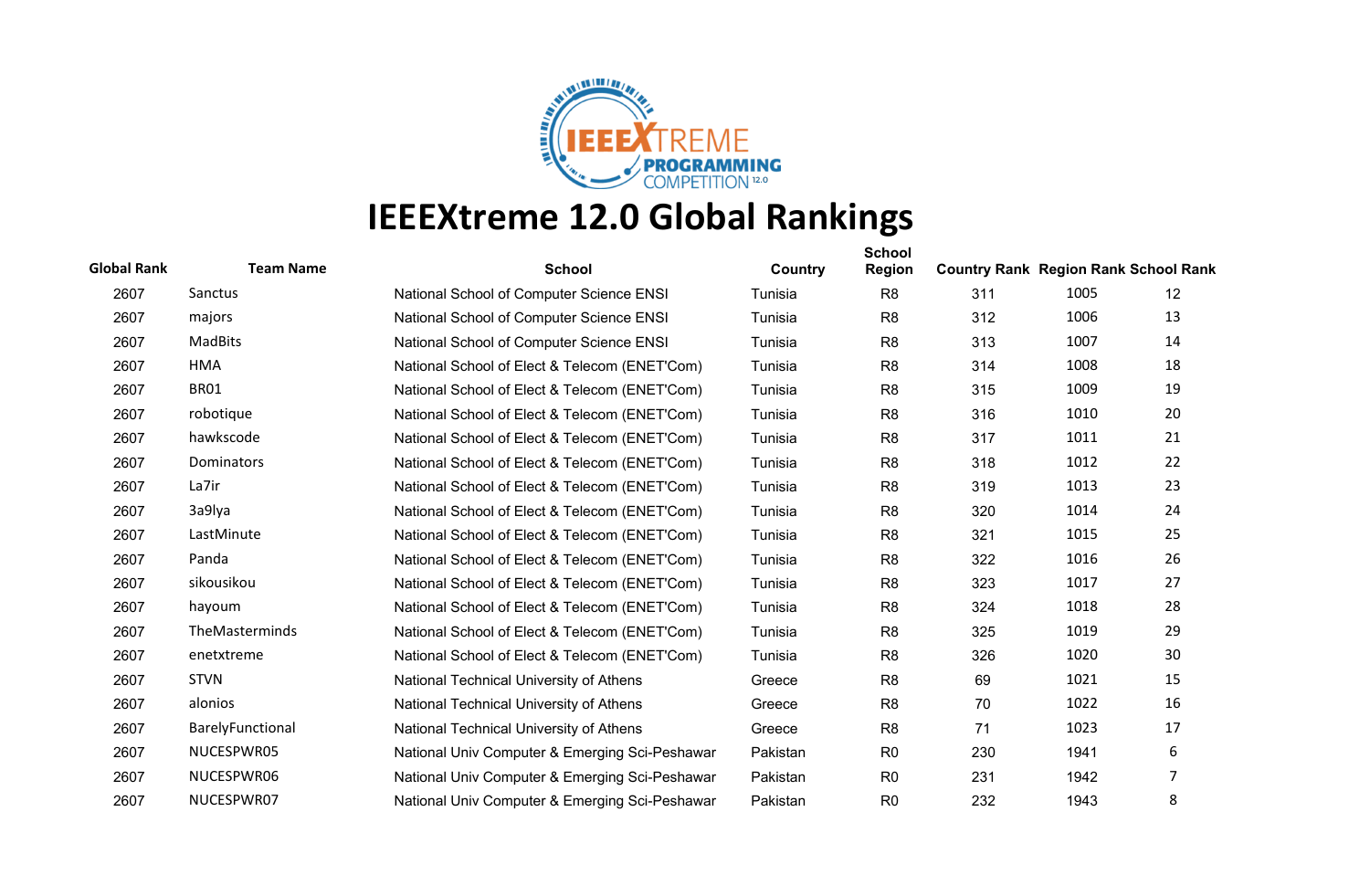

| <b>Global Rank</b> | <b>Team Name</b>    | <b>School</b>                                     | Country    | <b>School</b><br><b>Region</b> | <b>Country Rank Region Rank School Rank</b> |      |                |
|--------------------|---------------------|---------------------------------------------------|------------|--------------------------------|---------------------------------------------|------|----------------|
| 2607               | NUCESPWR08          | National Univ Computer & Emerging Sci-Peshawar    | Pakistan   | R <sub>0</sub>                 | 233                                         | 1944 | 9              |
| 2607               | NUCESPWR11          | National Univ Computer & Emerging Sci-Peshawar    | Pakistan   | R <sub>0</sub>                 | 234                                         | 1945 | 10             |
| 2607               | NUCESPWR10          | National Univ Computer & Emerging Sci-Peshawar    | Pakistan   | R <sub>0</sub>                 | 235                                         | 1946 | 11             |
| 2607               | NUCESPWR12          | National Univ Computer & Emerging Sci-Peshawar    | Pakistan   | R <sub>0</sub>                 | 236                                         | 1947 | 12             |
| 2607               | FruitaVitals        | National University of Sciences & Technology NUST | Pakistan   | R <sub>0</sub>                 | 237                                         | 1948 | 1              |
| 2607               | Pehalwan            | National University of Sciences & Technology NUST | Pakistan   | R <sub>0</sub>                 | 238                                         | 1949 | $\overline{2}$ |
| 2607               | <b>TRINITY</b>      | Netaji Subhas Institute of Technology             | India      | R <sub>0</sub>                 | 1192                                        | 1950 | 3              |
| 2607               | NHCEIEEE18          | New Horizon College Of Engineering                | India      | R <sub>0</sub>                 | 1193                                        | 1951 |                |
| 2607               | JuuteiUNI2018       | Nicaragua Univ Nacional De Ingenieria             | Nicaragua  | R <sub>9</sub>                 |                                             | 253  |                |
| 2607               | TheNirmasters       | Nirma Inst Of Tech                                | India      | R <sub>0</sub>                 | 1194                                        | 1952 | $\overline{2}$ |
| 2607               | <b>DiscreteDogs</b> | North Carolina State Univ                         | <b>USA</b> | R <sub>3</sub>                 | 177                                         | 69   | 11             |
| 2607               | MidnightOwl         | North Carolina State Univ                         | <b>USA</b> | R <sub>3</sub>                 | 178                                         | 70   | 12             |
| 2607               | CodersReaders       | North South University                            | Bangladesh | R <sub>0</sub>                 | 72                                          | 1953 | 11             |
| 2607               | TeamNoob            | North South University                            | Bangladesh | R <sub>0</sub>                 | 73                                          | 1954 | 12             |
| 2607               | Knigts              | <b>North South University</b>                     | Bangladesh | R <sub>0</sub>                 | 74                                          | 1955 | 13             |
| 2607               | <b>Bitlord</b>      | Northern India Engineering College                | India      | R <sub>0</sub>                 | 1195                                        | 1956 | 9              |
| 2607               | <b>TECHNERDS</b>    | Northern India Engineering College                | India      | R <sub>0</sub>                 | 1196                                        | 1957 | 10             |
| 2607               | AndromedaOAU        | Obafemi Awolowo Univ Ile Ife                      | Nigeria    | R <sub>8</sub>                 | 19                                          | 1024 | $\overline{7}$ |
| 2607               | SunFlowerOAU        | Obafemi Awolowo Univ Ile Ife                      | Nigeria    | R <sub>8</sub>                 | 20                                          | 1025 | 8              |
| 2607               | <b>MMA</b>          | October Higher Inst for Engineering and Tech      | Egypt      | R <sub>8</sub>                 | 37                                          | 1026 |                |
| 2607               | OCCOSC01            | Okanagan College                                  | Canada     | R <sub>7</sub>                 | 98                                          | 98   | 5              |
| 2607               | <b>Thunderbolts</b> | Open University of Sri Lanka                      | Sri Lanka  | R <sub>0</sub>                 | 248                                         | 1958 | 8              |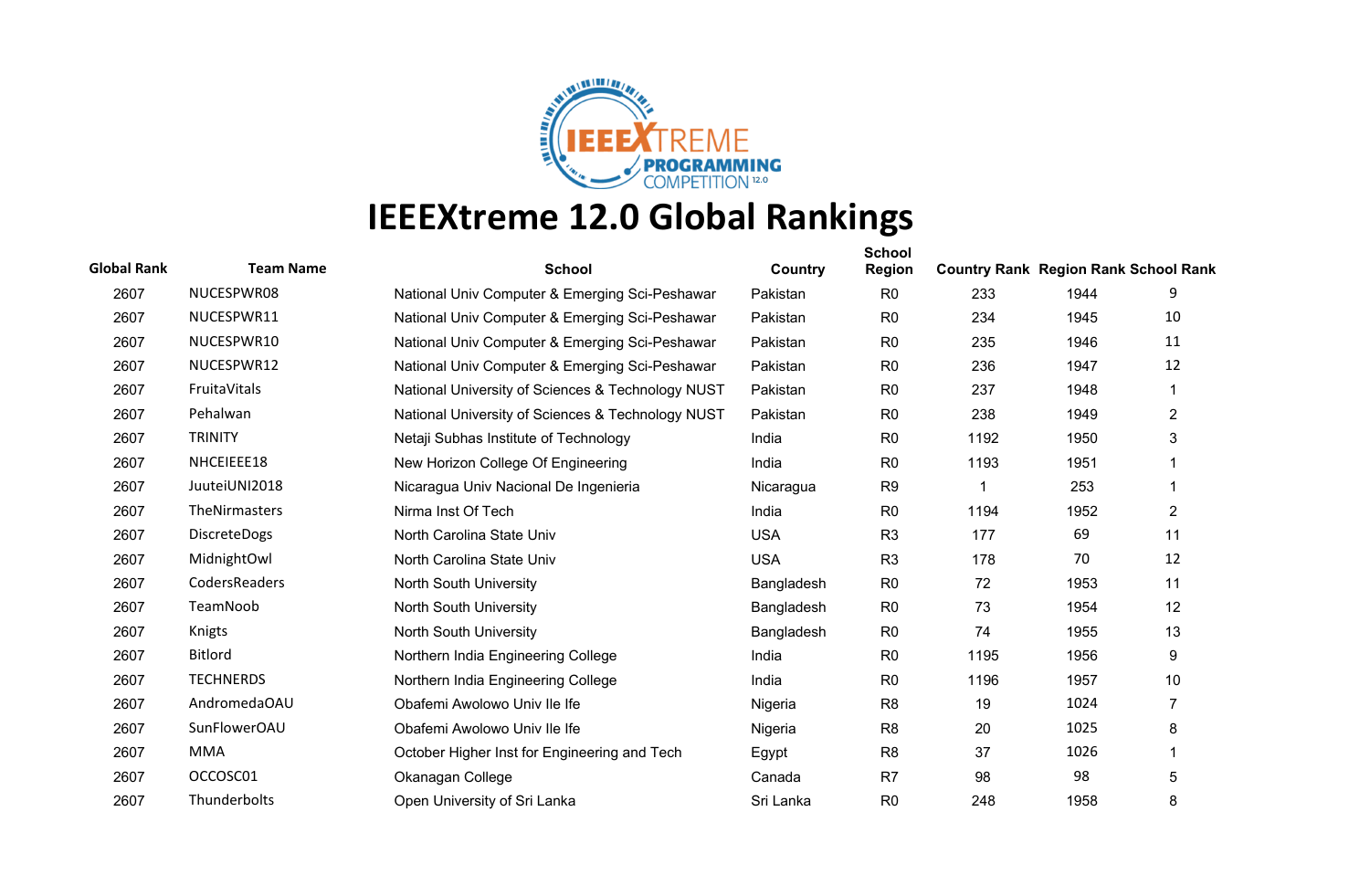

| <b>Global Rank</b> | <b>Team Name</b>     | <b>School</b>                                   | Country   | <b>School</b><br><b>Region</b> | <b>Country Rank Region Rank School Rank</b> |      |                |
|--------------------|----------------------|-------------------------------------------------|-----------|--------------------------------|---------------------------------------------|------|----------------|
| 2607               | abcdefghijklljmnnjop | Osijek University Of Josip Juraj Strossmayer    | Croatia   | R <sub>8</sub>                 | 16                                          | 1027 | 10             |
| 2607               | VojkoV               | Osijek University Of Josip Juraj Strossmayer    | Croatia   | R <sub>8</sub>                 | 17                                          | 1028 | 11             |
| 2607               | <b>MrMeeseeks</b>    | Osijek University Of Josip Juraj Strossmayer    | Croatia   | R <sub>8</sub>                 | 18                                          | 1029 | 12             |
| 2607               | CodeHunters          | P D M College of Engineering                    | India     | R <sub>0</sub>                 | 1197                                        | 1959 | 4              |
| 2607               | Alone                | P D M College of Engineering                    | India     | R <sub>0</sub>                 | 1198                                        | 1960 | 5              |
| 2607               | IEEEPIEAS09          | Pakistan Inst of Engineering & Applied Sciences | Pakistan  | R <sub>0</sub>                 | 239                                         | 1961 | 5              |
| 2607               | IEEEPIEAS01          | Pakistan Inst of Engineering & Applied Sciences | Pakistan  | R <sub>0</sub>                 | 240                                         | 1962 | 6              |
| 2607               | IEEEPIEAS04          | Pakistan Inst of Engineering & Applied Sciences | Pakistan  | R <sub>0</sub>                 | 241                                         | 1963 | $\overline{7}$ |
| 2607               | IEEEPIEAS06          | Pakistan Inst of Engineering & Applied Sciences | Pakistan  | R <sub>0</sub>                 | 242                                         | 1964 | 8              |
| 2607               | IEEEPIEAS08          | Pakistan Inst of Engineering & Applied Sciences | Pakistan  | R <sub>0</sub>                 | 243                                         | 1965 | 9              |
| 2607               | ptukIntElligence     | Palestine Technical University (Kadoorie)       | Palestine | R <sub>8</sub>                 | 47                                          | 1030 | 13             |
| 2607               | PauPuffGirls         | Pamukkale Univ                                  | Turkey    | R <sub>8</sub>                 | 67                                          | 1031 | 5              |
| 2607               | Valhala              | Pamukkale Univ                                  | Turkey    | R <sub>8</sub>                 | 68                                          | 1032 | 6              |
| 2607               | Torzan               | PANIMALAR ENGINEERING COLLEGE - CHENNAI         | India     | R <sub>0</sub>                 | 1199                                        | 1966 | 23             |
| 2607               | CodeBeez             | <b>PANIMALAR ENGINEERING COLLEGE - CHENNAI</b>  | India     | R <sub>0</sub>                 | 1200                                        | 1967 | 24             |
| 2607               | IntElligence         | PANIMALAR ENGINEERING COLLEGE - CHENNAI         | India     | R <sub>0</sub>                 | 1201                                        | 1968 | 25             |
| 2607               | Cipherz              | PANIMALAR ENGINEERING COLLEGE - CHENNAI         | India     | R <sub>0</sub>                 | 1202                                        | 1969 | 26             |
| 2607               | TheBugSlayerz        | PANIMALAR ENGINEERING COLLEGE - CHENNAI         | India     | R <sub>0</sub>                 | 1203                                        | 1970 | 27             |
| 2607               | Programmingqueens    | PANIMALAR ENGINEERING COLLEGE - CHENNAI         | India     | R <sub>0</sub>                 | 1204                                        | 1971 | 28             |
| 2607               | spartan1             | Panimalar Institute of Technology - CHENNAI     | India     | R <sub>0</sub>                 | 1205                                        | 1972 | 14             |
| 2607               | spartan3             | Panimalar Institute of Technology - CHENNAI     | India     | R <sub>0</sub>                 | 1206                                        | 1973 | 15             |
| 2607               | spartan5             | Panimalar Institute of Technology - CHENNAI     | India     | R <sub>0</sub>                 | 1207                                        | 1974 | 16             |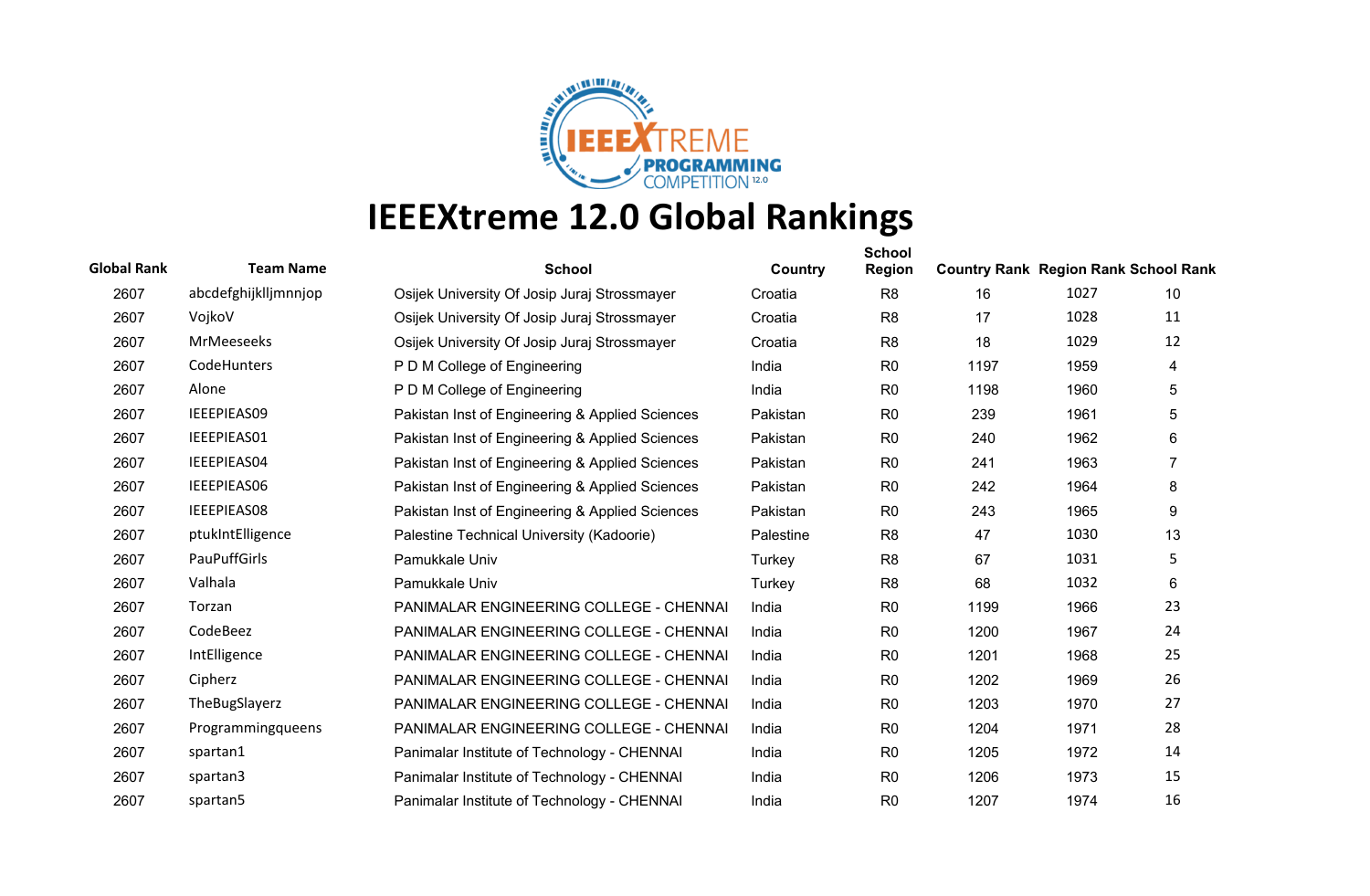

| <b>Global Rank</b> | <b>Team Name</b> | <b>School</b>                               | Country | <b>School</b><br><b>Region</b> | <b>Country Rank Region Rank School Rank</b> |      |    |
|--------------------|------------------|---------------------------------------------|---------|--------------------------------|---------------------------------------------|------|----|
| 2607               | spartan6         | Panimalar Institute of Technology - CHENNAI | India   | R <sub>0</sub>                 | 1208                                        | 1975 | 17 |
| 2607               | spartan2         | Panimalar Institute of Technology - CHENNAI | India   | R <sub>0</sub>                 | 1209                                        | 1976 | 18 |
| 2607               | pit7             | Panimalar Institute of Technology - CHENNAI | India   | R <sub>0</sub>                 | 1210                                        | 1977 | 19 |
| 2607               | pit12            | Panimalar Institute of Technology - CHENNAI | India   | R <sub>0</sub>                 | 1211                                        | 1978 | 20 |
| 2607               | pit23            | Panimalar Institute of Technology - CHENNAI | India   | R <sub>0</sub>                 | 1212                                        | 1979 | 21 |
| 2607               | pit31            | Panimalar Institute of Technology - CHENNAI | India   | R <sub>0</sub>                 | 1213                                        | 1980 | 22 |
| 2607               | pit37            | Panimalar Institute of Technology - CHENNAI | India   | R <sub>0</sub>                 | 1214                                        | 1981 | 23 |
| 2607               | pit2             | Panimalar Institute of Technology - CHENNAI | India   | R <sub>0</sub>                 | 1215                                        | 1982 | 24 |
| 2607               | pit3             | Panimalar Institute of Technology - CHENNAI | India   | R <sub>0</sub>                 | 1216                                        | 1983 | 25 |
| 2607               | pit4             | Panimalar Institute of Technology - CHENNAI | India   | R <sub>0</sub>                 | 1217                                        | 1984 | 26 |
| 2607               | pit <sub>6</sub> | Panimalar Institute of Technology - CHENNAI | India   | R <sub>0</sub>                 | 1218                                        | 1985 | 27 |
| 2607               | pit8             | Panimalar Institute of Technology - CHENNAI | India   | R <sub>0</sub>                 | 1219                                        | 1986 | 28 |
| 2607               | pit9             | Panimalar Institute of Technology - CHENNAI | India   | R <sub>0</sub>                 | 1220                                        | 1987 | 29 |
| 2607               | pit10            | Panimalar Institute of Technology - CHENNAI | India   | R <sub>0</sub>                 | 1221                                        | 1988 | 30 |
| 2607               | pit14            | Panimalar Institute of Technology - CHENNAI | India   | R <sub>0</sub>                 | 1222                                        | 1989 | 31 |
| 2607               | pit17            | Panimalar Institute of Technology - CHENNAI | India   | R <sub>0</sub>                 | 1223                                        | 1990 | 32 |
| 2607               | pit19            | Panimalar Institute of Technology - CHENNAI | India   | R <sub>0</sub>                 | 1224                                        | 1991 | 33 |
| 2607               | pit20            | Panimalar Institute of Technology - CHENNAI | India   | R <sub>0</sub>                 | 1225                                        | 1992 | 34 |
| 2607               | pit21            | Panimalar Institute of Technology - CHENNAI | India   | R <sub>0</sub>                 | 1226                                        | 1993 | 35 |
| 2607               | pit22            | Panimalar Institute of Technology - CHENNAI | India   | R <sub>0</sub>                 | 1227                                        | 1994 | 36 |
| 2607               | pit24            | Panimalar Institute of Technology - CHENNAI | India   | R <sub>0</sub>                 | 1228                                        | 1995 | 37 |
| 2607               | pit26            | Panimalar Institute of Technology - CHENNAI | India   | R <sub>0</sub>                 | 1229                                        | 1996 | 38 |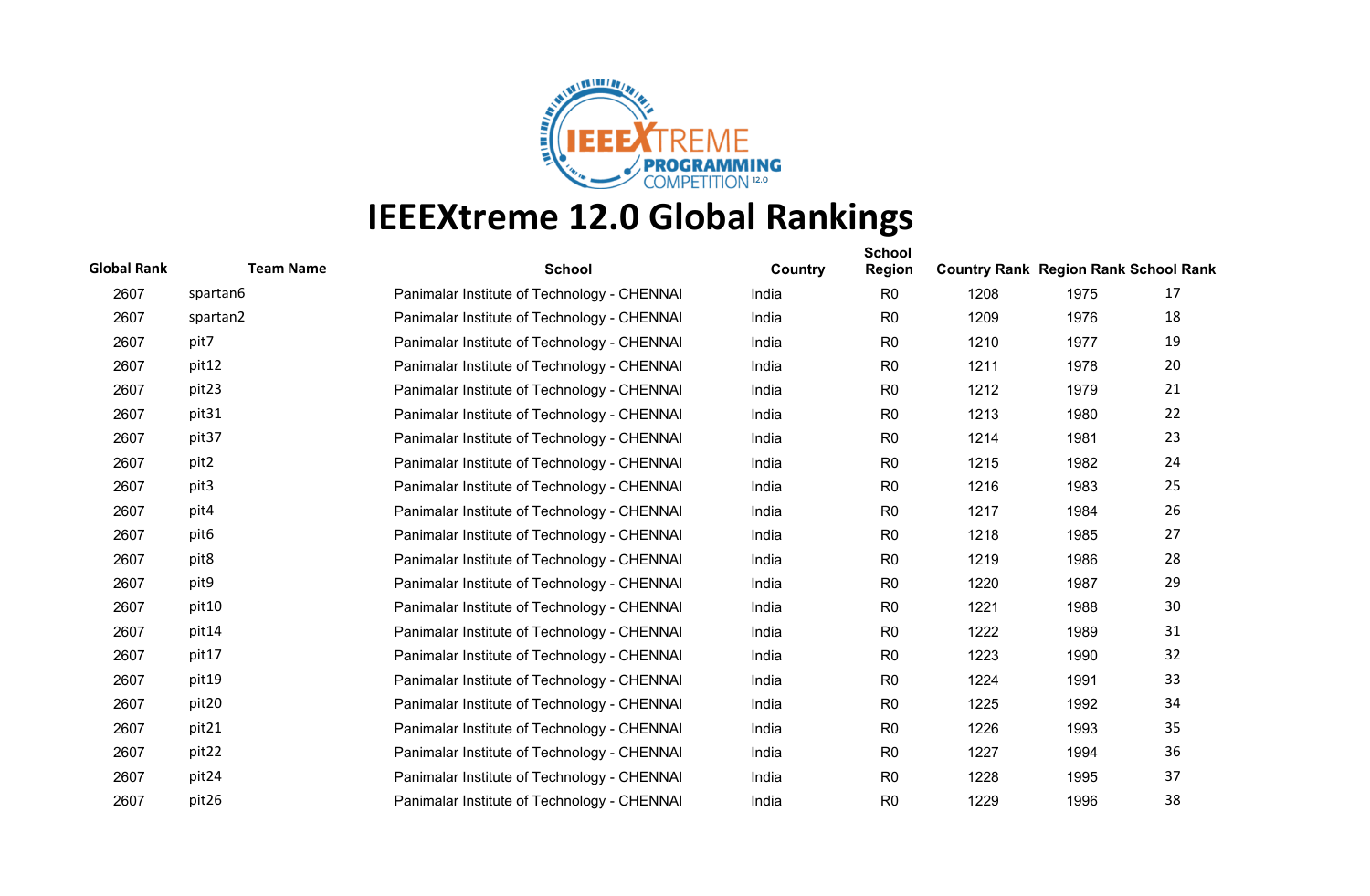

| <b>Global Rank</b> | <b>Team Name</b>  | <b>School</b>                               | Country | <b>School</b><br><b>Region</b> | <b>Country Rank Region Rank School Rank</b> |      |    |
|--------------------|-------------------|---------------------------------------------|---------|--------------------------------|---------------------------------------------|------|----|
| 2607               | pit28             | Panimalar Institute of Technology - CHENNAI | India   | R <sub>0</sub>                 | 1230                                        | 1997 | 39 |
| 2607               | pit29             | Panimalar Institute of Technology - CHENNAI | India   | R <sub>0</sub>                 | 1231                                        | 1998 | 40 |
| 2607               | A1                | Panimalar Institute of Technology - CHENNAI | India   | R <sub>0</sub>                 | 1232                                        | 1999 | 41 |
| 2607               | A2                | Panimalar Institute of Technology - CHENNAI | India   | R <sub>0</sub>                 | 1233                                        | 2000 | 42 |
| 2607               | A3                | Panimalar Institute of Technology - CHENNAI | India   | R <sub>0</sub>                 | 1234                                        | 2001 | 43 |
| 2607               | pit <sub>32</sub> | Panimalar Institute of Technology - CHENNAI | India   | R <sub>0</sub>                 | 1235                                        | 2002 | 44 |
| 2607               | pit33             | Panimalar Institute of Technology - CHENNAI | India   | R <sub>0</sub>                 | 1236                                        | 2003 | 45 |
| 2607               | A <sub>5</sub>    | Panimalar Institute of Technology - CHENNAI | India   | R <sub>0</sub>                 | 1237                                        | 2004 | 46 |
| 2607               | pit35             | Panimalar Institute of Technology - CHENNAI | India   | R <sub>0</sub>                 | 1238                                        | 2005 | 47 |
| 2607               | pit36             | Panimalar Institute of Technology - CHENNAI | India   | R <sub>0</sub>                 | 1239                                        | 2006 | 48 |
| 2607               | pit38             | Panimalar Institute of Technology - CHENNAI | India   | R <sub>0</sub>                 | 1240                                        | 2007 | 49 |
| 2607               | pit39             | Panimalar Institute of Technology - CHENNAI | India   | R <sub>0</sub>                 | 1241                                        | 2008 | 50 |
| 2607               | pit40             | Panimalar Institute of Technology - CHENNAI | India   | R <sub>0</sub>                 | 1242                                        | 2009 | 51 |
| 2607               | pit41             | Panimalar Institute of Technology - CHENNAI | India   | R <sub>0</sub>                 | 1243                                        | 2010 | 52 |
| 2607               | pit42             | Panimalar Institute of Technology - CHENNAI | India   | R <sub>0</sub>                 | 1244                                        | 2011 | 53 |
| 2607               | xtreme            | PEC University of Technology - Chandigarh   | India   | R <sub>0</sub>                 | 1245                                        | 2012 | 11 |
| 2607               | xtreme1           | PEC University of Technology - Chandigarh   | India   | R <sub>0</sub>                 | 1246                                        | 2013 | 12 |
| 2607               | Raghav            | PEC University of Technology - Chandigarh   | India   | R <sub>0</sub>                 | 1247                                        | 2014 | 13 |
| 2607               | RevengeSeekers    | PEC University of Technology - Chandigarh   | India   | R <sub>0</sub>                 | 1248                                        | 2015 | 14 |
| 2607               | aceplayers        | PEC University of Technology - Chandigarh   | India   | R <sub>0</sub>                 | 1249                                        | 2016 | 15 |
| 2607               | <b>UUPEC</b>      | PEC University of Technology - Chandigarh   | India   | R <sub>0</sub>                 | 1250                                        | 2017 | 16 |
| 2607               | PolytechSfax      | Polytech Sfax                               | Tunisia | R <sub>8</sub>                 | 327                                         | 1033 | 3  |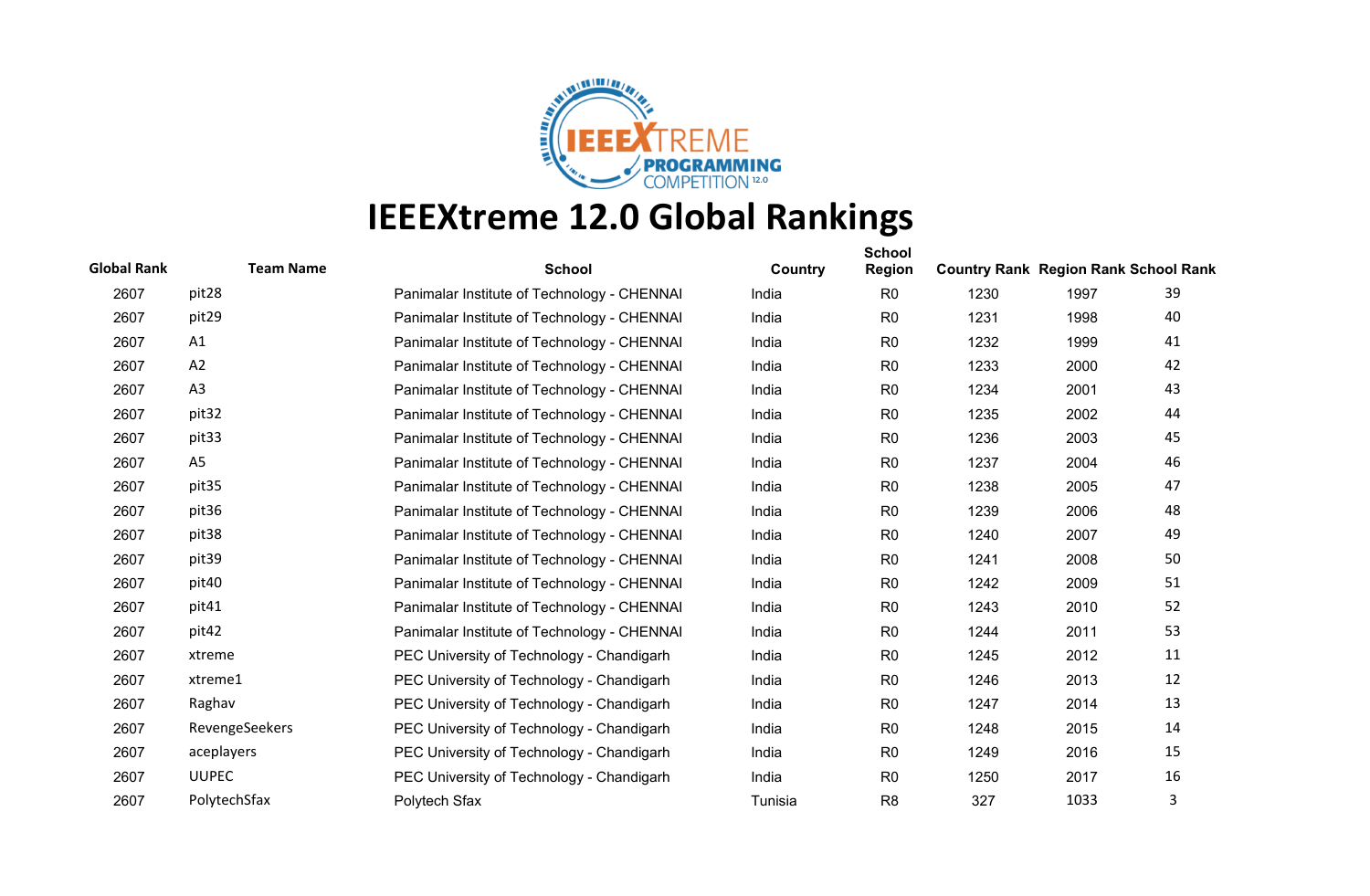

| <b>Global Rank</b> | <b>Team Name</b>   | <b>School</b>                                   | Country | <b>School</b><br><b>Region</b> | <b>Country Rank Region Rank School Rank</b> |      |                |
|--------------------|--------------------|-------------------------------------------------|---------|--------------------------------|---------------------------------------------|------|----------------|
| 2607               | TeamTN18           | Polytech Sfax                                   | Tunisia | R <sub>8</sub>                 | 328                                         | 1034 | 4              |
| 2607               | CyberPunks         | Polytech Sfax                                   | Tunisia | R <sub>8</sub>                 | 329                                         | 1035 | 5              |
| 2607               | <b>ITpredators</b> | Polytech Sfax                                   | Tunisia | R <sub>8</sub>                 | 330                                         | 1036 | 6              |
| 2607               | Matrix18           | Polytech Sfax                                   | Tunisia | R <sub>8</sub>                 | 331                                         | 1037 | 7              |
| 2607               | CodeBusters18      | Polytech Sfax                                   | Tunisia | R <sub>8</sub>                 | 332                                         | 1038 | 8              |
| 2607               | matrix2018         | Polytech Sfax                                   | Tunisia | R <sub>8</sub>                 | 333                                         | 1039 | 9              |
| 2607               | MicrooViewers      | Poornima Institute of Engineering & Tech-Jaipur | India   | R <sub>0</sub>                 | 1251                                        | 2018 | 3              |
| 2607               | Prathyusha11       | Prathyusha Inst of Tech & Mgmt College          | India   | R <sub>0</sub>                 | 1252                                        | 2019 | 2              |
| 2607               | Prathyusha5        | Prathyusha Inst of Tech & Mgmt College          | India   | R <sub>0</sub>                 | 1253                                        | 2020 | 3              |
| 2607               | Prathyusha4        | Prathyusha Inst of Tech & Mgmt College          | India   | R <sub>0</sub>                 | 1254                                        | 2021 | 4              |
| 2607               | Prathyusha1        | Prathyusha Inst of Tech & Mgmt College          | India   | R <sub>0</sub>                 | 1255                                        | 2022 | 5              |
| 2607               | Prathyusha2        | Prathyusha Inst of Tech & Mgmt College          | India   | R <sub>0</sub>                 | 1256                                        | 2023 | 6              |
| 2607               | Prathyusha8        | Prathyusha Inst of Tech & Mgmt College          | India   | R <sub>0</sub>                 | 1257                                        | 2024 | $\overline{7}$ |
| 2607               | Prathyusha10       | Prathyusha Inst of Tech & Mgmt College          | India   | R <sub>0</sub>                 | 1258                                        | 2025 | 8              |
| 2607               | Prathyusha13       | Prathyusha Inst of Tech & Mgmt College          | India   | R <sub>0</sub>                 | 1259                                        | 2026 | 9              |
| 2607               | Prathyusha14       | Prathyusha Inst of Tech & Mgmt College          | India   | R <sub>0</sub>                 | 1260                                        | 2027 | 10             |
| 2607               | Prathyusha16       | Prathyusha Inst of Tech & Mgmt College          | India   | R <sub>0</sub>                 | 1261                                        | 2028 | 11             |
| 2607               | Prathyusha17       | Prathyusha Inst of Tech & Mgmt College          | India   | R <sub>0</sub>                 | 1262                                        | 2029 | 12             |
| 2607               | Prathyusha18       | Prathyusha Inst of Tech & Mgmt College          | India   | R <sub>0</sub>                 | 1263                                        | 2030 | 13             |
| 2607               | Prathyusha19       | Prathyusha Inst of Tech & Mgmt College          | India   | R <sub>0</sub>                 | 1264                                        | 2031 | 14             |
| 2607               | Prathyusha20       | Prathyusha Inst of Tech & Mgmt College          | India   | R <sub>0</sub>                 | 1265                                        | 2032 | 15             |
| 2607               | Prathyusha21       | Prathyusha Inst of Tech & Mgmt College          | India   | R <sub>0</sub>                 | 1266                                        | 2033 | 16             |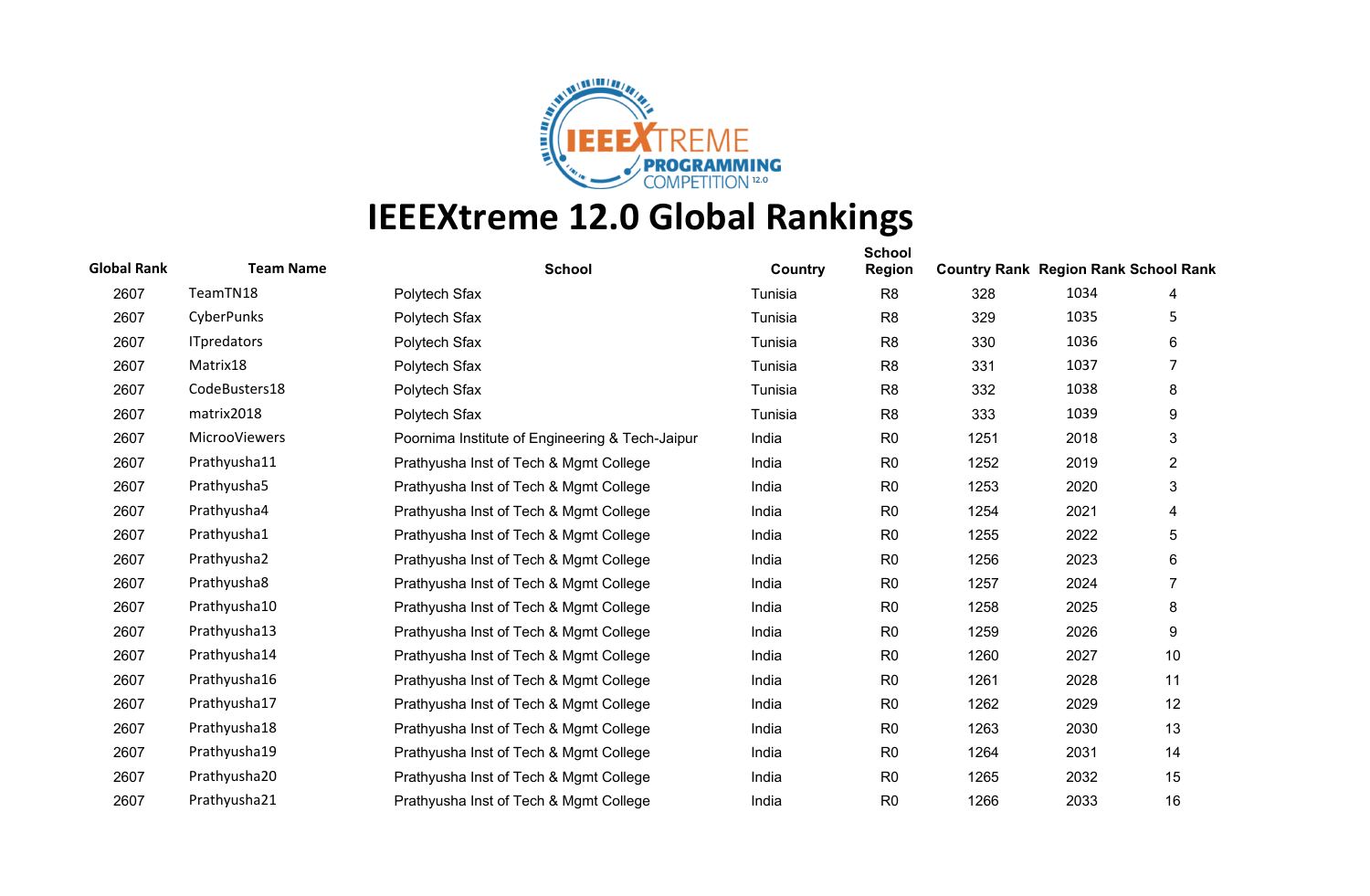

| <b>Global Rank</b> | <b>Team Name</b> | <b>School</b>                             | Country      | <b>School</b><br><b>Region</b> | <b>Country Rank Region Rank School Rank</b> |      |                |
|--------------------|------------------|-------------------------------------------|--------------|--------------------------------|---------------------------------------------|------|----------------|
| 2607               | Prathyusha22     | Prathyusha Inst of Tech & Mgmt College    | India        | R <sub>0</sub>                 | 1267                                        | 2034 | 17             |
| 2607               | Prathyusha23     | Prathyusha Inst of Tech & Mgmt College    | India        | R <sub>0</sub>                 | 1268                                        | 2035 | 18             |
| 2607               | Prathyusha24     | Prathyusha Inst of Tech & Mgmt College    | India        | R <sub>0</sub>                 | 1269                                        | 2036 | 19             |
| 2607               | Prathyusha25     | Prathyusha Inst of Tech & Mgmt College    | India        | R <sub>0</sub>                 | 1270                                        | 2037 | 20             |
| 2607               | Prathyusha26     | Prathyusha Inst of Tech & Mgmt College    | India        | R <sub>0</sub>                 | 1271                                        | 2038 | 21             |
| 2607               | Prathyusha27     | Prathyusha Inst of Tech & Mgmt College    | India        | R <sub>0</sub>                 | 1272                                        | 2039 | 22             |
| 2607               | Prathyusha28     | Prathyusha Inst of Tech & Mgmt College    | India        | R <sub>0</sub>                 | 1273                                        | 2040 | 23             |
| 2607               | Prathyusha29     | Prathyusha Inst of Tech & Mgmt College    | India        | R <sub>0</sub>                 | 1274                                        | 2041 | 24             |
| 2607               | Prathyusha30     | Prathyusha Inst of Tech & Mgmt College    | India        | R <sub>0</sub>                 | 1275                                        | 2042 | 25             |
| 2607               | Prathyusha7      | Prathyusha Inst of Tech & Mgmt College    | India        | R <sub>0</sub>                 | 1276                                        | 2043 | 26             |
| 2607               | <b>PSUTEAMAS</b> | <b>Prince Sultan University</b>           | Saudi Arabia | R <sub>8</sub>                 | 104                                         | 1040 | 8              |
| 2607               | softGeeks        | <b>Prince Sultan University</b>           | Saudi Arabia | R <sub>8</sub>                 | 105                                         | 1041 | 9              |
| 2607               | PSUTrevedor      | Princess Sumaya University for Technology | Jordan       | R <sub>8</sub>                 | 56                                          | 1042 | 16             |
| 2607               | IEEEULTSB1       | Private University of Tunis ULT           | Tunisia      | R <sub>8</sub>                 | 334                                         | 1043 | $\overline{2}$ |
| 2607               | Haggerty         | <b>Purdue University-West Lafayette</b>   | <b>USA</b>   | R <sub>4</sub>                 | 179                                         | 46   | 12             |
| 2607               | <b>UPMTECH</b>   | Putra Malaysia Univ                       | Malaysia     | R <sub>0</sub>                 | 31                                          | 2044 | 4              |
| 2607               | PUTRA2           | Putra Malaysia Univ                       | Malaysia     | R <sub>0</sub>                 | 32                                          | 2045 | 5              |
| 2607               | Arayans          | Raghu Engineering College - Visakhapatnam | India        | R <sub>0</sub>                 | 1277                                        | 2046 | 5              |
| 2607               | <b>EEEROYALS</b> | Raghu Engineering College - Visakhapatnam | India        | R <sub>0</sub>                 | 1278                                        | 2047 | 6              |
| 2607               | ElectrikaNinjas  | Raghu Engineering College - Visakhapatnam | India        | R <sub>0</sub>                 | 1279                                        | 2048 | $\overline{7}$ |
| 2607               | AxiomAchivers    | Raghu Engineering College - Visakhapatnam | India        | R <sub>0</sub>                 | 1280                                        | 2049 | 8              |
| 2607               | <b>CIRCUIT</b>   | Raj Kumar Goel Inst Of Tech               | India        | R <sub>0</sub>                 | 1281                                        | 2050 | 1              |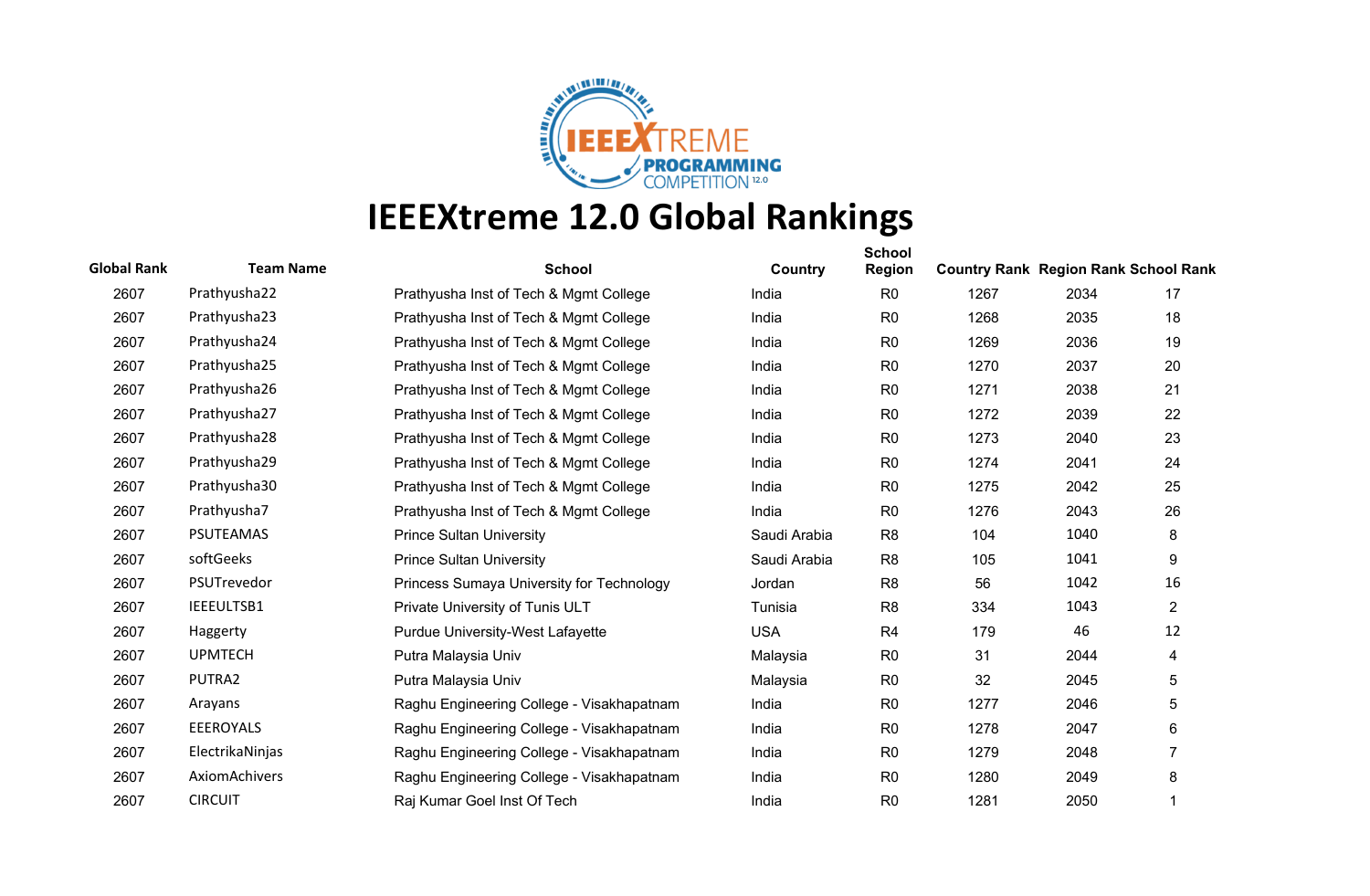

| <b>Global Rank</b> | <b>Team Name</b> | <b>School</b>                                   | Country    | <b>School</b><br><b>Region</b> | <b>Country Rank Region Rank School Rank</b> |      |                |
|--------------------|------------------|-------------------------------------------------|------------|--------------------------------|---------------------------------------------|------|----------------|
| 2607               | Gammaites        | Rajagiri School Of Engineering & Tech           | India      | R <sub>0</sub>                 | 1282                                        | 2051 | $\overline{2}$ |
| 2607               | RGM2             | Rajeev Gandhi Memorial College of Eng & Tech    | India      | R <sub>0</sub>                 | 1283                                        | 2052 | 2              |
| 2607               | RGM1             | Rajeev Gandhi Memorial College of Eng and Tech  | India      | R <sub>0</sub>                 | 1284                                        | 2053 | 3              |
| 2607               | RGM3             | Rajeev Gandhi Memorial College of Eng and Tech  | India      | R <sub>0</sub>                 | 1285                                        | 2054 | 4              |
| 2607               | RGM4             | Rajeev Gandhi Memorial College of Eng and Tech  | India      | R <sub>0</sub>                 | 1286                                        | 2055 | 5              |
| 2607               | TheCodefather    | Rajiv Gandhi Inst Of Tech                       | India      | R <sub>0</sub>                 | 1287                                        | 2056 | 4              |
| 2607               | Zephyrs          | Rajiv Gandhi Institute of Technology            | India      | R <sub>0</sub>                 | 1288                                        | 2057 | 5              |
| 2607               | Bumblebee5000    | Raishahi University of Engineering & Technology | Bangladesh | R <sub>0</sub>                 | 75                                          | 2058 | 6              |
| 2607               | Reflection       | Rajshahi University of Engineering & Technology | Bangladesh | R <sub>0</sub>                 | 76                                          | 2059 | 7              |
| 2607               | ohmEEEc13        | Rajshahi University of Engineering & Technology | Bangladesh | R <sub>0</sub>                 | 77                                          | 2060 | 8              |
| 2607               | importxtreme     | Ramaiah Institute of Technology                 | India      | R <sub>0</sub>                 | 1289                                        | 2061 | 6              |
| 2607               | SpaceBar         | Rashtreeya Vidyalaya College of Engineering     | India      | R <sub>0</sub>                 | 1290                                        | 2062 |                |
| 2607               | Codenium         | Reva Institute of Technology and Management     | India      | R <sub>0</sub>                 | 1291                                        | 2063 | 1              |
| 2607               | ZeroError        | <b>Reva University</b>                          | India      | R <sub>0</sub>                 | 1292                                        | 2064 | 13             |
| 2607               | Technocra        | <b>Reva University</b>                          | India      | R <sub>0</sub>                 | 1293                                        | 2065 | 14             |
| 2607               | voidBrains       | <b>Reva University</b>                          | India      | R <sub>0</sub>                 | 1294                                        | 2066 | 15             |
| 2607               | Extremes2extreme | <b>Reva University</b>                          | India      | R <sub>0</sub>                 | 1295                                        | 2067 | 16             |
| 2607               | Passionforcoding | <b>Reva University</b>                          | India      | R <sub>0</sub>                 | 1296                                        | 2068 | 17             |
| 2607               | Codarok          | <b>Reva University</b>                          | India      | R <sub>0</sub>                 | 1297                                        | 2069 | 18             |
| 2607               | Devanathan       | <b>Reva University</b>                          | India      | R <sub>0</sub>                 | 1298                                        | 2070 | 19             |
| 2607               | Lokii            | <b>Reva University</b>                          | India      | R <sub>0</sub>                 | 1299                                        | 2071 | 20             |
| 2607               | ABD              | <b>Reva University</b>                          | India      | R <sub>0</sub>                 | 1300                                        | 2072 | 21             |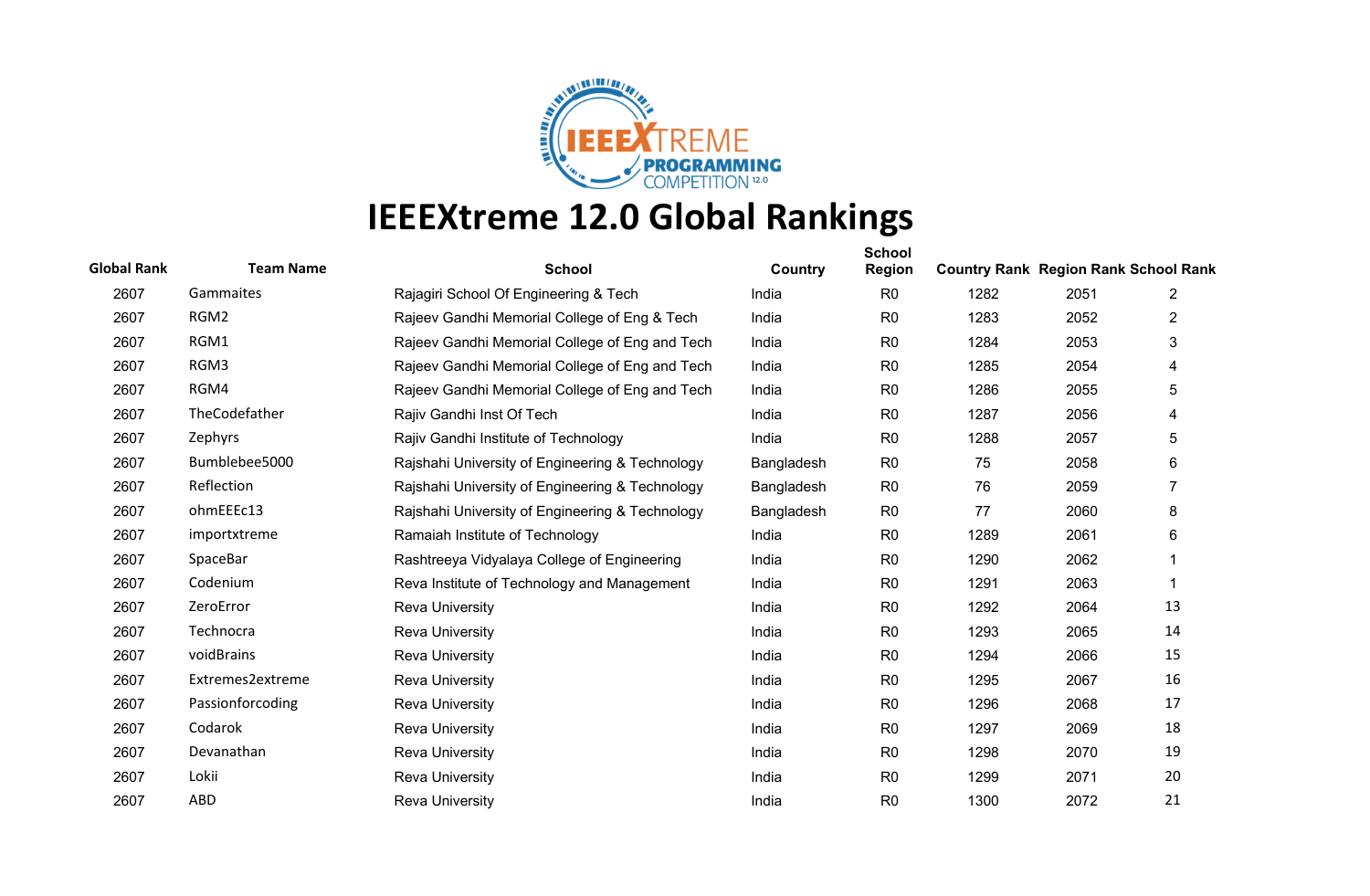

| <b>Global Rank</b> | <b>Team Name</b>  | <b>School</b>                                    | Country    | <b>School</b><br><b>Region</b> | <b>Country Rank Region Rank School Rank</b> |      |                |
|--------------------|-------------------|--------------------------------------------------|------------|--------------------------------|---------------------------------------------|------|----------------|
| 2607               | TeamSuper         | <b>Reva University</b>                           | India      | R <sub>0</sub>                 | 1301                                        | 2073 | 22             |
| 2607               | RiphahX           | Riphah International University Faisalabad       | Pakistan   | R <sub>0</sub>                 | 244                                         | 2074 | 4              |
| 2607               | <b>RIUFSD</b>     | Riphah International University Faisalabad       | Pakistan   | R <sub>0</sub>                 | 245                                         | 2075 | 5              |
| 2607               | xprogammers       | Riphah International University Faisalabad       | Pakistan   | R <sub>0</sub>                 | 246                                         | 2076 | 6              |
| 2607               | Riphahtech        | Riphah International University Faisalabad       | Pakistan   | R <sub>0</sub>                 | 247                                         | 2077 | $\overline{7}$ |
| 2607               | EugeneTestTeam    | <b>Rutgers University</b>                        | <b>USA</b> | R <sub>1</sub>                 | 180                                         | 9    |                |
| 2607               | Zelectri          | <b>Ryerson Univ</b>                              | Canada     | R <sub>7</sub>                 | 99                                          | 99   | 9              |
| 2607               | <b>RBC</b>        | <b>Ryerson Univ</b>                              | Canada     | R7                             | 100                                         | 100  | 10             |
| 2607               | <b>MegaBiites</b> | <b>Ryerson Univ</b>                              | Canada     | R7                             | 101                                         | 101  | 11             |
| 2607               | Geekycoder        | S R Engineering College - Warangal               | India      | R <sub>0</sub>                 | 1302                                        | 2078 | 1              |
| 2607               | Codey             | S R Engineering College - Warangal               | India      | R <sub>0</sub>                 | 1303                                        | 2079 | 2              |
| 2607               | CodekaBaap        | S R Engineering College - Warangal               | India      | R <sub>0</sub>                 | 1304                                        | 2080 | 3              |
| 2607               | CodingKaNawab     | S R Engineering College - Warangal               | India      | R <sub>0</sub>                 | 1305                                        | 2081 | 4              |
| 2607               | Teamcoder         | S. B. Jain Institute of Tech Nagpur              | India      | R <sub>0</sub>                 | 1306                                        | 2082 |                |
| 2607               | <b>Miracles</b>   | S.A.Engineering College                          | India      | R <sub>0</sub>                 | 1307                                        | 2083 |                |
| 2607               | CoderQueen        | S.A. Engineering College                         | India      | R <sub>0</sub>                 | 1308                                        | 2084 | $\overline{2}$ |
| 2607               | Crusaders         | S.A.Engineering College                          | India      | R <sub>0</sub>                 | 1309                                        | 2085 | 3              |
| 2607               | <b>BreakIt</b>    | Sabaragamuwa University of Sri Lanka             | Sri Lanka  | R <sub>0</sub>                 | 249                                         | 2086 | 1              |
| 2607               | <b>BitRebels</b>  | Sabaragamuwa University of Sri Lanka             | Sri Lanka  | R <sub>0</sub>                 | 250                                         | 2087 | $\overline{2}$ |
| 2607               | <b>BreakHack</b>  | Sabaragamuwa University of Sri Lanka             | Sri Lanka  | R <sub>0</sub>                 | 251                                         | 2088 | 3              |
| 2607               | dreaminn          | SAHRDAYA COLLEGE OF ENGINEERING & TECH - T India |            | R <sub>0</sub>                 | 1310                                        | 2089 | 3              |
| 2607               | Phoenix1          | Saint Joseph Engineering College-Mangalore       | India      | R <sub>0</sub>                 | 1311                                        | 2090 | 5              |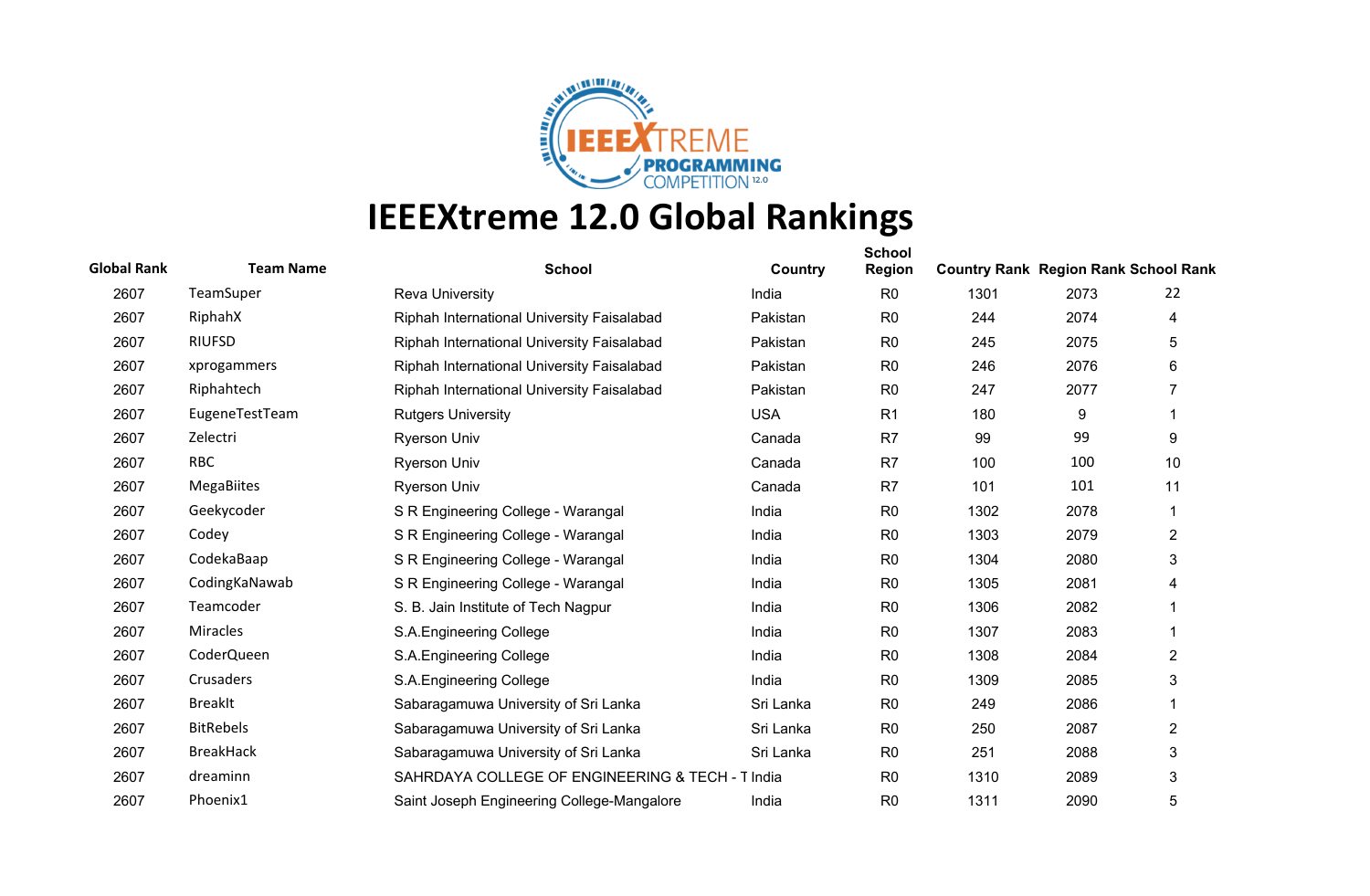

| <b>Global Rank</b> | <b>Team Name</b>  | <b>School</b>                        | Country         | <b>School</b><br><b>Region</b> | <b>Country Rank Region Rank School Rank</b> |      |                |
|--------------------|-------------------|--------------------------------------|-----------------|--------------------------------|---------------------------------------------|------|----------------|
| 2607               | LosJaguares       | San Carlos Univ De Guatemala         | Guatemala       | R <sub>9</sub>                 | 12                                          | 254  | 7              |
| 2607               | webuos            | San Carlos Univ De Guatemala         | Guatemala       | R <sub>9</sub>                 | 13                                          | 255  | 8              |
| 2607               | Dust              | San Carlos Univ De Guatemala         | Guatemala       | R <sub>9</sub>                 | 14                                          | 256  | 9              |
| 2607               | <b>GABTEAM</b>    | San Carlos Univ De Guatemala         | Guatemala       | R <sub>9</sub>                 | 15                                          | 257  | 10             |
| 2607               | SarajevoSymbolic  | Sarajevo University                  | Bosnia and Her. | R <sub>8</sub>                 | 3                                           | 1044 | $\mathbf{1}$   |
| 2607               | CODE17            | Sardar Patel Institute of Technology | India           | R <sub>0</sub>                 | 1312                                        | 2091 | 13             |
| 2607               | guru              | Sastra University                    | India           | R <sub>0</sub>                 | 1313                                        | 2092 | 3              |
| 2607               | Forever           | Sastra University                    | India           | R <sub>0</sub>                 | 1314                                        | 2093 | 4              |
| 2607               | Enthusiastic      | Sastra University                    | India           | R <sub>0</sub>                 | 1315                                        | 2094 | 5              |
| 2607               | Vidyutsastra      | Sastra University                    | India           | R <sub>0</sub>                 | 1316                                        | 2095 | 6              |
| 2607               | <b>CSIT</b>       | School Unknown                       | Saudi Arabia    | R <sub>8</sub>                 | 106                                         | 1045 |                |
| 2607               | ABSprogrammers    | School Unknown                       | Saudi Arabia    | R <sub>8</sub>                 | 107                                         | 1046 |                |
| 2607               | SAS               | School Unknown                       | Saudi Arabia    | R <sub>8</sub>                 | 108                                         | 1047 |                |
| 2607               | TheFuture         | school unknown                       | Saudi Arabia    | R <sub>8</sub>                 | 109                                         | 1048 |                |
| 2607               | SesameTeam3       | <b>SESAME University</b>             | Tunisia         | R <sub>8</sub>                 | 335                                         | 1049 | 5              |
| 2607               | SesameTeam5       | <b>SESAME University</b>             | Tunisia         | R <sub>8</sub>                 | 336                                         | 1050 | 6              |
| 2607               | <b>BornCoders</b> | Shah & Anchor Kutchhi Engrg College  | India           | R <sub>0</sub>                 | 1317                                        | 2096 | $\overline{2}$ |
| 2607               | HackElite         | Shah & Anchor Kutchhi Engrg College  | India           | R <sub>0</sub>                 | 1318                                        | 2097 | 3              |
| 2607               | <b>Dcoders</b>    | Shah & Anchor Kutchhi Engrg College  | India           | R <sub>0</sub>                 | 1319                                        | 2098 | 4              |
| 2607               | DeadlyTrio        | Shah & Anchor Kutchhi Engrg College  | India           | R <sub>0</sub>                 | 1320                                        | 2099 | 5              |
| 2607               | sakeccoders       | Shah & Anchor Kutchhi Engrg College  | India           | R <sub>0</sub>                 | 1321                                        | 2100 | 6              |
| 2607               | SUSTEEE101        | Shahjalal Univ Of Science And Tech   | Bangladesh      | R <sub>0</sub>                 | 78                                          | 2101 | 2              |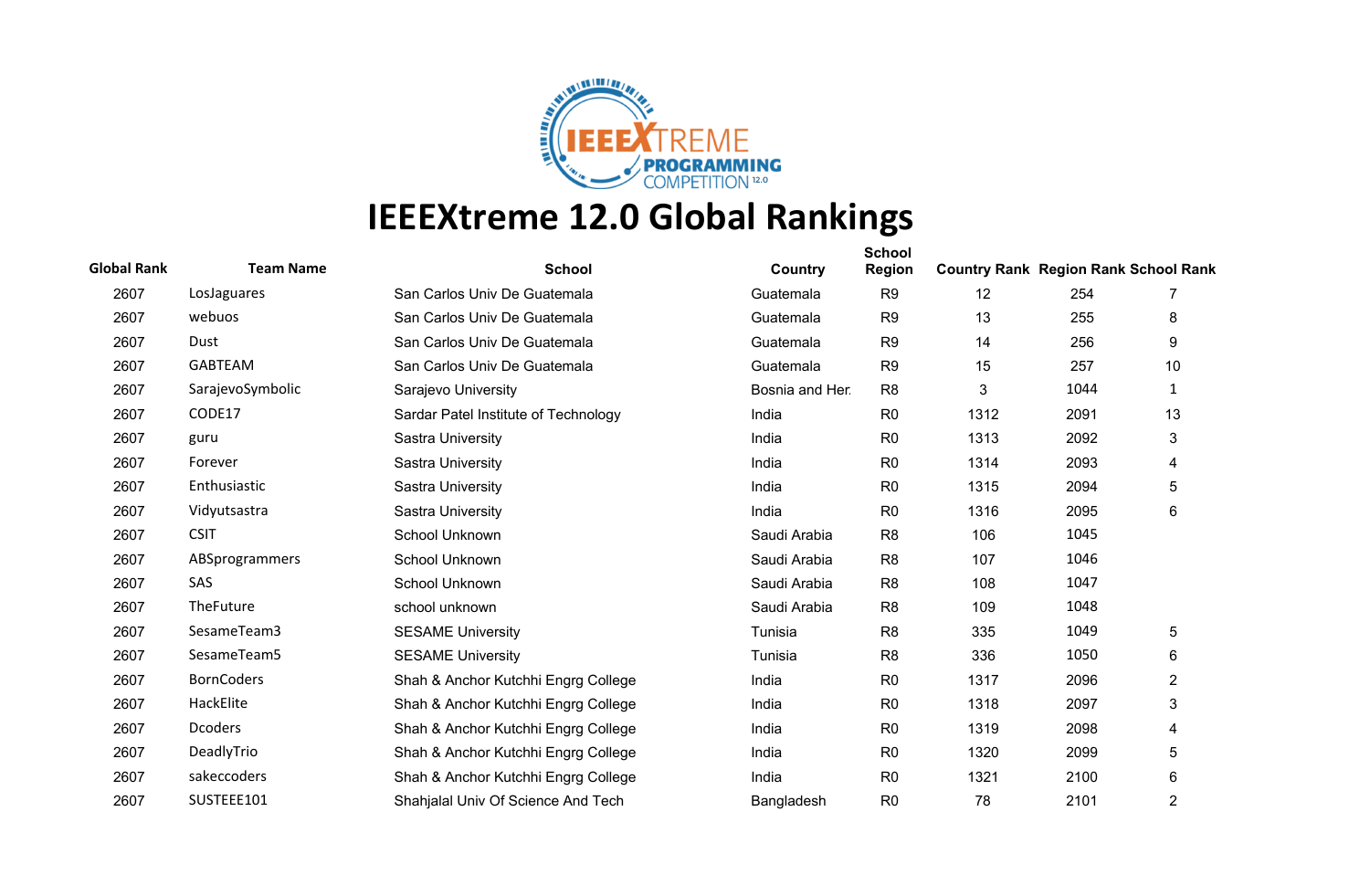

| <b>Global Rank</b> | <b>Team Name</b>     | <b>School</b>                                          | Country   | <b>School</b><br><b>Region</b> | <b>Country Rank Region Rank School Rank</b> |      |    |
|--------------------|----------------------|--------------------------------------------------------|-----------|--------------------------------|---------------------------------------------|------|----|
| 2607               | <b>SSJCOE</b>        | Shivajirao S Jondhale College of Engineering           | India     | R <sub>0</sub>                 | 1322                                        | 2102 |    |
| 2607               | AngelHack            | Sree Chitra Thirunal College of Eng                    | India     | R <sub>0</sub>                 | 1323                                        | 2103 | 5  |
| 2607               | Aztecs               | Sree Chitra Thirunal College of Eng                    | India     | R <sub>0</sub>                 | 1324                                        | 2104 | 6  |
| 2607               | 2ATteam              | Sreepathy Institute of Management & Technology         | India     | R <sub>0</sub>                 | 1325                                        | 2105 | 11 |
| 2607               | TeamRAA              | Sreepathy Institute of Management & Technology         | India     | R <sub>0</sub>                 | 1326                                        | 2106 | 12 |
| 2607               | A3coders             | Sreepathy Institute of Management & Technology         | India     | R <sub>0</sub>                 | 1327                                        | 2107 | 13 |
| 2607               | <b>UniqueHunters</b> | Sri Eshwar College of Engineering, Coimbatore          | India     | R <sub>0</sub>                 | 1328                                        | 2108 |    |
| 2607               | SLIIT <sub>2</sub>   | Sri Lanka Institute of Information Technology          | Sri Lanka | R <sub>0</sub>                 | 252                                         | 2109 | 6  |
| 2607               | SLIIT3               | Sri Lanka Institute of Information Technology          | Sri Lanka | R <sub>0</sub>                 | 253                                         | 2110 | 7  |
| 2607               | SLIIT4               | Sri Lanka Institute of Information Technology          | Sri Lanka | R <sub>0</sub>                 | 254                                         | 2111 | 8  |
| 2607               | SeaLions             | Sri Ramakrishna Engineering College - COIMBATORE India |           | R <sub>0</sub>                 | 1329                                        | 2112 | 7  |
| 2607               | TechBees             | Sri Ramakrishna Engineering College - COIMBATORE India |           | R <sub>0</sub>                 | 1330                                        | 2113 | 8  |
| 2607               | <b>Sooners</b>       | Sri Ramakrishna Engineering College - COIMBATORE India |           | R <sub>0</sub>                 | 1331                                        | 2114 | 9  |
| 2607               | Statesmen            | Sri Ramakrishna Engineering College - COIMBATORE India |           | R <sub>0</sub>                 | 1332                                        | 2115 | 10 |
| 2607               | Technorati           | Sri Ramakrishna Engineering College - COIMBATORE India |           | R <sub>0</sub>                 | 1333                                        | 2116 | 11 |
| 2607               | ThunderingHerd       | Sri Ramakrishna Engineering College - COIMBATORE India |           | R <sub>0</sub>                 | 1334                                        | 2117 | 12 |
| 2607               | <b>ThunderWolves</b> | Sri Ramakrishna Engineering College - COIMBATORE India |           | R <sub>0</sub>                 | 1335                                        | 2118 | 13 |
| 2607               | TidalWave            | Sri Ramakrishna Engineering College - COIMBATORE India |           | R <sub>0</sub>                 | 1336                                        | 2119 | 14 |
| 2607               | Technotic            | Sri Ramakrishna Engineering College - COIMBATORE India |           | R <sub>0</sub>                 | 1337                                        | 2120 | 15 |
| 2607               | <b>Tigers</b>        | Sri Ramakrishna Engineering College - COIMBATORE India |           | R <sub>0</sub>                 | 1338                                        | 2121 | 16 |
| 2607               | Techfeed             | Sri Ramakrishna Engineering College - COIMBATORE India |           | R <sub>0</sub>                 | 1339                                        | 2122 | 17 |
| 2607               | Techtest             | Sri Ramakrishna Engineering College - COIMBATORE India |           | R <sub>0</sub>                 | 1340                                        | 2123 | 18 |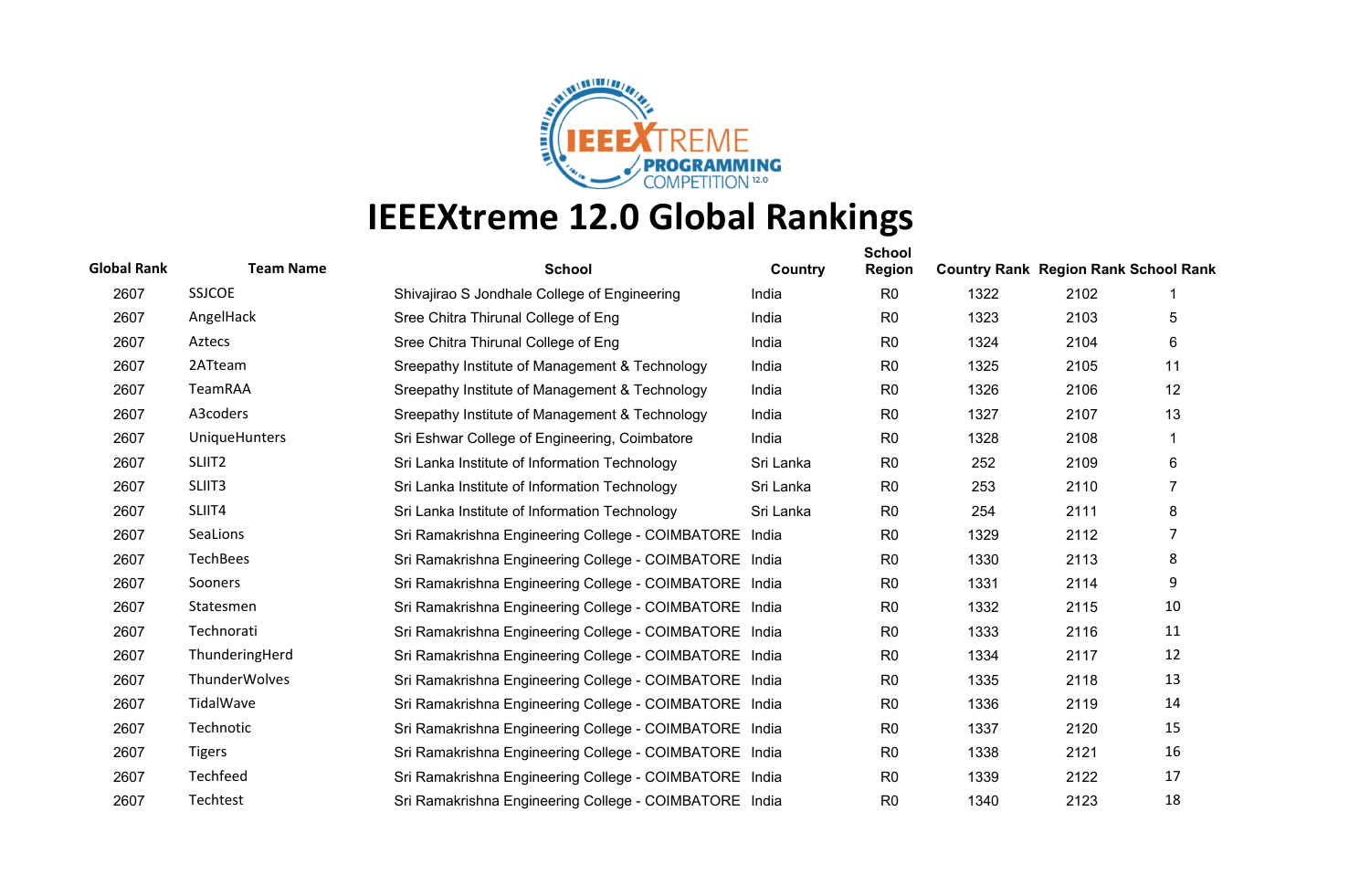

| <b>Global Rank</b> | <b>Team Name</b>       | <b>School</b>                                          | Country | <b>School</b><br><b>Region</b> | <b>Country Rank Region Rank School Rank</b> |      |    |
|--------------------|------------------------|--------------------------------------------------------|---------|--------------------------------|---------------------------------------------|------|----|
| 2607               | Techno                 | Sri Ramakrishna Engineering College - COIMBATORE India |         | R <sub>0</sub>                 | 1341                                        | 2124 | 19 |
| 2607               | Silverswords           | Sri Ramakrishna Engineering College - COIMBATORE India |         | R <sub>0</sub>                 | 1342                                        | 2125 | 20 |
| 2607               | Techpark               | Sri Ramakrishna Engineering College - COIMBATORE India |         | R <sub>0</sub>                 | 1343                                        | 2126 | 21 |
| 2607               | SkyForce               | Sri Ramakrishna Engineering College - COIMBATORE India |         | R <sub>0</sub>                 | 1344                                        | 2127 | 22 |
| 2607               | Technicfest            | Sri Ramakrishna Engineering College - COIMBATORE India |         | R <sub>0</sub>                 | 1345                                        | 2128 | 23 |
| 2607               | <b>SoulTrainRiders</b> | Sri Ramakrishna Engineering College - COIMBATORE India |         | R <sub>0</sub>                 | 1346                                        | 2129 | 24 |
| 2607               | Techfev                | Sri Ramakrishna Engineering College - COIMBATORE India |         | R <sub>0</sub>                 | 1347                                        | 2130 | 25 |
| 2607               | Technet                | Sri Ramakrishna Engineering College - COIMBATORE India |         | R <sub>0</sub>                 | 1348                                        | 2131 | 26 |
| 2607               | Techlect               | Sri Ramakrishna Engineering College - COIMBATORE India |         | R <sub>0</sub>                 | 1349                                        | 2132 | 27 |
| 2607               | CreepingSpiders        | Sri Ramakrishna Engineering College - COIMBATORE India |         | R <sub>0</sub>                 | 1350                                        | 2133 | 28 |
| 2607               | <b>Shiningstars</b>    | Sri Ramakrishna Engineering College - COIMBATORE India |         | R <sub>0</sub>                 | 1351                                        | 2134 | 29 |
| 2607               | StormyPetrels          | Sri Ramakrishna Engineering College - COIMBATORE India |         | R <sub>0</sub>                 | 1352                                        | 2135 | 30 |
| 2607               | Timberwolves           | Sri Ramakrishna Engineering College - COIMBATORE India |         | R <sub>0</sub>                 | 1353                                        | 2136 | 31 |
| 2607               | Technofest             | Sri Ramakrishna Engineering College - COIMBATORE India |         | R <sub>0</sub>                 | 1354                                        | 2137 | 32 |
| 2607               | Titanstribe            | Sri Ramakrishna Engineering College - COIMBATORE India |         | R <sub>0</sub>                 | 1355                                        | 2138 | 33 |
| 2607               | Technokit              | Sri Ramakrishna Engineering College - COIMBATORE India |         | R <sub>0</sub>                 | 1356                                        | 2139 | 34 |
| 2607               | Tribes                 | Sri Ramakrishna Engineering College - COIMBATORE India |         | R <sub>0</sub>                 | 1357                                        | 2140 | 35 |
| 2607               | Techmos                | Sri Ramakrishna Engineering College - COIMBATORE India |         | R <sub>0</sub>                 | 1358                                        | 2141 | 36 |
| 2607               | codeitall              | Sri Sai Ram Engineering College                        | India   | R <sub>0</sub>                 | 1359                                        | 2142 | 5  |
| 2607               | SparrowKings           | Sri Sai Ram Engineering College                        | India   | R <sub>0</sub>                 | 1360                                        | 2143 | 6  |
| 2607               | Miraclemaster          | Sri Sai Ram Engineering College                        | India   | R <sub>0</sub>                 | 1361                                        | 2144 | 7  |
| 2607               | <b>TechGiants</b>      | Sri Sai Ram Engineering College                        | India   | R <sub>0</sub>                 | 1362                                        | 2145 | 8  |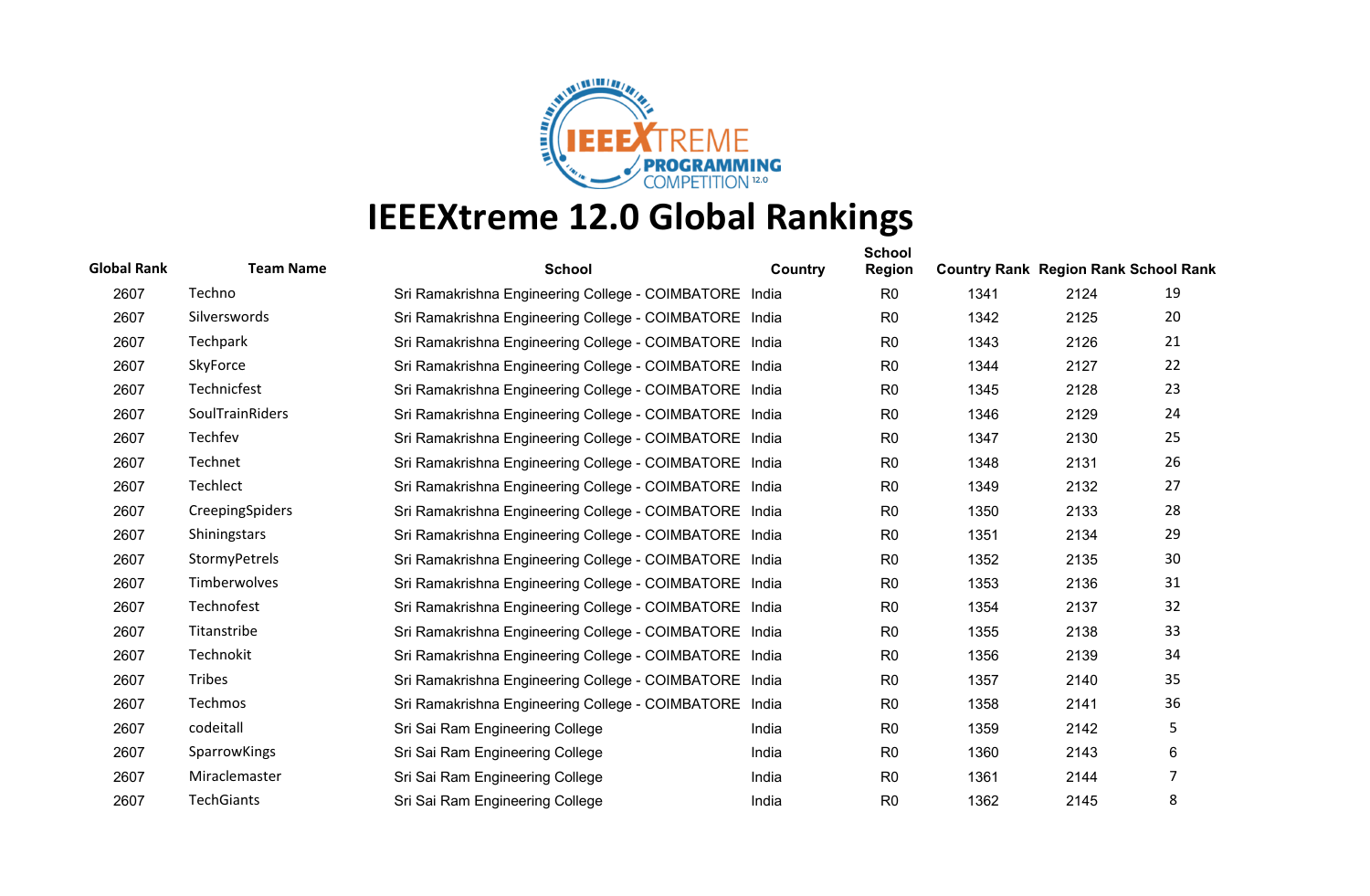

| <b>Global Rank</b> | <b>Team Name</b>   | <b>School</b>                                    | Country    | <b>School</b><br><b>Region</b> | <b>Country Rank Region Rank School Rank</b> |      |                |
|--------------------|--------------------|--------------------------------------------------|------------|--------------------------------|---------------------------------------------|------|----------------|
| 2607               | Technocrat         | Sri Sai Ram Engineering College                  | India      | R <sub>0</sub>                 | 1363                                        | 2146 | 9              |
| 2607               | Miracle            | Sri Sai Ram Engineering College                  | India      | R <sub>0</sub>                 | 1364                                        | 2147 | 10             |
| 2607               | newcoders          | Sri Sai Ram Engineering College                  | India      | R <sub>0</sub>                 | 1365                                        | 2148 | 11             |
| 2607               | Enigma426          | Sri Sai Ram Engineering College                  | India      | R <sub>0</sub>                 | 1366                                        | 2149 | 12             |
| 2607               | Erupt              | Sri Sivasubramaniya Nadar College of Engineering | India      | R <sub>0</sub>                 | 1367                                        | 2150 | 5              |
| 2607               | Anticoders         | Sri Sivasubramaniya Nadar College of Engineering | India      | R <sub>0</sub>                 | 1368                                        | 2151 | 6              |
| 2607               | <b>DARKKNIGHTS</b> | St Peter's Engineering College                   | India      | R <sub>0</sub>                 | 1369                                        | 2152 | $\overline{2}$ |
| 2607               | CyberSpartans      | St Xaviers Catholic Coll Of Eng                  | India      | R <sub>0</sub>                 | 1370                                        | 2153 | 15             |
| 2607               | <b>WINGZ</b>       | St Xaviers Catholic Coll Of Eng                  | India      | R <sub>0</sub>                 | 1371                                        | 2154 | 16             |
| 2607               | TheLogicals        | St Xaviers Catholic Coll Of Eng                  | India      | R <sub>0</sub>                 | 1372                                        | 2155 | 17             |
| 2607               | Capecoders         | St Xaviers Catholic Coll Of Eng                  | India      | R <sub>0</sub>                 | 1373                                        | 2156 | 18             |
| 2607               | JJM                | St Xaviers Catholic Coll Of Eng                  | India      | R <sub>0</sub>                 | 1374                                        | 2157 | 19             |
| 2607               | sparkles           | St Xaviers Catholic Coll Of Eng                  | India      | R <sub>0</sub>                 | 1375                                        | 2158 | 20             |
| 2607               | <b>BinIO</b>       | St. Joseph's Institute of Technology             | India      | R <sub>0</sub>                 | 1376                                        | 2159 | 5              |
| 2607               | Alpha              | <b>Stamford University Bangladesh</b>            | Bangladesh | R <sub>0</sub>                 | 79                                          | 2160 |                |
| 2607               | ElblagTeam         | State University of Applied Sciences in Elblag   | Poland     | R <sub>8</sub>                 |                                             | 1051 | 1              |
| 2607               | Piper              | <b>Suez Canal University</b>                     | Egypt      | R <sub>8</sub>                 | 38                                          | 1052 | 8              |
| 2607               | IEEEXTREME18027    | Swami Vivekanand College of Engineering          | India      | R <sub>0</sub>                 | 1377                                        | 2161 | 1              |
| 2607               | IEEEXTREME18288    | Swami Vivekanand college of Engineering          | India      | R <sub>0</sub>                 | 1378                                        | 2162 | $\overline{2}$ |
| 2607               | Hornbill           | Swinburne University of Technology-Kuching       | Malaysia   | R <sub>0</sub>                 | 33                                          | 2163 | 4              |
| 2607               | UET05              | Taxila Univ Of Engineering And Tech              | Pakistan   | R <sub>0</sub>                 | 248                                         | 2164 | $\overline{2}$ |
| 2607               | UET07              | Taxila Univ Of Engineering And Tech              | Pakistan   | R <sub>0</sub>                 | 249                                         | 2165 | 3              |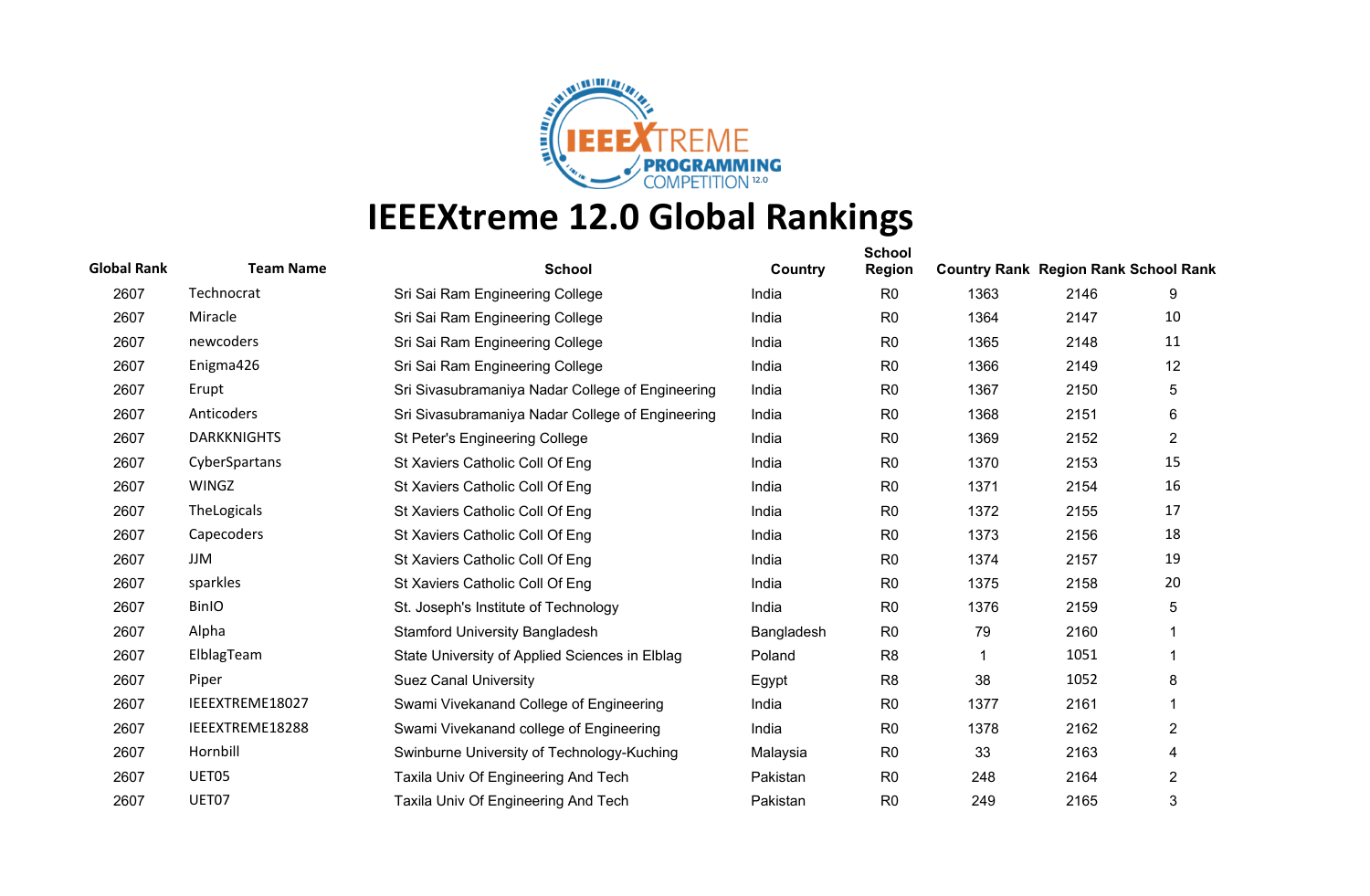

| <b>Global Rank</b> | <b>Team Name</b>   | <b>School</b>                                 | Country  | <b>School</b><br><b>Region</b> | <b>Country Rank Region Rank School Rank</b> |      |                |
|--------------------|--------------------|-----------------------------------------------|----------|--------------------------------|---------------------------------------------|------|----------------|
| 2607               | UET08              | Taxila Univ Of Engineering And Tech           | Pakistan | R <sub>0</sub>                 | 250                                         | 2166 | 4              |
| 2607               | UET09              | Taxila Univ Of Engineering And Tech           | Pakistan | R <sub>0</sub>                 | 251                                         | 2167 | 5              |
| 2607               | <b>UET10</b>       | Taxila Univ Of Engineering And Tech           | Pakistan | R <sub>0</sub>                 | 252                                         | 2168 | 6              |
| 2607               | <b>UET11</b>       | Taxila Univ Of Engineering And Tech           | Pakistan | R <sub>0</sub>                 | 253                                         | 2169 | 7              |
| 2607               | UET01              | Taxila Univ Of Engineering And Tech           | Pakistan | R <sub>0</sub>                 | 254                                         | 2170 | 8              |
| 2607               | UET02              | Taxila Univ Of Engineering And Tech           | Pakistan | R <sub>0</sub>                 | 255                                         | 2171 | 9              |
| 2607               | UET03              | Taxila Univ Of Engineering And Tech           | Pakistan | R <sub>0</sub>                 | 256                                         | 2172 | 10             |
| 2607               | UET04              | Taxila Univ Of Engineering And Tech           | Pakistan | R <sub>0</sub>                 | 257                                         | 2173 | 11             |
| 2607               | Tuciee             | <b>Technical University of Crete</b>          | Greece   | R <sub>8</sub>                 | 72                                          | 1053 | $\,6$          |
| 2607               | TestMe             | <b>TEI of Central Macedonia</b>               | Greece   | R <sub>8</sub>                 | 73                                          | 1054 | 6              |
| 2607               | TeamNameNotFound   | TEI of Central Macedonia                      | Greece   | R <sub>8</sub>                 | 74                                          | 1055 | $\overline{7}$ |
| 2607               | Codebreaker        | Thakur College of Engineering & Tech - MUMBAI | India    | R <sub>0</sub>                 | 1379                                        | 2174 | $\overline{2}$ |
| 2607               | HackerDoggos       | Thakur College of Engineering & Tech - MUMBAI | India    | R <sub>0</sub>                 | 1380                                        | 2175 | 3              |
| 2607               | RedWolves          | Thakur College of Engineering & Tech - MUMBAI | India    | R <sub>0</sub>                 | 1381                                        | 2176 | 4              |
| 2607               | <b>TCETknights</b> | Thakur College of Engineering & Tech - MUMBAI | India    | R <sub>0</sub>                 | 1382                                        | 2177 | 5              |
| 2607               | TheCodeBreakers    | The Northcap University                       | India    | R <sub>0</sub>                 | 1383                                        | 2178 | 9              |
| 2607               | Dota               | The Northcap University                       | India    | R <sub>0</sub>                 | 1384                                        | 2179 | 10             |
| 2607               | Codigo             | The Northcap University                       | India    | R <sub>0</sub>                 | 1385                                        | 2180 | 11             |
| 2607               | CodeCracker        | Thiagarajar College of Eng-Madurai            | India    | R <sub>0</sub>                 | 1386                                        | 2181 | 9              |
| 2607               | CodeUnknown        | Thiagarajar College of Eng-Madurai            | India    | R <sub>0</sub>                 | 1387                                        | 2182 | 10             |
| 2607               | <b>Bestos</b>      | <b>TKM College of Engineering</b>             | India    | R <sub>0</sub>                 | 1388                                        | 2183 | 5              |
| 2607               | <b>IGNITERS</b>    | <b>TKM College of Engineering</b>             | India    | R <sub>0</sub>                 | 1389                                        | 2184 | 6              |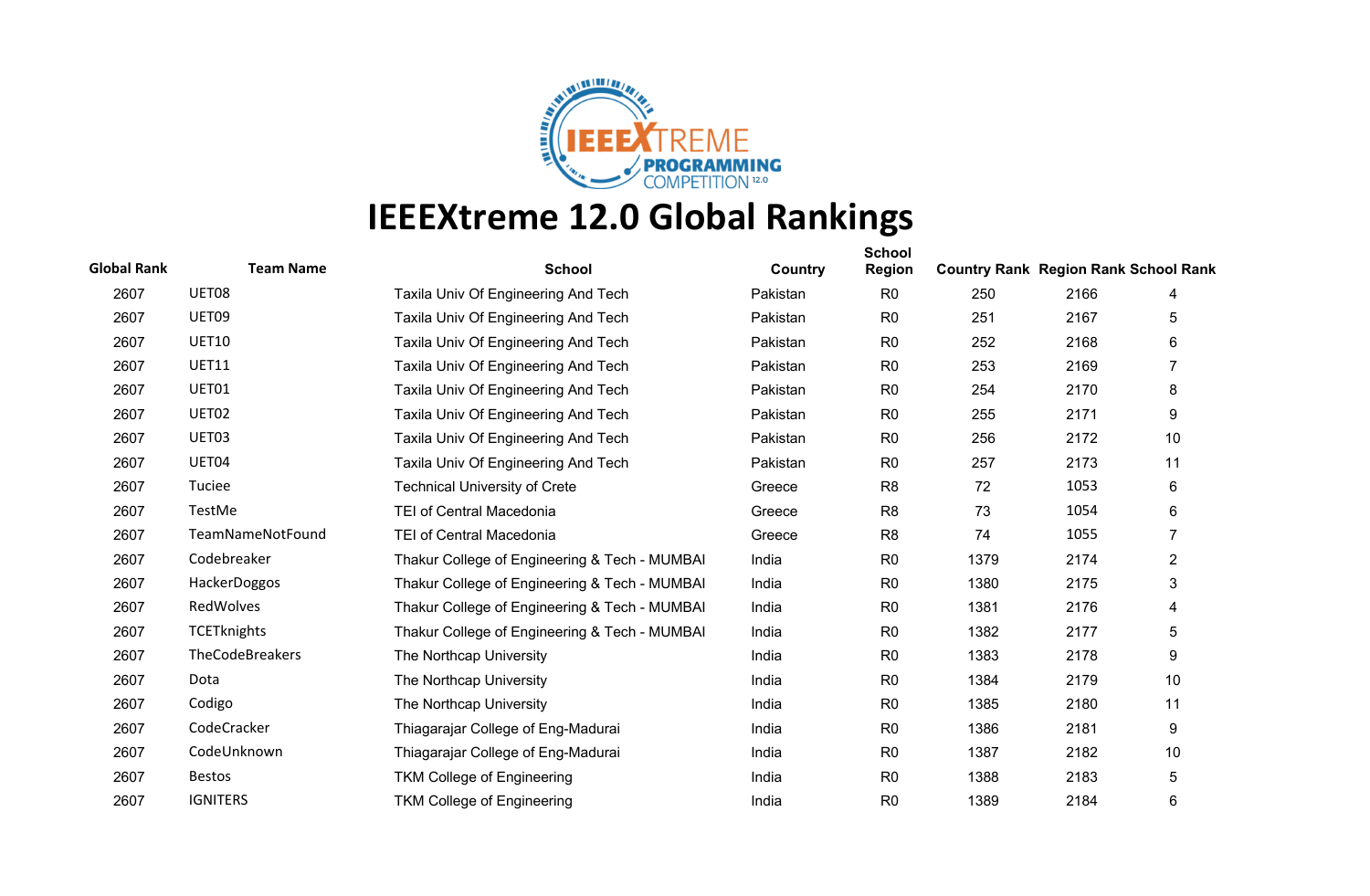

| <b>Global Rank</b> | <b>Team Name</b> | <b>School</b>                                  | Country   | <b>School</b><br><b>Region</b> | <b>Country Rank Region Rank School Rank</b> |      |                |
|--------------------|------------------|------------------------------------------------|-----------|--------------------------------|---------------------------------------------|------|----------------|
| 2607               | Convolve         | Trivandrum College Of Engrg                    | India     | R <sub>0</sub>                 | 1390                                        | 2185 | 8              |
| 2607               | Aliyans          | Trivandrum College Of Engrg                    | India     | R <sub>0</sub>                 | 1391                                        | 2186 | 9              |
| 2607               | Marvel           | Trivandrum College Of Engrg                    | India     | R <sub>0</sub>                 | 1392                                        | 2187 | 10             |
| 2607               | CodicMagic       | Trujillo Nacional Univ-La Libertad             | Peru      | R <sub>9</sub>                 | 18                                          | 258  |                |
| 2607               | TucuTeam         | <b>Tucuman Nacional Univ De</b>                | Argentina | R <sub>9</sub>                 | 48                                          | 259  | $\overline{2}$ |
| 2607               | Electricos       | <b>Tucuman Nacional Univ De</b>                | Argentina | R <sub>9</sub>                 | 49                                          | 260  | 3              |
| 2607               | AltoCoding       | <b>Tucuman Nacional Univ De</b>                | Argentina | R <sub>9</sub>                 | 50                                          | 261  | 4              |
| 2607               | GenomaX          | <b>Tucuman Nacional Univ De</b>                | Argentina | R <sub>9</sub>                 | 51                                          | 262  | 5              |
| 2607               | Morango          | <b>Tucuman Nacional Univ De</b>                | Argentina | R <sub>9</sub>                 | 52                                          | 263  | 6              |
| 2607               | RojoFuego        | <b>Tucuman Nacional Univ De</b>                | Argentina | R <sub>9</sub>                 | 53                                          | 264  | 7              |
| 2607               | meh              | U C E T - The Islamia University of Bahawalpur | Pakistan  | R <sub>0</sub>                 | 258                                         | 2188 | 8              |
| 2607               | <b>IUBIANZ</b>   | U C E T - The Islamia University of Bahawalpur | Pakistan  | R <sub>0</sub>                 | 259                                         | 2189 | 9              |
| 2607               | Musketeers       | U C E T - The Islamia University of Bahawalpur | Pakistan  | R <sub>0</sub>                 | 260                                         | 2190 | 10             |
| 2607               | Contender        | U C E T - The Islamia University of Bahawalpur | Pakistan  | R <sub>0</sub>                 | 261                                         | 2191 | 11             |
| 2607               | Telecom01        | U C E T - The Islamia University of Bahawalpur | Pakistan  | R <sub>0</sub>                 | 262                                         | 2192 | 12             |
| 2607               | <b>IUBIAN08</b>  | U C E T - The Islamia University of Bahawalpur | Pakistan  | R <sub>0</sub>                 | 263                                         | 2193 | 13             |
| 2607               | IUBIAN09         | U C E T - The Islamia University of Bahawalpur | Pakistan  | R <sub>0</sub>                 | 264                                         | 2194 | 14             |
| 2607               | IUBIAN01         | U C E T - The Islamia University of Bahawalpur | Pakistan  | R <sub>0</sub>                 | 265                                         | 2195 | 15             |
| 2607               | IUBIAN04         | U C E T - The Islamia University of Bahawalpur | Pakistan  | R <sub>0</sub>                 | 266                                         | 2196 | 16             |
| 2607               | IUBIAN02         | U C E T - The Islamia University of Bahawalpur | Pakistan  | R <sub>0</sub>                 | 267                                         | 2197 | 17             |
| 2607               | IUBIAN03         | U C E T - The Islamia University of Bahawalpur | Pakistan  | R <sub>0</sub>                 | 268                                         | 2198 | 18             |
| 2607               | <b>IUBIAN05</b>  | U C E T - The Islamia University of Bahawalpur | Pakistan  | R <sub>0</sub>                 | 269                                         | 2199 | 19             |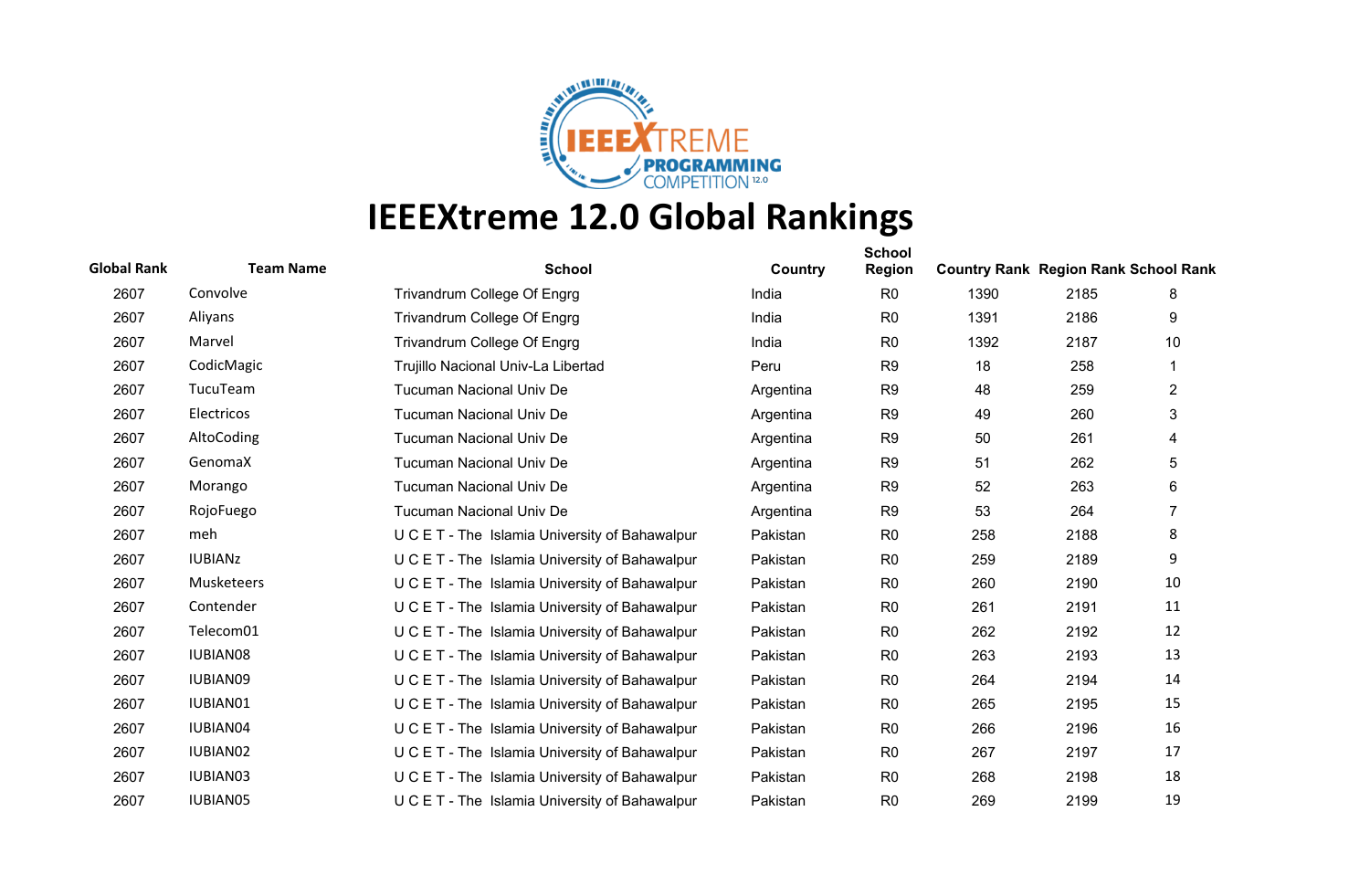

| <b>Global Rank</b> | <b>Team Name</b> | <b>School</b>                                  | Country       | <b>School</b><br><b>Region</b> | <b>Country Rank Region Rank School Rank</b> |      |                |
|--------------------|------------------|------------------------------------------------|---------------|--------------------------------|---------------------------------------------|------|----------------|
| 2607               | IUBIAN06         | U C E T - The Islamia University of Bahawalpur | Pakistan      | R <sub>0</sub>                 | 270                                         | 2200 | 20             |
| 2607               | <b>IUBIAN07</b>  | U C E T - The Islamia University of Bahawalpur | Pakistan      | R <sub>0</sub>                 | 271                                         | 2201 | 21             |
| 2607               | IUBIAN10         | U C E T - The Islamia University of Bahawalpur | Pakistan      | R <sub>0</sub>                 | 272                                         | 2202 | 22             |
| 2607               | IUBIAN11         | U C E T - The Islamia University of Bahawalpur | Pakistan      | R <sub>0</sub>                 | 273                                         | 2203 | 23             |
| 2607               | IUBIAN12         | U C E T - The Islamia University of Bahawalpur | Pakistan      | R <sub>0</sub>                 | 274                                         | 2204 | 24             |
| 2607               | IUBIAN13         | U C E T - The Islamia University of Bahawalpur | Pakistan      | R <sub>0</sub>                 | 275                                         | 2205 | 25             |
| 2607               | IUBIAN15         | U C E T - The Islamia University of Bahawalpur | Pakistan      | R <sub>0</sub>                 | 276                                         | 2206 | 26             |
| 2607               | IUBIAN14         | U C E T - The Islamia University of Bahawalpur | Pakistan      | R <sub>0</sub>                 | 277                                         | 2207 | 27             |
| 2607               | IUBIAN16         | U C E T - The Islamia University of Bahawalpur | Pakistan      | R <sub>0</sub>                 | 278                                         | 2208 | 28             |
| 2607               | IUBIAN18         | U C E T - The Islamia University of Bahawalpur | Pakistan      | R <sub>0</sub>                 | 279                                         | 2209 | 29             |
| 2607               | TeamUKF          | UKF College of Engineering and Technology      | India         | R <sub>0</sub>                 | 1393                                        | 2210 | $\overline{2}$ |
| 2607               | Enterprisers     | Umm Al-Qura Univ                               | Saudi Arabia  | R <sub>8</sub>                 | 110                                         | 1056 | 1              |
| 2607               | FE.              | Umm Al-Qura Univ                               | Saudi Arabia  | R <sub>8</sub>                 | 111                                         | 1057 | $\overline{2}$ |
| 2607               | ThugsOfUCE       | Univ College Of Eng Thodupuzha                 | India         | R <sub>0</sub>                 | 1394                                        | 2211 |                |
| 2607               | SpineException   | Univ Federal Da Paraiba                        | <b>Brazil</b> | R <sub>9</sub>                 | 52                                          | 265  | $\overline{2}$ |
| 2607               | <b>UFPBRAS</b>   | Univ Federal Da Paraiba                        | <b>Brazil</b> | R <sub>9</sub>                 | 53                                          | 266  | 3              |
| 2607               | <b>UFPBCI</b>    | Univ Federal Da Paraiba                        | <b>Brazil</b> | R <sub>9</sub>                 | 54                                          | 267  | 4              |
| 2607               | TO <sub>0</sub>  | Univ Federal Da Paraiba                        | <b>Brazil</b> | R <sub>9</sub>                 | 55                                          | 268  | 5              |
| 2607               | WieCanDolt       | Univ Federal Da Paraiba                        | <b>Brazil</b> | R <sub>9</sub>                 | 56                                          | 269  | 6              |
| 2607               | uafqueens        | Univ Of Agriculture - Faisalabad               | Pakistan      | R <sub>0</sub>                 | 280                                         | 2212 | 2              |
| 2607               | uafengineers     | Univ Of Agriculture - Faisalabad               | Pakistan      | R <sub>0</sub>                 | 281                                         | 2213 | 3              |
| 2607               | agrarians        | Univ Of Agriculture - Faisalabad               | Pakistan      | R <sub>0</sub>                 | 282                                         | 2214 | 4              |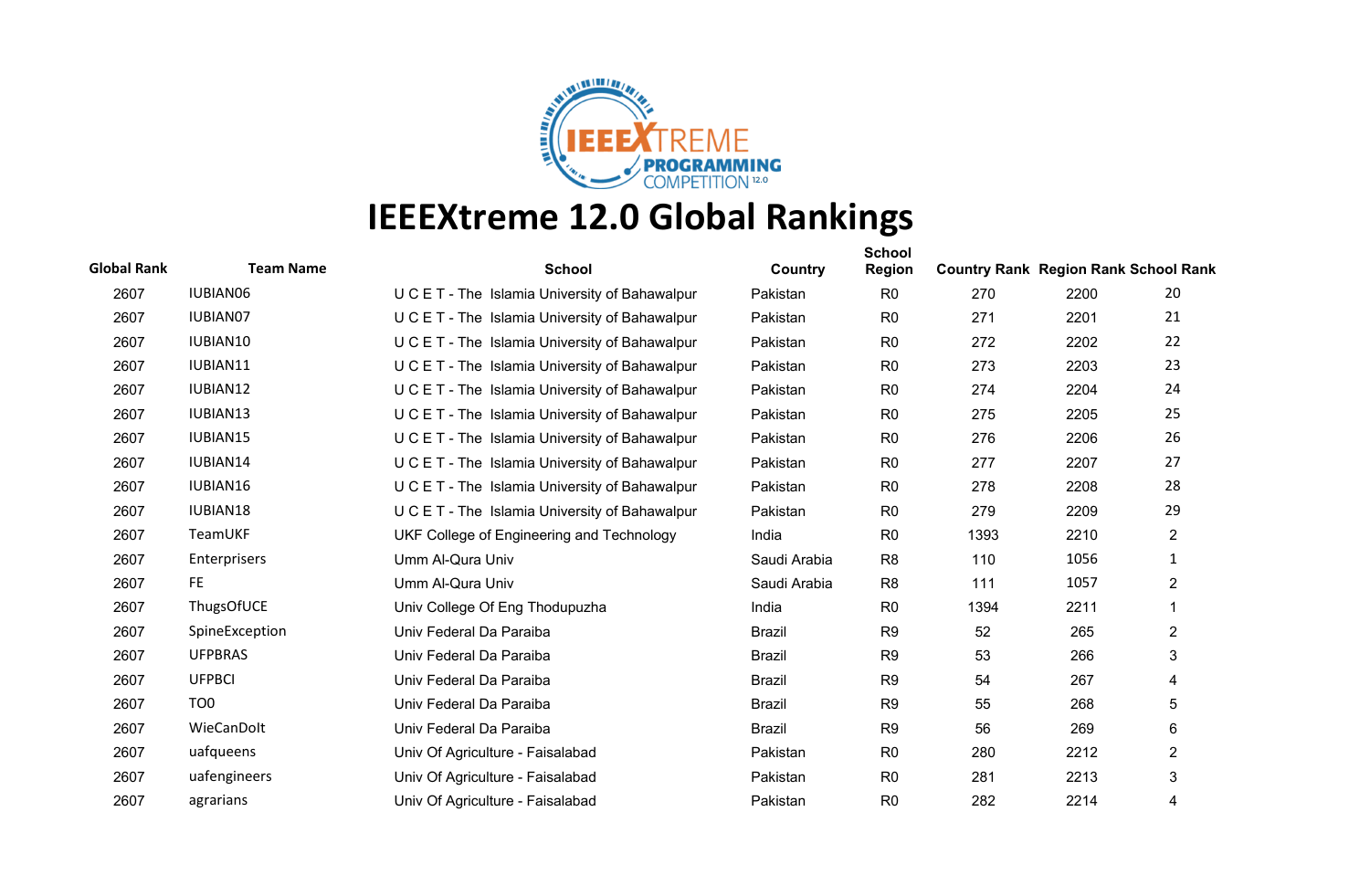

| <b>Global Rank</b> | <b>Team Name</b>  | <b>School</b>                    | Country    | <b>School</b><br><b>Region</b> | <b>Country Rank Region Rank School Rank</b> |      |                |
|--------------------|-------------------|----------------------------------|------------|--------------------------------|---------------------------------------------|------|----------------|
| 2607               | energy            | Univ Of Agriculture - Faisalabad | Pakistan   | R <sub>0</sub>                 | 283                                         | 2215 | 5              |
| 2607               | renewenergy       | Univ Of Agriculture - Faisalabad | Pakistan   | R <sub>0</sub>                 | 284                                         | 2216 | 6              |
| 2607               | energyteam        | Univ Of Agriculture - Faisalabad | Pakistan   | R <sub>0</sub>                 | 285                                         | 2217 | $\overline{7}$ |
| 2607               | uafspartians      | Univ Of Agriculture - Faisalabad | Pakistan   | R <sub>0</sub>                 | 286                                         | 2218 | 8              |
| 2607               | powerenergy       | Univ Of Agriculture - Faisalabad | Pakistan   | R <sub>0</sub>                 | 287                                         | 2219 | 9              |
| 2607               | ak47              | Univ Of Agriculture - Faisalabad | Pakistan   | R <sub>0</sub>                 | 288                                         | 2220 | 10             |
| 2607               | thesf             | Univ Of Agriculture - Faisalabad | Pakistan   | R <sub>0</sub>                 | 289                                         | 2221 | 11             |
| 2607               | mt14              | Univ Of Agriculture - Faisalabad | Pakistan   | R <sub>0</sub>                 | 290                                         | 2222 | 12             |
| 2607               | ri42              | Univ Of Agriculture - Faisalabad | Pakistan   | R <sub>0</sub>                 | 291                                         | 2223 | 13             |
| 2607               | QuickTeamName     | Univ of California-Irvine        | <b>USA</b> | R <sub>6</sub>                 | 181                                         | 39   | 8              |
| 2607               | ZootZoot          | Univ of California-Irvine        | <b>USA</b> | R <sub>6</sub>                 | 182                                         | 40   | 9              |
| 2607               | Alibaba           | Univ of California-Irvine        | <b>USA</b> | R <sub>6</sub>                 | 183                                         | 41   |                |
| 2607               | RockingMachines   | Univ Of Ioannina                 | Greece     | R <sub>8</sub>                 | 75                                          | 1058 | 3              |
| 2607               | <b>XChord</b>     | Univ Of Kelaniya                 | Sri Lanka  | R <sub>0</sub>                 | 255                                         | 2224 | 5              |
| 2607               | CyberCats         | Univ Of Kelaniya                 | Sri Lanka  | R <sub>0</sub>                 | 256                                         | 2225 | 6              |
| 2607               | NoobCoders        | Univ of Liberal Arts Bangladesh  | Bangladesh | R <sub>0</sub>                 | 80                                          | 2226 | 3              |
| 2607               | byteMe            | Univ of Liberal Arts Bangladesh  | Bangladesh | R <sub>0</sub>                 | 81                                          | 2227 | 4              |
| 2607               | <b>UMEngPower</b> | Univ Of Malaya                   | Malaysia   | R <sub>0</sub>                 | 34                                          | 2228 | 5              |
| 2607               | <b>UMTigers</b>   | Univ of Memphis                  | <b>USA</b> | R <sub>3</sub>                 | 184                                         | 71   | 2              |
| 2607               | Lol               | Univ Of Mumbai                   | India      | R <sub>0</sub>                 | 1395                                        | 2229 |                |
| 2607               | GNTProgrammers    | Univ of Patras                   | Greece     | R <sub>8</sub>                 | 76                                          | 1059 | 5              |
| 2607               | OneManShow        | Univ Of Peloponnese              | Greece     | R <sub>8</sub>                 | 77                                          | 1060 | $\overline{2}$ |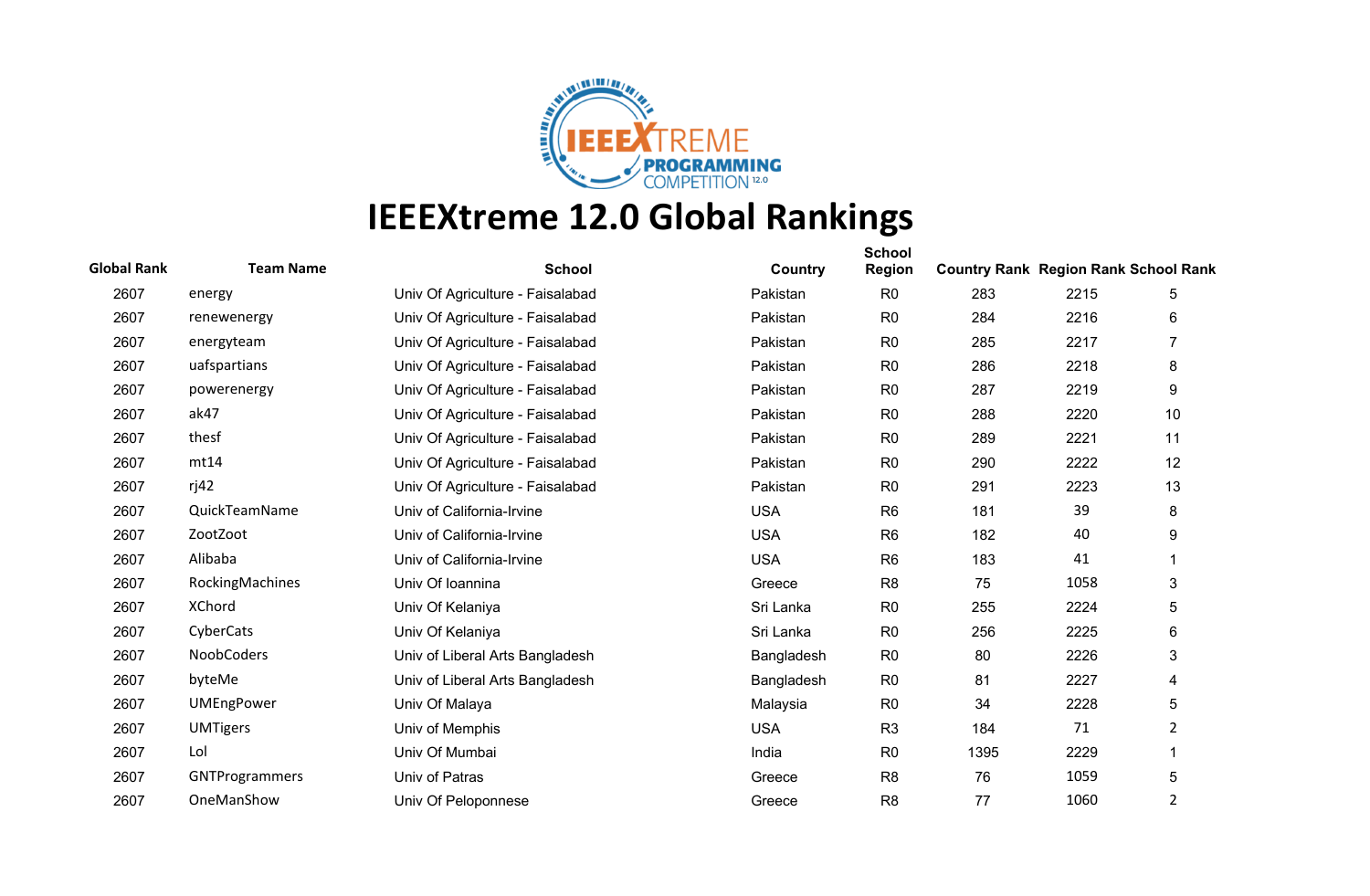

| <b>Global Rank</b> | <b>Team Name</b>    | <b>School</b>                                  | Country        | <b>School</b><br><b>Region</b> | <b>Country Rank Region Rank School Rank</b> |      |                |
|--------------------|---------------------|------------------------------------------------|----------------|--------------------------------|---------------------------------------------|------|----------------|
| 2607               | ZigmaRift           | Univ Of Technology, Jamaica                    | Jamaica        | R <sub>3</sub>                 | 8                                           | 72   | 8              |
| 2607               | ElectricsUnitedFC   | Univ Salvador                                  | <b>Brazil</b>  | R <sub>9</sub>                 | 57                                          | 270  | 3              |
| 2607               | NunesNunes          | Univ Salvador                                  | <b>Brazil</b>  | R <sub>9</sub>                 | 58                                          | 271  | 4              |
| 2607               | Valkur              | Univ Tecnologica Nacional-Frba                 | Argentina      | R <sub>9</sub>                 | 54                                          | 272  | 3              |
| 2607               | Tecnologicos10      | Univ Tecnologica Nacional-Tucuman-FRT          | Argentina      | R <sub>9</sub>                 | 55                                          | 273  | $\overline{7}$ |
| 2607               | dulstarliArgetlams  | Univ Tecnologica Nacional-Tucuman-FRT          | Argentina      | R <sub>9</sub>                 | 56                                          | 274  | 8              |
| 2607               | Juli3p              | Univ Tecnologica Nacional-Tucuman-FRT          | Argentina      | R <sub>9</sub>                 | 57                                          | 275  | 9              |
| 2607               | PilaPila            | Univ Tecnologica Nacional-Tucuman-FRT          | Argentina      | R <sub>9</sub>                 | 58                                          | 276  | 10             |
| 2607               | AllTucTeam          | Univ Tecnologica Nacional-Tucuman-FRT          | Argentina      | R <sub>9</sub>                 | 59                                          | 277  | 11             |
| 2607               | AzulCielo           | Univ Tecnologica Nacional-Tucuman-FRT          | Argentina      | R <sub>9</sub>                 | 60                                          | 278  | 12             |
| 2607               | ElMamutChiquitito   | Univ Tecnologica Nacional-Tucuman-FRT          | Argentina      | R <sub>9</sub>                 | 61                                          | 279  | 13             |
| 2607               | <b>UCA</b>          | Universidad Centroamericana de Nicaragua       | Nicaragua      | R <sub>9</sub>                 | $\overline{2}$                              | 280  |                |
| 2607               | VieeewersCodeTeam   | Universidad de Malaga                          | Spain          | R <sub>8</sub>                 | 14                                          | 1061 | 3              |
| 2607               | <b>PIMP</b>         | <b>Universidad Diego Portales</b>              | Chile          | R <sub>9</sub>                 | 9                                           | 281  | 6              |
| 2607               | GreenWolves         | Universidad Industrial de Santander            | Colombia       | R <sub>9</sub>                 | 16                                          | 282  | 3              |
| 2607               | Ronasi              | Universidad Laica Eloy Alfaro de Manabi        | Ecuador        | R <sub>9</sub>                 | 43                                          | 283  | 1              |
| 2607               | FerneXtreme         | Universidad Nacional de San Luis (UNSL)-FCFMyN | Argentina      | R <sub>9</sub>                 | 62                                          | 284  | 6              |
| 2607               | JavasWitnesses      | Universidad Nacional de San Luis (UNSL)-FCFMyN | Argentina      | R <sub>9</sub>                 | 63                                          | 285  | 7              |
| 2607               | <b>JAM</b>          | Universidad Privada Boliviana                  | <b>Bolivia</b> | R <sub>9</sub>                 | 6                                           | 286  | 2              |
| 2607               | GuillermoConDiarrea | Universidad Sergio Arboleda                    | Colombia       | R <sub>9</sub>                 | 17                                          | 287  | 1              |
| 2607               | whatever            | Universidad Sergio Arboleda                    | Colombia       | R <sub>9</sub>                 | 18                                          | 288  | $\overline{2}$ |
| 2607               | CodingUSCO          | Universidad Surcolombiana                      | Colombia       | R <sub>9</sub>                 | 19                                          | 289  | 1              |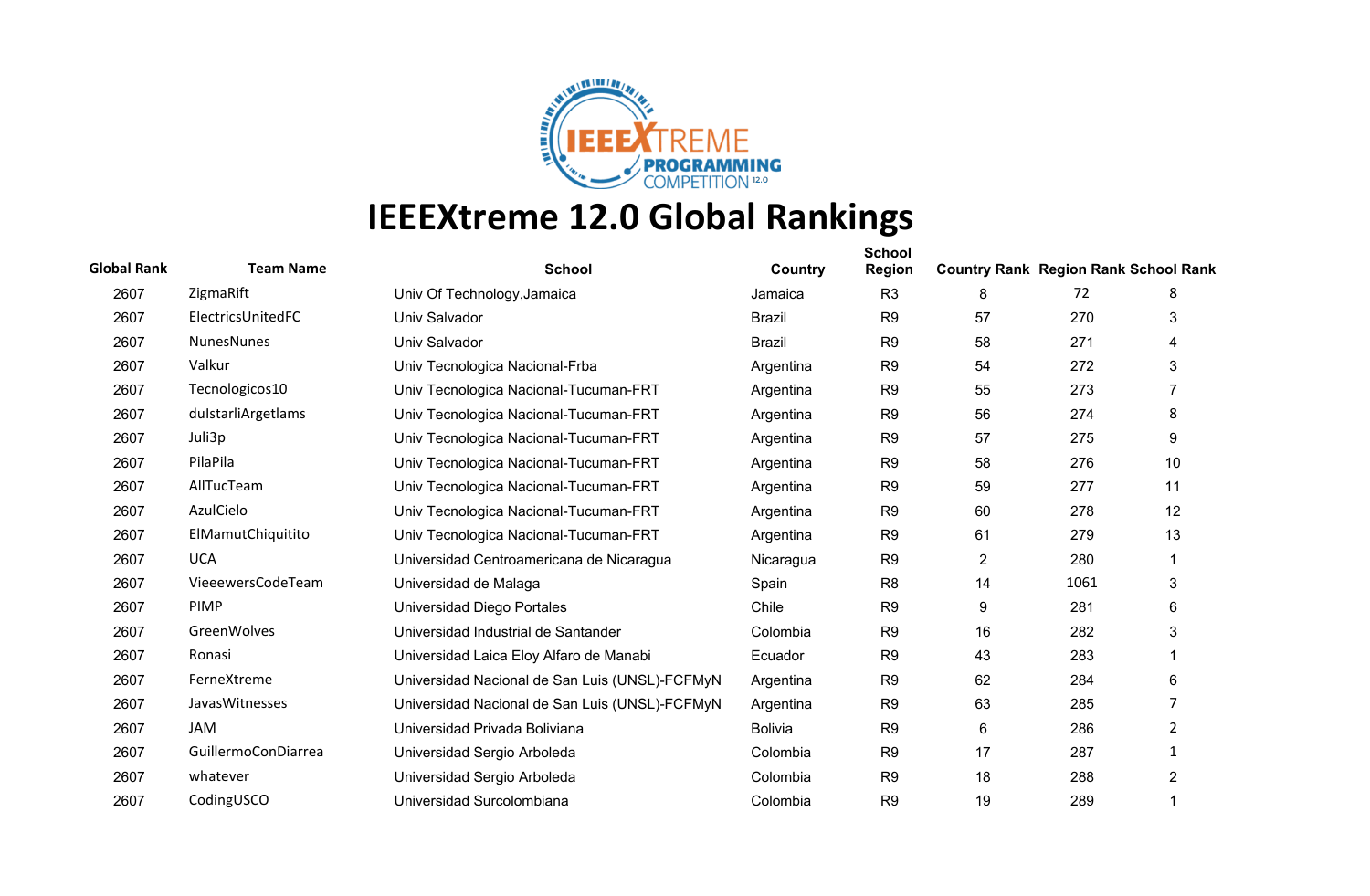

| <b>Global Rank</b> | <b>Team Name</b> | <b>School</b>                                   | Country       | <b>School</b><br><b>Region</b> | <b>Country Rank Region Rank School Rank</b> |      |                |
|--------------------|------------------|-------------------------------------------------|---------------|--------------------------------|---------------------------------------------|------|----------------|
| 2607               | PyIEEEUERJ       | Universidade do Estado do Rio de Janeiro - Uerj | <b>Brazil</b> | R <sub>9</sub>                 | 59                                          | 290  | 4              |
| 2607               | <b>NIGHTWIND</b> | Universidade Federal de Santa Maria             | <b>Brazil</b> | R <sub>9</sub>                 | 60                                          | 291  |                |
| 2607               | CoffIEEE         | Universidade Federal do ABC                     | <b>Brazil</b> | R <sub>9</sub>                 | 61                                          | 292  | 7              |
| 2607               | LilThugsOfUsm    | Universiti Sains Malaysia                       | Malaysia      | R <sub>0</sub>                 | 35                                          | 2230 | 4              |
| 2607               | <b>iKanDaus</b>  | Universiti Tenaga Nasional                      | Malaysia      | R <sub>0</sub>                 | 36                                          | 2231 |                |
| 2607               | AGOULZIDOTCOM    | University Mohammed V Souissi - ENSIAS          | Morocco       | R <sub>8</sub>                 | 10                                          | 1062 | 10             |
| 2607               | w4nd3r           | University of Alicante                          | Spain         | R <sub>8</sub>                 | 15                                          | 1063 | 2              |
| 2607               | Pau              | University of Alicante                          | Spain         | R <sub>8</sub>                 | 16                                          | 1064 | 3              |
| 2607               | NoCoffeeNoCode   | University of Balamand                          | Lebanon       | R <sub>8</sub>                 | 48                                          | 1065 | 3              |
| 2607               | NoNameException  | University Of British Columbia                  | Canada        | R7                             | 102                                         | 102  | 10             |
| 2607               | SpicyVegans      | University of Calgary                           | Canada        | R <sub>7</sub>                 | 103                                         | 103  | 10             |
| 2607               | Atom             | University of Calgary                           | Canada        | R <sub>7</sub>                 | 104                                         | 104  | 11             |
| 2607               | Dynamic01        | University of Calgary                           | Canada        | R <sub>7</sub>                 | 105                                         | 105  | 12             |
| 2607               | AutoBots         | University of Colombo                           | Sri Lanka     | R <sub>0</sub>                 | 257                                         | 2232 | 70             |
| 2607               | status200        | University of Colombo                           | Sri Lanka     | R <sub>0</sub>                 | 258                                         | 2233 | 71             |
| 2607               | <b>Flares</b>    | University of Colombo                           | Sri Lanka     | R <sub>0</sub>                 | 259                                         | 2234 | 72             |
| 2607               | Descendants      | University of Colombo                           | Sri Lanka     | R <sub>0</sub>                 | 260                                         | 2235 | 73             |
| 2607               | Dream            | University of Colombo                           | Sri Lanka     | R <sub>0</sub>                 | 261                                         | 2236 | 74             |
| 2607               | SmartCode        | University of Cyprus                            | Cyprus        | R <sub>8</sub>                 | $\overline{2}$                              | 1066 | $\overline{2}$ |
| 2607               | JestersKingdom   | University of Cyprus                            | Cyprus        | R <sub>8</sub>                 | $\sqrt{3}$                                  | 1067 | 3              |
| 2607               | <b>DUnewbies</b> | University of Dhaka                             | Bangladesh    | R <sub>0</sub>                 | 82                                          | 2237 | 3              |
| 2607               | Abalex1000       | University of Guayaquil                         | Ecuador       | R <sub>9</sub>                 | 44                                          | 293  | 2              |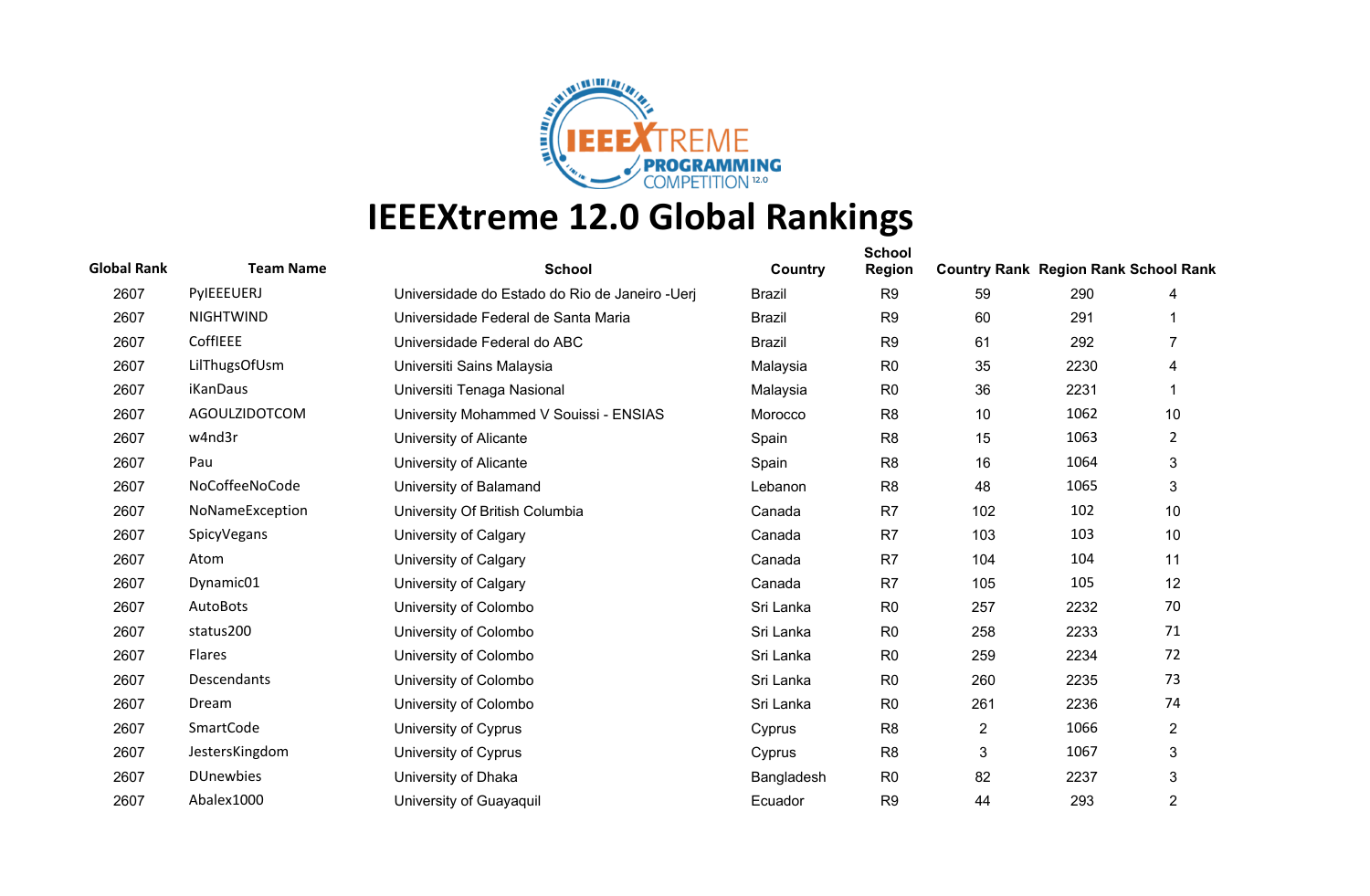

| <b>Global Rank</b> | <b>Team Name</b> | <b>School</b>                                  | Country    | <b>School</b><br><b>Region</b> | <b>Country Rank Region Rank School Rank</b> |      |                |
|--------------------|------------------|------------------------------------------------|------------|--------------------------------|---------------------------------------------|------|----------------|
| 2607               | Goldencode       | University of Houston                          | <b>USA</b> | R <sub>5</sub>                 | 185                                         | 22   |                |
| 2607               | PowerIsUs        | University of Jordan                           | Jordan     | R <sub>8</sub>                 | 57                                          | 1068 | 13             |
| 2607               | 3d124            | University of Jordan                           | Jordan     | R <sub>8</sub>                 | 58                                          | 1069 | 14             |
| 2607               | DD               | University of Jordan                           | Jordan     | R <sub>8</sub>                 | 59                                          | 1070 | 15             |
| 2607               | Geekz            | University of Lahore                           | Pakistan   | R <sub>0</sub>                 | 292                                         | 2238 | $\mathbf 1$    |
| 2607               | SapaPamani       | University of Moratuwa-Sri Lanka               | Sri Lanka  | R <sub>0</sub>                 | 262                                         | 2239 | 61             |
| 2607               | VulcanD          | University of Moratuwa-Sri Lanka               | Sri Lanka  | R <sub>0</sub>                 | 263                                         | 2240 | 62             |
| 2607               | Cryptoknightz    | University of Moratuwa-Sri Lanka               | Sri Lanka  | R <sub>0</sub>                 | 264                                         | 2241 | 63             |
| 2607               | Notfound         | University of Moratuwa-Sri Lanka               | Sri Lanka  | R <sub>0</sub>                 | 265                                         | 2242 | 64             |
| 2607               | hardcoders       | University of Moratuwa-Sri Lanka               | Sri Lanka  | R <sub>0</sub>                 | 266                                         | 2243 | 65             |
| 2607               | Spectrum         | University of Peradeniya                       | Sri Lanka  | R <sub>0</sub>                 | 267                                         | 2244 | 12             |
| 2607               | gcoders          | University of Ruhuna                           | Sri Lanka  | R <sub>0</sub>                 | 268                                         | 2245 | 28             |
| 2607               | Elemetry         | University of Sri Jayawardenepura              | Sri Lanka  | R <sub>0</sub>                 | 269                                         | 2246 | 8              |
| 2607               | Electro          | University of Sri Jayawardenepura              | Sri Lanka  | R <sub>0</sub>                 | 270                                         | 2247 | 9              |
| 2607               | LetsCode         | University of Sri Jayawardenepura              | Sri Lanka  | R <sub>0</sub>                 | 271                                         | 2248 | 10             |
| 2607               | QTID             | University of Tartu                            | Estonia    | R <sub>8</sub>                 | 8                                           | 1071 | $\overline{2}$ |
| 2607               | Chiiiooo         | University of Tehran                           | Iran       | R <sub>8</sub>                 | 17                                          | 1072 | 5              |
| 2607               | UTcoder          | University of Tehran                           | Iran       | R <sub>8</sub>                 | 18                                          | 1073 | 6              |
| 2607               | Frontallobe      | University of Tehran                           | Iran       | R <sub>8</sub>                 | 19                                          | 1074 | 7              |
| 2607               | Madcatz          | University of Turkish Aeronautical Association | Turkey     | R <sub>8</sub>                 | 69                                          | 1075 | 6              |
| 2607               | Leopar           | University of Turkish Aeronautical Association | Turkey     | R <sub>8</sub>                 | 70                                          | 1076 | $\overline{7}$ |
| 2607               | Tatooine         | University of Turkish Aeronautical Association | Turkey     | R <sub>8</sub>                 | 71                                          | 1077 | 8              |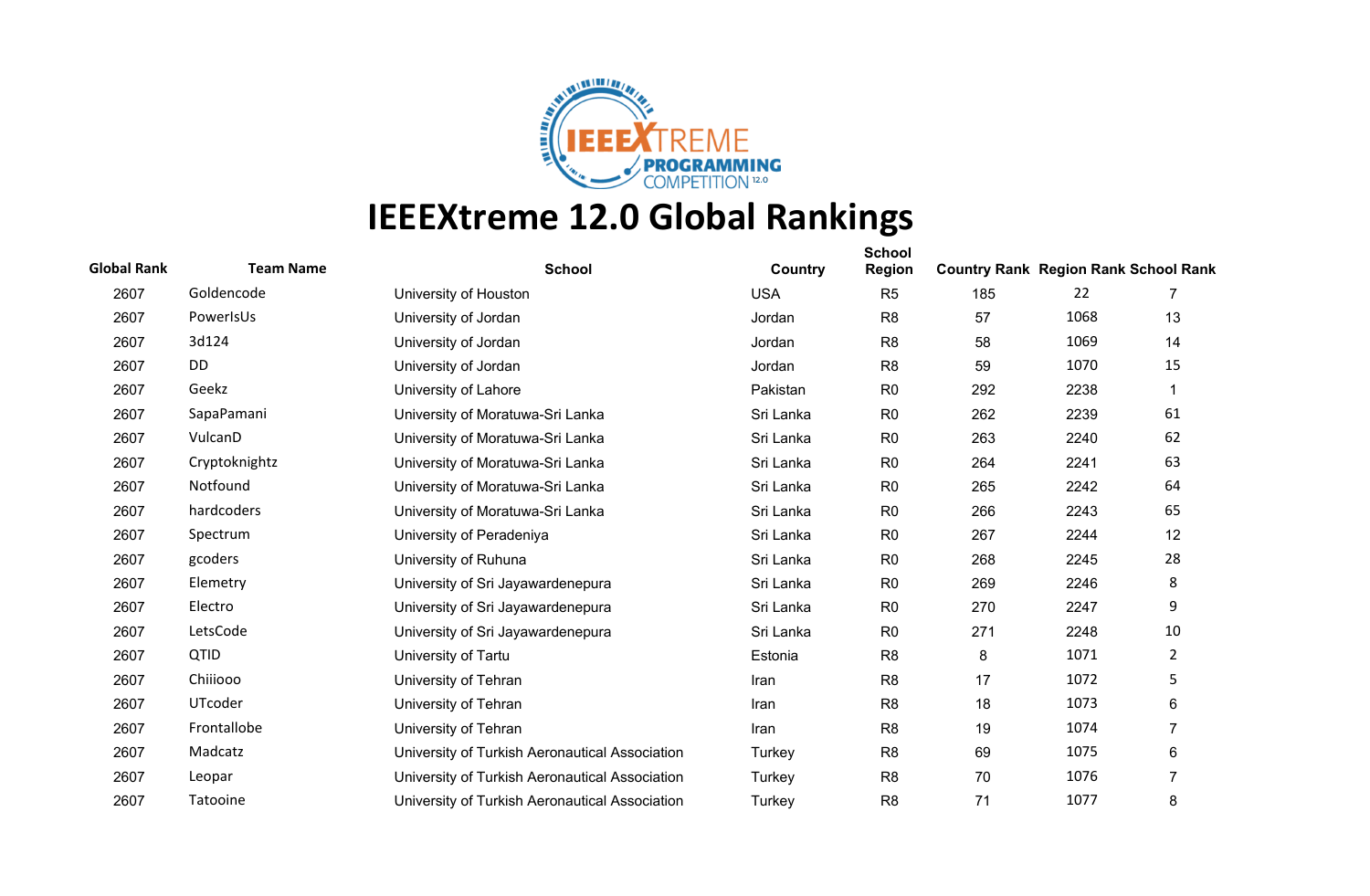

| <b>Global Rank</b> | <b>Team Name</b>     | <b>School</b>                   | Country   | <b>School</b><br><b>Region</b> | <b>Country Rank Region Rank School Rank</b> |      |                |
|--------------------|----------------------|---------------------------------|-----------|--------------------------------|---------------------------------------------|------|----------------|
| 2607               | Soula                | University of West Attica       | Greece    | R <sub>8</sub>                 | 78                                          | 1078 | 3              |
| 2607               | <b>ANNIAN</b>        | University of Western Macedonia | Greece    | R <sub>8</sub>                 | 79                                          | 1079 | 4              |
| 2607               | <b>BroooGrammers</b> | University of Western Macedonia | Greece    | R <sub>8</sub>                 | 80                                          | 1080 | 5              |
| 2607               | <b>ONEUP</b>         | University of Western Macedonia | Greece    | R <sub>8</sub>                 | 81                                          | 1081 | 6              |
| 2607               | <b>XTXteam</b>       | University of Western Macedonia | Greece    | R <sub>8</sub>                 | 82                                          | 1082 | $\overline{7}$ |
| 2607               | Loop                 | Usman Institute of Technology   | Pakistan  | R <sub>0</sub>                 | 293                                         | 2249 | $\overline{2}$ |
| 2607               | <b>MEEZ</b>          | Usman Institute of Technology   | Pakistan  | R <sub>0</sub>                 | 294                                         | 2250 | 3              |
| 2607               | <b>Bultaorune</b>    | Usman Institute of Technology   | Pakistan  | R <sub>0</sub>                 | 295                                         | 2251 | 4              |
| 2607               | Programmars          | Usman Institute of Technology   | Pakistan  | R <sub>0</sub>                 | 296                                         | 2252 | 5              |
| 2607               | Saad                 | Usman Institute of Technology   | Pakistan  | R <sub>0</sub>                 | 297                                         | 2253 | 6              |
| 2607               | HaseebKhan           | Usman Institute of Technology   | Pakistan  | R <sub>0</sub>                 | 298                                         | 2254 | $\overline{7}$ |
| 2607               | Khanhussain          | Usman Institute of Technology   | Pakistan  | R <sub>0</sub>                 | 299                                         | 2255 | 8              |
| 2607               | finiteLoop           | Usman Institute of Technology   | Pakistan  | R <sub>0</sub>                 | 300                                         | 2256 | 9              |
| 2607               | Byte                 | Usman Institute of Technology   | Pakistan  | R <sub>0</sub>                 | 301                                         | 2257 | 10             |
| 2607               | logicView            | Usman Institute of Technology   | Pakistan  | R <sub>0</sub>                 | 302                                         | 2258 | 11             |
| 2607               | wecoders94           | Uva Wellassa University         | Sri Lanka | R <sub>0</sub>                 | 272                                         | 2259 | 12             |
| 2607               | HackAliet            | Uva Wellassa University         | Sri Lanka | R <sub>0</sub>                 | 273                                         | 2260 | 13             |
| 2607               | technothons          | Vaagdevi College Of Engineering | India     | R <sub>0</sub>                 | 1396                                        | 2261 | 13             |
| 2607               | Coders13             | Vaagdevi College Of Engineering | India     | R <sub>0</sub>                 | 1397                                        | 2262 | 14             |
| 2607               | Coders14             | Vaagdevi College Of Engineering | India     | R <sub>0</sub>                 | 1398                                        | 2263 | 15             |
| 2607               | Coders15             | Vaagdevi College Of Engineering | India     | R <sub>0</sub>                 | 1399                                        | 2264 | 16             |
| 2607               | Coders16             | Vaagdevi College Of Engineering | India     | R <sub>0</sub>                 | 1400                                        | 2265 | 17             |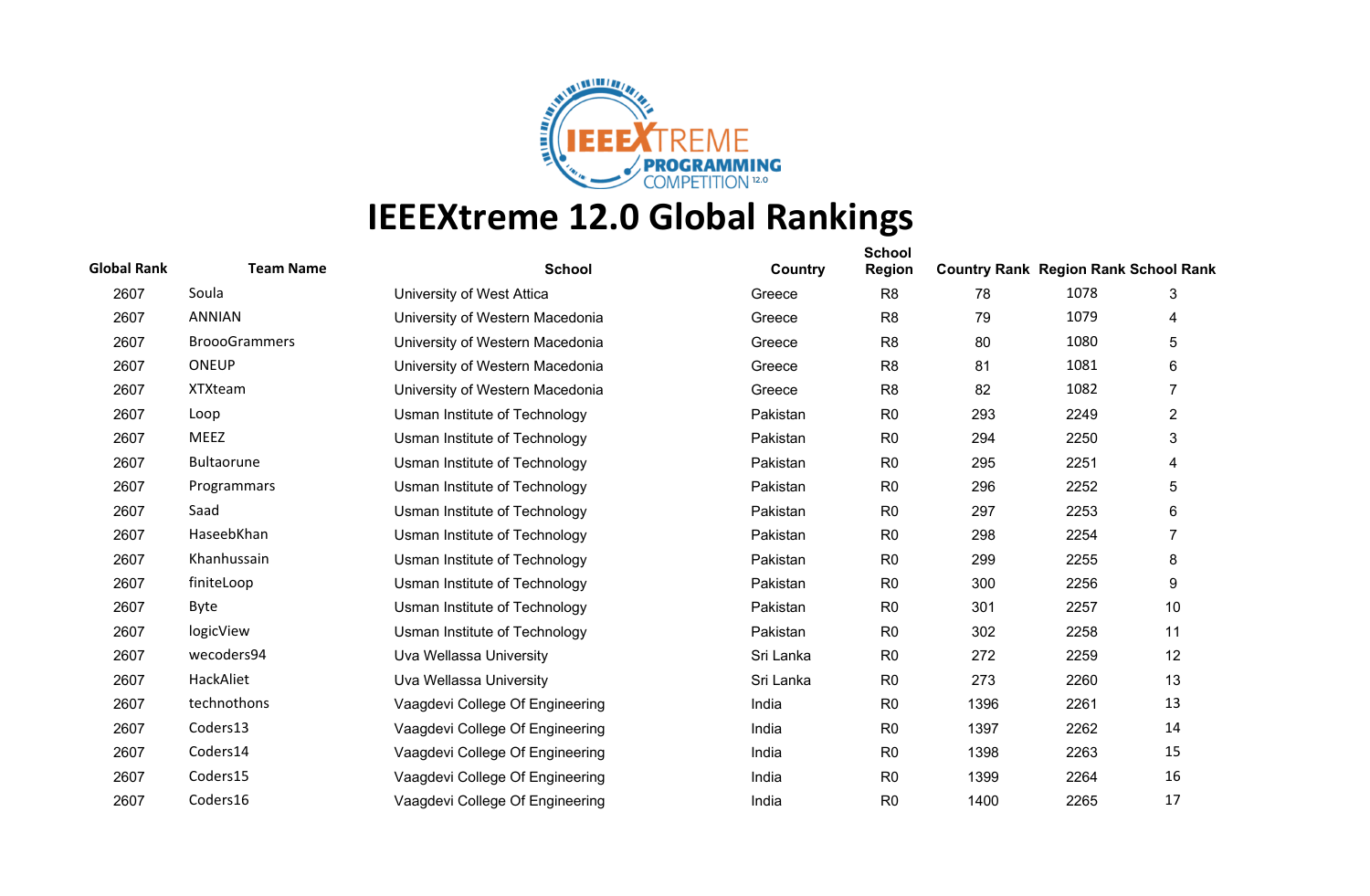

| <b>Global Rank</b> | <b>Team Name</b> | <b>School</b>                                     | Country | <b>School</b><br><b>Region</b> | <b>Country Rank Region Rank School Rank</b> |      |                |
|--------------------|------------------|---------------------------------------------------|---------|--------------------------------|---------------------------------------------|------|----------------|
| 2607               | Achievers        | Vaagdevi College Of Engineering                   | India   | R <sub>0</sub>                 | 1401                                        | 2266 | 18             |
| 2607               | Avengers         | Vaagdevi College Of Engineering                   | India   | R <sub>0</sub>                 | 1402                                        | 2267 | 19             |
| 2607               | Coders154        | Vaagdevi College Of Engineering                   | India   | R <sub>0</sub>                 | 1403                                        | 2268 | 20             |
| 2607               | Explorers3       | Vaagdevi College Of Engineering                   | India   | R <sub>0</sub>                 | 1404                                        | 2269 | 21             |
| 2607               | Crazy2coders     | Vaagdevi College Of Engineering                   | India   | R <sub>0</sub>                 | 1405                                        | 2270 | 22             |
| 2607               | Trixcoders       | Vaagdevi College Of Engineering                   | India   | R <sub>0</sub>                 | 1406                                        | 2271 | 23             |
| 2607               | S3coders         | Vaagdevi College Of Engineering                   | India   | R <sub>0</sub>                 | 1407                                        | 2272 | 24             |
| 2607               | Uniquecoders     | Vaagdevi College Of Engineering                   | India   | R <sub>0</sub>                 | 1408                                        | 2273 | 25             |
| 2607               | <b>SHUKA</b>     | Vardhaman College of Engineering                  | India   | R <sub>0</sub>                 | 1409                                        | 2274 | 1              |
| 2607               | VMEGextreme      | Vardhaman College of Engineering                  | India   | R <sub>0</sub>                 | 1410                                        | 2275 | $\overline{c}$ |
| 2607               | Vardhaman1       | Vardhaman College of Engrg-Shamshabad             | India   | R <sub>0</sub>                 | 1411                                        | 2276 | 1              |
| 2607               | RisingEngineers  | Vasavi College of Engineering - HYDERABAD         | India   | R <sub>0</sub>                 | 1412                                        | 2277 | $\overline{2}$ |
| 2607               | VITTeam1         | Vellore Institute of Technology                   | India   | R <sub>0</sub>                 | 1413                                        | 2278 | 3              |
| 2607               | VITTeam2         | Vellore Institute of Technology                   | India   | R <sub>0</sub>                 | 1414                                        | 2279 | 4              |
| 2607               | Vjitengineers    | Vidya Jyothi Institute of Technology              | India   | R <sub>0</sub>                 | 1415                                        | 2280 | 1              |
| 2607               | Hackers123       | Vidya Vikas Institute Of Engineering & Technology | India   | R <sub>0</sub>                 | 1416                                        | 2281 | 3              |
| 2607               | Prophets         | Vidya Vikas Institute Of Engineering & Technology | India   | R <sub>0</sub>                 | 1417                                        | 2282 | 4              |
| 2607               | Bitcode123       | Vidya Vikas Institute Of Engineering & Technology | India   | R <sub>0</sub>                 | 1418                                        | 2283 | 5              |
| 2607               | Spirit           | Vidya Vikas Institute Of Engineering & Technology | India   | R <sub>0</sub>                 | 1419                                        | 2284 | 6              |
| 2607               | <b>DEENAS</b>    | Vidyalankar School of Information Technology      | India   | R <sub>0</sub>                 | 1420                                        | 2285 | 4              |
| 2607               | <b>GEEKGODS</b>  | Vignan Institute of Technology & Science          | India   | R <sub>0</sub>                 | 1421                                        | 2286 | 4              |
| 2607               | Python           | Vignan Institute of Technology & Science          | India   | R <sub>0</sub>                 | 1422                                        | 2287 | 5              |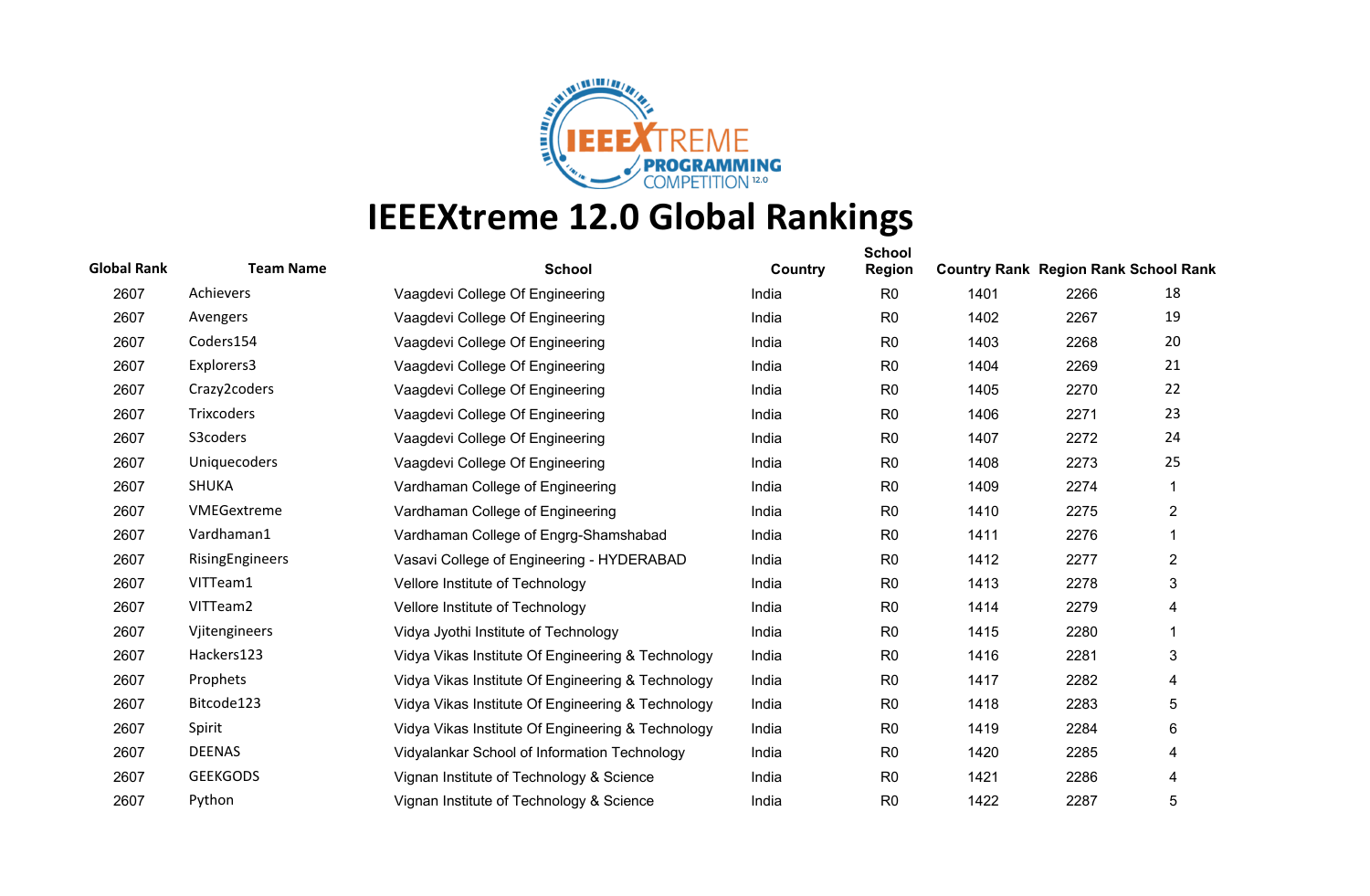

## **IEEEXtreme 12.0 Global Rankings**

| <b>Global Rank</b> | <b>Team Name</b>  | <b>School</b>                             | Country    | <b>School</b><br><b>Region</b> | <b>Country Rank Region Rank School Rank</b> |      |                |
|--------------------|-------------------|-------------------------------------------|------------|--------------------------------|---------------------------------------------|------|----------------|
| 2607               | WeNerds           | Vignan Institute of Technology & Science  | India      | R <sub>0</sub>                 | 1423                                        | 2288 | 6              |
| 2607               | vbitcoders4       | Vignana Bharathi Institute Of Technology  | India      | R <sub>0</sub>                 | 1424                                        | 2289 | 3              |
| 2607               | vbitcoders3       | Vignana Bharathi Institute Of Technology  | India      | R <sub>0</sub>                 | 1425                                        | 2290 | 4              |
| 2607               | vbitcoders5       | Vignana Bharathi Institute Of Technology  | India      | R <sub>0</sub>                 | 1426                                        | 2291 | 5              |
| 2607               | vbitcoders6       | Vignana Bharathi Institute Of Technology  | India      | R <sub>0</sub>                 | 1427                                        | 2292 | 6              |
| 2607               | vbitcoders7       | Vignana Bharathi Institute Of Technology  | India      | R <sub>0</sub>                 | 1428                                        | 2293 | 7              |
| 2607               | Coders            | Vignana Bharathi Institute Of Technology  | India      | R <sub>0</sub>                 | 1429                                        | 2294 | 8              |
| 2607               | <b>VBIT</b>       | Vignana Bharathi Institute Of Technology  | India      | R <sub>0</sub>                 | 1430                                        | 2295 | 9              |
| 2607               | CodeBreakers      | Vignana Bharathi Institute Of Technology  | India      | R <sub>0</sub>                 | 1431                                        | 2296 | 10             |
| 2607               | Prasanna          | Vignana Bharathi Institute Of Technology  | India      | R <sub>0</sub>                 | 1432                                        | 2297 | 11             |
| 2607               | codeWarriors      | Vignana Bharathi Institute Of Technology  | India      | R <sub>0</sub>                 | 1433                                        | 2298 | 12             |
| 2607               | coders1           | Vignana Bharathi Institute Of Technology  | India      | R <sub>0</sub>                 | 1434                                        | 2299 | 13             |
| 2607               | vbitcoders2       | Vignana Bharathi Institute Of Technology  | India      | R <sub>0</sub>                 | 1435                                        | 2300 | 14             |
| 2607               | MacroFlexV4       | <b>Vilnius Gediminas Technical Univ</b>   | Lithuania  | R <sub>8</sub>                 |                                             | 1083 |                |
| 2607               | <b>VJEC</b>       | Vimal Jyothi Engineering College - KANNUR | India      | R <sub>0</sub>                 | 1436                                        | 2301 |                |
| 2607               | Error405          | Virginia Commonwealth Univ                | <b>USA</b> | R <sub>3</sub>                 | 186                                         | 73   |                |
| 2607               | marykateandashley | Virginia Commonwealth Univ                | <b>USA</b> | R <sub>3</sub>                 | 187                                         | 74   | 2              |
| 2607               | jellyjam          | Virginia Commonwealth Univ                | <b>USA</b> | R <sub>3</sub>                 | 188                                         | 75   | 3              |
| 2607               | Dynamic           | Vishwakarma Inst Of Tech                  | India      | R <sub>0</sub>                 | 1437                                        | 2302 | 11             |
| 2607               | Codexo            | Vishwakarma Inst Of Tech                  | India      | R <sub>0</sub>                 | 1438                                        | 2303 | 12             |
| 2607               | Trio              | Visvesvaraya Univ College Of Engrg        | India      | R <sub>0</sub>                 | 1439                                        | 2304 | $\overline{7}$ |
| 2607               | <b>OZNOG</b>      | Visvesvaraya Univ College Of Engrg        | India      | R <sub>0</sub>                 | 1440                                        | 2305 | 8              |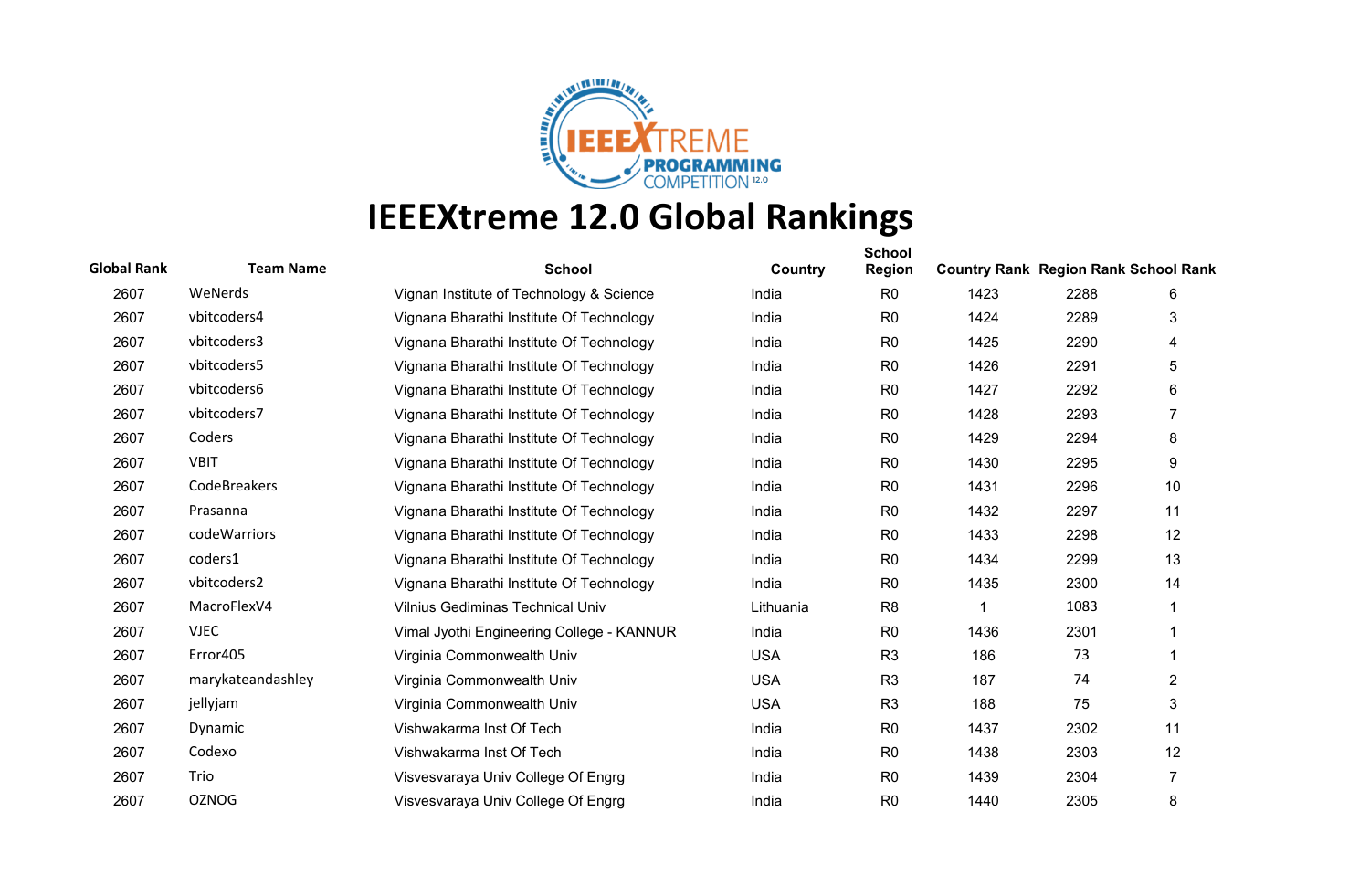

## **IEEEXtreme 12.0 Global Rankings**

| <b>Global Rank</b> | <b>Team Name</b> | <b>School</b>                                   | Country   | <b>School</b><br><b>Region</b> | <b>Country Rank Region Rank School Rank</b> |      |                |
|--------------------|------------------|-------------------------------------------------|-----------|--------------------------------|---------------------------------------------|------|----------------|
| 2607               | Falconsne        | Viswajyothi College Of Eng & Tech               | India     | R <sub>0</sub>                 | 1441                                        | 2306 | 6              |
| 2607               | codonovus        | <b>VIT University</b>                           | India     | R <sub>0</sub>                 | 1442                                        | 2307 | $\overline{2}$ |
| 2607               | <b>NullPoint</b> | <b>VIT University</b>                           | India     | R <sub>0</sub>                 | 1443                                        | 2308 | 3              |
| 2607               | Valerians        | VNR Vignana Jyothi Inst Of Eng & Tech           | India     | R <sub>0</sub>                 | 1444                                        | 2309 |                |
| 2607               | <b>INFERNO</b>   | VNR Vignana Jyothi Inst Of Eng & Tech           | India     | R <sub>0</sub>                 | 1445                                        | 2310 | $\overline{2}$ |
| 2607               | TeamA            | Waterloo Univ of-Stream A                       | Canada    | R <sub>7</sub>                 | 106                                         | 106  |                |
| 2607               | pixels           | Wayamba University of Sri Lanka                 | Sri Lanka | R <sub>0</sub>                 | 274                                         | 2311 | 8              |
| 2607               | <b>BlackT</b>    | Wayamba University of Sri Lanka                 | Sri Lanka | R <sub>0</sub>                 | 275                                         | 2312 | 9              |
| 2607               | Matrix           | Wayamba University of Sri Lanka                 | Sri Lanka | R <sub>0</sub>                 | 276                                         | 2313 | 10             |
| 2607               | WuslIntEligence  | Wayamba University of Sri Lanka                 | Sri Lanka | R <sub>0</sub>                 | 277                                         | 2314 | 11             |
| 2607               | Monakiran        | Yeshwantrao Chavan College Of Engrg             | India     | R <sub>0</sub>                 | 1446                                        | 2315 | 9              |
| 2607               | Captivators      | Yeshwantrao Chavan College Of Engrg             | India     | R <sub>0</sub>                 | 1447                                        | 2316 | 10             |
| 2607               | YTUCS2           | <b>Yildiz Technical Univ</b>                    | Turkey    | R <sub>8</sub>                 | 72                                          | 1084 | 6              |
| 2607               | YTUCS3           | <b>Yildiz Technical Univ</b>                    | Turkey    | R <sub>8</sub>                 | 73                                          | 1085 | $\overline{7}$ |
| 2607               | Riddikulus       | Zagazig Univ                                    | Egypt     | R <sub>8</sub>                 | 39                                          | 1086 | 4              |
| 2607               | Wewe             | Zagazig Univ                                    | Egypt     | R <sub>8</sub>                 | 40                                          | 1087 | 5              |
| 2608               | RampageBAU       | Al-Balga Applied University - Center            | Jordan    | R8                             | 60                                          | 1088 | 7              |
| 2608               | BananaInABox     | Al-Balga Applied University - Center            | Jordan    | R <sub>8</sub>                 | 61                                          | 1089 | 8              |
| 2608               | CloudEngine      | China Univ Of Electronic Science & Tech-UESTC   | China     | R <sub>0</sub>                 | 117                                         | 2317 | 98             |
| 2608               | WxM              | China Univ Of Electronic Science And Tech UESTC | China     | R <sub>0</sub>                 | 118                                         | 2318 | 99             |
| 2608               | za3maChkoun      | Ecole Nationale D'Ingenieurs De Tunis           | Tunisia   | R8                             | 337                                         | 1090 | 32             |
| 2608               | SystemError      | Ecole Nationale D'Ingenieurs De Tunis           | Tunisia   | R <sub>8</sub>                 | 338                                         | 1091 | 33             |